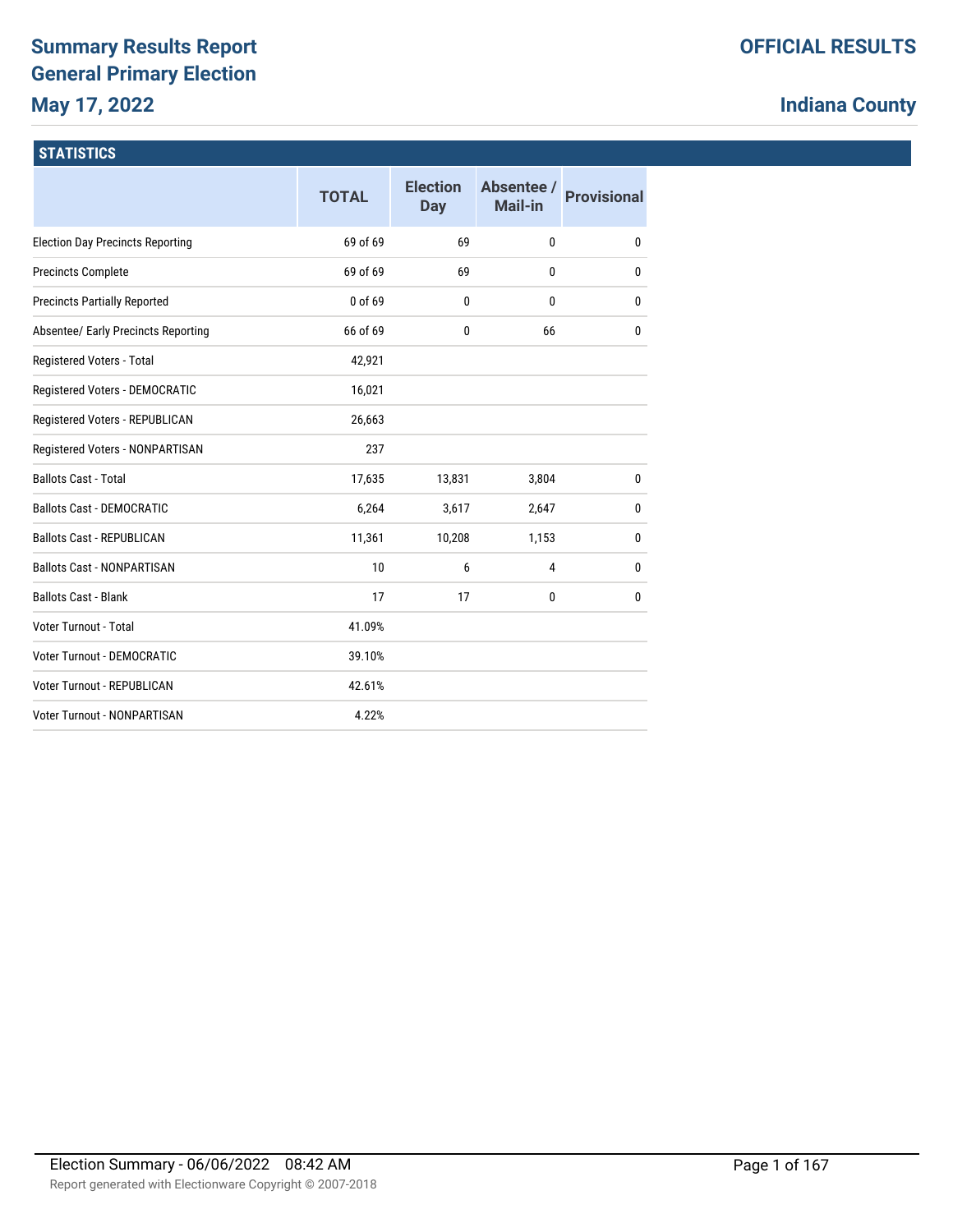### **DEM UNITED STATES SENATOR**

|                                 | <b>TOTAL</b>   | <b>Election</b><br><b>Day</b> | Absentee /<br>Mail-in | <b>Provisional</b> |
|---------------------------------|----------------|-------------------------------|-----------------------|--------------------|
| Alex Khalil                     | 131            | 91                            | 40                    | 0                  |
| Conor Lamb                      | 1,949          | 990                           | 959                   | $\bf{0}$           |
| Malcolm Kenyatta                | 118            | 88                            | 30                    | 0                  |
| John Fetterman                  | 3,829          | 2,242                         | 1,587                 | $\bf{0}$           |
| <b>Write-In Totals</b>          | 147            | 133                           | 14                    | $\bf{0}$           |
| Write-In: None                  | $\mathbf{1}$   | 1                             | 0                     | 0                  |
| Write-In: Bishop Larry Kulick   | 1              | 1                             | 0                     | $\bf{0}$           |
| Write-In: McKormick             | 1              | 1                             | 0                     | $\bf{0}$           |
| Write-In: Keith Whitley         | 1              | 1                             | 0                     | $\bf{0}$           |
| Write-In: Dr Ozz                | $\mathbf{1}$   | 1                             | 0                     | $\bf{0}$           |
| Write-In: Carla Sands           | 5              | 5                             | 0                     | $\bf{0}$           |
| Write-In: Sean Gale             | $\mathbf{1}$   | 1                             | 0                     | $\pmb{0}$          |
| Write-In: John Condor           | $\mathbf{1}$   | 1                             | 0                     | $\mathbf{0}$       |
| Write-In: Doug Mastriano        | $\overline{2}$ | 1                             | $\mathbf{1}$          | $\mathbf{0}$       |
| Write-In: Mastriano             | 1              | 1                             | 0                     | $\mathbf{0}$       |
| <b>Write-In: Dave McCormick</b> | 29             | 27                            | $\overline{2}$        | $\mathbf{0}$       |
| Write-In: Scattered             | 6              | 6                             | 0                     | $\mathbf{0}$       |
| Write-In: Jason Silvis          | 1              | 1                             | 0                     | 0                  |
| Write-In: Doug Mastriono        | 1              | 1                             | 0                     | $\mathbf{0}$       |
| Write-In: M. Oz                 | $\mathbf{1}$   | 1                             | 0                     | $\mathbf{0}$       |
| Write-In: Oz                    | 3              | 3                             | 0                     | 0                  |
| Write-In: Pittman               | $\mathbf{1}$   | 1                             | 0                     | $\pmb{0}$          |
| Write-In: Oz. M                 | $\mathbf{1}$   | $\mathbf{1}$                  | $\pmb{0}$             | $\pmb{0}$          |
| Write-In: Dr. Oz                | 13             | 8                             | 5                     | $\bf{0}$           |
| Write-In: Jeff Bartos           | $\mathbf{1}$   | $\mathbf{1}$                  | 0                     | $\pmb{0}$          |
| Write-In: Kathy Barnett         | $\overline{2}$ | $\mathbf{2}$                  | 0                     | $\pmb{0}$          |
| Write-In: Mehmet Oz             | 39             | 36                            | 3                     | $\pmb{0}$          |
| Write-In: Doug V Mastriano      | $\mathbf{1}$   | $\mathbf{1}$                  | 0                     | $\pmb{0}$          |
| Write-In: Douglas Mastriano     | $\mathbf{1}$   | $\mathbf{1}$                  | 0                     | $\pmb{0}$          |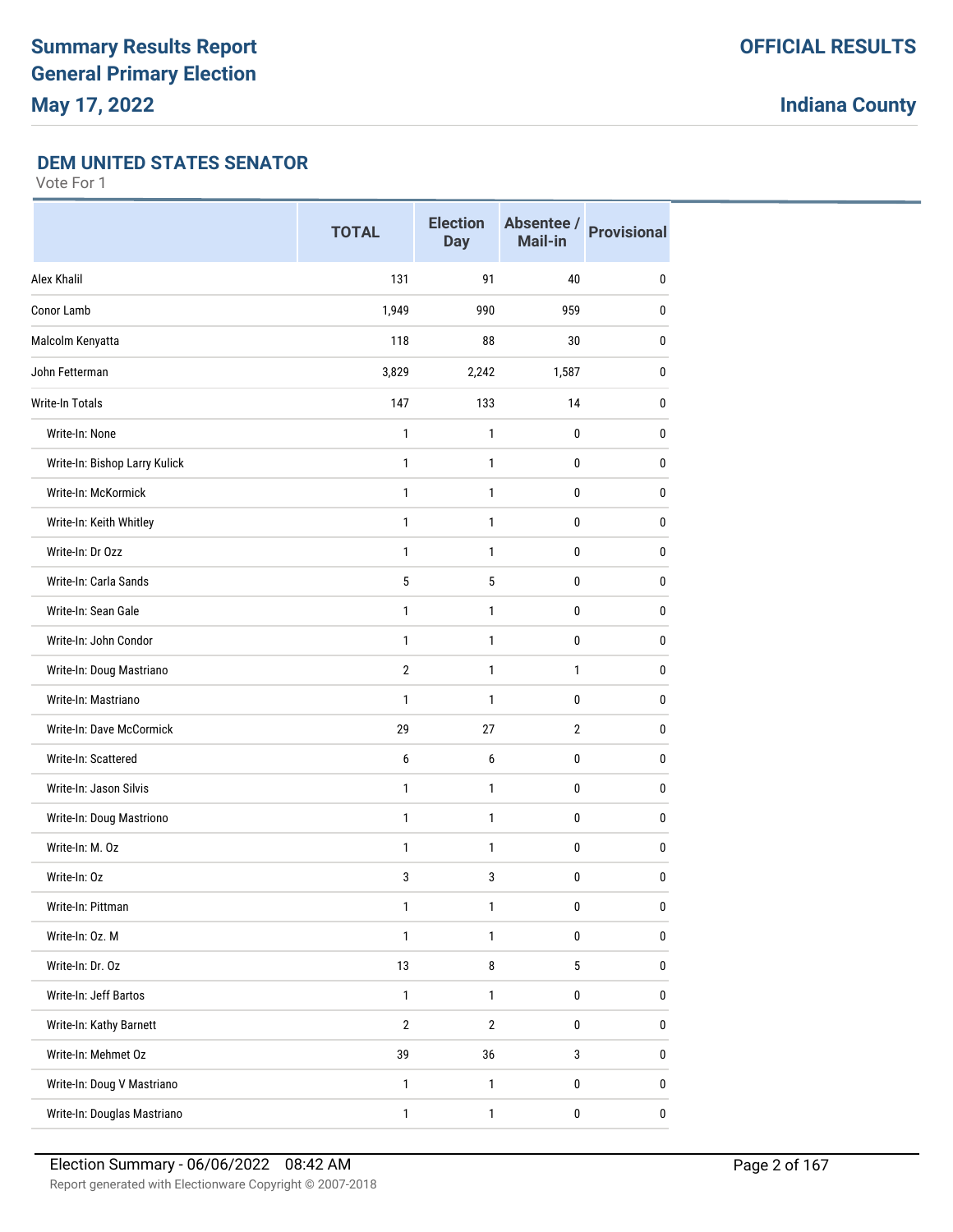## **DEM UNITED STATES SENATOR**

|                                  | <b>TOTAL</b>   | <b>Election</b><br><b>Day</b> | Absentee /<br><b>Mail-in</b> | <b>Provisional</b> |
|----------------------------------|----------------|-------------------------------|------------------------------|--------------------|
| Write-In: Barnette               | 1              | $\mathbf{1}$                  | $\mathbf{0}$                 | 0                  |
| Write-In: Pat Toomey             | 1              | 1                             | $\mathbf{0}$                 | 0                  |
| Write-In: Kathy Barnet           | 1              | $\mathbf{1}$                  | $\mathbf{0}$                 | 0                  |
| Write-In: Emmett Oz's R.         | $\mathbf{1}$   | $\mathbf{1}$                  | $\mathbf 0$                  | 0                  |
| Write-In: Kathy Barnetto         | 1              | 1                             | $\mathbf{0}$                 | 0                  |
| Write-In: Kathy Barnette         | 19             | 17                            | $\overline{2}$               | 0                  |
| Write-In: Steve Irwin            | 1              | $\mathbf{1}$                  | $\mathbf 0$                  | 0                  |
| Write-In: Bill McSwain           | 1              | $\mathbf 0$                   | $\mathbf{1}$                 | 0                  |
| Write-In: David McCombet         | $\mathbf{1}$   | 1                             | $\mathbf{0}$                 | $\bf{0}$           |
| Write-In: Dr. Memhit Oz          | 1              | 1                             | $\mathbf{0}$                 | 0                  |
| Write-In: Jeff Barto             | 1              | $\mathbf{1}$                  | $\mathbf{0}$                 | 0                  |
| <b>Write-In: David Mccormick</b> | $\overline{2}$ | $\overline{2}$                | $\mathbf 0$                  | 0                  |
| Write-In: Conor Lamb             | 1              | 1                             | $\mathbf 0$                  | 0                  |
| Not Assigned                     | 0              | 0                             | $\mathbf{0}$                 | 0                  |
| <b>Total Votes Cast</b>          | 6,174          | 3,544                         | 2,630                        | $\bf{0}$           |
| Overvotes                        | 10             | 4                             | 6                            | 0                  |
| <b>Undervotes</b>                | 80             | 69                            | 11                           | 0                  |
| <b>Contest Totals</b>            | 6,264          | 3,617                         | 2,647                        | 0                  |
| <b>Precincts Reporting</b>       | 69 of 69       |                               |                              |                    |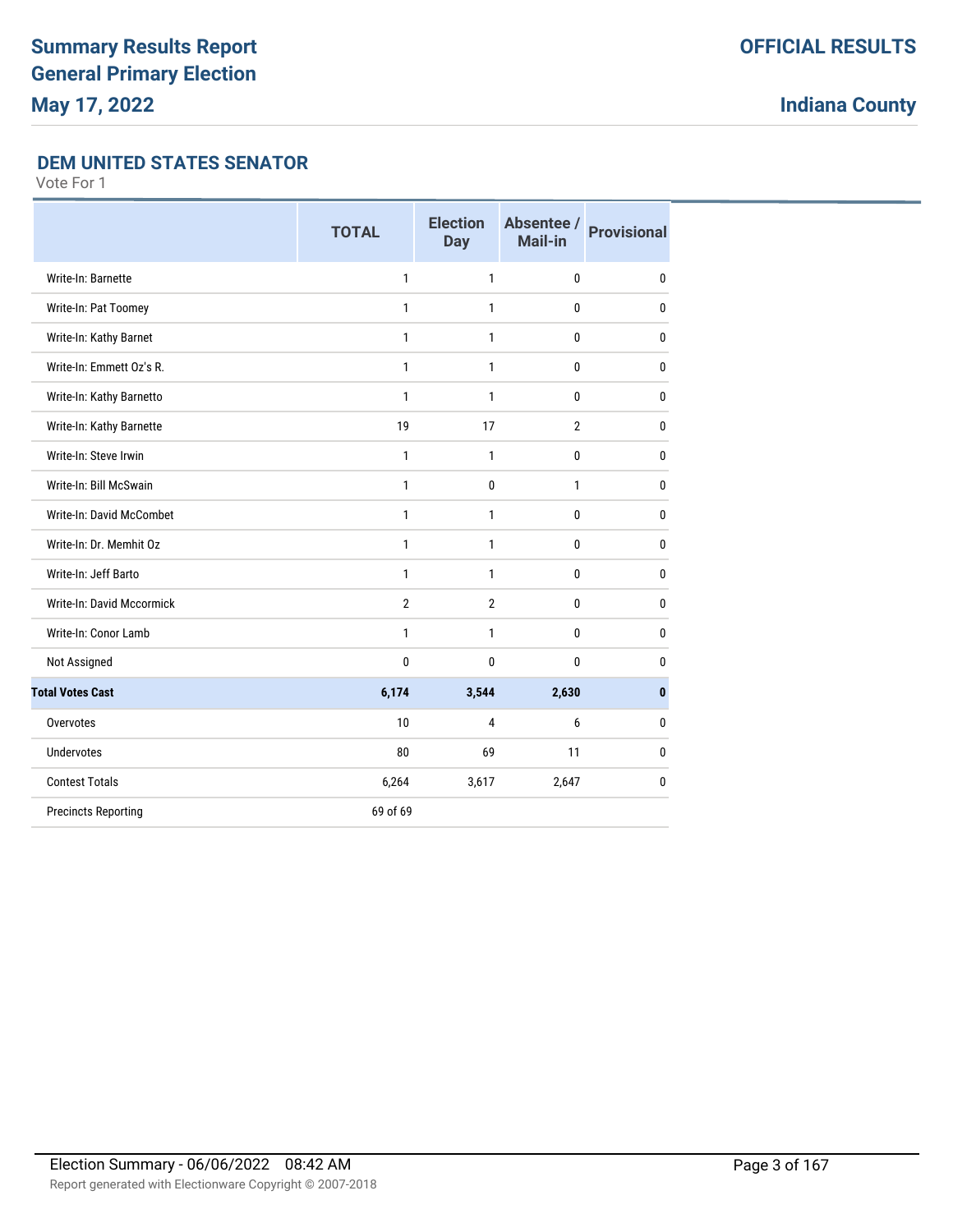### **DEM GOVERNOR**

|                                 | <b>TOTAL</b>   | <b>Election</b><br><b>Day</b> | Mail-in                 | Absentee / Provisional |
|---------------------------------|----------------|-------------------------------|-------------------------|------------------------|
| Josh Shapiro                    | 5,697          | 3,151                         | 2,546                   | 0                      |
| Write-In Totals                 | 230            | 204                           | 26                      | 0                      |
| Write-In: Kathy Barnett         | 1              | $\mathbf{1}$                  | 0                       | 0                      |
| Write-In: Oz Mohane             | 1              | $\mathbf{1}$                  | 0                       | $\mathbf{0}$           |
| Write-In: Doug Mastrap          | 1              | $\mathbf{1}$                  | 0                       | $\mathbf{0}$           |
| Write-In: Frank Romus           | $\mathbf{1}$   | $\mathbf{1}$                  | 0                       | $\pmb{0}$              |
| Write-In: Doug Mastrino         | 1              | 1                             | 0                       | 0                      |
| Write-In: McSwan                | 1              | 0                             | $\mathbf{1}$            | 0                      |
| Write-In: William M McSwain     | 1              | 0                             | $\mathbf{1}$            | $\pmb{0}$              |
| Write-In: Jake Cornman III      | 1              | $\mathbf{0}$                  | $\mathbf{1}$            | $\mathbf{0}$           |
| Write-In: McSwain               | $\overline{2}$ | $\overline{2}$                | 0                       | $\pmb{0}$              |
| Write-In: Christina PK Digiulio | 1              | 0                             | $\mathbf{1}$            | 0                      |
| Write-In: Josh Corman           | 1              | 0                             | $\mathbf{1}$            | 0                      |
| Write-In: Jacob Corman          | 1              | 0                             | $\mathbf{1}$            | 0                      |
| Write-In: Dave Smith            | 1              | 0                             | $\mathbf{1}$            | 0                      |
| Write-In: Douglas V Matriano    | 1              | $\mathbf{1}$                  | 0                       | $\mathbf{0}$           |
| Write-In: Doug Martino          | 1              | $\mathbf{1}$                  | 0                       | $\mathbf{0}$           |
| Write-In: John Lough            | $\mathbf{1}$   | $\mathbf{1}$                  | 0                       | $\pmb{0}$              |
| Write-In: Douglas V. Mustriano  | 7              | 7                             | 0                       | 0                      |
| Write-In: Douglas V. Mastriano  | 14             | 14                            | 0                       | 0                      |
| Write-In: Mastriano             | 7              | $\overline{7}$                | 0                       | $\pmb{0}$              |
| Write-In: David Reed            | 1              | 1                             | 0                       | 0                      |
| Write-In: Doug Mastreano        | $\mathbf{1}$   | $\mathbf{1}$                  | $\pmb{0}$               | $\bf{0}$               |
| Write-In: Dave White            | 15             | 11                            | $\overline{\mathbf{4}}$ | $\pmb{0}$              |
| Write-In: Dave McCormick        | $\mathbf{1}$   | $\mathbf{1}$                  | $\pmb{0}$               | 0                      |
| Write-In: Mehmet Oz             | $\mathbf{1}$   | $\mathbf{1}$                  | $\pmb{0}$               | $\pmb{0}$              |
| Write-In: Tom Wolfe             | $\overline{2}$ | $\mathbf{1}$                  | $\mathbf{1}$            | $\pmb{0}$              |
| Write-In: Scattered             | 31             | 31                            | $\pmb{0}$               | $\pmb{0}$              |
| Write-In: Doug Mastriano        | 35             | 31                            | $\overline{4}$          | $\pmb{0}$              |
| Write-In: Doug Mastriono        | $\mathbf{1}$   | $\mathbf{1}$                  | $\pmb{0}$               | $\pmb{0}$              |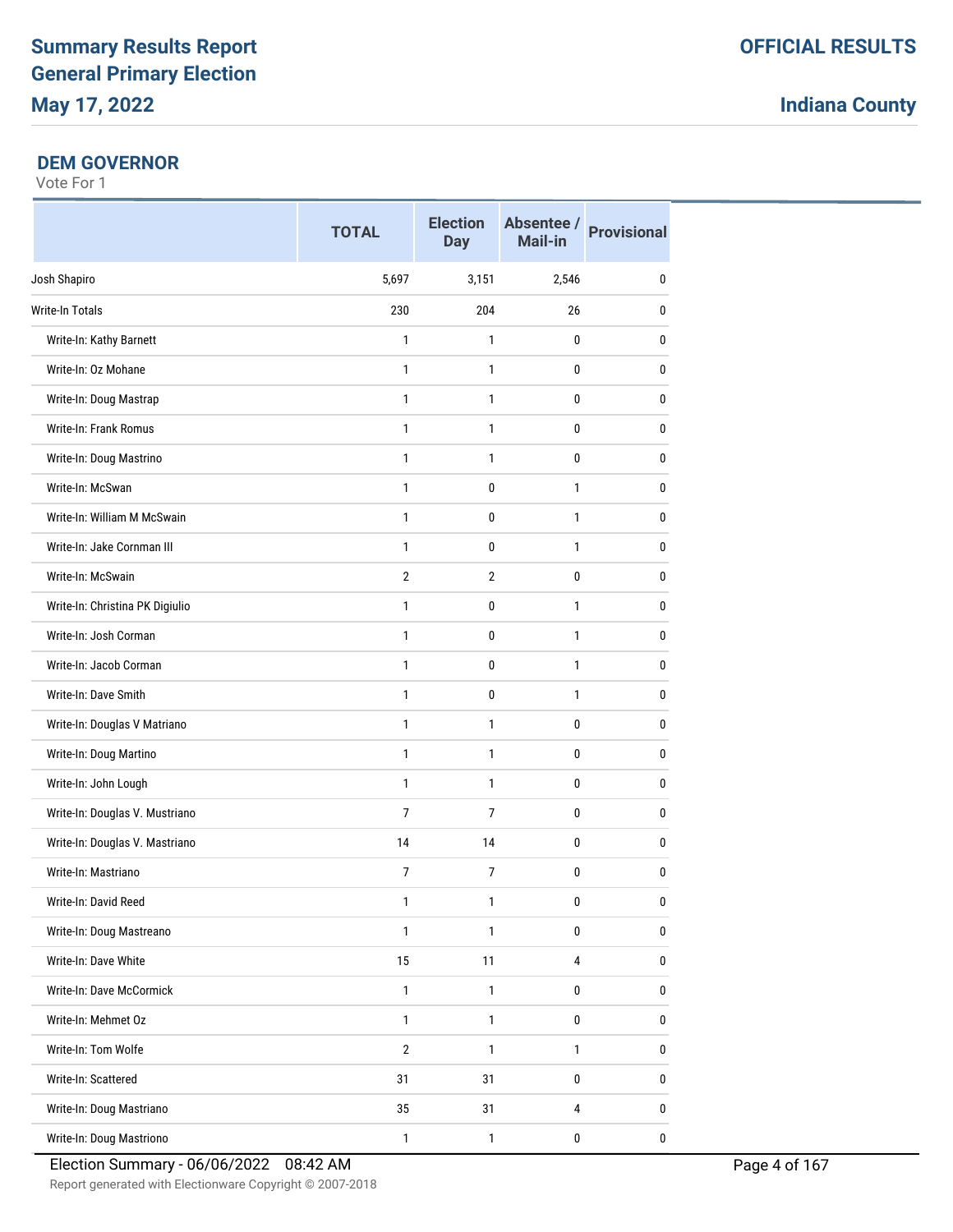### **DEM GOVERNOR**

|                             | <b>TOTAL</b>   | <b>Election</b><br><b>Day</b> | Mail-in        | Absentee / Provisional |
|-----------------------------|----------------|-------------------------------|----------------|------------------------|
| Write-In: Bill McSwain      | 31             | 28                            | 3              | 0                      |
| Write-In: Douglas Mastriano | 11             | 11                            | 0              | 0                      |
| Write-In: Doug Mastria      | $\mathbf{1}$   | $\mathbf{1}$                  | $\mathbf 0$    | $\mathbf 0$            |
| Write-In: John Fetterman    | 5              | 3                             | $\overline{2}$ | 0                      |
| Write-In: David White       | $\mathbf{1}$   | 1                             | 0              | 0                      |
| Write-In: M. Oz             | $\mathbf{1}$   | $\mathbf{1}$                  | 0              | 0                      |
| Write-In: Marty Griffin     | $\mathbf{1}$   | $\mathbf{1}$                  | 0              | $\mathbf{0}$           |
| Write-In: Dr. Ozz           | $\overline{2}$ | $\overline{2}$                | 0              | $\mathbf{0}$           |
| Write-In: William McSwan    | 1              | $\mathbf{1}$                  | $\mathbf 0$    | 0                      |
| Write-In: Doug Mastrian     | $\mathbf{1}$   | $\mathbf{1}$                  | 0              | $\mathbf{0}$           |
| Write-In: Lou Barletta      | 10             | 9                             | $\mathbf{1}$   | 0                      |
| Write-In: Douglas McSwain   | $\mathbf{1}$   | $\mathbf{1}$                  | 0              | $\mathbf{0}$           |
| Write-In: Bill              | $\mathbf{1}$   | $\mathbf{1}$                  | 0              | $\mathbf{0}$           |
| Write-In: Wolfe             | $\mathbf{1}$   | $\mathbf{1}$                  | 0              | $\mathbf{0}$           |
| Write-In: Jim Blair         | $\mathbf{1}$   | $\mathbf{1}$                  | $\mathbf 0$    | $\pmb{0}$              |
| Write-In: Memet Oz          | $\mathbf{1}$   | $\mathbf{1}$                  | 0              | $\mathbf{0}$           |
| Write-In: White             | $\overline{2}$ | $\overline{2}$                | 0              | 0                      |
| Write-In: Jake Corman       | 3              | $\mathbf{1}$                  | $\overline{2}$ | $\mathbf 0$            |
| Write-In: Bill Smith        | $\overline{2}$ | $\mathbf{1}$                  | $\mathbf{1}$   | $\mathbf{0}$           |
| Write-In: Melissa Hart      | $\overline{2}$ | $\overline{2}$                | 0              | $\mathbf{0}$           |
| Write-In: Connor Lamb       | $\mathbf{1}$   | $\mathbf{1}$                  | $\mathbf 0$    | 0                      |
| Write-In: Dr Memeht Ozz     | 1              | 1                             | 0              | $\mathbf 0$            |
| Write-In: Dr. Oz            | $\overline{2}$ | $\overline{2}$                | 0              | $\pmb{0}$              |
| Write-In: Tom Wolf          | $\overline{2}$ | $\mathbf{1}$                  | $\mathbf{1}$   | $\pmb{0}$              |
| Write-In: Doug Masterino    | $\mathbf{1}$   | $\mathbf{1}$                  | 0              | $\pmb{0}$              |
| Write-In: Joe Gale          | $\overline{2}$ | $\overline{2}$                | 0              | $\bf{0}$               |
| Write-In: Doug Masterano    | $\mathbf{1}$   | $\mathbf{1}$                  | 0              | $\pmb{0}$              |
| Write-In: Jeff Coleman      | $\mathbf{1}$   | 1                             | 0              | $\pmb{0}$              |
| Write-In: Jimmy Hoffa       | $\mathbf{1}$   | 1                             | 0              | 0                      |
| Write-In: Barretta          | $\mathbf{1}$   | $\mathbf{1}$                  | $\pmb{0}$      | $\pmb{0}$              |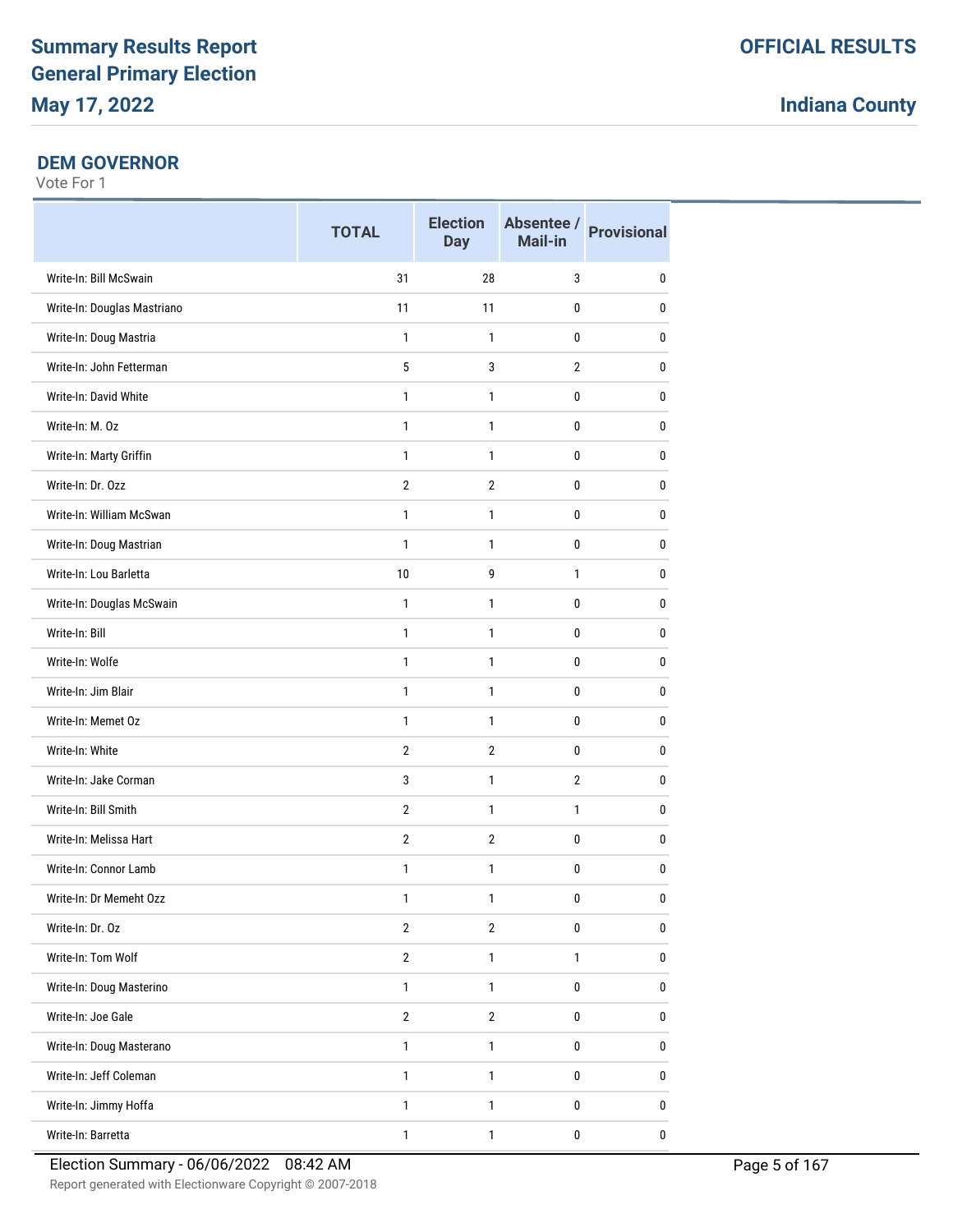## **DEM GOVERNOR**

|                            | <b>TOTAL</b> | <b>Election</b><br><b>Day</b> | Absentee /<br><b>Mail-in</b> | <b>Provisional</b> |
|----------------------------|--------------|-------------------------------|------------------------------|--------------------|
| Write-In: McCormick        | 3            | 3                             | $\mathbf{0}$                 | 0                  |
| Write-In: Floyd Hility     | 1            | 1                             | $\mathbf{0}$                 | $\mathbf{0}$       |
| Write-In: Joe Weckoski     | 1            | 1                             | $\mathbf{0}$                 | $\mathbf{0}$       |
| Not Assigned               | 0            | $\mathbf{0}$                  | $\mathbf{0}$                 | 0                  |
| <b>Total Votes Cast</b>    | 5,927        | 3,355                         | 2,572                        | $\bf{0}$           |
| Overvotes                  | 3            |                               | $\overline{2}$               | 0                  |
| <b>Undervotes</b>          | 334          | 261                           | 73                           | $\mathbf{0}$       |
| <b>Contest Totals</b>      | 6,264        | 3,617                         | 2,647                        | $\mathbf{0}$       |
| <b>Precincts Reporting</b> | 69 of 69     |                               |                              |                    |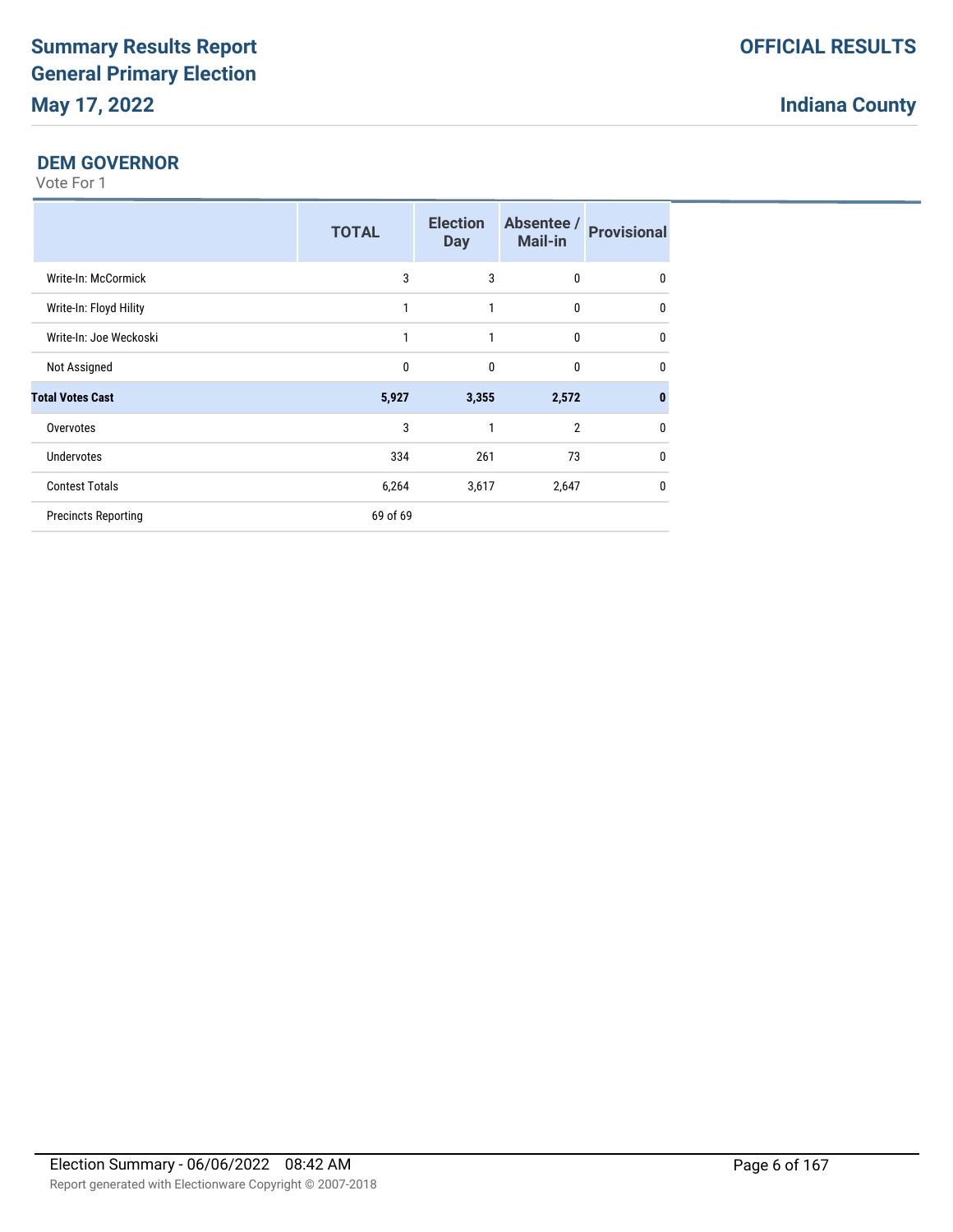### **DEM LIEUTENANT GOVERNOR**

|                                 | <b>TOTAL</b>            | <b>Election</b><br><b>Day</b> | Absentee /<br>Mail-in | <b>Provisional</b> |
|---------------------------------|-------------------------|-------------------------------|-----------------------|--------------------|
| <b>Austin Davis</b>             | 4,334                   | 2,205                         | 2,129                 | 0                  |
| Ray Sosa                        | 457                     | 303                           | 154                   | 0                  |
| <b>Brian Sims</b>               | 959                     | 697                           | 262                   | $\mathbf{0}$       |
| <b>Write-In Totals</b>          | 107                     | 95                            | 12                    | $\mathbf{0}$       |
| Write-In: John Brown            | 3                       | $\overline{2}$                | 1                     | $\mathbf{0}$       |
| Write-In: Douglas V. Mastriano  | $\mathbf{1}$            | 1                             | 0                     | 0                  |
| Write-In: Pat Streams Warman    | $\mathbf{1}$            | 1                             | 0                     | 0                  |
| Write-In: Carrie Lewis Delroso  | 1                       | 1                             | 0                     | 0                  |
| Write-In: Carrie DelRosso       | $\overline{2}$          | 1                             | 1                     | $\mathbf{0}$       |
| Write-In: John Fetterman        | $\mathbf{1}$            | 1                             | 0                     | 0                  |
| Write-In: Jeff Coleman          | 15                      | 14                            | 1                     | 0                  |
| Write-In: Teddy Daniels         | $\overline{4}$          | 3                             | $\mathbf{1}$          | $\pmb{0}$          |
| Write-In: Teddy Danials         | $\mathbf{1}$            | 1                             | 0                     | 0                  |
| Write-In: Coleman               | $\overline{2}$          | $\overline{2}$                | 0                     | 0                  |
| Write-In: Father Willie Lechner | 1                       | 1                             | 0                     | $\mathbf{0}$       |
| Write-In: Chris Frye            | 4                       | 4                             | 0                     | 0                  |
| Write-In: Ted Daniels           | $\mathbf{1}$            | 1                             | 0                     | $\mathbf{0}$       |
| Write-In: Dr. Ozz               | $\mathbf{1}$            | 1                             | 0                     | 0                  |
| Write-In: DeRosso               | $\mathbf{1}$            | 1                             | 0                     | 0                  |
| Write-In: Rick Saccone          | 21                      | 20                            | 1                     | 0                  |
| Write-In: Carie Derosi          | 1                       | 1                             | 0                     | $\mathbf{0}$       |
| Write-In: Scattered             | 9                       | 9                             | 0                     | $\pmb{0}$          |
| Write-In: Victoria Tantlinger   | $\mathbf{1}$            | $\mathbf{1}$                  | 0                     | $\pmb{0}$          |
| Write-In: Russ Diamond          | $\overline{2}$          | $\overline{2}$                | 0                     | $\pmb{0}$          |
| Write-In: Russel Diamond        | $\mathbf{1}$            | $\mathbf{1}$                  | $\pmb{0}$             | $\pmb{0}$          |
| Write-In: Douglas Mastriano     | $\mathbf{1}$            | 1                             | 0                     | 0                  |
| Write-In: Carrie Delrosso       | $\overline{\mathbf{4}}$ | $\overline{2}$                | $\mathbf{2}$          | $\pmb{0}$          |
| Write-In: James Earl Jones      | $\mathbf{3}$            | $\mathbf{3}$                  | $\pmb{0}$             | $\pmb{0}$          |
| Write-In: Dr. Oz                | $\mathbf{1}$            | $\mathbf{1}$                  | 0                     | 0                  |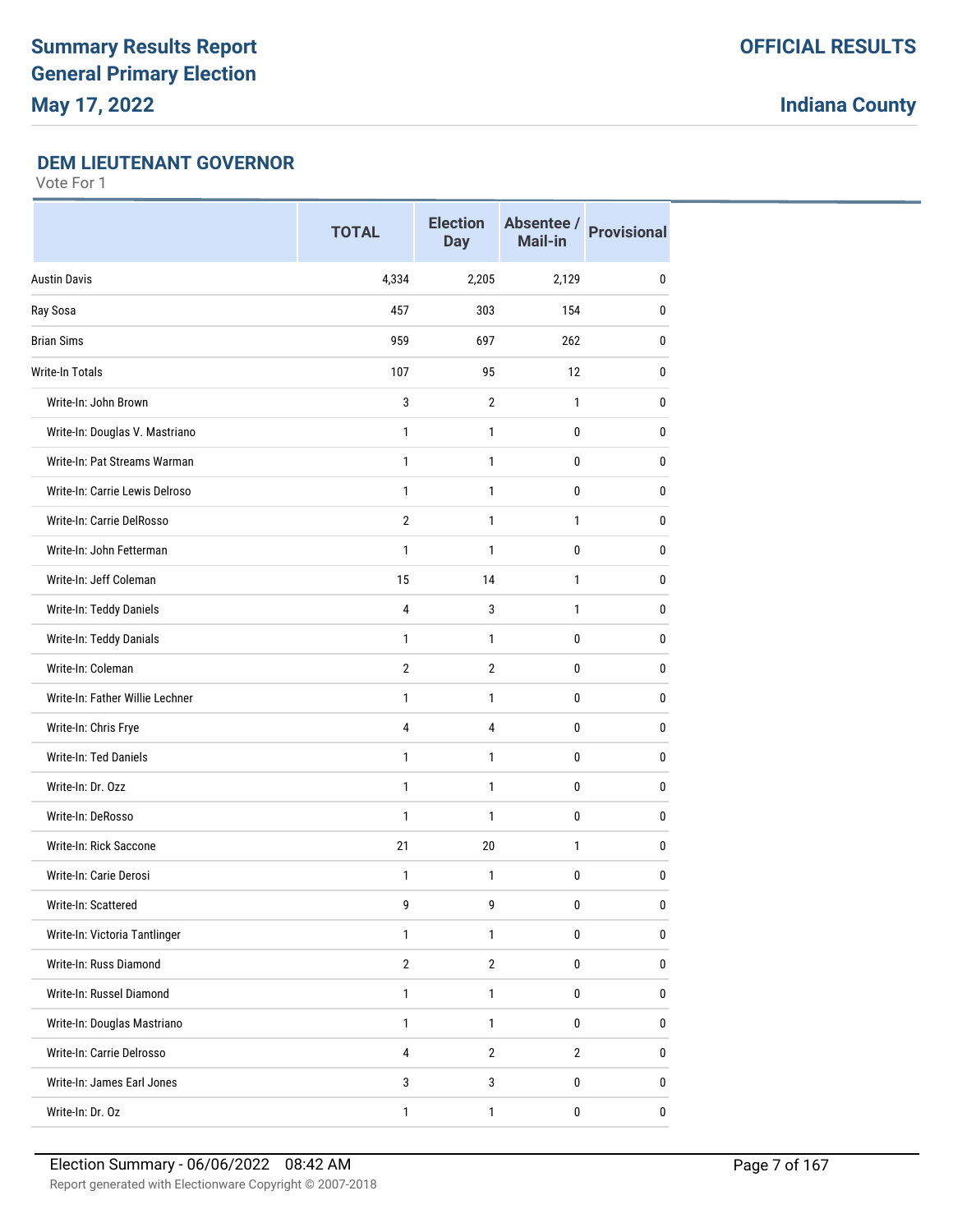## **DEM LIEUTENANT GOVERNOR**

|                                 | <b>TOTAL</b> | <b>Election</b><br><b>Day</b> | Absentee /<br><b>Mail-in</b> | <b>Provisional</b> |
|---------------------------------|--------------|-------------------------------|------------------------------|--------------------|
| Write-In: Jesse Daniels         | 1            | 1                             | $\mathbf{0}$                 | 0                  |
| Write-In: Carrie Lewis DelRossa | 1            | 1                             | 0                            | 0                  |
| Write-In: Carrie Lewis DelRosso | 16           | 13                            | 3                            | $\mathbf{0}$       |
| Write-In: Delrosso              | 1            | $\mathbf{1}$                  | 0                            | 0                  |
| Write-In: Summer Lee            | 1            | $\mathbf{0}$                  | 1                            | $\mathbf{0}$       |
| Write-In: Bill Swain            | 1            | 1                             | $\mathbf{0}$                 | 0                  |
| Write-In: Carrie Lewis DeGrosso | 1            | $\mathbf{1}$                  | 0                            | 0                  |
| Write-In: Tony Deloretto        | 1            | 1                             | 0                            | 0                  |
| Write-In: Carroe :pios Delrosso | 1            | $\mathbf 0$                   | $\mathbf{1}$                 | 0                  |
| Not Assigned                    | 0            | $\mathbf{0}$                  | $\mathbf{0}$                 | 0                  |
| <b>Total Votes Cast</b>         | 5,857        | 3,300                         | 2,557                        | 0                  |
| Overvotes                       | 3            | $\mathbf{0}$                  | 3                            | 0                  |
| <b>Undervotes</b>               | 404          | 317                           | 87                           | $\mathbf{0}$       |
| <b>Contest Totals</b>           | 6,264        | 3,617                         | 2,647                        | 0                  |
| <b>Precincts Reporting</b>      | 69 of 69     |                               |                              |                    |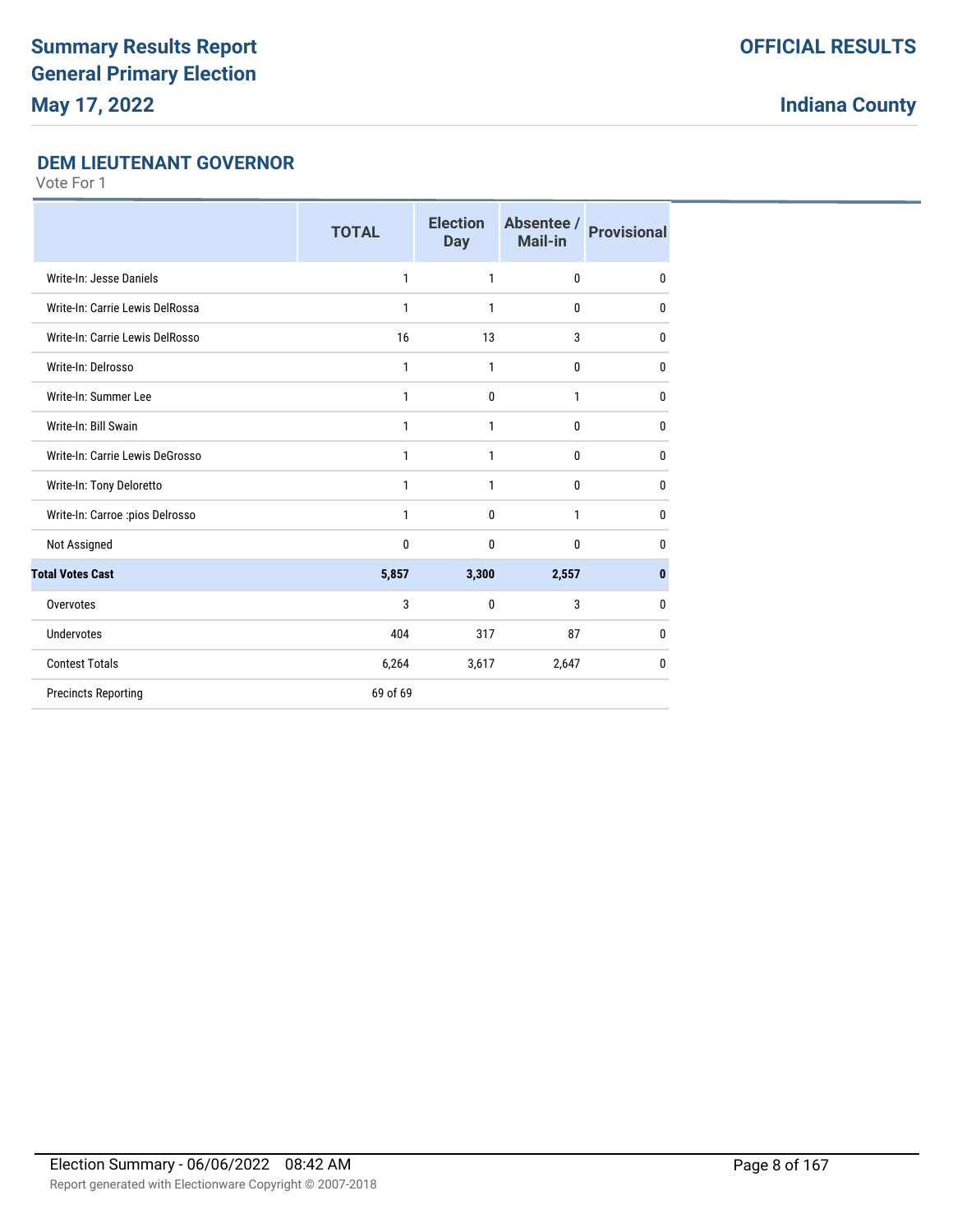#### **DEM REPRESENTATIVE IN CONGRESS 14TH DISTRICT**

|                                | <b>TOTAL</b>   | <b>Election</b><br><b>Day</b> | Absentee /<br>Mail-in | <b>Provisional</b> |
|--------------------------------|----------------|-------------------------------|-----------------------|--------------------|
| <b>Write-In Totals</b>         | 487            | 298                           | 189                   | 0                  |
| Write-In: Guy Reschenthalar    | $\overline{4}$ | 3                             | $\mathbf{1}$          | 0                  |
| Write-In: Tamara L. Steiner    | 1              | 1                             | $\mathbf 0$           | 0                  |
| Write-In: Marge Allison        | $\overline{2}$ | $\overline{2}$                | 0                     | 0                  |
| Write-In: Jerry Dickerson      | $\mathbf{1}$   | $\mathbf{1}$                  | 0                     | 0                  |
| Write-In: Jeffrey Harding      | 1              | 1                             | 0                     | 0                  |
| Write-In: Alexander Ashcroft   | $\mathbf{1}$   | 1                             | 0                     | 0                  |
| Write-In: Michael W. Sahlaney  | $\mathbf{1}$   | 1                             | 0                     | 0                  |
| Write-In: Douglas Zubal        | $\mathbf{1}$   | $\mathbf{1}$                  | 0                     | $\pmb{0}$          |
| Write-In: Alex Semuskie        | 1              | 1                             | 0                     | 0                  |
| Write-In: John Steffinio       | $\mathbf{1}$   | 1                             | 0                     | 0                  |
| Write-In: Ron Irwin            | 1              | 1                             | 0                     | 0                  |
| Write-In: Donald A. Miller     | $\mathbf{1}$   | 1                             | 0                     | 0                  |
| Write-In: Jim Bernard          | $\mathbf{1}$   | 1                             | 0                     | 0                  |
| Write-In: Donald Andrew Miller | 1              | 1                             | 0                     | 0                  |
| Write-In: Bob Casey            | $\mathbf{1}$   | 1                             | 0                     | 0                  |
| Write-In: Jacob Taylor Fluke   | $\mathbf{1}$   | $\mathbf{1}$                  | 0                     | 0                  |
| Write-In: Reschenthaler        | 1              | 1                             | 0                     | 0                  |
| Write-In: Lamb                 | $\mathbf{1}$   | 1                             | 0                     | 0                  |
| Write-In: Ann Rea              | 8              | $\overline{2}$                | 6                     | 0                  |
| Write-In: Kathryn Emery        | 25             | 24                            | 1                     | $\pmb{0}$          |
| Write-In: Betsy Dakak          | 1              | 1                             | 0                     | 0                  |
| Write-In: Joseph Stroup        | $\mathbf{1}$   | $\mathbf{1}$                  | 0                     | $\bf{0}$           |
| Write-In: Charles Manges       | $\mathbf{1}$   | $\mathbf{1}$                  | $\pmb{0}$             | $\pmb{0}$          |
| Write-In: Denny Repko          | $\mathbf{1}$   | $\mathbf{1}$                  | $\bf{0}$              | $\bf{0}$           |
| Write-In: Thomas Clark         | $\mathbf{1}$   | $\mathbf{1}$                  | $\bf{0}$              | 0                  |
| Write-In: Poyne Dexter         | $\mathbf{1}$   | $\mathbf{1}$                  | $\pmb{0}$             | $\pmb{0}$          |
| Write-In: Jeff Grim            | $\mathbf{1}$   | $\mathbf{1}$                  | $\bf{0}$              | 0                  |
| Write-In: Paul Wass            | $\mathbf{1}$   | $\mathbf{1}$                  | $\bf{0}$              | 0                  |
| Write-In: John Baker           | $\mathbf{1}$   | $\mathbf{1}$                  | $\pmb{0}$             | $\bf 0$            |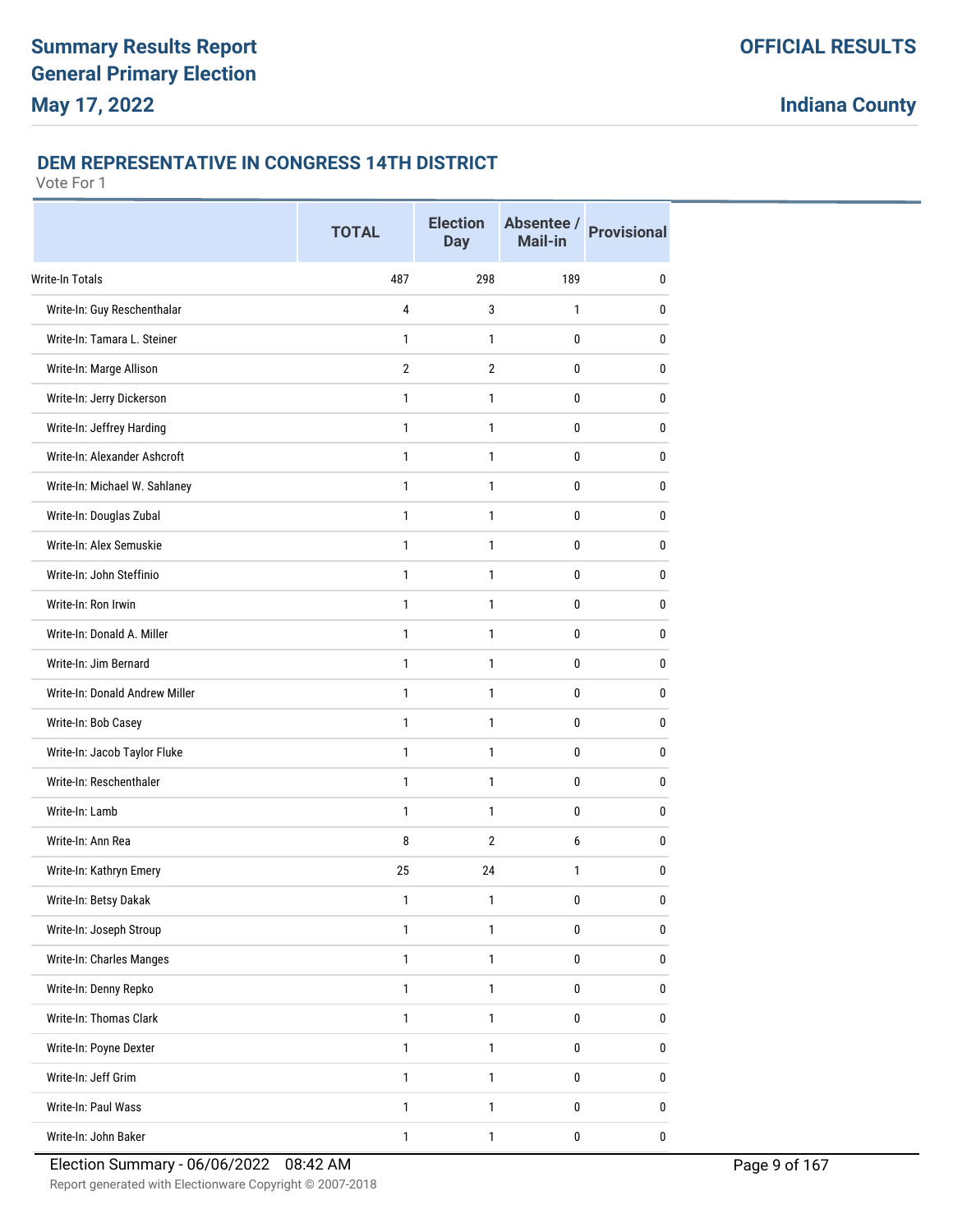#### **DEM REPRESENTATIVE IN CONGRESS 14TH DISTRICT**

|                                 | <b>TOTAL</b>   | <b>Election</b><br><b>Day</b> | Absentee /<br>Mail-in | <b>Provisional</b> |
|---------------------------------|----------------|-------------------------------|-----------------------|--------------------|
| Write-In: Tony DeLoreto         | 8              | 6                             | $\overline{2}$        | 0                  |
| Write-In: Connor Lamb           | 3              | 1                             | $\overline{2}$        | $\mathbf{0}$       |
| Write-In: Bob Fyock             | 1              | 1                             | 0                     | 0                  |
| Write-In: Denise Jennings Doyle | $\mathbf{1}$   | $\mathbf{1}$                  | 0                     | 0                  |
| Write-In: James Leeb            | 1              | 1                             | 0                     | 0                  |
| Write-In: Abigail Peace         | 1              | 1                             | 0                     | 0                  |
| Write-In: Sara Steelman         | $\mathbf{1}$   | 1                             | 0                     | $\mathbf{0}$       |
| Write-In: Franciso Alarcon      | $\mathbf{1}$   | 1                             | 0                     | $\mathbf{0}$       |
| Write-In: J. Struzzi            | $\mathbf{1}$   | 1                             | 0                     | $\mathbf{0}$       |
| Write-In: Q. Thomas             | 1              | 1                             | 0                     | $\mathbf{0}$       |
| Write-In: Susan Learn           | 1              | 1                             | 0                     | $\mathbf{0}$       |
| Write-In: Kurt Tebbs            | 1              | 1                             | 0                     | 0                  |
| Write-In: Anthon Canzano        | 1              | 1                             | 0                     | $\mathbf{0}$       |
| Write-In: Struzzi               | $\mathbf{1}$   | 1                             | 0                     | $\mathbf{0}$       |
| Write-In: Kimberly J. Young     | $\mathbf{1}$   | 1                             | 0                     | 0                  |
| Write-In: Dave White            | $\mathbf{1}$   | $\mathbf{1}$                  | 0                     | 0                  |
| Write-In: Mcormic               | 1              | 1                             | 0                     | 0                  |
| <b>Write-In: Lance Flowers</b>  | 1              | 1                             | 0                     | 0                  |
| Write-In: Zach Anderson         | $\mathbf{1}$   | 1                             | 0                     | $\mathbf{0}$       |
| Write-In: Ken Bock              | $\mathbf{1}$   | 1                             | 0                     | 0                  |
| Write-In: Kathryn Kat Emery     | $\overline{2}$ | $\overline{2}$                | 0                     | $\mathbf{0}$       |
| Write-In: Pat Dougherty         | 1              | 1                             | 0                     | $\pmb{0}$          |
| Write-In: Daniel Bair           | $\mathbf{1}$   | $\mathbf{1}$                  | 0                     | $\pmb{0}$          |
| Write-In: Cooper Trimarchi      | $\mathbf{1}$   | $\mathbf{1}$                  | 0                     | 0                  |
| Write-In: Ira Redd              | $\mathbf{1}$   | $\mathbf{1}$                  | $\pmb{0}$             | $\pmb{0}$          |
| Write-In: Austin Davis          | $\sqrt{2}$     | $\mathbf{1}$                  | $\mathbf{1}$          | $\pmb{0}$          |
| Write-In: Dickerson             | $\mathbf{1}$   | $\mathbf{1}$                  | 0                     | $\pmb{0}$          |
| Write-In: Malcolm Kenyatta      | $\mathbf{1}$   | $\mathbf{1}$                  | $\pmb{0}$             | $\pmb{0}$          |
| Write-In: Ron Fairman           | $\sqrt{2}$     | $\mathbf{1}$                  | $\mathbf{1}$          | 0                  |
| Write-In: Katherine Emery       | $\mathbf{1}$   | $\mathbf{1}$                  | 0                     | 0                  |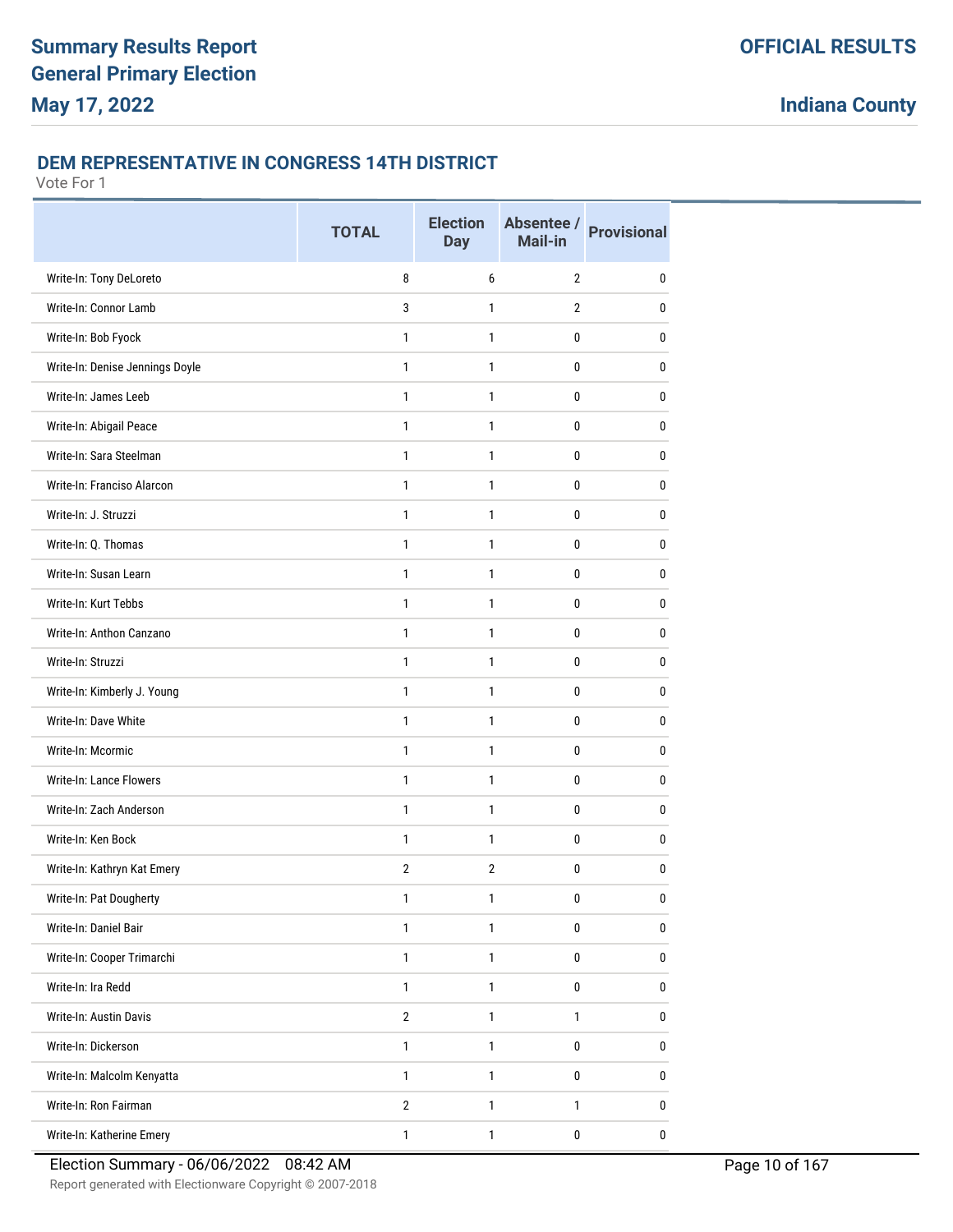#### **DEM REPRESENTATIVE IN CONGRESS 14TH DISTRICT**

|                               | <b>TOTAL</b>     | <b>Election</b><br><b>Day</b> | Absentee /<br>Mail-in | <b>Provisional</b> |
|-------------------------------|------------------|-------------------------------|-----------------------|--------------------|
| Write-In: Mark Butler         | 1                | $\mathbf{1}$                  | 0                     | 0                  |
| Write-In: Corey Smith         | 1                | 1                             | 0                     | 0                  |
| Write-In: Deloretto           | $\overline{2}$   | $\overline{2}$                | 0                     | 0                  |
| Write-In: David Ferguson      | $\mathbf{1}$     | $\mathbf{1}$                  | 0                     | 0                  |
| Write-In: Robert S. Dougherty | 1                | 1                             | 0                     | 0                  |
| Write-In: Charles Trimarchi   | 1                | 1                             | 0                     | 0                  |
| Write-In: Ted Daniels         | 1                | 1                             | 0                     | 0                  |
| Write-In: Guy Reschenthaier   | 1                | $\mathbf{1}$                  | 0                     | 0                  |
| Write-In: Larry Henry         | $\mathbf{1}$     | 1                             | 0                     | 0                  |
| Write-In: Chris Peters        | $\mathbf{1}$     | 1                             | 0                     | 0                  |
| Write-In: James L. Rickard    | 1                | $\mathbf{1}$                  | 0                     | 0                  |
| Write-In: Joe Roth            | 1                | 1                             | 0                     | 0                  |
| Write-In: Erik Templeton      | 1                | 1                             | 0                     | 0                  |
| Write-In: Hilliary Creely     | 1                | 1                             | 0                     | 0                  |
| Write-In: Adrianne Smocheck   | 1                | 1                             | 0                     | 0                  |
| Write-In: Slam Evanick        | $\mathbf{1}$     | $\mathbf{1}$                  | 0                     | 0                  |
| Write-In: John C. Fischer     | 1                | 1                             | 0                     | 0                  |
| Write-In: Mike Penezic        | 1                | 1                             | 0                     | 0                  |
| Write-In: Pat Daugherty       | 1                | 1                             | 0                     | 0                  |
| Write-In: Jean Basl           | 1                | $\mathbf{1}$                  | 0                     | 0                  |
| Write-In: Krista Peles        | 1                | 1                             | 0                     | 0                  |
| Write-In: Conner Lamb         | $\boldsymbol{2}$ | 1                             | 1                     | $\pmb{0}$          |
| Write-In: Pete DeLuca         | $\overline{2}$   | $\pmb{0}$                     | $\overline{2}$        | $\pmb{0}$          |
| Write-In: David M. Ball       | $\mathbf{1}$     | $\pmb{0}$                     | $\mathbf{1}$          | 0                  |
| Write-In: Denise Jennings     | $\mathbf{1}$     | $\pmb{0}$                     | $\mathbf{1}$          | $\pmb{0}$          |
| Write-In: Steve Irwin         | 5                | $\mathbf 0$                   | 5                     | 0                  |
| Write-In: Bruce Carper        | $\mathbf{3}$     | $\pmb{0}$                     | 3                     | $\pmb{0}$          |
| Write-In: Nick Miller         | $\mathbf{1}$     | $\pmb{0}$                     | $\mathbf{1}$          | 0                  |
| Write-In: Stephen Dickerman   | $\mathbf{1}$     | $\pmb{0}$                     | $\mathbf{1}$          | 0                  |
| Write-In: Danyal Bajwa        | 1                | $\pmb{0}$                     | $\mathbf{1}$          | 0                  |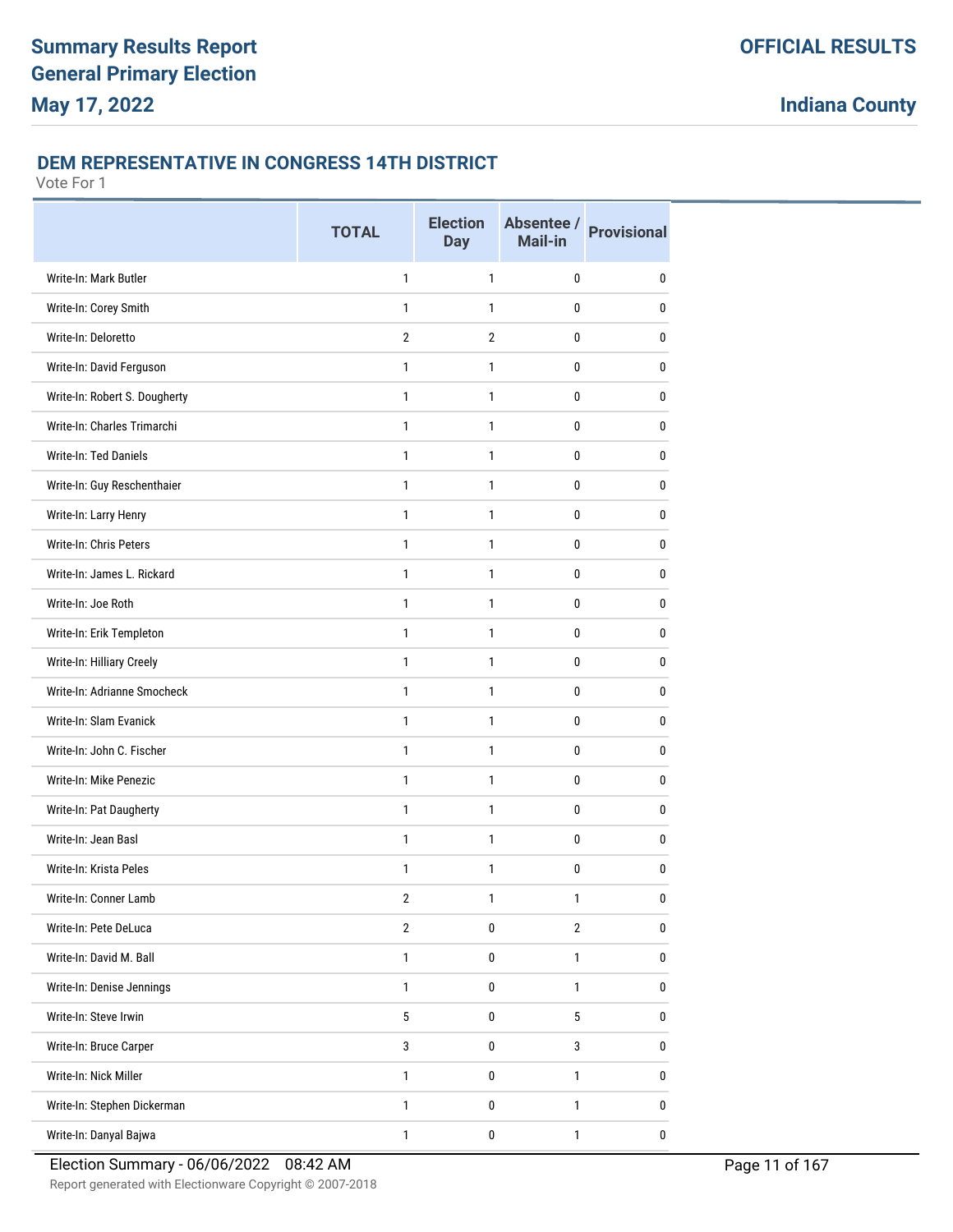## **DEM REPRESENTATIVE IN CONGRESS 14TH DISTRICT**

|                                 | <b>TOTAL</b>   | <b>Election</b><br><b>Day</b> | Absentee /<br>Mail-in | <b>Provisional</b> |
|---------------------------------|----------------|-------------------------------|-----------------------|--------------------|
| Write-In: George Bieger         | $\mathbf{1}$   | 0                             | $\mathbf{1}$          | 0                  |
| Write-In: Adam Sedlock          | 10             | $\mathbf{0}$                  | 10                    | 0                  |
| Write-In: Bea Karadus           | 1              | 0                             | $\mathbf{1}$          | 0                  |
| Write-In: Jacob Hainsey         | $\mathbf{1}$   | 0                             | $\mathbf{1}$          | 0                  |
| Write-In: Bill Peduto           | $\overline{2}$ | 0                             | $\overline{2}$        | 0                  |
| Write-In: Dennis Semsick        | $\mathbf{1}$   | 0                             | 1                     | 0                  |
| Write-In: Bryan Carper          | $\mathbf{1}$   | 0                             | 1                     | 0                  |
| Write-In: Sharon Santus         | $\mathbf{1}$   | 0                             | 1                     | 0                  |
| Write-In: Brian Doyle           | $\mathbf{1}$   | 0                             | 1                     | 0                  |
| Write-In: Adam Moser            | $\mathbf{1}$   | 0                             | 1                     | 0                  |
| Write-In: Adrianne Bell         | $\overline{2}$ | 0                             | $\overline{2}$        | 0                  |
| Write-In: Brad Overdorff        | 1              | 0                             | 1                     | 0                  |
| Write-In: Gina Cerilli Thrasher | $\mathbf{1}$   | 0                             | 1                     | 0                  |
| Write-In: Eilean M. Ofman       | $\mathbf{1}$   | $\mathbf{0}$                  | 1                     | 0                  |
| Write-In: Mark Colman           | $\mathbf{1}$   | 0                             | 1                     | 0                  |
| Write-In: Sam Sosa              | $\mathbf{1}$   | 0                             | 1                     | 0                  |
| Write-In: Rick D. Miller        | $\mathbf{1}$   | 0                             | 1                     | 0                  |
| Write-In: Marie Kaminski        | $\mathbf{1}$   | 0                             | 1                     | 0                  |
| Write-In: David Clark           | $\mathbf{1}$   | 0                             | 1                     | 0                  |
| Write-In: Aaron Lehman          | $\overline{2}$ | 0                             | $\overline{2}$        | 0                  |
| Write-In: Bill Marx             | 9              | 0                             | 9                     | 0                  |
| Write-In: Ken Bach              | 29             | 22                            | 7                     | $\pmb{0}$          |
| Write-In: Devon Robinson        | $\mathbf{1}$   | $\mathbf{1}$                  | 0                     | 0                  |
| Write-In: Perry C Lupinetti     | $\mathbf{1}$   | $\mathbf{1}$                  | $\bf{0}$              | 0                  |
| Write-In: Peter Broad           | $\mathbf{1}$   | 0                             | $\mathbf{1}$          | 0                  |
| Write-In: Guy Rechenthaler      | $\sqrt{2}$     | $\mathbf{1}$                  | $\mathbf{1}$          | $\bf{0}$           |
| Write-In: Carol Caraway         | $\mathbf{1}$   | $\mathbf{1}$                  | $\pmb{0}$             | $\bf{0}$           |
| Write-In: Kit Emery             | $\overline{2}$ | $\pmb{0}$                     | $\overline{2}$        | $\mathbf 0$        |
| Write-In: William Marx          | 12             | $\mathbf{1}$                  | 11                    | 0                  |
| Write-In: Philip Carrozza       | $\mathbf{2}$   | $\pmb{0}$                     | $\sqrt{2}$            | 0                  |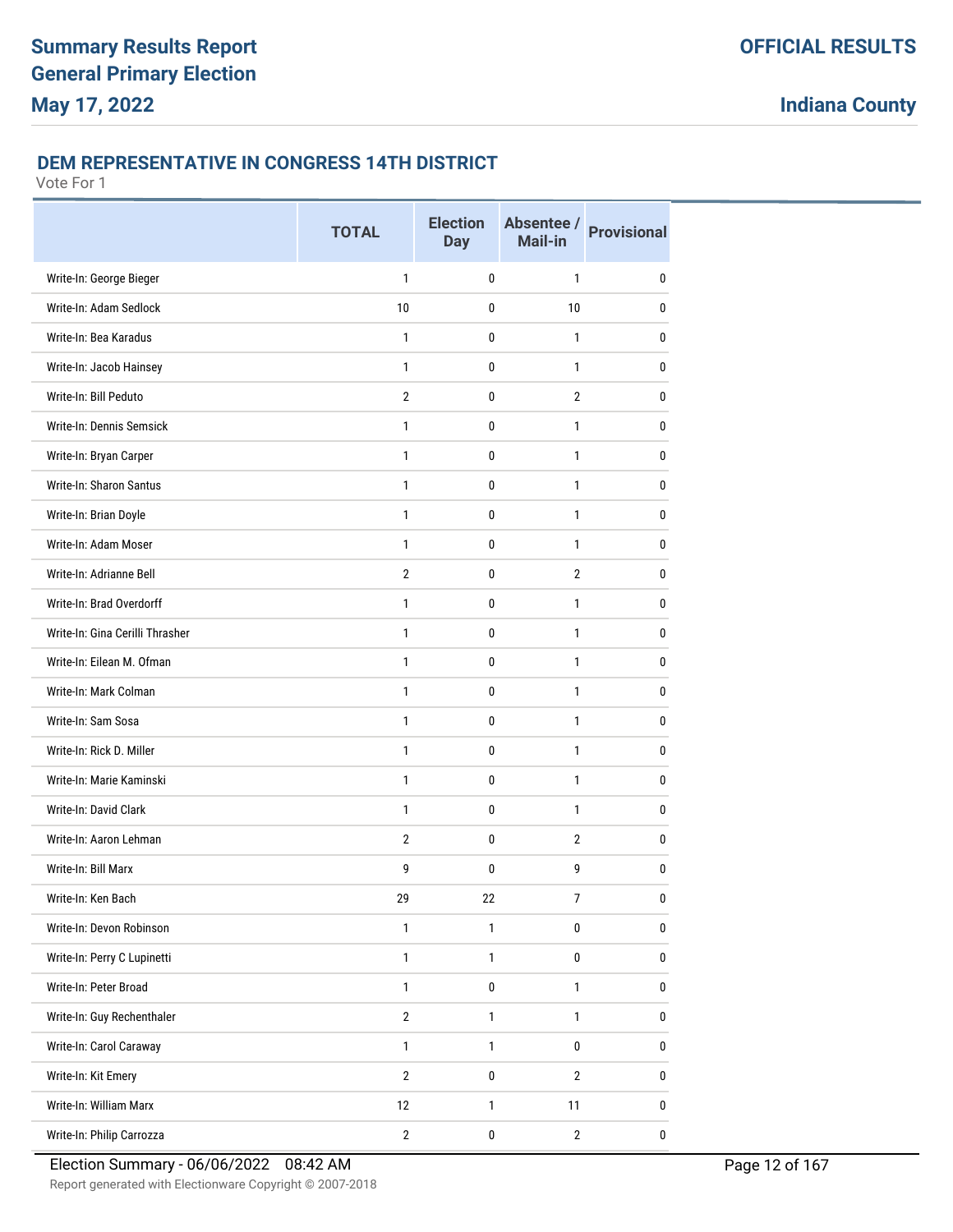## **DEM REPRESENTATIVE IN CONGRESS 14TH DISTRICT**

|                                | <b>TOTAL</b>    | <b>Election</b><br><b>Day</b> | Absentee /<br>Mail-in | <b>Provisional</b> |
|--------------------------------|-----------------|-------------------------------|-----------------------|--------------------|
| Write-In: Kat Emery            | $\overline{7}$  | $\overline{2}$                | 5                     | 0                  |
| Write-In: Robert Paskowski     | $\mathbf{1}$    | $\mathbf{0}$                  | 1                     | $\mathbf{0}$       |
| Write-In: Craig Dillaman       | 1               | $\mathbf{1}$                  | 0                     | $\mathbf{0}$       |
| Write-In: Guy Reschenthaler    | 49              | 39                            | 10                    | 0                  |
| Write-In: Wendy Bray           | 1               | 0                             | $\mathbf{1}$          | 0                  |
| Write-In: Christopher Nowak    | $\mathbf{1}$    | 1                             | 0                     | $\mathbf{0}$       |
| Write-In: Lilly Blank          | $\mathbf{1}$    | $\mathbf{1}$                  | 0                     | 0                  |
| Write-In: Janice M. Flaherty   | $\mathbf{1}$    | 0                             | 1                     | $\mathbf{0}$       |
| Write-In: Marx                 | $\mathbf{1}$    | 1                             | 0                     | $\mathbf{0}$       |
| Write-In: Kevin Hegner         | $\mathbf{1}$    | 1                             | 0                     | 0                  |
| Write-In: Mike Keith           | $\mathbf{1}$    | 0                             | $\mathbf{1}$          | $\mathbf{0}$       |
| Write-In: Ronald J. Fairman    | 3               | $\overline{2}$                | 1                     | $\mathbf{0}$       |
| Write-In: Ch. Guerieri         | $\mathbf{1}$    | 0                             | 1                     | 0                  |
| Write-In: Susan Boser          | 10              | 3                             | $\overline{7}$        | $\mathbf{0}$       |
| Write-In: Alfred E. Newman     | 1               | 0                             | 1                     | $\mathbf{0}$       |
| Write-In: Sarah Wheeler        | $\mathbf{1}$    | 1                             | 0                     | 0                  |
| Write-In: Benjamin M. Bradshaw | $\mathbf{1}$    | 0                             | 1                     | 0                  |
| Write-In: Ronald M Bouch       | 1               | 1                             | 0                     | $\mathbf{0}$       |
| Write-In: Scattered            | 59              | 47                            | 12                    | 0                  |
| Write-In: Eric Barker          | 4               | $\overline{2}$                | $\overline{2}$        | $\mathbf{0}$       |
| Write-In: Bruce Carper Jr.     | 8               | 1                             | 7                     | $\mathbf{0}$       |
| Write-In: Jacqueline Sprenger  | 1               | 1                             | 0                     | $\pmb{0}$          |
| Write-In: Kelly Corridoni      | $\mathbf{1}$    | 0                             | $\mathbf{1}$          | $\bf{0}$           |
| Write-In: Terry W. Lichtenfels | $\mathbf{1}$    | $\mathbf{1}$                  | 0                     | $\pmb{0}$          |
| Write-In: Conor Lamb           | $5\phantom{.0}$ | $\overline{2}$                | 3                     | $\pmb{0}$          |
| Write-In: Dr. Oz               | $\overline{2}$  | $\overline{2}$                | $\bf{0}$              | $\pmb{0}$          |
| Write-In: James Struzzi        | $\mathbf{1}$    | 0                             | $\mathbf{1}$          | $\pmb{0}$          |
| Write-In: Susan Wheatley       | $\mathbf{1}$    | 0                             | $\mathbf{1}$          | 0                  |
| Write-In: Steve White          | $\mathbf{1}$    | $\mathbf{1}$                  | 0                     | 0                  |
| Write-In: Lindsey Ljungquist   | $\mathbf{1}$    | 0                             | $\mathbf{1}$          | 0                  |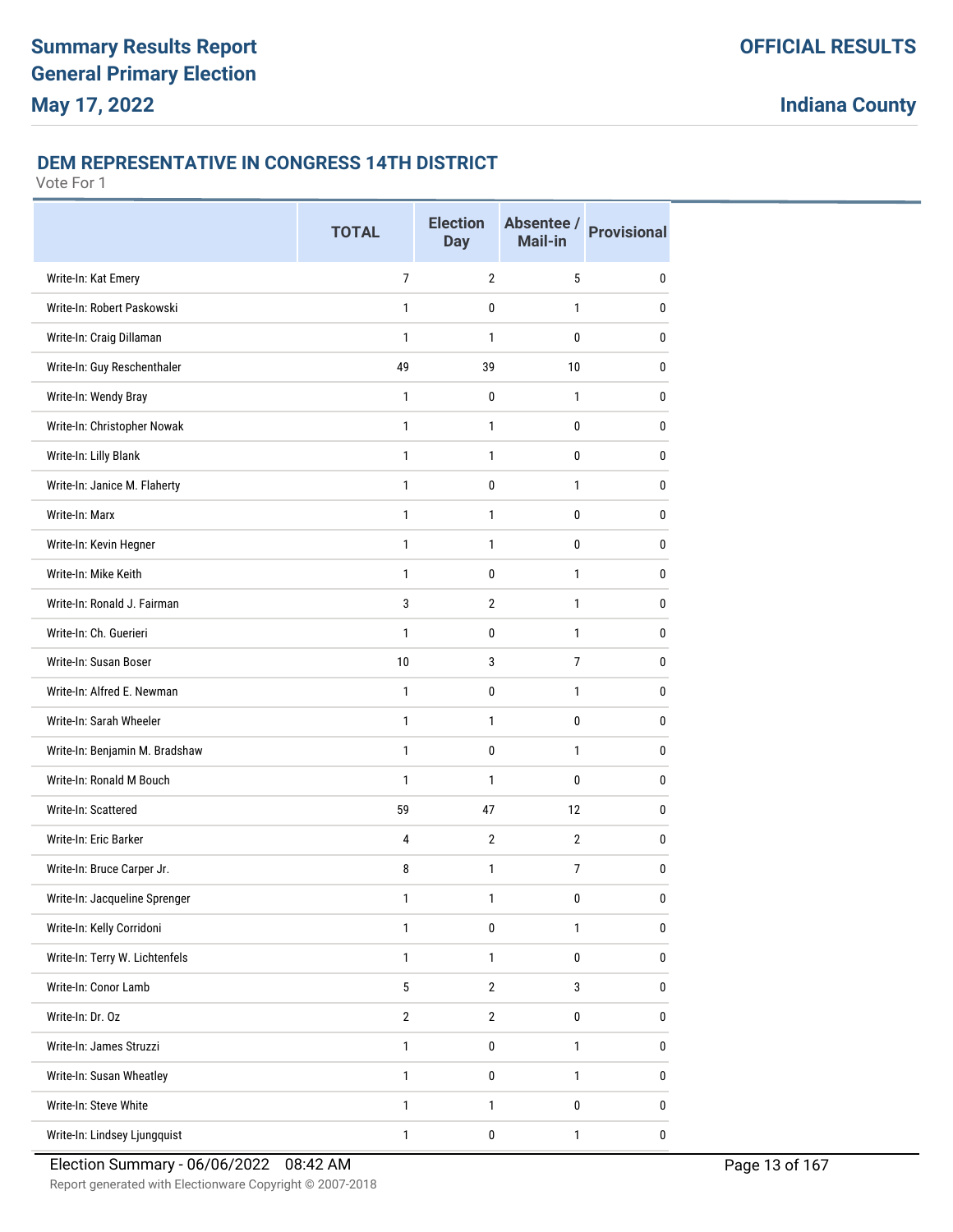#### **DEM REPRESENTATIVE IN CONGRESS 14TH DISTRICT**

|                              | <b>TOTAL</b>   | <b>Election</b><br><b>Day</b> | Absentee /<br>Mail-in | <b>Provisional</b> |
|------------------------------|----------------|-------------------------------|-----------------------|--------------------|
| Write-In: Bo Brunner         | 1              | 1                             | 0                     | 0                  |
| Write-In: Julia Cuccaro      | $\mathbf{1}$   | 0                             | 1                     | $\mathbf{0}$       |
| Write-In: Zachariah Bilt     | $\mathbf{1}$   | 1                             | 0                     | 0                  |
| Write-In: Josepth Smith      | $\mathbf{1}$   | $\mathbf 0$                   | $\mathbf{1}$          | 0                  |
| Write-In: Donald Maryai      | $\overline{2}$ | 0                             | $\overline{2}$        | 0                  |
| Write-In: Doug Zane Tinkey   | $\mathbf{1}$   | 1                             | 0                     | 0                  |
| Write-In: Laurel Diznoff     | 1              | 1                             | 0                     | $\mathbf{0}$       |
| Write-In: Patrick Dougherty  | 3              | 0                             | 3                     | $\mathbf{0}$       |
| Write-In: Jim Struzzi        | 6              | 6                             | 0                     | $\mathbf{0}$       |
| Write-In: Ronnie Ray Jenkins | $\overline{2}$ | $\overline{2}$                | 0                     | 0                  |
| Write-In: Robert Casey       | $\mathbf{1}$   | 0                             | 1                     | 0                  |
| Write-In: Theresa Smith      | $\mathbf{1}$   | 1                             | 0                     | 0                  |
| Write-In: Ben Dadson         | 1              | 1                             | 0                     | $\mathbf{0}$       |
| Write-In: Bruce A Carper Jr  | $\mathbf{1}$   | 0                             | 1                     | $\mathbf{0}$       |
| Write-In: John Fetterman     | 4              | 1                             | 3                     | 0                  |
| Write-In: Kat Emory          | $\overline{2}$ | $\mathbf 0$                   | $\overline{2}$        | 0                  |
| Write-In: William Smith      | 1              | 1                             | 0                     | 0                  |
| Write-In: Guy Reschenthler   | $\mathbf{1}$   | 0                             | 1                     | 0                  |
| Write-In: Anthony Deloreto   | 1              | 0                             | 1                     | $\mathbf{0}$       |
| Write-In: Gwen Torges        | $\mathbf{1}$   | 1                             | 0                     | 0                  |
| Write-In: Phillip Sharbow    | $\mathbf{1}$   | 1                             | 0                     | $\mathbf{0}$       |
| Write-In: Jerry Dickenson    | 1              | 0                             |                       | $\pmb{0}$          |
| Write-In: James E Brunner    | 1              | 0                             | 1                     | $\bf{0}$           |
| Write-In: Leonard Luksich    | $\mathbf{1}$   | $\mathbf{1}$                  | 0                     | 0                  |
| Write-In: James H. Brunner   | $\mathbf{1}$   | $\pmb{0}$                     | 1                     | $\bf{0}$           |
| Write-In: Terry Skultety     | $\mathbf{1}$   | $\mathbf{1}$                  | 0                     | $\bf{0}$           |
| Write-In: Dwight Evans       | $\mathbf{1}$   | 0                             | $\mathbf{1}$          | $\pmb{0}$          |
| Write-In: David McCormick    | $\mathbf{1}$   | $\mathbf{1}$                  | $\pmb{0}$             | 0                  |
| Write-In: Guy Reschanthaler  | $\mathbf{1}$   | $\mathbf{1}$                  | 0                     | 0                  |
| Write-In: Jeremy Chad Smith  | 1              | $\pmb{0}$                     | $\mathbf{1}$          | 0                  |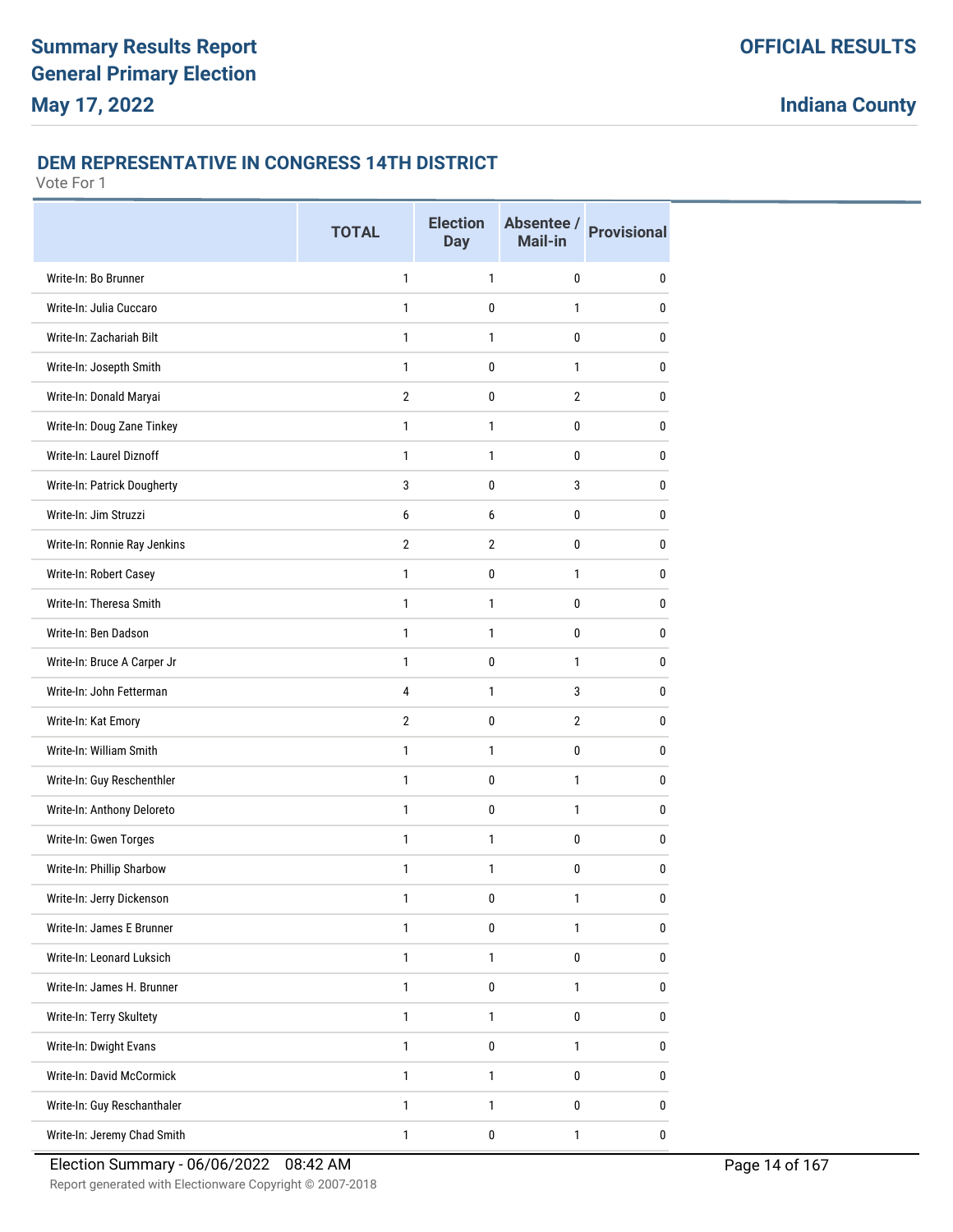#### **DEM REPRESENTATIVE IN CONGRESS 14TH DISTRICT**

|                                | <b>TOTAL</b>   | <b>Election</b><br><b>Day</b> | Absentee /<br><b>Mail-in</b> | <b>Provisional</b> |
|--------------------------------|----------------|-------------------------------|------------------------------|--------------------|
| Write-In: Tammy Mack           | 1              | 1                             | 0                            | $\mathbf{0}$       |
| Write-In: Guy Reschenhaler     | 1              | 1                             | 0                            | 0                  |
| Write-In: John Petrosky        | $\mathbf{1}$   | 0                             | 1                            | 0                  |
| Write-In: Dr. Ozz              | $\mathbf{1}$   | $\mathbf{1}$                  | 0                            | $\mathbf{0}$       |
| Write-In: Catherine E Hamilton | 1              | 1                             | 0                            | 0                  |
| Write-In: Glen Thompson        | $\mathbf{1}$   | 1                             | 0                            | 0                  |
| Write-In: Jim Costello         | 1              | $\mathbf{1}$                  | 0                            | 0                  |
| Write-In: Gregory Fletcher     | $\mathbf{1}$   | 1                             | 0                            | $\mathbf{0}$       |
| Write-In: Richard Mistretta    | $\mathbf{1}$   | $\mathbf{1}$                  | 0                            | 0                  |
| Write-In: Dave Smith           | $\mathbf{1}$   | $\mathbf{1}$                  | 0                            | $\mathbf{0}$       |
| Write-In: Kevin Freeberg       | 1              | 0                             | 1                            | 0                  |
| Write-In: Logan Dellafiora     | 1              | 1                             | 0                            | 0                  |
| Write-In: Tom Mettee           | 1              | $\mathbf{1}$                  | 0                            | $\mathbf{0}$       |
| Write-In: Logan Deliafiora     | $\overline{2}$ | 1                             | 1                            | 0                  |
| Write-In: Bruce Phillips       | $\mathbf{1}$   | 1                             | 0                            | 0                  |
| Write-In: James Watta          | $\mathbf{1}$   | $\mathbf 0$                   | $\mathbf{1}$                 | $\mathbf{0}$       |
| Write-In: Brandon Peace        | 1              | 1                             | 0                            | 0                  |
| Write-In: Guy Reschen-Thalor   | $\mathbf{1}$   | 0                             | 1                            | 0                  |
| Write-In: Rob Liming           | 1              | $\mathbf{1}$                  | 0                            | 0                  |
| Write-In: Larry Askins         | $\mathbf{1}$   | 1                             | 0                            | $\mathbf{0}$       |
| Write-In: Guy L. Reschenthaler | 1              | 0                             | 1                            | 0                  |
| Write-In: Shari Robertson      | 1              | 1                             | 0                            | 0                  |
| Write-In: Jarrod Bunk          | $\mathbf{1}$   | $\bf{0}$                      | $\mathbf{1}$                 | $\pmb{0}$          |
| Write-In: Sherene Hess         | $\overline{7}$ | 3                             | 4                            | 0                  |
| Write-In: Bibiana Boerio       | $\mathbf{1}$   | $\pmb{0}$                     | $\mathbf{1}$                 | 0                  |
| Write-In: Ronny Ray Jenkins    | $\mathbf{1}$   | $\mathbf{1}$                  | 0                            | $\pmb{0}$          |
| Write-In: Carolyn Princes      | $\mathbf{1}$   | $\pmb{0}$                     | $\mathbf{1}$                 | $\pmb{0}$          |
| Write-In: Mike Doyle           | $\mathbf{1}$   | $\pmb{0}$                     | $\mathbf{1}$                 | $\pmb{0}$          |
| Write-In: Victoria Tantlinger  | $\mathbf{2}$   | $\overline{2}$                | 0                            | $\bf{0}$           |
| Write-In: River Hone           | $\mathbf{1}$   | $\pmb{0}$                     | $\mathbf{1}$                 | $\pmb{0}$          |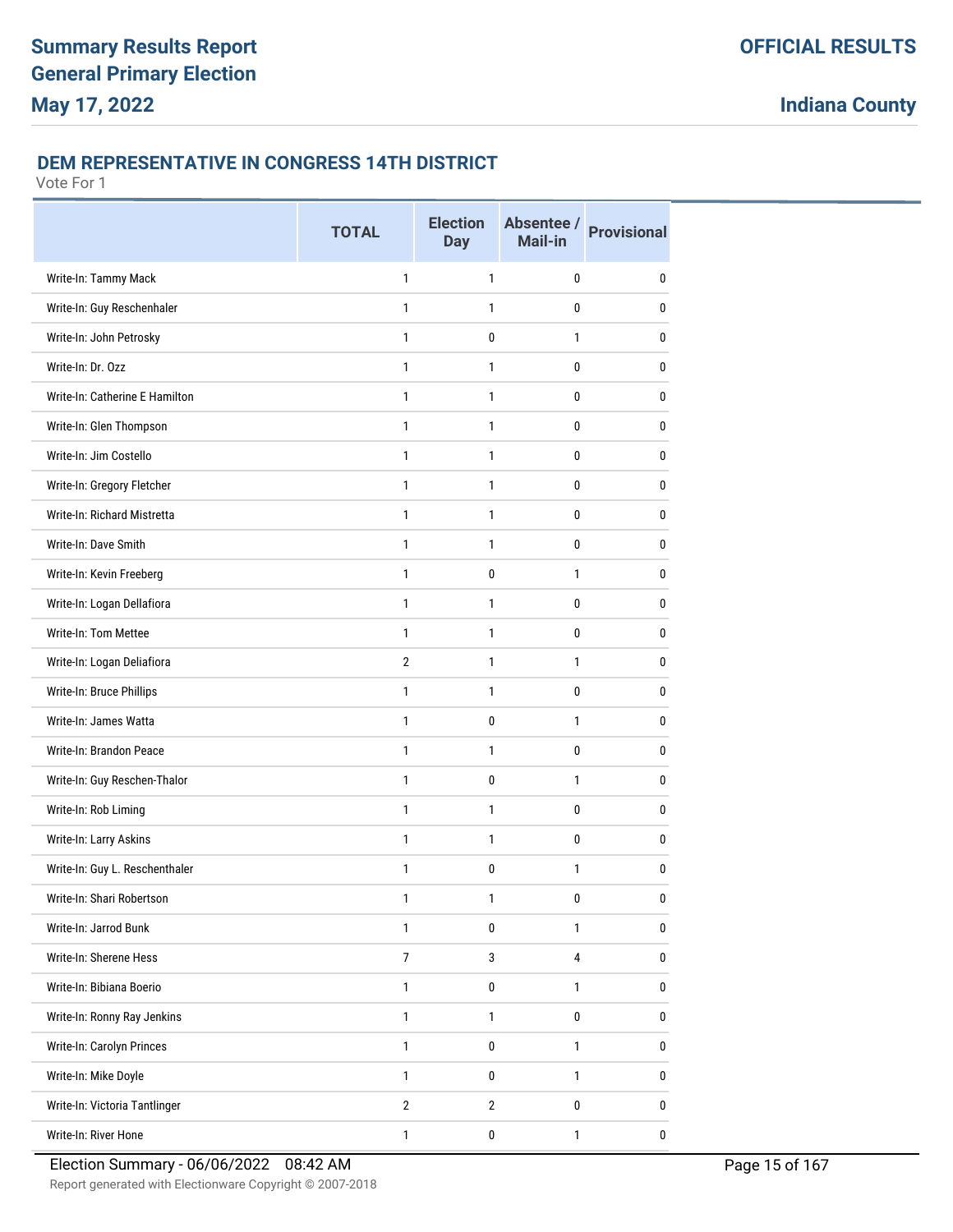#### **DEM REPRESENTATIVE IN CONGRESS 14TH DISTRICT**

|                                  | <b>TOTAL</b> | <b>Election</b><br><b>Day</b> | Absentee /<br><b>Mail-in</b> | <b>Provisional</b> |
|----------------------------------|--------------|-------------------------------|------------------------------|--------------------|
| Write-In: Onna Rae Miecznikowski |              |                               | 0                            | 0                  |
| Not Assigned                     | 0            | 0                             | 0                            | 0                  |
| <b>Total Votes Cast</b>          | 487          | 298                           | 189                          | $\mathbf{0}$       |
| Overvotes                        | 0            | 0                             | 0                            | $\mathbf{0}$       |
| Undervotes                       | 5,404        | 3,094                         | 2,310                        | $\mathbf{0}$       |
| <b>Contest Totals</b>            | 5,891        | 3,392                         | 2,499                        | $\mathbf{0}$       |
| <b>Precincts Reporting</b>       | 59 of 59     |                               |                              |                    |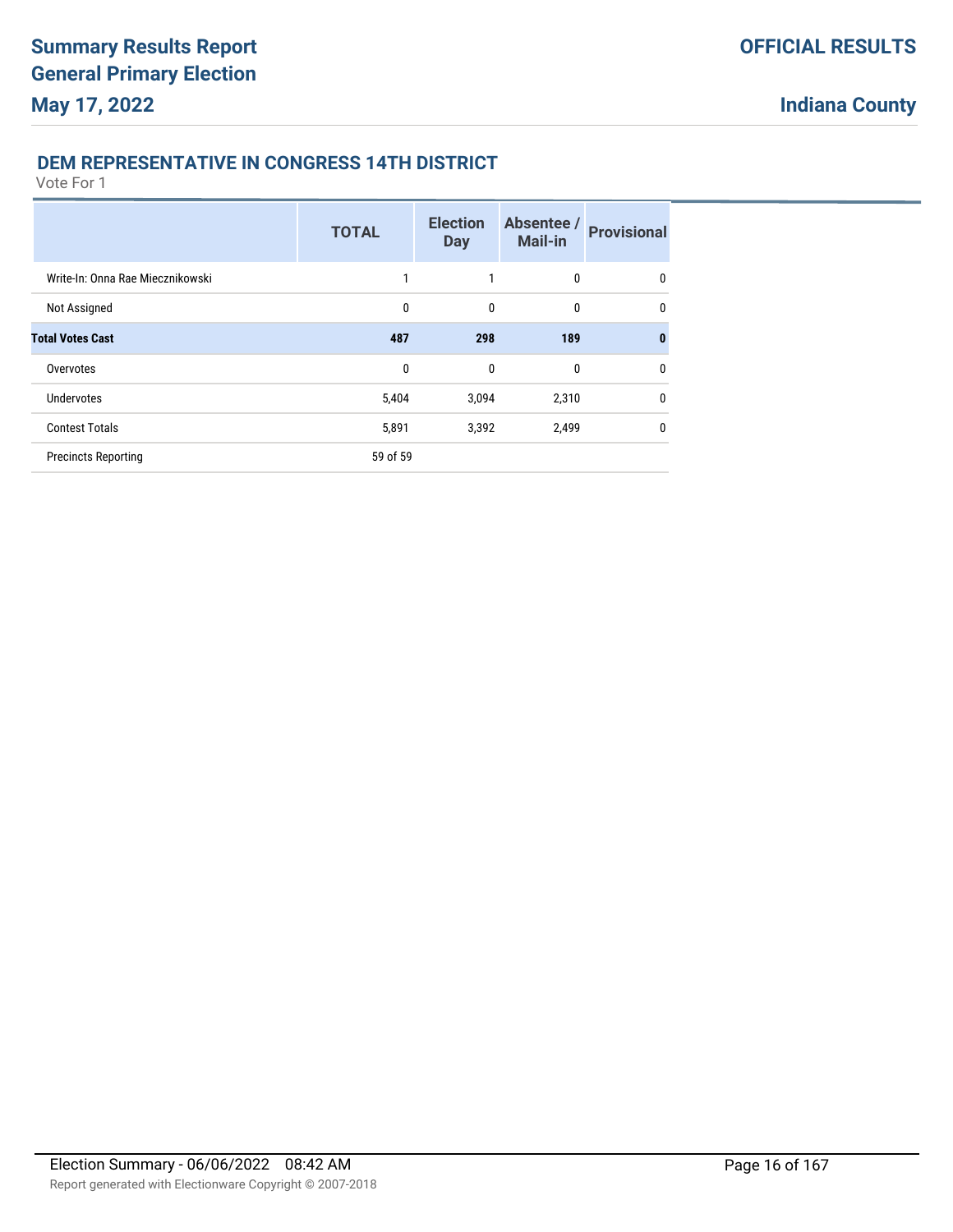#### **DEM REPRESENTATIVE IN CONGRESS 15TH DISTRICT**

|                              | <b>TOTAL</b>   | <b>Election</b><br><b>Day</b> | Absentee /<br><b>Mail-in</b> | <b>Provisional</b> |
|------------------------------|----------------|-------------------------------|------------------------------|--------------------|
| <b>Write-In Totals</b>       | 32             | 18                            | 14                           | 0                  |
| Write-In: Steve Irwin        | $\mathbf{1}$   | 0                             | $\mathbf{1}$                 | 0                  |
| Write-In: William Woodcock   | $\mathbf{1}$   | $\mathbf{1}$                  | 0                            | 0                  |
| Write-In: Scattered          | 3              | 3                             | $\mathbf 0$                  | 0                  |
| Write-In: Susan Boser        | $\mathbf{1}$   | 0                             | $\mathbf{1}$                 | 0                  |
| Write-In: Ronnie Ray Jenkins | 3              | 0                             | 3                            | 0                  |
| Write-In: Glen GT Thompson   | $\overline{4}$ | 4                             | 0                            | 0                  |
| Write-In: John Getz          | $\mathbf{1}$   | $\mathbf{1}$                  | 0                            | 0                  |
| Write-In: Allen Smith        | $\mathbf{1}$   | 0                             | $\mathbf{1}$                 | 0                  |
| Write-In: Kelly Haverilla    | $\mathbf{1}$   | 0                             | $\mathbf{1}$                 | 0                  |
| Write-In: Brian              | 1              | $\mathbf{1}$                  | 0                            | $\pmb{0}$          |
| Write-In: Brain Smith        | $\mathbf{1}$   | 1                             | 0                            | 0                  |
| Write-In: David Walko        | $\mathbf{2}$   | 0                             | $\overline{2}$               | 0                  |
| Write-In: Sharon Herring     | $\mathbf{1}$   | $\mathbf{1}$                  | 0                            | 0                  |
| Write-In: Josh Shapiro       | $\mathbf{1}$   | $\mathbf{1}$                  | 0                            | 0                  |
| Write-In: Kyle Rishell       | $\mathbf{1}$   | $\mathbf{1}$                  | $\mathbf 0$                  | 0                  |
| Write-In: George Rathmell    | 1              | 1                             | 0                            | 0                  |
| Write-In: Tim Kalus          | $\mathbf{1}$   | 0                             | $\mathbf{1}$                 | 0                  |
| Write-In: Dae Lytle          | $\mathbf{1}$   | 0                             | $\mathbf{1}$                 | 0                  |
| Write-In: Mike Molesevich    | 3              | $\overline{2}$                | $\mathbf{1}$                 | 0                  |
| Write-In: Dave Lytle         | $\overline{2}$ | 0                             | $\overline{2}$               | 0                  |
| Write-In: Joe Mock           | 1              | 1                             | $\pmb{0}$                    | $\pmb{0}$          |
| Not Assigned                 | $\pmb{0}$      | $\pmb{0}$                     | $\pmb{0}$                    | $\mathbf 0$        |
| <b>Total Votes Cast</b>      | 32             | ${\bf 18}$                    | 14                           | $\pmb{0}$          |
| Overvotes                    | $\pmb{0}$      | $\pmb{0}$                     | $\pmb{0}$                    | $\pmb{0}$          |
| Undervotes                   | 341            | 207                           | 134                          | 0                  |
| <b>Contest Totals</b>        | 373            | 225                           | 148                          | $\pmb{0}$          |
| <b>Precincts Reporting</b>   | 11 of 11       |                               |                              |                    |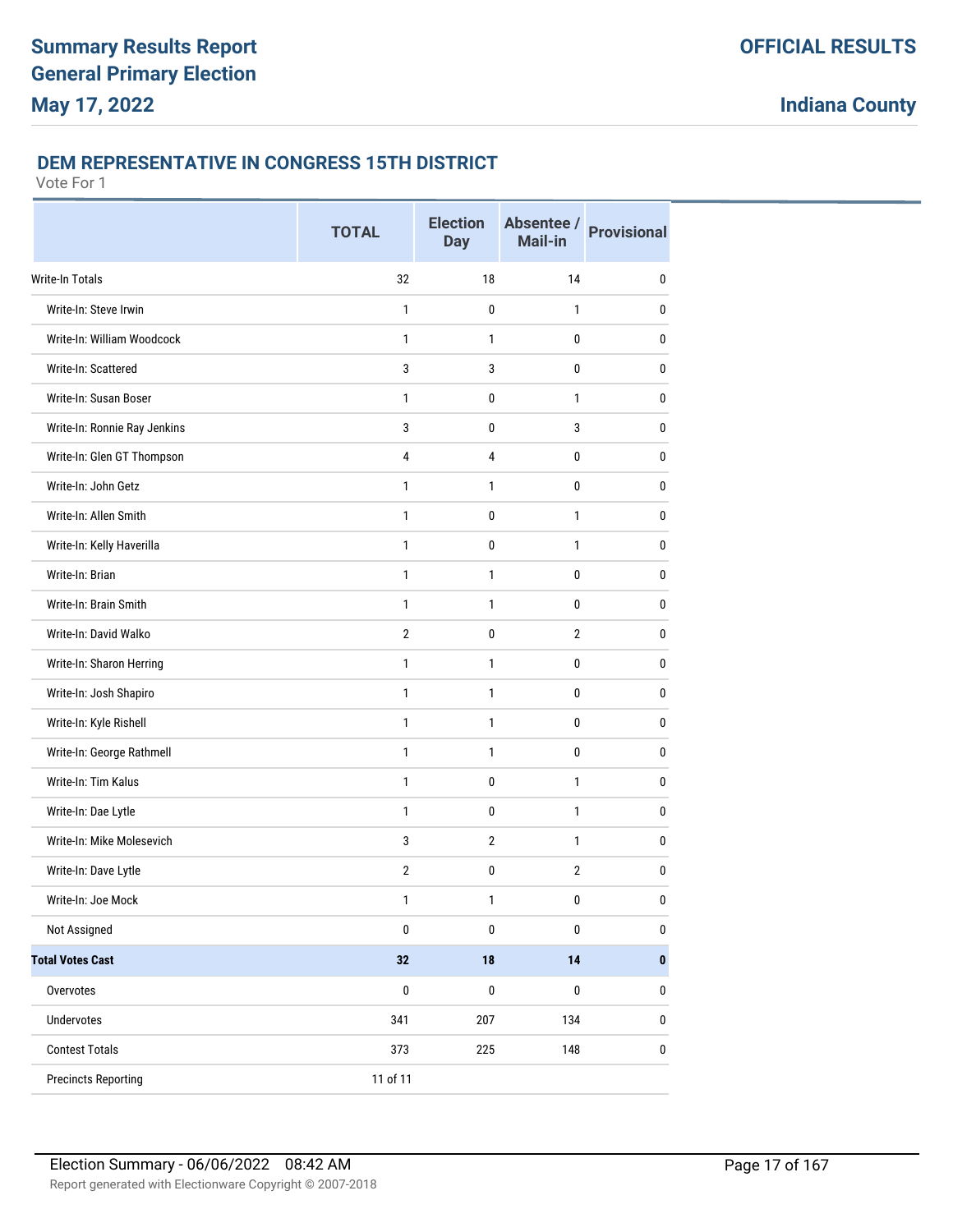## **DEM REPRESENTATIVE IN THE GENERAL ASSEMBLY 62ND DISTRICT**

|                               | <b>TOTAL</b>   | <b>Election</b><br><b>Day</b> | Absentee /<br>Mail-in | <b>Provisional</b> |
|-------------------------------|----------------|-------------------------------|-----------------------|--------------------|
| <b>Brian Doyle</b>            | 4,768          | 2,652                         | 2,116                 | 0                  |
| Write-In Totals               | 95             | 77                            | 18                    | $\pmb{0}$          |
| Write-In: Guy Reshenthler     | 1              | 1                             | 0                     | 0                  |
| Write-In: Q Thomas            | 1              | 1                             | 0                     | 0                  |
| Write-In: Jim Struzzi         | 55             | 47                            | 8                     | 0                  |
| Write-In: Jerry Ager          | 1              | 1                             | 0                     | 0                  |
| Write-In: Anthony Deloreto    | $\mathbf{1}$   | $\mathbf{1}$                  | 0                     | $\mathbf 0$        |
| Write-In: Dr Oz               | 1              | 1                             | 0                     | 0                  |
| Write-In: D. Trump            | 1              | 1                             | 0                     | 0                  |
| Write-In: Struzzi             | $\overline{2}$ | $\overline{2}$                | 0                     | 0                  |
| Write-In: Scattered           | 10             | 10                            | 0                     | 0                  |
| Write-In: James L Rickard     | $\mathbf{1}$   | 1                             | 0                     | 0                  |
| Write-In: Brian Peterson      | $\mathbf{1}$   | $\mathbf{1}$                  | 0                     | 0                  |
| Write-In: James Struzzi       | 4              | 0                             | 4                     | 0                  |
| Write-In: Denny Semsick       | 1              | 0                             | $\mathbf{1}$          | 0                  |
| Write-In: Tony Deloreto       | $\overline{2}$ | $\mathbf 0$                   | $\overline{2}$        | 0                  |
| Write-In: Jim Struzzl         | 1              | 1                             | 0                     | 0                  |
| Write-In: Jason Penich        | 1              | 0                             | $\mathbf{1}$          | 0                  |
| Write-In: Logan Dellafiora    | 3              | 3                             | $\mathbf 0$           | $\mathbf 0$        |
| Write-In: Logan Dellifiora    | 1              | 0                             | $\mathbf{1}$          | 0                  |
| Write-In: Dr. Ozz             | 1              | 1                             | 0                     | 0                  |
| Write-In: Brian Croft         | 1              | 1                             | 0                     | $\pmb{0}$          |
| Write-In: Tom Mettee          | $\mathbf{1}$   | $\mathbf{1}$                  | $\pmb{0}$             | $\pmb{0}$          |
| Write-In: Donald Trump        | $\mathbf{1}$   | $\mathbf{1}$                  | 0                     | $\pmb{0}$          |
| Write-In: Terry Kerr          | $\mathbf{1}$   | $\mathbf{1}$                  | $\pmb{0}$             | $\pmb{0}$          |
| Write-In: Brian Smith         | $\mathbf{1}$   | $\mathbf{1}$                  | $\pmb{0}$             | 0                  |
| Write-In: James B. Struzzi II | $\mathbf{1}$   | $\pmb{0}$                     | $\mathbf{1}$          | $\pmb{0}$          |
| Not Assigned                  | $\pmb{0}$      | 0                             | $\pmb{0}$             | $\pmb{0}$          |
| <b>Total Votes Cast</b>       | 4,863          | 2,729                         | 2,134                 | $\pmb{0}$          |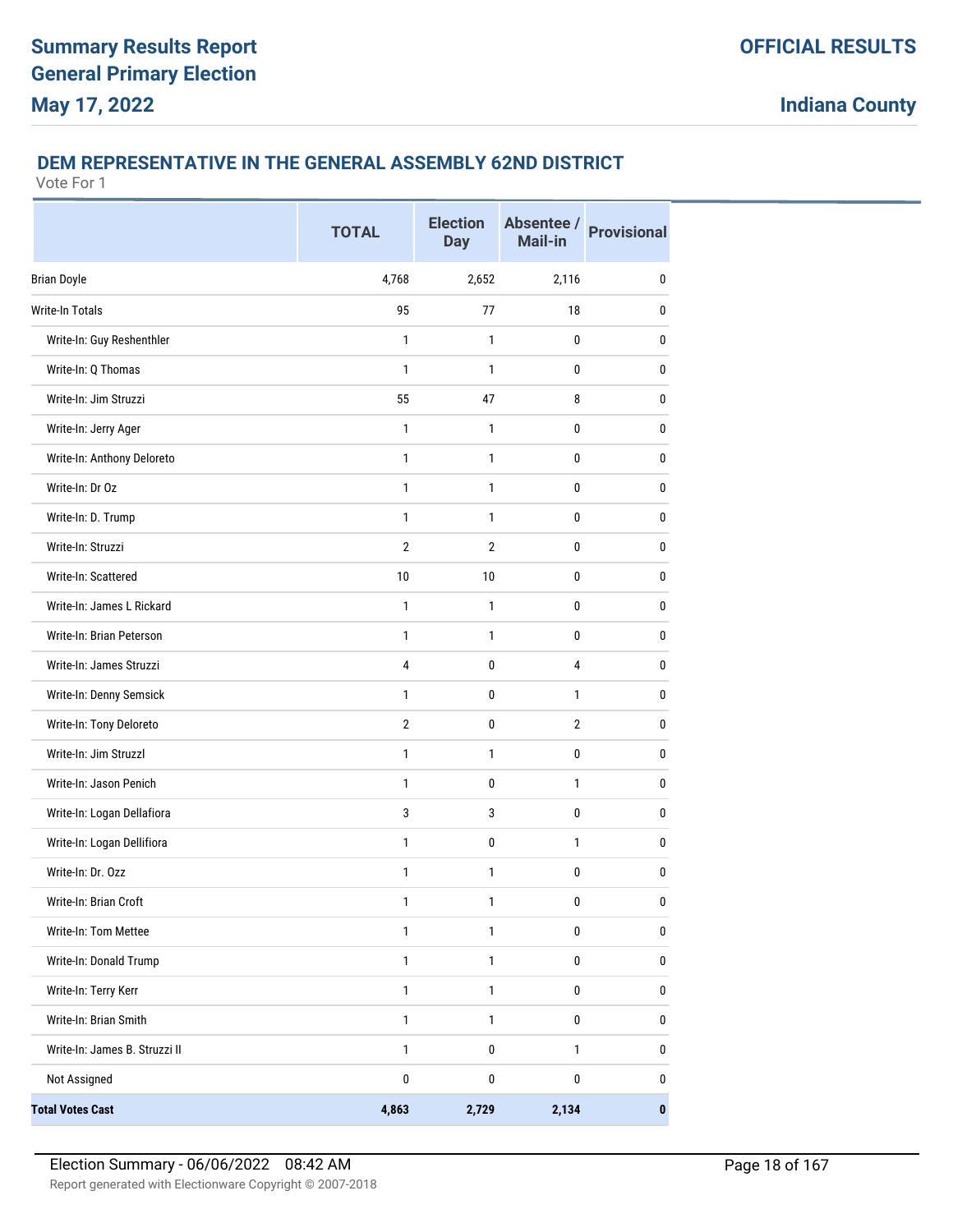## **DEM REPRESENTATIVE IN THE GENERAL ASSEMBLY 62ND DISTRICT**

|                            | <b>TOTAL</b> | <b>Election</b><br><b>Day</b> | Absentee /<br><b>Mail-in</b> | <b>Provisional</b> |
|----------------------------|--------------|-------------------------------|------------------------------|--------------------|
| Overvotes                  | 0            | 0                             | 0                            | 0                  |
| <b>Undervotes</b>          | 547          | 372                           | 175                          | 0                  |
| <b>Contest Totals</b>      | 5,410        | 3,101                         | 2,309                        | 0                  |
| <b>Precincts Reporting</b> | 51 of 51     |                               |                              |                    |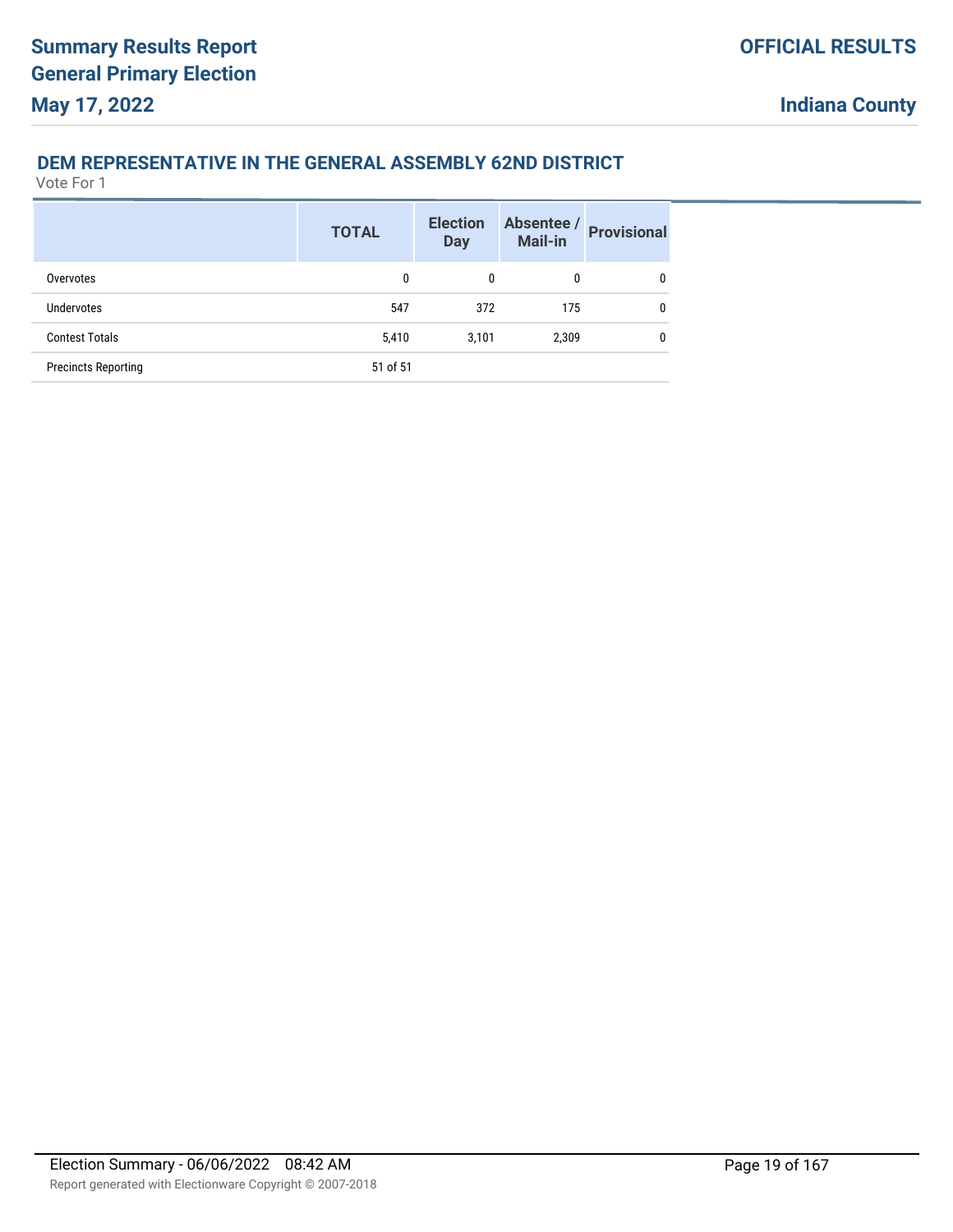### **DEM REPRESENTATIVE IN THE GENERAL ASSEMBLY 66TH DISTRICT**

|                                  | <b>TOTAL</b>   | <b>Election</b><br><b>Day</b> | Absentee /<br>Mail-in | <b>Provisional</b> |
|----------------------------------|----------------|-------------------------------|-----------------------|--------------------|
| <b>Write-In Totals</b>           | 50             | 31                            | 19                    | $\mathbf{0}$       |
| Write-In: Sherene Hess           | $\overline{2}$ | $\overline{2}$                | 0                     | 0                  |
| Write-In: Summer Lee             | 1              | 0                             | 1                     | 0                  |
| Write-In: Scattered              | 9              | 8                             | $\mathbf{1}$          | 0                  |
| Write-In: Victoria Tantlinger    | $\overline{2}$ | $\overline{2}$                | 0                     | 0                  |
| Write-In: Onna Ray Miecznikowski | $\mathbf{1}$   | 1                             | 0                     | 0                  |
| Write-In: Joe Mock               | $\mathbf{1}$   | 1                             | $\mathbf{0}$          | 0                  |
| Write-In: William Woodcock       | $\mathbf{1}$   | 1                             | 0                     | 0                  |
| Write-In: Dwight Winebark        | $\mathbf{1}$   | 1                             | 0                     | 0                  |
| Write-In: Tom Columbus           | 1              | $\mathbf{1}$                  | 0                     | 0                  |
| Write-In: Jane Herring           | 1              | 1                             | 0                     | $\bf{0}$           |
| Write-In: Toney Deloreto         | $\mathbf{1}$   | 1                             | 0                     | 0                  |
| Write-In: Emily Peles            | $\mathbf{1}$   | 1                             | 0                     | $\mathbf{0}$       |
| Write-In: Debra Keller           | $\mathbf{1}$   | $\mathbf{0}$                  | 1                     | 0                  |
| Write-In: Brion Smith            | 1              | 0                             | 1                     | 0                  |
| Write-In: William Smith          | $\mathbf{1}$   | 0                             | $\mathbf{1}$          | 0                  |
| Write-In: George Prentice        | 3              | 0                             | 3                     | 0                  |
| Write-In: Janice M. Flaherty     | $\mathbf{1}$   | 0                             | 1                     | 0                  |
| Write-In: Ralph Keller           | $\mathbf{1}$   | $\mathbf{0}$                  | 1                     | 0                  |
| Write-In: Joseph E. Kochman      | $\mathbf{1}$   | 0                             | 1                     | 0                  |
| Write-In: Anthony Diloreto       | 1              | 0                             | $\mathbf{1}$          | $\pmb{0}$          |
| Write-In: Paul Pape              | 1              | 0                             | 1                     | $\bf{0}$           |
| Write-In: Conor Lamb             | $\mathbf{1}$   | $\pmb{0}$                     | $\mathbf{1}$          | $\bf{0}$           |
| Write-In: Phillip Sharrow        | $\mathbf{1}$   | $\mathbf{1}$                  | $\pmb{0}$             | $\pmb{0}$          |
| Write-In: David Walko            | $\sqrt{2}$     | $\pmb{0}$                     | $\mathbf{2}$          | $\pmb{0}$          |
| Write-In: Brian Smith            | 13             | 10                            | 3                     | $\pmb{0}$          |
| Not Assigned                     | $\pmb{0}$      | $\pmb{0}$                     | $\pmb{0}$             | $\bf{0}$           |
| <b>Total Votes Cast</b>          | ${\bf 50}$     | 31                            | 19                    | $\bf{0}$           |
| Overvotes                        | $\pmb{0}$      | $\pmb{0}$                     | $\pmb{0}$             | $\pmb{0}$          |
| Undervotes                       | 804            | 485                           | 319                   | $\bf 0$            |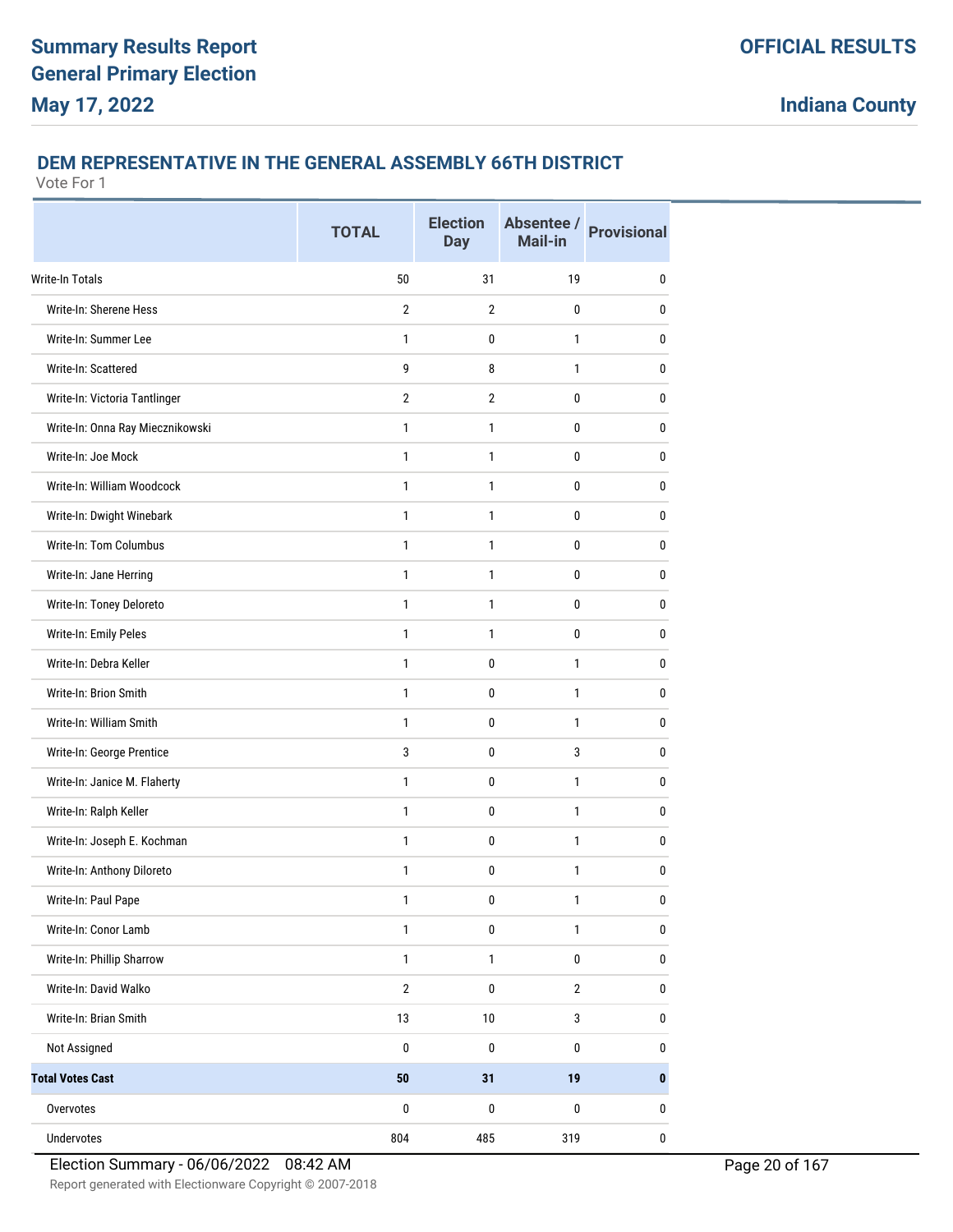## **DEM REPRESENTATIVE IN THE GENERAL ASSEMBLY 66TH DISTRICT**

|                            | <b>TOTAL</b> | <b>Election</b><br><b>Day</b> |     | Absentee / Provisional |
|----------------------------|--------------|-------------------------------|-----|------------------------|
| <b>Contest Totals</b>      | 854          | 516                           | 338 |                        |
| <b>Precincts Reporting</b> | 18 of 18     |                               |     |                        |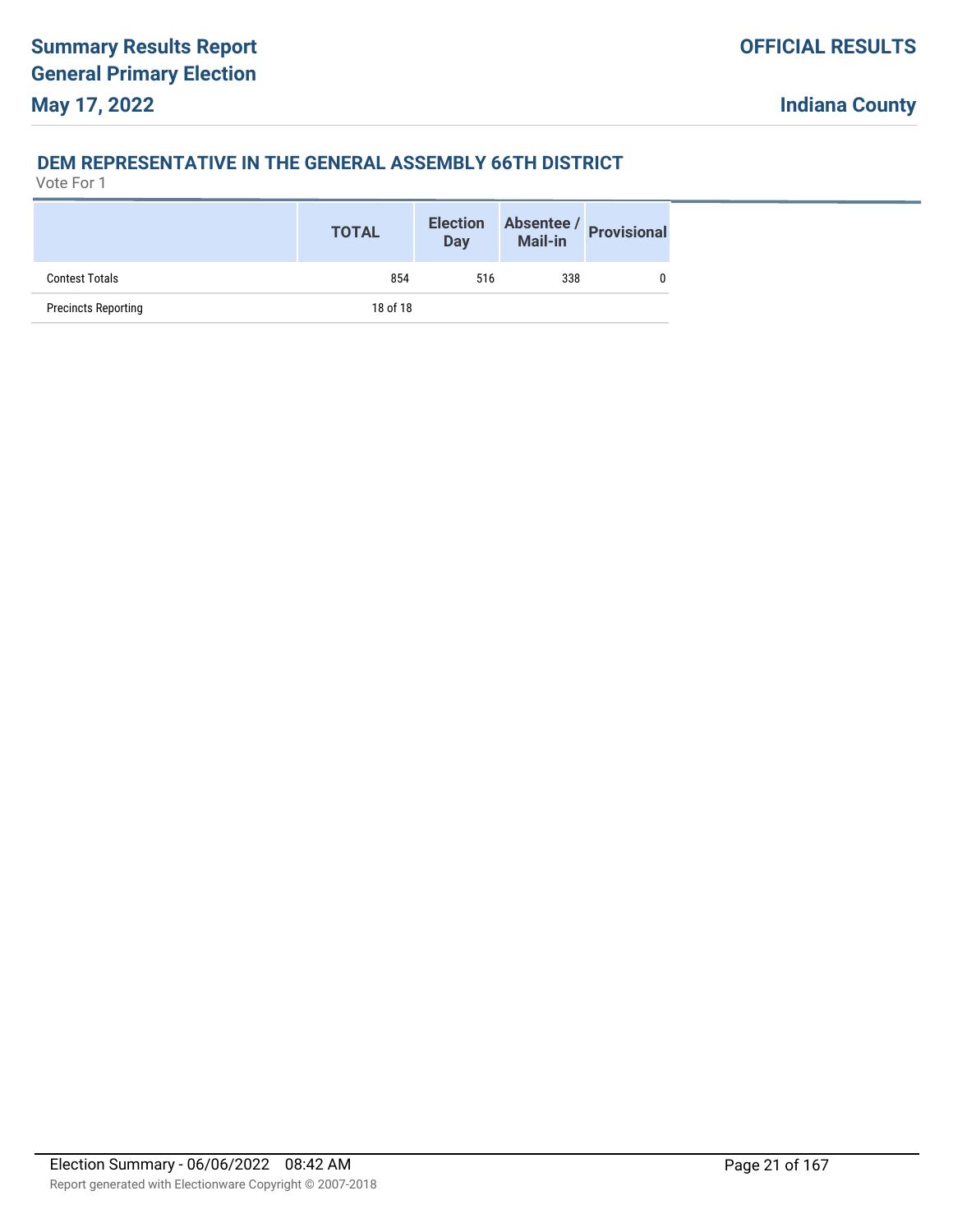## **DEM MEMBER OF THE DEMOCRATIC STATE COMMITTEE**

|                                   | <b>TOTAL</b>   | <b>Election</b><br><b>Day</b> | Absentee /<br><b>Mail-in</b> | <b>Provisional</b> |
|-----------------------------------|----------------|-------------------------------|------------------------------|--------------------|
| Ronald J. Fairman                 | 3,086          | 1,685                         | 1,401                        | 0                  |
| Ann Rea                           | 2,723          | 1,595                         | 1,128                        | 0                  |
| Write-In Totals                   | 61             | 55                            | 6                            | 0                  |
| Write-In: Anna Bodnar             | 1              | 1                             | 0                            | 0                  |
| Write-In: Dr. Oz                  | 1              | 1                             | 0                            | 0                  |
| Write-In: James Zerfoss           | 9              | 9                             | 0                            | 0                  |
| Write-In: Patricia Streams Warman | 3              | $\sqrt{3}$                    | $\mathbf 0$                  | $\bf{0}$           |
| Write-In: Tina Perez              | 1              | 1                             | 0                            | 0                  |
| Write-In: Tony Deloreto           | 1              | 1                             | 0                            | 0                  |
| Write-In: Bra Overdorff           | 1              | 0                             | 1                            | 0                  |
| Write-In: Ellen Kalokoski         | 1              | 0                             | 1                            | 0                  |
| Write-In: Jesse Daniel            | 4              | 4                             | 0                            | 0                  |
| Write-In: Sherene Hess            | 1              | 0                             | $\mathbf{1}$                 | 0                  |
| Write-In: Patricia Streams-Warman | $\overline{7}$ | $\overline{7}$                | 0                            | $\bf{0}$           |
| Write-In: Jesse D. Daniel         | 4              | 3                             | 1                            | 0                  |
| Write-In: Susan Drummond          | 1              | 1                             | 0                            | 0                  |
| Write-In: Sandra Dennison         | 1              | 0                             | 1                            | 0                  |
| Write-In: Pat Streams Warman      | 1              | 1                             | 0                            | 0                  |
| Write-In: Scattered               | 10             | 10                            | $\mathbf 0$                  | $\bf{0}$           |
| Write-In: River Hone              | 1              | $\mathbf 0$                   | 1                            | $\bf{0}$           |
| Write-In: Jim Costello            | 1              | 1                             | 0                            | 0                  |
| Write-In: Logan Dellafiora        | 1              | 1                             | $\pmb{0}$                    | $\pmb{0}$          |
| Write-In: Paul Colgan             | 1              | 1                             | $\pmb{0}$                    | $\bf{0}$           |
| Write-In: Dr. Ozz                 | $\mathbf{1}$   | $\mathbf{1}$                  | 0                            | 0                  |
| Write-In: Terri Olish             | $\mathbf{1}$   | $\mathbf{1}$                  | $\pmb{0}$                    | $\pmb{0}$          |
| Write-In: Onna Rae Miecznikowski  | $\mathbf{1}$   | 1                             | 0                            | 0                  |
| Write-In: Victoria Tantlinger     | $\mathbf{1}$   | $\mathbf{1}$                  | 0                            | 0                  |
| Write-In: Tom Horsha              | $\mathbf{1}$   | 1                             | 0                            | $\bf 0$            |
| Write-In: Anna Goldman            | $\mathbf{1}$   | $\mathbf{1}$                  | $\pmb{0}$                    | 0                  |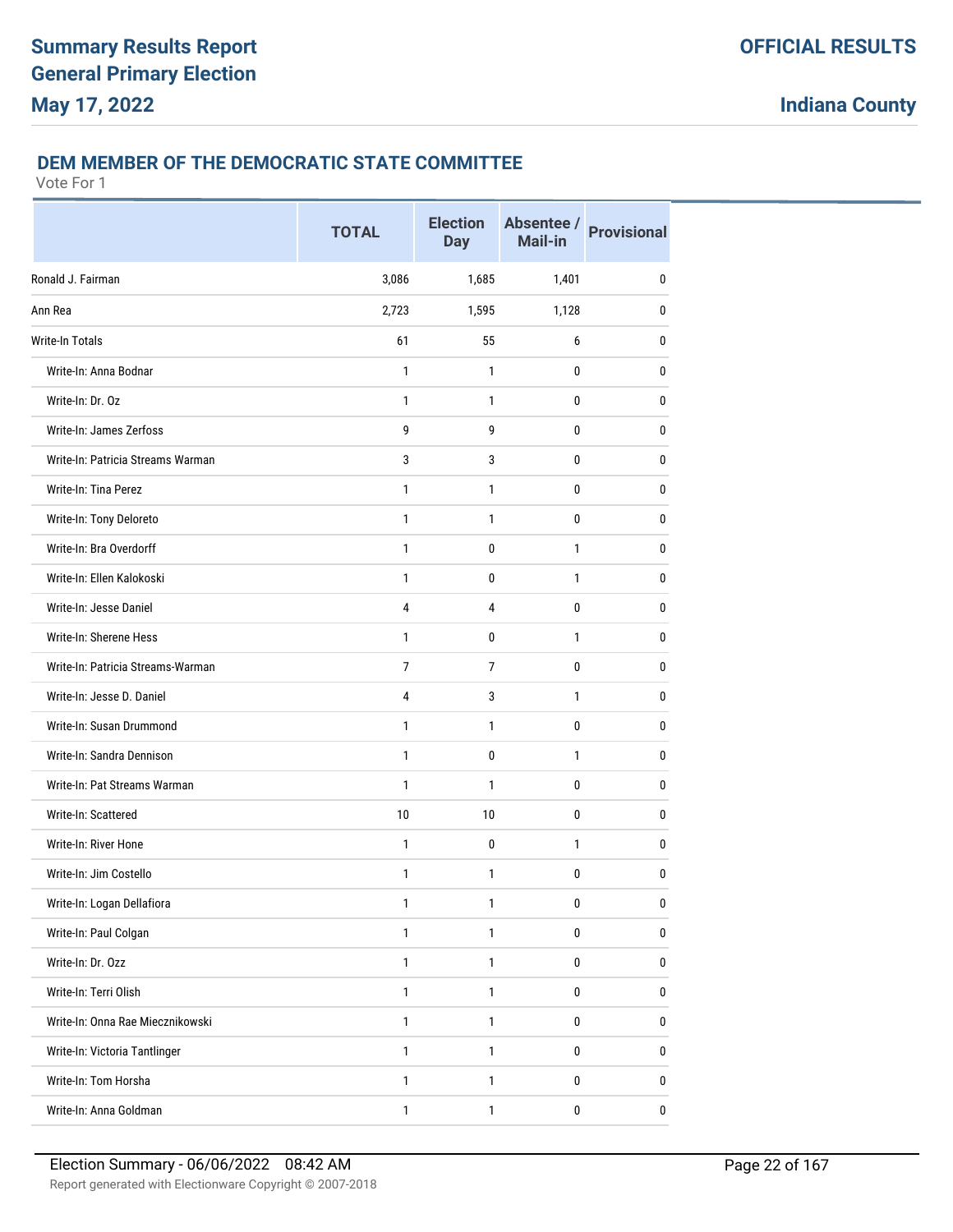## **DEM MEMBER OF THE DEMOCRATIC STATE COMMITTEE**

Vote For 1

|                            | <b>TOTAL</b> | <b>Election</b><br><b>Day</b> | Absentee /<br><b>Mail-in</b> | <b>Provisional</b> |
|----------------------------|--------------|-------------------------------|------------------------------|--------------------|
| Write-In: Victor Olive     | 1            | 1                             | 0                            | 0                  |
| Write-In: Eric Barker      | 1            | 1                             | 0                            | 0                  |
| Write-In: Barbara Barker   | 1            | 1                             | 0                            | 0                  |
| Write-In: Van Smith        | 1            | 1                             | $\mathbf{0}$                 | $\mathbf{0}$       |
| Not Assigned               | $\mathbf{0}$ | $\mathbf{0}$                  | $\mathbf{0}$                 | 0                  |
| <b>Total Votes Cast</b>    | 5,870        | 3,335                         | 2,535                        | $\bf{0}$           |
| Overvotes                  | 4            | $\overline{2}$                | $\overline{2}$               | $\mathbf{0}$       |
| <b>Undervotes</b>          | 390          | 280                           | 110                          | $\mathbf{0}$       |
| <b>Contest Totals</b>      | 6,264        | 3,617                         | 2,647                        | $\mathbf 0$        |
| <b>Precincts Reporting</b> | 69 of 69     |                               |                              |                    |

## **DEM DEMOCRATIC COUNTY COMMITTEE ARMAGH**

|                            | <b>TOTAL</b> | <b>Election</b><br><b>Day</b> | Absentee /<br><b>Mail-in</b> | <b>Provisional</b> |
|----------------------------|--------------|-------------------------------|------------------------------|--------------------|
| <b>Write-In Totals</b>     | 0            | $\mathbf{0}$                  | 0                            | 0                  |
| Not Assigned               | $\mathbf{0}$ | $\mathbf{0}$                  | $\mathbf{0}$                 | 0                  |
| <b>Total Votes Cast</b>    | $\bf{0}$     | $\bf{0}$                      | $\bf{0}$                     | 0                  |
| Overvotes                  | $\mathbf{0}$ | $\mathbf{0}$                  | 0                            | 0                  |
| Undervotes                 | 7            | 7                             | 0                            | $\mathbf{0}$       |
| <b>Contest Totals</b>      | 7            | 7                             | $\mathbf{0}$                 | $\mathbf{0}$       |
| <b>Precincts Reporting</b> | $1$ of $1$   |                               |                              |                    |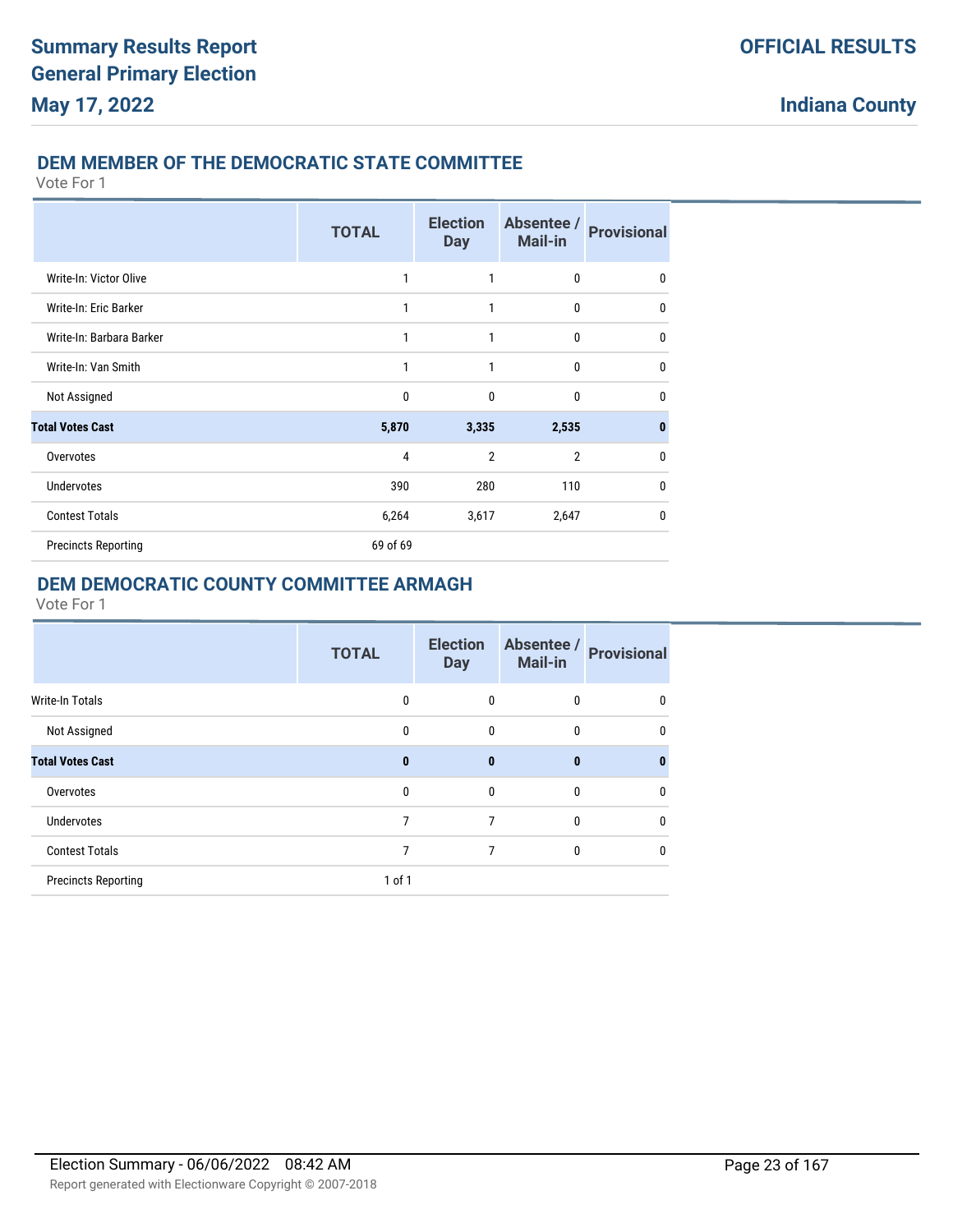#### **DEM DEMOCRATIC COUNTY COMMITTEE ARMSTRONG #1**

Vote For 1

|                            | <b>TOTAL</b>   | <b>Election</b><br><b>Day</b> | Absentee /<br><b>Mail-in</b> | <b>Provisional</b> |
|----------------------------|----------------|-------------------------------|------------------------------|--------------------|
| Write-In Totals            | $\overline{4}$ | $\overline{2}$                | $\overline{2}$               | $\mathbf{0}$       |
| Write-In: Scattered        | 1              | 1                             | $\mathbf 0$                  | 0                  |
| Write-In: Imran Bajwa      | 1              | $\mathbf{0}$                  | 1                            | $\mathbf{0}$       |
| Write-In: Ron Airhart      | 1              | $\mathbf{0}$                  | $\mathbf{1}$                 | 0                  |
| Write-In: Bill Reeger      | 1              | 1                             | $\mathbf{0}$                 | 0                  |
| Not Assigned               | $\mathbf{0}$   | $\mathbf{0}$                  | $\mathbf{0}$                 | 0                  |
| <b>Total Votes Cast</b>    | 4              | $\overline{2}$                | $\overline{2}$               | $\bf{0}$           |
| Overvotes                  | $\mathbf 0$    | $\mathbf{0}$                  | $\mathbf{0}$                 | 0                  |
| Undervotes                 | 59             | 31                            | 28                           | 0                  |
| <b>Contest Totals</b>      | 63             | 33                            | 30                           | 0                  |
| <b>Precincts Reporting</b> | 1 of 1         |                               |                              |                    |

## **DEM DEMOCRATIC COUNTY COMMITTEE ARMSTRONG #2**

|                            | <b>TOTAL</b>   | <b>Election</b><br><b>Day</b> | Absentee /<br><b>Mail-in</b> | <b>Provisional</b> |
|----------------------------|----------------|-------------------------------|------------------------------|--------------------|
| Write-In Totals            | $\overline{7}$ | $\overline{2}$                | 5                            | $\mathbf{0}$       |
| Write-In: John Petrosky    | $\overline{2}$ | $\mathbf{0}$                  | $\overline{2}$               | $\mathbf{0}$       |
| Write-In: Rick Lawson      | $\overline{2}$ | $\mathbf 0$                   | $\overline{2}$               | 0                  |
| Write-In: Anna Goldman     | 1              | 1                             | 0                            | 0                  |
| Write-In: Mark Buterbaugh  | 1              | 1                             | 0                            | $\mathbf{0}$       |
| Write-In: Dana P. Henry    | 1              | $\mathbf{0}$                  | 1                            | $\mathbf{0}$       |
| Not Assigned               | $\Omega$       | $\Omega$                      | 0                            | 0                  |
| <b>Total Votes Cast</b>    | $\overline{7}$ | $\overline{2}$                | 5                            | $\mathbf{0}$       |
| Overvotes                  | $\mathbf 0$    | $\mathbf{0}$                  | 0                            | $\mathbf{0}$       |
| <b>Undervotes</b>          | 142            | 83                            | 59                           | $\mathbf{0}$       |
| <b>Contest Totals</b>      | 149            | 85                            | 64                           | $\mathbf{0}$       |
| <b>Precincts Reporting</b> | 1 of 1         |                               |                              |                    |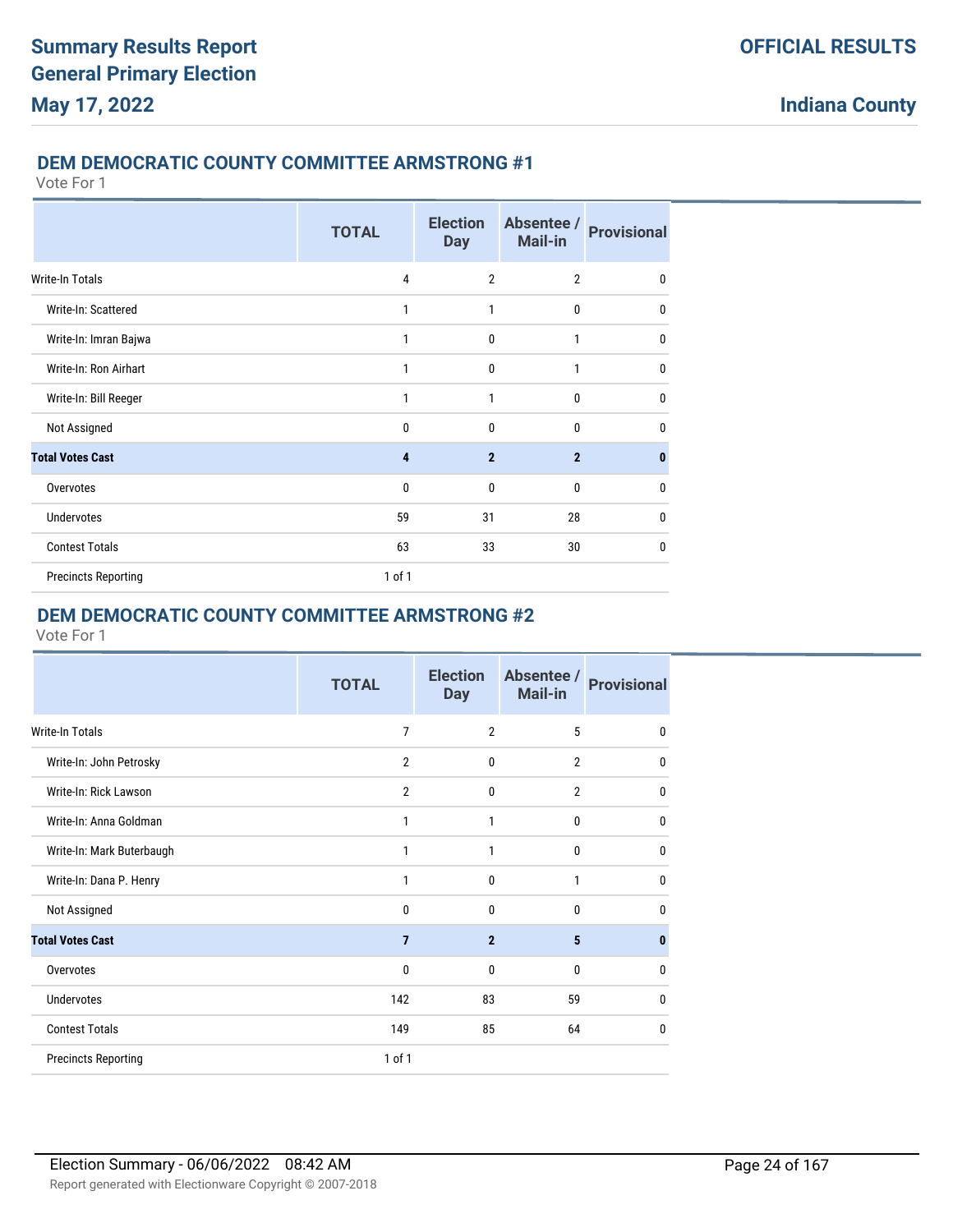#### **DEM DEMOCRATIC COUNTY COMMITTEE BANKS**

Vote For 1

|                            | <b>TOTAL</b> | <b>Election</b><br><b>Day</b> | Absentee /<br><b>Mail-in</b> | <b>Provisional</b> |
|----------------------------|--------------|-------------------------------|------------------------------|--------------------|
| <b>Write-In Totals</b>     | 1            | $\mathbf{0}$                  | 1                            | 0                  |
| Write-In: Tim Kalus        | $\mathbf{1}$ | $\mathbf{0}$                  | 1                            | $\mathbf{0}$       |
| Not Assigned               | $\mathbf{0}$ | $\mathbf{0}$                  | 0                            | $\mathbf{0}$       |
| <b>Total Votes Cast</b>    | 1            | $\mathbf{0}$                  | 1                            | $\bf{0}$           |
| Overvotes                  | $\mathbf{0}$ | $\mathbf{0}$                  | 0                            | 0                  |
| <b>Undervotes</b>          | 33           | 18                            | 15                           | $\mathbf{0}$       |
| <b>Contest Totals</b>      | 34           | 18                            | 16                           | $\mathbf{0}$       |
| <b>Precincts Reporting</b> | 1 of 1       |                               |                              |                    |

### **DEM DEMOCRATIC COUNTY COMMITTEE BLACKLICK**

|                             | <b>TOTAL</b>   | <b>Election</b><br><b>Day</b> | Absentee /<br><b>Mail-in</b> | <b>Provisional</b> |
|-----------------------------|----------------|-------------------------------|------------------------------|--------------------|
| Write-In Totals             | 6              | $\overline{2}$                | 4                            | 0                  |
| Write-In: James Smith       | 1              | $\mathbf{0}$                  | $\mathbf{1}$                 | 0                  |
| Write-In: Scattered         | 1              | 1                             | 0                            | $\mathbf{0}$       |
| Write-In: David L Hughes    | $\overline{2}$ | $\mathbf{0}$                  | $\overline{2}$               | $\mathbf{0}$       |
| Write-In: Dan David         | 1              | $\mathbf{1}$                  | $\mathbf{0}$                 | $\mathbf{0}$       |
| Write-In: Ronald J. Fairman | 1              | $\mathbf{0}$                  | 1                            | 0                  |
| Not Assigned                | $\mathbf{0}$   | $\Omega$                      | $\theta$                     | 0                  |
| <b>Total Votes Cast</b>     | 6              | $\overline{2}$                | 4                            | $\bf{0}$           |
| Overvotes                   | $\mathbf 0$    | $\mathbf{0}$                  | 0                            | $\mathbf{0}$       |
| <b>Undervotes</b>           | 91             | 45                            | 46                           | 0                  |
| <b>Contest Totals</b>       | 97             | 47                            | 50                           | $\mathbf{0}$       |
| <b>Precincts Reporting</b>  | 1 of 1         |                               |                              |                    |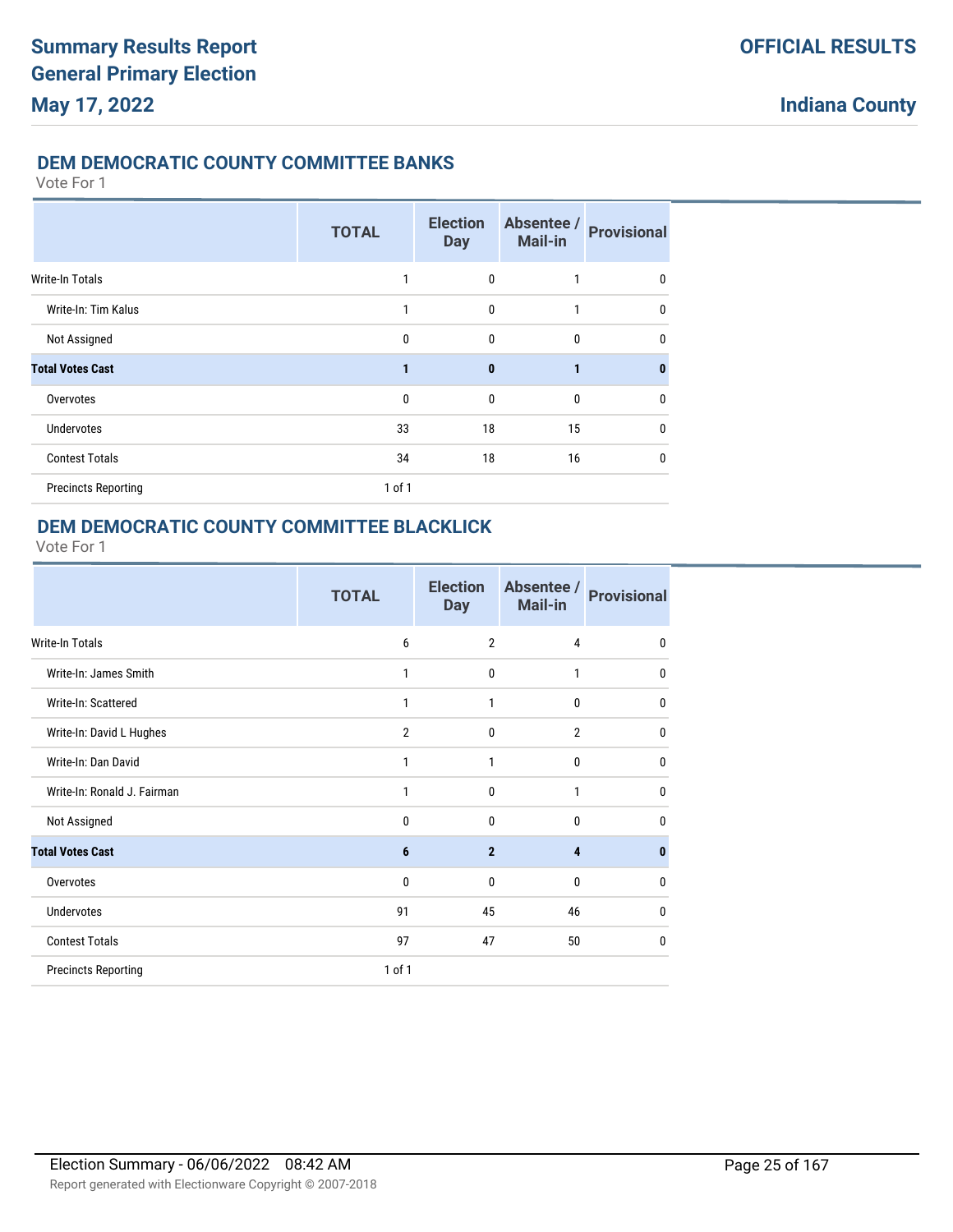#### **DEM DEMOCRATIC COUNTY COMMITTEE BLAIRSVILLE #1**

Vote For 1

|                              | <b>TOTAL</b>   | <b>Election</b><br><b>Day</b> | Absentee /<br>Mail-in   | <b>Provisional</b> |
|------------------------------|----------------|-------------------------------|-------------------------|--------------------|
| <b>Write-In Totals</b>       | 10             | $\overline{7}$                | 3                       | 0                  |
| Write-In: Robert Sagely      | 1              | $\mathbf{0}$                  | $\mathbf{1}$            | 0                  |
| Write-In: Jim Struzzi        | 1              | 1                             | $\mathbf{0}$            | 0                  |
| Write-In: Jacob Taylor Fluke | 1              | 1                             | 0                       | 0                  |
| Write-In: Ralph Herby        | 1              | 0                             | 1                       | 0                  |
| Write-In: Daniel Kukula      | $\mathbf{1}$   | 1                             | $\bf{0}$                | 0                  |
| Write-In: Tony DeLoreto      | $\mathbf{1}$   | 1                             | $\bf{0}$                | 0                  |
| Write-In: Scattered          | $\overline{2}$ | $\overline{2}$                | $\mathbf 0$             | 0                  |
| Write-In: Ron Fairman        | $\mathbf{1}$   | 1                             | $\bf{0}$                | 0                  |
| Write-In: David Fairman      | $\mathbf{1}$   | $\mathbf{0}$                  | $\mathbf{1}$            | 0                  |
| Not Assigned                 | $\mathbf{0}$   | $\mathbf{0}$                  | $\bf{0}$                | 0                  |
| <b>Total Votes Cast</b>      | 10             | $\overline{7}$                | $\overline{\mathbf{3}}$ | $\pmb{0}$          |
| Overvotes                    | $\mathbf{0}$   | $\mathbf{0}$                  | $\mathbf{0}$            | 0                  |
| <b>Undervotes</b>            | 88             | 64                            | 24                      | 0                  |
| <b>Contest Totals</b>        | 98             | 71                            | 27                      | 0                  |
| <b>Precincts Reporting</b>   | 1 of 1         |                               |                         |                    |

## **DEM DEMOCRATIC COUNTY COMMITTEE BLAIRSVILLE #2**

|                            | <b>TOTAL</b>   | <b>Election</b><br><b>Day</b> | Absentee /<br><b>Mail-in</b> | <b>Provisional</b> |
|----------------------------|----------------|-------------------------------|------------------------------|--------------------|
| <b>Write-In Totals</b>     | $\overline{2}$ | $\overline{2}$                | $\mathbf{0}$                 | 0                  |
| Write-In: Scattered        | 1              | 1                             | 0                            | $\mathbf{0}$       |
| Write-In: James Pencola    | 1              | $\mathbf{1}$                  | $\mathbf{0}$                 | $\mathbf{0}$       |
| Not Assigned               | 0              | 0                             | $\mathbf{0}$                 | $\mathbf{0}$       |
| <b>Total Votes Cast</b>    | $\mathbf{2}$   | $\overline{2}$                | $\mathbf{0}$                 | $\bf{0}$           |
| Overvotes                  | $\mathbf{0}$   | $\mathbf{0}$                  | $\mathbf{0}$                 | $\mathbf{0}$       |
| <b>Undervotes</b>          | 97             | 54                            | 43                           | $\mathbf{0}$       |
| <b>Contest Totals</b>      | 99             | 56                            | 43                           | $\mathbf{0}$       |
| <b>Precincts Reporting</b> | $1$ of $1$     |                               |                              |                    |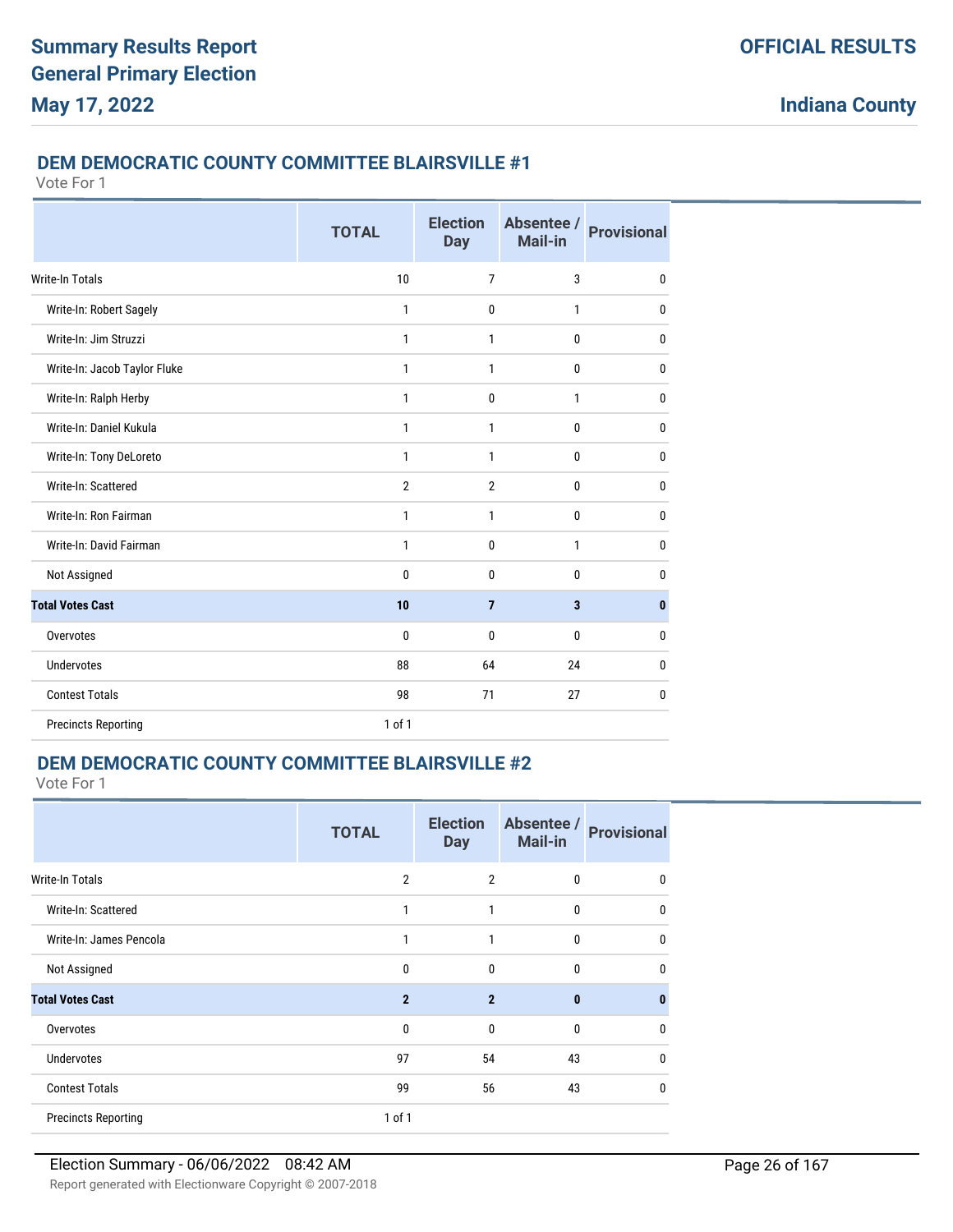#### **DEM DEMOCRATIC COUNTY COMMITTEE BLAIRSVILLE #3**

|                            | <b>TOTAL</b> | <b>Election</b><br><b>Day</b> | Absentee /<br><b>Mail-in</b> | <b>Provisional</b> |
|----------------------------|--------------|-------------------------------|------------------------------|--------------------|
| Write-In Totals            | 12           | 8                             | $\overline{4}$               | $\mathbf{0}$       |
| Write-In: Matt Klain       | $\mathbf{1}$ | $\mathbf 0$                   | $\mathbf{1}$                 | $\mathbf{0}$       |
| Write-In: Elvis Amevuror   | 1            | 1                             | $\mathbf 0$                  | $\mathbf{0}$       |
| Write-In: Scattered        | 5            | $\overline{4}$                | 1                            | $\mathbf{0}$       |
| Write-In: Joe Trimarchi    | 1            | 0                             | $\mathbf{1}$                 | $\mathbf{0}$       |
| Write-In: Zachary Pittman  | 1            | 1                             | $\mathbf{0}$                 | $\mathbf{0}$       |
| Write-In: Damien Deveroase | 1            | 1                             | $\bf{0}$                     | $\bf{0}$           |
| Write-In: Charles Miller   | 1            | 0                             | $\mathbf{1}$                 | $\mathbf{0}$       |
| Write-In: David Janusek    | 1            | 1                             | $\bf{0}$                     | 0                  |
| Not Assigned               | $\mathbf{0}$ | $\mathbf{0}$                  | $\mathbf{0}$                 | $\mathbf{0}$       |
| <b>Total Votes Cast</b>    | 12           | 8                             | 4                            | $\bf{0}$           |
| Overvotes                  | $\bf{0}$     | $\mathbf{0}$                  | $\mathbf{0}$                 | $\mathbf{0}$       |
| Undervotes                 | 117          | 54                            | 63                           | $\mathbf{0}$       |
| <b>Contest Totals</b>      | 129          | 62                            | 67                           | 0                  |
| <b>Precincts Reporting</b> | $1$ of $1$   |                               |                              |                    |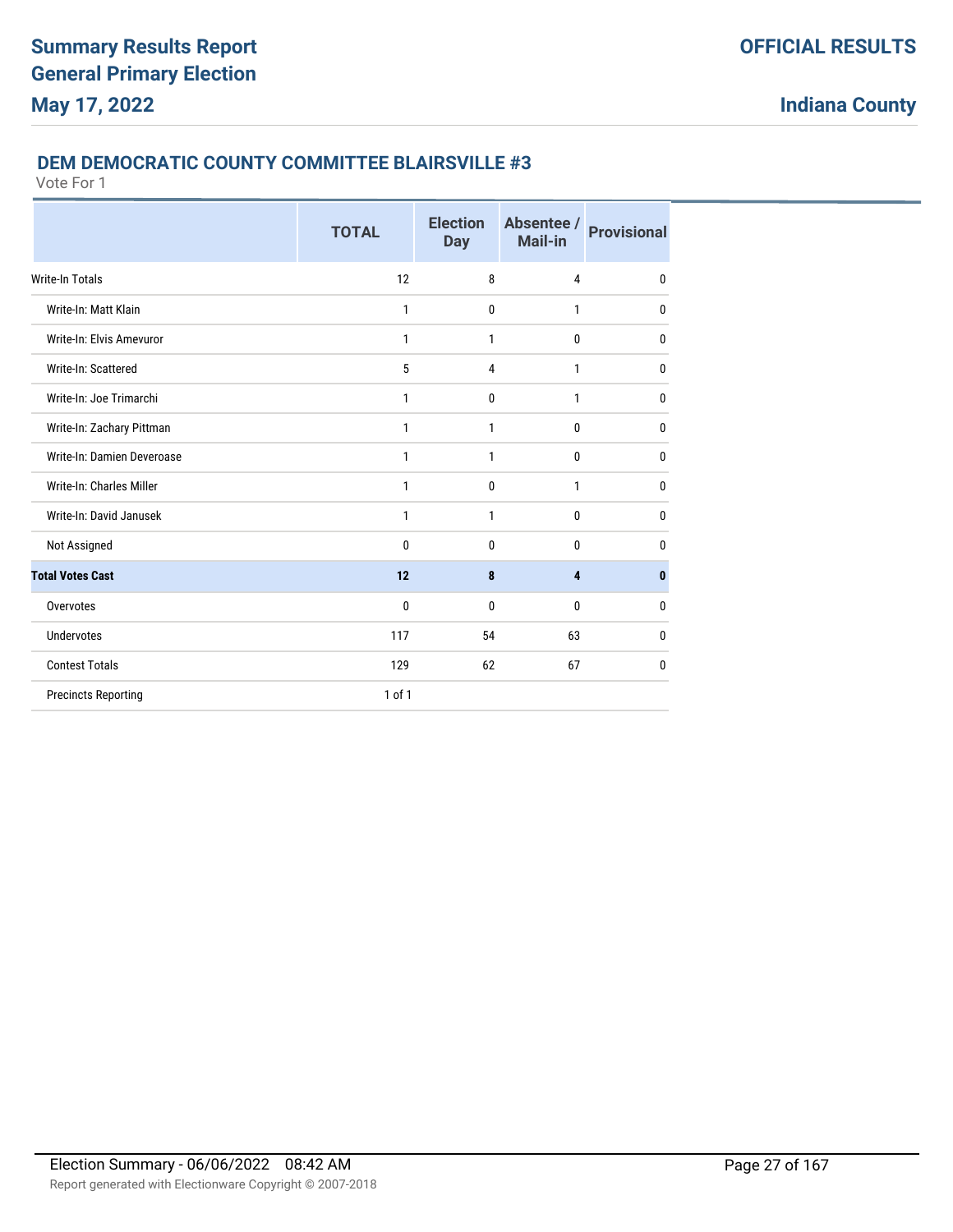## **DEM DEMOCRATIC COUNTY COMMITTEE BRUSHVALLEY**

Vote For 1

|                            | <b>TOTAL</b> | <b>Election</b><br><b>Day</b> | Absentee /<br><b>Mail-in</b> | <b>Provisional</b> |
|----------------------------|--------------|-------------------------------|------------------------------|--------------------|
| Joseph Schillinger         | 112          | 66                            | 46                           | $\mathbf{0}$       |
| Write-In Totals            | 3            | $\overline{2}$                | 1                            | $\mathbf{0}$       |
| Write-In: Scattered        | 1            | $\mathbf{1}$                  | 0                            | 0                  |
| Write-In: Jason Penich     | 1            | $\mathbf{0}$                  | 1                            | $\mathbf{0}$       |
| Write-In: Uadiski          | 1            | 1                             | 0                            | $\mathbf{0}$       |
| Not Assigned               | 0            | $\mathbf{0}$                  | 0                            | 0                  |
| <b>Total Votes Cast</b>    | 115          | 68                            | 47                           | 0                  |
| Overvotes                  | $\mathbf{0}$ | $\mathbf 0$                   | 0                            | 0                  |
| <b>Undervotes</b>          | 12           | 9                             | 3                            | $\mathbf{0}$       |
| <b>Contest Totals</b>      | 127          | 77                            | 50                           | $\mathbf{0}$       |
| <b>Precincts Reporting</b> | $1$ of $1$   |                               |                              |                    |

## **DEM DEMOCRATIC COUNTY COMMITTEE BUFFINGTON #1**

|                                 | <b>TOTAL</b> | <b>Election</b><br><b>Day</b> | Absentee /<br><b>Mail-in</b> | <b>Provisional</b> |
|---------------------------------|--------------|-------------------------------|------------------------------|--------------------|
| Write-In Totals                 | 3            | $\mathbf{0}$                  | 3                            | $\mathbf{0}$       |
| Write-In: Ronald J Fairman      | 1            | $\mathbf 0$                   | 1                            | $\mathbf{0}$       |
| Write-In: Ronald J. Fairman     | 1            | $\mathbf 0$                   | 1                            | $\mathbf{0}$       |
| Write-In: Robert A. Schillinger |              | $\mathbf{0}$                  | 1                            | $\mathbf{0}$       |
| Not Assigned                    | 0            | $\mathbf{0}$                  | $\mathbf{0}$                 | $\mathbf{0}$       |
| <b>Total Votes Cast</b>         | 3            | $\mathbf{0}$                  | 3                            | $\mathbf{0}$       |
| Overvotes                       | 0            | $\mathbf{0}$                  | $\Omega$                     | 0                  |
| <b>Undervotes</b>               | 48           | 35                            | 13                           | $\mathbf{0}$       |
| <b>Contest Totals</b>           | 51           | 35                            | 16                           | $\mathbf{0}$       |
| <b>Precincts Reporting</b>      | $1$ of $1$   |                               |                              |                    |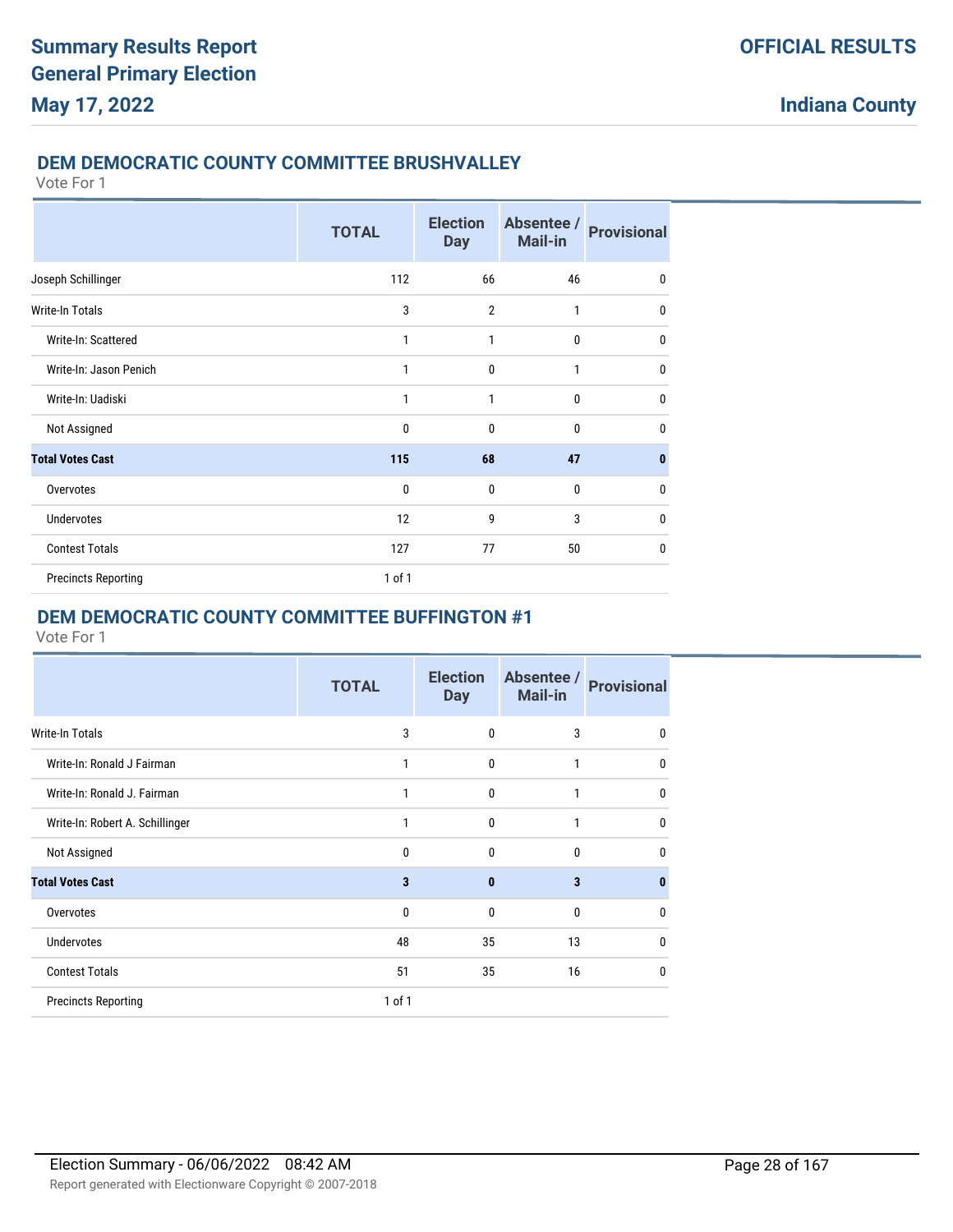### **DEM DEMOCRATIC COUNTY COMMITTEE BUFFINGTON #2**

Vote For 1

|                            | <b>TOTAL</b> | <b>Election</b><br><b>Day</b> | Absentee /<br><b>Mail-in</b> | <b>Provisional</b> |
|----------------------------|--------------|-------------------------------|------------------------------|--------------------|
| <b>Write-In Totals</b>     |              | 1                             | 0                            | 0                  |
| Write-In: Scattered        |              | 1                             | $\mathbf{0}$                 | $\mathbf{0}$       |
| Not Assigned               | $\mathbf{0}$ | $\mathbf{0}$                  | 0                            | $\mathbf{0}$       |
| <b>Total Votes Cast</b>    | 1            | 1                             | $\bf{0}$                     | $\bf{0}$           |
| Overvotes                  | $\mathbf{0}$ | $\mathbf{0}$                  | $\mathbf{0}$                 | 0                  |
| <b>Undervotes</b>          | 30           | 23                            | 7                            | $\mathbf{0}$       |
| <b>Contest Totals</b>      | 31           | 24                            | 7                            | $\mathbf{0}$       |
| <b>Precincts Reporting</b> | $1$ of $1$   |                               |                              |                    |

### **DEM DEMOCRATIC COUNTY COMMITTEE BURRELL #1**

|                             | <b>TOTAL</b> | <b>Election</b><br><b>Day</b> | Absentee /<br>Mail-in   | <b>Provisional</b> |
|-----------------------------|--------------|-------------------------------|-------------------------|--------------------|
| <b>Write-In Totals</b>      | 10           | $\overline{7}$                | 3                       | $\mathbf 0$        |
| Write-In: Steve Irwin       | $\mathbf{1}$ | $\mathbf{0}$                  | 1                       | $\mathbf 0$        |
| Write-In: Terry Guthrie     | 1            | 1                             | $\mathbf{0}$            | 0                  |
| Write-In: Larry Henry       | 1            | 1                             | $\mathbf 0$             | $\mathbf{0}$       |
| Write-In: Darlene E Bracken | $\mathbf{1}$ | 1                             | 0                       | $\mathbf{0}$       |
| Write-In: Scattered         | 3            | 3                             | 0                       | 0                  |
| Write-In: Ken Bach          | 1            | $\mathbf{0}$                  | 1                       | $\mathbf 0$        |
| Write-In: Mark Wright       | 1            | 1                             | 0                       | $\mathbf{0}$       |
| Write-In: Eric Barker       | $\mathbf{1}$ | $\mathbf 0$                   | $\mathbf{1}$            | $\mathbf 0$        |
| Not Assigned                | $\mathbf{0}$ | $\mathbf{0}$                  | $\mathbf 0$             | $\mathbf 0$        |
| <b>Total Votes Cast</b>     | 10           | $\overline{7}$                | $\overline{\mathbf{3}}$ | $\pmb{0}$          |
| Overvotes                   | $\mathbf{0}$ | $\mathbf{0}$                  | $\mathbf{0}$            | $\mathbf{0}$       |
| <b>Undervotes</b>           | 96           | 63                            | 33                      | $\mathbf{0}$       |
| <b>Contest Totals</b>       | 106          | 70                            | 36                      | 0                  |
| <b>Precincts Reporting</b>  | $1$ of $1$   |                               |                         |                    |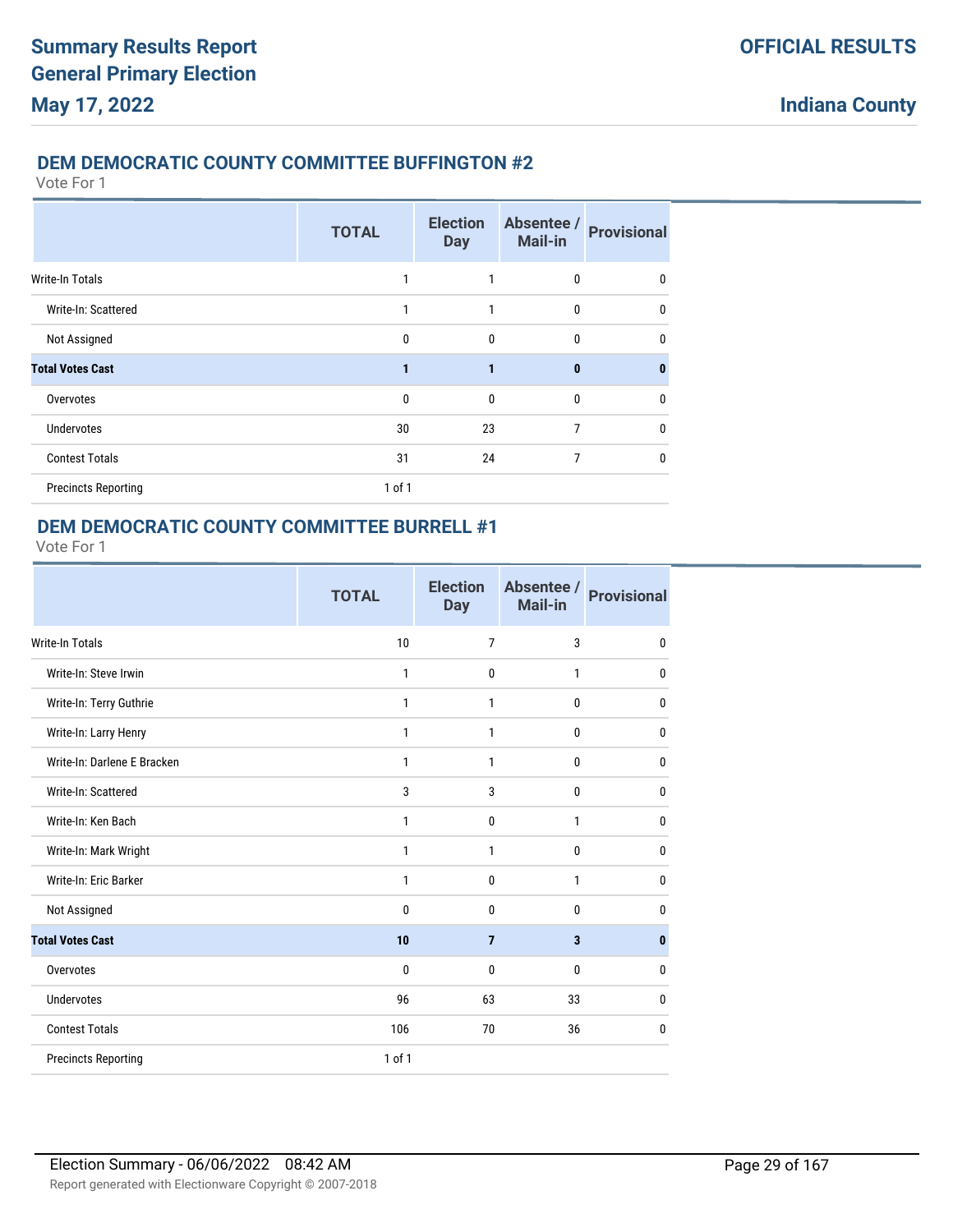## **DEM DEMOCRATIC COUNTY COMMITTEE BURRELL #2**

Vote For 1

|                             | <b>TOTAL</b> | <b>Election</b><br><b>Day</b> | Absentee /<br>Mail-in | <b>Provisional</b> |
|-----------------------------|--------------|-------------------------------|-----------------------|--------------------|
| Write-In Totals             | 8            | 1                             | 7                     | 0                  |
| Write-In: Glenn Young       | 1            | $\mathbf{0}$                  | 1                     | 0                  |
| Write-In: Craig Chelednill  | 1            | 1                             | $\mathbf{0}$          | 0                  |
| Write-In: Ronald J. Fairman | 1            | $\mathbf{0}$                  | 1                     | 0                  |
| Write-In: Patrick Dougherty | 3            | 0                             | 3                     | 0                  |
| Write-In: Patric Dougherty  | 1            | 0                             | 1                     | 0                  |
| Write-In: Connor Lamb       | 1            | $\mathbf{0}$                  | 1                     | 0                  |
| Not Assigned                | 0            | $\mathbf{0}$                  | $\mathbf{0}$          | 0                  |
| <b>Total Votes Cast</b>     | 8            | 1                             | $\overline{7}$        | $\bf{0}$           |
| Overvotes                   | 0            | $\mathbf{0}$                  | $\mathbf{0}$          | 0                  |
| <b>Undervotes</b>           | 152          | 74                            | 78                    | 0                  |
| <b>Contest Totals</b>       | 160          | 75                            | 85                    | 0                  |
| <b>Precincts Reporting</b>  | 1 of 1       |                               |                       |                    |

## **DEM DEMOCRATIC COUNTY COMMITTEE CANOE**

|                            | <b>TOTAL</b> | <b>Election</b><br><b>Day</b> | Absentee /<br><b>Mail-in</b> | <b>Provisional</b> |
|----------------------------|--------------|-------------------------------|------------------------------|--------------------|
| Joseph Cary                | 58           | 30                            | 28                           | 0                  |
| <b>Write-In Totals</b>     | 1            | 0                             | $\mathbf{1}$                 | $\mathbf 0$        |
| Write-In: Ryan Sutter      | 1            | $\mathbf{0}$                  | 1                            | $\mathbf 0$        |
| Not Assigned               | $\mathbf 0$  | 0                             | $\mathbf 0$                  | $\mathbf 0$        |
| <b>Total Votes Cast</b>    | 59           | 30                            | 29                           | $\mathbf{0}$       |
| Overvotes                  | $\mathbf{0}$ | $\mathbf{0}$                  | $\bf{0}$                     | $\mathbf 0$        |
| <b>Undervotes</b>          | 11           | 11                            | $\mathbf{0}$                 | $\mathbf 0$        |
| <b>Contest Totals</b>      | 70           | 41                            | 29                           | $\mathbf 0$        |
| <b>Precincts Reporting</b> | 1 of 1       |                               |                              |                    |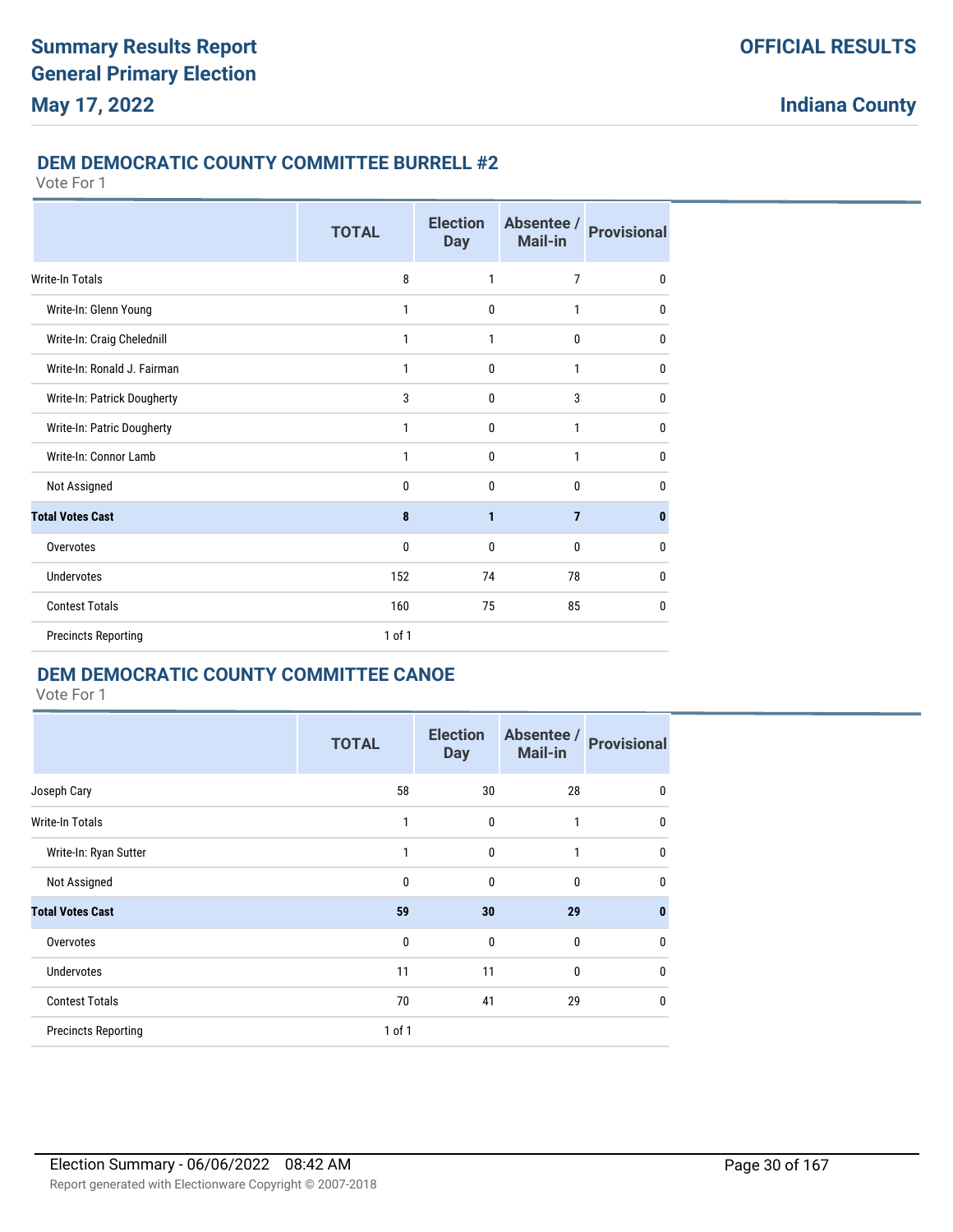#### **DEM DEMOCRATIC COUNTY COMMITTEE CENTER #1**

|                            | <b>TOTAL</b>   | <b>Election</b><br><b>Day</b> | Absentee /<br><b>Mail-in</b> | <b>Provisional</b> |
|----------------------------|----------------|-------------------------------|------------------------------|--------------------|
| Write-In Totals            | 5              | $\overline{2}$                | 3                            | $\mathbf{0}$       |
| Write-In: Dave Rostis      | 1              | 0                             | $\mathbf{1}$                 | 0                  |
| Write-In: Scattered        | $\overline{2}$ | $\overline{2}$                | $\mathbf{0}$                 | 0                  |
| Write-In: David Rostis     | 1              | $\mathbf{0}$                  | $\mathbf{1}$                 | $\mathbf{0}$       |
| Write-In: Jacob Vilcek     | 1              | $\mathbf{0}$                  | $\mathbf{1}$                 | $\mathbf{0}$       |
| Not Assigned               | $\mathbf{0}$   | $\mathbf{0}$                  | $\mathbf{0}$                 | 0                  |
| <b>Total Votes Cast</b>    | 5              | $\overline{2}$                | $\overline{\mathbf{3}}$      | 0                  |
| Overvotes                  | $\mathbf{0}$   | $\Omega$                      | $\Omega$                     | 0                  |
| <b>Undervotes</b>          | 90             | 56                            | 34                           | 0                  |
| <b>Contest Totals</b>      | 95             | 58                            | 37                           | 0                  |
| <b>Precincts Reporting</b> | 1 of 1         |                               |                              |                    |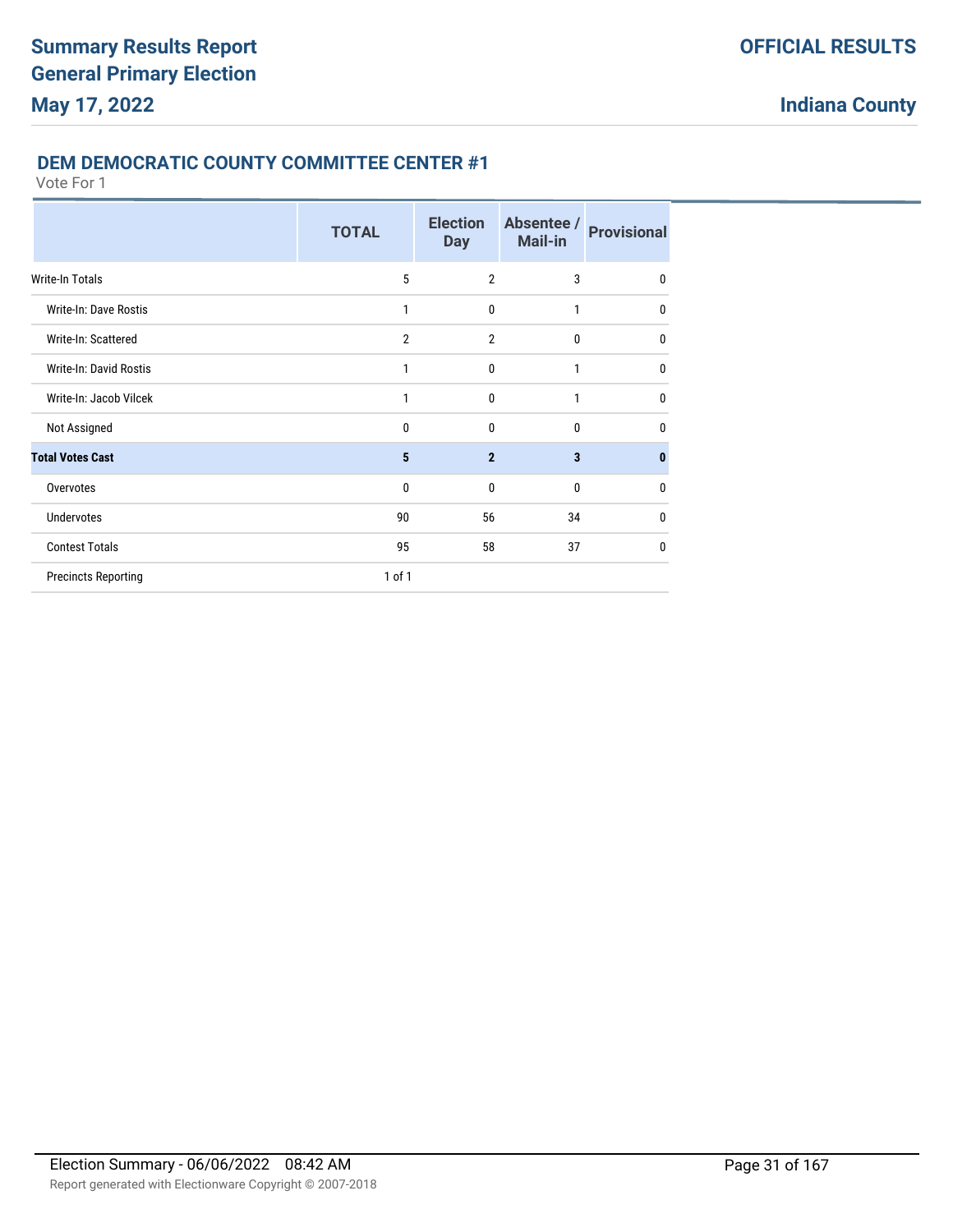#### **DEM DEMOCRATIC COUNTY COMMITTEE CENTER #2**

|                            | <b>TOTAL</b>    | <b>Election</b><br><b>Day</b> | Absentee /<br>Mail-in   | <b>Provisional</b> |
|----------------------------|-----------------|-------------------------------|-------------------------|--------------------|
| <b>Write-In Totals</b>     | 20              | 17                            | 3                       | 0                  |
| Write-In: James Vresilovic | 1               | 1                             | 0                       | 0                  |
| Write-In: Jake Vilcek      | $\mathbf{1}$    | $\mathbf{0}$                  | $\mathbf{1}$            | $\bf{0}$           |
| Write-In: Rob Nymick       | $\mathbf{1}$    | $\mathbf{1}$                  | $\mathbf 0$             | 0                  |
| Write-In: Ken Bach         | $\mathbf{1}$    | $\mathbf{0}$                  | $\mathbf{1}$            | $\mathbf{0}$       |
| Write-In: Jim Vresilovic   | $5\phantom{.0}$ | 5                             | 0                       | $\mathbf{0}$       |
| Write-In: Zack Colgan      | $\mathbf{1}$    | $\mathbf{1}$                  | 0                       | $\mathbf{0}$       |
| Write-In: Jim Versolvic    | $\mathbf{1}$    | $\mathbf{1}$                  | 0                       | $\mathbf 0$        |
| Write-In: Tom Tedeschi     | $\overline{2}$  | 1                             | 1                       | 0                  |
| Write-In: Jim Versilovic   | $\mathbf{1}$    | $\mathbf{1}$                  | $\bf{0}$                | 0                  |
| Write-In: Tony Deliafiora  | $\mathbf{1}$    | $\mathbf{1}$                  | 0                       | $\mathbf{0}$       |
| Write-In: Ron Fairman      | $\mathbf{1}$    | $\mathbf{1}$                  | 0                       | $\pmb{0}$          |
| Write-In: Rob Liming       | $\mathbf{1}$    | $\mathbf{1}$                  | 0                       | $\mathbf 0$        |
| Write-In: James Vrosilovic | $\mathbf{1}$    | $\mathbf{1}$                  | 0                       | $\bf{0}$           |
| Write-In: Tony Dellafiora  | $\mathbf{1}$    | $\mathbf{1}$                  | 0                       | $\bf{0}$           |
| Write-In: Scattered        | $\mathbf{1}$    | $\mathbf{1}$                  | 0                       | $\bf{0}$           |
| Not Assigned               | $\mathbf 0$     | $\mathbf{0}$                  | 0                       | 0                  |
| <b>Total Votes Cast</b>    | 20              | 17                            | $\overline{\mathbf{3}}$ | $\mathbf{0}$       |
| Overvotes                  | $\bf{0}$        | $\mathbf{0}$                  | 0                       | $\bf{0}$           |
| Undervotes                 | 122             | 94                            | 28                      | 0                  |
| <b>Contest Totals</b>      | 142             | 111                           | 31                      | $\bf{0}$           |
| <b>Precincts Reporting</b> | 1 of 1          |                               |                         |                    |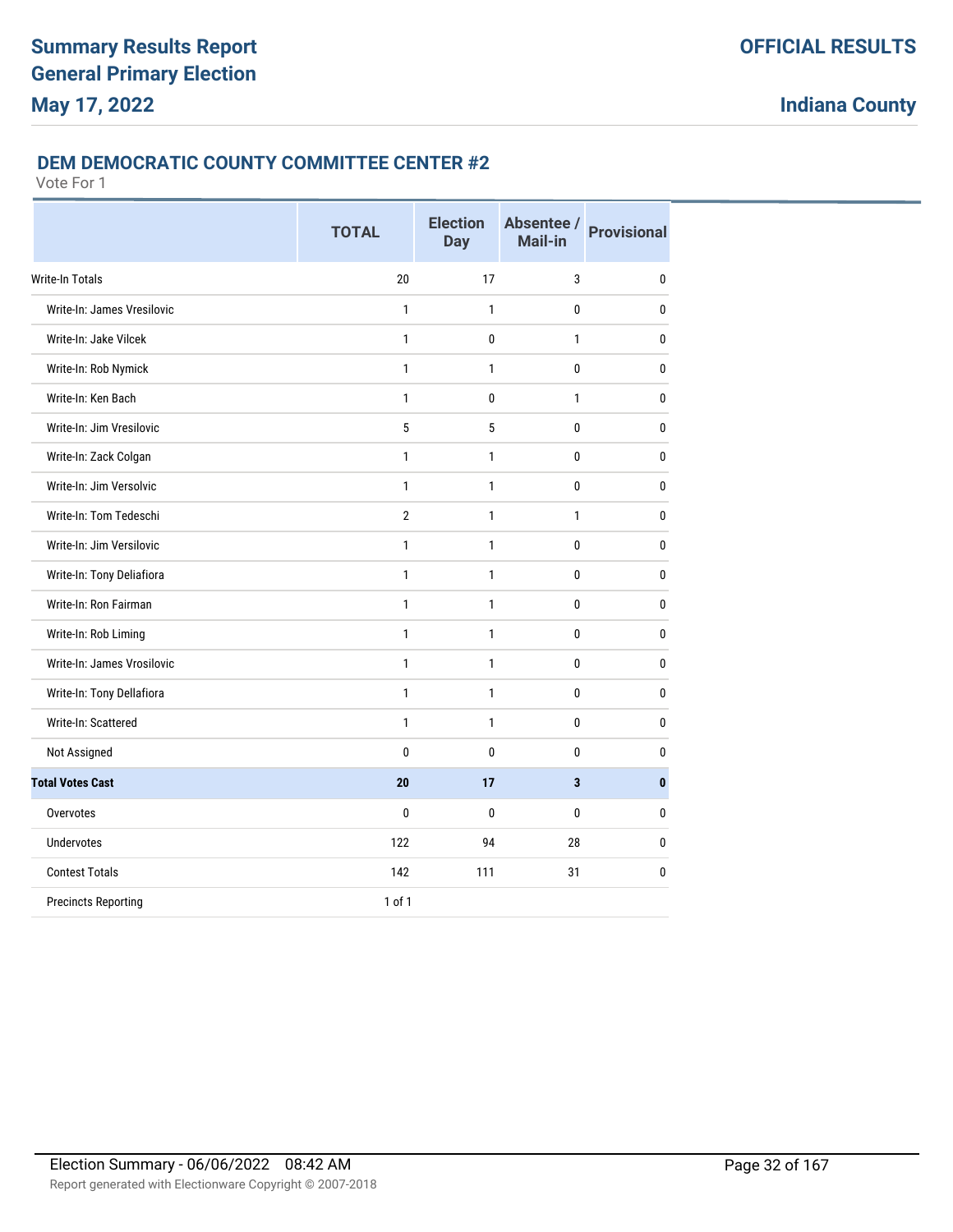#### **DEM DEMOCRATIC COUNTY COMMITTEE CENTER #3**

Vote For 1

|                            | <b>TOTAL</b> | <b>Election</b><br><b>Day</b> | Absentee /<br><b>Mail-in</b> | <b>Provisional</b> |
|----------------------------|--------------|-------------------------------|------------------------------|--------------------|
| William V. Murray          | 246          | 133                           | 113                          | 0                  |
| Write-In Totals            | 3            | 3                             | $\mathbf{0}$                 | 0                  |
| Write-In: Tony Maggio      | 1            | 1                             | $\mathbf{0}$                 | 0                  |
| Write-In: Scattered        | 1            | 1                             | $\mathbf 0$                  | 0                  |
| Write-In: Jim Vresolovic   | 1            | 1                             | $\mathbf{0}$                 | 0                  |
| Not Assigned               | $\mathbf{0}$ | 0                             | $\mathbf{0}$                 | $\mathbf{0}$       |
| <b>Total Votes Cast</b>    | 249          | 136                           | 113                          | 0                  |
| Overvotes                  | 1            | 1                             | $\mathbf{0}$                 | 0                  |
| <b>Undervotes</b>          | 25           | 16                            | 9                            | 0                  |
| <b>Contest Totals</b>      | 275          | 153                           | 122                          | 0                  |
| <b>Precincts Reporting</b> | 1 of 1       |                               |                              |                    |

## **DEM DEMOCRATIC COUNTY COMMITTEE CHERRYHILL #1**

|                            | <b>TOTAL</b> | <b>Election</b><br><b>Day</b> | Absentee /<br><b>Mail-in</b> | <b>Provisional</b> |
|----------------------------|--------------|-------------------------------|------------------------------|--------------------|
| E. Frederick Mitchell      | 106          | 68                            | 38                           | $\mathbf 0$        |
| <b>Write-In Totals</b>     | 1            | 1                             | $\mathbf 0$                  | 0                  |
| Write-In: Karen Thomas     | 1            | 1                             | $\mathbf 0$                  | 0                  |
| Not Assigned               | $\mathbf{0}$ | $\mathbf{0}$                  | $\mathbf{0}$                 | 0                  |
| <b>Total Votes Cast</b>    | 107          | 69                            | 38                           | 0                  |
| Overvotes                  | $\mathbf{0}$ | 0                             | $\mathbf{0}$                 | 0                  |
| <b>Undervotes</b>          | 5            | 4                             | $\mathbf{1}$                 | 0                  |
| <b>Contest Totals</b>      | 112          | 73                            | 39                           | 0                  |
| <b>Precincts Reporting</b> | 1 of 1       |                               |                              |                    |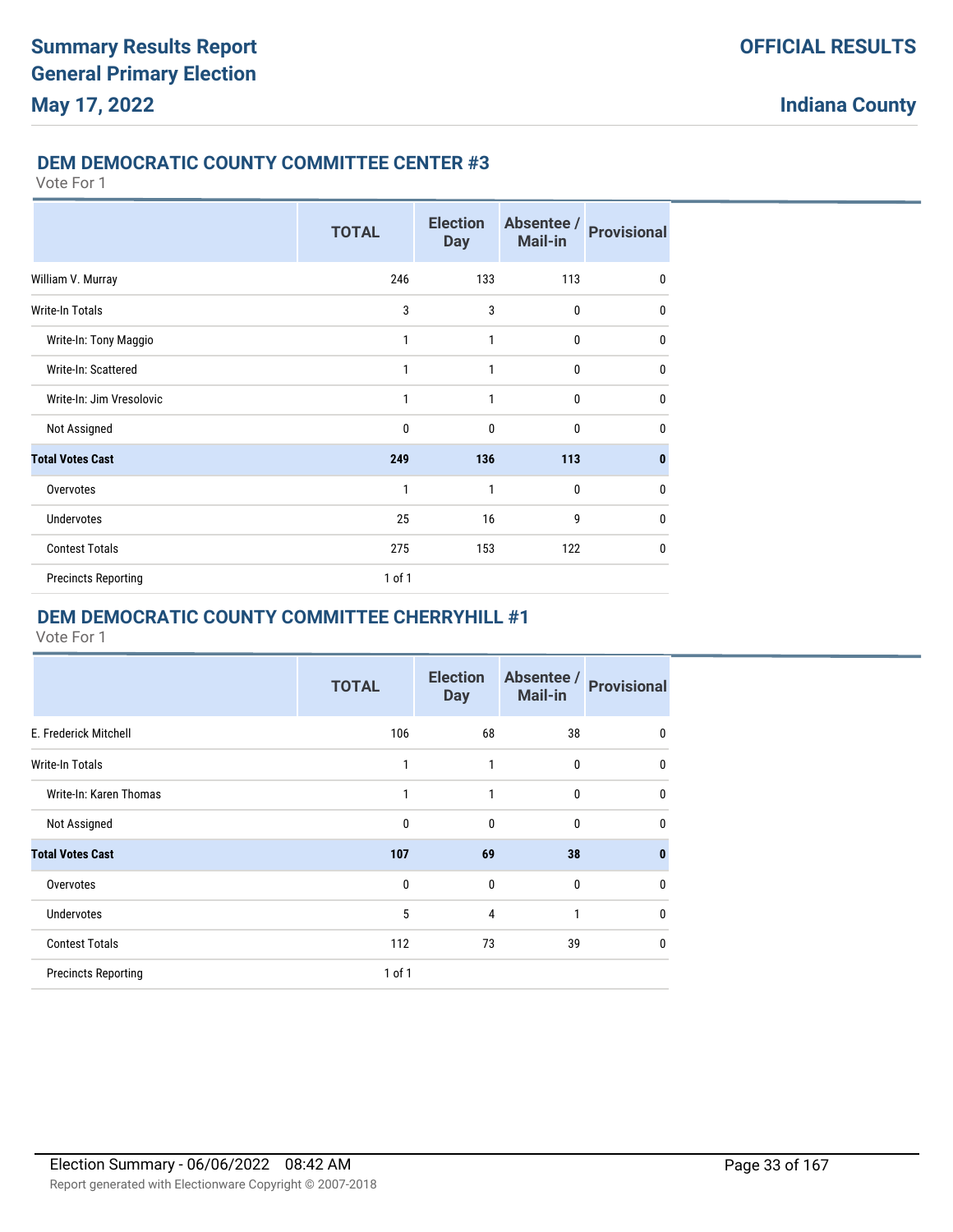## **DEM DEMOCRATIC COUNTY COMMITTEE CHERRYHILL #2**

Vote For 1

|                            | <b>TOTAL</b>   | <b>Election</b><br><b>Day</b> | Absentee /<br><b>Mail-in</b> | <b>Provisional</b> |
|----------------------------|----------------|-------------------------------|------------------------------|--------------------|
| <b>Write-In Totals</b>     | $\overline{2}$ | 0                             | $\overline{2}$               | 0                  |
| Write-In: Stan Yemp        | 1              | 0                             | 1                            | $\mathbf{0}$       |
| Write-In: Fred Mitchell    | 1              | $\mathbf{0}$                  | 1                            | $\mathbf 0$        |
| Not Assigned               | $\mathbf 0$    | 0                             | $\mathbf 0$                  | $\mathbf{0}$       |
| <b>Total Votes Cast</b>    | $\overline{2}$ | $\mathbf{0}$                  | $\overline{2}$               | $\bf{0}$           |
| Overvotes                  | $\mathbf 0$    | 0                             | $\mathbf 0$                  | $\mathbf 0$        |
| <b>Undervotes</b>          | 64             | 36                            | 28                           | $\mathbf{0}$       |
| <b>Contest Totals</b>      | 66             | 36                            | 30                           | $\mathbf{0}$       |
| <b>Precincts Reporting</b> | $1$ of $1$     |                               |                              |                    |

## **DEM DEMOCRATIC COUNTY COMMITTEE CHERRY TREE**

|                            | <b>TOTAL</b> | <b>Election</b><br><b>Day</b> | Absentee /<br><b>Mail-in</b> | <b>Provisional</b> |
|----------------------------|--------------|-------------------------------|------------------------------|--------------------|
| Write-In Totals            | 0            | 0                             | 0                            | 0                  |
| Not Assigned               | 0            | 0                             | 0                            | $\mathbf{0}$       |
| <b>Total Votes Cast</b>    | 0            | $\bf{0}$                      | $\bf{0}$                     | 0                  |
| Overvotes                  | 0            | 0                             | 0                            | $\mathbf 0$        |
| <b>Undervotes</b>          | 16           | 14                            | $\overline{2}$               | $\mathbf 0$        |
| <b>Contest Totals</b>      | 16           | 14                            | $\overline{2}$               | 0                  |
| <b>Precincts Reporting</b> | $1$ of $1$   |                               |                              |                    |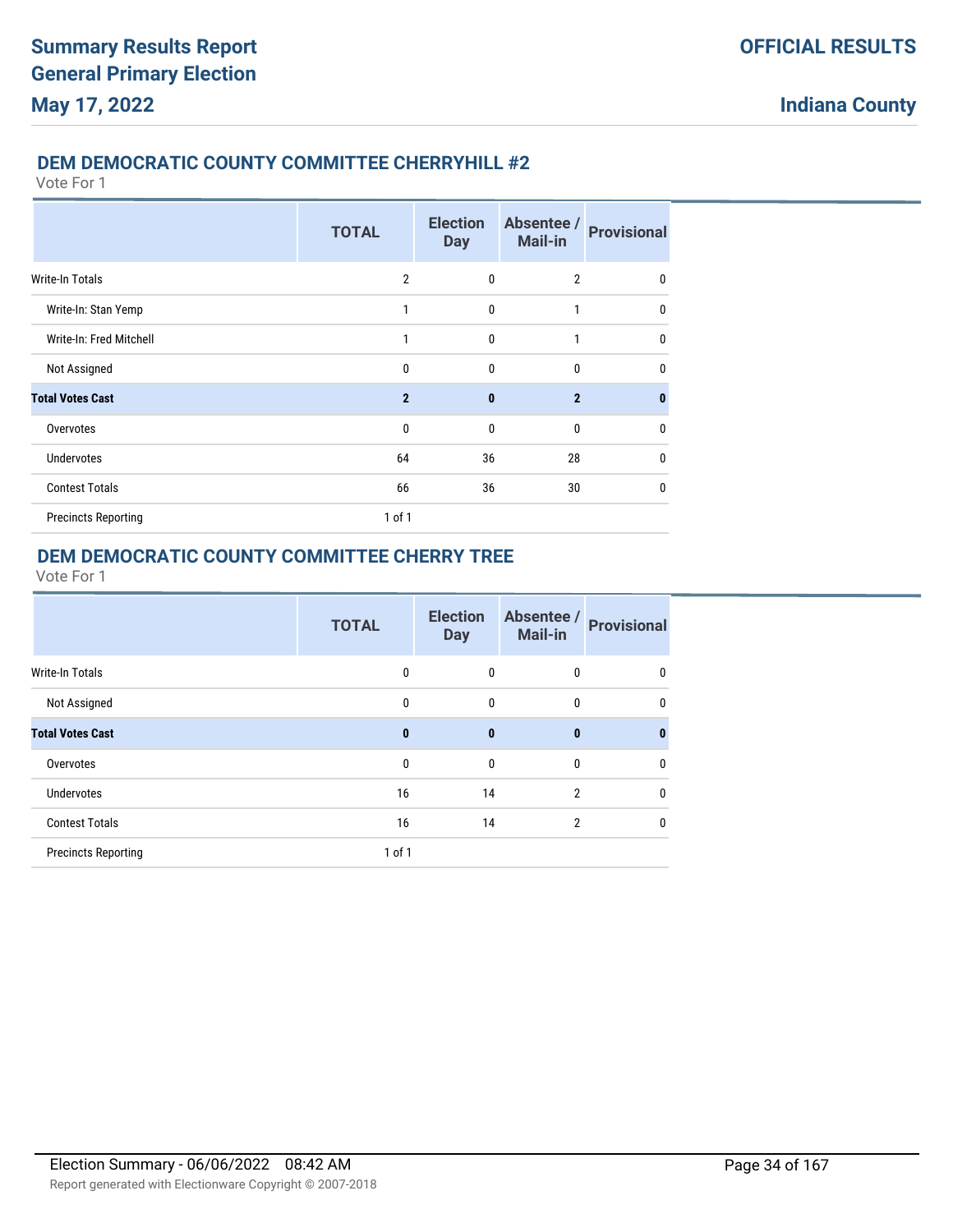#### **DEM DEMOCRATIC COUNTY COMMITTEE CLYMER**

Vote For 1

|                            | <b>TOTAL</b> | <b>Election</b><br><b>Day</b> | Absentee /<br>Mail-in | <b>Provisional</b> |
|----------------------------|--------------|-------------------------------|-----------------------|--------------------|
| Write-In Totals            | 9            | $\overline{7}$                | $\overline{2}$        | $\mathbf 0$        |
| Write-In: Scattered        | 3            | $\overline{2}$                | $\mathbf{1}$          | 0                  |
| Write-In: Mike Keith       | 1            | $\mathbf{1}$                  | $\mathbf{0}$          | $\mathbf 0$        |
| Write-In: William Shedlock | 1            | $\mathbf{1}$                  | $\mathbf{0}$          | $\mathbf 0$        |
| Write-In: James Zerfoss    | 1            | 1                             | 0                     | $\mathbf 0$        |
| Write-In: James Zerloss    | 1            | $\mathbf{1}$                  | $\mathbf{0}$          | $\mathbf 0$        |
| Write-In: Louis Tate       | 1            | $\mathbf 0$                   | $\mathbf{1}$          | $\mathbf 0$        |
| Write-In: Anthony Enciso   | 1            | 1                             | $\mathbf{0}$          | $\mathbf{0}$       |
| Not Assigned               | 0            | $\mathbf 0$                   | 0                     | 0                  |
| <b>Total Votes Cast</b>    | 9            | $\overline{7}$                | $\overline{2}$        | $\mathbf{0}$       |
| Overvotes                  | 0            | $\mathbf 0$                   | 0                     | $\mathbf 0$        |
| <b>Undervotes</b>          | 79           | 51                            | 28                    | $\mathbf{0}$       |
| <b>Contest Totals</b>      | 88           | 58                            | 30                    | $\mathbf{0}$       |
| <b>Precincts Reporting</b> | 1 of 1       |                               |                       |                    |

## **DEM DEMOCRATIC COUNTY COMMITTEE CONEMAUGH #1**

|                            | <b>TOTAL</b>   | <b>Election</b><br><b>Day</b> | Absentee /<br>Mail-in | <b>Provisional</b> |
|----------------------------|----------------|-------------------------------|-----------------------|--------------------|
| <b>Write-In Totals</b>     | 4              | 1                             | 3                     | $\mathbf{0}$       |
| Write-In: Joseph Trimarchi | $\overline{2}$ | $\mathbf 0$                   | $\overline{2}$        | $\mathbf{0}$       |
| Write-In: Scattered        | $\overline{2}$ | 1                             | 1                     | 0                  |
| Not Assigned               | $\mathbf{0}$   | $\mathbf{0}$                  | 0                     | 0                  |
| <b>Total Votes Cast</b>    | 4              | $\mathbf{1}$                  | 3                     | $\bf{0}$           |
| Overvotes                  | $\Omega$       | $\mathbf{0}$                  | $\mathbf{0}$          | 0                  |
| <b>Undervotes</b>          | 36             | 26                            | 10                    | $\mathbf{0}$       |
| <b>Contest Totals</b>      | 40             | 27                            | 13                    | 0                  |
| <b>Precincts Reporting</b> | 1 of 1         |                               |                       |                    |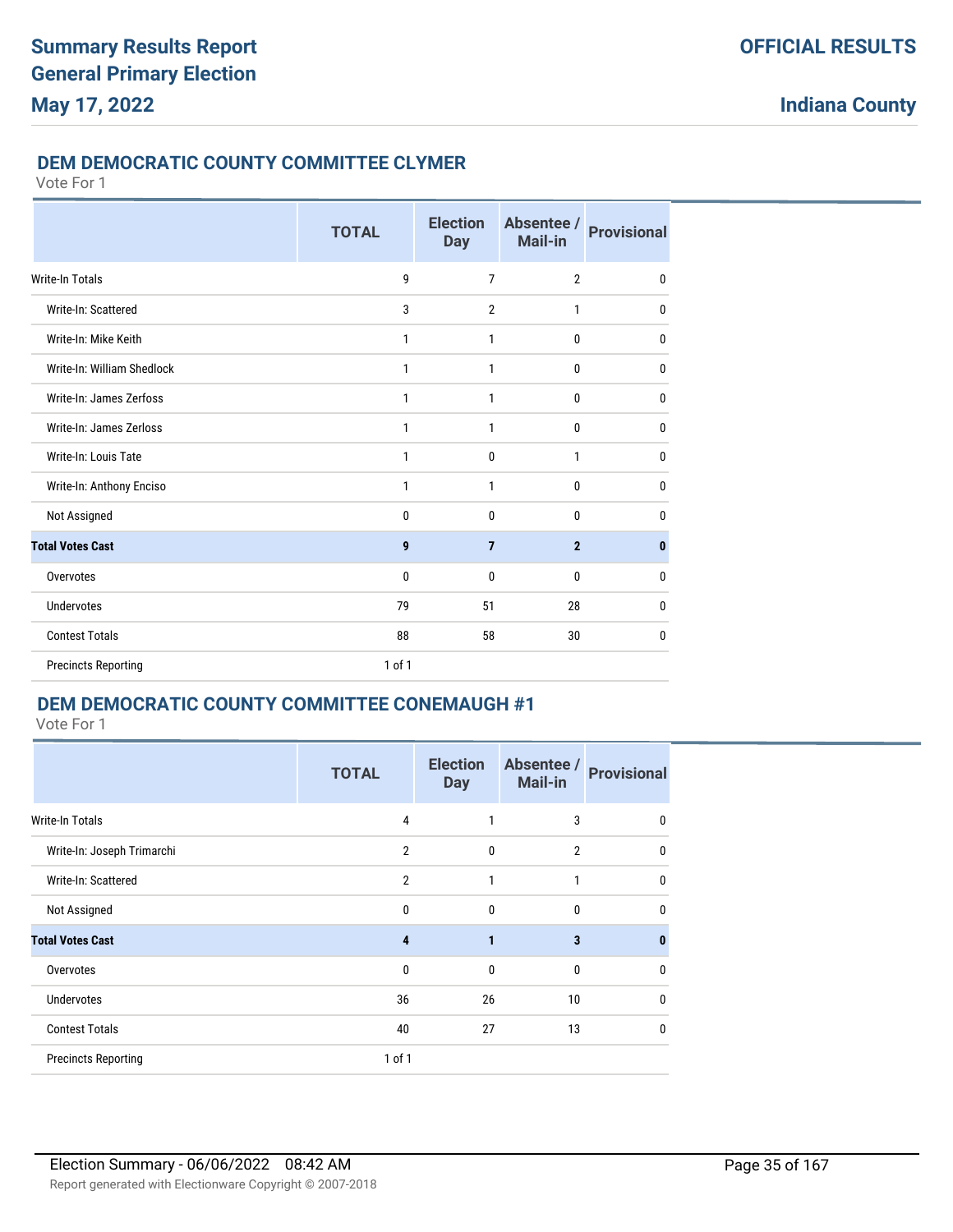#### **DEM DEMOCRATIC COUNTY COMMITTEE CONEMAUGH #2**

|                             | <b>TOTAL</b>   | <b>Election</b><br><b>Day</b> | Absentee /<br>Mail-in | <b>Provisional</b> |
|-----------------------------|----------------|-------------------------------|-----------------------|--------------------|
| <b>Write-In Totals</b>      | 14             | 9                             | 5                     | 0                  |
| Write-In: Robert McIntire   | 1              | $\mathbf{1}$                  | $\mathbf{0}$          | 0                  |
| Write-In: Eric Barker       | 1              | $\mathbf{1}$                  | 0                     | 0                  |
| Write-In: Amilcar Arroyo    | 1              | $\mathbf 0$                   | $\mathbf{1}$          | 0                  |
| Write-In: Jeff Guzolonezyk  | 1              | $\mathbf{1}$                  | 0                     | $\mathbf{0}$       |
| Write-In: Matt Kloe         | $\mathbf{1}$   | $\mathbf{1}$                  | $\bf{0}$              | $\mathbf{0}$       |
| Write-In: Joe Trimarchi     | 1              | $\mathbf{0}$                  | $\mathbf{1}$          | $\mathbf{0}$       |
| Write-In: Matthew Klain     | $\overline{2}$ | $\overline{2}$                | 0                     | $\mathbf{0}$       |
| Write-In: Scattered         | $\overline{2}$ | $\overline{2}$                | $\mathbf{0}$          | $\mathbf{0}$       |
| Write-In: Michael Smith     | 3              | $\mathbf 0$                   | 3                     | $\mathbf{0}$       |
| Write-In: Terry Cumberledge | 1              | 1                             | $\mathbf{0}$          | $\mathbf{0}$       |
| Not Assigned                | 0              | $\mathbf{0}$                  | $\theta$              | 0                  |
| <b>Total Votes Cast</b>     | 14             | 9                             | 5                     | $\bf{0}$           |
| Overvotes                   | 0              | $\Omega$                      | $\theta$              | 0                  |
| <b>Undervotes</b>           | 63             | 39                            | 24                    | 0                  |
| <b>Contest Totals</b>       | 77             | 48                            | 29                    | 0                  |
| <b>Precincts Reporting</b>  | $1$ of $1$     |                               |                       |                    |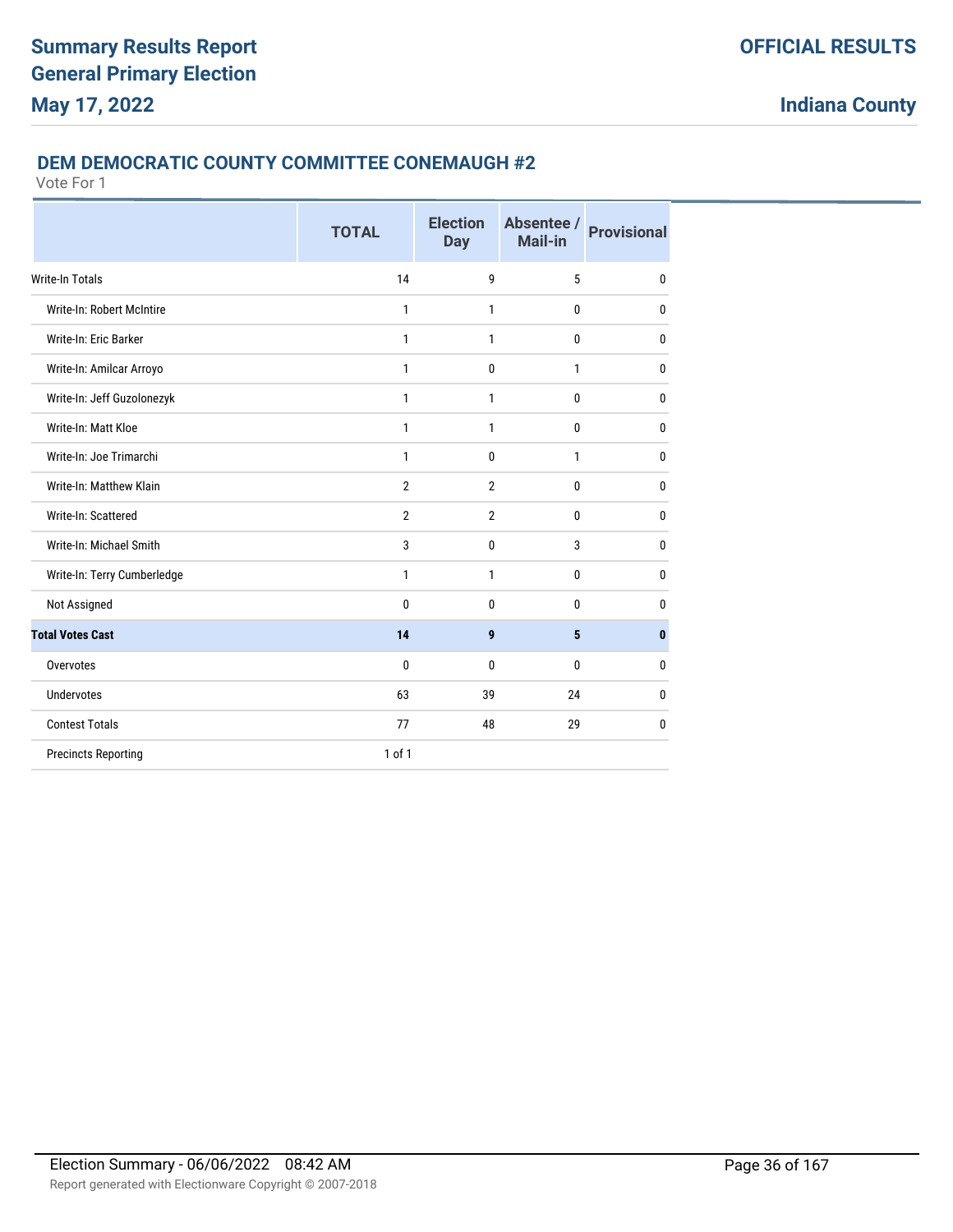#### **DEM DEMOCRATIC COUNTY COMMITTEE CONEMAUGH #3**

Vote For 1

|                             | <b>TOTAL</b> | <b>Election</b><br><b>Day</b> | Absentee /<br><b>Mail-in</b> | <b>Provisional</b> |
|-----------------------------|--------------|-------------------------------|------------------------------|--------------------|
| Write-In Totals             | 4            | 1                             | 3                            | $\mathbf{0}$       |
| Write-In: Gary Swartz       | 1            | $\mathbf{0}$                  | 1                            | 0                  |
| Write-In: Ronald J. Fairman | 1            | 0                             | 1                            | $\mathbf{0}$       |
| Write-In: Scott Corbin      | 1            | 1                             | 0                            | $\mathbf{0}$       |
| Write-In: Donald Swartz     | 1            | $\mathbf{0}$                  | $\mathbf{1}$                 | $\mathbf{0}$       |
| Not Assigned                | 0            | 0                             | $\mathbf{0}$                 | 0                  |
| <b>Total Votes Cast</b>     | 4            | $\mathbf{1}$                  | 3                            | 0                  |
| Overvotes                   | $\mathbf 0$  | $\mathbf{0}$                  | 0                            | 0                  |
| <b>Undervotes</b>           | 57           | 29                            | 28                           | $\mathbf{0}$       |
| <b>Contest Totals</b>       | 61           | 30                            | 31                           | $\mathbf{0}$       |
| <b>Precincts Reporting</b>  | 1 of 1       |                               |                              |                    |

# **DEM DEMOCRATIC COUNTY COMMITTEE CREEKSIDE**

|                            | <b>TOTAL</b>   | <b>Election</b><br><b>Day</b> | Absentee /<br>Mail-in | <b>Provisional</b> |
|----------------------------|----------------|-------------------------------|-----------------------|--------------------|
| <b>Write-In Totals</b>     | $\overline{2}$ | $\overline{2}$                | $\mathbf{0}$          | 0                  |
| Write-In: Michael Petersen | $\overline{2}$ | $\overline{2}$                | $\mathbf{0}$          | $\mathbf{0}$       |
| Not Assigned               | $\mathbf 0$    | $\mathbf 0$                   | 0                     | $\mathbf 0$        |
| <b>Total Votes Cast</b>    | $\overline{2}$ | $\overline{2}$                | $\bf{0}$              | 0                  |
| Overvotes                  | $\mathbf{0}$   | $\mathbf{0}$                  | $\mathbf{0}$          | 0                  |
| <b>Undervotes</b>          | 24             | 21                            | 3                     | $\mathbf{0}$       |
| <b>Contest Totals</b>      | 26             | 23                            | 3                     | 0                  |
| <b>Precincts Reporting</b> | $1$ of $1$     |                               |                       |                    |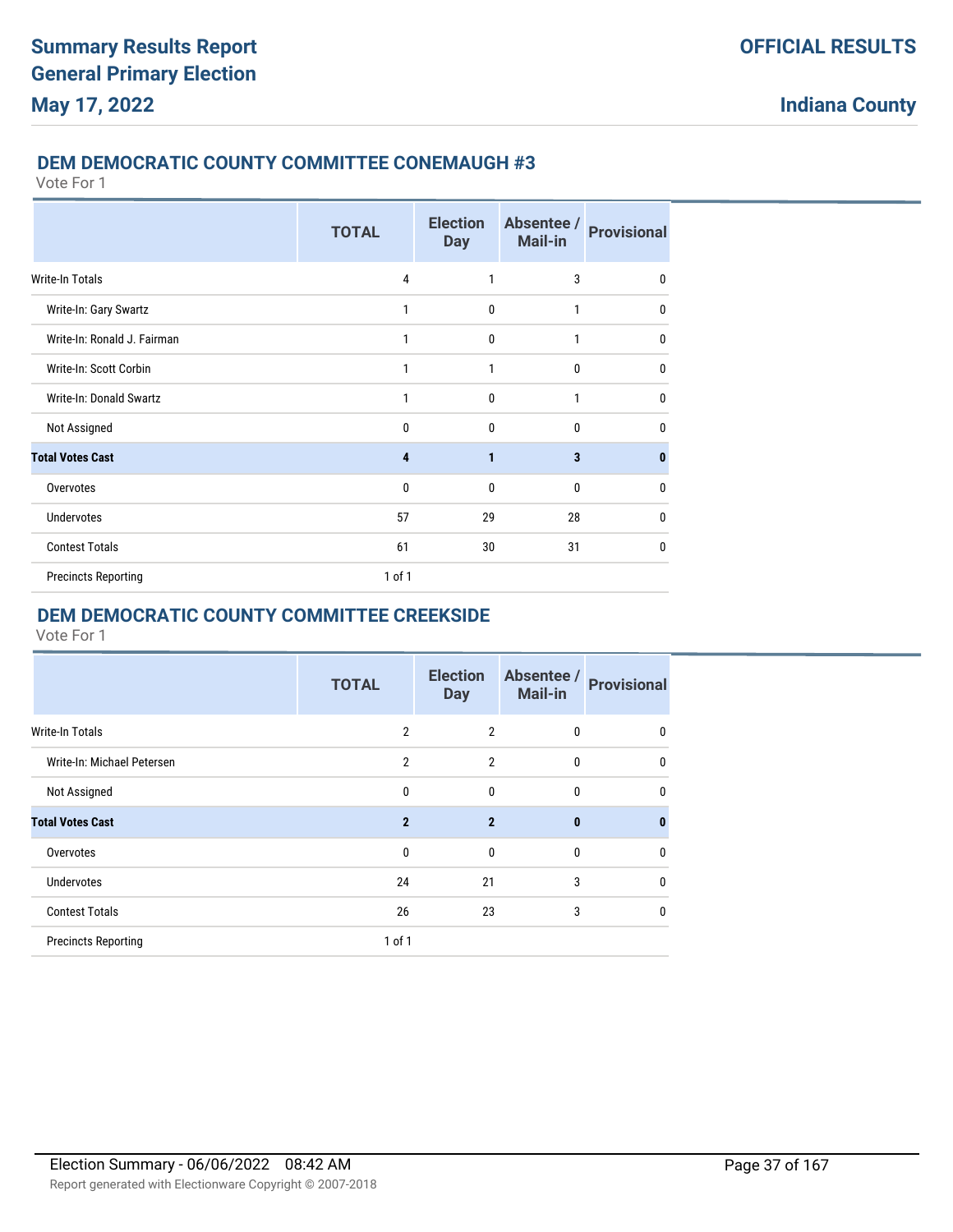## **DEM DEMOCRATIC COUNTY COMMITTEE ERNEST**

#### Vote For 1

|                            | <b>TOTAL</b>   | <b>Election</b><br><b>Day</b> | Absentee /<br>Mail-in | <b>Provisional</b> |
|----------------------------|----------------|-------------------------------|-----------------------|--------------------|
| <b>Write-In Totals</b>     | $\overline{2}$ | $\overline{2}$                | $\bf{0}$              | 0                  |
| Write-In: Eric Barker      | 1              | 1                             | $\mathbf{0}$          | $\mathbf{0}$       |
| Write-In: Scattered        | 1              | 1                             | $\mathbf{0}$          | $\mathbf{0}$       |
| Not Assigned               | 0              | 0                             | $\bf{0}$              | $\mathbf{0}$       |
| <b>Total Votes Cast</b>    | $\overline{2}$ | $\overline{2}$                | $\mathbf{0}$          | $\bf{0}$           |
| Overvotes                  | 0              | $\mathbf{0}$                  | $\bf{0}$              | 0                  |
| <b>Undervotes</b>          | 16             | 14                            | $\overline{2}$        | $\mathbf{0}$       |
| <b>Contest Totals</b>      | 18             | 16                            | $\overline{2}$        | $\mathbf{0}$       |
| <b>Precincts Reporting</b> | 1 of 1         |                               |                       |                    |

## **DEM DEMOCRATIC COUNTY COMMITTEE GLEN CAMPBELL**

|                            | <b>TOTAL</b> | <b>Election</b><br><b>Day</b> | Absentee /<br>Mail-in | <b>Provisional</b> |
|----------------------------|--------------|-------------------------------|-----------------------|--------------------|
| <b>Write-In Totals</b>     |              |                               | 0                     | 0                  |
| Write-In: Dave McKormick   |              |                               | 0                     | 0                  |
| Not Assigned               | 0            | 0                             | 0                     | 0                  |
| <b>Total Votes Cast</b>    | 1            | 1                             | $\bf{0}$              | 0                  |
| Overvotes                  | 0            | 0                             | 0                     | 0                  |
| <b>Undervotes</b>          | 24           | 21                            | 3                     | 0                  |
| <b>Contest Totals</b>      | 25           | 22                            | 3                     | 0                  |
| <b>Precincts Reporting</b> | $1$ of $1$   |                               |                       |                    |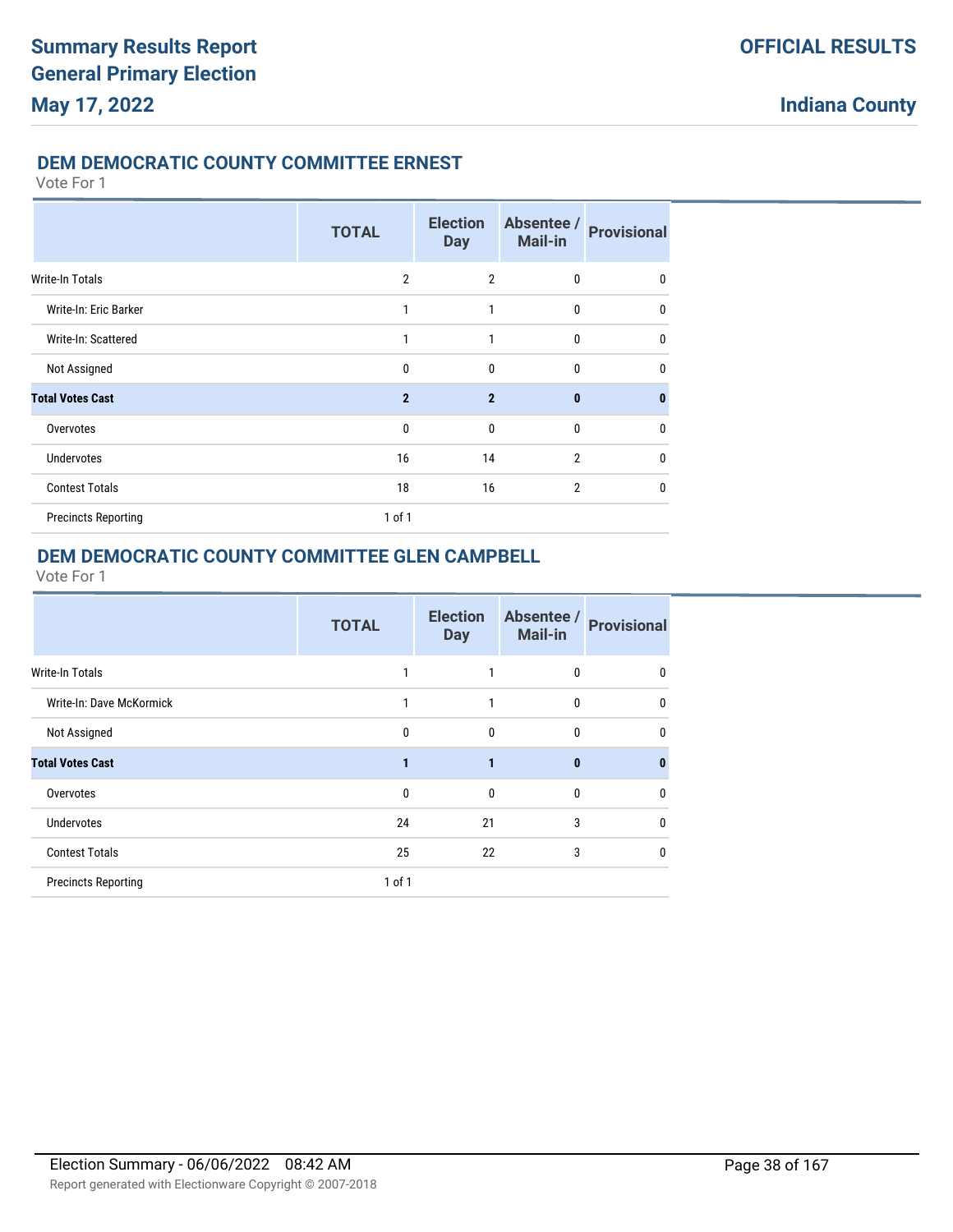### **DEM DEMOCRATIC COUNTY COMMITTEE GRANT**

Vote For 1

|                            | <b>TOTAL</b> | <b>Election</b><br><b>Day</b> | Absentee /<br>Mail-in | <b>Provisional</b> |
|----------------------------|--------------|-------------------------------|-----------------------|--------------------|
| <b>Write-In Totals</b>     | 3            | 3                             | $\bf{0}$              | $\mathbf{0}$       |
| Write-In: Jon Perry        | 1            | 1                             | $\bf{0}$              | $\mathbf{0}$       |
| Write-In: Joe Mock         | 1            | 1                             | $\bf{0}$              | $\mathbf{0}$       |
| Write-In: William Woodcock | 1            | 1                             | $\mathbf{0}$          | $\mathbf{0}$       |
| Not Assigned               | $\Omega$     | 0                             | $\mathbf{0}$          | 0                  |
| <b>Total Votes Cast</b>    | 3            | 3                             | $\bf{0}$              | $\bf{0}$           |
| Overvotes                  | $\mathbf{0}$ | 0                             | $\mathbf{0}$          | 0                  |
| Undervotes                 | 33           | 22                            | 11                    | 0                  |
| <b>Contest Totals</b>      | 36           | 25                            | 11                    | $\mathbf{0}$       |
| <b>Precincts Reporting</b> | 1 of 1       |                               |                       |                    |

# **DEM DEMOCRATIC COUNTY COMMITTEE GREEN #1**

|                            | <b>TOTAL</b>   | <b>Election</b><br><b>Day</b> | Absentee /<br><b>Mail-in</b> | <b>Provisional</b> |
|----------------------------|----------------|-------------------------------|------------------------------|--------------------|
| Write-In Totals            | $\overline{4}$ | 3                             | $\mathbf{1}$                 | $\mathbf{0}$       |
| Write-In: Stephen Little   | 1              | 1                             | $\mathbf{0}$                 | 0                  |
| Write-In: Allen Shirley    | 1              | 1                             | $\mathbf{0}$                 | $\mathbf{0}$       |
| Write-In: Jesse D. Daniel  | 1              | 1                             | $\mathbf{0}$                 | $\mathbf 0$        |
| Write-In: James E. Klyap   | 1              | $\mathbf{0}$                  | $\mathbf{1}$                 | $\mathbf{0}$       |
| Not Assigned               | $\mathbf{0}$   | $\mathbf{0}$                  | $\mathbf{0}$                 | $\mathbf{0}$       |
| <b>Total Votes Cast</b>    | 4              | 3                             | $\mathbf{1}$                 | 0                  |
| Overvotes                  | $\mathbf{0}$   | $\mathbf{0}$                  | $\mathbf{0}$                 | 0                  |
| <b>Undervotes</b>          | 68             | 46                            | 22                           | 0                  |
| <b>Contest Totals</b>      | 72             | 49                            | 23                           | $\mathbf{0}$       |
| <b>Precincts Reporting</b> | 1 of 1         |                               |                              |                    |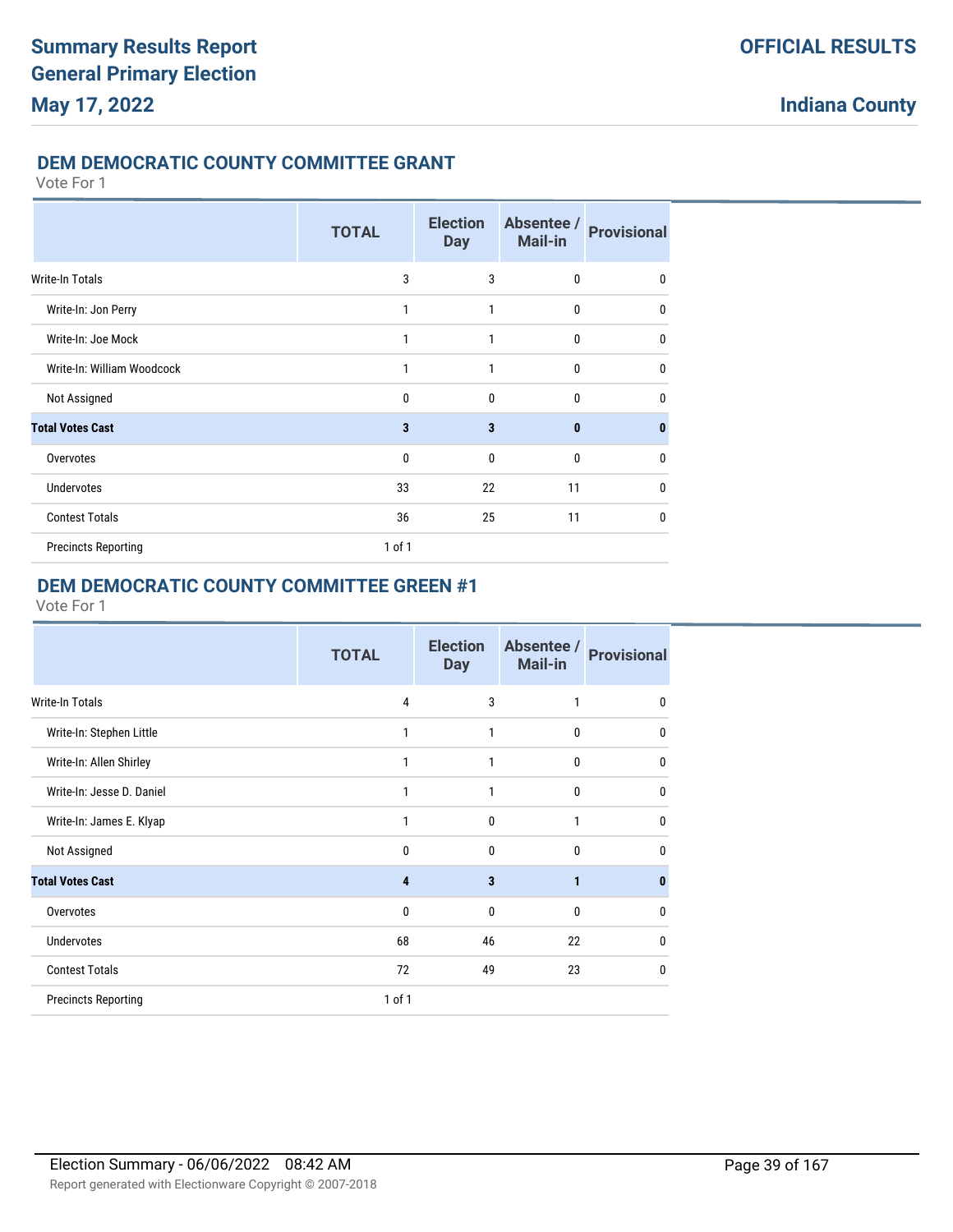### **DEM DEMOCRATIC COUNTY COMMITTEE GREEN #2**

Vote For 1

|                            | <b>TOTAL</b> | <b>Election</b><br><b>Day</b> | Absentee /<br><b>Mail-in</b> | <b>Provisional</b> |
|----------------------------|--------------|-------------------------------|------------------------------|--------------------|
| <b>Write-In Totals</b>     | 3            | 3                             | $\bf{0}$                     | $\mathbf{0}$       |
| Write-In: Robert Peles     | 1            | 1                             | 0                            | $\mathbf{0}$       |
| Write-In: Ron Fairman      | 1            | 1                             | $\bf{0}$                     | $\mathbf{0}$       |
| Write-In: Scattered        | 1            | 1                             | $\mathbf{0}$                 | $\mathbf{0}$       |
| Not Assigned               | $\mathbf{0}$ | $\mathbf{0}$                  | $\mathbf{0}$                 | $\mathbf{0}$       |
| <b>Total Votes Cast</b>    | 3            | 3                             | $\mathbf{0}$                 | $\bf{0}$           |
| Overvotes                  | $\mathbf{0}$ | $\mathbf{0}$                  | $\mathbf{0}$                 | $\mathbf{0}$       |
| Undervotes                 | 80           | 55                            | 25                           | 0                  |
| <b>Contest Totals</b>      | 83           | 58                            | 25                           | $\mathbf{0}$       |
| <b>Precincts Reporting</b> | 1 of 1       |                               |                              |                    |

# **DEM DEMOCRATIC COUNTY COMMITTEE GREEN #3**

|                            | <b>TOTAL</b>   | <b>Election</b><br><b>Day</b> | Absentee /<br><b>Mail-in</b> | <b>Provisional</b> |
|----------------------------|----------------|-------------------------------|------------------------------|--------------------|
| <b>Write-In Totals</b>     | $\overline{2}$ | 0                             | $\overline{2}$               | $\mathbf{0}$       |
| Write-In: John Larson      | 1              | $\mathbf{0}$                  | 1                            | $\mathbf{0}$       |
| Write-In: Louie Tate       | 1              | 0                             | 1                            | 0                  |
| Not Assigned               | 0              | $\mathbf{0}$                  | 0                            | $\mathbf{0}$       |
| <b>Total Votes Cast</b>    | $\overline{2}$ | $\bf{0}$                      | $\overline{2}$               | $\bf{0}$           |
| Overvotes                  | 0              | $\mathbf{0}$                  | 0                            | 0                  |
| Undervotes                 | 27             | 21                            | 6                            | 0                  |
| <b>Contest Totals</b>      | 29             | 21                            | 8                            | 0                  |
| <b>Precincts Reporting</b> | 1 of 1         |                               |                              |                    |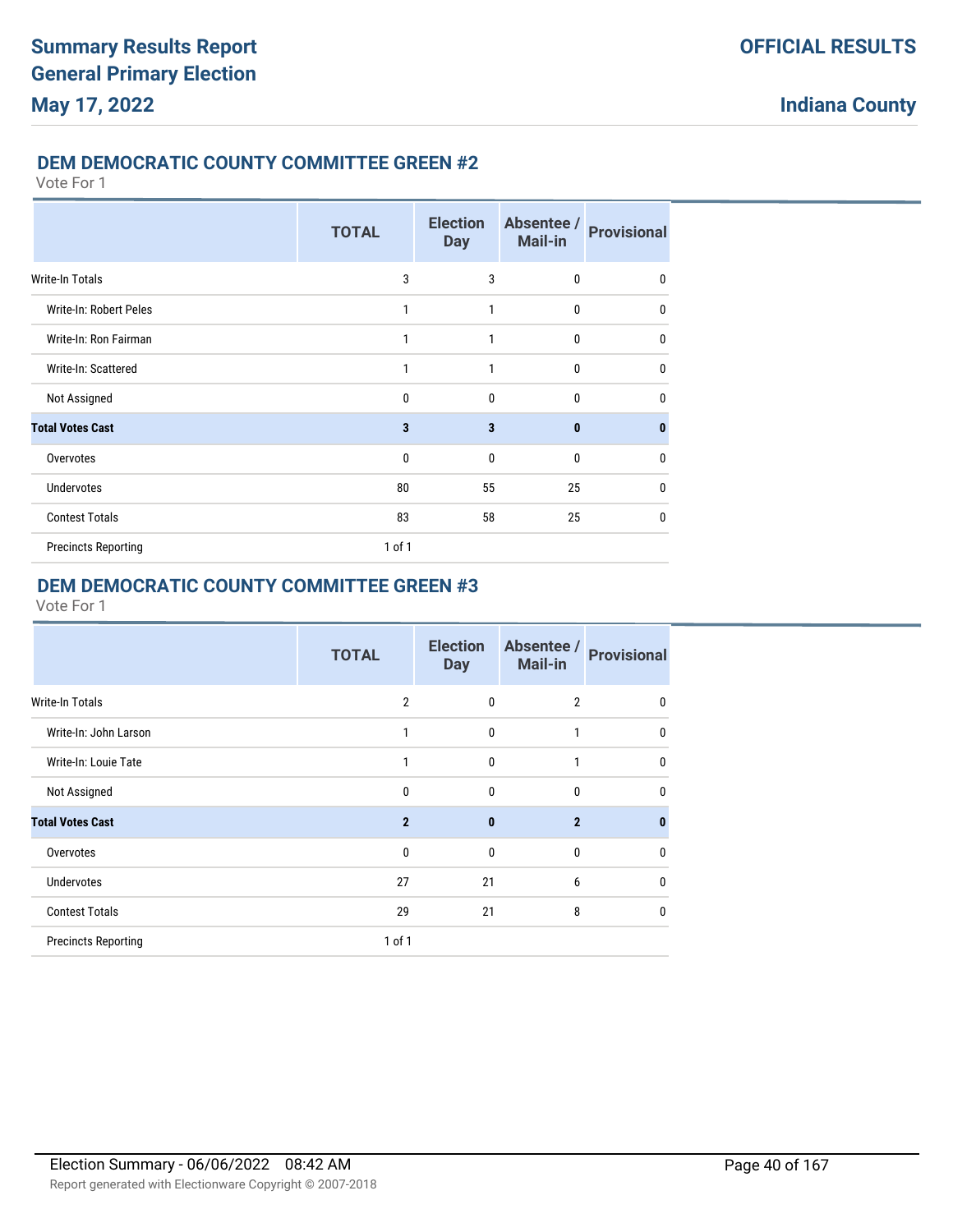### **DEM DEMOCRATIC COUNTY COMMITTEE HOMER CITY #1**

|                                | <b>TOTAL</b>   | <b>Election</b><br><b>Day</b> | Absentee /<br>Mail-in | <b>Provisional</b> |
|--------------------------------|----------------|-------------------------------|-----------------------|--------------------|
| <b>Write-In Totals</b>         | 15             | 9                             | 6                     | $\mathbf{0}$       |
| Write-In: James Costella       | 1              | 0                             | 1                     | $\mathbf{0}$       |
| Write-In: Randy Rolf           | 1              | 1                             | 0                     | $\mathbf{0}$       |
| Write-In: David Janusek        | $\mathbf{1}$   | $\mathbf{1}$                  | 0                     | $\mathbf{0}$       |
| Write-In: Eric Barker          | 1              | 1                             | 0                     | $\mathbf{0}$       |
| Write-In: Scattered            | $\overline{2}$ | 1                             | 1                     | $\mathbf{0}$       |
| Write-In: Tim McGill           | 1              | 1                             | 0                     | $\mathbf{0}$       |
| Write-In: Coner Lamb           | $\mathbf{1}$   | 0                             | 1                     | $\mathbf{0}$       |
| <b>Write-In: Matthew Black</b> | $\mathbf{2}$   | 1                             | 1                     | 0                  |
| Write-In: Mathew Black         | 1              | 0                             | 1                     | $\mathbf{0}$       |
| Write-In: Scott Gordon         | $\mathbf{1}$   | 1                             | 0                     | $\mathbf{0}$       |
| Write-In: Richard Mistretta    | $\overline{2}$ | $\overline{2}$                | 0                     | 0                  |
| Write-In: James Pettinati      | $\mathbf{1}$   | 0                             | $\mathbf{1}$          | $\mathbf{0}$       |
| Not Assigned                   | 0              | 0                             | 0                     | 0                  |
| <b>Total Votes Cast</b>        | 15             | 9                             | 6                     | $\mathbf{0}$       |
| Overvotes                      | $\mathbf{0}$   | 0                             | 0                     | $\mathbf{0}$       |
| <b>Undervotes</b>              | 132            | 77                            | 55                    | $\mathbf{0}$       |
| <b>Contest Totals</b>          | 147            | 86                            | 61                    | $\mathbf{0}$       |
| <b>Precincts Reporting</b>     | 1 of 1         |                               |                       |                    |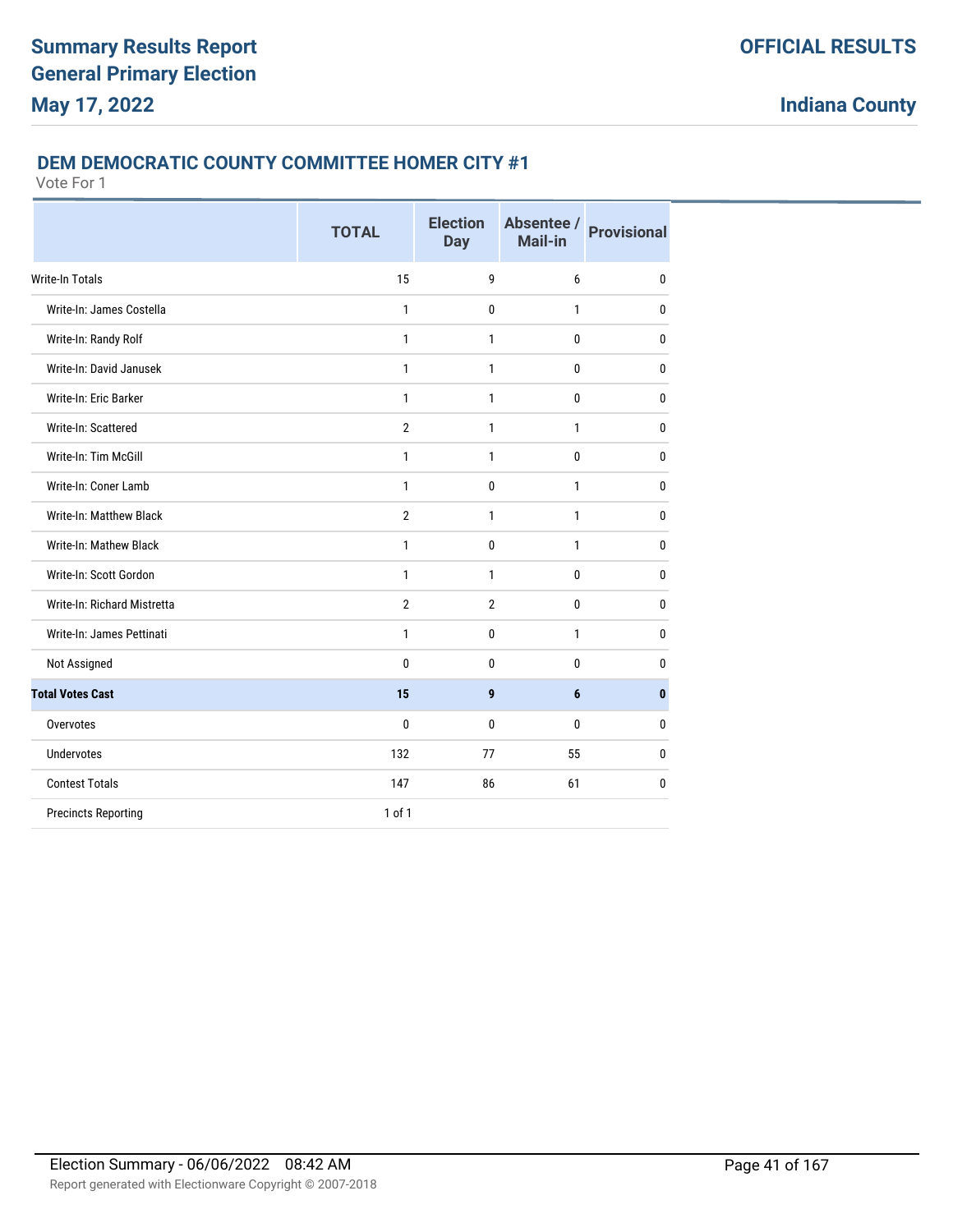### **DEM DEMOCRATIC COUNTY COMMITTEE HOMER CITY #2**

Vote For 1

|                               | <b>TOTAL</b> | <b>Election</b><br><b>Day</b> | Absentee /<br><b>Mail-in</b> | <b>Provisional</b> |
|-------------------------------|--------------|-------------------------------|------------------------------|--------------------|
| Write-In Totals               | 5            | 1                             | 4                            | $\mathbf{0}$       |
| Write-In: Carl Kalskeski      | 1            | 0                             | 1                            | 0                  |
| Write-In: Nick Silveri        | 1            | 1                             | $\mathbf{0}$                 | $\mathbf 0$        |
| Write-In: Scattered           | 1            | $\mathbf{0}$                  | 1                            | $\mathbf{0}$       |
| Write-In: Richard Scott Jones | 1            | $\mathbf{0}$                  | 1                            | $\mathbf 0$        |
| Write-In: Jacob Vilcek        | 1            | 0                             | 1                            | $\mathbf 0$        |
| Not Assigned                  | 0            | $\mathbf{0}$                  | $\mathbf{0}$                 | $\mathbf{0}$       |
| <b>Total Votes Cast</b>       | 5            | 1                             | $\overline{\mathbf{4}}$      | $\mathbf{0}$       |
| Overvotes                     | 0            | 0                             | $\mathbf 0$                  | $\mathbf 0$        |
| <b>Undervotes</b>             | 69           | 49                            | 20                           | $\mathbf 0$        |
| <b>Contest Totals</b>         | 74           | 50                            | 24                           | $\mathbf{0}$       |
| <b>Precincts Reporting</b>    | 1 of 1       |                               |                              |                    |

### **DEM DEMOCRATIC COUNTY COMMITTEE INDIANA #1**

|                            | <b>TOTAL</b> | <b>Election</b><br><b>Day</b> | Absentee /<br><b>Mail-in</b> | <b>Provisional</b> |
|----------------------------|--------------|-------------------------------|------------------------------|--------------------|
| Peter Broad                | 156          | 91                            | 65                           | 0                  |
| <b>Write-In Totals</b>     | 1            | 1                             | $\bf{0}$                     | $\mathbf 0$        |
| Write-In: Tony DeLoreto    | 1            | 1                             | $\mathbf 0$                  | $\mathbf 0$        |
| Not Assigned               | $\mathbf 0$  | $\mathbf{0}$                  | $\mathbf{0}$                 | $\mathbf 0$        |
| <b>Total Votes Cast</b>    | 157          | 92                            | 65                           | $\mathbf{0}$       |
| Overvotes                  | $\mathbf 0$  | $\mathbf{0}$                  | $\mathbf 0$                  | $\mathbf 0$        |
| <b>Undervotes</b>          | 19           | 12                            | 7                            | $\mathbf 0$        |
| <b>Contest Totals</b>      | 176          | 104                           | 72                           | $\mathbf 0$        |
| <b>Precincts Reporting</b> | $1$ of $1$   |                               |                              |                    |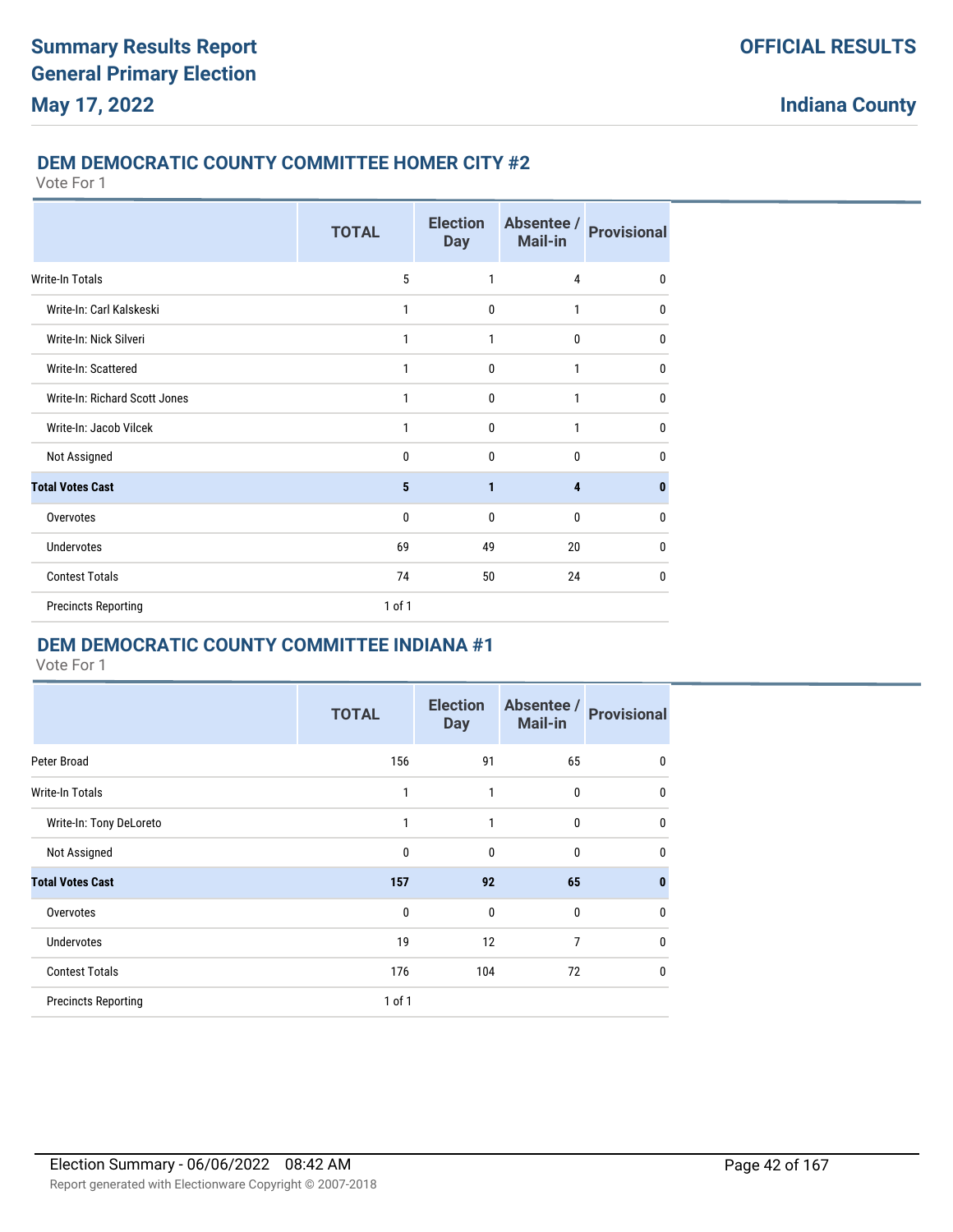## **DEM DEMOCRATIC COUNTY COMMITTEE INDIANA #2/1**

|                            | <b>TOTAL</b> | <b>Election</b><br><b>Day</b> | Absentee /<br><b>Mail-in</b> | <b>Provisional</b> |
|----------------------------|--------------|-------------------------------|------------------------------|--------------------|
| James P. Smith, Jr.        | 85           | 56                            | 29                           | 0                  |
| <b>Write-In Totals</b>     | $\mathbf 0$  | $\mathbf{0}$                  | $\mathbf{0}$                 | $\mathbf 0$        |
| Not Assigned               | 0            | $\mathbf{0}$                  | $\bf{0}$                     | $\mathbf{0}$       |
| <b>Total Votes Cast</b>    | 85           | 56                            | 29                           | $\bf{0}$           |
| Overvotes                  | $\mathbf{0}$ | $\mathbf{0}$                  | $\mathbf{0}$                 | $\mathbf{0}$       |
| <b>Undervotes</b>          | 7            | 1                             | 6                            | $\mathbf{0}$       |
| <b>Contest Totals</b>      | 92           | 57                            | 35                           | $\mathbf{0}$       |
| <b>Precincts Reporting</b> | 1 of 1       |                               |                              |                    |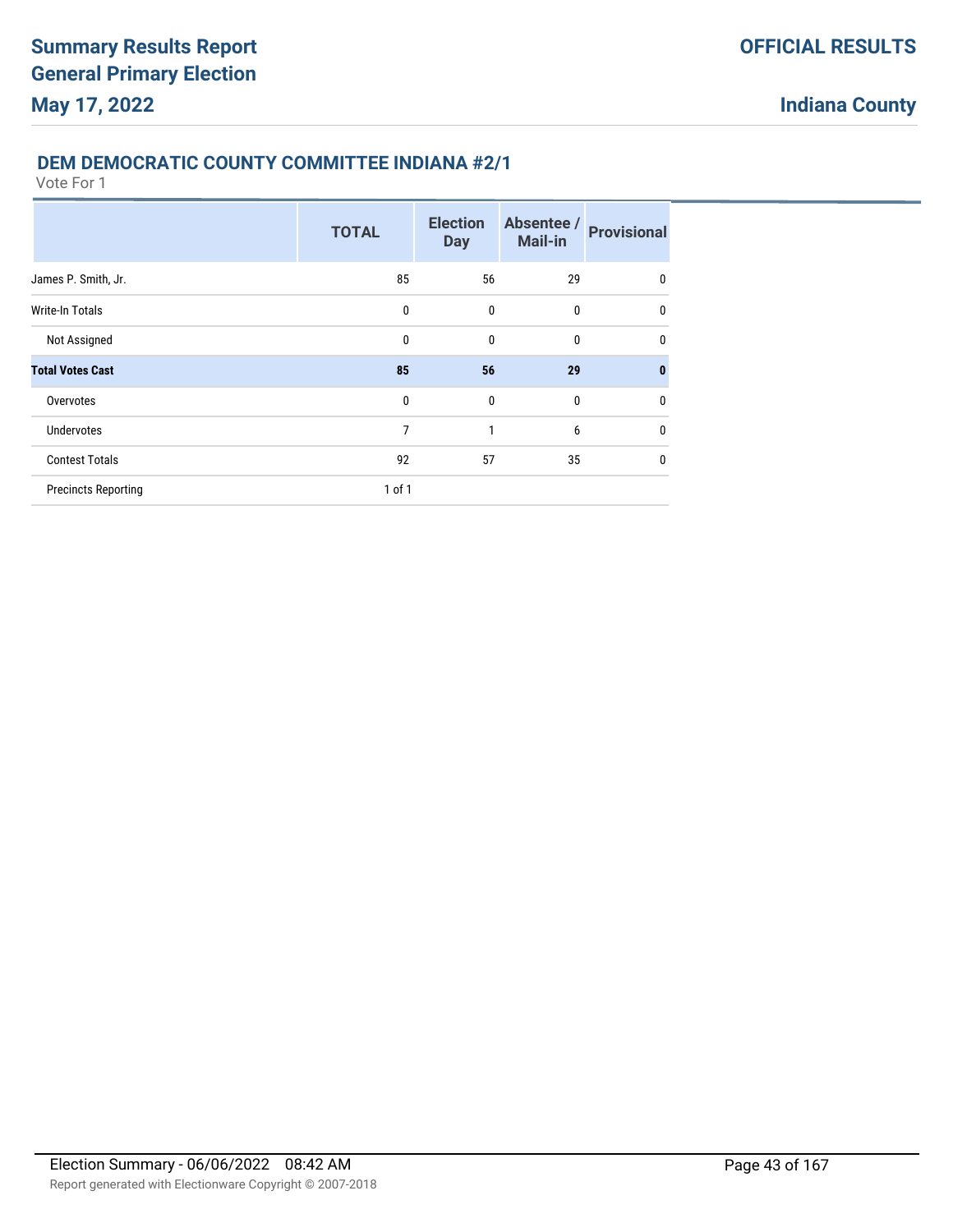### **DEM DEMOCRATIC COUNTY COMMITTEE INDIANA #2/2**

|                            | <b>TOTAL</b>   | <b>Election</b><br><b>Day</b> | Absentee /<br>Mail-in | <b>Provisional</b> |
|----------------------------|----------------|-------------------------------|-----------------------|--------------------|
| <b>Write-In Totals</b>     | 21             | 13                            | 8                     | 0                  |
| Write-In: Anakin Leydic    | 1              | 1                             | 0                     | 0                  |
| Write-In: Mike Penezig     | $\mathbf{1}$   | 1                             | 0                     | 0                  |
| Write-In: Ronald Fairman   | $\mathbf{1}$   | $\mathbf{1}$                  | 0                     | $\pmb{0}$          |
| Write-In: Bill Simmons     | 1              | 0                             | 1                     | 0                  |
| Write-In: Scattered        | 1              | 0                             | 1                     | 0                  |
| Write-In: Michael Peterson | 1              | 0                             | $\mathbf{1}$          | 0                  |
| Write-In: John Cuccaro     | 1              | 0                             | 1                     | $\mathbf{0}$       |
| Write-In: Gerald Smith     | $\overline{2}$ | 1                             | 1                     | $\pmb{0}$          |
| Write-In: Biberti          | $\mathbf{1}$   | $\mathbf 0$                   | $\mathbf{1}$          | 0                  |
| Write-In: Chris Peters     | 1              | 1                             | 0                     | $\pmb{0}$          |
| Write-In: Eric Barker      | $\overline{2}$ | $\overline{2}$                | 0                     | 0                  |
| Write-In: Vicki Robbins    | 1              | 1                             | 0                     | $\mathbf{0}$       |
| Write-In: Jake Watkins     | 1              | 0                             | 1                     | $\mathbf{0}$       |
| Write-In: Ken Watkins      | $\mathbf{1}$   | 1                             | 0                     | 0                  |
| Write-In: Jude Yackubuskey | $\mathbf{1}$   | $\mathbf 0$                   | $\mathbf{1}$          | $\pmb{0}$          |
| Write-In: Matt Templeton   | 1              | 1                             | 0                     | 0                  |
| Write-In: Hilliary Creely  | 1              | 1                             | 0                     | 0                  |
| Write-In: Joe Trimarchi    | 1              | 1                             | 0                     | 0                  |
| Write-In: Rive Nocco       | 1              | 1                             | 0                     | $\mathbf{0}$       |
| Not Assigned               | 0              | 0                             | 0                     | 0                  |
| <b>Total Votes Cast</b>    | 21             | 13                            | ö                     | $\mathbf{0}$       |
| Overvotes                  | $\pmb{0}$      | $\pmb{0}$                     | $\pmb{0}$             | $\pmb{0}$          |
| Undervotes                 | 172            | 116                           | 56                    | $\pmb{0}$          |
| <b>Contest Totals</b>      | 193            | 129                           | 64                    | $\pmb{0}$          |
| <b>Precincts Reporting</b> | 1 of 1         |                               |                       |                    |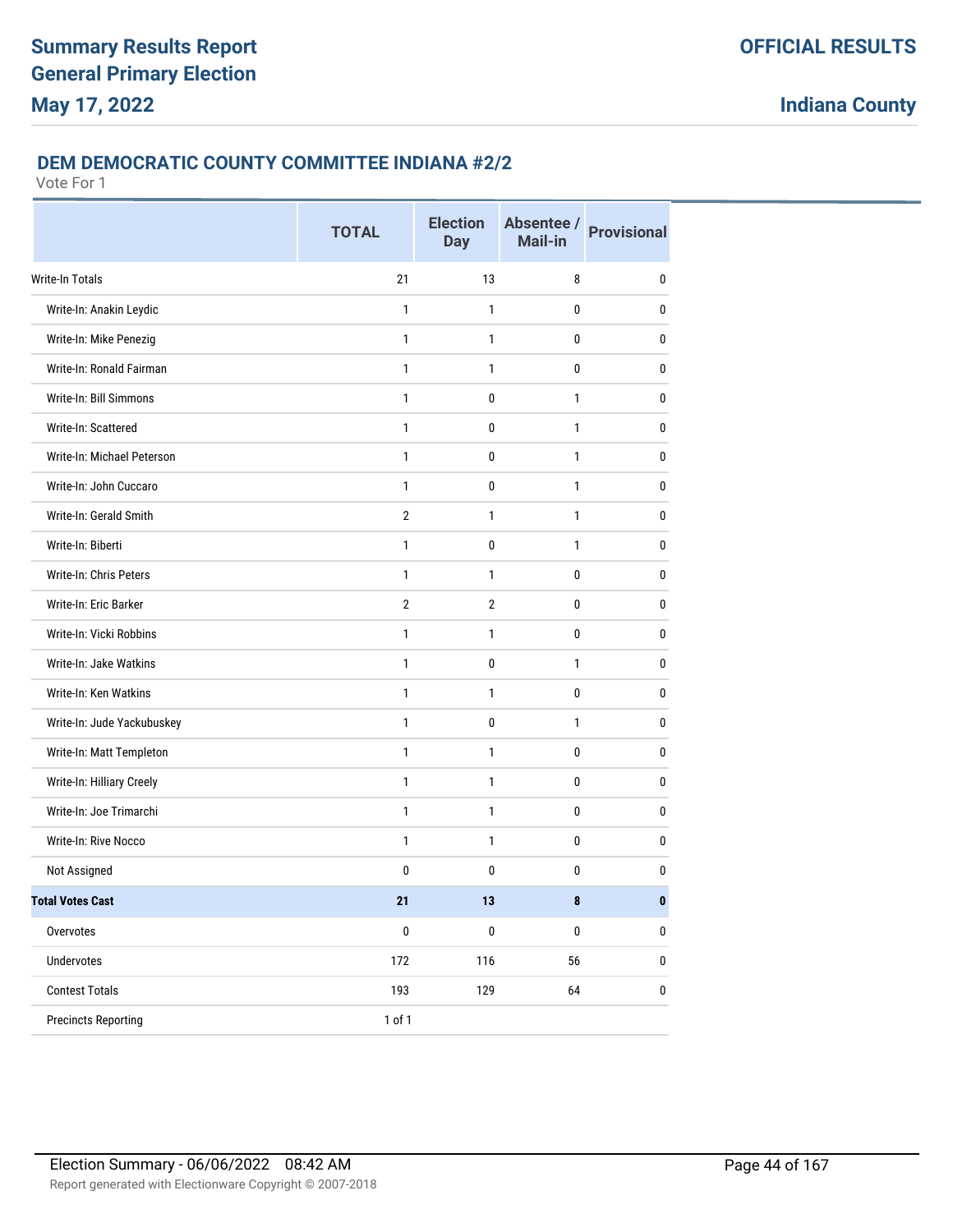#### **DEM DEMOCRATIC COUNTY COMMITTEE INDIANA #3/1**

Vote For 1

|                            | <b>TOTAL</b>   | <b>Election</b><br><b>Day</b> | Absentee /<br><b>Mail-in</b> | <b>Provisional</b> |
|----------------------------|----------------|-------------------------------|------------------------------|--------------------|
| <b>Write-In Totals</b>     | 3              | $\overline{2}$                | 1                            | 0                  |
| Write-In: Eric Barker      | $\overline{2}$ | 1                             | 1                            | $\mathbf{0}$       |
| Write-In: Pat Daugherty    | 1              | 1                             | $\mathbf{0}$                 | $\mathbf{0}$       |
| Not Assigned               | $\mathbf 0$    | 0                             | $\mathbf{0}$                 | $\mathbf{0}$       |
| <b>Total Votes Cast</b>    | 3              | $\overline{2}$                | 1                            | $\mathbf{0}$       |
| Overvotes                  | $\mathbf 0$    | 0                             | $\bf{0}$                     | 0                  |
| <b>Undervotes</b>          | 15             | 8                             | 7                            | $\mathbf{0}$       |
| <b>Contest Totals</b>      | 18             | 10                            | 8                            | $\mathbf{0}$       |
| <b>Precincts Reporting</b> | $1$ of $1$     |                               |                              |                    |

# **DEM DEMOCRATIC COUNTY COMMITTEE INDIANA #3/2**

|                            | <b>TOTAL</b> | <b>Election</b><br><b>Day</b> | Absentee /<br>Mail-in | <b>Provisional</b> |
|----------------------------|--------------|-------------------------------|-----------------------|--------------------|
| <b>Write-In Totals</b>     | 8            | 5                             | 3                     | 0                  |
| Write-In: Scatter          | 3            | 1                             | $\overline{2}$        | 0                  |
| Write-In: Ken Sherwood     | 1            | 1                             | 0                     | 0                  |
| Write-In: C. Strittmater   | 1            | 1                             | 0                     | 0                  |
| Write-In: Ronald Airhart   | 1            | 0                             | 1                     | 0                  |
| Write-In: Tom Metter       | 1            | 1                             | 0                     | 0                  |
| Write-In: Eric Barker      | 1            | 1                             | 0                     | 0                  |
| Not Assigned               | 0            | 0                             | 0                     | 0                  |
| <b>Total Votes Cast</b>    | 8            | 5                             | 3                     | 0                  |
| Overvotes                  | 0            | 0                             | 0                     | 0                  |
| <b>Undervotes</b>          | 68           | 40                            | 28                    | 0                  |
| <b>Contest Totals</b>      | 76           | 45                            | 31                    | 0                  |
| <b>Precincts Reporting</b> | 1 of 1       |                               |                       |                    |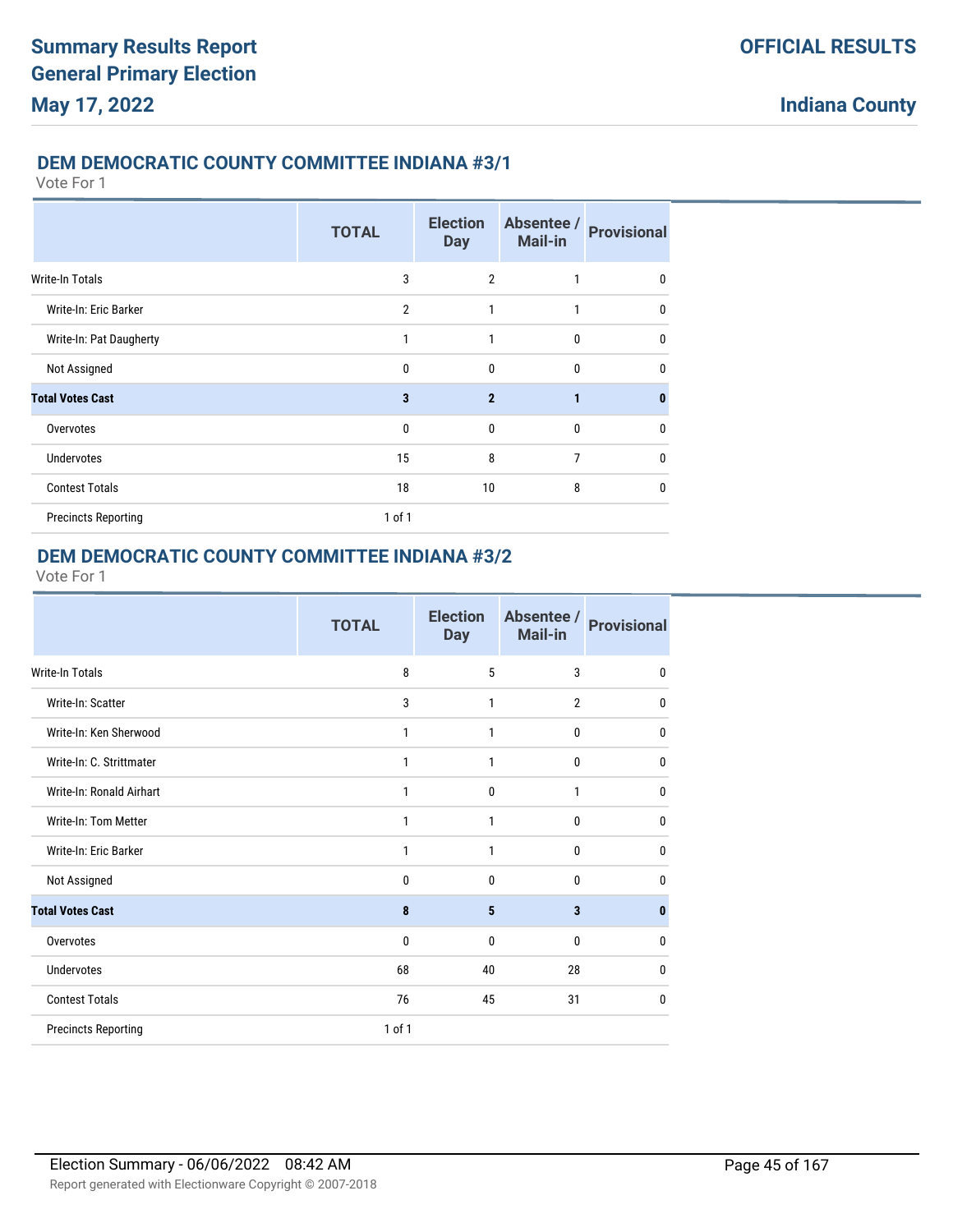### **DEM DEMOCRATIC COUNTY COMMITTEE INDIANA #3/4**

|                             | <b>TOTAL</b>   | <b>Election</b><br><b>Day</b> | Absentee /<br>Mail-in | <b>Provisional</b> |
|-----------------------------|----------------|-------------------------------|-----------------------|--------------------|
| <b>Write-In Totals</b>      | 14             | 6                             | 8                     | $\mathbf{0}$       |
| Write-In: Ronald J. Fairman | $\mathbf{1}$   | 1                             | $\mathbf{0}$          | $\mathbf{0}$       |
| Write-In: Scattered         | 1              | 1                             | 0                     | 0                  |
| Write-In: Bill Budris       | 1              | $\mathbf{0}$                  | 1                     | 0                  |
| Write-In: River Hone        | $\overline{2}$ | 1                             | 1                     | $\mathbf{0}$       |
| Write-In: Joseph Trimarchi  | 1              | $\mathbf{0}$                  | 1                     | $\mathbf{0}$       |
| Write-In: Gerald Smith      | 4              | $\mathbf 0$                   | 4                     | 0                  |
| Write-In: Ted Cogor         | 1              | 1                             | 0                     | 0                  |
| Write-In: Tony Deloreto     | $\overline{2}$ | $\overline{2}$                | 0                     | 0                  |
| Write-In: Ronald Fairman    | $\mathbf{1}$   | $\mathbf{0}$                  | 1                     | $\mathbf{0}$       |
| Not Assigned                | $\mathbf{0}$   | $\mathbf{0}$                  | 0                     | 0                  |
| <b>Total Votes Cast</b>     | 14             | $6\phantom{1}$                | 8                     | $\mathbf{0}$       |
| Overvotes                   | $\mathbf{0}$   | $\mathbf{0}$                  | $\mathbf{0}$          | $\mathbf{0}$       |
| Undervotes                  | 72             | 44                            | 28                    | $\mathbf{0}$       |
| <b>Contest Totals</b>       | 86             | 50                            | 36                    | 0                  |
| <b>Precincts Reporting</b>  | $1$ of $1$     |                               |                       |                    |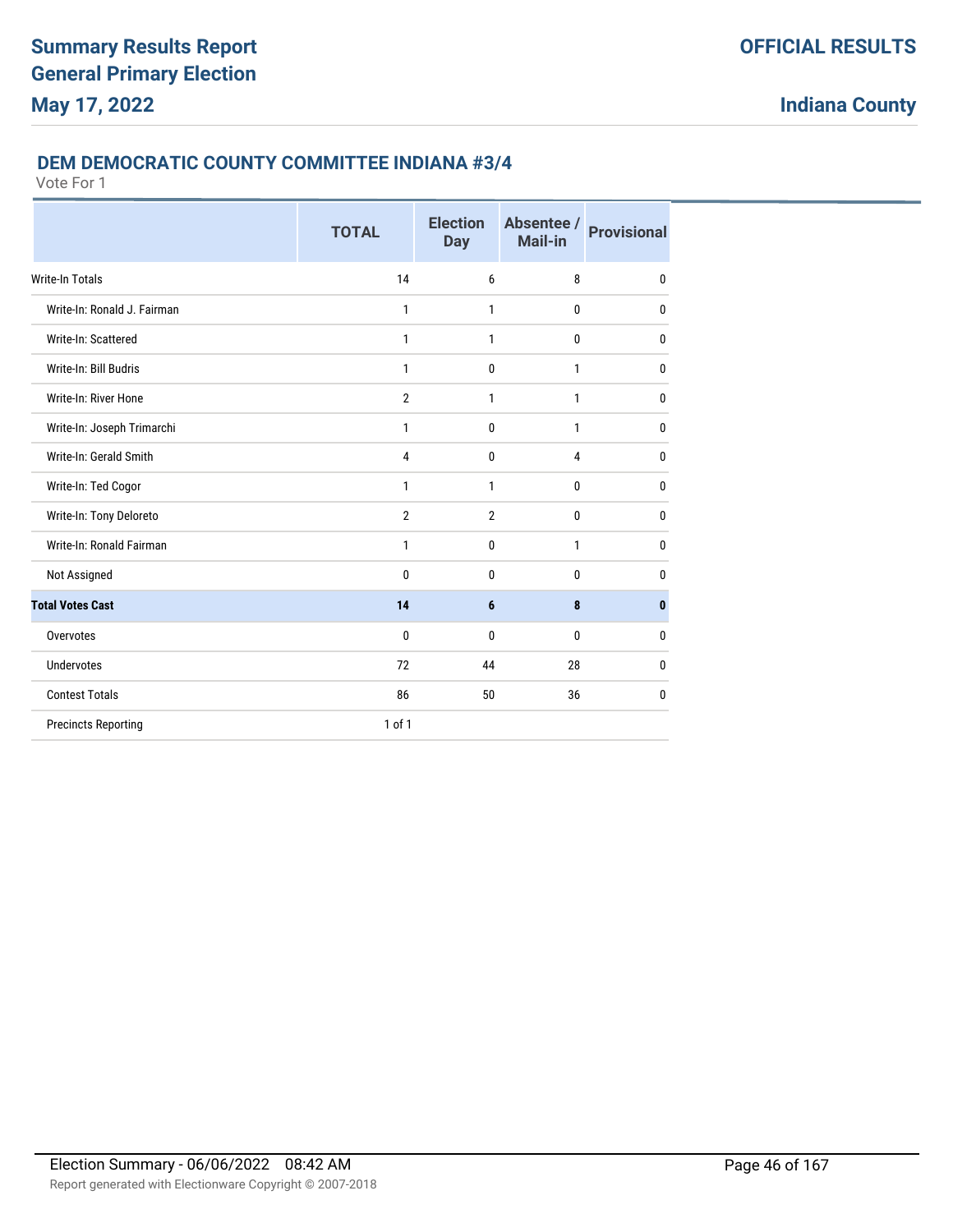### **DEM DEMOCRATIC COUNTY COMMITTEE INDIANA #4**

|                             | <b>TOTAL</b>   | <b>Election</b><br><b>Day</b> | Absentee /<br>Mail-in | <b>Provisional</b> |
|-----------------------------|----------------|-------------------------------|-----------------------|--------------------|
| <b>Write-In Totals</b>      | 17             | 14                            | 3                     | $\mathbf{0}$       |
| Write-In: Deloretto         | $\mathbf{1}$   | 1                             | 0                     | $\mathbf{0}$       |
| Write-In: Charles Manges    | $\overline{2}$ | $\overline{2}$                | 0                     | $\mathbf{0}$       |
| Write-In: John Cuccaro      | $\mathbf{1}$   | 1                             | 0                     | $\bf{0}$           |
| Write-In: Joe Trimarchi     | 1              | 1                             | 0                     | $\mathbf{0}$       |
| Write-In: Tony DeSorento    | 1              | 1                             | 0                     | $\mathbf{0}$       |
| Write-In: Deloreto          | $\mathbf{1}$   | 1                             | 0                     | $\mathbf{0}$       |
| Write-In: Charles Trimarchi | 1              | 1                             | 0                     | $\mathbf{0}$       |
| Write-In: Andrew Hartman    | $\mathbf{1}$   | 0                             | $\mathbf{1}$          | $\mathbf{0}$       |
| Write-In: Eric Barker       | $\overline{2}$ | 0                             | $\overline{2}$        | $\mathbf{0}$       |
| Write-In: Tony Deloreto     | 3              | 3                             | 0                     | $\mathbf{0}$       |
| Write-In: John Trimarchi    | $\mathbf{1}$   | $\mathbf{1}$                  | 0                     | $\mathbf{0}$       |
| Write-In: Mark Butter       | 1              | 1                             | 0                     | $\mathbf{0}$       |
| Write-In: Corey Smith       | 1              | 1                             | 0                     | $\mathbf{0}$       |
| Not Assigned                | 0              | 0                             | 0                     | $\mathbf{0}$       |
| <b>Total Votes Cast</b>     | 17             | 14                            | 3                     | $\bf{0}$           |
| Overvotes                   | 0              | 0                             | 0                     | $\mathbf{0}$       |
| <b>Undervotes</b>           | 131            | 74                            | 57                    | $\mathbf{0}$       |
| <b>Contest Totals</b>       | 148            | 88                            | 60                    | 0                  |
| <b>Precincts Reporting</b>  | 1 of 1         |                               |                       |                    |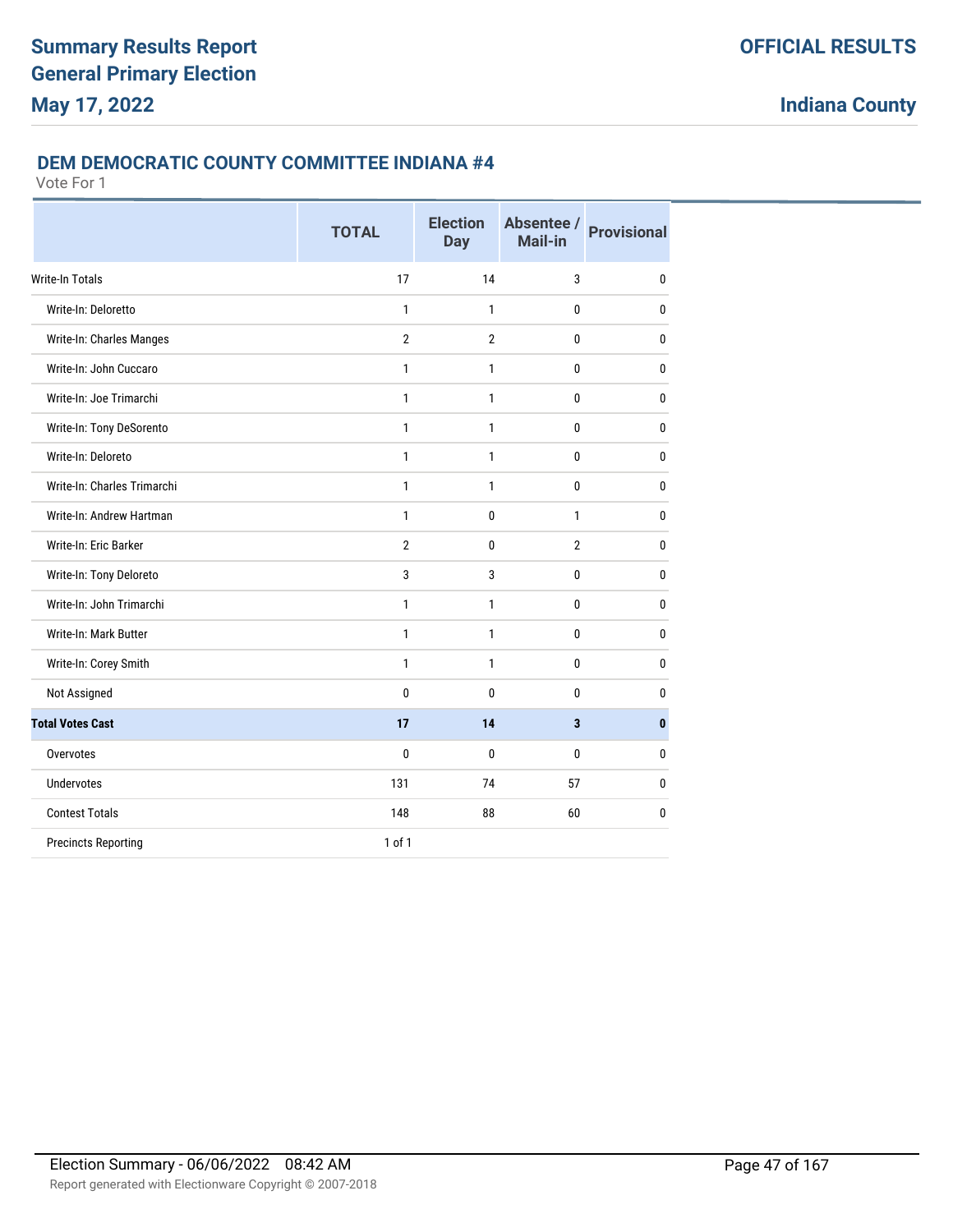## **DEM DEMOCRATIC COUNTY COMMITTEE EAST MAHONING**

Vote For 1

|                            | <b>TOTAL</b>   | <b>Election</b><br><b>Day</b> | Absentee /<br><b>Mail-in</b> | <b>Provisional</b> |
|----------------------------|----------------|-------------------------------|------------------------------|--------------------|
| Write-In Totals            | $\overline{2}$ | $\overline{2}$                | $\mathbf 0$                  | 0                  |
| Write-In: John Getz        | 1              | 1                             | $\mathbf{0}$                 | 0                  |
| Write-In: Chris Stewart    | 1              | 1                             | $\mathbf{0}$                 | 0                  |
| Not Assigned               | $\mathbf{0}$   | $\mathbf{0}$                  | $\mathbf{0}$                 | 0                  |
| <b>Total Votes Cast</b>    | $\overline{2}$ | $\mathbf{2}$                  | $\bf{0}$                     | $\bf{0}$           |
| Overvotes                  | $\mathbf{0}$   | $\mathbf{0}$                  | $\bf{0}$                     | 0                  |
| <b>Undervotes</b>          | 37             | 20                            | 17                           | 0                  |
| <b>Contest Totals</b>      | 39             | 22                            | 17                           | $\mathbf{0}$       |
| <b>Precincts Reporting</b> | 1 of 1         |                               |                              |                    |

## **DEM DEMOCRATIC COUNTY COMMITTEE NORTH MAHONING**

|                            | <b>TOTAL</b> | <b>Election</b><br><b>Day</b> | Absentee /<br>Mail-in | <b>Provisional</b> |
|----------------------------|--------------|-------------------------------|-----------------------|--------------------|
| <b>Write-In Totals</b>     |              |                               | 0                     | 0                  |
| Write-In: Scattered        | 1            | 1                             | 0                     | 0                  |
| Not Assigned               | 0            | $\mathbf 0$                   | 0                     | 0                  |
| <b>Total Votes Cast</b>    |              | 1                             | $\bf{0}$              | $\bf{0}$           |
| Overvotes                  | 0            | $\mathbf{0}$                  | 0                     | 0                  |
| <b>Undervotes</b>          | 36           | 17                            | 19                    | 0                  |
| <b>Contest Totals</b>      | 37           | 18                            | 19                    | 0                  |
| <b>Precincts Reporting</b> | $1$ of $1$   |                               |                       |                    |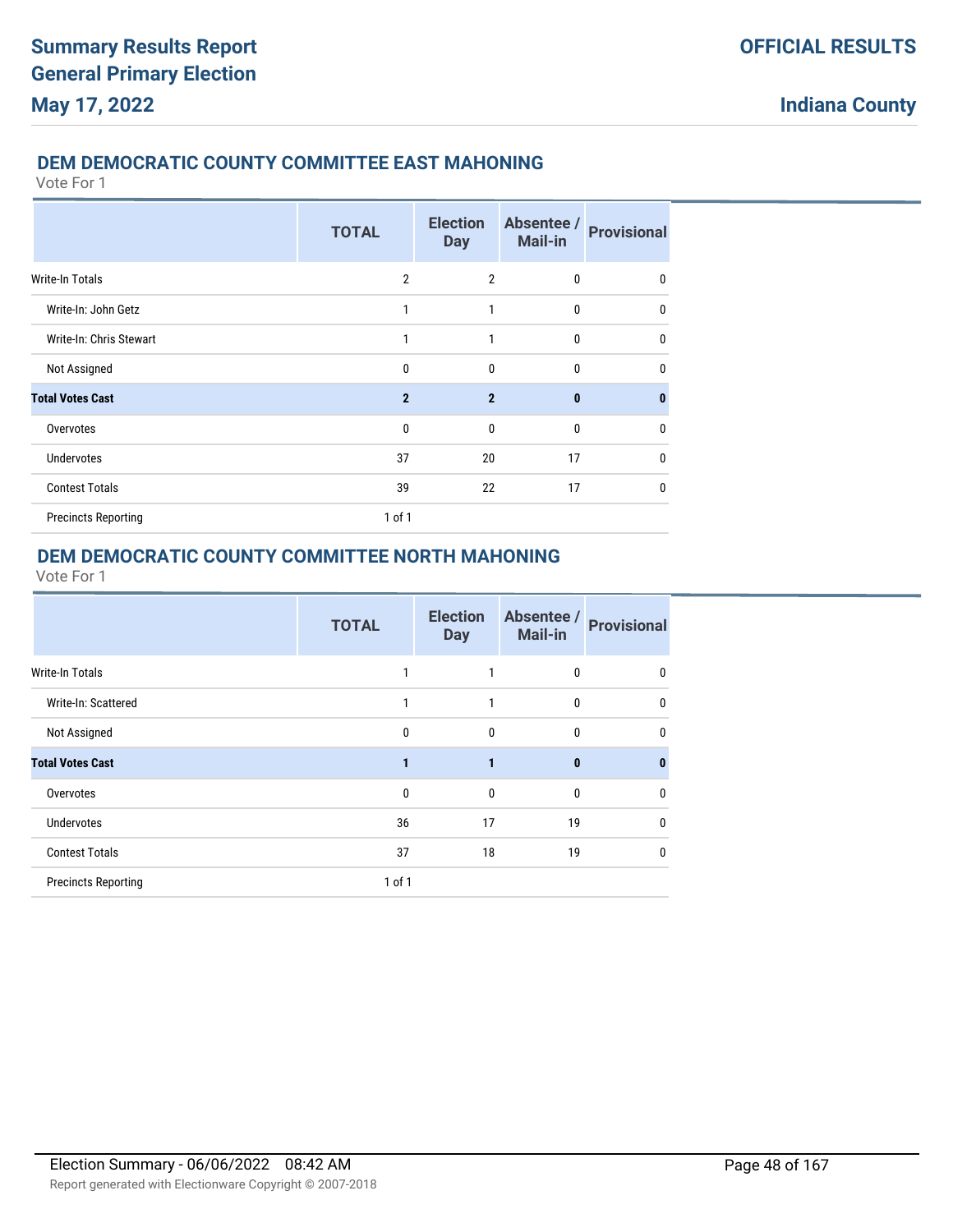## **DEM DEMOCRATIC COUNTY COMMITTEE SOUTH MAHONING**

Vote For 1

|                               | <b>TOTAL</b>   | <b>Election</b><br><b>Day</b> | Absentee /<br>Mail-in | <b>Provisional</b> |
|-------------------------------|----------------|-------------------------------|-----------------------|--------------------|
| Write-In Totals               | $\overline{2}$ | $\overline{2}$                | 0                     | 0                  |
| Write-In: Milos Sr Sinan      | 1              | 1                             | 0                     | $\mathbf{0}$       |
| Write-In: Mark Miezzanikowski | 1              | 1                             | $\mathbf{0}$          | $\mathbf{0}$       |
| Not Assigned                  | 0              | 0                             | 0                     | $\mathbf{0}$       |
| <b>Total Votes Cast</b>       | $\overline{2}$ | $\overline{2}$                | $\bf{0}$              | $\mathbf{0}$       |
| Overvotes                     | $\mathbf{0}$   | $\mathbf{0}$                  | $\bf{0}$              | 0                  |
| <b>Undervotes</b>             | 55             | 39                            | 16                    | $\mathbf{0}$       |
| <b>Contest Totals</b>         | 57             | 41                            | 16                    | $\mathbf{0}$       |
| <b>Precincts Reporting</b>    | 1 of 1         |                               |                       |                    |

# **DEM DEMOCRATIC COUNTY COMMITTEE WEST MAHONING**

|                            | <b>TOTAL</b> | <b>Election</b><br><b>Day</b> | Absentee /<br>Mail-in | <b>Provisional</b> |
|----------------------------|--------------|-------------------------------|-----------------------|--------------------|
| Write-In Totals            | 3            | 0                             | 3                     | 0                  |
| Write-In: Brent Bowser     | 3            | 0                             | 3                     | $\mathbf{0}$       |
| Not Assigned               | 0            | 0                             | 0                     | $\mathbf{0}$       |
| <b>Total Votes Cast</b>    | 3            | $\bf{0}$                      | 3                     | $\bf{0}$           |
| Overvotes                  | 0            | 0                             | 0                     | $\mathbf{0}$       |
| <b>Undervotes</b>          | 15           | 12                            | 3                     | $\mathbf{0}$       |
| <b>Contest Totals</b>      | 18           | 12                            | 6                     | 0                  |
| <b>Precincts Reporting</b> | $1$ of $1$   |                               |                       |                    |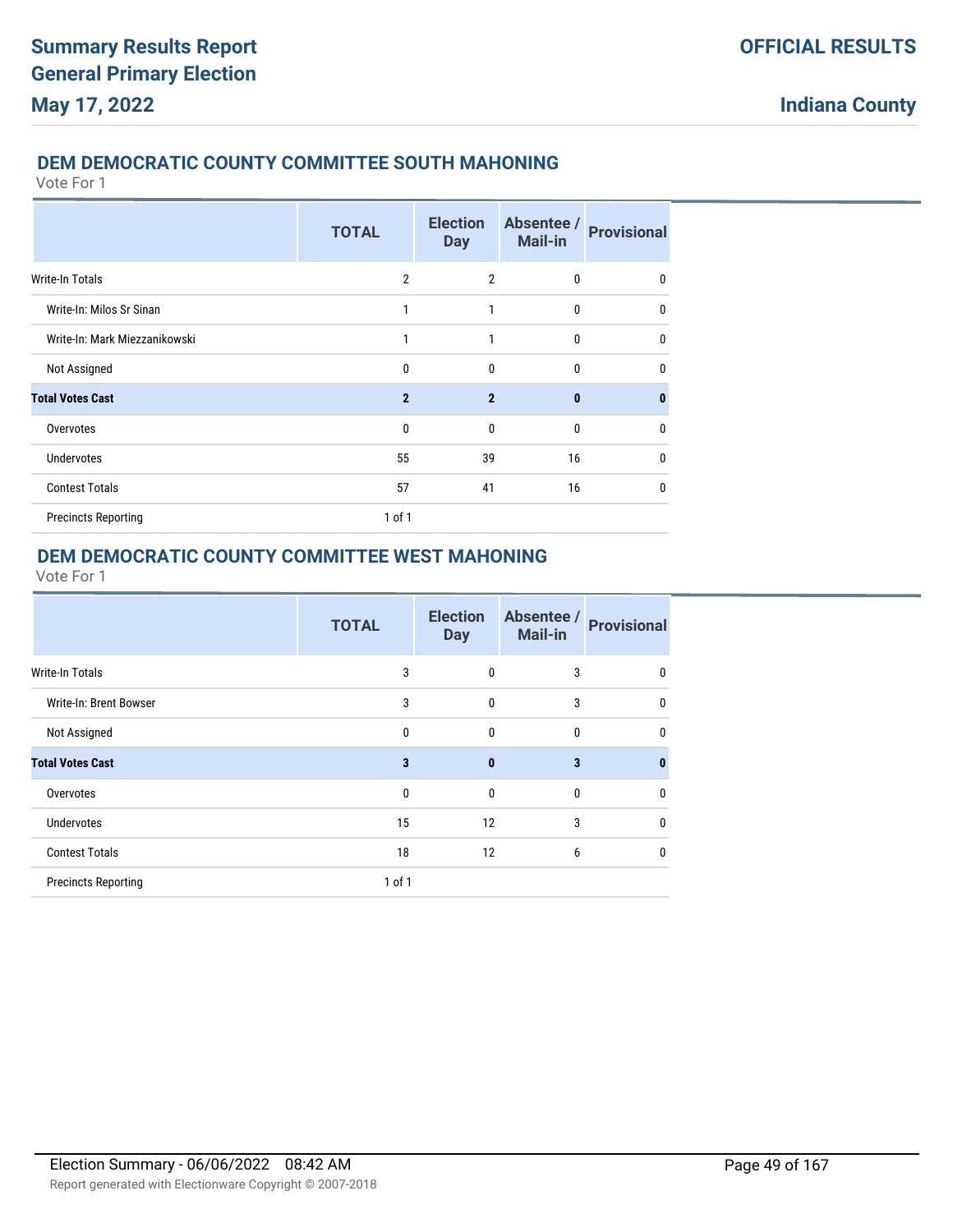## **DEM DEMOCRATIC COUNTY COMMITTEE MARION CENTER**

Vote For 1

|                            | <b>TOTAL</b> | <b>Election</b><br><b>Day</b> | Absentee /<br><b>Mail-in</b> | <b>Provisional</b> |
|----------------------------|--------------|-------------------------------|------------------------------|--------------------|
| <b>Write-In Totals</b>     | 1            | 1                             | 0                            | 0                  |
| Write-In: Bill Herring     | $\mathbf{1}$ | 1                             | 0                            | 0                  |
| Not Assigned               | $\mathbf{0}$ | $\mathbf{0}$                  | 0                            | 0                  |
| <b>Total Votes Cast</b>    | $\mathbf{1}$ | 1                             | $\bf{0}$                     | $\bf{0}$           |
| Overvotes                  | $\mathbf{0}$ | $\mathbf{0}$                  | $\mathbf{0}$                 | 0                  |
| <b>Undervotes</b>          | 13           | 10                            | 3                            | 0                  |
| <b>Contest Totals</b>      | 14           | 11                            | 3                            | $\mathbf{0}$       |
| <b>Precincts Reporting</b> | 1 of 1       |                               |                              |                    |

### **DEM DEMOCRATIC COUNTY COMMITTEE MONTGOMERY**

|                            | <b>TOTAL</b> | <b>Election</b><br><b>Day</b> | Absentee /<br><b>Mail-in</b> | <b>Provisional</b> |
|----------------------------|--------------|-------------------------------|------------------------------|--------------------|
| <b>Write-In Totals</b>     | 3            | 1                             | $\overline{2}$               | 0                  |
| Write-In: Thomas Dembosky  | 1            | $\mathbf{0}$                  | 1                            | $\mathbf{0}$       |
| Write-In: Scattered        | 1            | 1                             | 0                            | $\mathbf{0}$       |
| Write-In: Robert Matho     | 1            | $\mathbf{0}$                  | 1                            | $\mathbf{0}$       |
| Not Assigned               | 0            | $\mathbf{0}$                  | 0                            | $\Omega$           |
| <b>Total Votes Cast</b>    | 3            | 1                             | $\overline{2}$               | $\bf{0}$           |
| Overvotes                  | $\Omega$     | $\Omega$                      | $\mathbf{0}$                 | 0                  |
| <b>Undervotes</b>          | 93           | 51                            | 42                           | 0                  |
| <b>Contest Totals</b>      | 96           | 52                            | 44                           | 0                  |
| <b>Precincts Reporting</b> | $1$ of $1$   |                               |                              |                    |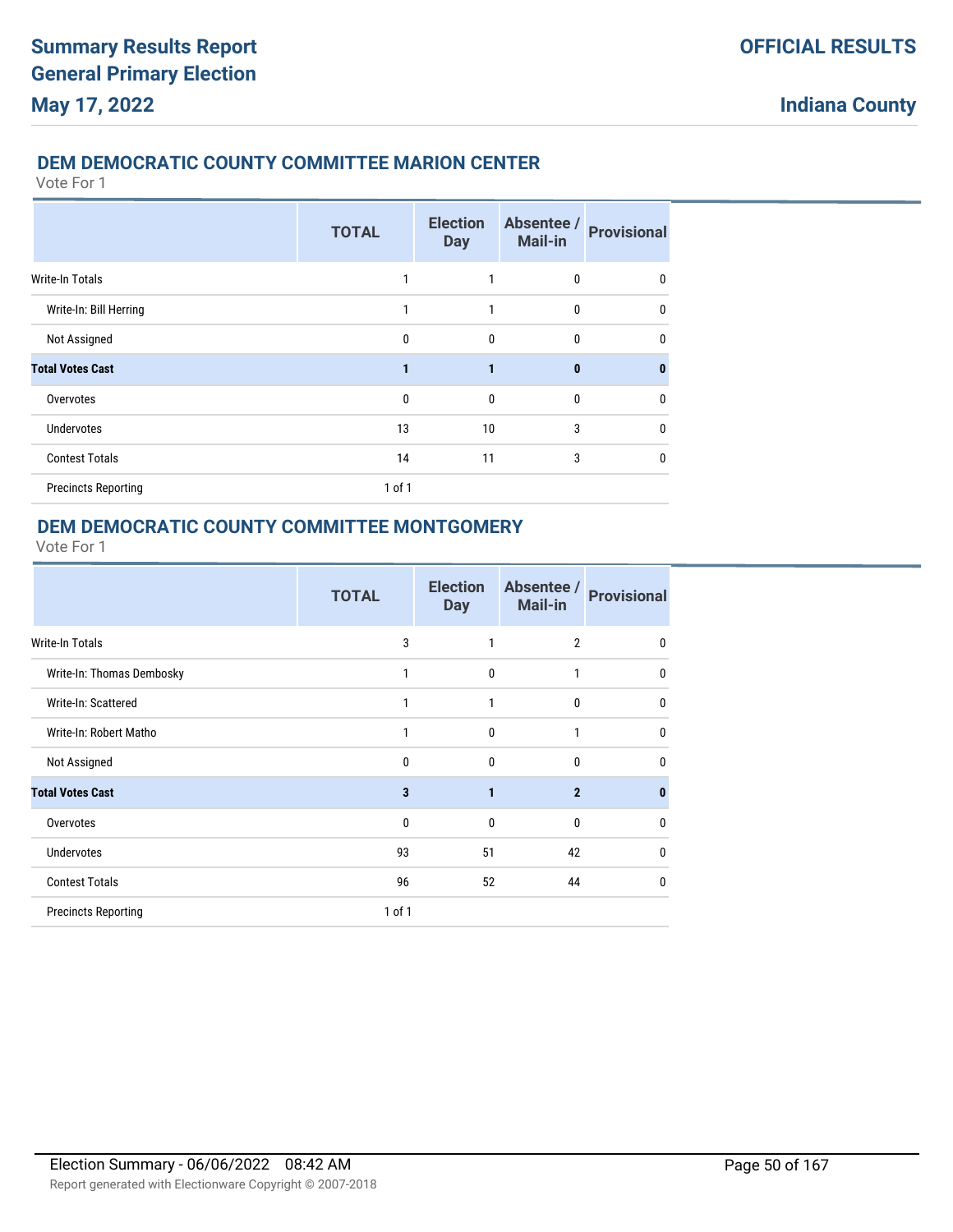### **DEM DEMOCRATIC COUNTY COMMITTEE PINE #1**

#### Vote For 1

|                            | <b>TOTAL</b>   | <b>Election</b><br><b>Day</b> | Absentee /<br><b>Mail-in</b> | <b>Provisional</b> |
|----------------------------|----------------|-------------------------------|------------------------------|--------------------|
| <b>Write-In Totals</b>     | $\overline{2}$ | $\overline{2}$                | 0                            | 0                  |
| Write-In: Scattered        | 1              | 1                             | $\mathbf{0}$                 | 0                  |
| Write-In: David Chambers   | 1              | 1                             | $\mathbf{0}$                 | $\mathbf 0$        |
| Not Assigned               | $\mathbf 0$    | $\mathbf 0$                   | 0                            | 0                  |
| <b>Total Votes Cast</b>    | $\overline{2}$ | $\overline{2}$                | $\mathbf{0}$                 | $\bf{0}$           |
| Overvotes                  | $\mathbf{0}$   | $\mathbf{0}$                  | 0                            | 0                  |
| <b>Undervotes</b>          | 38             | 24                            | 14                           | $\mathbf 0$        |
| <b>Contest Totals</b>      | 40             | 26                            | 14                           | 0                  |
| <b>Precincts Reporting</b> | $1$ of $1$     |                               |                              |                    |

### **DEM DEMOCRATIC COUNTY COMMITTEE PINE #2**

|                            | <b>TOTAL</b> | <b>Election</b><br><b>Day</b> | Absentee /<br>Mail-in | <b>Provisional</b> |
|----------------------------|--------------|-------------------------------|-----------------------|--------------------|
| <b>Write-In Totals</b>     | 4            | $\overline{2}$                | $\overline{2}$        | $\mathbf{0}$       |
| Write-In: Scattered        | 1            | $\mathbf 0$                   | 1                     | $\mathbf{0}$       |
| Write-In: Austin Davis     | 1            | 1                             | 0                     | $\mathbf{0}$       |
| Write-In: Todd Davis       | 1            | 1                             | 0                     | $\mathbf{0}$       |
| Write-In: Brian Doyle      | 1            | $\mathbf{0}$                  | 1                     | $\mathbf{0}$       |
| Not Assigned               | $\mathbf{0}$ | $\mathbf 0$                   | 0                     | $\mathbf{0}$       |
| <b>Total Votes Cast</b>    | 4            | $\overline{2}$                | $\overline{2}$        | $\bf{0}$           |
| Overvotes                  | $\mathbf{0}$ | $\mathbf 0$                   | 0                     | $\mathbf{0}$       |
| <b>Undervotes</b>          | 46           | 31                            | 15                    | $\mathbf{0}$       |
| <b>Contest Totals</b>      | 50           | 33                            | 17                    | $\mathbf{0}$       |
| <b>Precincts Reporting</b> | 1 of 1       |                               |                       |                    |
|                            |              |                               |                       |                    |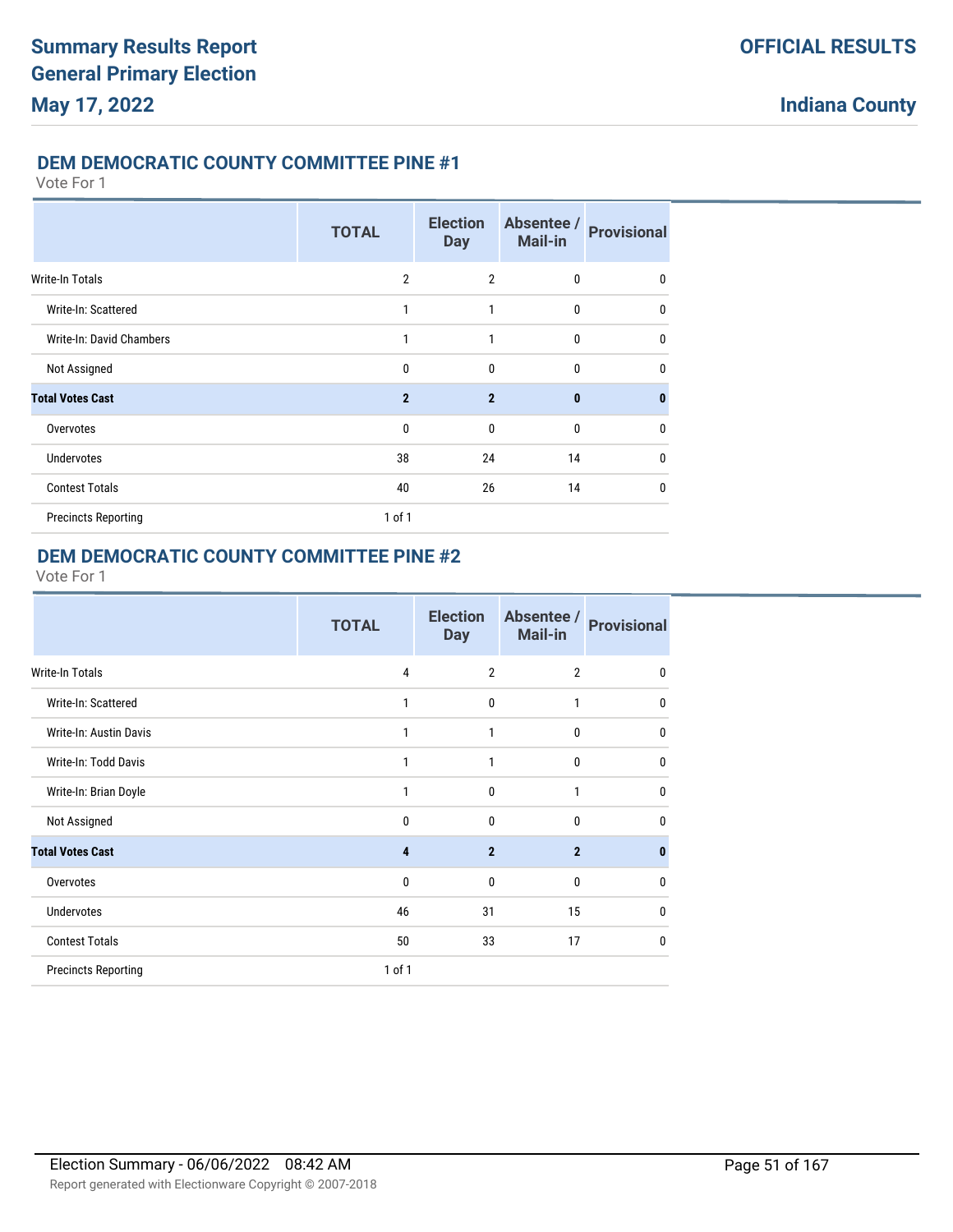### **DEM DEMOCRATIC COUNTY COMMITTEE PINE #3**

Vote For 1

|                            | <b>TOTAL</b>   | <b>Election</b><br><b>Day</b> | Absentee /<br>Mail-in | <b>Provisional</b> |
|----------------------------|----------------|-------------------------------|-----------------------|--------------------|
| Write-In Totals            | 3              | 3                             | $\mathbf 0$           | 0                  |
| Write-In: Scattered        | $\overline{2}$ | $\overline{2}$                | $\bf{0}$              | $\mathbf 0$        |
| Write-In: John Fetterman   | $\mathbf{1}$   | $\mathbf{1}$                  | $\mathbf{0}$          | 0                  |
| Not Assigned               | 0              | $\mathbf 0$                   | $\mathbf{0}$          | 0                  |
| <b>Total Votes Cast</b>    | 3              | 3                             | $\bf{0}$              | $\bf{0}$           |
| Overvotes                  | $\mathbf{0}$   | $\mathbf{0}$                  | $\mathbf{0}$          | 0                  |
| <b>Undervotes</b>          | 26             | 16                            | 10 <sup>°</sup>       | $\mathbf{0}$       |
| <b>Contest Totals</b>      | 29             | 19                            | 10 <sup>°</sup>       | $\mathbf{0}$       |
| <b>Precincts Reporting</b> | $1$ of $1$     |                               |                       |                    |

# **DEM DEMOCRATIC COUNTY COMMITTEE PLUMVILLE**

|                            | <b>TOTAL</b> | <b>Election</b><br><b>Day</b> | Absentee /<br><b>Mail-in</b> | <b>Provisional</b> |
|----------------------------|--------------|-------------------------------|------------------------------|--------------------|
| <b>Write-In Totals</b>     | 0            | 0                             | 0                            | 0                  |
| Not Assigned               | 0            | 0                             | 0                            | 0                  |
| <b>Total Votes Cast</b>    | 0            | $\bf{0}$                      | $\bf{0}$                     | 0                  |
| Overvotes                  | 0            | 0                             | 0                            | 0                  |
| <b>Undervotes</b>          | 18           | 14                            | 4                            | 0                  |
| <b>Contest Totals</b>      | 18           | 14                            | 4                            | 0                  |
| <b>Precincts Reporting</b> | $1$ of $1$   |                               |                              |                    |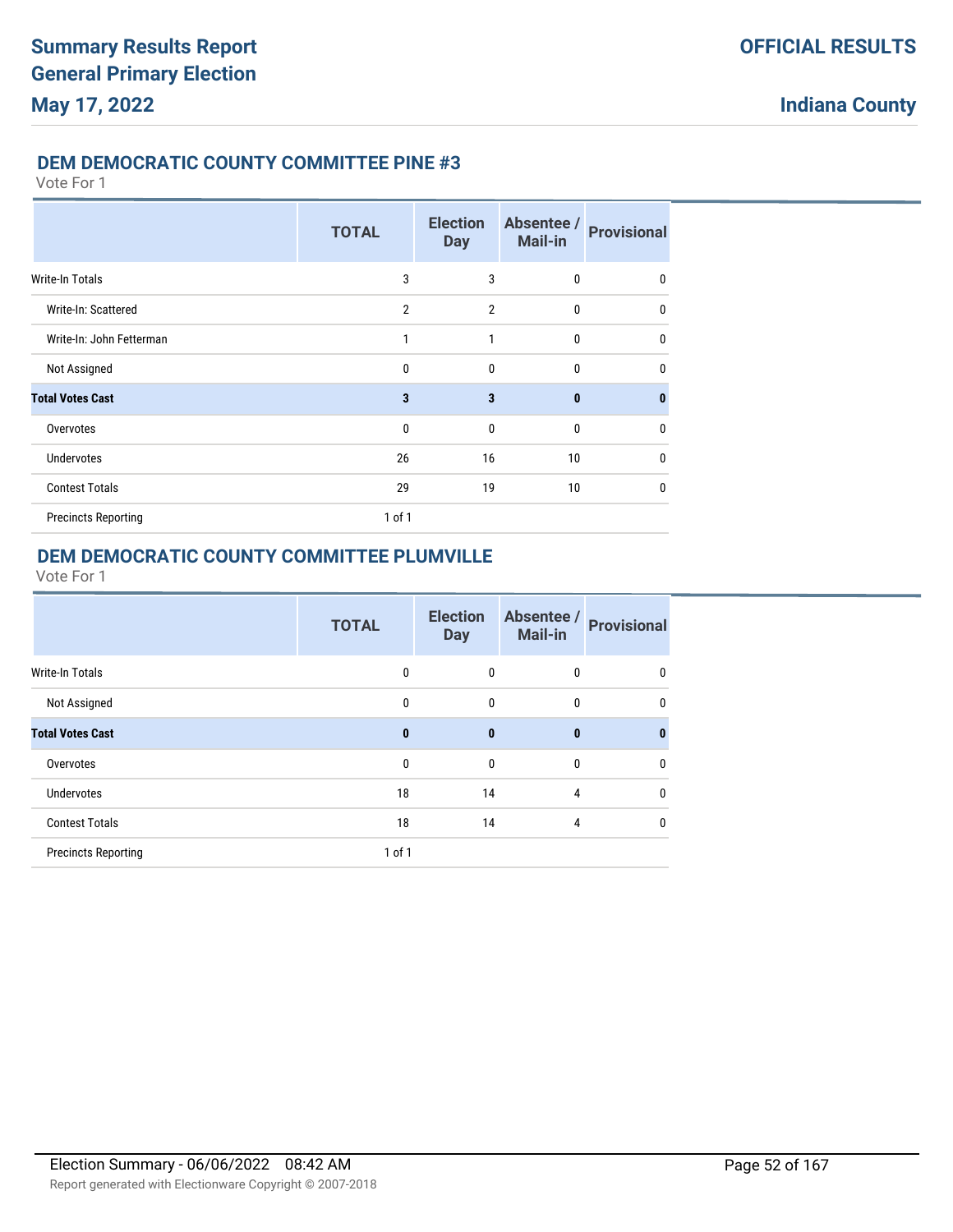### **DEM DEMOCRATIC COUNTY COMMITTEE RAYNE**

Vote For 1

|                             | <b>TOTAL</b> | <b>Election</b><br><b>Day</b> | Absentee /<br>Mail-in | <b>Provisional</b> |
|-----------------------------|--------------|-------------------------------|-----------------------|--------------------|
| Write-In Totals             | 11           | 5                             | 6                     | $\mathbf{0}$       |
| Write-In: David Spurgeon    | 1            | $\mathbf{0}$                  | $\mathbf{1}$          | 0                  |
| Write-In: Bob Ross          | 1            | 1                             | 0                     | $\mathbf{0}$       |
| Write-In: Ron Fairman       | 1            | $\mathbf 0$                   | 1                     | $\mathbf{0}$       |
| Write-In: Ronald J. Fairman | 1            | $\mathbf{0}$                  | $\mathbf{1}$          | 0                  |
| Write-In: Frederick Adkins  | 3            | $\mathbf{1}$                  | $\overline{2}$        | $\mathbf{0}$       |
| Write-In: Scattered         | 3            | 3                             | $\mathbf{0}$          | $\mathbf{0}$       |
| Write-In: Tony Nastase      | 1            | 0                             | 1                     | $\mathbf{0}$       |
| Not Assigned                | 0            | $\mathbf{0}$                  | 0                     | 0                  |
| <b>Total Votes Cast</b>     | 11           | $5\phantom{.0}$               | 6                     | $\bf{0}$           |
| Overvotes                   | 0            | $\mathbf 0$                   | 0                     | 0                  |
| <b>Undervotes</b>           | 177          | 73                            | 104                   | $\mathbf{0}$       |
| <b>Contest Totals</b>       | 188          | 78                            | 110                   | $\mathbf{0}$       |
| <b>Precincts Reporting</b>  | 1 of 1       |                               |                       |                    |

# **DEM DEMOCRATIC COUNTY COMMITTEE SALTSBURG**

|                            | <b>TOTAL</b>   | <b>Election</b><br><b>Day</b> | Absentee /<br><b>Mail-in</b> | <b>Provisional</b> |
|----------------------------|----------------|-------------------------------|------------------------------|--------------------|
| F. Daniel McGregor         | 80             | 51                            | 29                           | $\mathbf{0}$       |
| <b>Write-In Totals</b>     | $\overline{2}$ | 1                             | 1                            | 0                  |
| Write-In: Scattered        | 1              | 1                             | 0                            | 0                  |
| Write-In: Rick Harper      | 1              | 0                             | 1                            | 0                  |
| Not Assigned               | $\Omega$       | 0                             | $\mathbf{0}$                 | 0                  |
| <b>Total Votes Cast</b>    | 82             | 52                            | 30                           | $\bf{0}$           |
| Overvotes                  | $\mathbf{0}$   | 0                             | $\mathbf{0}$                 | 0                  |
| <b>Undervotes</b>          | 8              | 5                             | 3                            | 0                  |
| <b>Contest Totals</b>      | 90             | 57                            | 33                           | 0                  |
| <b>Precincts Reporting</b> | $1$ of $1$     |                               |                              |                    |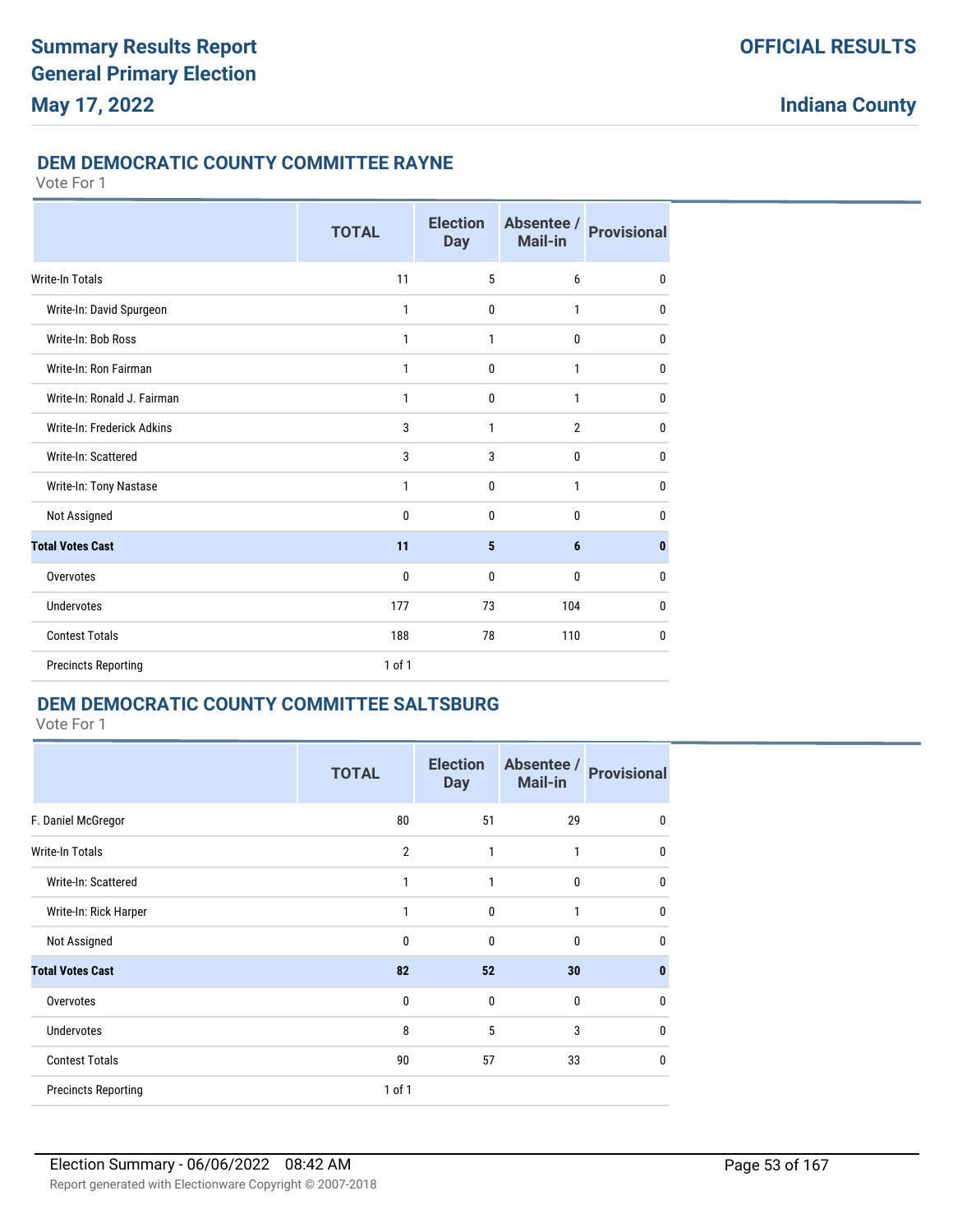## **DEM DEMOCRATIC COUNTY COMMITTEE SHELOCTA**

Vote For 1

|                            | <b>TOTAL</b> | <b>Election</b><br><b>Day</b> | Absentee /<br>Mail-in | <b>Provisional</b> |
|----------------------------|--------------|-------------------------------|-----------------------|--------------------|
| Write-In Totals            | $\mathbf{0}$ | 0                             | $\bf{0}$              | 0                  |
| Not Assigned               | $\mathbf{0}$ | 0                             | $\mathbf{0}$          | 0                  |
| <b>Total Votes Cast</b>    | $\bf{0}$     | $\bf{0}$                      | $\bf{0}$              | n                  |
| Overvotes                  | $\mathbf{0}$ | $\mathbf{0}$                  | $\mathbf{0}$          | 0                  |
| <b>Undervotes</b>          | 1            |                               | $\mathbf{0}$          | 0                  |
| <b>Contest Totals</b>      | 1            |                               | $\mathbf{0}$          | 0                  |
| <b>Precincts Reporting</b> | 1 of 1       |                               |                       |                    |

## **DEM DEMOCRATIC COUNTY COMMITTEE SMICKSBURG**

|                            | <b>TOTAL</b> | <b>Election</b><br><b>Day</b> | Absentee /<br>Mail-in | <b>Provisional</b> |
|----------------------------|--------------|-------------------------------|-----------------------|--------------------|
| <b>Write-In Totals</b>     | $\mathbf{0}$ | $\mathbf{0}$                  | 0                     | 0                  |
| Not Assigned               | $\mathbf{0}$ | $\mathbf{0}$                  | 0                     | 0                  |
| <b>Total Votes Cast</b>    | $\mathbf{0}$ | $\bf{0}$                      | $\bf{0}$              | 0                  |
| Overvotes                  | $\mathbf{0}$ | $\mathbf{0}$                  | $\mathbf{0}$          | 0                  |
| <b>Undervotes</b>          | 4            | 4                             | 0                     | 0                  |
| <b>Contest Totals</b>      | 4            | 4                             | 0                     | 0                  |
| <b>Precincts Reporting</b> | $1$ of $1$   |                               |                       |                    |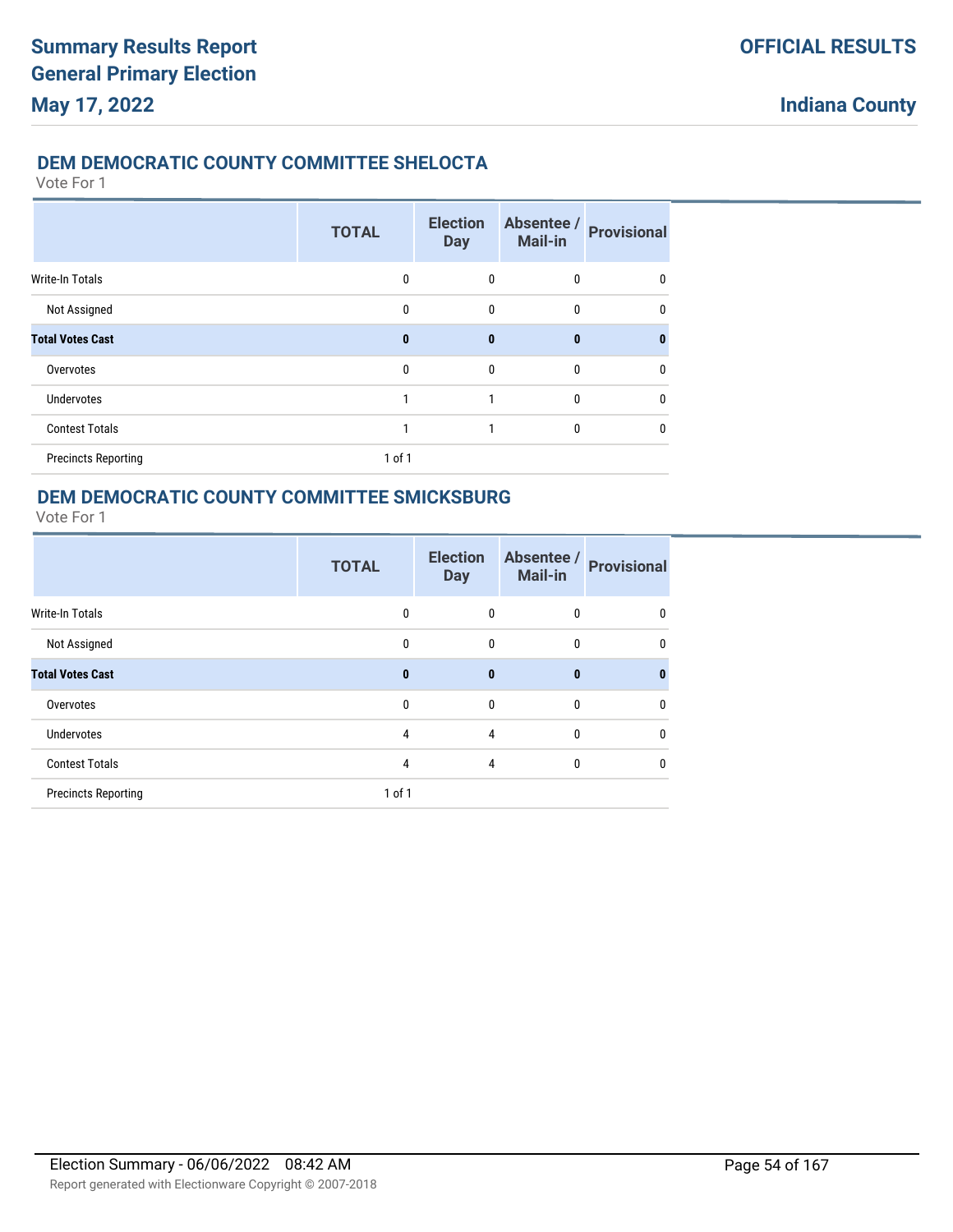## **DEM DEMOCRATIC COUNTY COMMITTEE WASHINGTON**

Vote For 1

|                             | <b>TOTAL</b>   | <b>Election</b><br><b>Day</b> | Absentee /<br><b>Mail-in</b> | <b>Provisional</b> |
|-----------------------------|----------------|-------------------------------|------------------------------|--------------------|
| Write-In Totals             | $\overline{4}$ | $\overline{2}$                | $\overline{2}$               | 0                  |
| Write-In: Ronald J Fairman  | 1              | $\mathbf{0}$                  | $\mathbf{1}$                 | 0                  |
| Write-In: John Kunkle       | 1              | 1                             | $\mathbf 0$                  | 0                  |
| Write-In: Kathie Van Horn   | 1              | 1                             | $\mathbf 0$                  | 0                  |
| Write-In: Ronald J. Fairman | 1              | $\mathbf{0}$                  | $\mathbf{1}$                 | $\mathbf{0}$       |
| Not Assigned                | 0              | 0                             | $\mathbf{0}$                 | 0                  |
| <b>Total Votes Cast</b>     | 4              | $\overline{2}$                | $\overline{2}$               | $\bf{0}$           |
| Overvotes                   | 0              | $\mathbf{0}$                  | $\mathbf{0}$                 | 0                  |
| <b>Undervotes</b>           | 80             | 36                            | 44                           | 0                  |
| <b>Contest Totals</b>       | 84             | 38                            | 46                           | 0                  |
| <b>Precincts Reporting</b>  | 1 of 1         |                               |                              |                    |

# **DEM DEMOCRATIC COUNTY COMMITTEE EAST WHEATFIELD #1**

|                             | <b>TOTAL</b>   | <b>Election</b><br><b>Day</b> | Absentee /<br>Mail-in | <b>Provisional</b> |
|-----------------------------|----------------|-------------------------------|-----------------------|--------------------|
| Write-In Totals             | $\overline{7}$ | 5                             | $\overline{2}$        | 0                  |
| Write-In: Eric Barker       | $\mathbf{1}$   | 1                             | 0                     | 0                  |
| Write-In: Mike Popavich     | 1              | 1                             | 0                     | 0                  |
| Write-In: Ronald J Fairman  | $\mathbf{1}$   | 0                             | 1                     | 0                  |
| Write-In: Scattered         | $\mathbf{1}$   | 1                             | 0                     | $\mathbf{0}$       |
| Write-In: Ronald J. Fairman | 1              | 0                             | 1                     | $\mathbf{0}$       |
| Write-In: Mike Popovich     | $\mathbf{1}$   | 1                             | 0                     | $\mathbf 0$        |
| Write-In: Ron Fairman       | 1              | 1                             | 0                     | $\mathbf{0}$       |
| Not Assigned                | $\mathbf{0}$   | $\mathbf{0}$                  | 0                     | $\mathbf{0}$       |
| <b>Total Votes Cast</b>     | $\overline{7}$ | 5                             | $\overline{2}$        | $\mathbf{0}$       |
| Overvotes                   | 0              | 0                             | 0                     | $\mathbf{0}$       |
| <b>Undervotes</b>           | 116            | 84                            | 32                    | 0                  |
| <b>Contest Totals</b>       | 123            | 89                            | 34                    | 0                  |
| <b>Precincts Reporting</b>  | 1 of 1         |                               |                       |                    |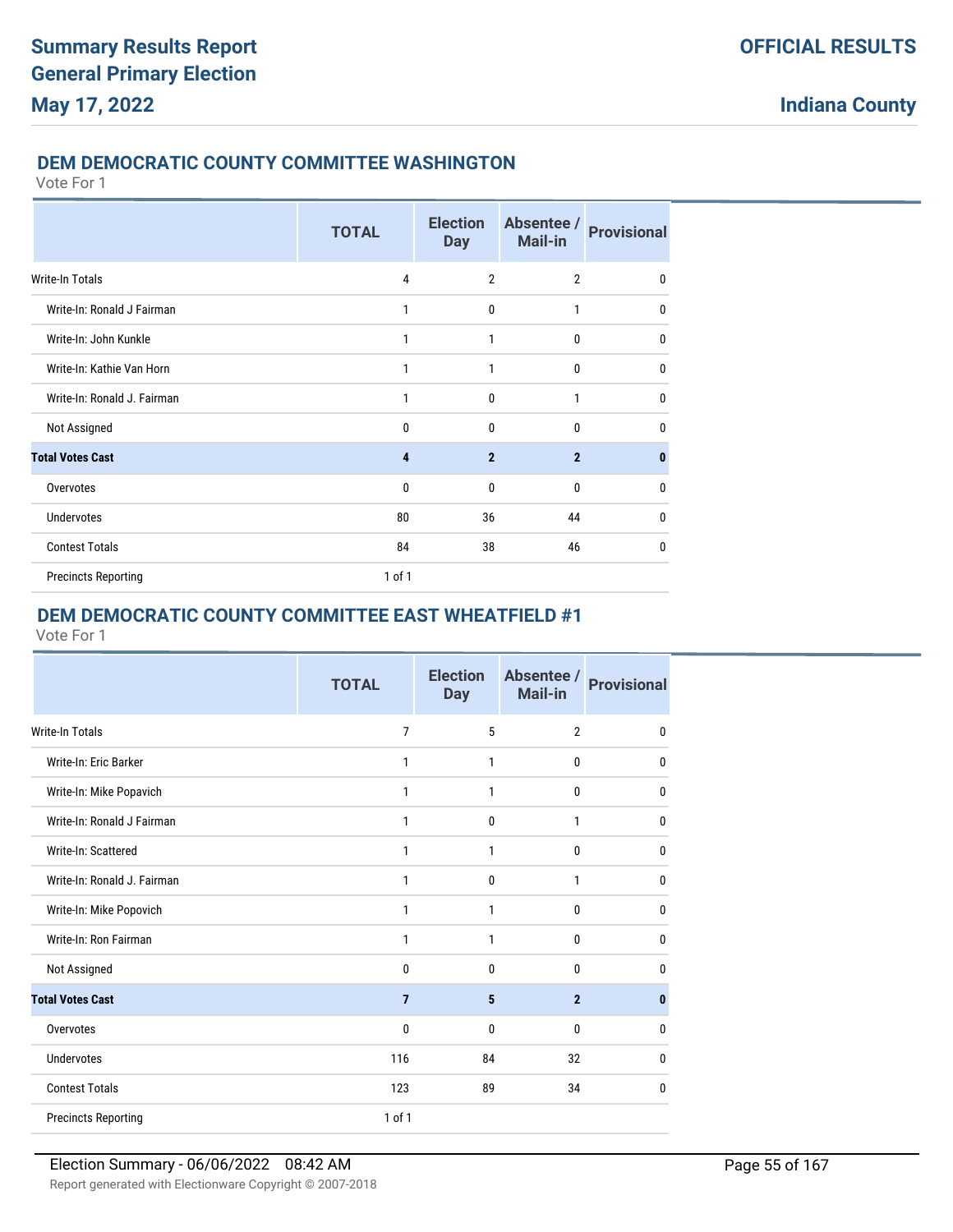### **DEM DEMOCRATIC COUNTY COMMITTEE EAST WHEATFIELD #2**

Vote For 1

|                             | <b>TOTAL</b>   | <b>Election</b><br><b>Day</b> | Absentee /<br><b>Mail-in</b> | <b>Provisional</b> |
|-----------------------------|----------------|-------------------------------|------------------------------|--------------------|
| <b>Write-In Totals</b>      | 4              | 4                             | 0                            | 0                  |
| Write-In: Scattered         | $\overline{2}$ | $\overline{2}$                | $\mathbf{0}$                 | 0                  |
| Write-In: William Zimmerman | 1              | 1                             | $\mathbf 0$                  | 0                  |
| Write-In: John Smith        | 1              | 1                             | 0                            | $\mathbf 0$        |
| Not Assigned                | $\Omega$       | $\mathbf{0}$                  | $\Omega$                     | 0                  |
| <b>Total Votes Cast</b>     | 4              | 4                             | $\bf{0}$                     | $\bf{0}$           |
| Overvotes                   | $\mathbf{0}$   | $\mathbf{0}$                  | 0                            | 0                  |
| <b>Undervotes</b>           | 77             | 48                            | 29                           | 0                  |
| <b>Contest Totals</b>       | 81             | 52                            | 29                           | 0                  |
| <b>Precincts Reporting</b>  | $1$ of $1$     |                               |                              |                    |

# **DEM DEMOCRATIC COUNTY COMMITTEE WEST WHEATFIELD #1**

|                                | <b>TOTAL</b>   | <b>Election</b><br><b>Day</b> | Absentee /<br>Mail-in | <b>Provisional</b> |
|--------------------------------|----------------|-------------------------------|-----------------------|--------------------|
| <b>Write-In Totals</b>         | 6              | 5                             | $\mathbf{1}$          | $\mathbf{0}$       |
| Write-In: Jerry Lichenfelt     | 1              | 1                             | $\mathbf 0$           | 0                  |
| Write-In: Ed Knapic            | 1              | $\mathbf{0}$                  | 1                     | 0                  |
| Write-In: Blair L. McCauley Jr | 1              | 1                             | $\mathbf{0}$          | 0                  |
| Write-In: Scattered            | $\overline{2}$ | $\overline{2}$                | $\mathbf{0}$          | $\mathbf{0}$       |
| Write-In: Robert Krouse        | 1              | 1                             | $\mathbf{0}$          | 0                  |
| Not Assigned                   | $\mathbf{0}$   | $\mathbf{0}$                  | $\Omega$              | 0                  |
| <b>Total Votes Cast</b>        | 6              | 5                             | $\mathbf{1}$          | 0                  |
| Overvotes                      | $\bf{0}$       | $\mathbf{0}$                  | $\mathbf{0}$          | 0                  |
| Undervotes                     | 76             | 52                            | 24                    | 0                  |
| <b>Contest Totals</b>          | 82             | 57                            | 25                    | $\mathbf{0}$       |
| <b>Precincts Reporting</b>     | 1 of 1         |                               |                       |                    |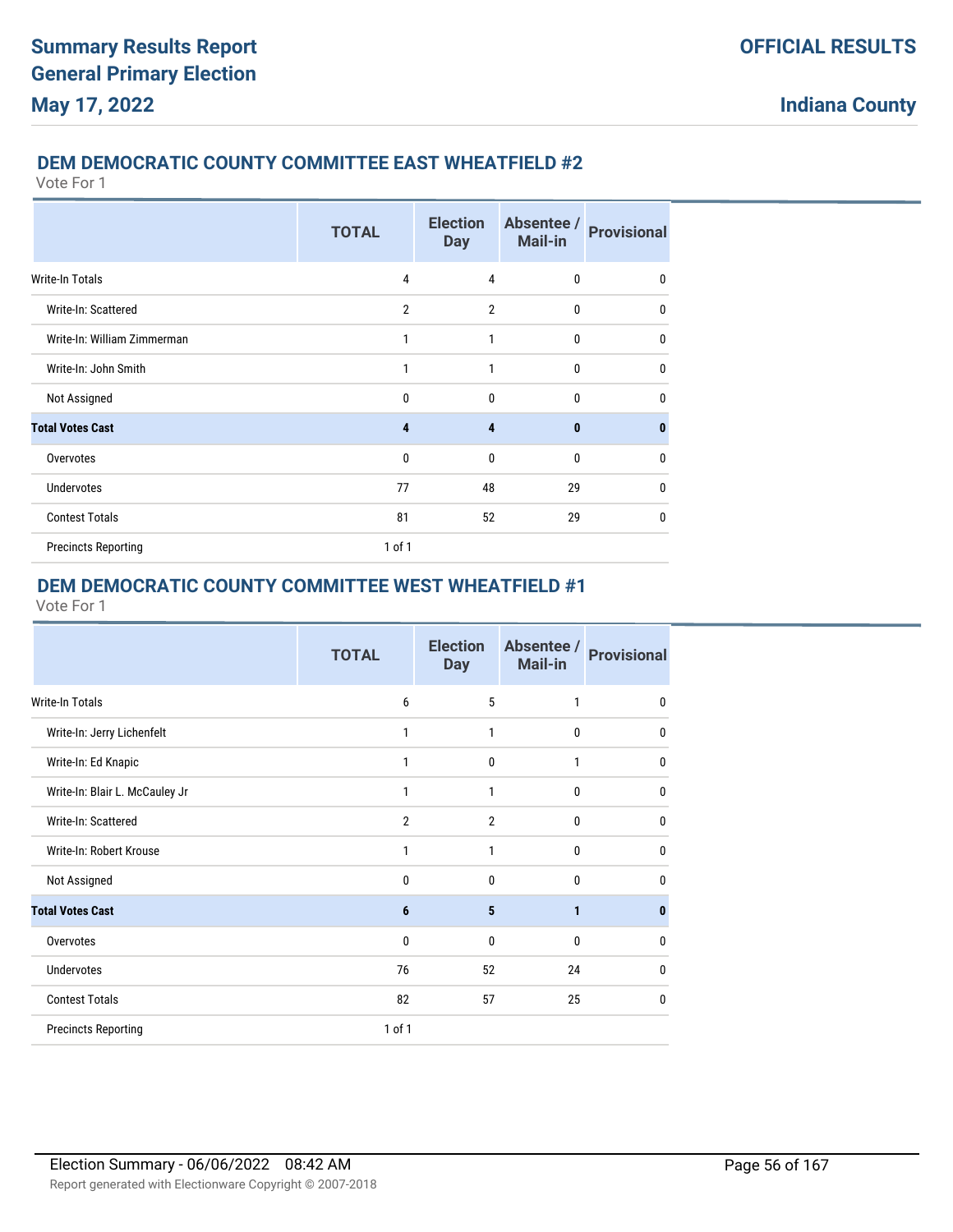### **DEM DEMOCRATIC COUNTY COMMITTEE WEST WHEATFIELD #2**

|                            | <b>TOTAL</b> | <b>Election</b><br><b>Day</b> | Absentee /<br>Mail-in | <b>Provisional</b> |
|----------------------------|--------------|-------------------------------|-----------------------|--------------------|
| <b>Write-In Totals</b>     | 8            | $\overline{4}$                | 4                     | $\mathbf 0$        |
| Write-In: Connor Lamb      | 1            | $\mathbf 0$                   | 1                     | $\bf{0}$           |
| Write-In: Jared Bloom      | 1            | 1                             | 0                     | $\mathbf 0$        |
| Write-In: Sharon Mock      | 1            | $\mathbf 0$                   | 1                     | 0                  |
| Write-In: John Kennedy     | 1            | 1                             | 0                     | $\mathbf{0}$       |
| Write-In: Aaron Lehman     | 1            | $\mathbf 0$                   | 1                     | $\mathbf{0}$       |
| Write-In: Gary Shoup       | 1            | 1                             | 0                     | 0                  |
| Write-In: Mark Colman      | 1            | $\mathbf{0}$                  | 1                     | $\mathbf{0}$       |
| Write-In: Dr. Ozz          | 1            | $\mathbf{1}$                  | 0                     | $\mathbf 0$        |
| Not Assigned               | 0            | $\mathbf{0}$                  | 0                     | $\mathbf{0}$       |
| <b>Total Votes Cast</b>    | 8            | 4                             | 4                     | $\bf{0}$           |
| Overvotes                  | 0            | $\mathbf{0}$                  | 0                     | $\mathbf{0}$       |
| Undervotes                 | 74           | 46                            | 28                    | $\mathbf{0}$       |
| <b>Contest Totals</b>      | 82           | 50                            | 32                    | 0                  |
| <b>Precincts Reporting</b> | $1$ of $1$   |                               |                       |                    |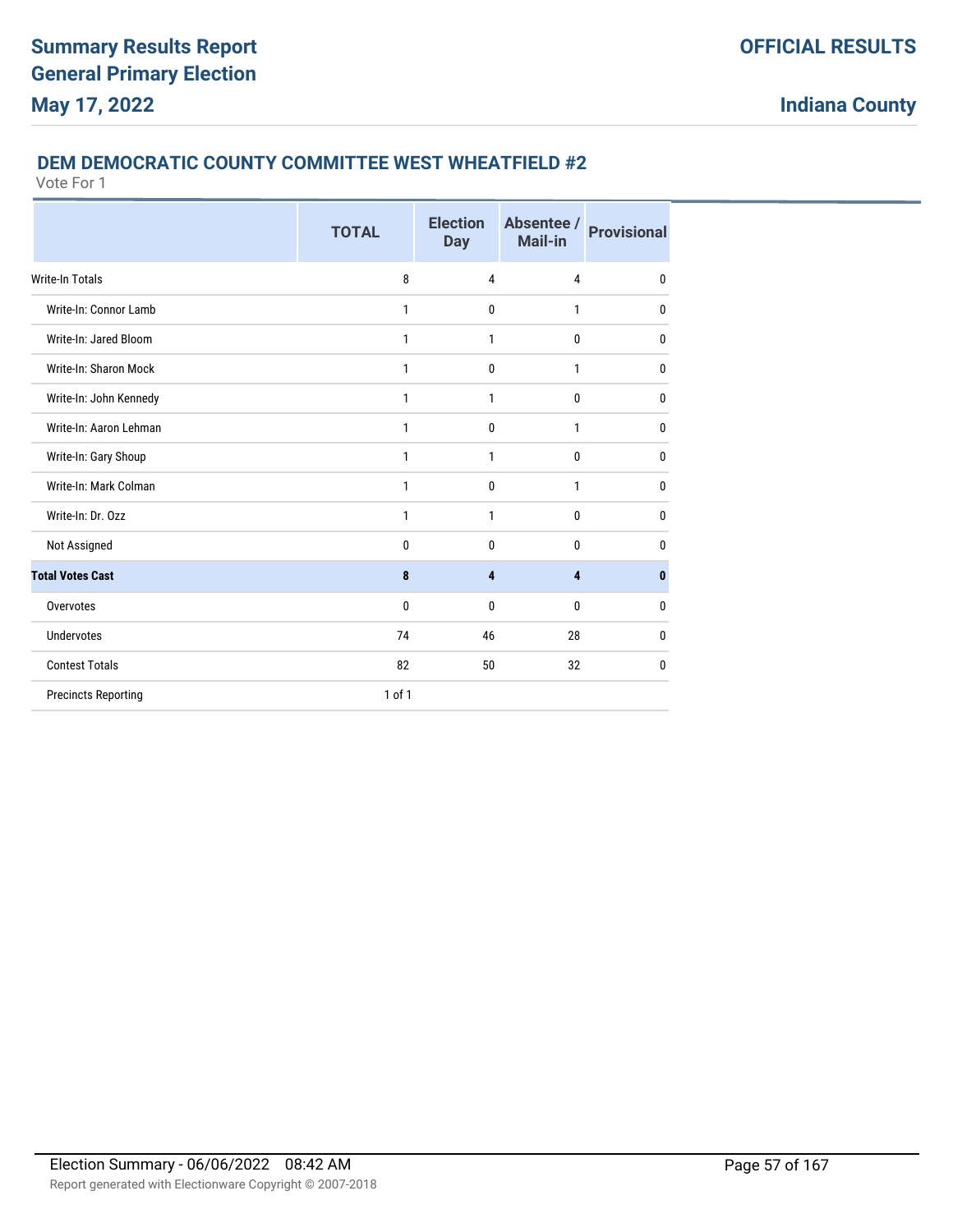### **DEM DEMOCRATIC COUNTY COMMITTEE WHITE #1**

|                            | <b>TOTAL</b>   | <b>Election</b><br><b>Day</b> | Absentee /<br>Mail-in | <b>Provisional</b> |
|----------------------------|----------------|-------------------------------|-----------------------|--------------------|
| <b>Write-In Totals</b>     | 19             | 5                             | 14                    | 0                  |
| Write-In: Ronald J Fairman | 6              | $\mathbf{1}$                  | 5                     | 0                  |
| Write-In: Matt Klain       | 1              | $\mathbf 0$                   | $\mathbf{1}$          | 0                  |
| Write-In: Ron Fairman      | $\overline{2}$ | $\mathbf{1}$                  | $\mathbf{1}$          | $\bf{0}$           |
| Write-In: Mickey Sgro, Jr  | $\overline{2}$ | $\mathbf 0$                   | $\overline{2}$        | $\bf{0}$           |
| Write-In: Tony Deloretto   | $\mathbf{1}$   | $\mathbf 0$                   | $\mathbf{1}$          | $\bf{0}$           |
| Write-In: Mark Lauver      | 1              | $\mathbf{1}$                  | $\mathbf{0}$          | $\bf{0}$           |
| Write-In: Ronald Fairman   | 3              | $\overline{2}$                | 1                     | $\mathbf{0}$       |
| Write-In: Sara Rutledge    | 1              | $\mathbf 0$                   | $\mathbf{1}$          | $\mathbf{0}$       |
| Write-In: Scattered        | 1              | $\mathbf{0}$                  | 1                     | $\mathbf{0}$       |
| Write-In: Gary Bosley      | 1              | $\mathbf{0}$                  | $\mathbf{1}$          | $\bf{0}$           |
| Not Assigned               | 0              | $\mathbf{0}$                  | $\theta$              | 0                  |
| <b>Total Votes Cast</b>    | 19             | 5                             | 14                    | $\bf{0}$           |
| Overvotes                  | 0              | $\Omega$                      | $\mathbf{0}$          | 0                  |
| <b>Undervotes</b>          | 204            | 98                            | 106                   | 0                  |
| <b>Contest Totals</b>      | 223            | 103                           | 120                   | $\bf{0}$           |
| <b>Precincts Reporting</b> | $1$ of $1$     |                               |                       |                    |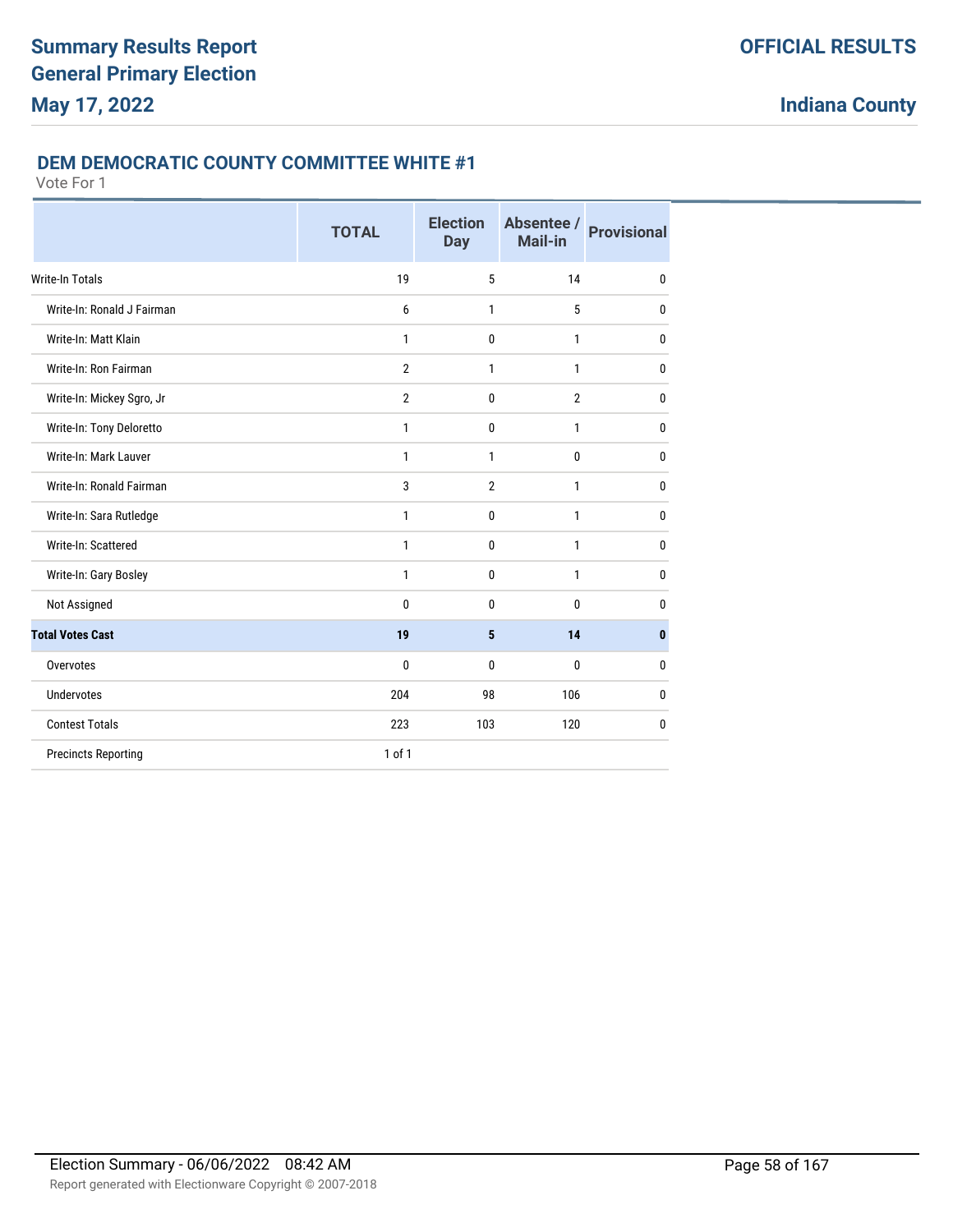### **DEM DEMOCRATIC COUNTY COMMITTEE WHITE #2**

|                             | <b>TOTAL</b>   | <b>Election</b><br><b>Day</b> | Absentee /<br>Mail-in | <b>Provisional</b> |
|-----------------------------|----------------|-------------------------------|-----------------------|--------------------|
| <b>Write-In Totals</b>      | 44             | 33                            | 11                    | 0                  |
| Write-In: Tony Deloreto     | 21             | 21                            | 0                     | 0                  |
| Write-In: Dave Reed         | $\mathbf{1}$   | $\mathbf{1}$                  | 0                     | 0                  |
| Write-In: John Baker        | $\mathbf{1}$   | 1                             | 0                     | 0                  |
| Write-In: Tony DiLoretto    | $\mathbf{1}$   | $\mathbf{0}$                  | $\mathbf{1}$          | $\mathbf{0}$       |
| Write-In: Tony DeLoretto    | $\overline{4}$ | 3                             | $\mathbf{1}$          | $\mathbf{0}$       |
| Write-In: Ron Airhart       | $\mathbf{1}$   | $\mathbf{0}$                  | $\mathbf{1}$          | $\mathbf{0}$       |
| Write-In: Joseph Trimarchi  | 3              | $\overline{2}$                | $\mathbf{1}$          | $\mathbf 0$        |
| Write-In: David Benhayon    | $\mathbf{1}$   | 0                             | 1                     | 0                  |
| Write-In: Patrick Dougherty | $\mathbf{1}$   | $\mathbf{1}$                  | $\bf{0}$              | 0                  |
| Write-In: Ronald J. Fairman | $\mathbf{1}$   | 0                             | $\mathbf{1}$          | 0                  |
| Write-In: Anthony DeLoreto  | $\mathbf{1}$   | $\mathbf{1}$                  | 0                     | 0                  |
| Write-In: Eric Barker       | 3              | 1                             | $\overline{2}$        | $\mathbf 0$        |
| Write-In: Scattered         | 3              | $\mathbf{1}$                  | $\overline{2}$        | $\mathbf{0}$       |
| Write-In: Walter White      | $\mathbf{1}$   | 0                             | $\mathbf{1}$          | $\mathbf{0}$       |
| Write-In: Peter Broad       | $\mathbf{1}$   | $\mathbf{1}$                  | 0                     | $\mathbf{0}$       |
| Not Assigned                | $\mathbf{0}$   | $\mathbf{0}$                  | 0                     | $\mathbf 0$        |
| <b>Total Votes Cast</b>     | 44             | 33                            | 11                    | $\mathbf{0}$       |
| Overvotes                   | $\bf{0}$       | $\mathbf{0}$                  | $\mathbf{0}$          | $\bf{0}$           |
| Undervotes                  | 286            | 107                           | 179                   | 0                  |
| <b>Contest Totals</b>       | 330            | 140                           | 190                   | $\mathbf{0}$       |
| <b>Precincts Reporting</b>  | $1$ of $1$     |                               |                       |                    |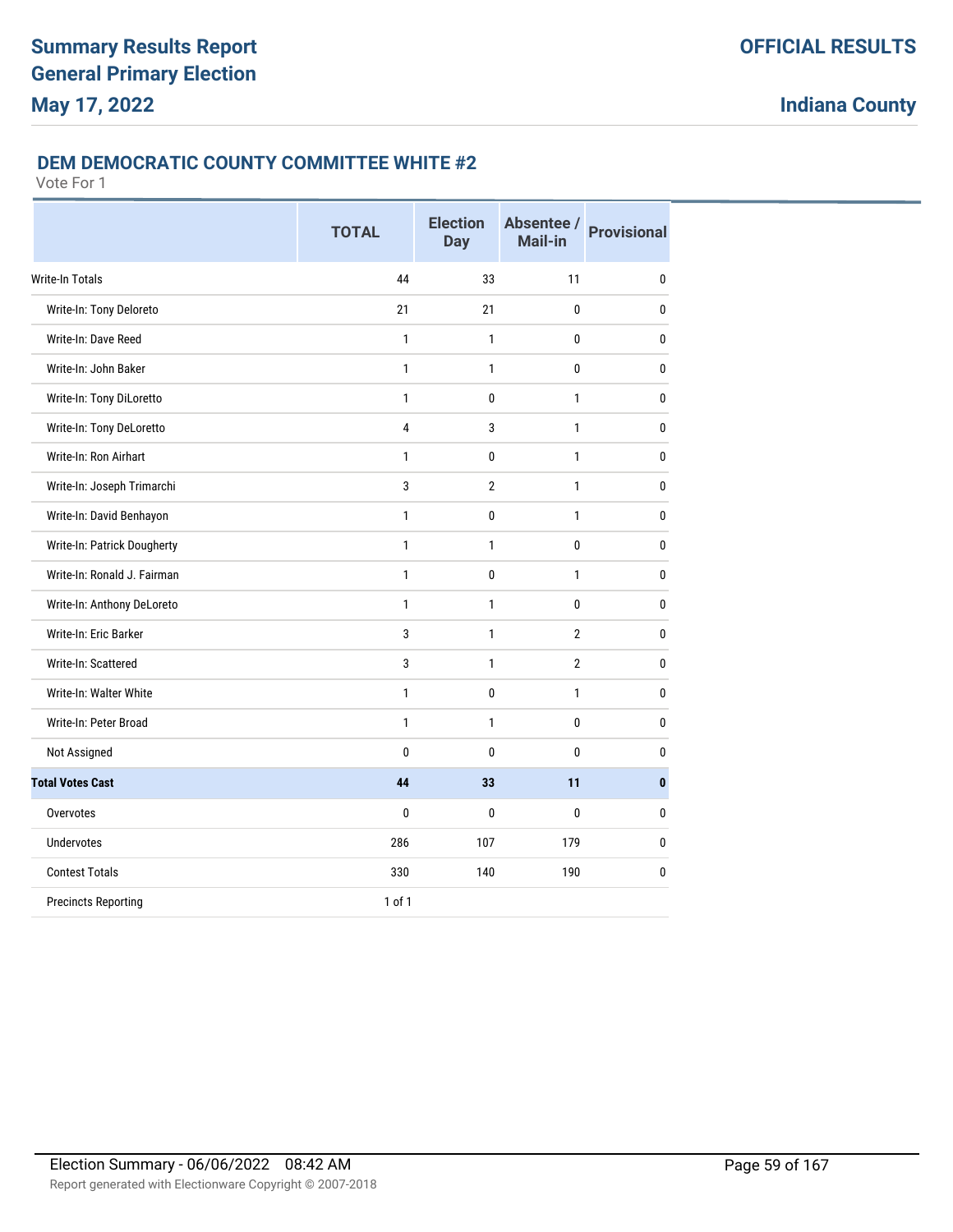### **DEM DEMOCRATIC COUNTY COMMITTEE WHITE #3/1**

|                                 | <b>TOTAL</b>   | <b>Election</b><br><b>Day</b> | Absentee /<br>Mail-in | <b>Provisional</b> |
|---------------------------------|----------------|-------------------------------|-----------------------|--------------------|
| <b>Write-In Totals</b>          | 21             | 9                             | 12                    | $\mathbf{0}$       |
| Write-In: Tony Deloretto        | $\overline{2}$ | 0                             | $\overline{2}$        | $\mathbf{0}$       |
| Write-In: William V. Friel, Jr. | $\overline{2}$ | 0                             | $\overline{2}$        | $\mathbf{0}$       |
| Write-In: Ron Fairman           | $\mathbf{1}$   | 0                             | $\mathbf{1}$          | $\bf{0}$           |
| <b>Write-In: David Rostis</b>   | 5              | 5                             | 0                     | 0                  |
| Write-In: Sue Drummond          | $\mathbf{1}$   | 0                             | 1                     | $\mathbf{0}$       |
| Write-In: Eric Barker           | $\overline{2}$ | $\overline{2}$                | 0                     | $\mathbf{0}$       |
| Write-In: Scattered             | 1              | 1                             | 0                     | $\mathbf{0}$       |
| Write-In: Connor Lamb           | 1              | 0                             | $\mathbf{1}$          | $\mathbf{0}$       |
| Write-In: Ian Hall              | 1              | 0                             | 1                     | $\mathbf{0}$       |
| Write-In: Dennis Rostis         | $\overline{2}$ | 0                             | $\overline{2}$        | 0                  |
| Write-In: Everett Demboskey     | $\mathbf{1}$   | $\mathbf{0}$                  | $\mathbf{1}$          | $\mathbf{0}$       |
| Write-In: James Costello        | 1              | 0                             | 1                     | $\mathbf{0}$       |
| Write-In: Gerald Smith          | 1              | 1                             | 0                     | $\mathbf{0}$       |
| Not Assigned                    | 0              | 0                             | 0                     | 0                  |
| <b>Total Votes Cast</b>         | 21             | 9                             | 12                    | $\bf{0}$           |
| Overvotes                       | 0              | 0                             | 0                     | 0                  |
| <b>Undervotes</b>               | 201            | 88                            | 113                   | $\mathbf{0}$       |
| <b>Contest Totals</b>           | 222            | 97                            | 125                   | 0                  |
| <b>Precincts Reporting</b>      | 1 of 1         |                               |                       |                    |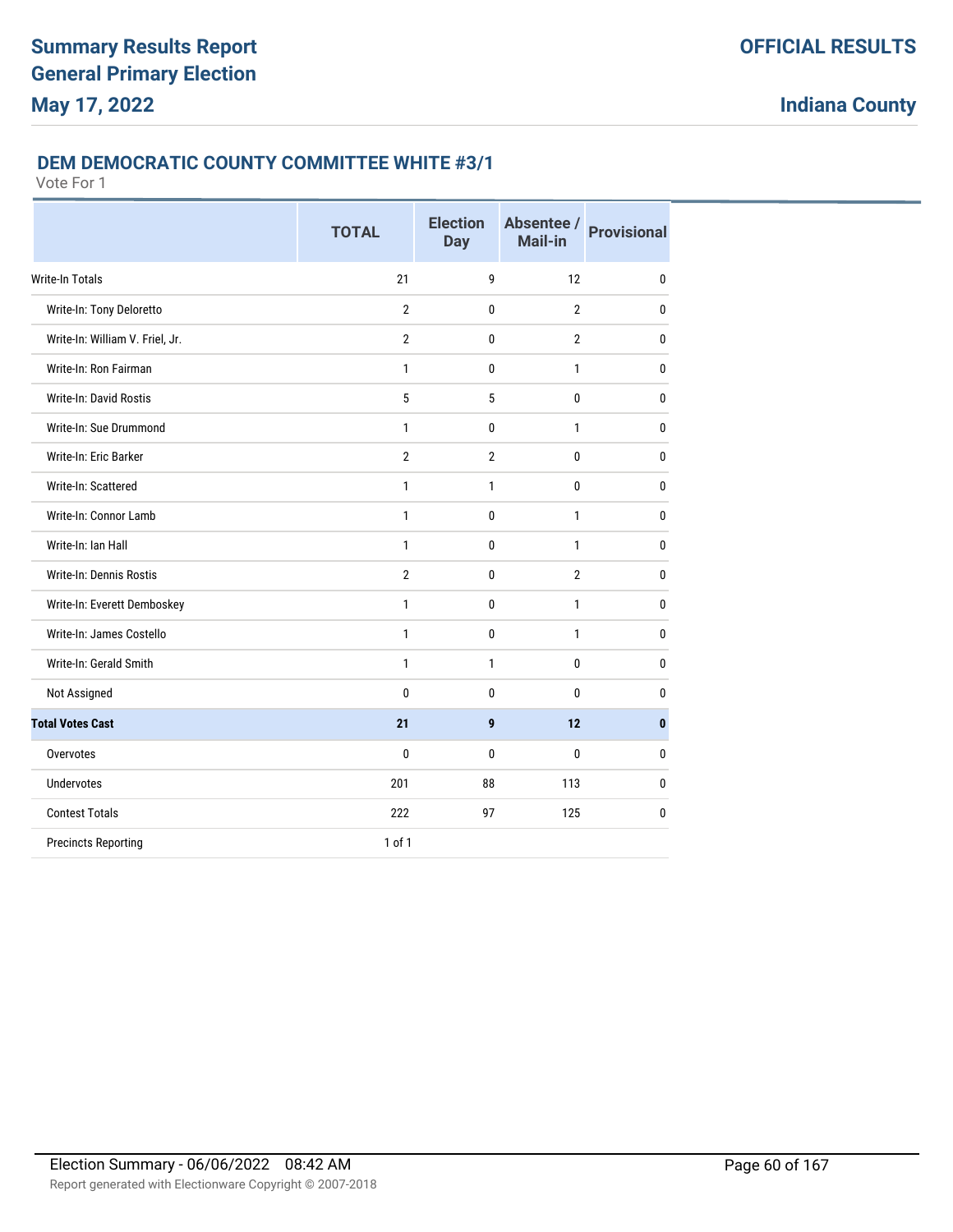# **DEM DEMOCRATIC COUNTY COMMITTEE WHITE #3/2**

|                            | <b>TOTAL</b> | <b>Election</b><br><b>Day</b> | Absentee /<br><b>Mail-in</b> | <b>Provisional</b> |
|----------------------------|--------------|-------------------------------|------------------------------|--------------------|
| John E. Frank              | 178          | 85                            | 93                           | $\mathbf 0$        |
| <b>Write-In Totals</b>     | 1            | 0                             | 1                            | 0                  |
| Write-In: Ken Donahue      | 1            | $\mathbf{0}$                  | 1                            | $\mathbf{0}$       |
| Not Assigned               | $\mathbf 0$  | $\mathbf{0}$                  | $\mathbf{0}$                 | 0                  |
| <b>Total Votes Cast</b>    | 179          | 85                            | 94                           | $\bf{0}$           |
| Overvotes                  | $\mathbf{0}$ | $\mathbf{0}$                  | $\mathbf{0}$                 | $\mathbf{0}$       |
| Undervotes                 | 16           | 9                             | $\overline{7}$               | $\mathbf 0$        |
| <b>Contest Totals</b>      | 195          | 94                            | 101                          | $\mathbf{0}$       |
| <b>Precincts Reporting</b> | $1$ of $1$   |                               |                              |                    |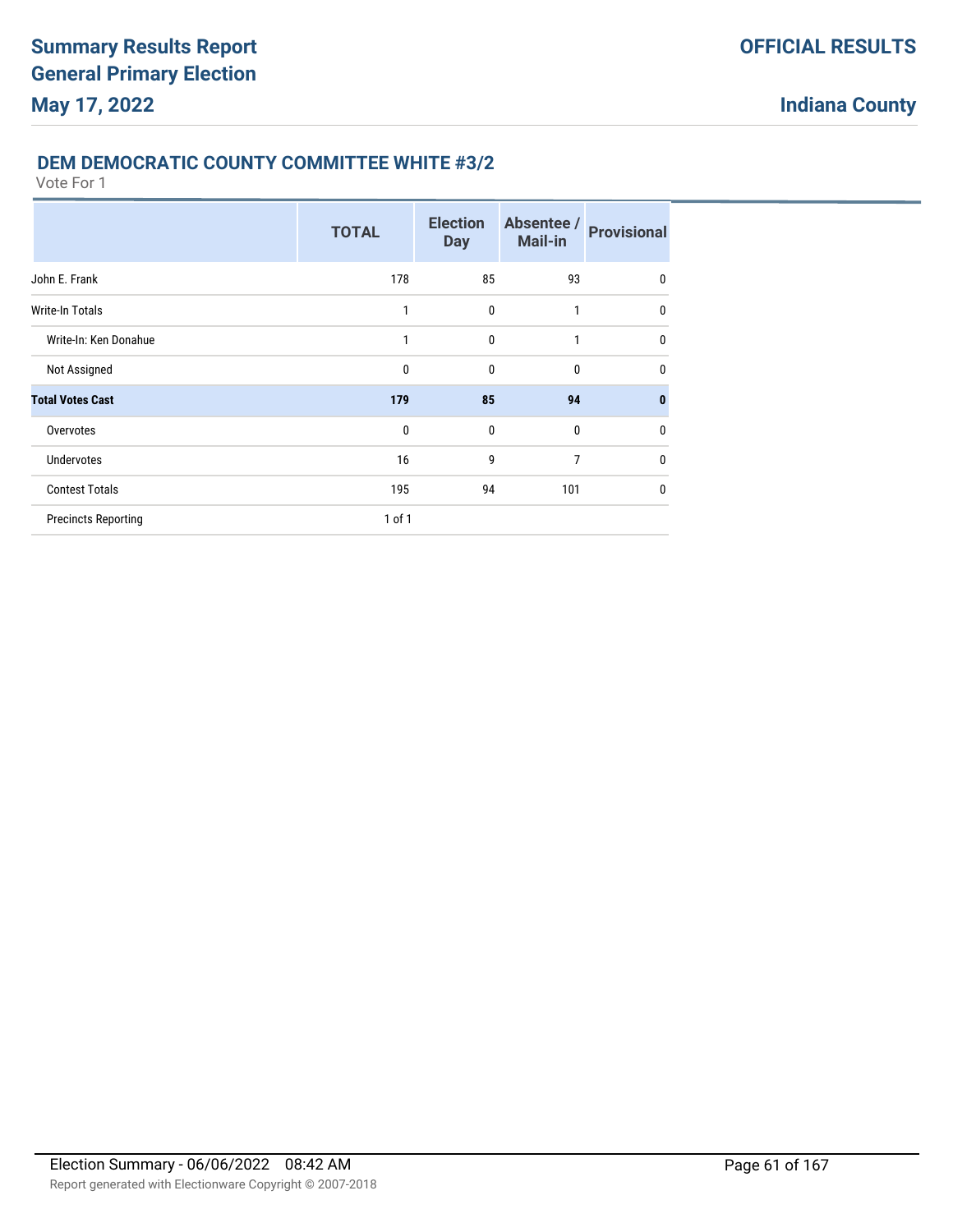### **DEM DEMOCRATIC COUNTY COMMITTEE WHITE #3/3**

|                             | <b>TOTAL</b>   | <b>Election</b><br><b>Day</b> | Absentee /<br>Mail-in | <b>Provisional</b> |
|-----------------------------|----------------|-------------------------------|-----------------------|--------------------|
| <b>Write-In Totals</b>      | 20             | 11                            | 9                     | $\mathbf{0}$       |
| Write-In: Thaddeus Clements | $\mathbf{1}$   | 0                             | 1                     | $\mathbf{0}$       |
| Write-In: Scattered         | 3              | 3                             | 0                     | $\mathbf{0}$       |
| Write-In: John Cuccaro      | $\mathbf{1}$   | 0                             | 1                     | $\mathbf{0}$       |
| Write-In: Jean Koontz       | 1              | 1                             | 0                     | 0                  |
| Write-In: Doug Zane Tinkey  | $\mathbf{1}$   | 1                             | 0                     | $\bf{0}$           |
| Write-In: Ron Fairman       | 1              | 0                             | 1                     | $\mathbf 0$        |
| Write-In: Grant Julin       | $\overline{4}$ | 4                             | 0                     | $\mathbf{0}$       |
| Write-In: Thomas Harley     | $\mathbf{1}$   | 1                             | 0                     | $\mathbf{0}$       |
| Write-In: Tony Delorreta    | 1              | 1                             | 0                     | 0                  |
| Write-In: Eric Barker       | $\overline{2}$ | 0                             | $\overline{2}$        | $\mathbf{0}$       |
| Write-In: Kevin Freeberg    | $\overline{2}$ | $\mathbf 0$                   | $\overline{2}$        | $\bf{0}$           |
| Write-In: Harold Wingard    | 1              | 0                             | 1                     | 0                  |
| Write-In: Alan M. Shank     | $\mathbf{1}$   | 0                             | $\mathbf{1}$          | $\mathbf{0}$       |
| Not Assigned                | 0              | 0                             | 0                     | $\mathbf{0}$       |
| <b>Total Votes Cast</b>     | 20             | 11                            | 9                     | $\mathbf{0}$       |
| Overvotes                   | $\mathbf{0}$   | 0                             | 0                     | $\mathbf{0}$       |
| <b>Undervotes</b>           | 155            | 93                            | 62                    | 0                  |
| <b>Contest Totals</b>       | 175            | 104                           | 71                    | $\mathbf 0$        |
| <b>Precincts Reporting</b>  | 1 of 1         |                               |                       |                    |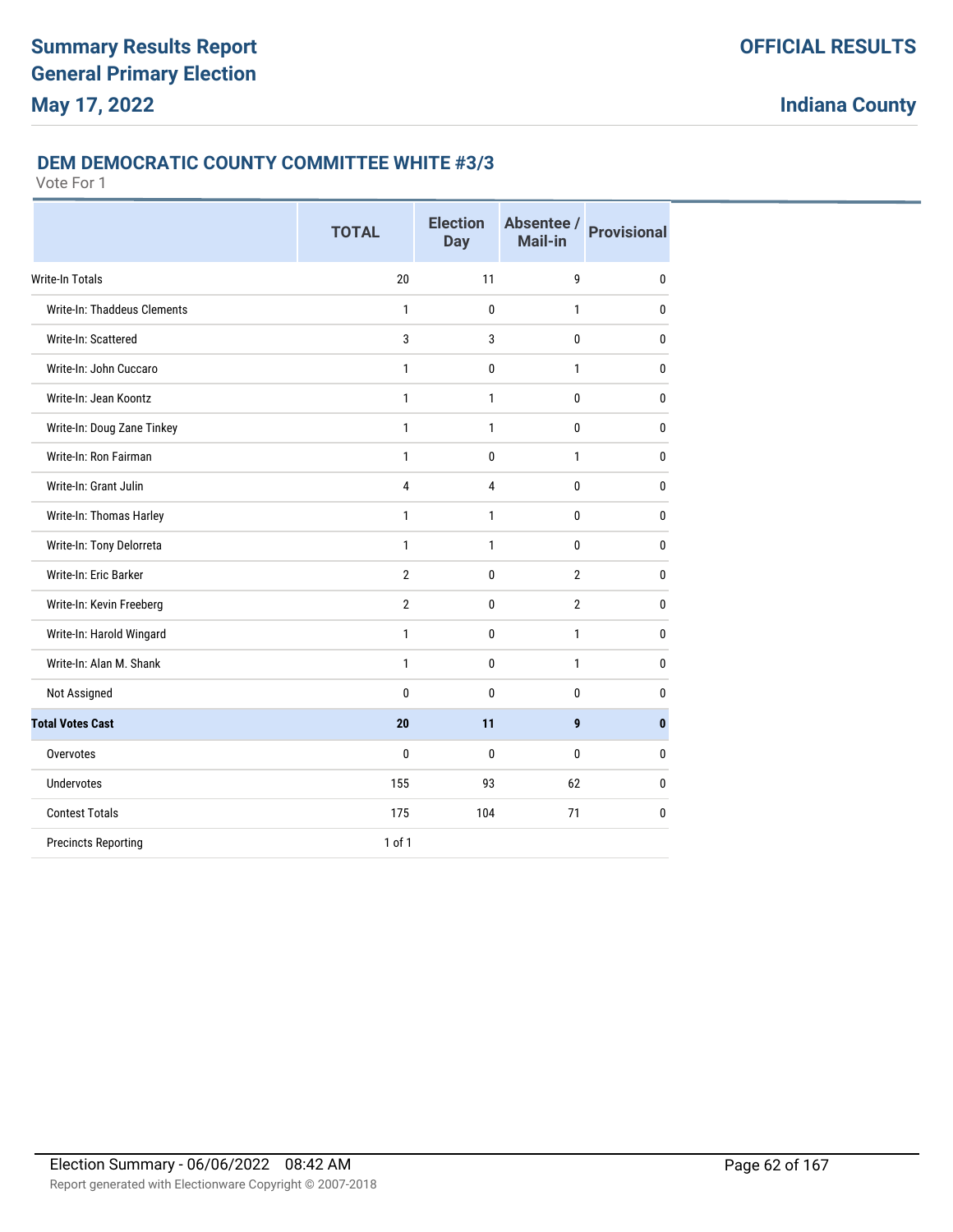### **DEM DEMOCRATIC COUNTY COMMITTEE WHITE #4-5**

|                               | <b>TOTAL</b>   | <b>Election</b><br><b>Day</b> | Absentee /<br><b>Mail-in</b> | <b>Provisional</b> |
|-------------------------------|----------------|-------------------------------|------------------------------|--------------------|
| <b>Write-In Totals</b>        | 21             | 12                            | 9                            | 0                  |
| Write-In: William M. Darr     | $\mathbf{1}$   | $\mathbf{1}$                  | $\mathbf{0}$                 | $\mathbf{0}$       |
| Write-In: Larry Turton        | $\overline{2}$ | $\overline{2}$                | $\mathbf{0}$                 | $\mathbf{0}$       |
| Write-In: Connor Lamb         | $\mathbf{1}$   | 0                             | $\mathbf{1}$                 | 0                  |
| Write-In: Rick Sanchez        | $\mathbf{1}$   | 1                             | 0                            | 0                  |
| Write-In: Scattered           | $\mathbf{1}$   | 1                             | 0                            | 0                  |
| Write-In: Anthony DeLoreto    | $\mathbf{1}$   | 0                             | $\mathbf{1}$                 | 0                  |
| Write-In: Todd Thompson       | $\overline{2}$ | $\overline{2}$                | $\mathbf{0}$                 | 0                  |
| Write-In: Robert Casey        | $\mathbf{1}$   | 0                             | $\mathbf{1}$                 | 0                  |
| Write-In: Eric Barker         | $\mathbf{1}$   | 1                             | $\mathbf{0}$                 | $\mathbf{0}$       |
| Write-In: Tom Angelo          | $\mathbf{1}$   | 0                             | $\mathbf{1}$                 | $\mathbf{0}$       |
| Write-In: John Fennell        | $\mathbf{1}$   | $\mathbf{1}$                  | $\mathbf{0}$                 | $\mathbf{0}$       |
| Write-In: Robert F. Paskowski | $\mathbf{1}$   | 0                             | $\mathbf{1}$                 | 0                  |
| Write-In: Tony Deloreto       | 3              | $\overline{2}$                | $\mathbf{1}$                 | $\pmb{0}$          |
| Write-In: Summer              | $\mathbf{1}$   | $\mathbf{1}$                  | 0                            | 0                  |
| Write-In: Philip Carrozza     | $\overline{2}$ | 0                             | $\overline{2}$               | 0                  |
| Write-In: Robert Paskowski    | $\mathbf{1}$   | 0                             | $\mathbf{1}$                 | 0                  |
| Not Assigned                  | 0              | 0                             | $\mathbf 0$                  | 0                  |
| <b>Total Votes Cast</b>       | 21             | 12                            | 9                            | $\mathbf{0}$       |
| Overvotes                     | 0              | $\mathbf{0}$                  | $\mathbf{0}$                 | 0                  |
| <b>Undervotes</b>             | 191            | 94                            | 97                           | $\mathbf{0}$       |
| <b>Contest Totals</b>         | 212            | 106                           | 106                          | 0                  |
| <b>Precincts Reporting</b>    | 1 of 1         |                               |                              |                    |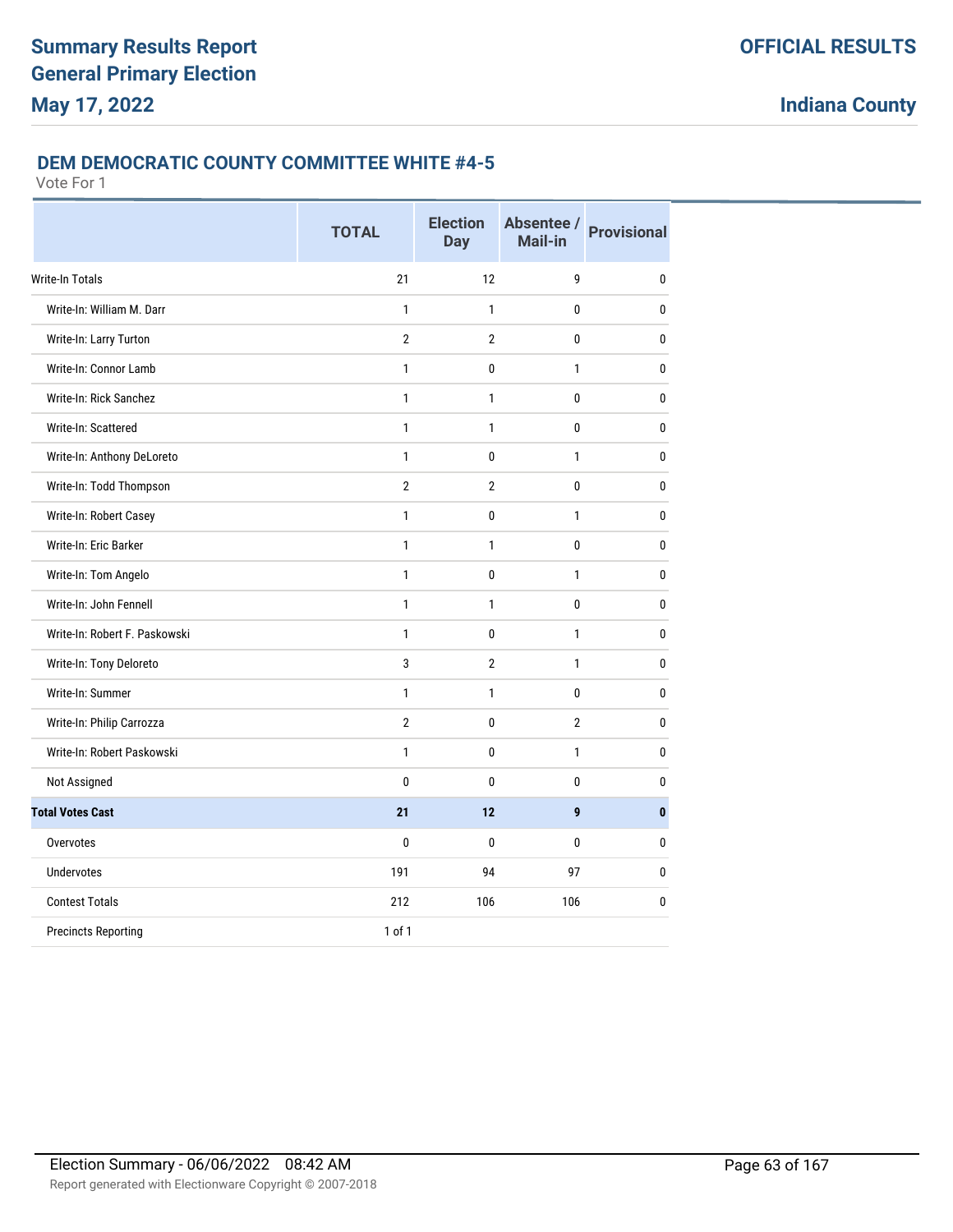## **DEM DEMOCRATIC COUNTY COMMITTEE WHITE #6**

Vote For 1

|                            | <b>TOTAL</b> | <b>Election</b><br><b>Day</b> | Absentee /<br><b>Mail-in</b> | <b>Provisional</b> |
|----------------------------|--------------|-------------------------------|------------------------------|--------------------|
| <b>Timothy Magill</b>      | 139          | 57                            | 82                           | $\mathbf 0$        |
| Write-In Totals            | $\mathbf 0$  | $\mathbf{0}$                  | $\mathbf{0}$                 | $\mathbf{0}$       |
| Not Assigned               | 0            | $\mathbf{0}$                  | $\mathbf 0$                  | $\mathbf{0}$       |
| <b>Total Votes Cast</b>    | 139          | 57                            | 82                           | $\bf{0}$           |
| Overvotes                  | $\mathbf{0}$ | $\mathbf{0}$                  | $\mathbf{0}$                 | 0                  |
| <b>Undervotes</b>          | 10           | 5                             | 5                            | $\mathbf{0}$       |
| <b>Contest Totals</b>      | 149          | 62                            | 87                           | $\mathbf 0$        |
| <b>Precincts Reporting</b> | $1$ of $1$   |                               |                              |                    |

## **DEM DEMOCRATIC COUNTY COMMITTEE YOUNG #1**

|                             | <b>TOTAL</b> | <b>Election</b><br><b>Day</b> | Absentee /<br><b>Mail-in</b> | <b>Provisional</b> |
|-----------------------------|--------------|-------------------------------|------------------------------|--------------------|
| <b>Write-In Totals</b>      | 3            | 3                             | $\mathbf{0}$                 | 0                  |
| Write-In: Jesse Daniel      | 1            | 1                             | $\mathbf 0$                  | 0                  |
| Write-In: Bo Brunner        | 1            | 1                             | $\mathbf{0}$                 | $\mathbf{0}$       |
| Write-In: Bradley S McClure | 1            | 1                             | $\mathbf{0}$                 | $\mathbf{0}$       |
| Not Assigned                | $\mathbf{0}$ | 0                             | $\mathbf{0}$                 | $\mathbf{0}$       |
| <b>Total Votes Cast</b>     | 3            | 3                             | $\bf{0}$                     | $\bf{0}$           |
| Overvotes                   | $\mathbf{0}$ | 0                             | $\mathbf{0}$                 | 0                  |
| <b>Undervotes</b>           | 75           | 53                            | 22                           | 0                  |
| <b>Contest Totals</b>       | 78           | 56                            | 22                           | 0                  |
| <b>Precincts Reporting</b>  | 1 of 1       |                               |                              |                    |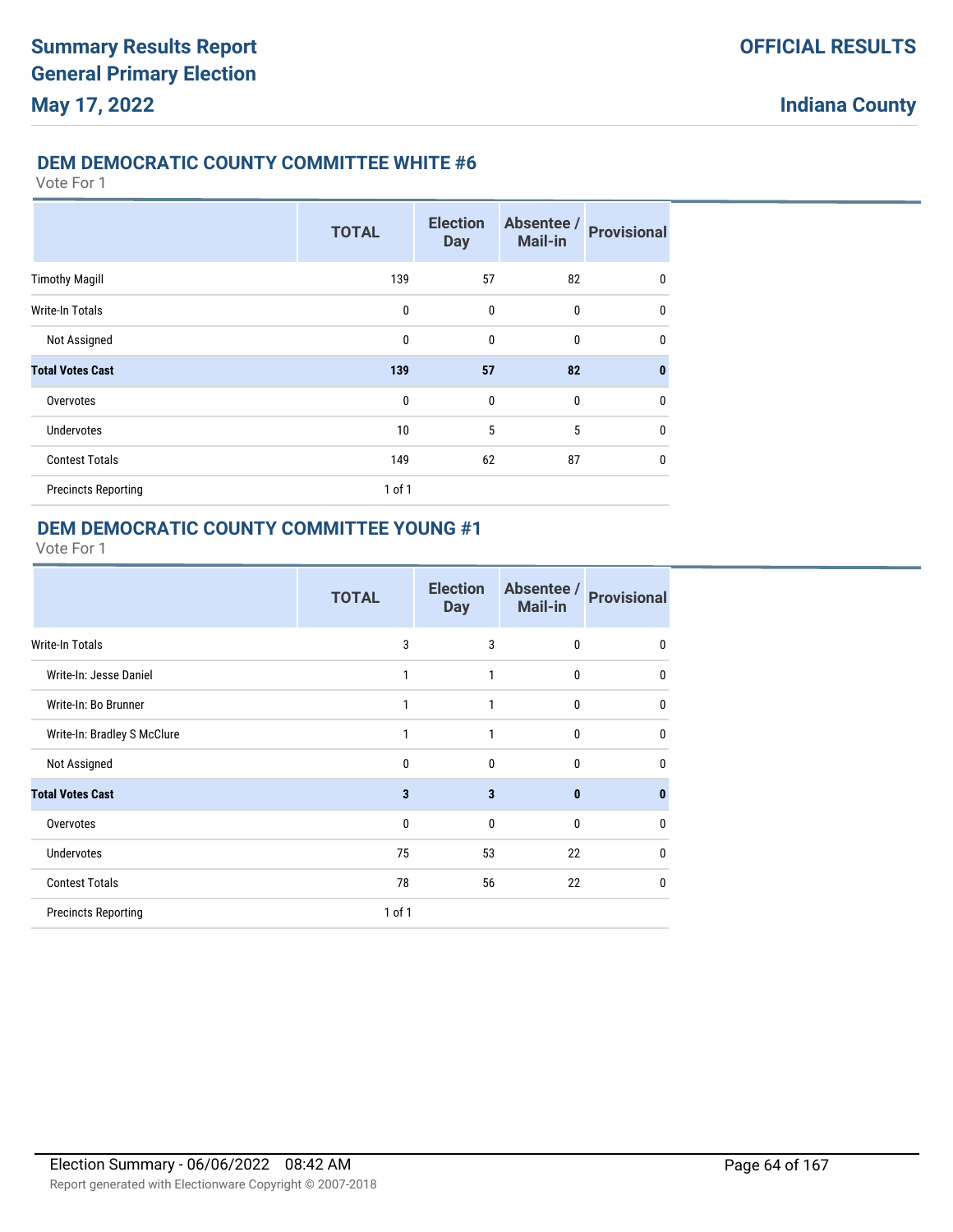## **DEM DEMOCRATIC COUNTY COMMITTEE YOUNG #2**

Vote For 1

|                             | <b>TOTAL</b> | <b>Election</b><br><b>Day</b> | Absentee /<br><b>Mail-in</b> | <b>Provisional</b> |
|-----------------------------|--------------|-------------------------------|------------------------------|--------------------|
| <b>Write-In Totals</b>      |              |                               | 0                            | 0                  |
| Write-In: Alexander Velesig | 1            | 1                             | 0                            | $\Omega$           |
| Not Assigned                | $\mathbf{0}$ | $\mathbf{0}$                  | 0                            | 0                  |
| <b>Total Votes Cast</b>     | 1            | 1                             | $\bf{0}$                     | $\bf{0}$           |
| Overvotes                   | $\mathbf{0}$ | $\mathbf{0}$                  | 0                            | 0                  |
| <b>Undervotes</b>           | 16           | 11                            | 5                            | $\mathbf{0}$       |
| <b>Contest Totals</b>       | 17           | 12                            | 5                            | 0                  |
| <b>Precincts Reporting</b>  | 1 of 1       |                               |                              |                    |

## **DEM DEMOCRATIC COUNTY COMMITTEE YOUNG #3**

|                            | <b>TOTAL</b>   | <b>Election</b><br><b>Day</b> | Absentee /<br>Mail-in | <b>Provisional</b> |
|----------------------------|----------------|-------------------------------|-----------------------|--------------------|
| Write-In Totals            | $\overline{2}$ | $\overline{2}$                | 0                     | 0                  |
| Write-In: Alex Semukic     | 1              | 1                             | 0                     | $\mathbf{0}$       |
| Write-In: Scattered        | 1              | 1                             | $\mathbf{0}$          | $\mathbf{0}$       |
| Not Assigned               | $\mathbf 0$    | $\mathbf{0}$                  | 0                     | $\mathbf{0}$       |
| <b>Total Votes Cast</b>    | $\overline{2}$ | $\overline{2}$                | $\bf{0}$              | $\bf{0}$           |
| Overvotes                  | $\mathbf 0$    | $\mathbf{0}$                  | 0                     | 0                  |
| <b>Undervotes</b>          | 36             | 25                            | 11                    | $\mathbf{0}$       |
| <b>Contest Totals</b>      | 38             | 27                            | 11                    | $\mathbf{0}$       |
| <b>Precincts Reporting</b> | $1$ of $1$     |                               |                       |                    |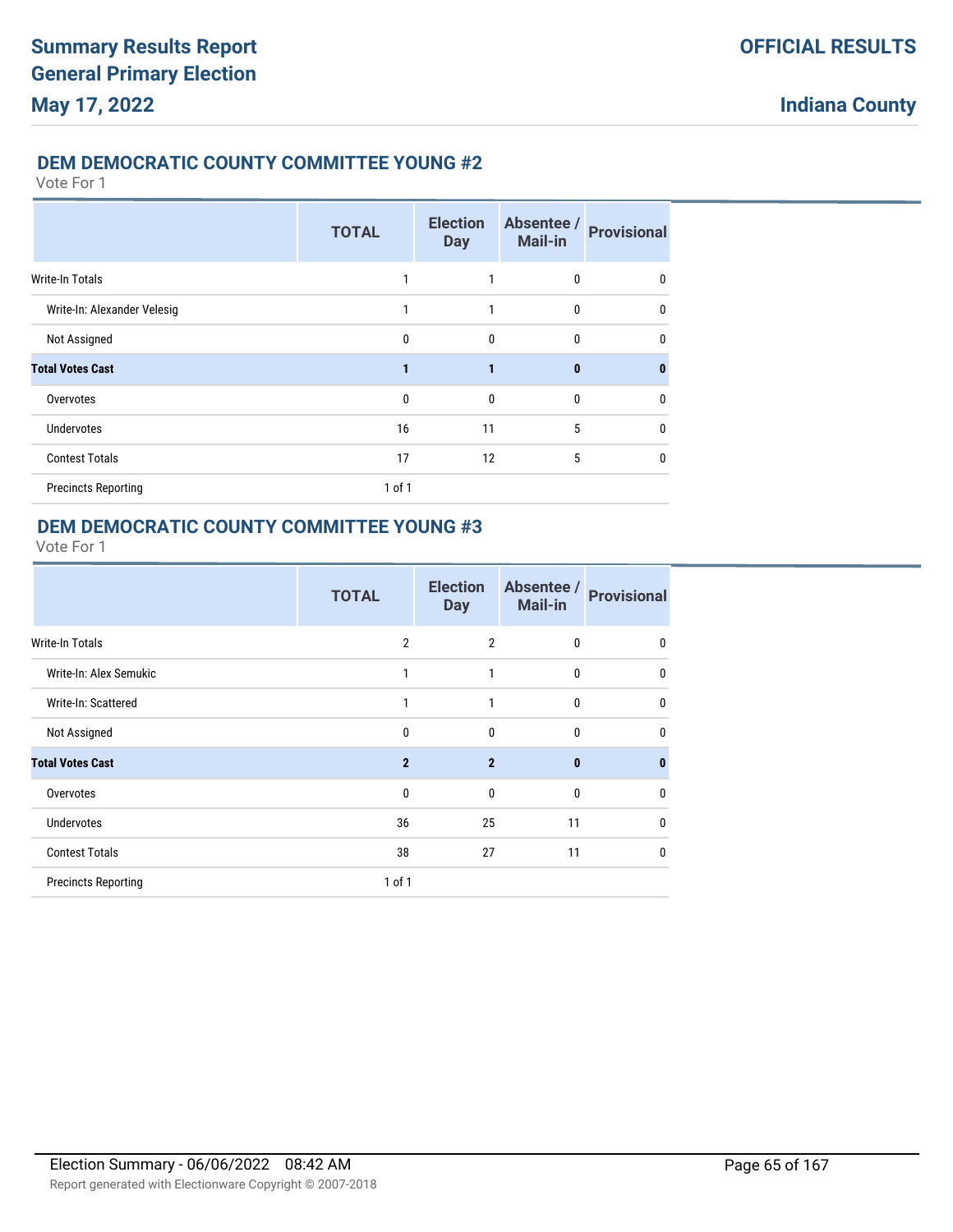## **DEM DEMOCRATIC COUNTY COMMITTEE ARMAGH**

Vote For 1

|                            | <b>TOTAL</b> | <b>Election</b><br><b>Day</b> | Absentee /<br>Mail-in | <b>Provisional</b> |
|----------------------------|--------------|-------------------------------|-----------------------|--------------------|
| <b>Write-In Totals</b>     | 0            | 0                             | $\mathbf{0}$          | $\mathbf{0}$       |
| Not Assigned               | $\Omega$     | 0                             | $\mathbf{0}$          | 0                  |
| <b>Total Votes Cast</b>    | $\bf{0}$     | $\mathbf{0}$                  | $\mathbf{0}$          | n                  |
| Overvotes                  | $\mathbf{0}$ | $\mathbf{0}$                  | $\mathbf{0}$          | 0                  |
| <b>Undervotes</b>          | 7            | 7                             | $\mathbf{0}$          | 0                  |
| <b>Contest Totals</b>      | 7            | 7                             | $\mathbf{0}$          | 0                  |
| <b>Precincts Reporting</b> | $1$ of $1$   |                               |                       |                    |

## **DEM DEMOCRATIC COUNTY COMMITTEE ARMSTRONG #1**

|                            | <b>TOTAL</b> | <b>Election</b><br><b>Day</b> | Absentee /<br><b>Mail-in</b> | <b>Provisional</b> |
|----------------------------|--------------|-------------------------------|------------------------------|--------------------|
| Write-In Totals            | 3            | 1                             | $\overline{2}$               | 0                  |
| Write-In: Lynn Knapko      | 1            | 1                             | $\mathbf 0$                  | $\mathbf{0}$       |
| Write-In: Rabia Bajwa      | 1            | 0                             | 1                            | 0                  |
| Write-In: Lynn Alvine      | 1            | $\mathbf{0}$                  | 1                            | 0                  |
| Not Assigned               | 0            | $\mathbf{0}$                  | $\mathbf{0}$                 | $\mathbf{0}$       |
| <b>Total Votes Cast</b>    | 3            | 1                             | $\overline{2}$               | $\bf{0}$           |
| Overvotes                  | $\mathbf{0}$ | $\mathbf{0}$                  | 0                            | 0                  |
| <b>Undervotes</b>          | 60           | 32                            | 28                           | 0                  |
| <b>Contest Totals</b>      | 63           | 33                            | 30                           | 0                  |
| <b>Precincts Reporting</b> | 1 of 1       |                               |                              |                    |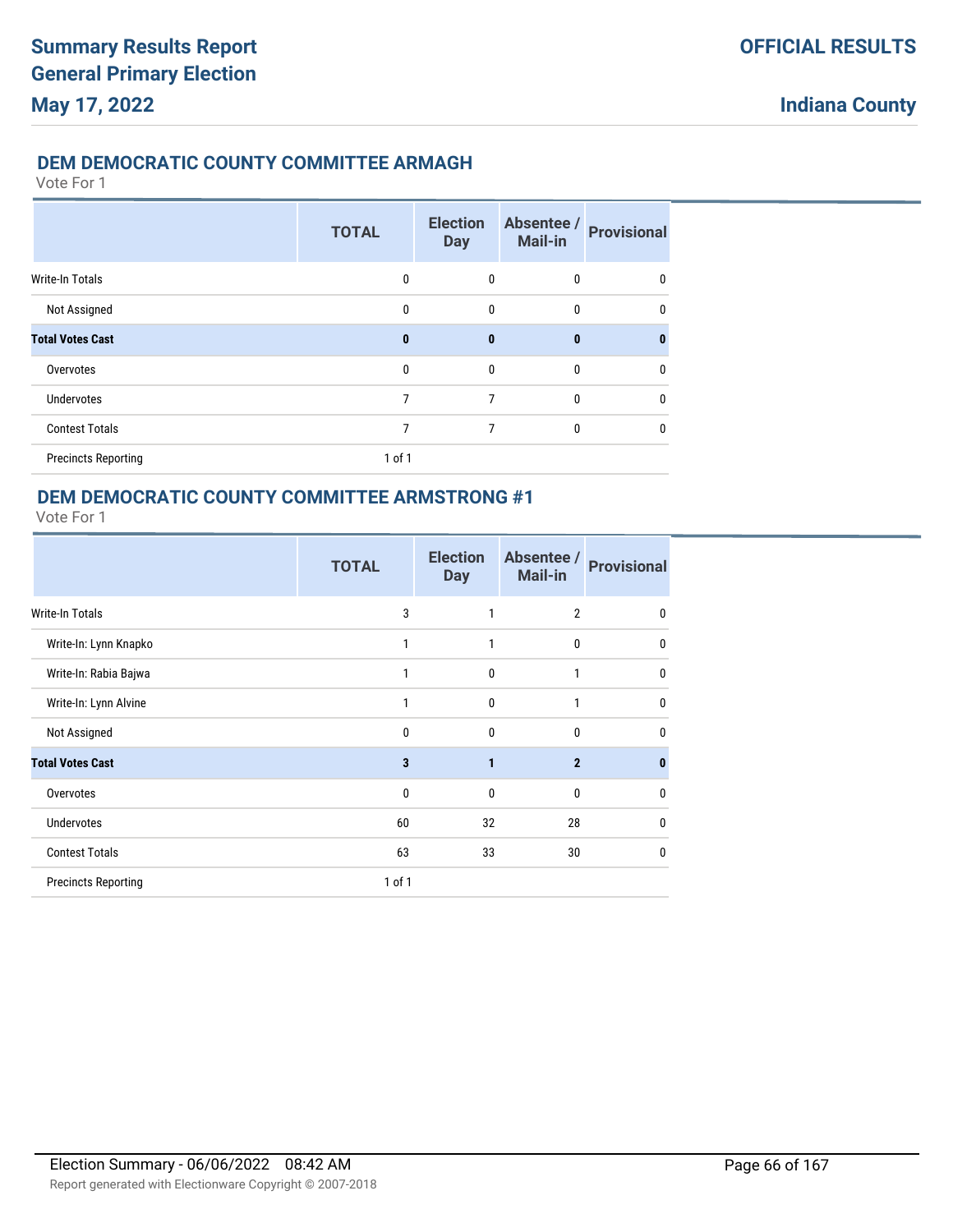#### **DEM DEMOCRATIC COUNTY COMMITTEE ARMSTRONG #2**

Vote For 1

|                            | <b>TOTAL</b>   | <b>Election</b><br><b>Day</b> | Absentee /<br>Mail-in | <b>Provisional</b> |
|----------------------------|----------------|-------------------------------|-----------------------|--------------------|
| <b>Write-In Totals</b>     | 14             | 8                             | 6                     | 0                  |
| Write-In: Anna Goldman     | 7              | 5                             | $\overline{2}$        | $\mathbf{0}$       |
| Write-In: Susan Petrosky   | $\mathbf{1}$   | 0                             | $\mathbf{1}$          | $\mathbf{0}$       |
| Write-In: Ann Coleman      | $\mathbf{1}$   | 1                             | 0                     | $\mathbf{0}$       |
| Write-In: Terry Young      | $\overline{2}$ | 0                             | $\overline{2}$        | $\mathbf{0}$       |
| Write-In: Louise Leigey    | 1              | 1                             | $\bf{0}$              | $\mathbf{0}$       |
| Write-In: Leona Rising     | 1              | 0                             | 1                     | 0                  |
| Write-In: Diane Benzie     | 1              | 1                             | $\bf{0}$              | 0                  |
| Not Assigned               | $\mathbf{0}$   | 0                             | $\mathbf{0}$          | $\mathbf 0$        |
| <b>Total Votes Cast</b>    | 14             | 8                             | $6\phantom{1}$        | $\bf{0}$           |
| Overvotes                  | 0              | 0                             | $\mathbf{0}$          | 0                  |
| Undervotes                 | 135            | 77                            | 58                    | $\mathbf{0}$       |
| <b>Contest Totals</b>      | 149            | 85                            | 64                    | $\mathbf{0}$       |
| <b>Precincts Reporting</b> | $1$ of $1$     |                               |                       |                    |

# **DEM DEMOCRATIC COUNTY COMMITTEE BANKS**

|                            | <b>TOTAL</b> | <b>Election</b><br><b>Day</b> | Absentee /<br><b>Mail-in</b> | <b>Provisional</b> |
|----------------------------|--------------|-------------------------------|------------------------------|--------------------|
| <b>Write-In Totals</b>     |              | $\mathbf{0}$                  |                              | 0                  |
| Write-In: Debra Keller     |              | $\mathbf{0}$                  | 1                            | 0                  |
| Not Assigned               | $\mathbf{0}$ | $\mathbf{0}$                  | $\mathbf 0$                  | 0                  |
| <b>Total Votes Cast</b>    |              | $\mathbf{0}$                  | 1                            | 0                  |
| Overvotes                  | $\mathbf{0}$ | $\mathbf{0}$                  | $\mathbf{0}$                 | 0                  |
| <b>Undervotes</b>          | 33           | 18                            | 15                           | 0                  |
| <b>Contest Totals</b>      | 34           | 18                            | 16                           | $\mathbf{0}$       |
| <b>Precincts Reporting</b> | $1$ of $1$   |                               |                              |                    |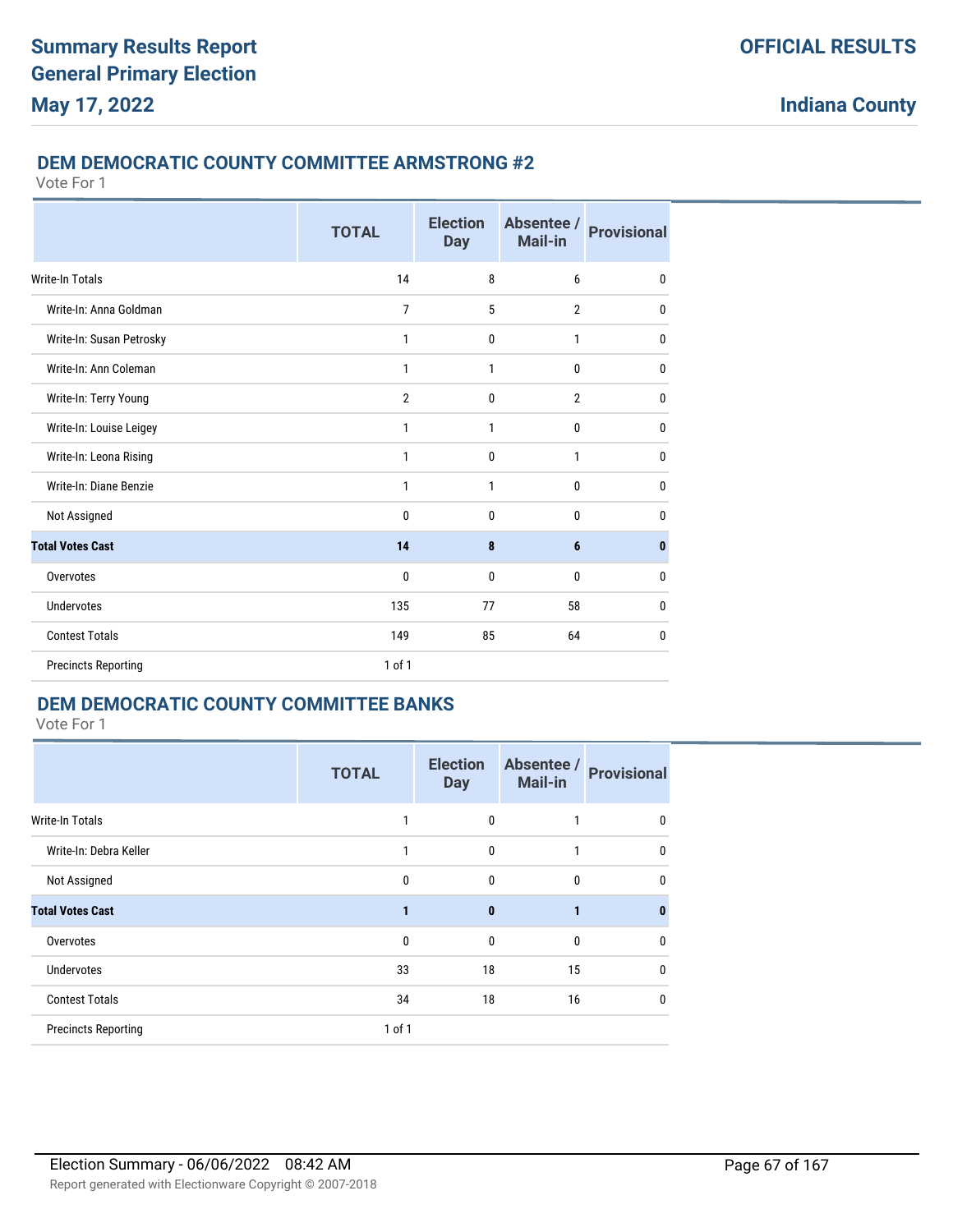### **DEM DEMOCRATIC COUNTY COMMITTEE BLACKLICK**

|                            | <b>TOTAL</b>   | <b>Election</b><br><b>Day</b> | Absentee /<br><b>Mail-in</b> | <b>Provisional</b> |
|----------------------------|----------------|-------------------------------|------------------------------|--------------------|
| Write-In Totals            | 6              | $\overline{2}$                | $\overline{4}$               | $\bf{0}$           |
| Write-In: Scattered        | 1              | 1                             | 0                            | $\mathbf{0}$       |
| Write-In: Beverly J Hughes | 1              | $\mathbf{0}$                  | 1                            | $\mathbf{0}$       |
| Write-In: Jim Jones        | 1              | 1                             | $\mathbf{0}$                 | $\mathbf{0}$       |
| Write-In: Beverly Hughes   | 1              | $\mathbf{0}$                  | 1                            | $\mathbf{0}$       |
| Write-In: Ann Rea          | $\overline{2}$ | $\mathbf{0}$                  | $\overline{2}$               | $\mathbf{0}$       |
| Not Assigned               | 0              | $\mathbf{0}$                  | $\mathbf 0$                  | $\mathbf{0}$       |
| <b>Total Votes Cast</b>    | 6              | $\overline{2}$                | 4                            | $\bf{0}$           |
| Overvotes                  | $\mathbf{0}$   | $\mathbf{0}$                  | $\mathbf{0}$                 | $\mathbf{0}$       |
| <b>Undervotes</b>          | 91             | 45                            | 46                           | $\mathbf{0}$       |
| <b>Contest Totals</b>      | 97             | 47                            | 50                           | $\mathbf{0}$       |
| <b>Precincts Reporting</b> | 1 of 1         |                               |                              |                    |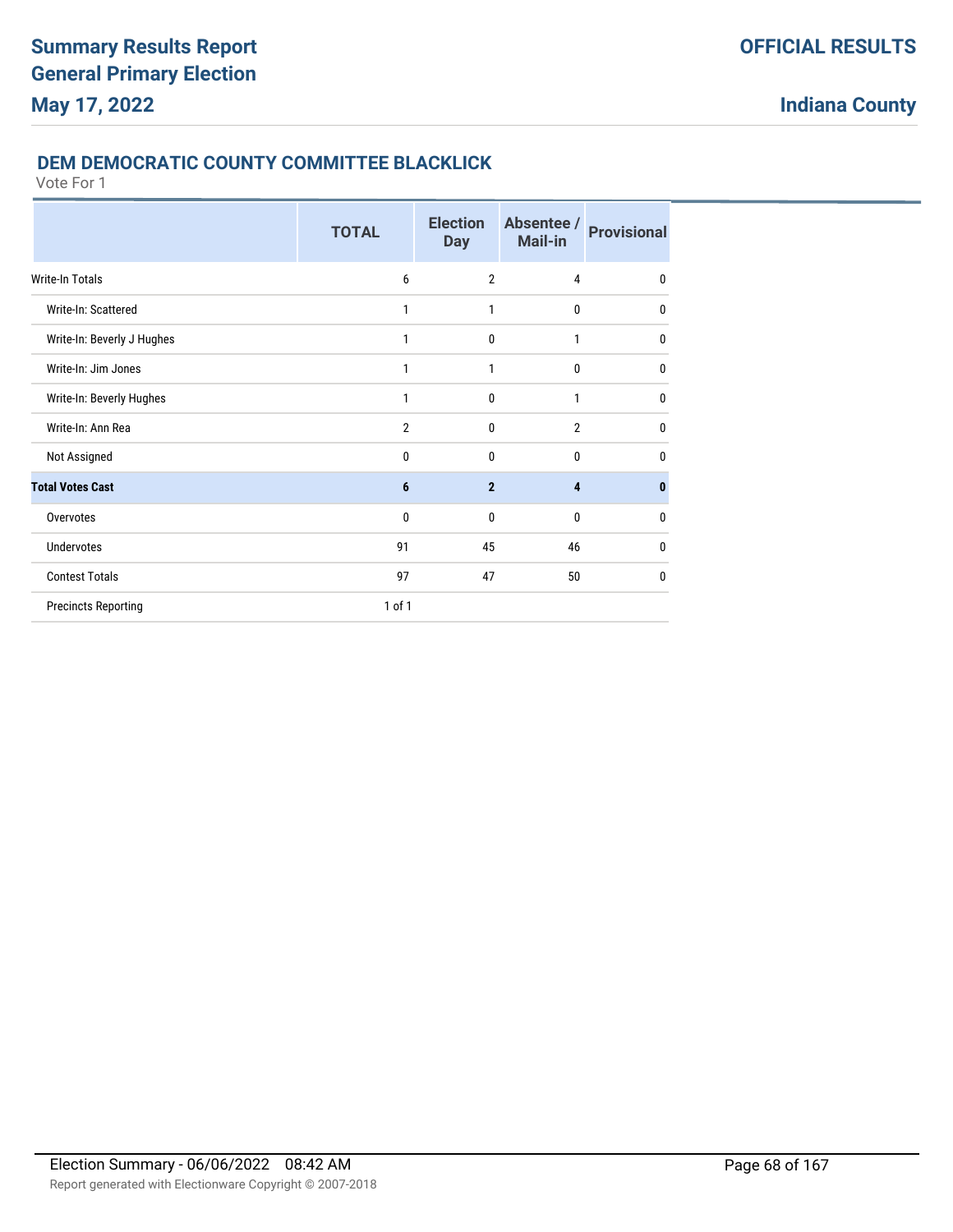### **DEM DEMOCRATIC COUNTY COMMITTEE BLAIRSVILLE #1**

|                             | <b>TOTAL</b>   | <b>Election</b><br><b>Day</b> | Absentee /<br><b>Mail-in</b> | <b>Provisional</b> |
|-----------------------------|----------------|-------------------------------|------------------------------|--------------------|
| Write-In Totals             | 10             | 8                             | $\overline{2}$               | $\mathbf{0}$       |
| Write-In: Patty Evanko      | 1              | $\mathbf{1}$                  | $\mathbf{0}$                 | 0                  |
| Write-In: Pamela Sagely     | 1              | $\mathbf{0}$                  | 1                            | 0                  |
| Write-In: Samantha Jo Fluke | 1              | 1                             | $\mathbf{0}$                 | 0                  |
| Write-In: Barbara Peace     | 1              | 1                             | $\mathbf{0}$                 | $\bf{0}$           |
| Write-In: Denise Doyle      | 1              | $\mathbf 0$                   | 1                            | $\mathbf{0}$       |
| Write-In: Carole Bush       | 1              | 1                             | 0                            | $\mathbf{0}$       |
| Write-In: Scattered         | $\overline{2}$ | $\overline{2}$                | 0                            | $\mathbf{0}$       |
| Write-In: Ann Rea           | 1              | $\mathbf{1}$                  | 0                            | $\bf{0}$           |
| Write-In: Patricia Evanko   | 1              | $\mathbf{1}$                  | 0                            | $\mathbf{0}$       |
| Not Assigned                | 0              | $\mathbf{0}$                  | $\mathbf{0}$                 | 0                  |
| <b>Total Votes Cast</b>     | 10             | 8                             | $\overline{2}$               | $\mathbf{0}$       |
| Overvotes                   | 0              | $\mathbf{0}$                  | $\mathbf{0}$                 | $\mathbf{0}$       |
| <b>Undervotes</b>           | 88             | 63                            | 25                           | $\mathbf{0}$       |
| <b>Contest Totals</b>       | 98             | 71                            | 27                           | $\mathbf{0}$       |
| <b>Precincts Reporting</b>  | 1 of 1         |                               |                              |                    |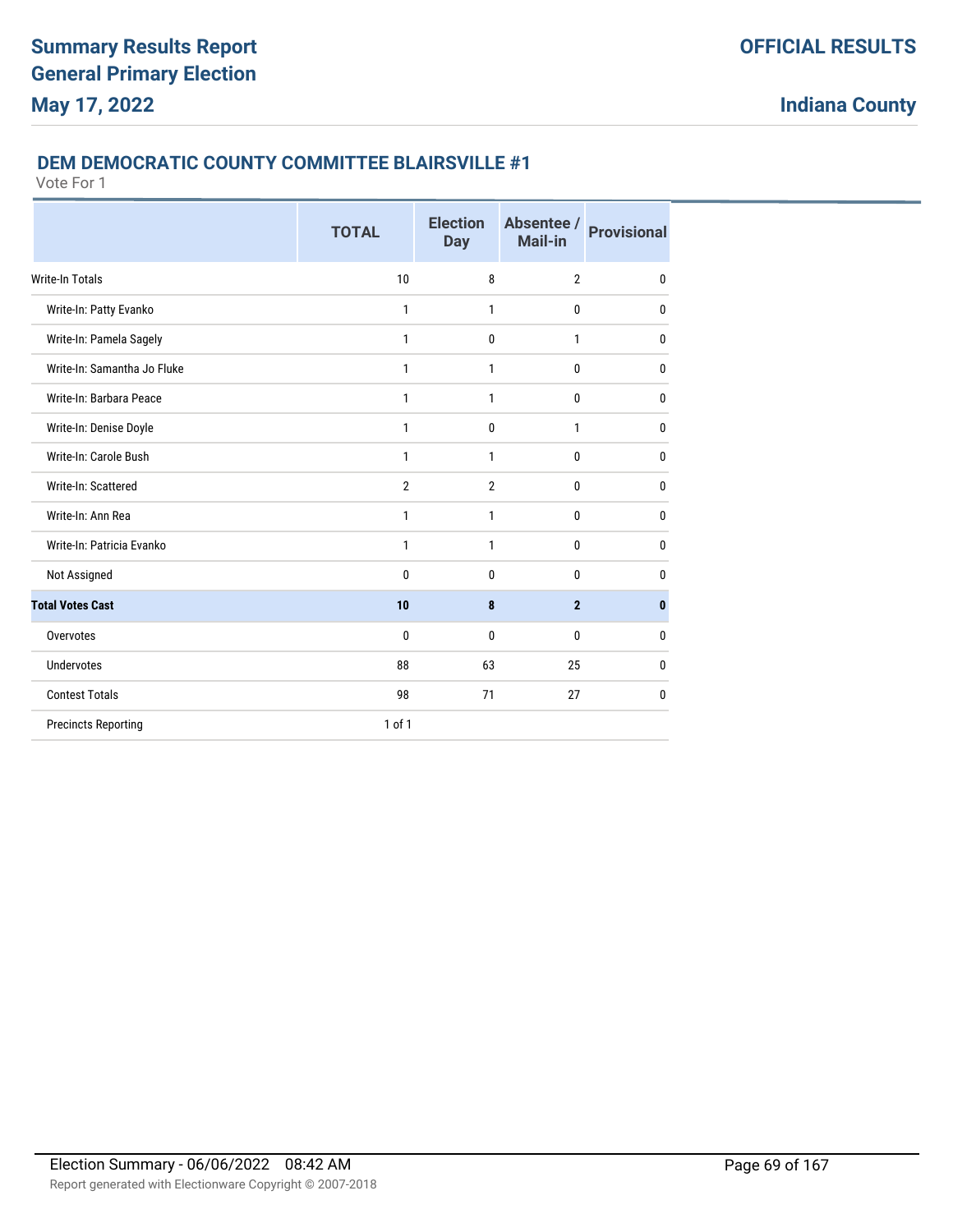#### **DEM DEMOCRATIC COUNTY COMMITTEE BLAIRSVILLE #2**

Vote For 1

|                                 | <b>TOTAL</b>   | <b>Election</b><br><b>Day</b> | Absentee /<br>Mail-in | <b>Provisional</b> |
|---------------------------------|----------------|-------------------------------|-----------------------|--------------------|
| Write-In Totals                 | $\overline{4}$ | 3                             | 1                     | 0                  |
| Write-In: Adele Doris           | 1              | 0                             | 1                     | 0                  |
| Write-In: Patricia Evanko       | 1              | 1                             | $\mathbf{0}$          | 0                  |
| Write-In: Denise Jennings Doyle | 1              | 1                             | $\mathbf 0$           | 0                  |
| Write-In: Denise Pencola        | 1              | 1                             | $\mathbf{0}$          | 0                  |
| Not Assigned                    | $\mathbf{0}$   | $\mathbf{0}$                  | $\mathbf{0}$          | 0                  |
| <b>Total Votes Cast</b>         | 4              | $\overline{\mathbf{3}}$       | $\mathbf{1}$          | $\bf{0}$           |
| Overvotes                       | $\mathbf{0}$   | $\mathbf{0}$                  | $\mathbf{0}$          | 0                  |
| Undervotes                      | 95             | 53                            | 42                    | 0                  |
| <b>Contest Totals</b>           | 99             | 56                            | 43                    | 0                  |
| <b>Precincts Reporting</b>      | 1 of 1         |                               |                       |                    |

# **DEM DEMOCRATIC COUNTY COMMITTEE BLAIRSVILLE #3**

|                                 | <b>TOTAL</b> | <b>Election</b><br><b>Day</b> | Absentee /<br>Mail-in | <b>Provisional</b> |
|---------------------------------|--------------|-------------------------------|-----------------------|--------------------|
| Write-In Totals                 | 11           | 7                             | $\overline{4}$        | 0                  |
| Write-In: Denise Doyle          | $\mathbf{1}$ | 1                             | 0                     | 0                  |
| Write-In: Barb Peace            | 1            | 0                             | 1                     | 0                  |
| Write-In: Jocelyn Amevuror      | $\mathbf{1}$ | 1                             | 0                     | 0                  |
| Write-In: Scattered             | 5            | 4                             | 1                     | $\mathbf{0}$       |
| Write-In: Denise Jennings-Doyle | 1            | 0                             | 1                     | $\mathbf{0}$       |
| Write-In: Jennie Cochran        | $\mathbf{1}$ | 1                             | 0                     | $\mathbf 0$        |
| Write-In: Lisa Bertolino        | 1            | 0                             | 1                     | $\mathbf{0}$       |
| Not Assigned                    | $\mathbf{0}$ | $\mathbf{0}$                  | 0                     | $\mathbf{0}$       |
| <b>Total Votes Cast</b>         | 11           | $\overline{7}$                | 4                     | $\mathbf{0}$       |
| Overvotes                       | $\mathbf 0$  | 0                             | 0                     | $\mathbf{0}$       |
| <b>Undervotes</b>               | 118          | 55                            | 63                    | 0                  |
| <b>Contest Totals</b>           | 129          | 62                            | 67                    | 0                  |
| <b>Precincts Reporting</b>      | 1 of 1       |                               |                       |                    |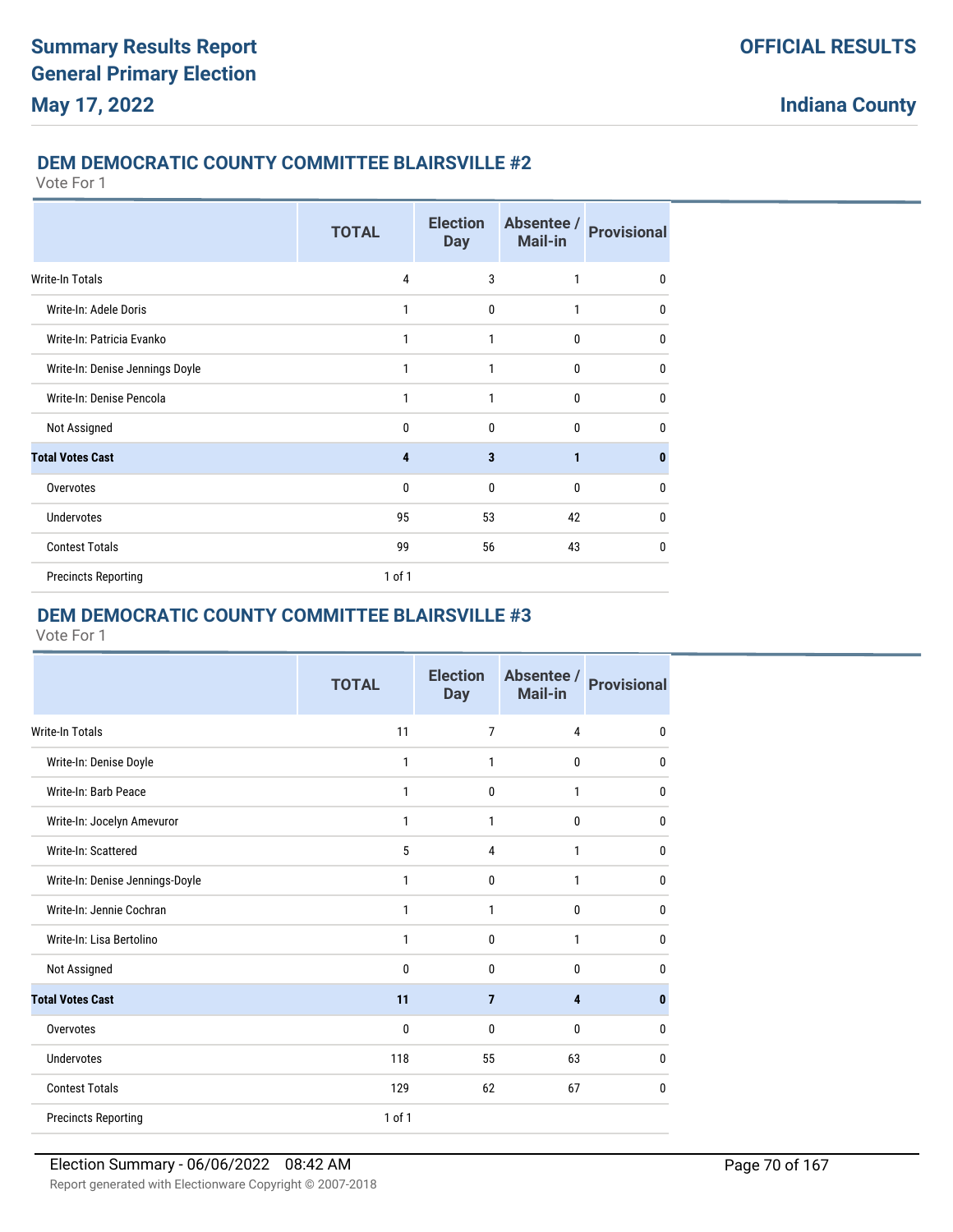#### **DEM DEMOCRATIC COUNTY COMMITTEE BRUSHVALLEY**

Vote For 1

|                            | <b>TOTAL</b>   | <b>Election</b><br><b>Day</b> | Absentee /<br>Mail-in | <b>Provisional</b> |
|----------------------------|----------------|-------------------------------|-----------------------|--------------------|
| <b>Write-In Totals</b>     | 10             | 4                             | 6                     | 0                  |
| Write-In: Ann Rea          | 1              | $\mathbf{0}$                  | 1                     | $\mathbf 0$        |
| Write-In: Scattered        | $\overline{2}$ | 1                             | 1                     | 0                  |
| Write-In: Jessica Moser    | 1              | $\mathbf{0}$                  | 1                     | $\mathbf 0$        |
| Write-In: Kim Overdorff    | 1              | $\mathbf{0}$                  | 1                     | $\mathbf 0$        |
| Write-In: Rebecca Medvetz  | 1              | $\mathbf{0}$                  | $\mathbf{1}$          | $\mathbf 0$        |
| Write-In: Susan Scott      | 1              | 1                             | $\mathbf 0$           | $\mathbf 0$        |
| Write-In: Steve White      | 1              | 1                             | $\mathbf 0$           | $\mathbf 0$        |
| Write-In: Getty            | 1              | 1                             | $\mathbf 0$           | $\mathbf 0$        |
| Write-In: Jo Cunningham    | 1              | $\mathbf{0}$                  | $\mathbf{1}$          | $\mathbf 0$        |
| Not Assigned               | 0              | $\mathbf{0}$                  | 0                     | $\mathbf 0$        |
| <b>Total Votes Cast</b>    | 10             | 4                             | 6                     | $\bf{0}$           |
| Overvotes                  | 0              | $\mathbf{0}$                  | 0                     | 0                  |
| Undervotes                 | 117            | 73                            | 44                    | $\mathbf 0$        |
| <b>Contest Totals</b>      | 127            | 77                            | 50                    | 0                  |
| <b>Precincts Reporting</b> | 1 of 1         |                               |                       |                    |

# **DEM DEMOCRATIC COUNTY COMMITTEE BUFFINGTON #1**

|                            | <b>TOTAL</b>   | <b>Election</b><br><b>Day</b> | Absentee /<br>Mail-in | <b>Provisional</b> |
|----------------------------|----------------|-------------------------------|-----------------------|--------------------|
| <b>Write-In Totals</b>     | $\overline{2}$ | 1                             | 1                     | 0                  |
| Write-In: Ann Rae          | 1              | $\mathbf{0}$                  | 1                     | $\mathbf{0}$       |
| Write-In: Carol Caraway    | 1              | 1                             | $\mathbf{0}$          | $\mathbf{0}$       |
| Not Assigned               | $\mathbf{0}$   | $\mathbf{0}$                  | $\mathbf{0}$          | $\mathbf{0}$       |
| <b>Total Votes Cast</b>    | $\overline{2}$ | 1                             | 1                     | $\bf{0}$           |
| Overvotes                  | $\mathbf{0}$   | $\mathbf{0}$                  | $\mathbf{0}$          | $\mathbf{0}$       |
| <b>Undervotes</b>          | 49             | 34                            | 15                    | $\mathbf{0}$       |
| <b>Contest Totals</b>      | 51             | 35                            | 16                    | $\mathbf{0}$       |
| <b>Precincts Reporting</b> | 1 of 1         |                               |                       |                    |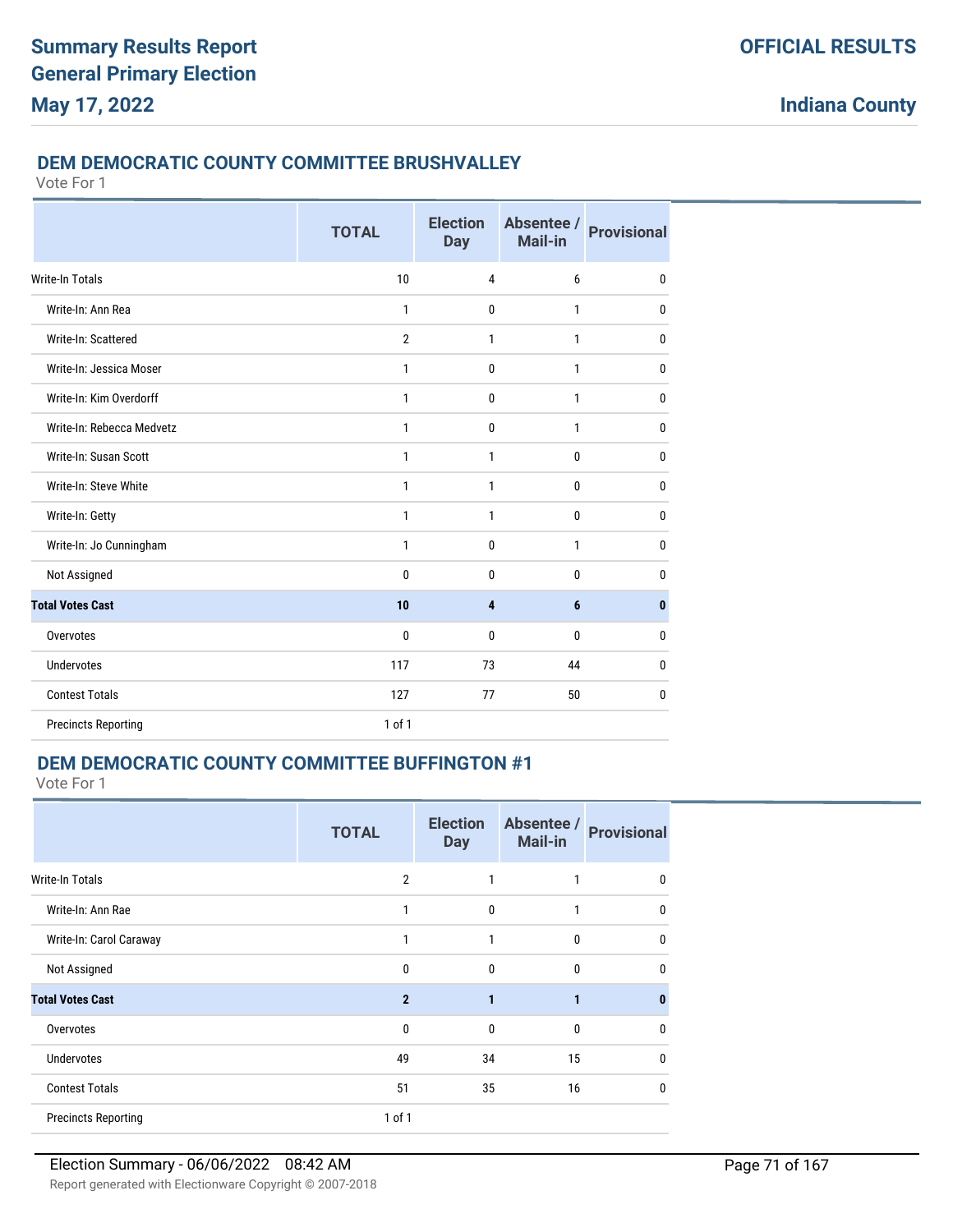### **DEM DEMOCRATIC COUNTY COMMITTEE BUFFINGTON #2**

Vote For 1

|                            | <b>TOTAL</b> | <b>Election</b><br><b>Day</b> | Absentee /<br><b>Mail-in</b> | <b>Provisional</b> |
|----------------------------|--------------|-------------------------------|------------------------------|--------------------|
| <b>Write-In Totals</b>     | 1            | 1                             | 0                            | 0                  |
| Write-In: Scattered        | 1            | 1                             | $\mathbf{0}$                 | $\mathbf{0}$       |
| Not Assigned               | $\mathbf{0}$ | $\mathbf{0}$                  | 0                            | 0                  |
| <b>Total Votes Cast</b>    | 1            | $\blacksquare$                | $\bf{0}$                     | $\bf{0}$           |
| Overvotes                  | $\mathbf{0}$ | $\mathbf{0}$                  | 0                            | $\mathbf{0}$       |
| <b>Undervotes</b>          | 30           | 23                            | 7                            | $\mathbf{0}$       |
| <b>Contest Totals</b>      | 31           | 24                            | 7                            | $\mathbf{0}$       |
| <b>Precincts Reporting</b> | $1$ of $1$   |                               |                              |                    |

### **DEM DEMOCRATIC COUNTY COMMITTEE BURRELL #1**

|                            | <b>TOTAL</b>   | <b>Election</b><br><b>Day</b> | Absentee /<br><b>Mail-in</b> | <b>Provisional</b> |
|----------------------------|----------------|-------------------------------|------------------------------|--------------------|
| <b>Write-In Totals</b>     | 6              | $\overline{4}$                | $\overline{2}$               | $\mathbf{0}$       |
| Write-In: Marlean Adam     | $\mathbf{1}$   | 1                             | $\mathbf{0}$                 | $\mathbf 0$        |
| Write-In: Mandy Hoover     | $\mathbf{1}$   | 1                             | $\mathbf{0}$                 | $\mathbf 0$        |
| Write-In: Scattereed       | $\overline{2}$ | $\overline{2}$                | $\mathbf{0}$                 | 0                  |
| Write-In: Ann Rea          | $\overline{2}$ | 0                             | $\overline{2}$               | 0                  |
| Not Assigned               | $\mathbf{0}$   | $\Omega$                      | $\Omega$                     | 0                  |
| <b>Total Votes Cast</b>    | 6              | $\overline{\mathbf{4}}$       | $\overline{2}$               | $\bf{0}$           |
| Overvotes                  | $\mathbf{0}$   | 0                             | $\mathbf{0}$                 | 0                  |
| <b>Undervotes</b>          | 100            | 66                            | 34                           | 0                  |
| <b>Contest Totals</b>      | 106            | 70                            | 36                           | $\mathbf{0}$       |
| <b>Precincts Reporting</b> | $1$ of $1$     |                               |                              |                    |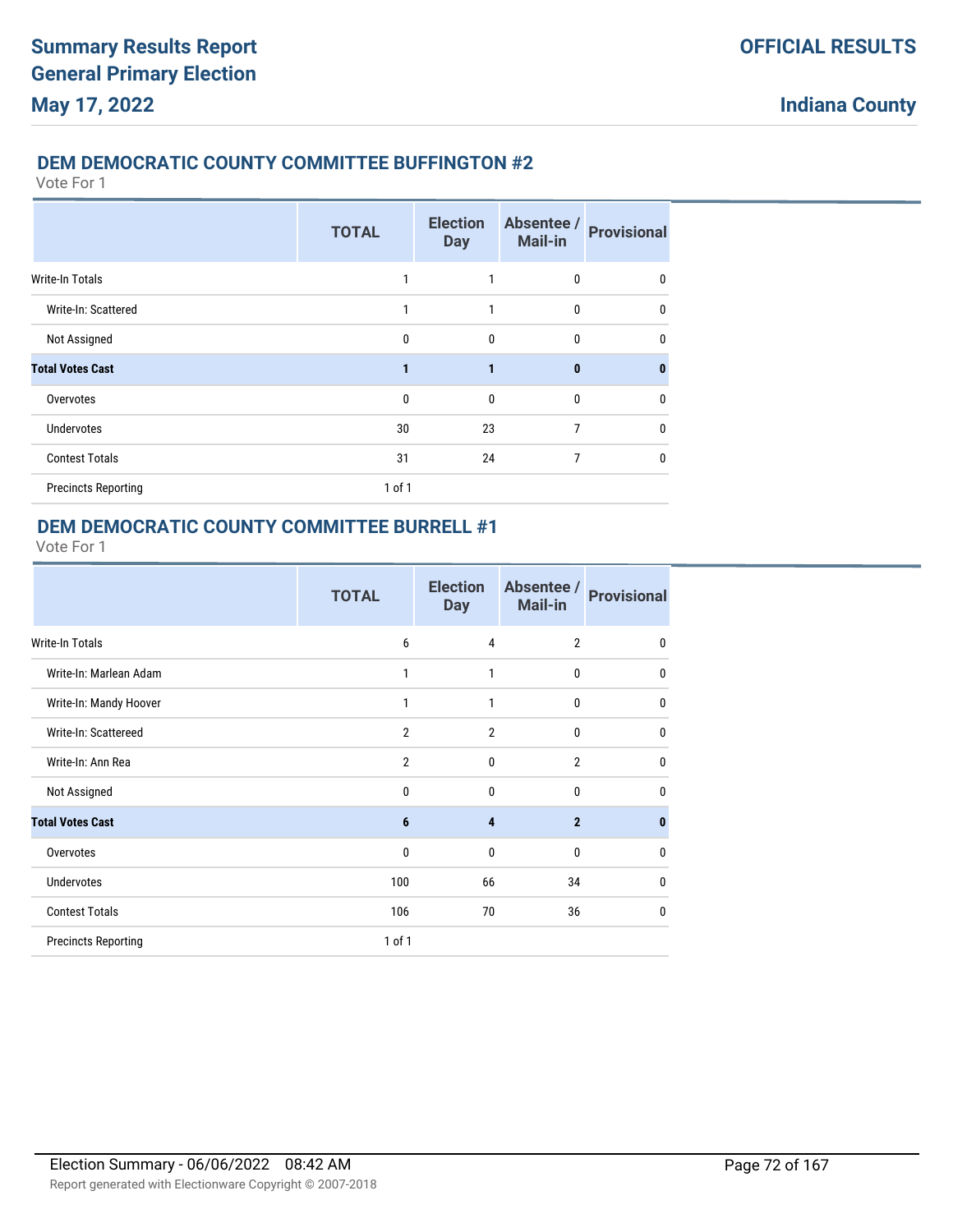#### **DEM DEMOCRATIC COUNTY COMMITTEE BURRELL #2**

Vote For 1

|                              | <b>TOTAL</b> | <b>Election</b><br><b>Day</b> | Absentee /<br><b>Mail-in</b> | <b>Provisional</b> |
|------------------------------|--------------|-------------------------------|------------------------------|--------------------|
| Write-In Totals              | 8            | $\overline{2}$                | 6                            | 0                  |
| Write-In: Julie Ann Knox     | $\mathbf{1}$ | $\mathbf{0}$                  | 1                            | $\mathbf{0}$       |
| Write-In: Summer Lee         | $\mathbf{1}$ | $\mathbf{0}$                  | $\mathbf{1}$                 | 0                  |
| Write-In: Patty McGlautchlin | 1            | $\mathbf 0$                   | 1                            | $\mathbf{0}$       |
| Write-In: Carol Belice       | 1            | 1                             | 0                            | $\mathbf{0}$       |
| Write-In: Scattered          | 1            | 1                             | 0                            | 0                  |
| Write-In: Denise Jennings    | 1            | $\mathbf{0}$                  | 1                            | 0                  |
| Write-In: Veronica Lazor     | $\mathbf{1}$ | $\mathbf{0}$                  | $\mathbf{1}$                 | $\mathbf{0}$       |
| Write-In: Juliaann Knox      | 1            | $\mathbf 0$                   | 1                            | $\mathbf{0}$       |
| Not Assigned                 | 0            | $\Omega$                      | 0                            | 0                  |
| <b>Total Votes Cast</b>      | 8            | $\overline{2}$                | 6                            | 0                  |
| Overvotes                    | $\mathbf{0}$ | $\mathbf{0}$                  | $\mathbf{0}$                 | $\mathbf{0}$       |
| Undervotes                   | 152          | 73                            | 79                           | 0                  |
| <b>Contest Totals</b>        | 160          | 75                            | 85                           | $\mathbf{0}$       |
| <b>Precincts Reporting</b>   | $1$ of $1$   |                               |                              |                    |

### **DEM DEMOCRATIC COUNTY COMMITTEE CANOE**

|                            | <b>TOTAL</b> | <b>Election</b><br><b>Day</b> | Absentee /<br><b>Mail-in</b> | <b>Provisional</b> |
|----------------------------|--------------|-------------------------------|------------------------------|--------------------|
| Kimberly Holeva            | 63           | 34                            | 29                           | 0                  |
| Write-In Totals            | 0            | 0                             | 0                            | $\mathbf{0}$       |
| Not Assigned               | 0            | $\mathbf 0$                   | 0                            | $\mathbf{0}$       |
| <b>Total Votes Cast</b>    | 63           | 34                            | 29                           | $\mathbf{0}$       |
| Overvotes                  | 0            | $\mathbf{0}$                  | 0                            | 0                  |
| <b>Undervotes</b>          | 7            | 7                             | 0                            | 0                  |
| <b>Contest Totals</b>      | 70           | 41                            | 29                           | 0                  |
| <b>Precincts Reporting</b> | $1$ of $1$   |                               |                              |                    |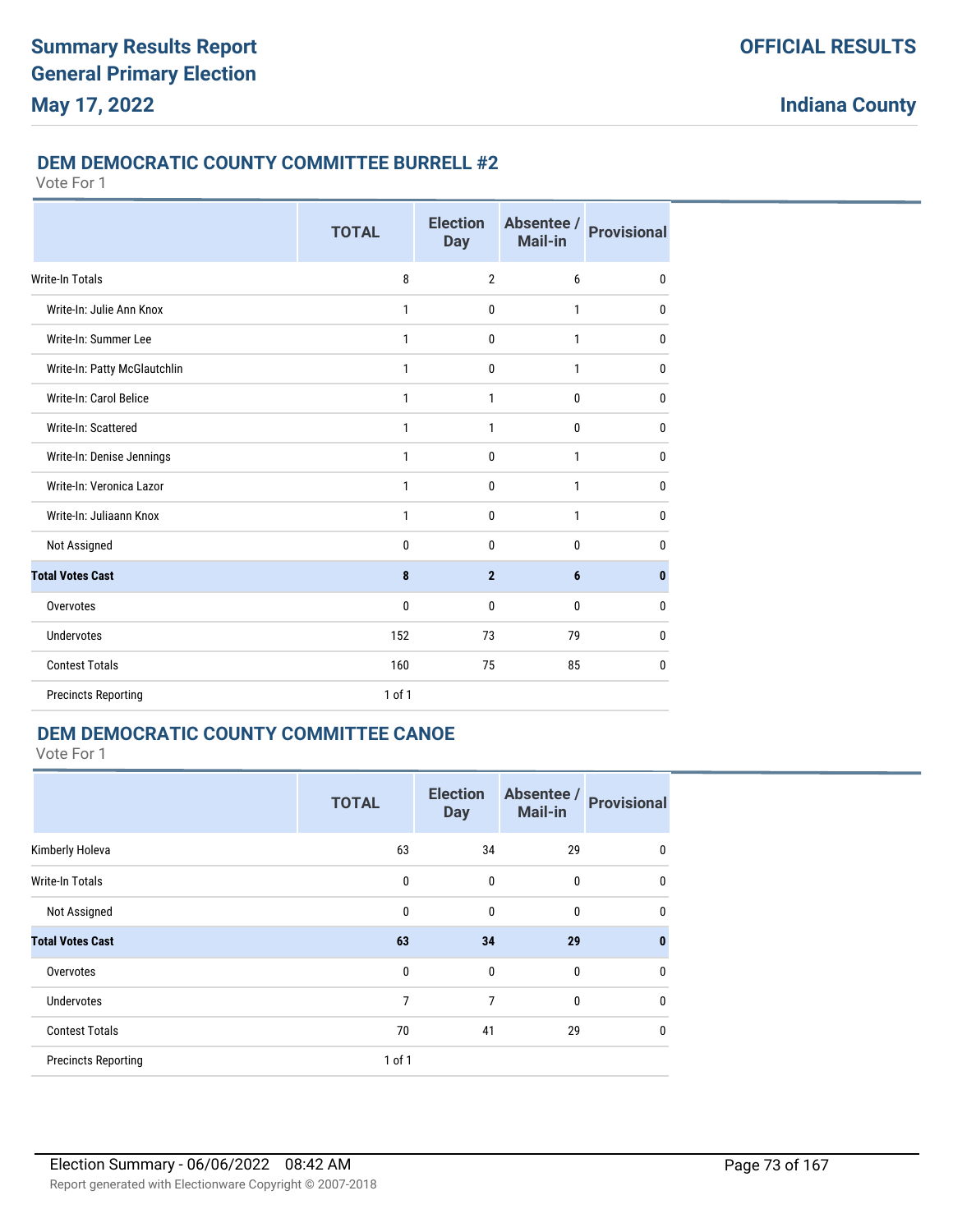#### **DEM DEMOCRATIC COUNTY COMMITTEE CENTER #1**

|                               | <b>TOTAL</b>   | <b>Election</b><br><b>Day</b> | Absentee /<br>Mail-in | <b>Provisional</b> |
|-------------------------------|----------------|-------------------------------|-----------------------|--------------------|
| Write-In Totals               | 6              | 4                             | $\overline{2}$        | $\mathbf 0$        |
| Write-In: Sue Drummond        | $\overline{2}$ | 0                             | $\overline{2}$        | $\mathbf{0}$       |
| Write-In: Theodore Ted Predko | 1              | 1                             | $\bf{0}$              | $\mathbf{0}$       |
| Write-In: Scattered           | 1              | 1                             | $\mathbf{0}$          | $\mathbf{0}$       |
| Write-In: Logan Marino        | 1              | 1                             | $\mathbf{0}$          | $\mathbf{0}$       |
| Write-In: Virginia Bernard    | 1              | 1                             | $\bf{0}$              | $\mathbf{0}$       |
| Not Assigned                  | 0              | $\mathbf{0}$                  | $\mathbf{0}$          | 0                  |
| <b>Total Votes Cast</b>       | 6              | $\overline{\mathbf{4}}$       | $\overline{2}$        | $\bf{0}$           |
| Overvotes                     | $\mathbf{0}$   | $\mathbf{0}$                  | $\mathbf{0}$          | $\mathbf{0}$       |
| <b>Undervotes</b>             | 89             | 54                            | 35                    | $\mathbf{0}$       |
| <b>Contest Totals</b>         | 95             | 58                            | 37                    | $\mathbf{0}$       |
| <b>Precincts Reporting</b>    | $1$ of $1$     |                               |                       |                    |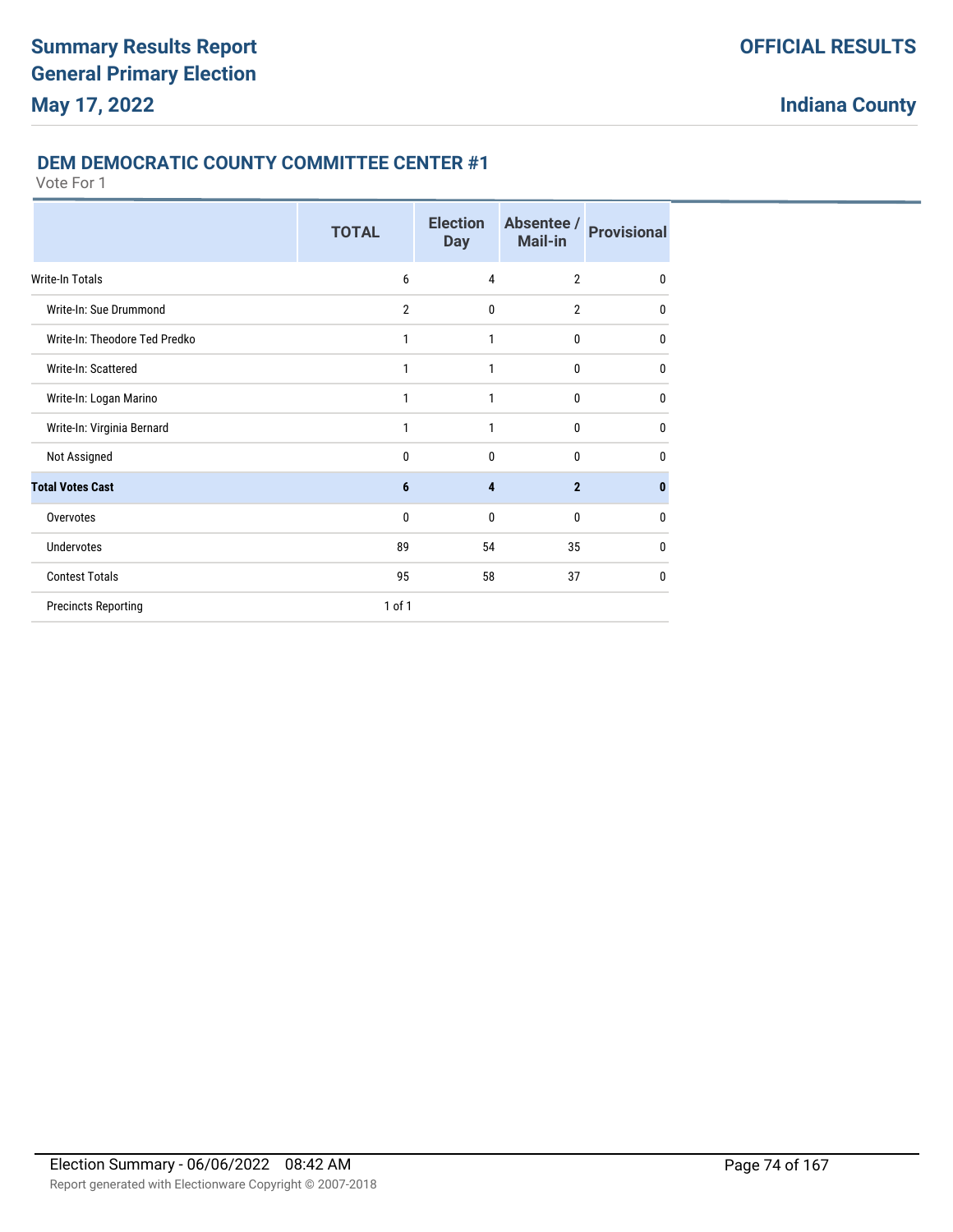#### **DEM DEMOCRATIC COUNTY COMMITTEE CENTER #2**

|                            | <b>TOTAL</b>   | <b>Election</b><br><b>Day</b> | Absentee /<br>Mail-in | <b>Provisional</b> |
|----------------------------|----------------|-------------------------------|-----------------------|--------------------|
| <b>Write-In Totals</b>     | 18             | 15                            | 3                     | $\bf{0}$           |
| Write-In: Tammie Shetler   | 1              | 0                             | $\mathbf{1}$          | $\mathbf{0}$       |
| Write-In: Lyn Vresilovic   | $\mathbf{1}$   | 1                             | 0                     | $\bf{0}$           |
| Write-In: Don Giovanni     | 1              | 0                             | $\mathbf{1}$          | $\bf{0}$           |
| Write-In: Heather Thomas   | 1              | 1                             | 0                     | $\bf{0}$           |
| Write-In: Scattered        | $\overline{2}$ | $\overline{2}$                | 0                     | $\bf{0}$           |
| Write-In: Kayla Liming     | 1              | 1                             | 0                     | $\bf{0}$           |
| Write-In: Tony Dellafiora  | 1              | 1                             | 0                     | $\mathbf 0$        |
| Write-In: Jolene Boyle     | 1              | 1                             | 0                     | $\bf{0}$           |
| Write-In: Vicki Robbins    | 1              | 1                             | 0                     | 0                  |
| Write-In: Eva Yancy        | 6              | 5                             | $\mathbf{1}$          | $\mathbf{0}$       |
| Write-In: Evan Yancy       | 1              | 1                             | 0                     | $\bf{0}$           |
| Write-In: Rhonda Smyers    | $\mathbf{1}$   | 1                             | 0                     | $\bf{0}$           |
| Not Assigned               | 0              | 0                             | 0                     | $\mathbf{0}$       |
| <b>Total Votes Cast</b>    | 18             | 15                            | 3                     | $\mathbf{0}$       |
| Overvotes                  | 0              | 0                             | 0                     | 0                  |
| Undervotes                 | 124            | 96                            | 28                    | $\mathbf{0}$       |
| <b>Contest Totals</b>      | 142            | 111                           | 31                    | $\bf{0}$           |
| <b>Precincts Reporting</b> | 1 of 1         |                               |                       |                    |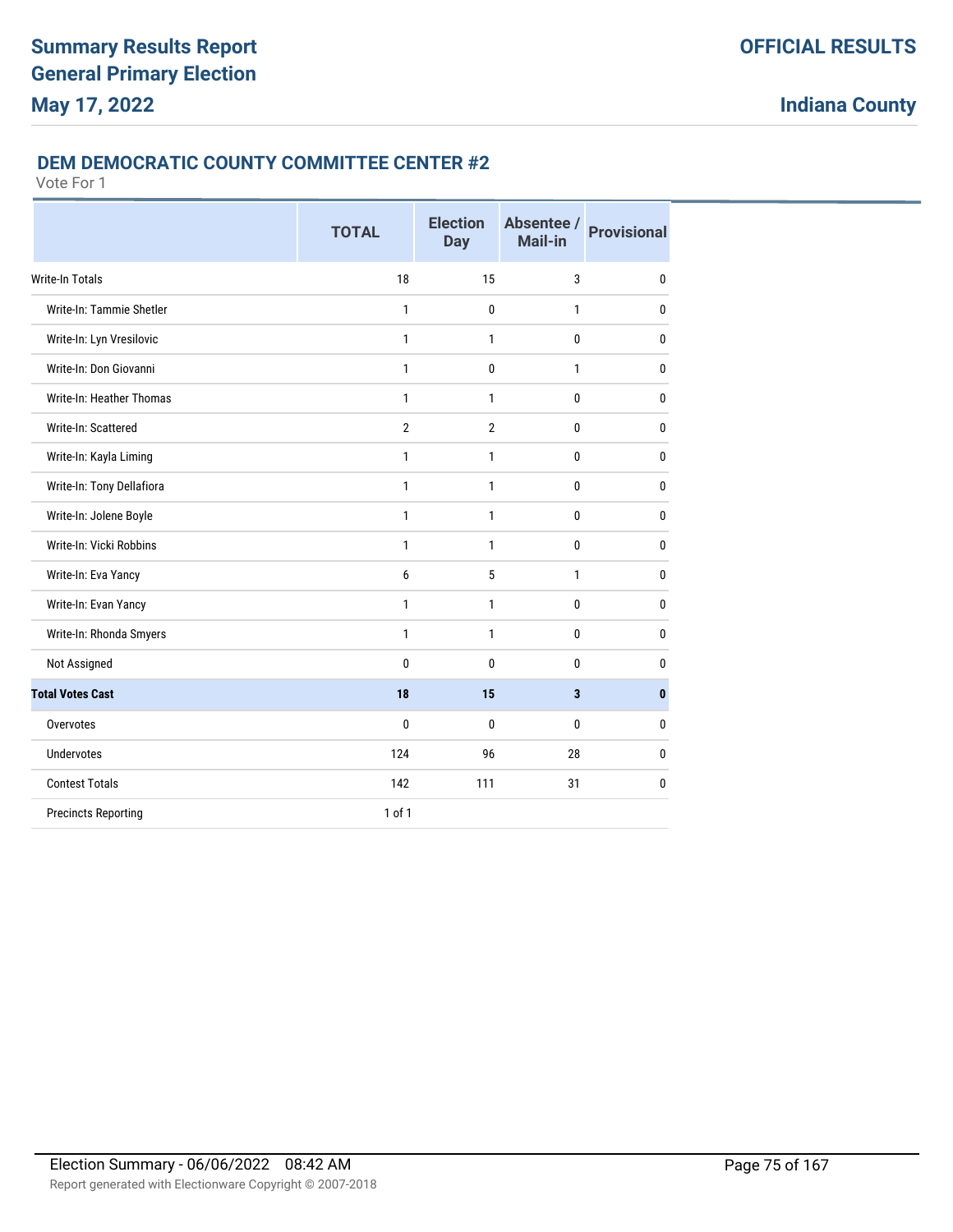### **DEM DEMOCRATIC COUNTY COMMITTEE CENTER #3**

Vote For 1

|                            | <b>TOTAL</b> | <b>Election</b><br><b>Day</b> | Absentee /<br><b>Mail-in</b> | <b>Provisional</b> |
|----------------------------|--------------|-------------------------------|------------------------------|--------------------|
| Betty S. Murray            | 239          | 128                           | 111                          | 0                  |
| Write-In Totals            | 3            | 3                             | $\mathbf 0$                  | $\mathbf{0}$       |
| Write-In: Eva Yancy        | 1            | 1                             | $\mathbf{0}$                 | $\mathbf{0}$       |
| Write-In: Terri Olish      | 1            | 1                             | $\bf{0}$                     | 0                  |
| Write-In: Scattered        | 1            | 1                             | $\mathbf{0}$                 | 0                  |
| Not Assigned               | $\mathbf 0$  | $\mathbf{0}$                  | $\mathbf{0}$                 | $\mathbf{0}$       |
| <b>Total Votes Cast</b>    | 242          | 131                           | 111                          | 0                  |
| Overvotes                  | $\mathbf 0$  | $\mathbf{0}$                  | $\mathbf{0}$                 | 0                  |
| <b>Undervotes</b>          | 33           | 22                            | 11                           | $\mathbf 0$        |
| <b>Contest Totals</b>      | 275          | 153                           | 122                          | 0                  |
| <b>Precincts Reporting</b> | 1 of 1       |                               |                              |                    |

### **DEM DEMOCRATIC COUNTY COMMITTEE CHERRYHILL #1**

|                            | <b>TOTAL</b> | <b>Election</b><br><b>Day</b> | Absentee /<br><b>Mail-in</b> | <b>Provisional</b> |
|----------------------------|--------------|-------------------------------|------------------------------|--------------------|
| Mary Jane Mitchell         | 105          | 67                            | 38                           | 0                  |
| <b>Write-In Totals</b>     | 1            | 1                             | $\bf{0}$                     | $\mathbf{0}$       |
| Write-In: Karen Thomas     | 1            | 1                             | 0                            | $\mathbf{0}$       |
| Not Assigned               | 0            | $\mathbf{0}$                  | $\mathbf{0}$                 | $\mathbf{0}$       |
| <b>Total Votes Cast</b>    | 106          | 68                            | 38                           | $\bf{0}$           |
| Overvotes                  | 0            | 0                             | $\mathbf{0}$                 | $\mathbf{0}$       |
| <b>Undervotes</b>          | 6            | 5                             | 1                            | $\mathbf{0}$       |
| <b>Contest Totals</b>      | 112          | 73                            | 39                           | $\mathbf{0}$       |
| <b>Precincts Reporting</b> | $1$ of $1$   |                               |                              |                    |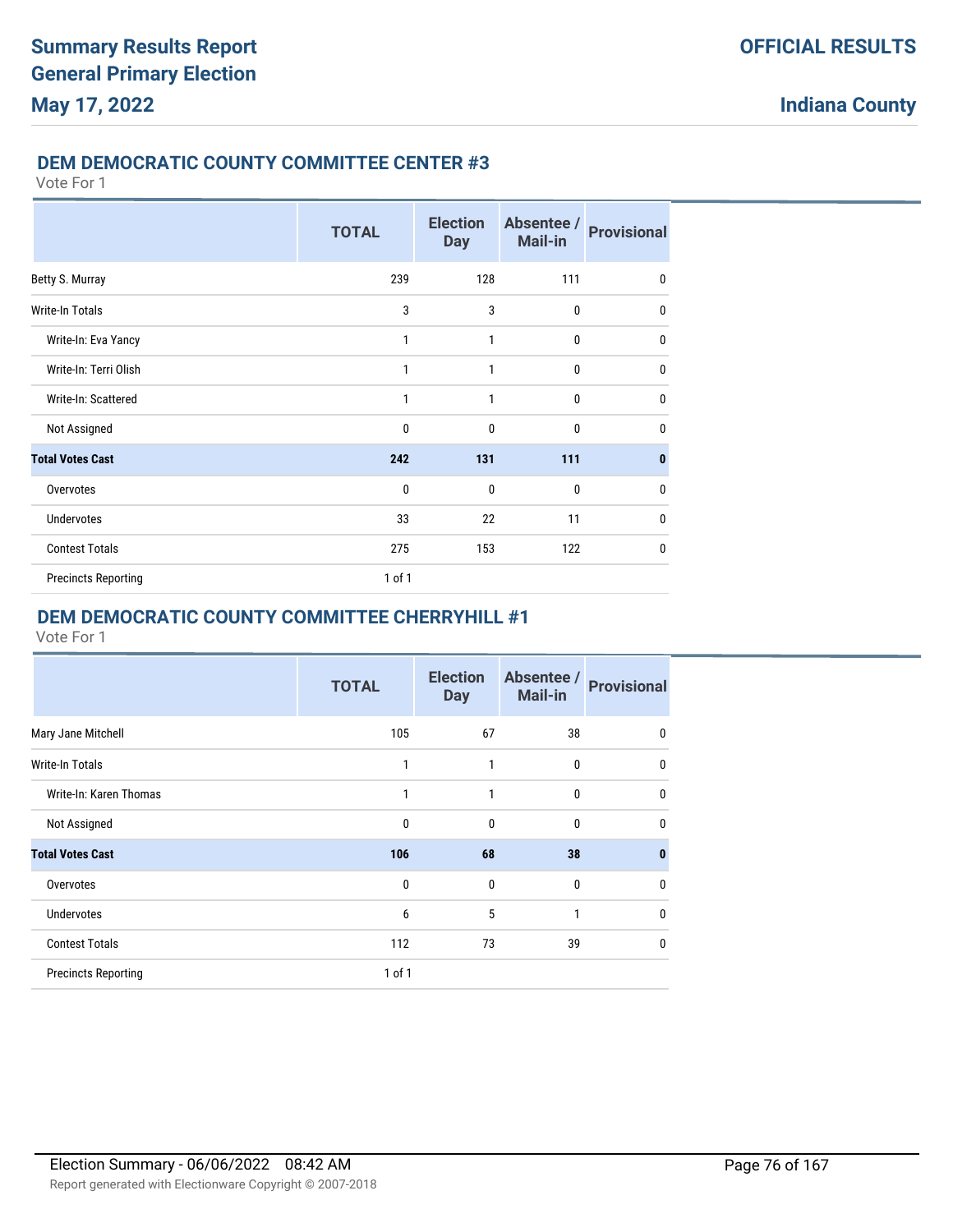#### **DEM DEMOCRATIC COUNTY COMMITTEE CHERRYHILL #2**

Vote For 1

|                             | <b>TOTAL</b> | <b>Election</b><br><b>Day</b> | Absentee /<br><b>Mail-in</b> | <b>Provisional</b> |
|-----------------------------|--------------|-------------------------------|------------------------------|--------------------|
| Write-In Totals             | 3            | 1                             | $\overline{2}$               | $\mathbf{0}$       |
| Write-In: Elizabeth Kriston | 1            | 1                             | 0                            | 0                  |
| Write-In: Ann Rea           | 1            | 0                             | 1                            | $\mathbf{0}$       |
| Write-In: Jane Mitchell     | 1            | $\mathbf{0}$                  | 1                            | $\mathbf{0}$       |
| Not Assigned                | $\Omega$     | $\mathbf{0}$                  | $\mathbf{0}$                 | 0                  |
| <b>Total Votes Cast</b>     | 3            | $\mathbf{1}$                  | $\mathbf{2}$                 | $\bf{0}$           |
| Overvotes                   | 0            | $\mathbf{0}$                  | 0                            | 0                  |
| <b>Undervotes</b>           | 63           | 35                            | 28                           | $\mathbf{0}$       |
| <b>Contest Totals</b>       | 66           | 36                            | 30                           | $\mathbf{0}$       |
| <b>Precincts Reporting</b>  | $1$ of $1$   |                               |                              |                    |

## **DEM DEMOCRATIC COUNTY COMMITTEE CHERRY TREE**

|                            | <b>TOTAL</b> | <b>Election</b><br><b>Day</b> | Absentee /<br><b>Mail-in</b> | <b>Provisional</b> |
|----------------------------|--------------|-------------------------------|------------------------------|--------------------|
| Write-In Totals            | 0            | 0                             | 0                            | 0                  |
| Not Assigned               | $\mathbf{0}$ | $\mathbf{0}$                  | $\mathbf{0}$                 | 0                  |
| <b>Total Votes Cast</b>    | $\bf{0}$     | $\mathbf{0}$                  | $\mathbf{0}$                 | 0                  |
| Overvotes                  | 0            | $\mathbf{0}$                  | 0                            | 0                  |
| <b>Undervotes</b>          | 16           | 14                            | $\overline{2}$               | 0                  |
| <b>Contest Totals</b>      | 16           | 14                            | $\overline{2}$               | 0                  |
| <b>Precincts Reporting</b> | $1$ of $1$   |                               |                              |                    |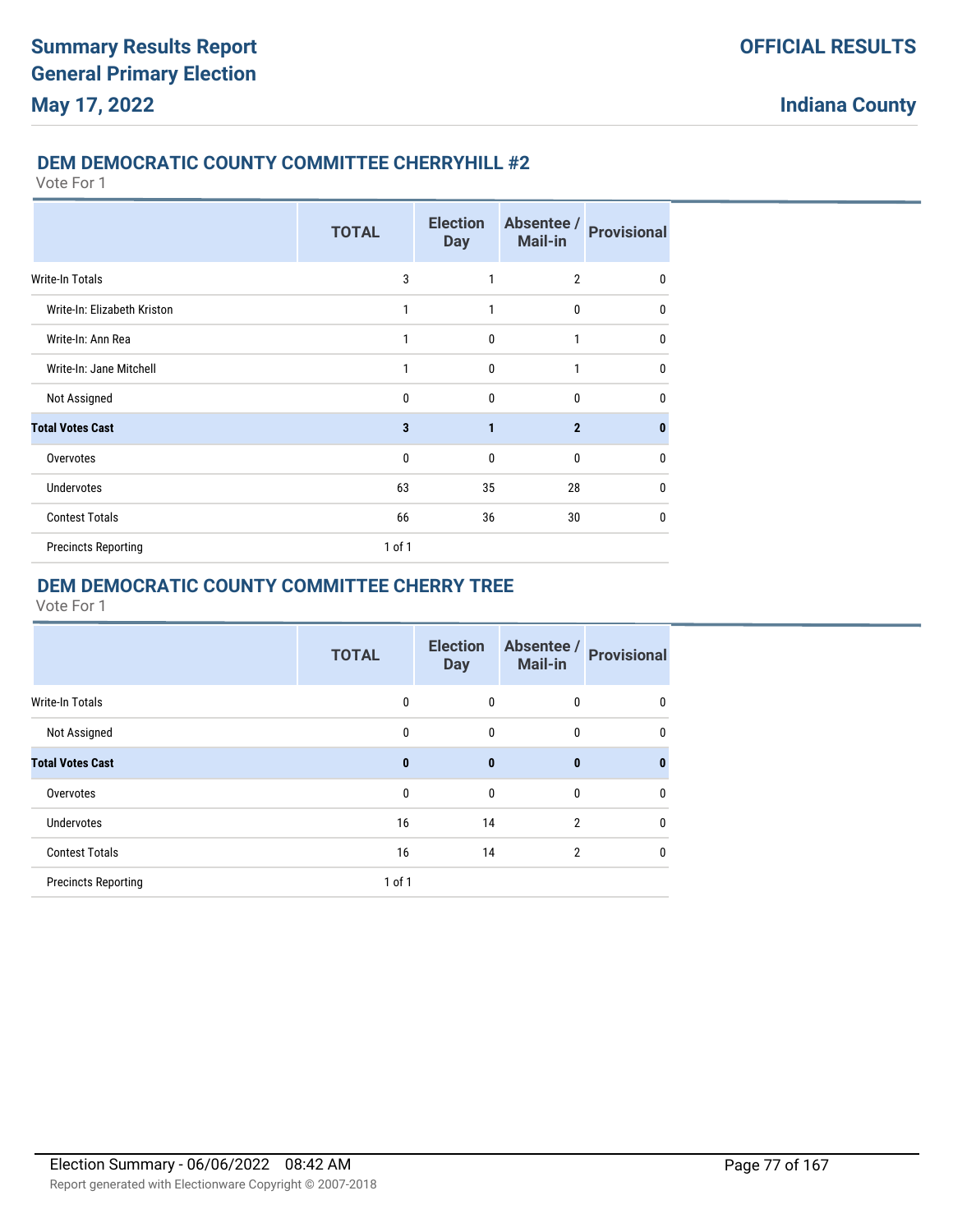#### **DEM DEMOCRATIC COUNTY COMMITTEE CLYMER**

Vote For 1

|                            | <b>TOTAL</b>   | <b>Election</b><br><b>Day</b> | Absentee /<br><b>Mail-in</b> | <b>Provisional</b> |
|----------------------------|----------------|-------------------------------|------------------------------|--------------------|
| Write-In Totals            | 8              | 7                             | 1                            | $\mathbf 0$        |
| Write-In: Scattered        | 3              | $\overline{2}$                | 1                            | $\mathbf 0$        |
| Write-In: Mike Keith       | 1              | 1                             | $\mathbf{0}$                 | $\mathbf 0$        |
| Write-In: Joanne Shedlock  | $\overline{2}$ | $\overline{2}$                | $\mathbf 0$                  | $\mathbf{0}$       |
| Write-In: Patricia Stream  | 1              | 1                             | $\mathbf 0$                  | $\mathbf 0$        |
| Write-In: Patricia Streams | 1              | 1                             | $\mathbf{0}$                 | $\mathbf 0$        |
| Not Assigned               | 0              | 0                             | $\mathbf{0}$                 | $\mathbf{0}$       |
| <b>Total Votes Cast</b>    | 8              | $\overline{7}$                | $\mathbf{1}$                 | $\mathbf{0}$       |
| Overvotes                  | 0              | 0                             | $\mathbf 0$                  | $\mathbf 0$        |
| <b>Undervotes</b>          | 80             | 51                            | 29                           | $\mathbf 0$        |
| <b>Contest Totals</b>      | 88             | 58                            | 30                           | $\mathbf{0}$       |
| <b>Precincts Reporting</b> | 1 of 1         |                               |                              |                    |

### **DEM DEMOCRATIC COUNTY COMMITTEE CONEMAUGH #1**

|                            | <b>TOTAL</b>   | <b>Election</b><br><b>Day</b> | Absentee /<br><b>Mail-in</b> | <b>Provisional</b> |
|----------------------------|----------------|-------------------------------|------------------------------|--------------------|
| Write-In Totals            | 4              |                               | 3                            | $\mathbf{0}$       |
| Write-In: Scattered        | $\overline{2}$ | $\mathbf{1}$                  | $\mathbf{1}$                 | $\mathbf 0$        |
| Write-In: Sara Steelman    | $\overline{2}$ | $\mathbf{0}$                  | $\overline{2}$               | $\mathbf{0}$       |
| Not Assigned               | 0              | $\mathbf{0}$                  | $\mathbf{0}$                 | $\mathbf{0}$       |
| <b>Total Votes Cast</b>    | 4              | 1                             | 3                            | $\mathbf{0}$       |
| Overvotes                  | 0              | $\mathbf{0}$                  | $\mathbf{0}$                 | $\mathbf 0$        |
| <b>Undervotes</b>          | 36             | 26                            | 10                           | $\mathbf{0}$       |
| <b>Contest Totals</b>      | 40             | 27                            | 13                           | $\mathbf{0}$       |
| <b>Precincts Reporting</b> | 1 of 1         |                               |                              |                    |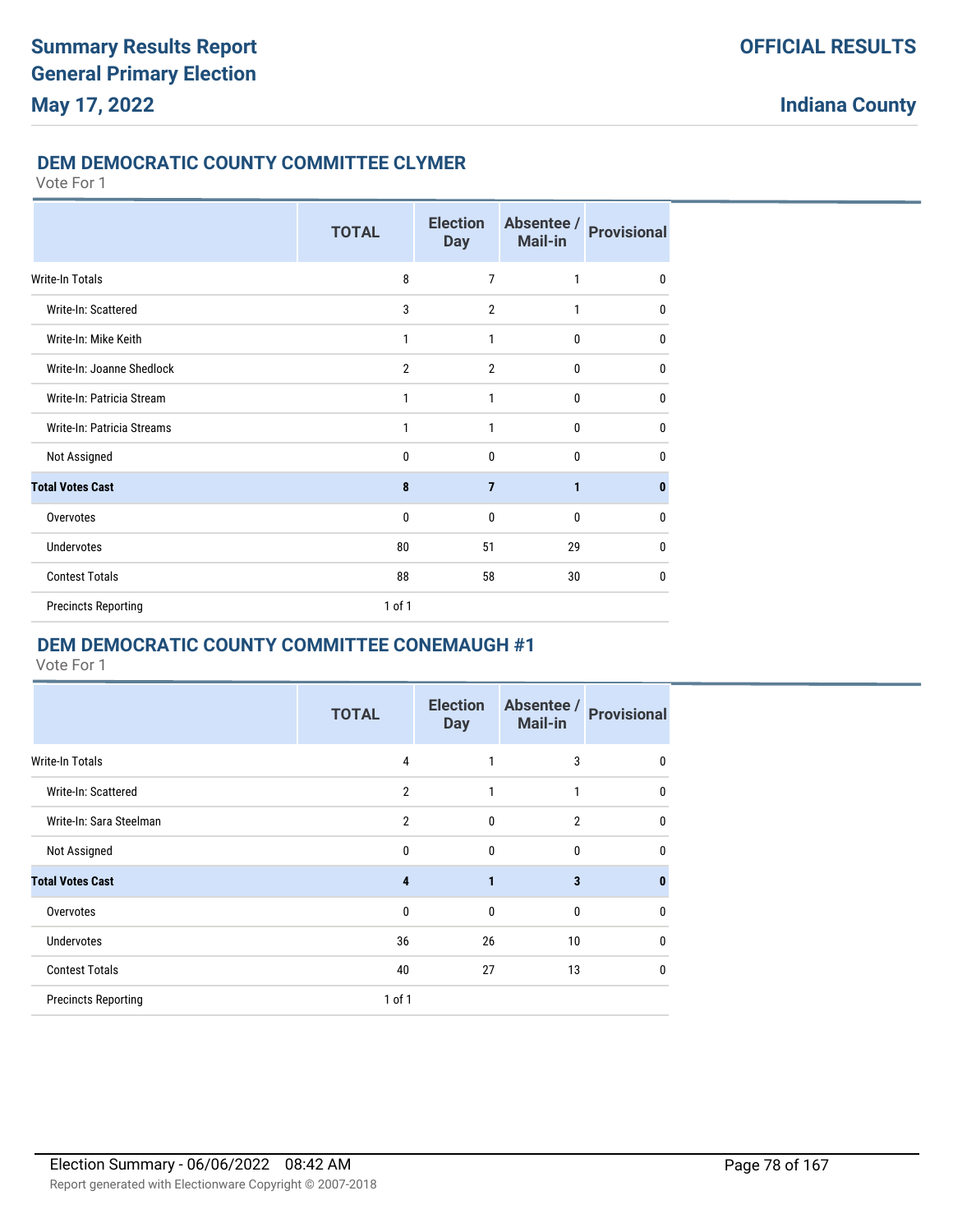#### **DEM DEMOCRATIC COUNTY COMMITTEE CONEMAUGH #2**

|                             | <b>TOTAL</b>   | <b>Election</b><br><b>Day</b> | Absentee /<br><b>Mail-in</b> | <b>Provisional</b> |
|-----------------------------|----------------|-------------------------------|------------------------------|--------------------|
| Write-In Totals             | 14             | 9                             | 5                            | $\mathbf{0}$       |
| Write-In: Misty Bruno Nocco | 1              | $\mathbf{1}$                  | $\mathbf{0}$                 | 0                  |
| Write-In: Barbarba Peace    | 1              | $\mathbf{0}$                  | 1                            | 0                  |
| Write-In: Eora Haupt        | 1              | 1                             | $\mathbf{0}$                 | 0                  |
| Write-In: Barbera Barker    | 1              | 1                             | $\mathbf{0}$                 | $\mathbf{0}$       |
| Write-In: Kathy Bozinski    | 1              | $\mathbf 0$                   | 1                            | $\mathbf 0$        |
| Write-In: Barb Peace        | 1              | 1                             | 0                            | $\mathbf 0$        |
| Write-In: Ann Rea           | 1              | $\mathbf 0$                   | 1                            | $\mathbf 0$        |
| Write-In: Barbara Peace     | 5              | 3                             | $\overline{2}$               | $\mathbf{0}$       |
| Write-In: Scattered         | $\overline{2}$ | $\overline{2}$                | 0                            | $\mathbf{0}$       |
| Not Assigned                | 0              | $\mathbf{0}$                  | $\mathbf{0}$                 | 0                  |
| <b>Total Votes Cast</b>     | 14             | 9                             | 5                            | $\mathbf{0}$       |
| Overvotes                   | 0              | $\mathbf{0}$                  | $\mathbf{0}$                 | $\mathbf{0}$       |
| <b>Undervotes</b>           | 63             | 39                            | 24                           | $\mathbf 0$        |
| <b>Contest Totals</b>       | 77             | 48                            | 29                           | $\mathbf 0$        |
| <b>Precincts Reporting</b>  | 1 of 1         |                               |                              |                    |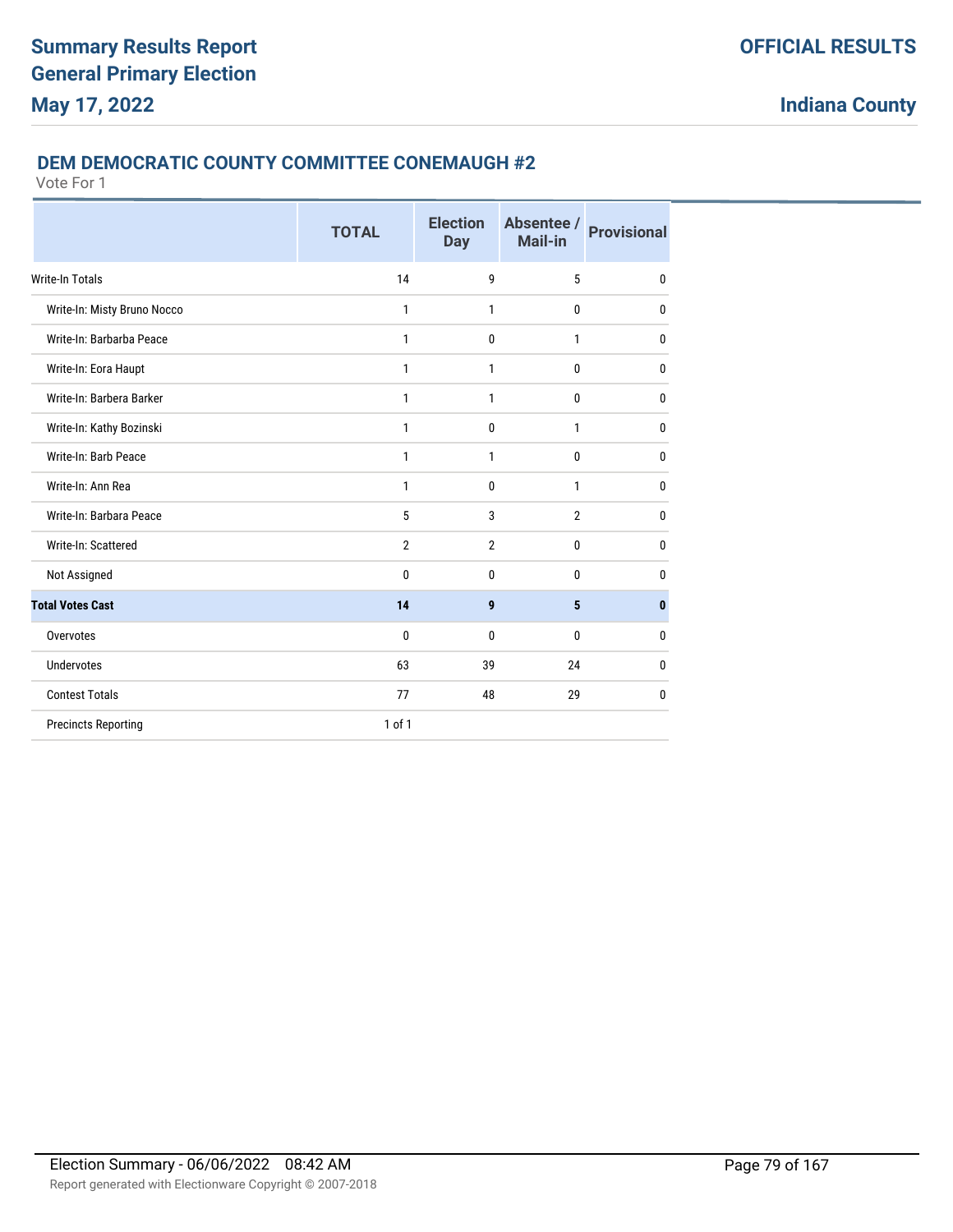#### **DEM DEMOCRATIC COUNTY COMMITTEE CONEMAUGH #3**

Vote For 1

|                            | <b>TOTAL</b>   | <b>Election</b><br><b>Day</b> | Absentee /<br><b>Mail-in</b> | <b>Provisional</b> |
|----------------------------|----------------|-------------------------------|------------------------------|--------------------|
| <b>Write-In Totals</b>     | 4              | 1                             | 3                            | $\mathbf{0}$       |
| Write-In: Ann Rea          | 1              | 0                             | 1                            | $\mathbf{0}$       |
| Write-In: Sandy Becker     | $\mathbf{1}$   | 1                             | $\mathbf 0$                  | $\mathbf{0}$       |
| Write-In: Jessica Faith    | $\overline{2}$ | $\mathbf{0}$                  | $\overline{2}$               | $\mathbf{0}$       |
| Not Assigned               | $\mathbf{0}$   | $\mathbf{0}$                  | $\mathbf{0}$                 | 0                  |
| <b>Total Votes Cast</b>    | 4              | 1                             | $\overline{\mathbf{3}}$      | $\bf{0}$           |
| Overvotes                  | $\mathbf{0}$   | $\mathbf{0}$                  | $\mathbf{0}$                 | 0                  |
| <b>Undervotes</b>          | 57             | 29                            | 28                           | $\mathbf{0}$       |
| <b>Contest Totals</b>      | 61             | 30                            | 31                           | $\mathbf{0}$       |
| <b>Precincts Reporting</b> | 1 of 1         |                               |                              |                    |

## **DEM DEMOCRATIC COUNTY COMMITTEE CREEKSIDE**

|                             | <b>TOTAL</b>   | <b>Election</b><br><b>Day</b> | Absentee /<br><b>Mail-in</b> | <b>Provisional</b> |
|-----------------------------|----------------|-------------------------------|------------------------------|--------------------|
| Write-In Totals             | $\overline{2}$ | $\overline{2}$                | 0                            | 0                  |
| Write-In: Patricia Petersen | $\overline{2}$ | $\overline{2}$                | $\mathbf{0}$                 | 0                  |
| Not Assigned                | $\mathbf{0}$   | $\mathbf{0}$                  | $\mathbf{0}$                 | 0                  |
| <b>Total Votes Cast</b>     | $\overline{2}$ | $\overline{2}$                | $\bf{0}$                     | $\bf{0}$           |
| Overvotes                   | $\mathbf 0$    | 0                             | 0                            | 0                  |
| <b>Undervotes</b>           | 24             | 21                            | 3                            | 0                  |
| <b>Contest Totals</b>       | 26             | 23                            | 3                            | 0                  |
| <b>Precincts Reporting</b>  | $1$ of $1$     |                               |                              |                    |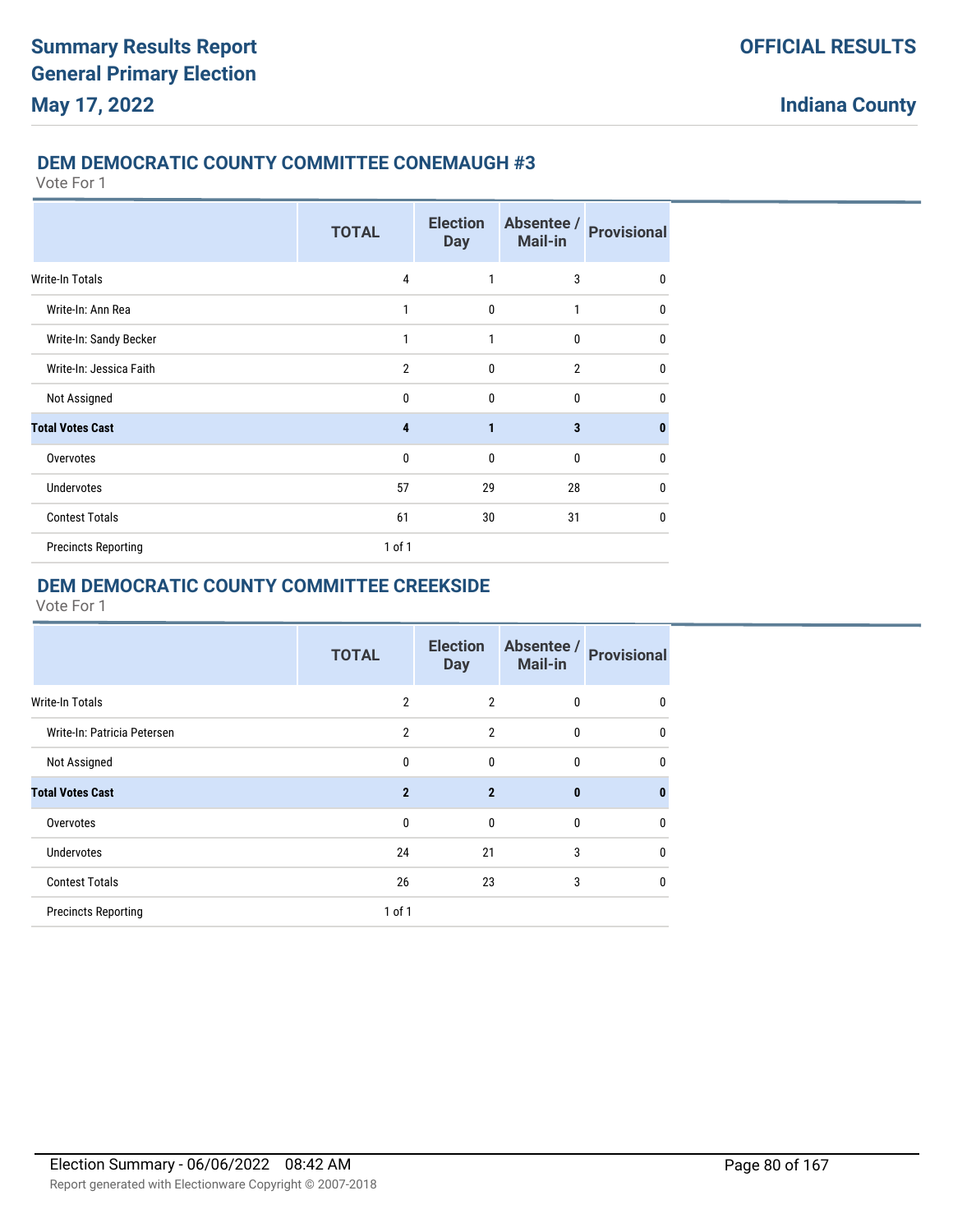#### **DEM DEMOCRATIC COUNTY COMMITTEE ERNEST**

#### Vote For 1

|                            | <b>TOTAL</b> | <b>Election</b><br><b>Day</b> | Absentee /<br><b>Mail-in</b> | <b>Provisional</b> |
|----------------------------|--------------|-------------------------------|------------------------------|--------------------|
| <b>Write-In Totals</b>     | 3            | 3                             | 0                            | 0                  |
| Write-In: Lori Davidson    | 3            | 3                             | 0                            | 0                  |
| Not Assigned               | $\mathbf{0}$ | $\mathbf{0}$                  | 0                            | 0                  |
| <b>Total Votes Cast</b>    | 3            | 3                             | $\bf{0}$                     | $\bf{0}$           |
| Overvotes                  | $\mathbf{0}$ | $\mathbf{0}$                  | 0                            | 0                  |
| <b>Undervotes</b>          | 15           | 13                            | 2                            | 0                  |
| <b>Contest Totals</b>      | 18           | 16                            | $\overline{2}$               | 0                  |
| <b>Precincts Reporting</b> | 1 of 1       |                               |                              |                    |

### **DEM DEMOCRATIC COUNTY COMMITTEE GLEN CAMPBELL**

|                            | <b>TOTAL</b>   | <b>Election</b><br><b>Day</b> | Absentee /<br><b>Mail-in</b> | <b>Provisional</b> |
|----------------------------|----------------|-------------------------------|------------------------------|--------------------|
| <b>Write-In Totals</b>     | $\overline{2}$ | $\overline{2}$                | $\bf{0}$                     | 0                  |
| Write-In: Scattered        | 1              | 1                             | $\bf{0}$                     | 0                  |
| Write-In: Lou Barletta     | $\mathbf{1}$   | 1                             | $\mathbf{0}$                 | $\mathbf{0}$       |
| Not Assigned               | $\mathbf{0}$   | $\mathbf{0}$                  | $\mathbf{0}$                 | 0                  |
| <b>Total Votes Cast</b>    | $\overline{2}$ | $\overline{2}$                | $\bf{0}$                     | $\bf{0}$           |
| Overvotes                  | $\mathbf{0}$   | $\mathbf{0}$                  | 0                            | 0                  |
| <b>Undervotes</b>          | 23             | 20                            | 3                            | 0                  |
| <b>Contest Totals</b>      | 25             | 22                            | 3                            | $\mathbf{0}$       |
| <b>Precincts Reporting</b> | $1$ of $1$     |                               |                              |                    |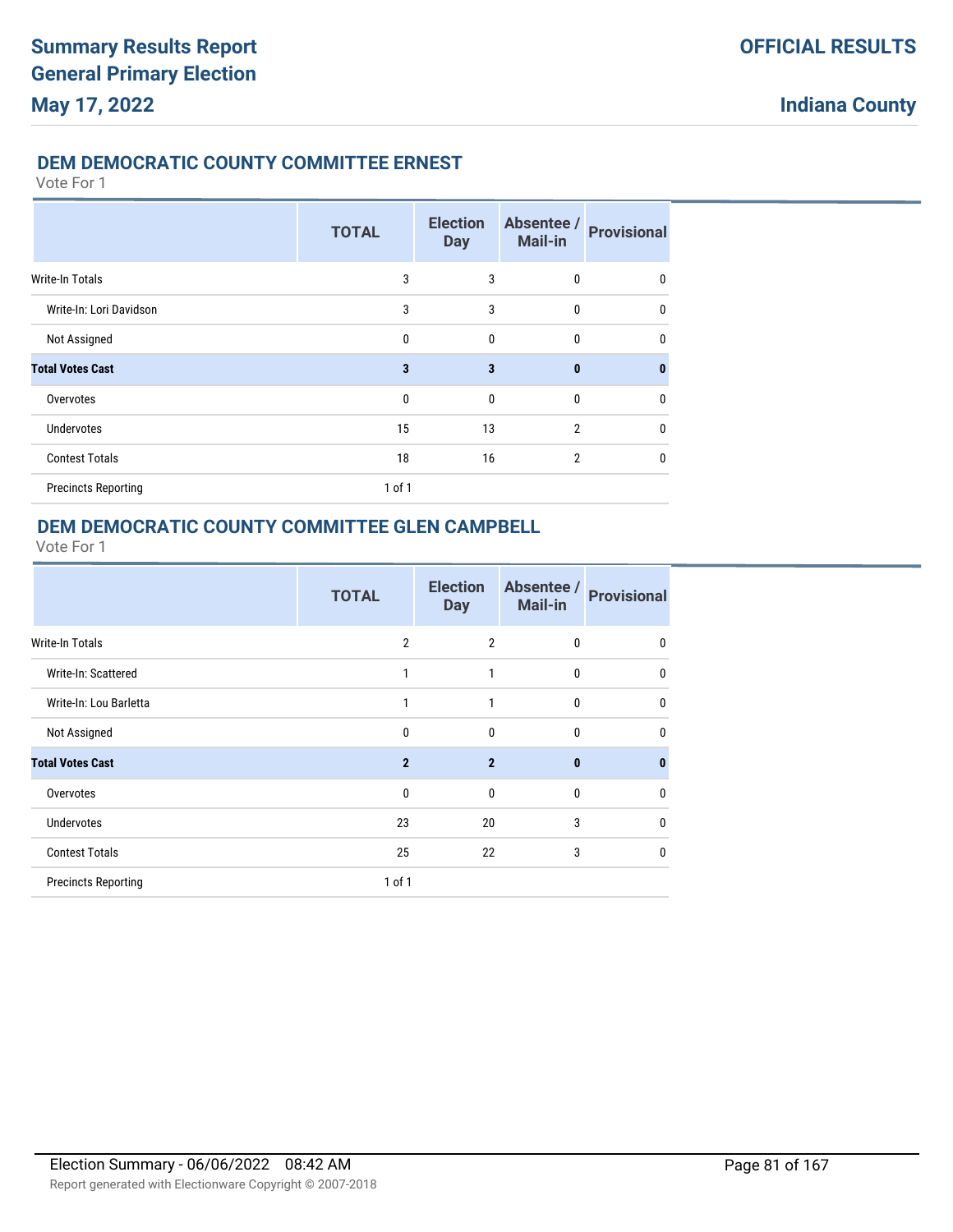### **DEM DEMOCRATIC COUNTY COMMITTEE GRANT**

Vote For 1

|                            | <b>TOTAL</b> | <b>Election</b><br><b>Day</b> | Absentee /<br><b>Mail-in</b> | <b>Provisional</b> |
|----------------------------|--------------|-------------------------------|------------------------------|--------------------|
| Martha Buckley             | 32           | 22                            | 10                           | 0                  |
| Write-In Totals            | 0            | 0                             | $\mathbf{0}$                 | $\mathbf{0}$       |
| Not Assigned               | $\mathbf{0}$ | $\mathbf{0}$                  | $\bf{0}$                     | $\mathbf{0}$       |
| <b>Total Votes Cast</b>    | 32           | 22                            | 10                           | $\mathbf{0}$       |
| Overvotes                  | $\mathbf{0}$ | $\mathbf{0}$                  | $\mathbf{0}$                 | $\mathbf{0}$       |
| <b>Undervotes</b>          | 4            | 3                             | 1                            | $\mathbf{0}$       |
| <b>Contest Totals</b>      | 36           | 25                            | 11                           | $\mathbf{0}$       |
| <b>Precincts Reporting</b> | 1 of 1       |                               |                              |                    |

### **DEM DEMOCRATIC COUNTY COMMITTEE GREEN #1**

|                            | <b>TOTAL</b> | <b>Election</b><br><b>Day</b> | Absentee /<br><b>Mail-in</b> | <b>Provisional</b> |
|----------------------------|--------------|-------------------------------|------------------------------|--------------------|
| <b>Write-In Totals</b>     | 4            | $\overline{2}$                | $\overline{2}$               | 0                  |
| Write-In: Streams- Warman  | 1            | 1                             | $\mathbf{0}$                 | 0                  |
| Write-In: Dorothy j. Kylap | 1            | $\mathbf{0}$                  | 1                            | 0                  |
| Write-In: Megan Sharrow    | 1            | 1                             | 0                            | 0                  |
| Write-In: Anna Goldman     | 1            | $\mathbf{0}$                  | 1                            | $\mathbf{0}$       |
| Not Assigned               | $\mathbf{0}$ | $\mathbf{0}$                  | $\mathbf{0}$                 | 0                  |
| <b>Total Votes Cast</b>    | 4            | $\overline{2}$                | $\overline{2}$               | 0                  |
| Overvotes                  | $\mathbf{0}$ | $\mathbf{0}$                  | $\mathbf{0}$                 | 0                  |
| <b>Undervotes</b>          | 68           | 47                            | 21                           | $\mathbf{0}$       |
| <b>Contest Totals</b>      | 72           | 49                            | 23                           | 0                  |
| <b>Precincts Reporting</b> | $1$ of $1$   |                               |                              |                    |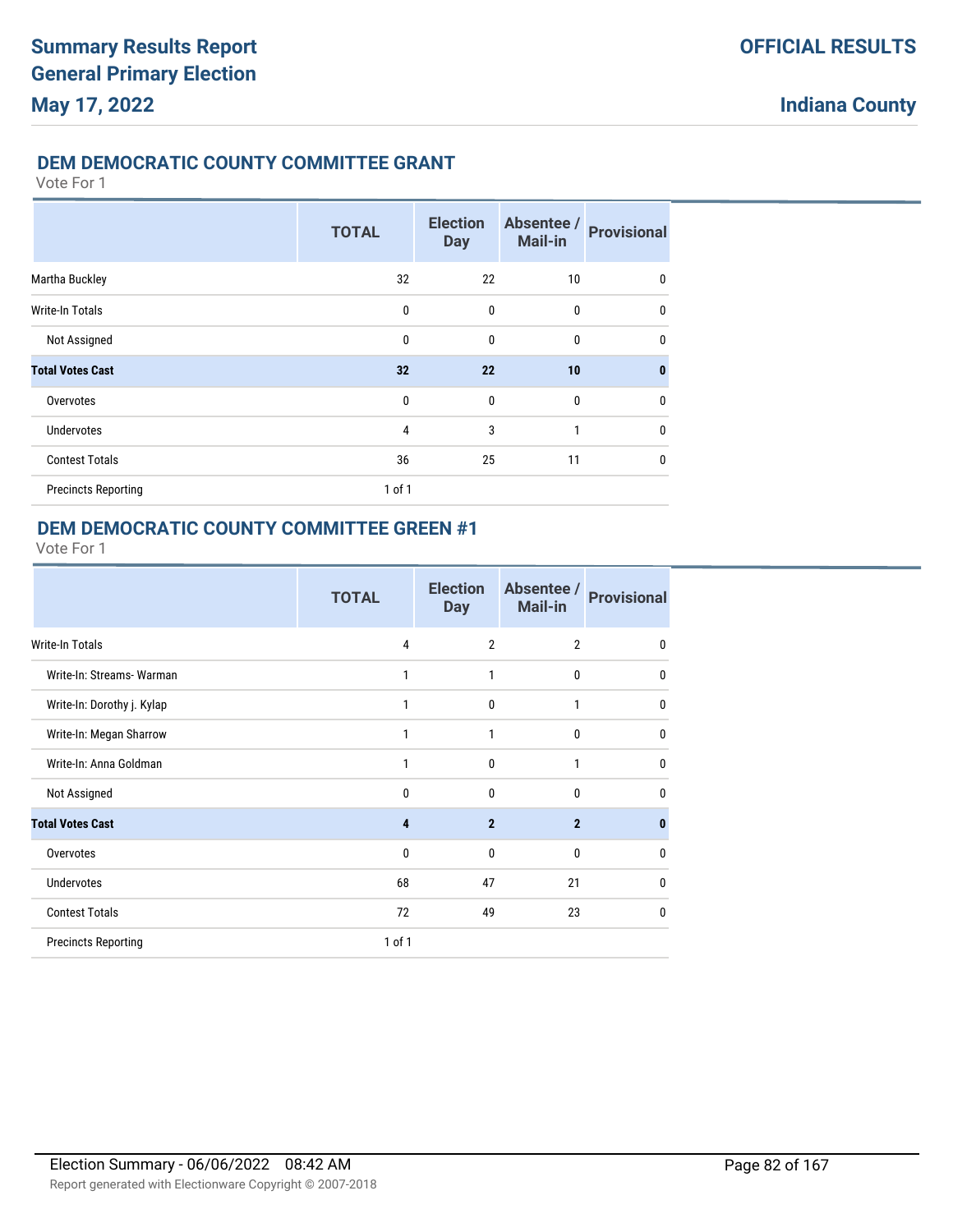#### **DEM DEMOCRATIC COUNTY COMMITTEE GREEN #2**

#### Vote For 1

|                              | <b>TOTAL</b>   | <b>Election</b><br><b>Day</b> | Absentee /<br><b>Mail-in</b> | <b>Provisional</b> |
|------------------------------|----------------|-------------------------------|------------------------------|--------------------|
| <b>Write-In Totals</b>       | $\overline{4}$ | 3                             | 1                            | $\mathbf{0}$       |
| Write-In: Scattered          | 1              | 1                             | $\mathbf{0}$                 | $\mathbf{0}$       |
| Write-In: Krista Peles       | 1              | 1                             | 0                            | $\mathbf{0}$       |
| Write-In: Ann Rea            | 1              | 1                             | $\mathbf{0}$                 | $\mathbf{0}$       |
| Write-In: Janice M. Flaherty | 1              | $\mathbf{0}$                  | 1                            | $\mathbf{0}$       |
| Not Assigned                 | $\mathbf{0}$   | $\mathbf{0}$                  | $\mathbf{0}$                 | $\mathbf{0}$       |
| <b>Total Votes Cast</b>      | 4              | 3                             | $\mathbf{1}$                 | 0                  |
| Overvotes                    | $\mathbf{0}$   | $\mathbf{0}$                  | $\mathbf{0}$                 | 0                  |
| <b>Undervotes</b>            | 79             | 55                            | 24                           | 0                  |
| <b>Contest Totals</b>        | 83             | 58                            | 25                           | $\mathbf{0}$       |
| <b>Precincts Reporting</b>   | $1$ of $1$     |                               |                              |                    |

### **DEM DEMOCRATIC COUNTY COMMITTEE GREEN #3**

|                            | <b>TOTAL</b> | <b>Election</b><br><b>Day</b> | Absentee /<br><b>Mail-in</b> | <b>Provisional</b> |
|----------------------------|--------------|-------------------------------|------------------------------|--------------------|
| Write-In Totals            | 3            | 1                             | $\overline{2}$               | 0                  |
| Write-In: Debi Tate        | 1            | $\mathbf{0}$                  | 1                            | $\mathbf{0}$       |
| Write-In: Susan Fetsko     | 1            | $\mathbf{0}$                  | 1                            | $\mathbf{0}$       |
| Write-In: Scattered        | 1            | 1                             | 0                            | $\mathbf{0}$       |
| Not Assigned               | 0            | 0                             | 0                            | 0                  |
| <b>Total Votes Cast</b>    | 3            | $\mathbf{1}$                  | $\mathbf{2}$                 | $\bf{0}$           |
| Overvotes                  | $\mathbf{0}$ | $\mathbf{0}$                  | 0                            | 0                  |
| <b>Undervotes</b>          | 26           | 20                            | 6                            | $\mathbf{0}$       |
| <b>Contest Totals</b>      | 29           | 21                            | 8                            | $\mathbf{0}$       |
| <b>Precincts Reporting</b> | 1 of 1       |                               |                              |                    |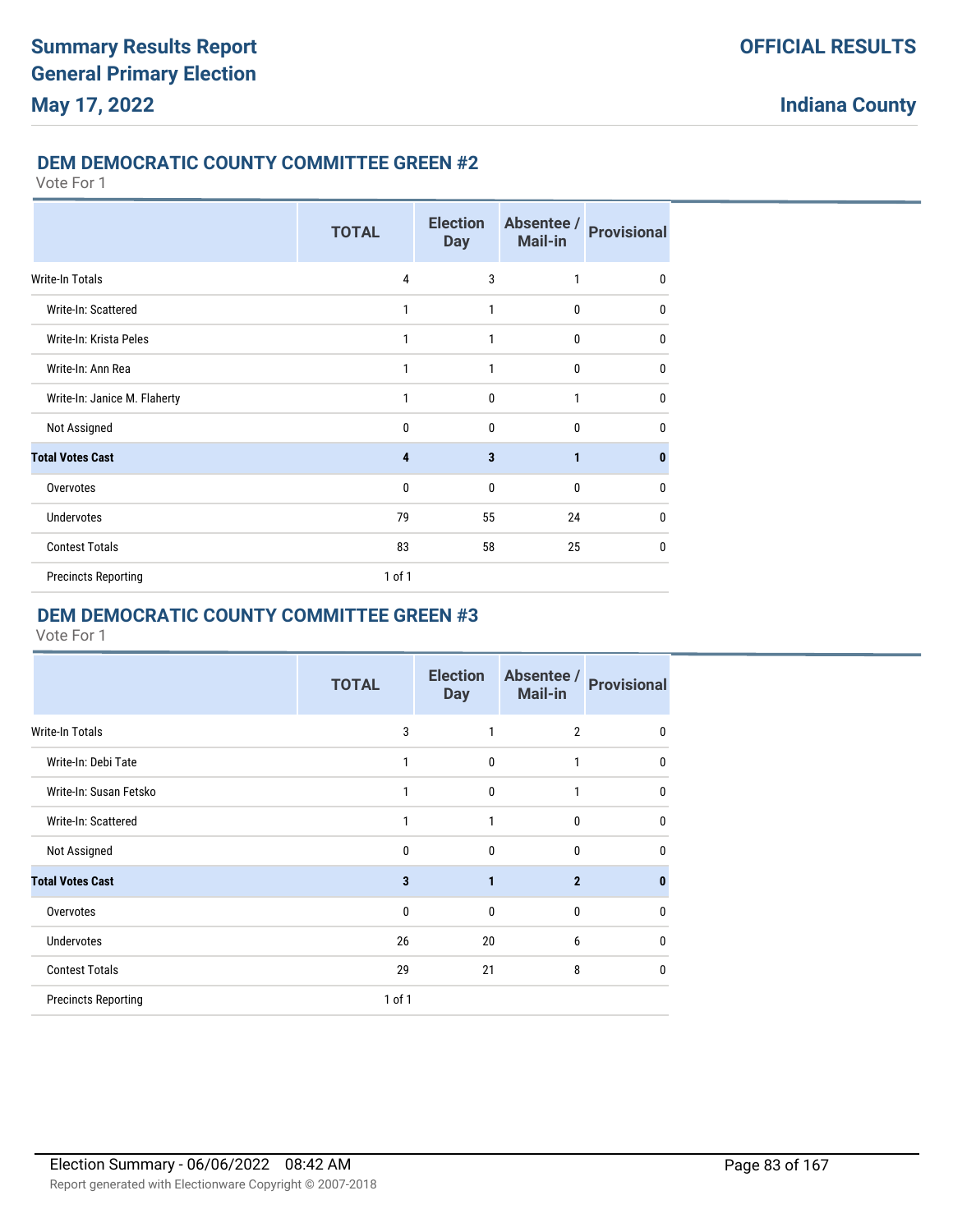#### **DEM DEMOCRATIC COUNTY COMMITTEE HOMER CITY #1**

|                                   | <b>TOTAL</b> | <b>Election</b><br><b>Day</b> | Absentee /<br>Mail-in | <b>Provisional</b> |
|-----------------------------------|--------------|-------------------------------|-----------------------|--------------------|
| Write-In Totals                   | 14           | 10                            | 4                     | $\mathbf{0}$       |
| Write-In: Terri Olish             | 1            | 1                             | 0                     | $\mathbf{0}$       |
| Write-In: Denise Jennings         | 1            | 1                             | 0                     | $\mathbf{0}$       |
| Write-In: Julia Trimarchi Cuccaro | $\mathbf{1}$ | 0                             | $\mathbf{1}$          | $\mathbf{0}$       |
| Write-In: Mary Rolf               | $\mathbf{1}$ | 1                             | 0                     | $\mathbf{0}$       |
| Write-In: Jennifer Jaworski       | 1            | 1                             | 0                     | $\mathbf{0}$       |
| Write-In: Scattered               | 3            | $\overline{2}$                | 1                     | $\mathbf{0}$       |
| Write-In: Lynn Alvine             | 1            | $\mathbf{1}$                  | $\bf{0}$              | $\mathbf{0}$       |
| Write-In: Madeleine Dean          | $\mathbf{1}$ | 0                             | $\mathbf{1}$          | $\mathbf{0}$       |
| Write-In: Terri Olesh             | $\mathbf{1}$ | $\mathbf{1}$                  | 0                     | $\mathbf{0}$       |
| Write-In: Donna Jones             | 1            | $\mathbf{1}$                  | 0                     | $\mathbf{0}$       |
| Write-In: Misti Hunt              | $\mathbf{1}$ | 1                             | $\mathbf{0}$          | 0                  |
| Write-In: Nancy Skultety          | $\mathbf{1}$ | 0                             | $\mathbf{1}$          | $\mathbf{0}$       |
| Not Assigned                      | $\mathbf{0}$ | 0                             | 0                     | $\mathbf{0}$       |
| <b>Total Votes Cast</b>           | 14           | 10                            | 4                     | $\mathbf{0}$       |
| Overvotes                         | 0            | 0                             | $\mathbf{0}$          | $\mathbf{0}$       |
| <b>Undervotes</b>                 | 133          | 76                            | 57                    | $\mathbf 0$        |
| <b>Contest Totals</b>             | 147          | 86                            | 61                    | $\mathbf 0$        |
| <b>Precincts Reporting</b>        | $1$ of $1$   |                               |                       |                    |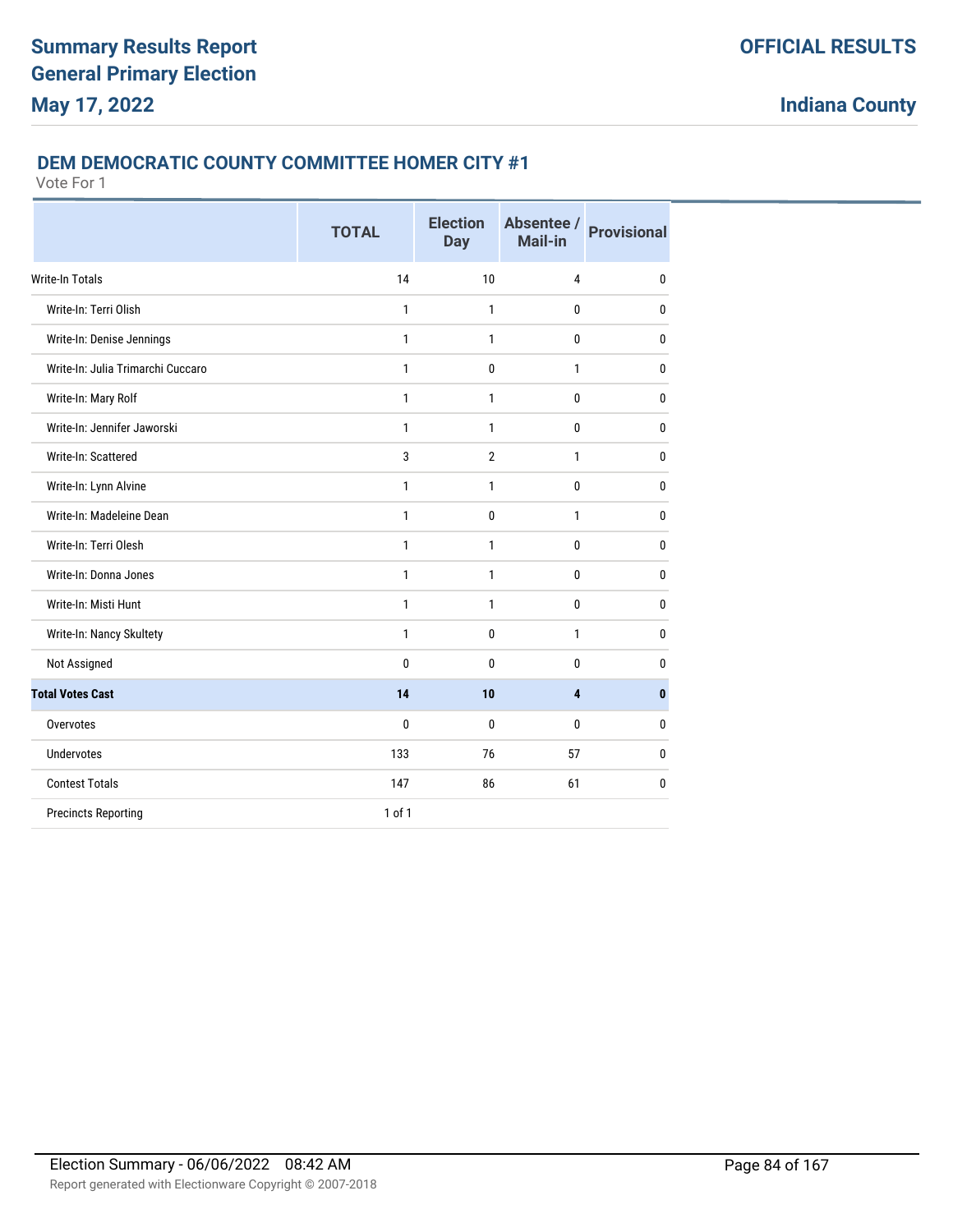#### **DEM DEMOCRATIC COUNTY COMMITTEE HOMER CITY #2**

Vote For 1

|                            | <b>TOTAL</b>   | <b>Election</b><br><b>Day</b> | Absentee /<br><b>Mail-in</b> | <b>Provisional</b> |
|----------------------------|----------------|-------------------------------|------------------------------|--------------------|
| Write-In Totals            | $\overline{4}$ | 1                             | 3                            | $\mathbf{0}$       |
| Write-In: Monica Jones     | 1              | $\mathbf{0}$                  | $\mathbf{1}$                 | 0                  |
| Write-In: Ellen Kalokoski  | 1              | $\mathbf{0}$                  | $\mathbf{1}$                 | 0                  |
| Write-In: Debbie Silveri   | 1              | 1                             | $\mathbf{0}$                 | 0                  |
| Write-In: Scattered        | 1              | $\mathbf{0}$                  | $\mathbf{1}$                 | $\mathbf{0}$       |
| Not Assigned               | $\mathbf{0}$   | 0                             | $\mathbf{0}$                 | 0                  |
| <b>Total Votes Cast</b>    | 4              | 1                             | 3                            | 0                  |
| Overvotes                  | 0              | $\mathbf{0}$                  | $\mathbf{0}$                 | 0                  |
| <b>Undervotes</b>          | 70             | 49                            | 21                           | 0                  |
| <b>Contest Totals</b>      | 74             | 50                            | 24                           | $\mathbf{0}$       |
| <b>Precincts Reporting</b> | 1 of 1         |                               |                              |                    |

### **DEM DEMOCRATIC COUNTY COMMITTEE INDIANA #1**

|                            | <b>TOTAL</b> | <b>Election</b><br><b>Day</b> | Absentee /<br><b>Mail-in</b> | <b>Provisional</b> |
|----------------------------|--------------|-------------------------------|------------------------------|--------------------|
| Barbara Barker             | 67           | 32                            | 35                           | $\mathbf{0}$       |
| Ann Rea                    | 100          | 64                            | 36                           | $\mathbf{0}$       |
| <b>Write-In Totals</b>     | 1            | 1                             | $\mathbf 0$                  | $\mathbf{0}$       |
| Write-In: Carole Bush      | 1            | 1                             | $\mathbf 0$                  | $\mathbf{0}$       |
| Not Assigned               | $\mathbf 0$  | $\mathbf{0}$                  | $\mathbf{0}$                 | $\mathbf{0}$       |
| <b>Total Votes Cast</b>    | 168          | 97                            | 71                           | $\bf{0}$           |
| Overvotes                  | $\mathbf{0}$ | $\Omega$                      | $\mathbf{0}$                 | $\mathbf{0}$       |
| <b>Undervotes</b>          | 8            | 7                             | $\mathbf{1}$                 | $\mathbf{0}$       |
| <b>Contest Totals</b>      | 176          | 104                           | 72                           | 0                  |
| <b>Precincts Reporting</b> | 1 of 1       |                               |                              |                    |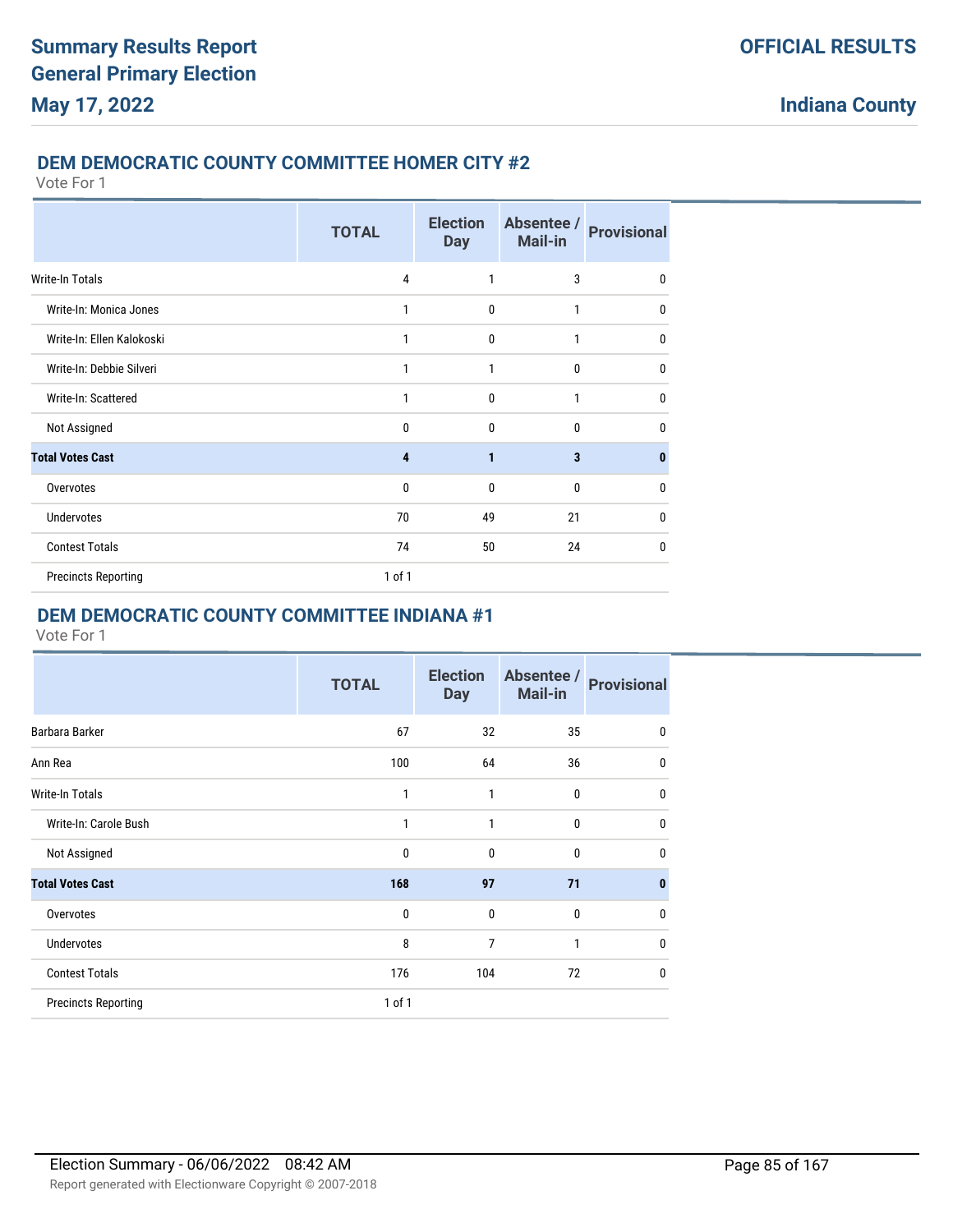#### **DEM DEMOCRATIC COUNTY COMMITTEE INDIANA #2/1**

Vote For 1

|                            | <b>TOTAL</b> | <b>Election</b><br><b>Day</b> | Absentee /<br>Mail-in | <b>Provisional</b> |
|----------------------------|--------------|-------------------------------|-----------------------|--------------------|
| Faye Bradwick              | 83           | 55                            | 28                    | 0                  |
| Write-In Totals            | 1            | 1                             | 0                     | $\mathbf{0}$       |
| Write-In: Patricia Heilman | 1            | 1                             | $\mathbf 0$           | 0                  |
| Not Assigned               | 0            | 0                             | 0                     | $\mathbf{0}$       |
| <b>Total Votes Cast</b>    | 84           | 56                            | 28                    | $\bf{0}$           |
| Overvotes                  | $\mathbf{0}$ | $\mathbf{0}$                  | $\mathbf 0$           | $\mathbf{0}$       |
| <b>Undervotes</b>          | 8            | 1                             | 7                     | $\mathbf{0}$       |
| <b>Contest Totals</b>      | 92           | 57                            | 35                    | $\mathbf{0}$       |
| <b>Precincts Reporting</b> | $1$ of $1$   |                               |                       |                    |

## **DEM DEMOCRATIC COUNTY COMMITTEE INDIANA #2/2**

| <b>TOTAL</b> | <b>Election</b><br><b>Day</b> | Absentee /<br>Mail-in | <b>Provisional</b> |
|--------------|-------------------------------|-----------------------|--------------------|
| 172          | 112                           | 60                    | $\mathbf{0}$       |
| 1            | 0                             | $\mathbf{1}$          | $\mathbf{0}$       |
| 1            | 0                             | 1                     | $\mathbf{0}$       |
| 0            | 0                             | $\mathbf 0$           | $\mathbf{0}$       |
| 173          | 112                           | 61                    | $\mathbf{0}$       |
| 0            | 0                             | 0                     | $\mathbf{0}$       |
| 20           | 17                            | 3                     | $\mathbf{0}$       |
| 193          | 129                           | 64                    | $\mathbf{0}$       |
| 1 of 1       |                               |                       |                    |
|              |                               |                       |                    |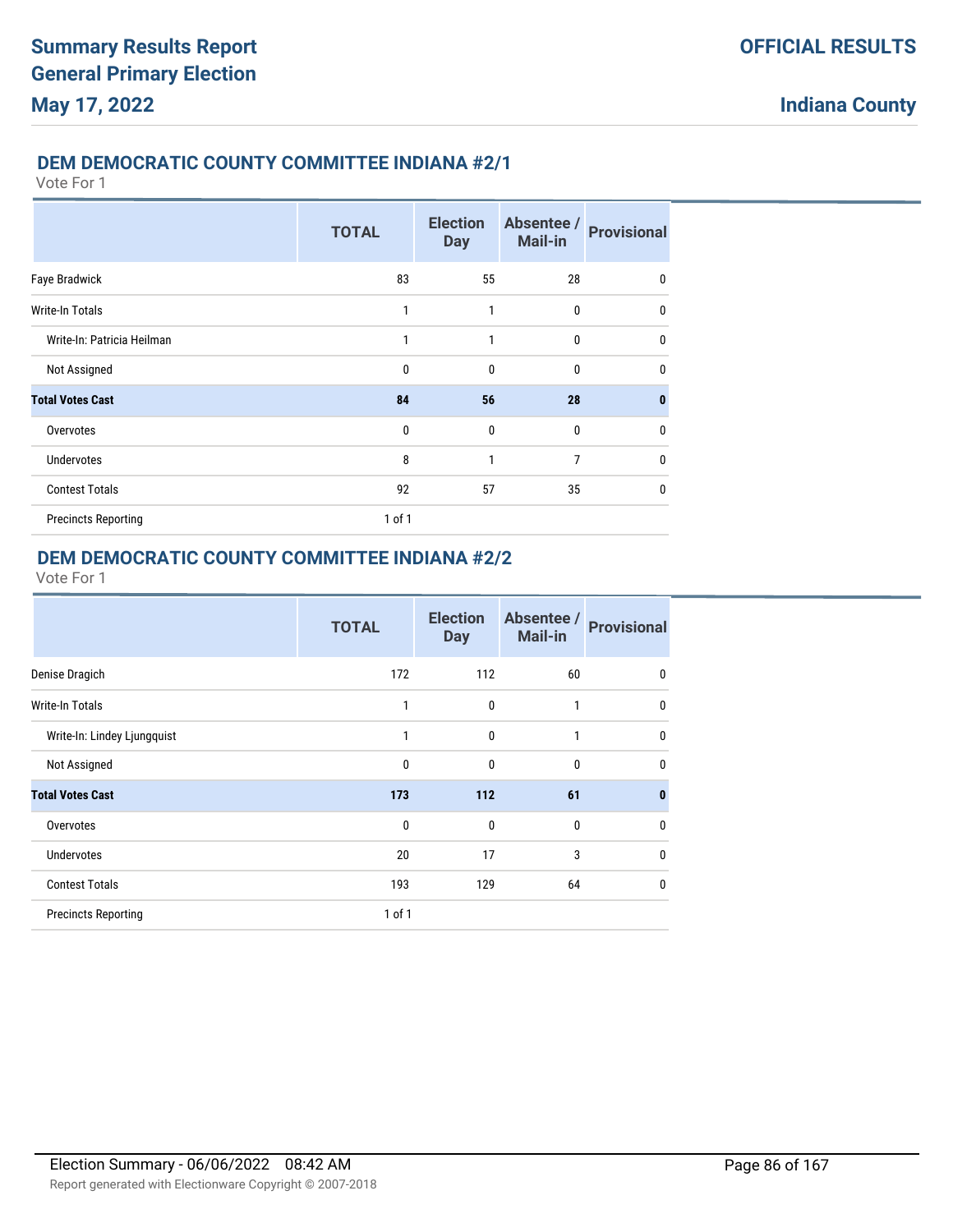#### **DEM DEMOCRATIC COUNTY COMMITTEE INDIANA #3/1**

Vote For 1

|                            | <b>TOTAL</b>   | <b>Election</b><br><b>Day</b> | Absentee /<br><b>Mail-in</b> | <b>Provisional</b> |
|----------------------------|----------------|-------------------------------|------------------------------|--------------------|
| <b>Write-In Totals</b>     | 3              | $\overline{2}$                | 1                            | 0                  |
| Write-In: Faye Bradwick    | $\overline{2}$ | 1                             | 1                            | $\mathbf{0}$       |
| Write-In: Scatter          | 1              | 1                             | $\mathbf{0}$                 | $\mathbf{0}$       |
| Not Assigned               | $\mathbf 0$    | 0                             | $\mathbf 0$                  | $\mathbf{0}$       |
| <b>Total Votes Cast</b>    | 3              | $\overline{2}$                | 1                            | $\bf{0}$           |
| Overvotes                  | $\mathbf{0}$   | 0                             | $\bf{0}$                     | $\mathbf{0}$       |
| <b>Undervotes</b>          | 15             | 8                             | 7                            | $\mathbf{0}$       |
| <b>Contest Totals</b>      | 18             | 10                            | 8                            | $\mathbf{0}$       |
| <b>Precincts Reporting</b> | $1$ of $1$     |                               |                              |                    |

### **DEM DEMOCRATIC COUNTY COMMITTEE INDIANA #3/2**

|                            | <b>TOTAL</b> | <b>Election</b><br><b>Day</b> | Absentee /<br>Mail-in | <b>Provisional</b> |
|----------------------------|--------------|-------------------------------|-----------------------|--------------------|
| <b>Write-In Totals</b>     | 8            | 4                             | $\overline{4}$        | $\mathbf{0}$       |
| Write-In: Leia Organa      | 1            | 1                             | 0                     | $\mathbf{0}$       |
| Write-In: Scatter          | 3            | $\mathbf 0$                   | 3                     | $\mathbf{0}$       |
| Write-In: M. Clark         | 1            | 1                             | 0                     | $\mathbf{0}$       |
| Write-In: Lourdes Morretti | 1            | $\mathbf{0}$                  | 1                     | $\mathbf{0}$       |
| Write-In: Emily Mettee     | 1            | 1                             | 0                     | $\mathbf{0}$       |
| Write-In: Misty Nocco      | $\mathbf{1}$ | 1                             | 0                     | $\mathbf{0}$       |
| Not Assigned               | $\mathbf{0}$ | $\mathbf{0}$                  | 0                     | $\mathbf{0}$       |
| <b>Total Votes Cast</b>    | 8            | 4                             | 4                     | 0                  |
| Overvotes                  | $\mathbf{0}$ | $\mathbf{0}$                  | $\mathbf{0}$          | $\mathbf{0}$       |
| <b>Undervotes</b>          | 68           | 41                            | 27                    | $\mathbf{0}$       |
| <b>Contest Totals</b>      | 76           | 45                            | 31                    | $\mathbf{0}$       |
| <b>Precincts Reporting</b> | 1 of 1       |                               |                       |                    |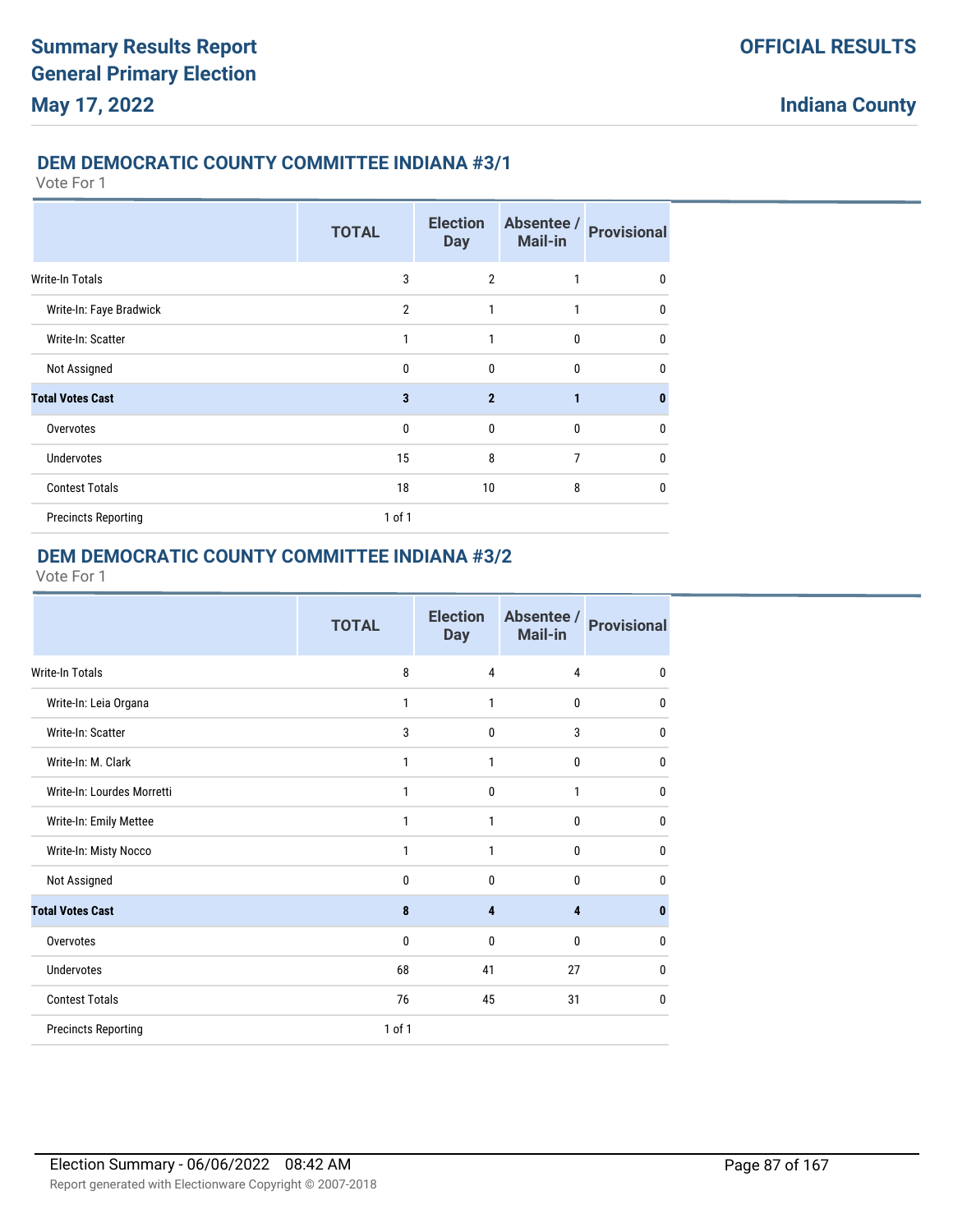#### **DEM DEMOCRATIC COUNTY COMMITTEE INDIANA #3/4**

Vote For 1

|                            | <b>TOTAL</b>   | <b>Election</b><br><b>Day</b> | Absentee /<br><b>Mail-in</b> | <b>Provisional</b> |
|----------------------------|----------------|-------------------------------|------------------------------|--------------------|
| Poom Sunhachawi Taylor     | 72             | 42                            | 30                           | 0                  |
| Write-In Totals            | $\overline{2}$ | $\mathbf{0}$                  | $\overline{2}$               | 0                  |
| Write-In: Sharon Herring   | $\mathbf{1}$   | $\mathbf{0}$                  | 1                            | $\mathbf 0$        |
| Write-In: Misty Nocco      | 1              | $\mathbf{0}$                  | 1                            | $\mathbf{0}$       |
| Not Assigned               | $\mathbf{0}$   | $\mathbf{0}$                  | $\mathbf{0}$                 | $\mathbf{0}$       |
| <b>Total Votes Cast</b>    | 74             | 42                            | 32                           | $\bf{0}$           |
| Overvotes                  | $\mathbf{0}$   | 0                             | $\mathbf{0}$                 | 0                  |
| <b>Undervotes</b>          | 12             | 8                             | 4                            | $\mathbf{0}$       |
| <b>Contest Totals</b>      | 86             | 50                            | 36                           | 0                  |
| <b>Precincts Reporting</b> | $1$ of $1$     |                               |                              |                    |

### **DEM DEMOCRATIC COUNTY COMMITTEE INDIANA #4**

|                            | <b>TOTAL</b>   | <b>Election</b><br><b>Day</b> | Absentee /<br><b>Mail-in</b> | <b>Provisional</b> |
|----------------------------|----------------|-------------------------------|------------------------------|--------------------|
| Vicki Stelma               | 136            | 80                            | 56                           | $\mathbf{0}$       |
| <b>Write-In Totals</b>     | $\overline{2}$ | $\overline{2}$                | $\bf{0}$                     | $\mathbf{0}$       |
| Write-In: Laura S. Terihay | 1              | 1                             | 0                            | 0                  |
| Write-In: Carole Bush      | 1              | 1                             | 0                            | 0                  |
| Not Assigned               | $\mathbf 0$    | 0                             | $\bf{0}$                     | $\mathbf{0}$       |
| <b>Total Votes Cast</b>    | 138            | 82                            | 56                           | $\bf{0}$           |
| Overvotes                  | $\mathbf{0}$   | $\mathbf{0}$                  | $\bf{0}$                     | 0                  |
| <b>Undervotes</b>          | 10             | 6                             | 4                            | $\mathbf{0}$       |
| <b>Contest Totals</b>      | 148            | 88                            | 60                           | $\mathbf{0}$       |
| <b>Precincts Reporting</b> | 1 of 1         |                               |                              |                    |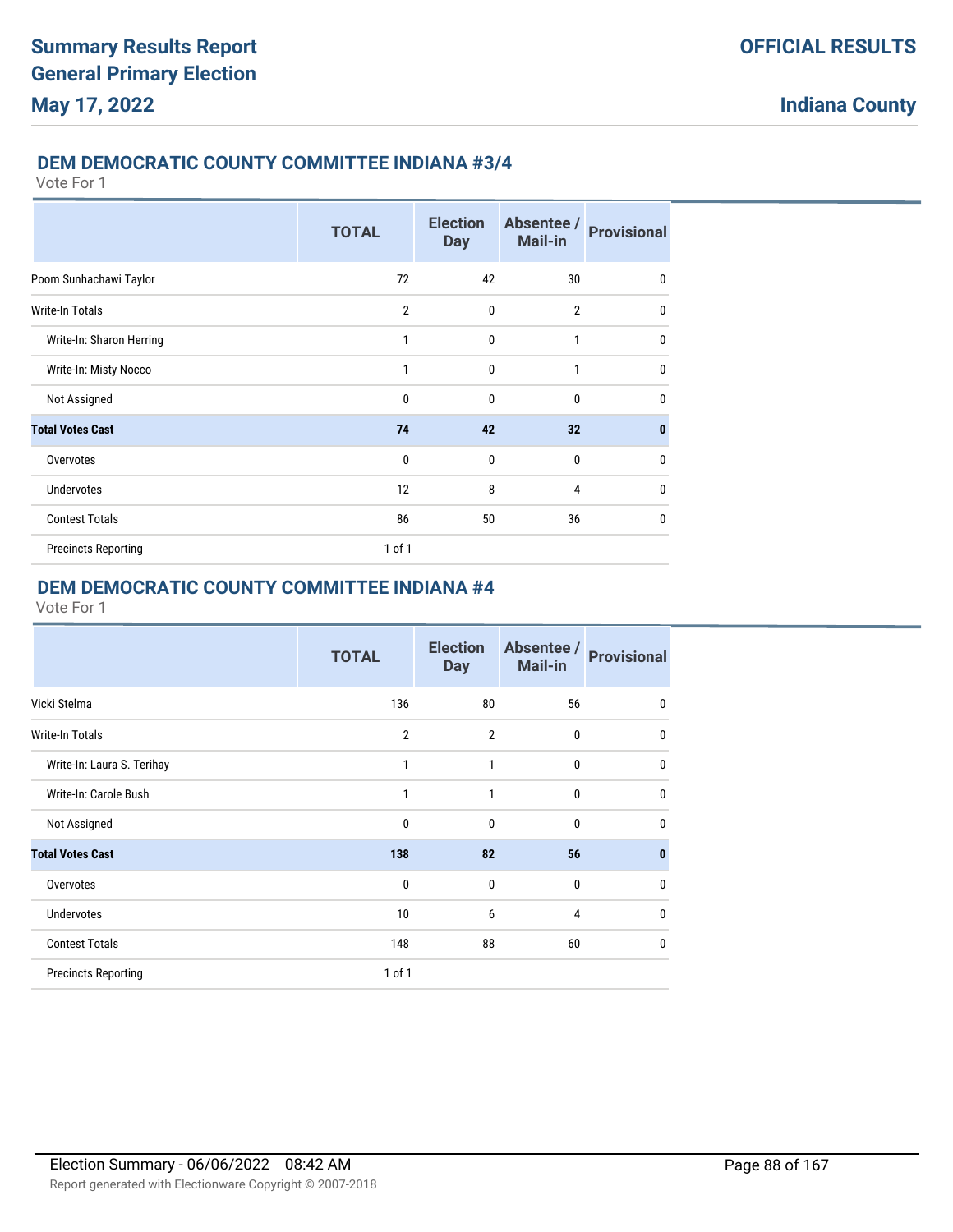### **DEM DEMOCRATIC COUNTY COMMITTEE EAST MAHONING**

Vote For 1

|                            | <b>TOTAL</b>   | <b>Election</b><br><b>Day</b> | Absentee /<br><b>Mail-in</b> | <b>Provisional</b> |
|----------------------------|----------------|-------------------------------|------------------------------|--------------------|
| <b>Write-In Totals</b>     | $\overline{2}$ | 1                             | 1                            | 0                  |
| Write-In: Fay Leach        | 1              | 1                             | $\mathbf{0}$                 | $\mathbf{0}$       |
| Write-In: Paula Griffith   | 1              | $\mathbf{0}$                  | 1                            | $\mathbf{0}$       |
| Not Assigned               | 0              | $\mathbf{0}$                  | $\mathbf{0}$                 | $\mathbf{0}$       |
| <b>Total Votes Cast</b>    | $\mathbf{2}$   | $\mathbf{1}$                  | $\mathbf{1}$                 | $\bf{0}$           |
| Overvotes                  | $\mathbf{0}$   | $\mathbf{0}$                  | $\mathbf{0}$                 | 0                  |
| <b>Undervotes</b>          | 37             | 21                            | 16                           | $\mathbf{0}$       |
| <b>Contest Totals</b>      | 39             | 22                            | 17                           | $\mathbf{0}$       |
| <b>Precincts Reporting</b> | 1 of 1         |                               |                              |                    |

### **DEM DEMOCRATIC COUNTY COMMITTEE NORTH MAHONING**

|                            | <b>TOTAL</b> | <b>Election</b><br><b>Day</b> | Absentee /<br>Mail-in | <b>Provisional</b> |
|----------------------------|--------------|-------------------------------|-----------------------|--------------------|
| <b>Write-In Totals</b>     |              |                               | 0                     | 0                  |
| Write-In: Scattered        |              |                               | 0                     | 0                  |
| Not Assigned               | 0            | 0                             | 0                     | 0                  |
| <b>Total Votes Cast</b>    | 1            | 1                             | $\bf{0}$              | $\bf{0}$           |
| Overvotes                  | 0            | 0                             | 0                     | 0                  |
| <b>Undervotes</b>          | 36           | 17                            | 19                    | 0                  |
| <b>Contest Totals</b>      | 37           | 18                            | 19                    | 0                  |
| <b>Precincts Reporting</b> | $1$ of $1$   |                               |                       |                    |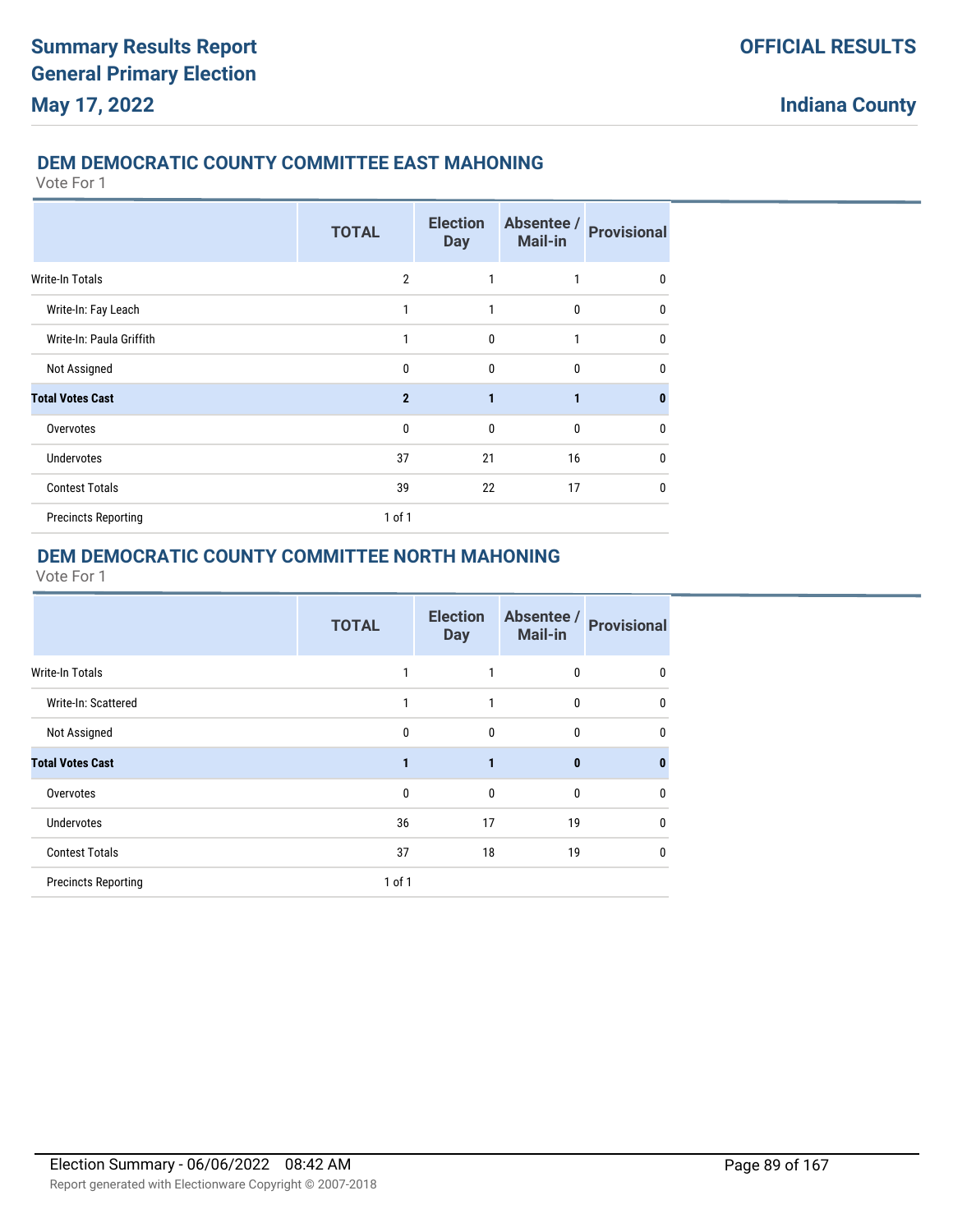#### **DEM DEMOCRATIC COUNTY COMMITTEE SOUTH MAHONING**

Vote For 1

|                                 | <b>TOTAL</b> | <b>Election</b><br><b>Day</b> | Absentee /<br><b>Mail-in</b> | <b>Provisional</b> |
|---------------------------------|--------------|-------------------------------|------------------------------|--------------------|
| Write-In Totals                 | 4            | $\overline{4}$                | $\mathbf{0}$                 | 0                  |
| Write-In: Annarae Mlelznikowski | 1            | 1                             | $\mathbf{0}$                 | 0                  |
| Write-In: Annarae Mienznikowski | 1            | 1                             | $\mathbf{0}$                 | 0                  |
| Write-In: Victoria Tantlinger   | 1            | 1                             | 0                            | 0                  |
| Write-In: Scattered             | 1            | 1                             | $\mathbf{0}$                 | 0                  |
| Not Assigned                    | 0            | 0                             | $\mathbf{0}$                 | 0                  |
| <b>Total Votes Cast</b>         | 4            | 4                             | $\bf{0}$                     | $\bf{0}$           |
| Overvotes                       | 0            | $\mathbf{0}$                  | $\mathbf{0}$                 | 0                  |
| <b>Undervotes</b>               | 53           | 37                            | 16                           | 0                  |
| <b>Contest Totals</b>           | 57           | 41                            | 16                           | 0                  |
| <b>Precincts Reporting</b>      | 1 of 1       |                               |                              |                    |

## **DEM DEMOCRATIC COUNTY COMMITTEE WEST MAHONING**

|                            | <b>TOTAL</b> | <b>Election</b><br><b>Day</b> | Absentee /<br><b>Mail-in</b> | <b>Provisional</b> |
|----------------------------|--------------|-------------------------------|------------------------------|--------------------|
| <b>Write-In Totals</b>     | 10           | 4                             | 6                            | 0                  |
| Write-In: Zoe Ritchie      | 10           | $\overline{4}$                | 6                            | $\mathbf 0$        |
| Not Assigned               | $\mathbf{0}$ | $\mathbf 0$                   | 0                            | 0                  |
| <b>Total Votes Cast</b>    | 10           | $\overline{\mathbf{4}}$       | 6                            | $\bf{0}$           |
| Overvotes                  | $\mathbf{0}$ | $\mathbf{0}$                  | $\mathbf{0}$                 | 0                  |
| <b>Undervotes</b>          | 8            | 8                             | 0                            | $\mathbf 0$        |
| <b>Contest Totals</b>      | 18           | 12                            | 6                            | 0                  |
| <b>Precincts Reporting</b> | $1$ of $1$   |                               |                              |                    |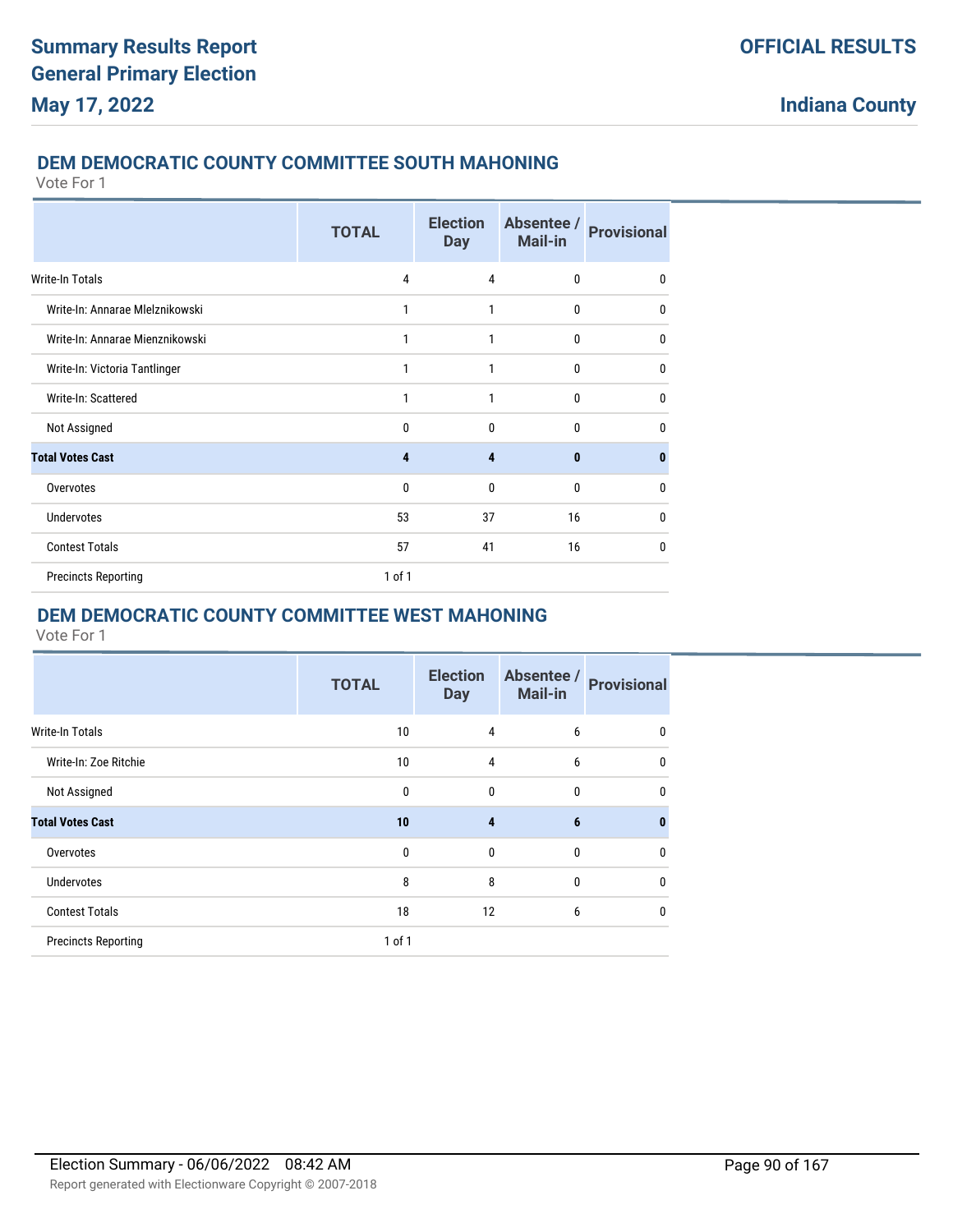### **DEM DEMOCRATIC COUNTY COMMITTEE MARION CENTER**

Vote For 1

|                            | <b>TOTAL</b>   | <b>Election</b><br><b>Day</b> | Absentee /<br>Mail-in | <b>Provisional</b> |
|----------------------------|----------------|-------------------------------|-----------------------|--------------------|
| Write-In Totals            | $\overline{2}$ | $\overline{2}$                | $\mathbf 0$           | 0                  |
| Write-In: Bonni Dunlap     | 1              | 1                             | 0                     | $\mathbf{0}$       |
| Write-In: Kerry Olp        | $\mathbf{1}$   | 1                             | $\mathbf 0$           | 0                  |
| Not Assigned               | 0              | 0                             | 0                     | $\mathbf{0}$       |
| <b>Total Votes Cast</b>    | $\overline{2}$ | $\overline{2}$                | $\mathbf{0}$          | $\bf{0}$           |
| Overvotes                  | $\mathbf{0}$   | $\mathbf{0}$                  | 0                     | 0                  |
| <b>Undervotes</b>          | 12             | 9                             | 3                     | $\mathbf{0}$       |
| <b>Contest Totals</b>      | 14             | 11                            | 3                     | $\mathbf{0}$       |
| <b>Precincts Reporting</b> | 1 of 1         |                               |                       |                    |

### **DEM DEMOCRATIC COUNTY COMMITTEE MONTGOMERY**

|                            | <b>TOTAL</b>   | <b>Election</b><br><b>Day</b> | Absentee /<br>Mail-in | <b>Provisional</b> |
|----------------------------|----------------|-------------------------------|-----------------------|--------------------|
| Write-In Totals            | 2              |                               |                       | 0                  |
| Write-In: Debra Matko      | 1              | 0                             | 1                     | 0                  |
| Write-In: Scattered        | 1              | 1                             | 0                     | 0                  |
| Not Assigned               | 0              | 0                             | 0                     | 0                  |
| <b>Total Votes Cast</b>    | $\overline{2}$ | 1                             | 1                     | 0                  |
| Overvotes                  | 0              | 0                             | 0                     | 0                  |
| <b>Undervotes</b>          | 94             | 51                            | 43                    | 0                  |
| <b>Contest Totals</b>      | 96             | 52                            | 44                    | 0                  |
| <b>Precincts Reporting</b> | 1 of 1         |                               |                       |                    |
|                            |                |                               |                       |                    |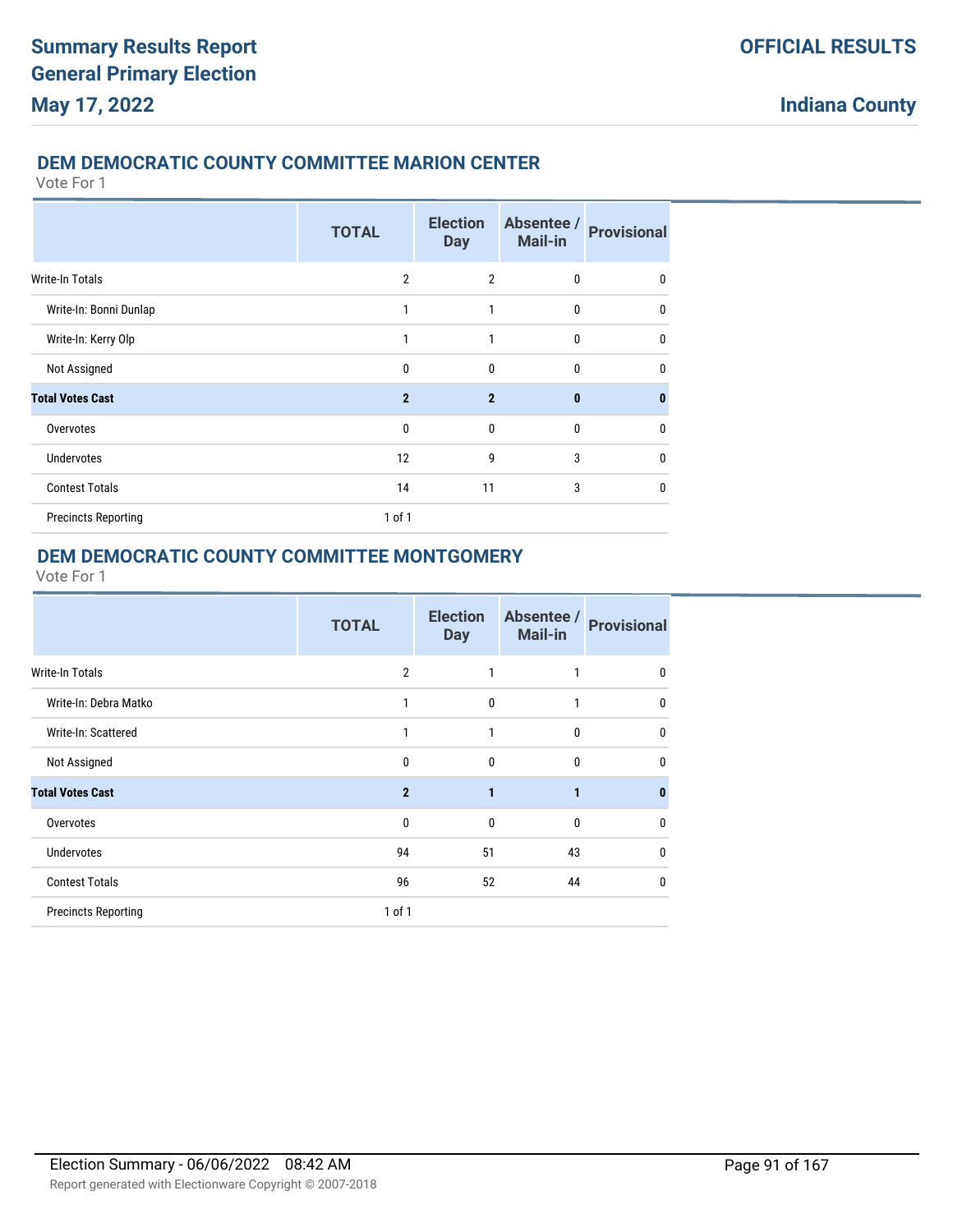### **DEM DEMOCRATIC COUNTY COMMITTEE PINE #1**

#### Vote For 1

|                            | <b>TOTAL</b>            | <b>Election</b><br><b>Day</b> | Absentee /<br><b>Mail-in</b> | <b>Provisional</b> |
|----------------------------|-------------------------|-------------------------------|------------------------------|--------------------|
| Write-In Totals            | 4                       | $\overline{2}$                | $\overline{2}$               | $\mathbf{0}$       |
| Write-In: Celinda Scott    | 1                       | $\mathbf{0}$                  | 1                            | $\mathbf{0}$       |
| Write-In: Celinda C. Scott | 1                       | 0                             | 1                            | $\mathbf{0}$       |
| Write-In: Scattered        | 1                       | 1                             | $\mathbf 0$                  | $\mathbf{0}$       |
| Write-In: Gwen Torges      | 1                       | 1                             | $\mathbf{0}$                 | $\mathbf{0}$       |
| Not Assigned               | 0                       | $\mathbf{0}$                  | $\mathbf{0}$                 | $\mathbf{0}$       |
| <b>Total Votes Cast</b>    | $\overline{\mathbf{4}}$ | $\overline{2}$                | $\overline{2}$               | 0                  |
| Overvotes                  | 0                       | $\mathbf{0}$                  | $\mathbf{0}$                 | 0                  |
| <b>Undervotes</b>          | 36                      | 24                            | 12                           | $\mathbf{0}$       |
| <b>Contest Totals</b>      | 40                      | 26                            | 14                           | $\mathbf{0}$       |
| <b>Precincts Reporting</b> | $1$ of $1$              |                               |                              |                    |

### **DEM DEMOCRATIC COUNTY COMMITTEE PINE #2**

|                               | <b>TOTAL</b> | <b>Election</b><br><b>Day</b> | Absentee /<br><b>Mail-in</b> | <b>Provisional</b> |
|-------------------------------|--------------|-------------------------------|------------------------------|--------------------|
| Write-In Totals               | 6            | 4                             | $\overline{2}$               | 0                  |
| Write-In: Tina Perez          | 1            | $\mathbf{0}$                  | 1                            | 0                  |
| Write-In: Jill Eckenrode      | 3            | 3                             | $\mathbf{0}$                 | $\mathbf{0}$       |
| Write-In: Kimberly McCullough | 1            | $\mathbf{0}$                  | 1                            | 0                  |
| Write-In: Austin Davis        | 1            | 1                             | $\mathbf{0}$                 | 0                  |
| Not Assigned                  | $\Omega$     | $\mathbf{0}$                  | $\Omega$                     | 0                  |
| <b>Total Votes Cast</b>       | 6            | $\overline{\mathbf{4}}$       | $\overline{2}$               | $\bf{0}$           |
| Overvotes                     | $\mathbf{0}$ | 0                             | $\mathbf{0}$                 | 0                  |
| <b>Undervotes</b>             | 44           | 29                            | 15                           | 0                  |
| <b>Contest Totals</b>         | 50           | 33                            | 17                           | $\mathbf{0}$       |
| <b>Precincts Reporting</b>    | 1 of 1       |                               |                              |                    |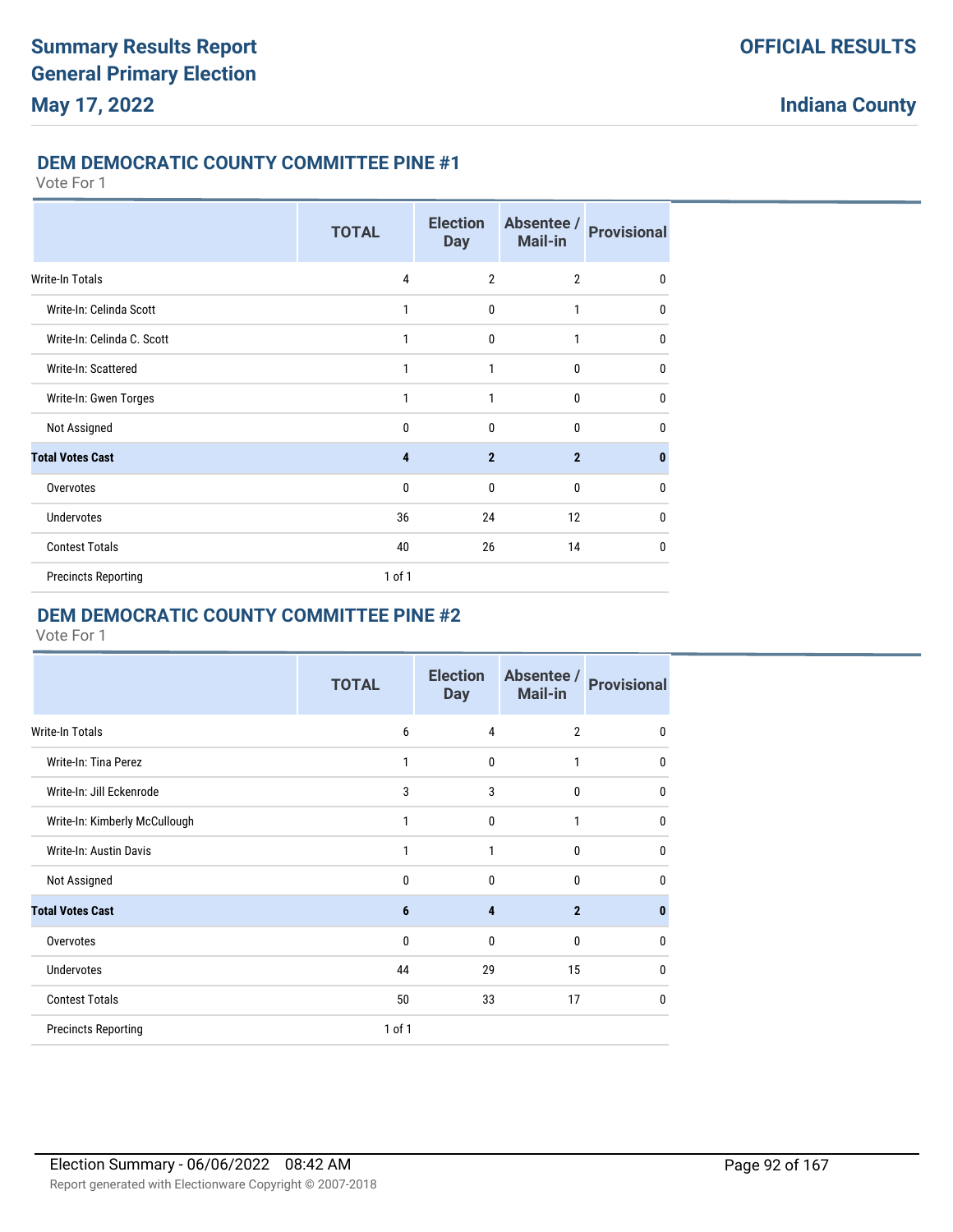#### **DEM DEMOCRATIC COUNTY COMMITTEE PINE #3**

Vote For 1

|                            | <b>TOTAL</b>   | <b>Election</b><br><b>Day</b> | Absentee /<br><b>Mail-in</b> | <b>Provisional</b> |
|----------------------------|----------------|-------------------------------|------------------------------|--------------------|
| Write-In Totals            | $\overline{2}$ | $\overline{2}$                | $\mathbf{0}$                 | 0                  |
| Write-In: Scattered        | $\overline{2}$ | $\overline{2}$                | $\mathbf{0}$                 | $\mathbf{0}$       |
| Not Assigned               | $\mathbf{0}$   | $\mathbf{0}$                  | $\mathbf{0}$                 | $\mathbf{0}$       |
| <b>Total Votes Cast</b>    | $\overline{2}$ | $\overline{2}$                | $\mathbf{0}$                 | $\bf{0}$           |
| Overvotes                  | $\mathbf 0$    | $\mathbf{0}$                  | $\mathbf{0}$                 | 0                  |
| <b>Undervotes</b>          | 27             | 17                            | 10 <sup>°</sup>              | 0                  |
| <b>Contest Totals</b>      | 29             | 19                            | 10 <sup>°</sup>              | 0                  |
| <b>Precincts Reporting</b> | $1$ of $1$     |                               |                              |                    |

### **DEM DEMOCRATIC COUNTY COMMITTEE PLUMVILLE**

|                            | <b>TOTAL</b> | <b>Election</b><br><b>Day</b> | Absentee /<br><b>Mail-in</b> | <b>Provisional</b> |
|----------------------------|--------------|-------------------------------|------------------------------|--------------------|
| Write-In Totals            | 0            | $\mathbf{0}$                  | 0                            | 0                  |
| Not Assigned               | $\mathbf{0}$ | $\mathbf{0}$                  | $\mathbf{0}$                 | $\mathbf{0}$       |
| <b>Total Votes Cast</b>    | $\mathbf{0}$ | $\bf{0}$                      | $\bf{0}$                     | 0                  |
| Overvotes                  | 0            | $\mathbf{0}$                  | $\mathbf{0}$                 | $\mathbf 0$        |
| Undervotes                 | 18           | 14                            | 4                            | $\mathbf 0$        |
| <b>Contest Totals</b>      | 18           | 14                            | 4                            | 0                  |
| <b>Precincts Reporting</b> | $1$ of $1$   |                               |                              |                    |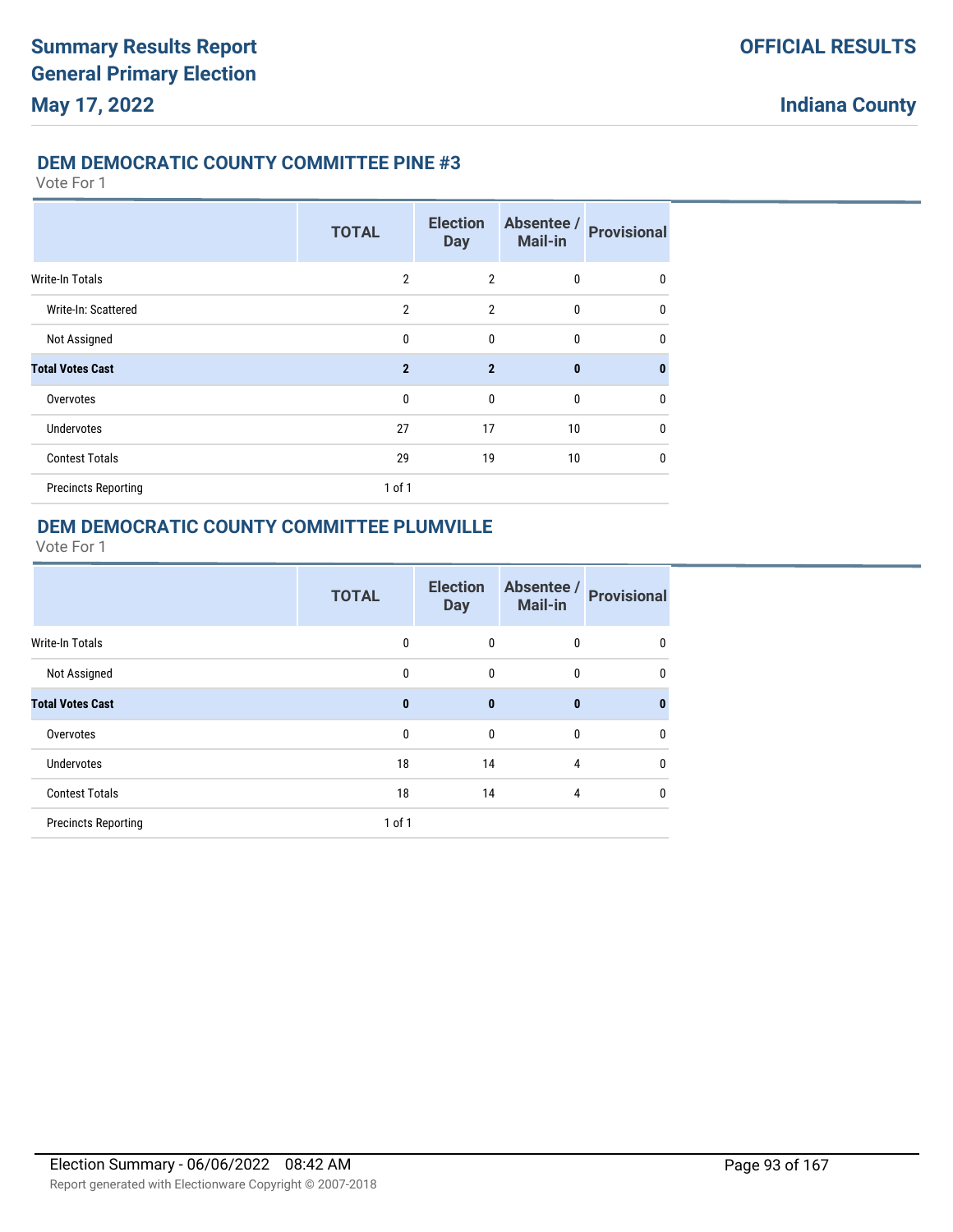### **DEM DEMOCRATIC COUNTY COMMITTEE RAYNE**

Vote For 1

|                            | <b>TOTAL</b> | <b>Election</b><br><b>Day</b> | Absentee /<br>Mail-in | <b>Provisional</b> |
|----------------------------|--------------|-------------------------------|-----------------------|--------------------|
| Write-In Totals            | 13           | 6                             | $\overline{7}$        | $\mathbf{0}$       |
| Write-In: Scattered        | 3            | 3                             | $\mathbf{0}$          | 0                  |
| Write-In: Sandra Newell    | 3            | 0                             | 3                     | 0                  |
| Write-In: Sherene Hess     | 1            | 1                             | 0                     | 0                  |
| Write-In: Penny Vick       | $\mathbf{1}$ | 0                             | $\mathbf{1}$          | 0                  |
| Write-In: Sarah Steelman   | $\mathbf{1}$ | 0                             | $\mathbf{1}$          | 0                  |
| Write-In: Betty White      | $\mathbf{1}$ | 1                             | 0                     | 0                  |
| Write-In: Dona Dongiovanni | $\mathbf{1}$ | $\mathbf{0}$                  | $\mathbf{1}$          | 0                  |
| Write-In: Ann Rea          | $\mathbf{1}$ | 0                             | $\mathbf{1}$          | 0                  |
| Write-In: Sherenne Hess    | $\mathbf{1}$ | 1                             | $\bf{0}$              | 0                  |
| Not Assigned               | $\mathbf{0}$ | 0                             | $\mathbf{0}$          | 0                  |
| <b>Total Votes Cast</b>    | 13           | 6                             | $\overline{7}$        | $\pmb{0}$          |
| Overvotes                  | $\mathbf{0}$ | 0                             | $\mathbf{0}$          | 0                  |
| <b>Undervotes</b>          | 175          | 72                            | 103                   | 0                  |
| <b>Contest Totals</b>      | 188          | 78                            | 110                   | 0                  |
| <b>Precincts Reporting</b> | 1 of 1       |                               |                       |                    |

## **DEM DEMOCRATIC COUNTY COMMITTEE SALTSBURG**

|                            | <b>TOTAL</b> | <b>Election</b><br><b>Day</b> | Absentee /<br><b>Mail-in</b> | <b>Provisional</b> |
|----------------------------|--------------|-------------------------------|------------------------------|--------------------|
| <b>Bonnie McGregor</b>     | 84           | 52                            | 32                           | 0                  |
| Write-In Totals            | 1            | 1                             | $\mathbf 0$                  | $\mathbf{0}$       |
| Write-In: Scattered        | 1            | 1                             | $\mathbf{0}$                 | $\mathbf{0}$       |
| Not Assigned               | $\mathbf 0$  | $\mathbf{0}$                  | $\mathbf{0}$                 | $\mathbf{0}$       |
| <b>Total Votes Cast</b>    | 85           | 53                            | 32                           | $\bf{0}$           |
| Overvotes                  | $\mathbf 0$  | $\mathbf 0$                   | $\mathbf 0$                  | $\mathbf 0$        |
| <b>Undervotes</b>          | 5            | $\overline{4}$                | 1                            | $\mathbf 0$        |
| <b>Contest Totals</b>      | 90           | 57                            | 33                           | $\mathbf{0}$       |
| <b>Precincts Reporting</b> | 1 of 1       |                               |                              |                    |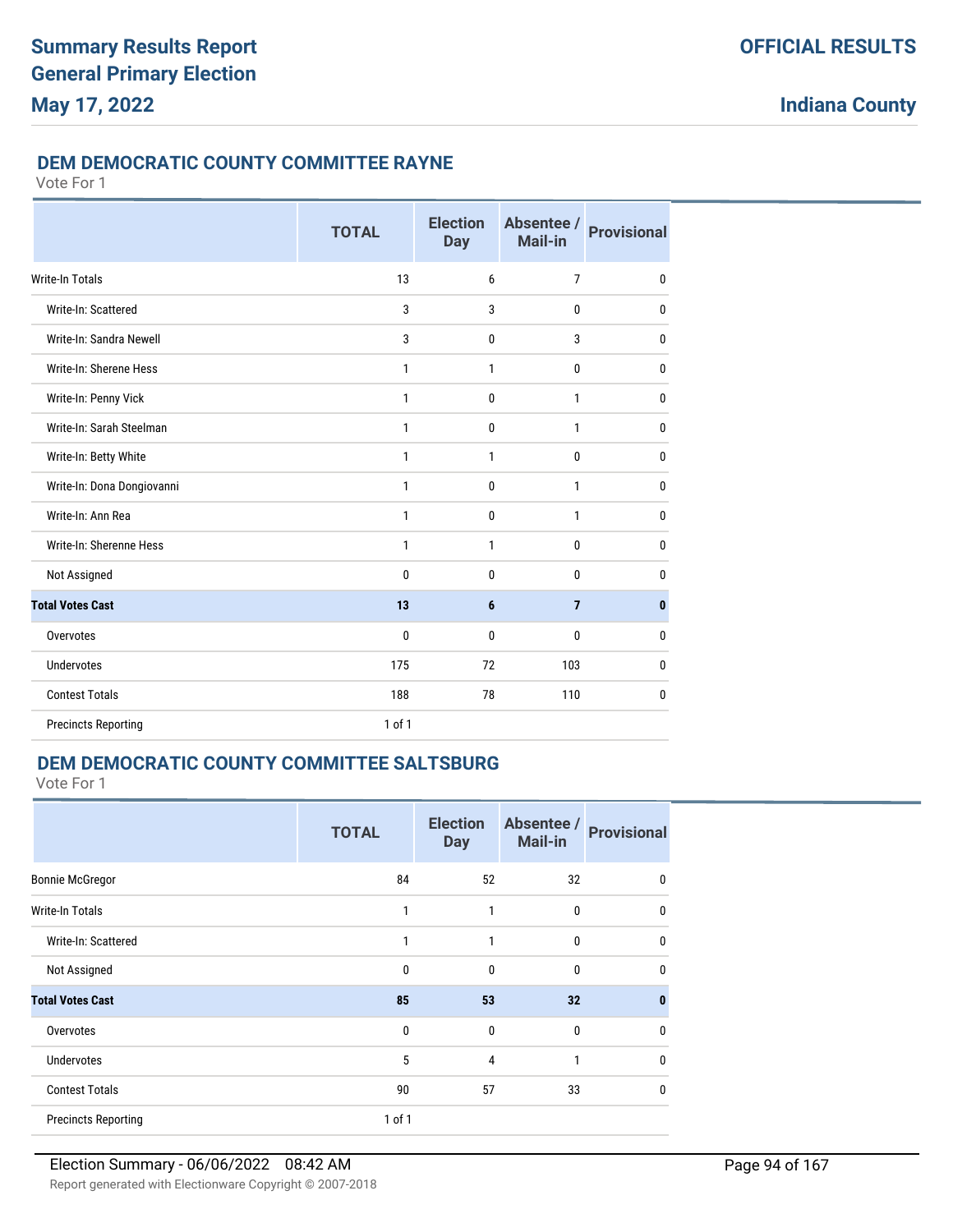### **DEM DEMOCRATIC COUNTY COMMITTEE SHELOCTA**

Vote For 1

|                            | <b>TOTAL</b> | <b>Election</b><br><b>Day</b> | Absentee /<br>Mail-in | <b>Provisional</b> |
|----------------------------|--------------|-------------------------------|-----------------------|--------------------|
| Write-In Totals            | $\mathbf{0}$ | 0                             | $\mathbf 0$           | 0                  |
| Not Assigned               | $\mathbf{0}$ | 0                             | $\mathbf{0}$          | 0                  |
| <b>Total Votes Cast</b>    | $\bf{0}$     | $\bf{0}$                      | $\bf{0}$              | n                  |
| Overvotes                  | $\mathbf{0}$ | $\mathbf{0}$                  | $\mathbf{0}$          | 0                  |
| <b>Undervotes</b>          | 1            |                               | $\mathbf{0}$          | 0                  |
| <b>Contest Totals</b>      | 1            |                               | $\mathbf{0}$          | 0                  |
| <b>Precincts Reporting</b> | 1 of 1       |                               |                       |                    |

### **DEM DEMOCRATIC COUNTY COMMITTEE SMICKSBURG**

|                            | <b>TOTAL</b> | <b>Election</b><br><b>Day</b> | Absentee /<br><b>Mail-in</b> | <b>Provisional</b> |
|----------------------------|--------------|-------------------------------|------------------------------|--------------------|
| <b>Write-In Totals</b>     |              |                               | $\Omega$                     | 0                  |
| Write-In: Zoe Ritchie      |              | 1                             | $\mathbf{0}$                 | 0                  |
| Not Assigned               | $\mathbf 0$  | $\mathbf{0}$                  | $\mathbf{0}$                 | 0                  |
| <b>Total Votes Cast</b>    |              |                               | $\mathbf{0}$                 | n                  |
| Overvotes                  | 0            | $\Omega$                      | $\Omega$                     | 0                  |
| <b>Undervotes</b>          | 3            | 3                             | $\mathbf{0}$                 | 0                  |
| <b>Contest Totals</b>      | 4            | 4                             | $\mathbf{0}$                 | 0                  |
| <b>Precincts Reporting</b> | $1$ of $1$   |                               |                              |                    |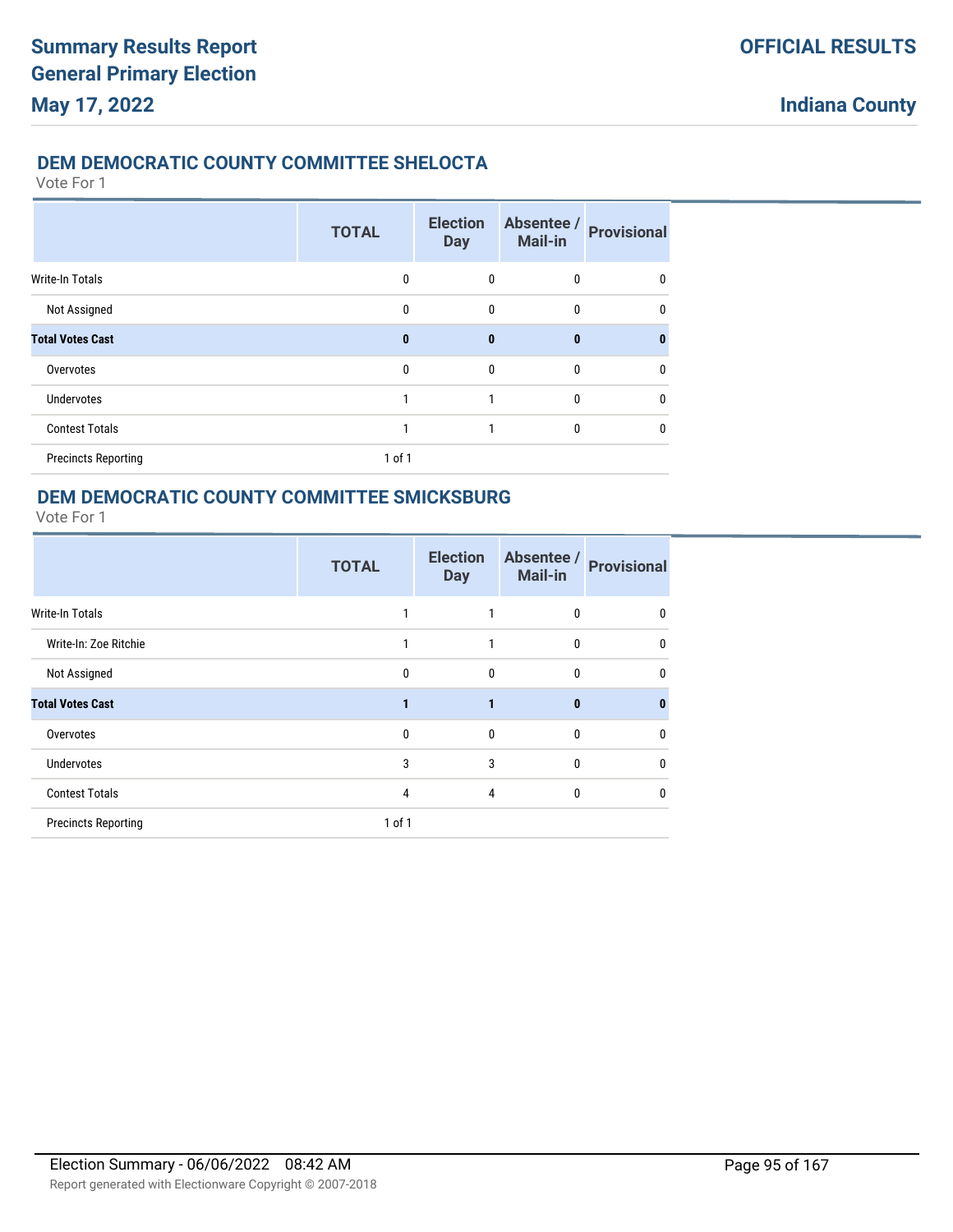### **DEM DEMOCRATIC COUNTY COMMITTEE WASHINGTON**

Vote For 1

|                            | <b>TOTAL</b> | <b>Election</b><br><b>Day</b> | Absentee /<br><b>Mail-in</b> | <b>Provisional</b> |
|----------------------------|--------------|-------------------------------|------------------------------|--------------------|
| <b>Claudine Bothell</b>    | 83           | 38                            | 45                           | 0                  |
| <b>Write-In Totals</b>     | $\mathbf{0}$ | $\mathbf 0$                   | 0                            | $\mathbf 0$        |
| Not Assigned               | 0            | $\mathbf{0}$                  | 0                            | $\mathbf{0}$       |
| <b>Total Votes Cast</b>    | 83           | 38                            | 45                           | $\bf{0}$           |
| Overvotes                  | $\mathbf{0}$ | $\mathbf{0}$                  | $\mathbf{0}$                 | $\mathbf{0}$       |
| <b>Undervotes</b>          | 1            | $\mathbf 0$                   | 1                            | $\mathbf{0}$       |
| <b>Contest Totals</b>      | 84           | 38                            | 46                           | 0                  |
| <b>Precincts Reporting</b> | $1$ of $1$   |                               |                              |                    |

### **DEM DEMOCRATIC COUNTY COMMITTEE EAST WHEATFIELD #1**

|                                  | <b>TOTAL</b>   | <b>Election</b><br><b>Day</b> | Absentee /<br><b>Mail-in</b> | <b>Provisional</b> |
|----------------------------------|----------------|-------------------------------|------------------------------|--------------------|
| Write-In Totals                  | 9              | 6                             | 3                            | $\mathbf 0$        |
| Write-In: Tamra L. Steiner       | 1              | 1                             | 0                            | 0                  |
| Write-In: Ann Rea                | 3              | 1                             | $\overline{2}$               | 0                  |
| Write-In: Norma Little-Carpenter | 1              | 1                             | 0                            | 0                  |
| Write-In: Jane Kaminski          | 1              | 0                             | 1                            | 0                  |
| Write-In: Scattered              | $\overline{2}$ | $\overline{2}$                | 0                            | 0                  |
| Write-In: Norma Carpenter        | 1              | 1                             | $\mathbf{0}$                 | 0                  |
| Not Assigned                     | $\mathbf{0}$   | $\mathbf{0}$                  | 0                            | 0                  |
| <b>Total Votes Cast</b>          | 9              | 6                             | 3                            | $\mathbf{0}$       |
| Overvotes                        | 0              | $\mathbf{0}$                  | 0                            | 0                  |
| <b>Undervotes</b>                | 114            | 83                            | 31                           | $\mathbf{0}$       |
| <b>Contest Totals</b>            | 123            | 89                            | 34                           | $\mathbf{0}$       |
| <b>Precincts Reporting</b>       | $1$ of $1$     |                               |                              |                    |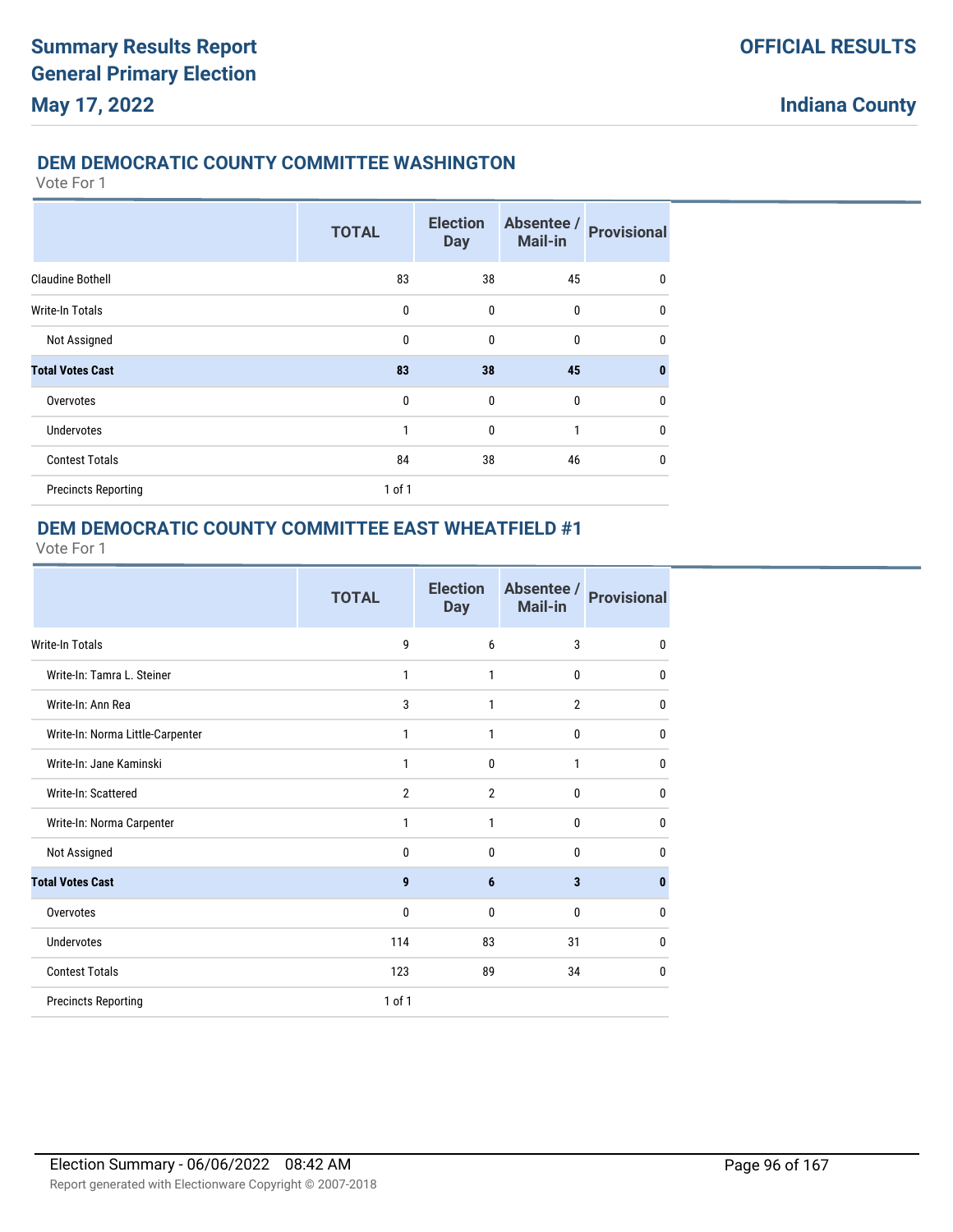### **DEM DEMOCRATIC COUNTY COMMITTEE EAST WHEATFIELD #2**

Vote For 1

|                            | <b>TOTAL</b> | <b>Election</b><br><b>Day</b> | Absentee /<br><b>Mail-in</b> | <b>Provisional</b> |
|----------------------------|--------------|-------------------------------|------------------------------|--------------------|
| <b>Write-In Totals</b>     | 1            | 1                             | 0                            | 0                  |
| Write-In: Scatttered       | 1            | 1                             | 0                            | 0                  |
| Not Assigned               | $\mathbf{0}$ | 0                             | 0                            | 0                  |
| <b>Total Votes Cast</b>    | 1            | $\mathbf{1}$                  | $\mathbf{0}$                 | $\bf{0}$           |
| Overvotes                  | $\mathbf{0}$ | $\mathbf{0}$                  | 0                            | 0                  |
| <b>Undervotes</b>          | 80           | 51                            | 29                           | 0                  |
| <b>Contest Totals</b>      | 81           | 52                            | 29                           | 0                  |
| <b>Precincts Reporting</b> | 1 of 1       |                               |                              |                    |

### **DEM DEMOCRATIC COUNTY COMMITTEE WEST WHEATFIELD #1**

|                             | <b>TOTAL</b>   | <b>Election</b><br><b>Day</b> | Absentee /<br><b>Mail-in</b> | <b>Provisional</b> |
|-----------------------------|----------------|-------------------------------|------------------------------|--------------------|
| Write-In Totals             | 7              | 5                             | $\overline{2}$               | $\mathbf{0}$       |
| Write-In: Ann Rea           | 1              | $\mathbf{1}$                  | 0                            | $\mathbf 0$        |
| Write-In: Paula Olson       | 1              | 1                             | 0                            | $\mathbf{0}$       |
| Write-In: Judy Snyder       | 1              | $\mathbf{0}$                  | $\mathbf{1}$                 | $\mathbf{0}$       |
| Write-In: Kimberly J. Young | 1              | 1                             | $\mathbf{0}$                 | $\mathbf{0}$       |
| Write-In: Scattered         | 3              | $\overline{2}$                | 1                            | $\mathbf{0}$       |
| Not Assigned                | 0              | $\mathbf{0}$                  | $\mathbf{0}$                 | $\mathbf{0}$       |
| <b>Total Votes Cast</b>     | $\overline{7}$ | 5                             | $\overline{2}$               | $\bf{0}$           |
| Overvotes                   | 0              | $\mathbf{0}$                  | $\mathbf{0}$                 | 0                  |
| <b>Undervotes</b>           | 75             | 52                            | 23                           | $\mathbf{0}$       |
| <b>Contest Totals</b>       | 82             | 57                            | 25                           | $\mathbf{0}$       |
| <b>Precincts Reporting</b>  | 1 of 1         |                               |                              |                    |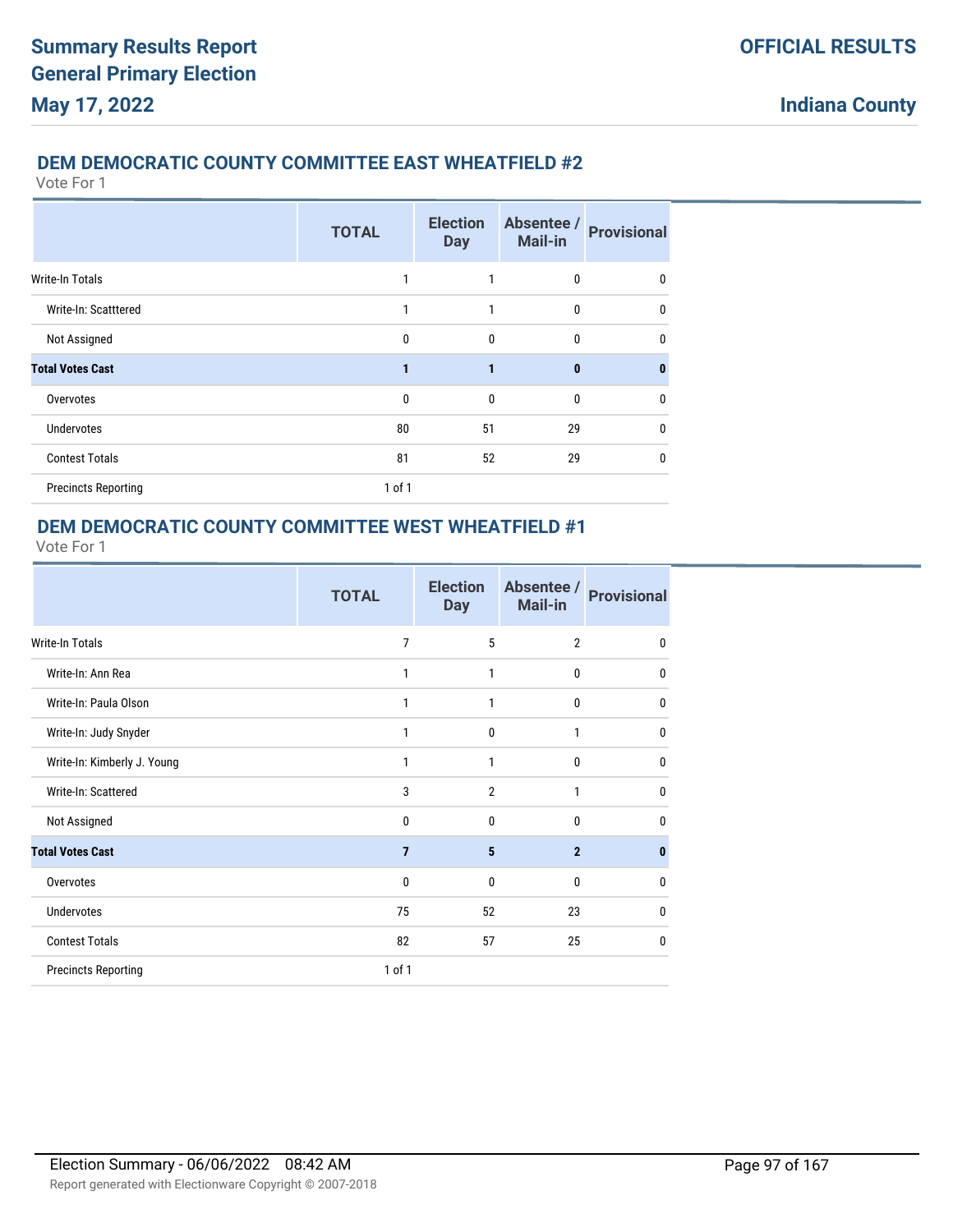#### **DEM DEMOCRATIC COUNTY COMMITTEE WEST WHEATFIELD #2**

|                            | <b>TOTAL</b> | <b>Election</b><br><b>Day</b> | Absentee /<br>Mail-in | <b>Provisional</b> |
|----------------------------|--------------|-------------------------------|-----------------------|--------------------|
| <b>Write-In Totals</b>     | 6            | $\overline{2}$                | 4                     | $\mathbf{0}$       |
| Write-In: Dr. Ozz          | 1            | 1                             | $\mathbf{0}$          | $\mathbf{0}$       |
| Write-In: Katie McGinty    | 1            | $\mathbf{0}$                  | 1                     | 0                  |
| Write-In: Dave Mock        | 1            | 0                             | 1                     | 0                  |
| Write-In: Karen Mack       | 1            | 1                             | $\mathbf{0}$          | $\bf{0}$           |
| Write-In: Barbara Otman    | 1            | 0                             | 1                     | $\mathbf{0}$       |
| Write-In: Ann Rea          | 1            | $\mathbf{0}$                  | 1                     | $\mathbf{0}$       |
| Not Assigned               | 0            | $\mathbf{0}$                  | $\mathbf{0}$          | $\mathbf{0}$       |
| <b>Total Votes Cast</b>    | 6            | $\overline{2}$                | 4                     | $\mathbf{0}$       |
| Overvotes                  | 0            | $\mathbf{0}$                  | $\mathbf{0}$          | $\mathbf{0}$       |
| Undervotes                 | 76           | 48                            | 28                    | $\mathbf{0}$       |
| <b>Contest Totals</b>      | 82           | 50                            | 32                    | $\mathbf{0}$       |
| <b>Precincts Reporting</b> | 1 of 1       |                               |                       |                    |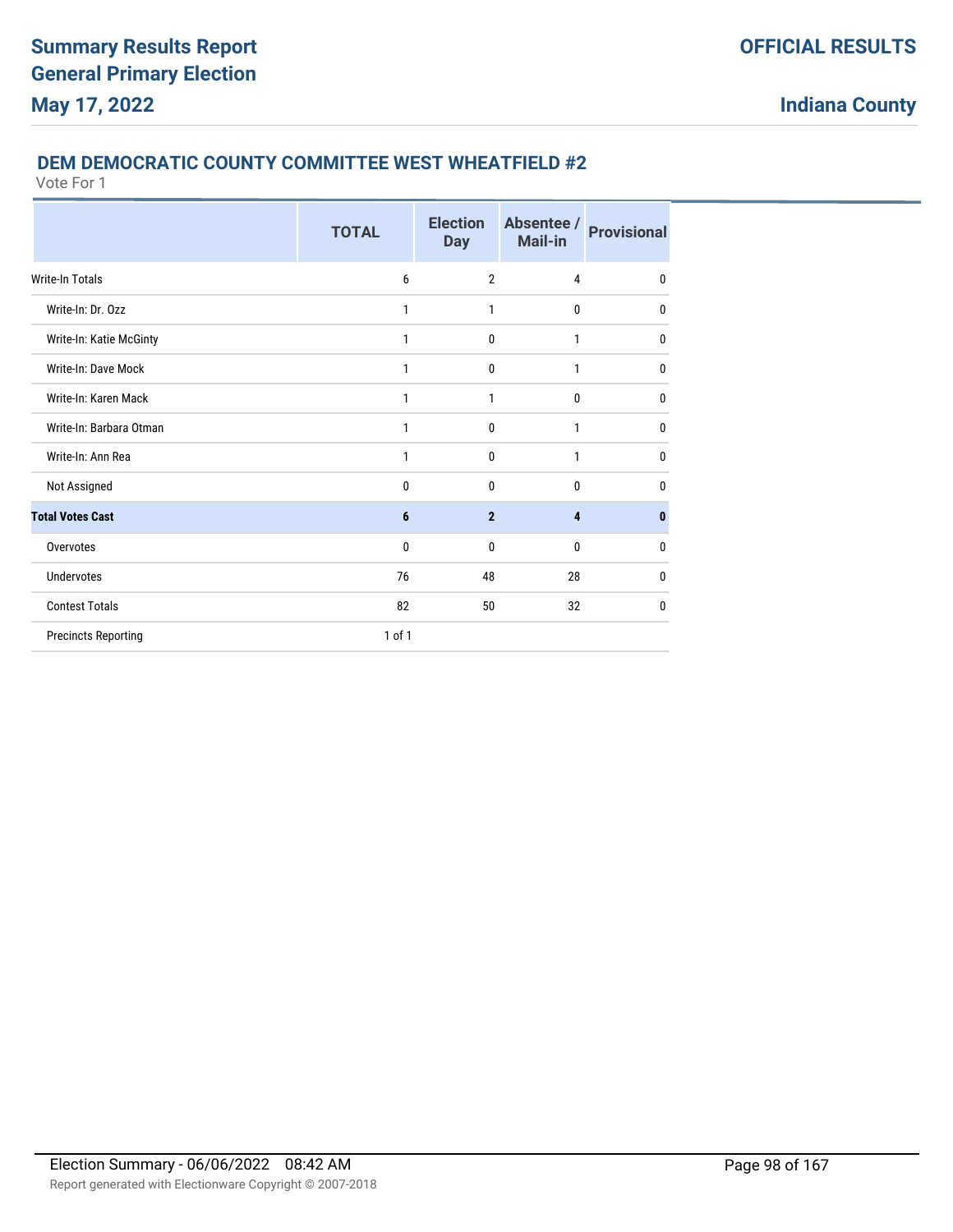#### **DEM DEMOCRATIC COUNTY COMMITTEE WHITE #1**

|                              | <b>TOTAL</b>   | <b>Election</b><br><b>Day</b> | Absentee /<br>Mail-in | <b>Provisional</b> |
|------------------------------|----------------|-------------------------------|-----------------------|--------------------|
| <b>Write-In Totals</b>       | 22             | 8                             | 14                    | $\mathbf{0}$       |
| Write-In: Ann Rea            | 3              | 0                             | 3                     | $\mathbf{0}$       |
| Write-In: Lynn Bosley        | $\mathbf{1}$   | 0                             | $\mathbf{1}$          | $\mathbf{0}$       |
| Write-In: Summer Lee         | $\overline{2}$ | 0                             | $\overline{2}$        | $\mathbf{0}$       |
| Write-In: Barb Peace         | $\mathbf{1}$   | 0                             | $\mathbf{1}$          | $\mathbf{0}$       |
| Write-In: Kristi Byrne       | $\mathbf{1}$   | 1                             | $\bf{0}$              | $\mathbf 0$        |
| Write-In: Jamie Sgro         | $\overline{2}$ | 0                             | $\overline{2}$        | $\mathbf{0}$       |
| Write-In: David Hoff         | 1              | $\mathbf{1}$                  | $\bf{0}$              | $\mathbf{0}$       |
| Write-In: Julie Fairman      | $\overline{7}$ | 5                             | $\overline{2}$        | $\mathbf{0}$       |
| Write-In: Sherene Hess       | $\mathbf{1}$   | 0                             | $\mathbf{1}$          | $\mathbf{0}$       |
| Write-In: Judy Holliday      | $\overline{2}$ | 0                             | $\overline{2}$        | $\mathbf{0}$       |
| Write-In: Judith A. Holliday | 1              | $\mathbf{1}$                  | 0                     | $\mathbf{0}$       |
| Not Assigned                 | $\mathbf{0}$   | 0                             | 0                     | 0                  |
| <b>Total Votes Cast</b>      | 22             | 8                             | 14                    | $\bf{0}$           |
| Overvotes                    | $\bf{0}$       | 0                             | $\bf{0}$              | $\mathbf 0$        |
| <b>Undervotes</b>            | 201            | 95                            | 106                   | $\mathbf 0$        |
| <b>Contest Totals</b>        | 223            | 103                           | 120                   | $\mathbf 0$        |
| <b>Precincts Reporting</b>   | 1 of 1         |                               |                       |                    |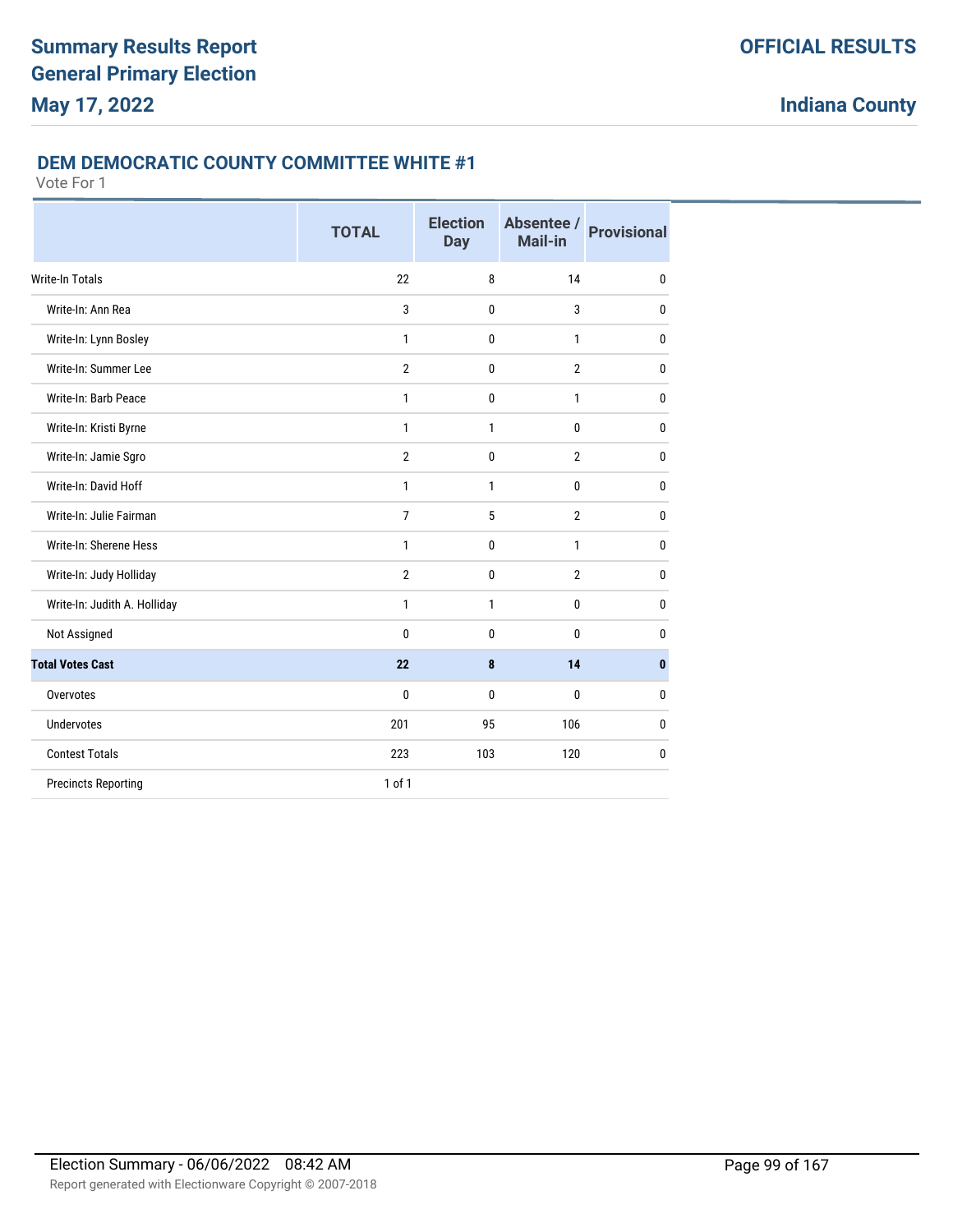#### **DEM DEMOCRATIC COUNTY COMMITTEE WHITE #2**

|                                    | <b>TOTAL</b>   | <b>Election</b><br><b>Day</b> | Absentee /<br><b>Mail-in</b> | <b>Provisional</b> |
|------------------------------------|----------------|-------------------------------|------------------------------|--------------------|
| Write-In Totals                    | 44             | 28                            | 16                           | 0                  |
| Write-In: Barbara Barker           | 1              | 1                             | 0                            | 0                  |
| Write-In: Carole Bush              | 18             | 18                            | 0                            | 0                  |
| Write-In: Patricia Streams- Warman | $\mathbf{1}$   | $\mathbf{1}$                  | 0                            | 0                  |
| Write-In: Anna Goldman             | $\mathbf{1}$   | 1                             | 0                            | 0                  |
| Write-In: Lynne Alvine             | 3              | 0                             | 3                            | 0                  |
| Write-In: Lori Davidson            | $\overline{2}$ | 0                             | $\overline{2}$               | 0                  |
| Write-In: Lillian Clemons          | 1              | $\pmb{0}$                     | $\mathbf{1}$                 | 0                  |
| Write-In: Doreen Brown             | 1              | 0                             | $\mathbf{1}$                 | 0                  |
| Write-In: Carol Bush               | $\mathbf{1}$   | 1                             | 0                            | 0                  |
| Write-In: Donna Dongiovanni        | $\mathbf{1}$   | $\mathbf 0$                   | $\mathbf{1}$                 | 0                  |
| Write-In: Jennifer Rairigh         | $\mathbf{1}$   | $\pmb{0}$                     | $\mathbf{1}$                 | 0                  |
| Write-In: Vicki Selma              | $\mathbf{1}$   | 0                             | $\mathbf{1}$                 | 0                  |
| Write-In: Tony DeLoreto            | $\mathbf{1}$   | 1                             | 0                            | 0                  |
| Write-In: Stephanie Davis          | $\mathbf{1}$   | 0                             | $\mathbf{1}$                 | 0                  |
| Write-In: Josephine Cunningham     | $\mathbf{1}$   | 1                             | 0                            | 0                  |
| Write-In: Ann Rea                  | $\overline{2}$ | $\mathbf 0$                   | $\overline{2}$               | 0                  |
| Write-In: Hilliary Creely          | $\mathbf{1}$   | 1                             | 0                            | 0                  |
| Write-In: Scattered                | 4              | $\overline{2}$                | $\overline{2}$               | 0                  |
| Write-In: Fred Durst               | 1              | $\pmb{0}$                     | $\mathbf{1}$                 | 0                  |
| Write-In: Michele Watts            | $\mathbf{1}$   | 1                             | 0                            | 0                  |
| Not Assigned                       | $\pmb{0}$      | 0                             | 0                            | 0                  |
| <b>Total Votes Cast</b>            | 44             | ${\bf 28}$                    | 16                           | $\pmb{0}$          |
| Overvotes                          | $\pmb{0}$      | $\pmb{0}$                     | $\pmb{0}$                    | 0                  |
| Undervotes                         | 286            | 112                           | 174                          | $\pmb{0}$          |
| <b>Contest Totals</b>              | 330            | 140                           | 190                          | 0                  |
| <b>Precincts Reporting</b>         | 1 of 1         |                               |                              |                    |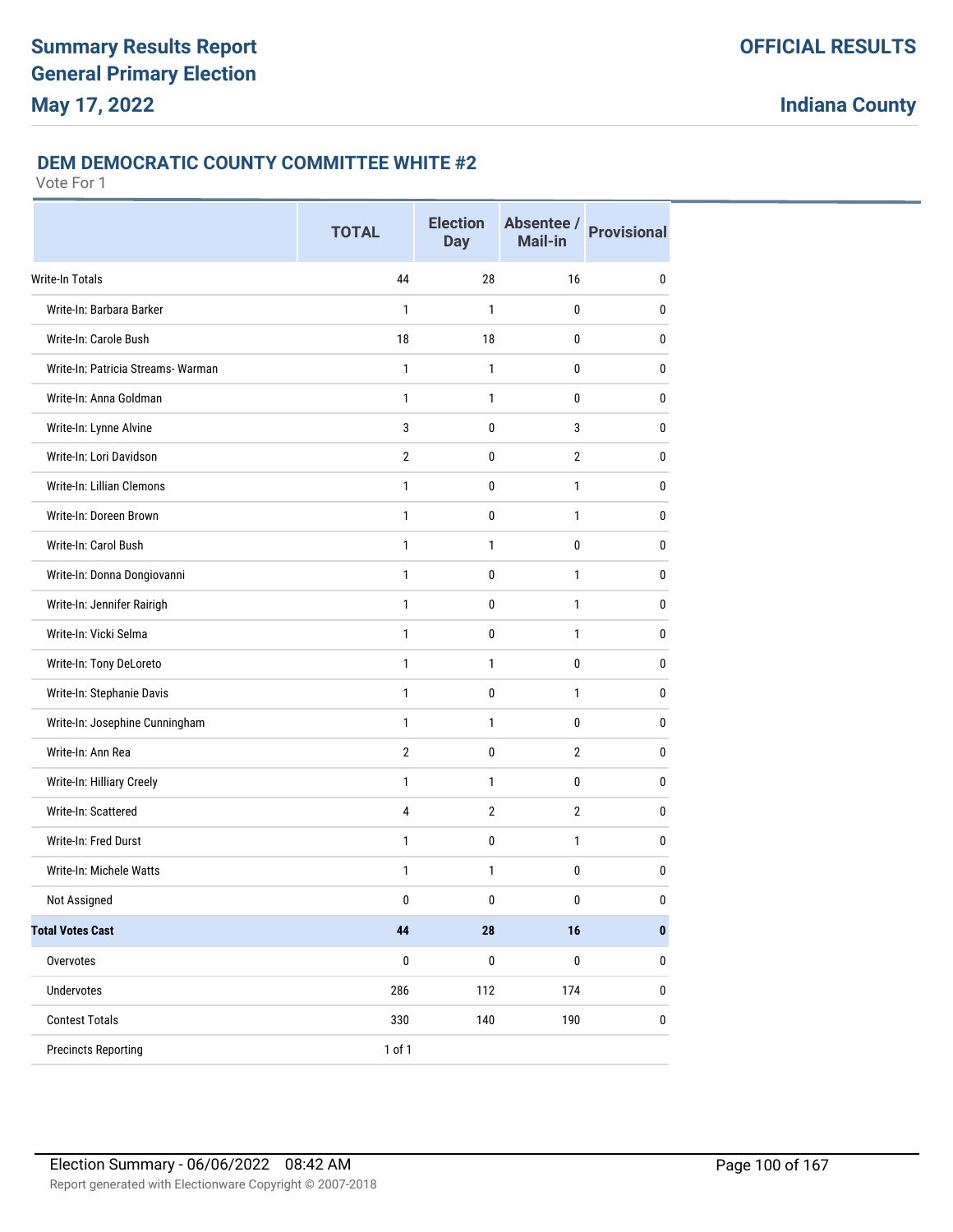#### **DEM DEMOCRATIC COUNTY COMMITTEE WHITE #3/1**

|                                    | <b>TOTAL</b>   | <b>Election</b><br><b>Day</b> | Absentee /<br><b>Mail-in</b> | <b>Provisional</b> |
|------------------------------------|----------------|-------------------------------|------------------------------|--------------------|
| <b>Write-In Totals</b>             | 23             | 12                            | 11                           | 0                  |
| Write-In: Poom S. Taylor           | $\mathbf{1}$   | 1                             | 0                            | $\mathbf{0}$       |
| Write-In: Janine Maust             | $\overline{2}$ | $\mathbf{0}$                  | 2                            | $\bf{0}$           |
| Write-In: Jacqueline Sprenger      | $\mathbf{1}$   | $\mathbf{1}$                  | 0                            | $\bf{0}$           |
| Write-In: Lynne Alvine             | $\mathbf{1}$   | $\mathbf{1}$                  | 0                            | $\mathbf{0}$       |
| Write-In: Dave Rostis              | $\mathbf{1}$   | 0                             | 1                            | $\mathbf{0}$       |
| Write-In: Sarah Wheeler            | $\overline{2}$ | $\overline{2}$                | 0                            | $\mathbf{0}$       |
| Write-In: Scattered                | $\overline{2}$ | $\mathbf{1}$                  | $\mathbf{1}$                 | 0                  |
| Write-In: Marlene Connelly         | $\mathbf{1}$   | $\mathbf{0}$                  | $\mathbf{1}$                 | $\mathbf{0}$       |
| Write-In: Diana Rostis             | $\overline{2}$ | $\overline{2}$                | 0                            | $\mathbf{0}$       |
| Write-In: Susan Drummond           | 5              | 3                             | $\overline{2}$               | $\mathbf{0}$       |
| Write-In: Susan C Morris           | $\mathbf{1}$   | $\mathbf 0$                   | $\mathbf{1}$                 | $\mathbf{0}$       |
| Write-In: Desiree Franey- Jennings | $\mathbf{1}$   | 0                             | 1                            | 0                  |
| Write-In: Vickie Enciso            | $\mathbf{1}$   | $\mathbf{1}$                  | 0                            | $\mathbf{0}$       |
| Write-In: Mary Plavi               | $\mathbf{1}$   | $\mathbf{0}$                  | $\mathbf{1}$                 | $\mathbf{0}$       |
| Write-In: Terri Medvetz            | $\mathbf{1}$   | $\mathbf{0}$                  | $\mathbf{1}$                 | $\mathbf{0}$       |
| Not Assigned                       | $\mathbf{0}$   | $\mathbf{0}$                  | $\mathbf{0}$                 | 0                  |
| <b>Total Votes Cast</b>            | 23             | 12                            | 11                           | $\mathbf{0}$       |
| Overvotes                          | $\mathbf{0}$   | $\mathbf{0}$                  | 0                            | $\mathbf{0}$       |
| <b>Undervotes</b>                  | 199            | 85                            | 114                          | 0                  |
| <b>Contest Totals</b>              | 222            | 97                            | 125                          | 0                  |
| <b>Precincts Reporting</b>         | $1$ of $1$     |                               |                              |                    |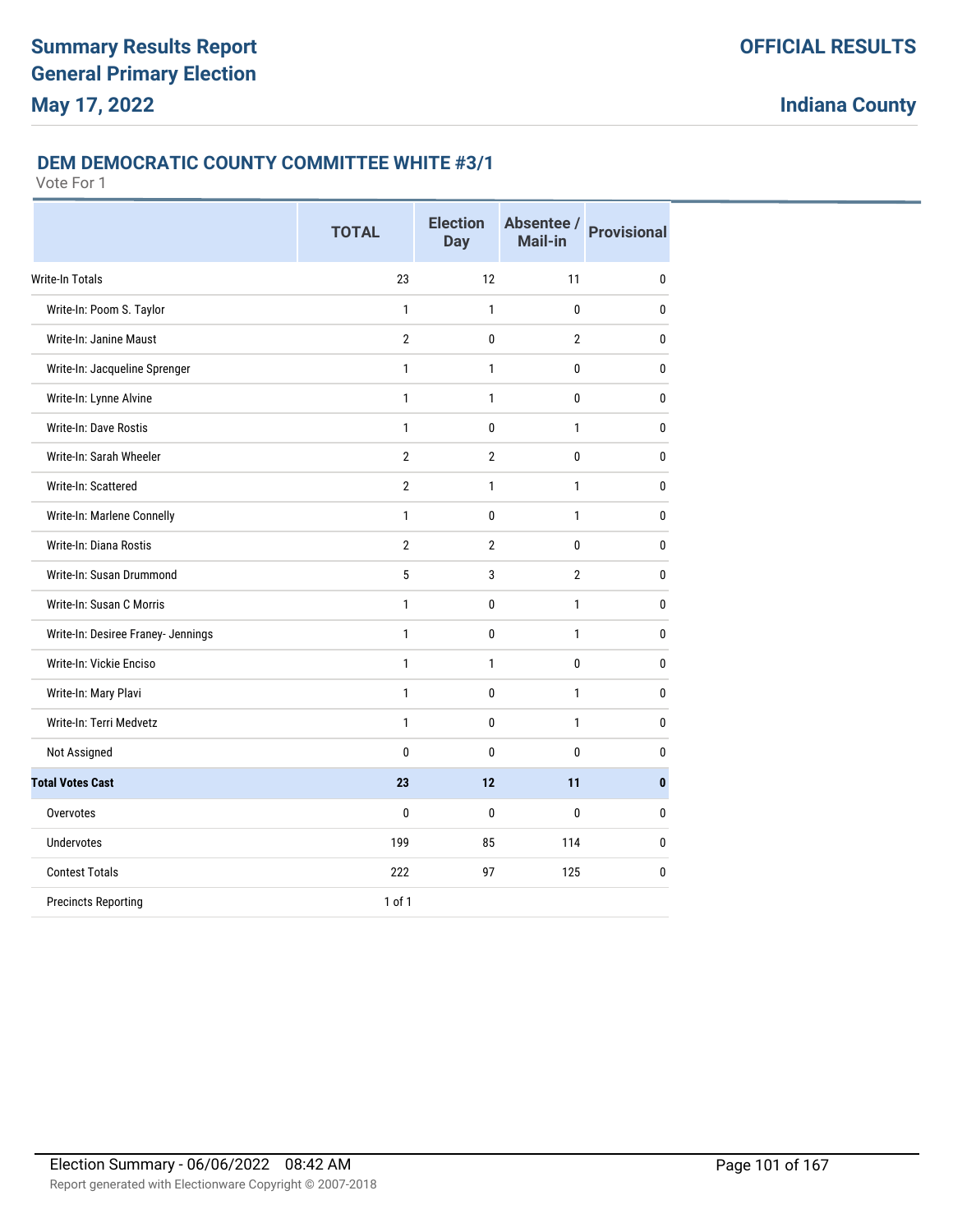#### **DEM DEMOCRATIC COUNTY COMMITTEE WHITE #3/2**

Vote For 1

|                            | <b>TOTAL</b> | <b>Election</b><br><b>Day</b> | Absentee /<br><b>Mail-in</b> | <b>Provisional</b> |
|----------------------------|--------------|-------------------------------|------------------------------|--------------------|
| Donna DonGiovanni          | 174          | 83                            | 91                           | 0                  |
| Write-In Totals            | 1            | 1                             | 0                            | $\mathbf{0}$       |
| Write-In: Bob Watta        | 1            | 1                             | $\mathbf 0$                  | $\mathbf{0}$       |
| Not Assigned               | 0            | 0                             | 0                            | $\mathbf{0}$       |
| <b>Total Votes Cast</b>    | 175          | 84                            | 91                           | $\mathbf{0}$       |
| Overvotes                  | 5            | $\mathbf{0}$                  | 5                            | $\mathbf{0}$       |
| <b>Undervotes</b>          | 15           | 10                            | 5                            | $\mathbf{0}$       |
| <b>Contest Totals</b>      | 195          | 94                            | 101                          | $\mathbf{0}$       |
| <b>Precincts Reporting</b> | $1$ of $1$   |                               |                              |                    |

## **DEM DEMOCRATIC COUNTY COMMITTEE WHITE #3/3**

|                                   | <b>TOTAL</b> | <b>Election</b><br><b>Day</b> | Absentee /<br>Mail-in | <b>Provisional</b> |
|-----------------------------------|--------------|-------------------------------|-----------------------|--------------------|
| Celinda C. Scott                  | 157          | 92                            | 65                    | $\mathbf{0}$       |
| <b>Write-In Totals</b>            | 4            | $\overline{2}$                | $\overline{2}$        | $\mathbf{0}$       |
| Write-In: Julia Trimarchi-Cuccaro | 1            | $\mathbf{0}$                  | 1                     | $\mathbf{0}$       |
| Write-In: Scattered               | 1            | 1                             | $\mathbf 0$           | $\mathbf{0}$       |
| Write-In: Norma Tarnoff           | 1            | $\mathbf{0}$                  | $\mathbf{1}$          | $\mathbf{0}$       |
| Write-In: Judy Holliday           | 1            | 1                             | $\mathbf 0$           | $\mathbf{0}$       |
| Not Assigned                      | $\mathbf 0$  | $\mathbf{0}$                  | $\mathbf{0}$          | $\mathbf{0}$       |
| <b>Total Votes Cast</b>           | 161          | 94                            | 67                    | $\mathbf{0}$       |
| Overvotes                         | $\mathbf 0$  | $\mathbf{0}$                  | $\bf{0}$              | $\mathbf{0}$       |
| <b>Undervotes</b>                 | 14           | 10                            | 4                     | $\mathbf{0}$       |
| <b>Contest Totals</b>             | 175          | 104                           | 71                    | 0                  |
| <b>Precincts Reporting</b>        | 1 of 1       |                               |                       |                    |
|                                   |              |                               |                       |                    |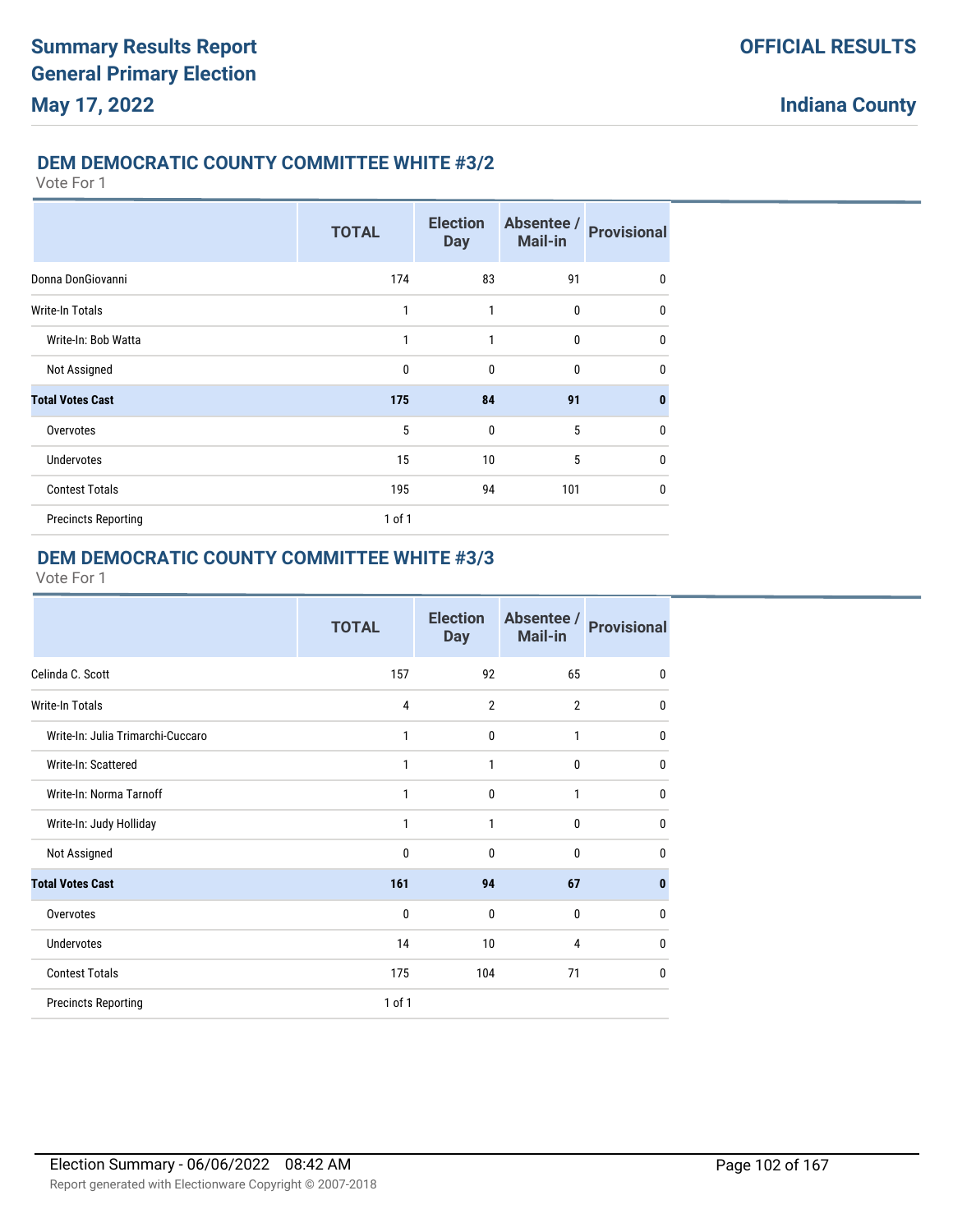#### **DEM DEMOCRATIC COUNTY COMMITTEE WHITE #4-5**

|                            | <b>TOTAL</b>   | <b>Election</b><br><b>Day</b> | Absentee /<br>Mail-in | <b>Provisional</b> |
|----------------------------|----------------|-------------------------------|-----------------------|--------------------|
| Write-In Totals            | 18             | 12                            | 6                     | 0                  |
| Write-In: Cybil Moore      | 1              | 0                             | $\mathbf{1}$          | 0                  |
| Write-In: Cindy Rogers     | $\mathbf{1}$   | 1                             | 0                     | $\bf{0}$           |
| Write-In: Ann Rea          | 1              | $\mathbf{1}$                  | 0                     | 0                  |
| Write-In: Anna Rae         | $\mathbf{1}$   | 0                             | $\mathbf{1}$          | $\bf{0}$           |
| Write-In: Patricia Hileman | 1              | 0                             | $\mathbf{1}$          | 0                  |
| Write-In: Scattered        | $\mathbf{1}$   | $\mathbf{1}$                  | $\mathbf{0}$          | $\bf{0}$           |
| Write-In: Susan Boser      | $\mathbf{1}$   | 0                             | $\mathbf{1}$          | $\bf{0}$           |
| Write-In: Sara Stewart     | $\overline{2}$ | $\overline{2}$                | $\mathbf{0}$          | $\bf{0}$           |
| Write-In: Carole Bush      | $\mathbf{1}$   | 1                             | 0                     | $\bf{0}$           |
| Write-In: Anna Goldman     | $\mathbf{1}$   | $\mathbf{1}$                  | 0                     | $\bf{0}$           |
| Write-In: Lael Jenkins     | $\mathbf{1}$   | $\mathbf{1}$                  | $\mathbf{0}$          | $\bf{0}$           |
| Write-In: Ann Simmons      | $\mathbf{1}$   | $\mathbf{1}$                  | 0                     | $\bf{0}$           |
| Write-In: Joette Wisnieshi | $\mathbf{1}$   | $\mathbf{1}$                  | 0                     | 0                  |
| Write-In: Carol Bush       | $\mathbf{1}$   | $\mathbf{1}$                  | 0                     | $\bf{0}$           |
| Write-In: Rita Sistak      | $\overline{2}$ | 0                             | $\overline{2}$        | $\bf{0}$           |
| Write-In: Summer           | $\mathbf{1}$   | 1                             | $\pmb{0}$             | $\bf{0}$           |
| Not Assigned               | $\mathbf{0}$   | $\mathbf{0}$                  | 0                     | $\bf{0}$           |
| <b>Total Votes Cast</b>    | 18             | 12                            | 6                     | $\bf{0}$           |
| Overvotes                  | $\mathbf{0}$   | $\mathbf{0}$                  | $\mathbf{0}$          | $\mathbf{0}$       |
| <b>Undervotes</b>          | 194            | 94                            | 100                   | $\pmb{0}$          |
| <b>Contest Totals</b>      | 212            | 106                           | 106                   | $\pmb{0}$          |
| <b>Precincts Reporting</b> | 1 of 1         |                               |                       |                    |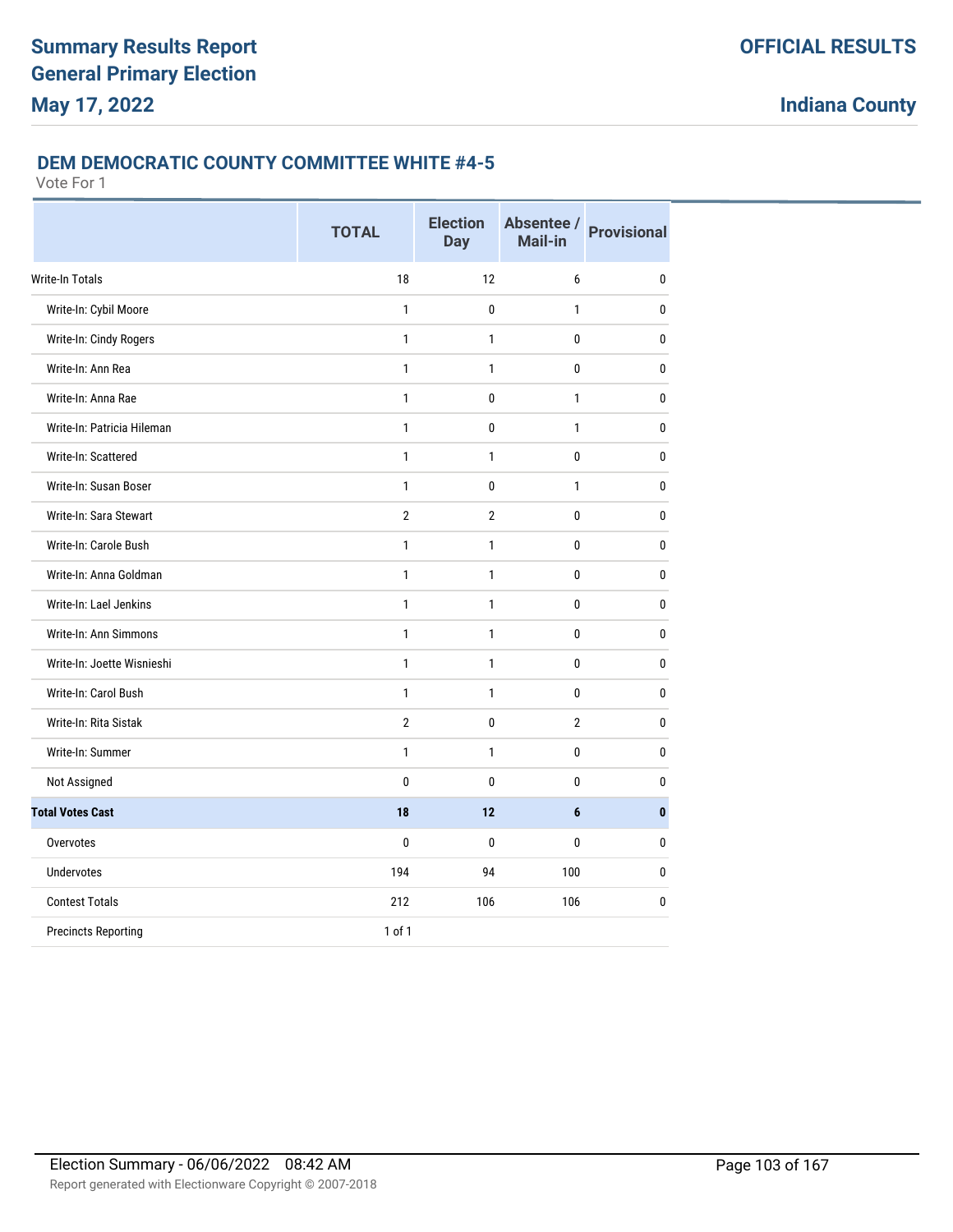#### **DEM DEMOCRATIC COUNTY COMMITTEE WHITE #6**

#### Vote For 1

|                            | <b>TOTAL</b> | <b>Election</b><br><b>Day</b> | Absentee /<br>Mail-in | <b>Provisional</b> |
|----------------------------|--------------|-------------------------------|-----------------------|--------------------|
| Lynne Alvine               | 138          | 57                            | 81                    | 0                  |
| <b>Write-In Totals</b>     | 1            | 0                             | 1                     | $\mathbf{0}$       |
| Write-In: Scattered        | 1            | $\mathbf{0}$                  | 1                     | 0                  |
| Not Assigned               | $\mathbf 0$  | 0                             | $\bf{0}$              | $\mathbf{0}$       |
| <b>Total Votes Cast</b>    | 139          | 57                            | 82                    | $\mathbf{0}$       |
| Overvotes                  | $\mathbf 0$  | 0                             | $\bf{0}$              | $\mathbf{0}$       |
| <b>Undervotes</b>          | 10           | 5                             | 5                     | $\mathbf{0}$       |
| <b>Contest Totals</b>      | 149          | 62                            | 87                    | $\mathbf{0}$       |
| <b>Precincts Reporting</b> | $1$ of $1$   |                               |                       |                    |

## **DEM DEMOCRATIC COUNTY COMMITTEE YOUNG #1**

|                            | <b>TOTAL</b> | <b>Election</b><br><b>Day</b> | Absentee /<br><b>Mail-in</b> | <b>Provisional</b> |
|----------------------------|--------------|-------------------------------|------------------------------|--------------------|
| Write-In Totals            | 3            | $\overline{2}$                | 1                            | $\pmb{0}$          |
| Write-In: Patricia Streams | 1            | 1                             | 0                            | $\mathbf{0}$       |
| Write-In: Emily Richards   | 1            | 1                             | 0                            | 0                  |
| Write-In: Ann Rea          | 1            | 0                             | 1                            | 0                  |
| Not Assigned               | 0            | 0                             | 0                            | 0                  |
| <b>Total Votes Cast</b>    | 3            | $\overline{2}$                | 1                            | $\bf{0}$           |
| Overvotes                  | 0            | 0                             | 0                            | $\mathbf{0}$       |
| <b>Undervotes</b>          | 75           | 54                            | 21                           | $\mathbf{0}$       |
| <b>Contest Totals</b>      | 78           | 56                            | 22                           | 0                  |
| <b>Precincts Reporting</b> | 1 of 1       |                               |                              |                    |
|                            |              |                               |                              |                    |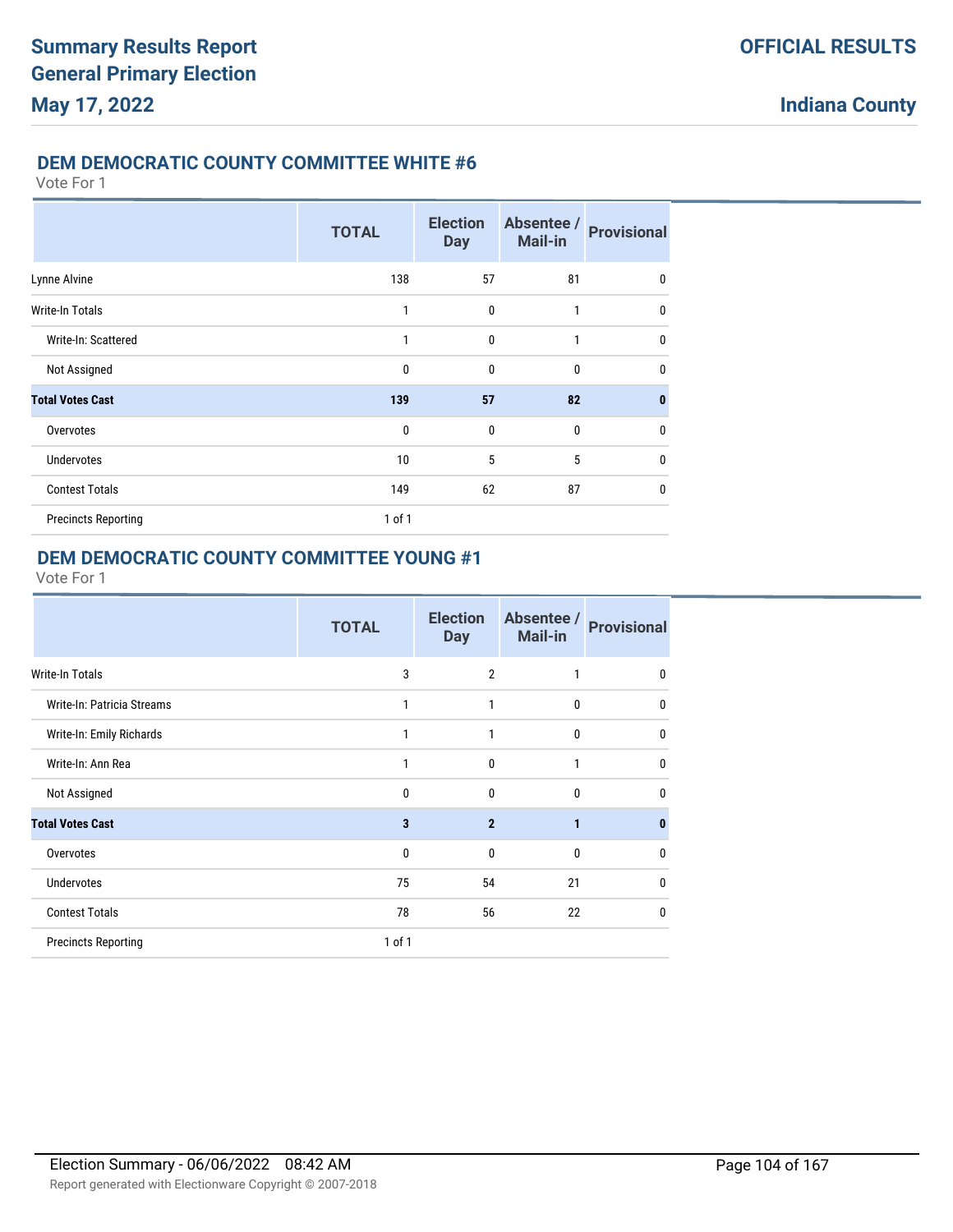### **DEM DEMOCRATIC COUNTY COMMITTEE YOUNG #2**

Vote For 1

|                            | <b>TOTAL</b> | <b>Election</b><br><b>Day</b> | Absentee /<br><b>Mail-in</b> | <b>Provisional</b> |
|----------------------------|--------------|-------------------------------|------------------------------|--------------------|
| <b>Write-In Totals</b>     |              |                               | 0                            | 0                  |
| Write-In: Susan Velesig    | 1            | 1                             | 0                            | $\Omega$           |
| Not Assigned               | $\mathbf{0}$ | $\mathbf{0}$                  | 0                            | 0                  |
| <b>Total Votes Cast</b>    | 1            | 1                             | $\bf{0}$                     | 0                  |
| Overvotes                  | $\mathbf{0}$ | $\mathbf{0}$                  | 0                            | 0                  |
| <b>Undervotes</b>          | 16           | 11                            | 5                            | $\mathbf{0}$       |
| <b>Contest Totals</b>      | 17           | 12                            | 5                            | 0                  |
| <b>Precincts Reporting</b> | 1 of 1       |                               |                              |                    |

### **DEM DEMOCRATIC COUNTY COMMITTEE YOUNG #3**

|                            | <b>TOTAL</b>   | <b>Election</b><br><b>Day</b> | Absentee /<br>Mail-in | <b>Provisional</b> |
|----------------------------|----------------|-------------------------------|-----------------------|--------------------|
| Write-In Totals            | $\overline{2}$ | $\overline{2}$                | 0                     | 0                  |
| Write-In: Carol Walker     | 1              | 1                             | 0                     | $\mathbf{0}$       |
| Write-In: Scattered        | 1              | 1                             | $\mathbf{0}$          | $\mathbf{0}$       |
| Not Assigned               | $\mathbf 0$    | $\mathbf{0}$                  | 0                     | $\mathbf{0}$       |
| <b>Total Votes Cast</b>    | $\overline{2}$ | $\overline{2}$                | $\bf{0}$              | $\bf{0}$           |
| Overvotes                  | $\mathbf 0$    | $\mathbf{0}$                  | 0                     | 0                  |
| <b>Undervotes</b>          | 36             | 25                            | 11                    | $\mathbf{0}$       |
| <b>Contest Totals</b>      | 38             | 27                            | 11                    | $\mathbf{0}$       |
| <b>Precincts Reporting</b> | $1$ of $1$     |                               |                       |                    |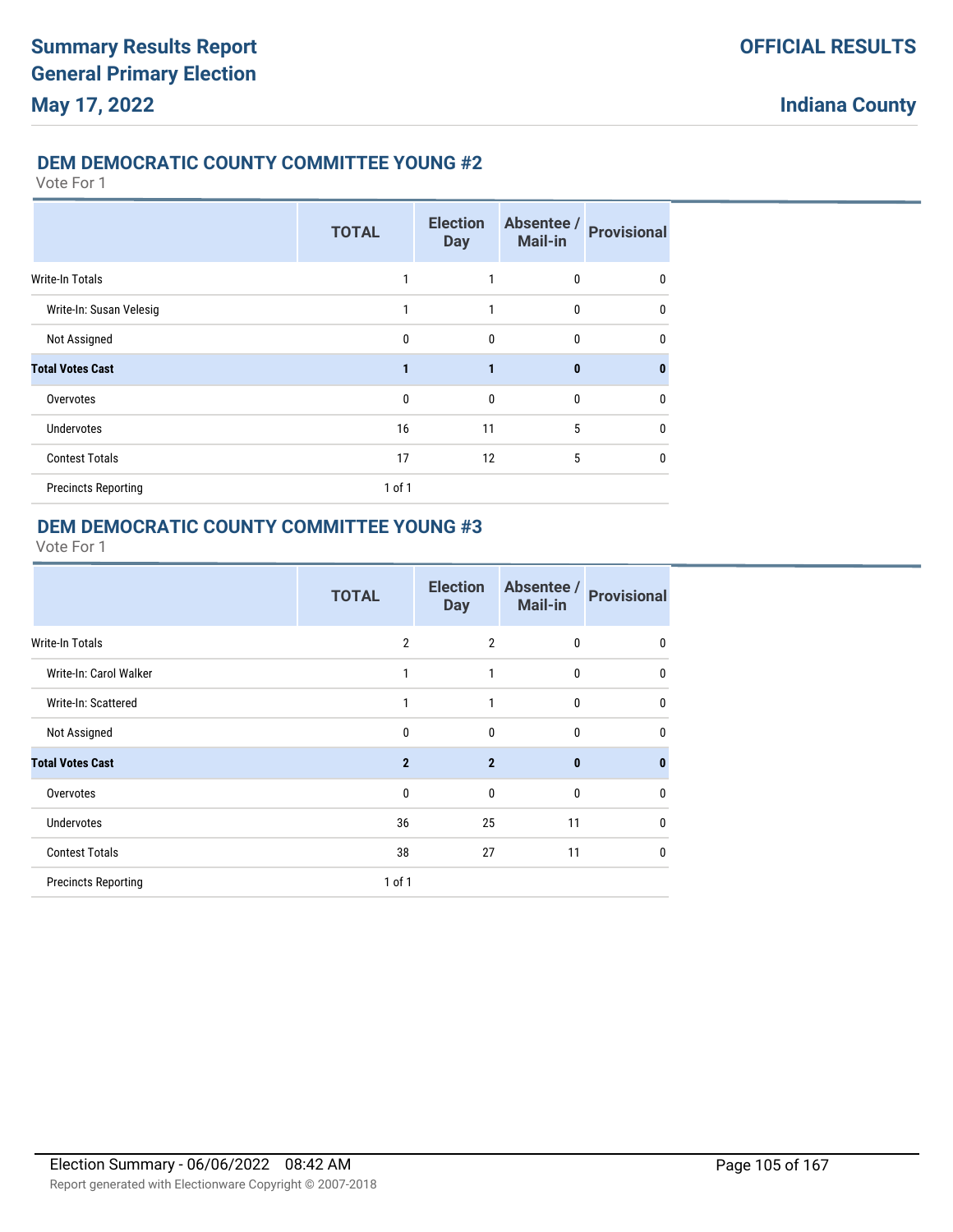### **REP UNITED STATES SENATOR**

|                          | <b>TOTAL</b>   | <b>Election</b><br><b>Day</b> | Absentee /<br><b>Mail-in</b> | <b>Provisional</b> |
|--------------------------|----------------|-------------------------------|------------------------------|--------------------|
| Kathy Barnette           | 2,538          | 2,367                         | 171                          | 0                  |
| Mehmet Oz                | 3,536          | 3,291                         | 245                          | $\mathbf{0}$       |
| George Bochetto          | 67             | 58                            | 9                            | $\mathbf{0}$       |
| <b>Jeff Bartos</b>       | 412            | 315                           | 97                           | $\mathbf{0}$       |
| Dave McCormick           | 3,975          | 3,518                         | 457                          | $\mathbf{0}$       |
| Sean Gale                | 86             | 70                            | 16                           | $\mathbf{0}$       |
| Carla Sands              | 544            | 439                           | 105                          | $\mathbf{0}$       |
| <b>Write-In Totals</b>   | 63             | 36                            | 27                           | $\mathbf{0}$       |
| Write-In: Dave Reed      | 1              | $\mathbf{1}$                  | 0                            | 0                  |
| Write-In: John Weaver    | $\mathbf{1}$   | 1                             | 0                            | 0                  |
| Write-In: Conor Lamb     | 9              | 4                             | 5                            | $\mathbf{0}$       |
| Write-In: Pat Toomey     | $\mathbf{1}$   | 1                             | 0                            | $\mathbf{0}$       |
| Write-In: Larry Bennet   | $\mathbf{1}$   | 1                             | 0                            | $\mathbf{0}$       |
| Write-In: Fedderman      | $\mathbf{1}$   | $\mathbf{1}$                  | 0                            | $\mathbf{0}$       |
| Write-In: David Hutton   | $\mathbf{1}$   | 1                             | 0                            | 0                  |
| Write-In: Conner Lamb    | 3              | 3                             | 0                            | 0                  |
| Write-In: Connor Lamb    | $\overline{2}$ | $\mathbf{1}$                  | $\mathbf{1}$                 | $\mathbf{0}$       |
| Write-In: John Fetterman | 30             | 11                            | 19                           | $\mathbf{0}$       |
| Write-In: Robert Valyo   | 1              | 1                             | 0                            | $\mathbf{0}$       |
| Write-In: Scattered      | 6              | 6                             | $\pmb{0}$                    | $\mathbf{0}$       |
| Write-In: John Fedderman | 1              | 0                             | $\mathbf{1}$                 | 0                  |
| Write-In: Fetterman      | $\mathbf{3}$   | 3                             | $\pmb{0}$                    | $\pmb{0}$          |
| Write-In: Jeremy Shaffer | $\mathbf{1}$   | $\mathbf{1}$                  | $\pmb{0}$                    | $\pmb{0}$          |
| Write-In: John Bonya     | $\mathbf{1}$   | $\pmb{0}$                     | $\mathbf{1}$                 | $\pmb{0}$          |
| Not Assigned             | $\pmb{0}$      | 0                             | $\pmb{0}$                    | $\pmb{0}$          |
| <b>Total Votes Cast</b>  | 11,221         | 10,094                        | 1,127                        | $\pmb{0}$          |
| Overvotes                | 13             | 11                            | $\sqrt{2}$                   | 0                  |
| Undervotes               | 127            | 103                           | 24                           | $\pmb{0}$          |
| <b>Contest Totals</b>    | 11,361         | 10,208                        | 1,153                        | $\pmb{0}$          |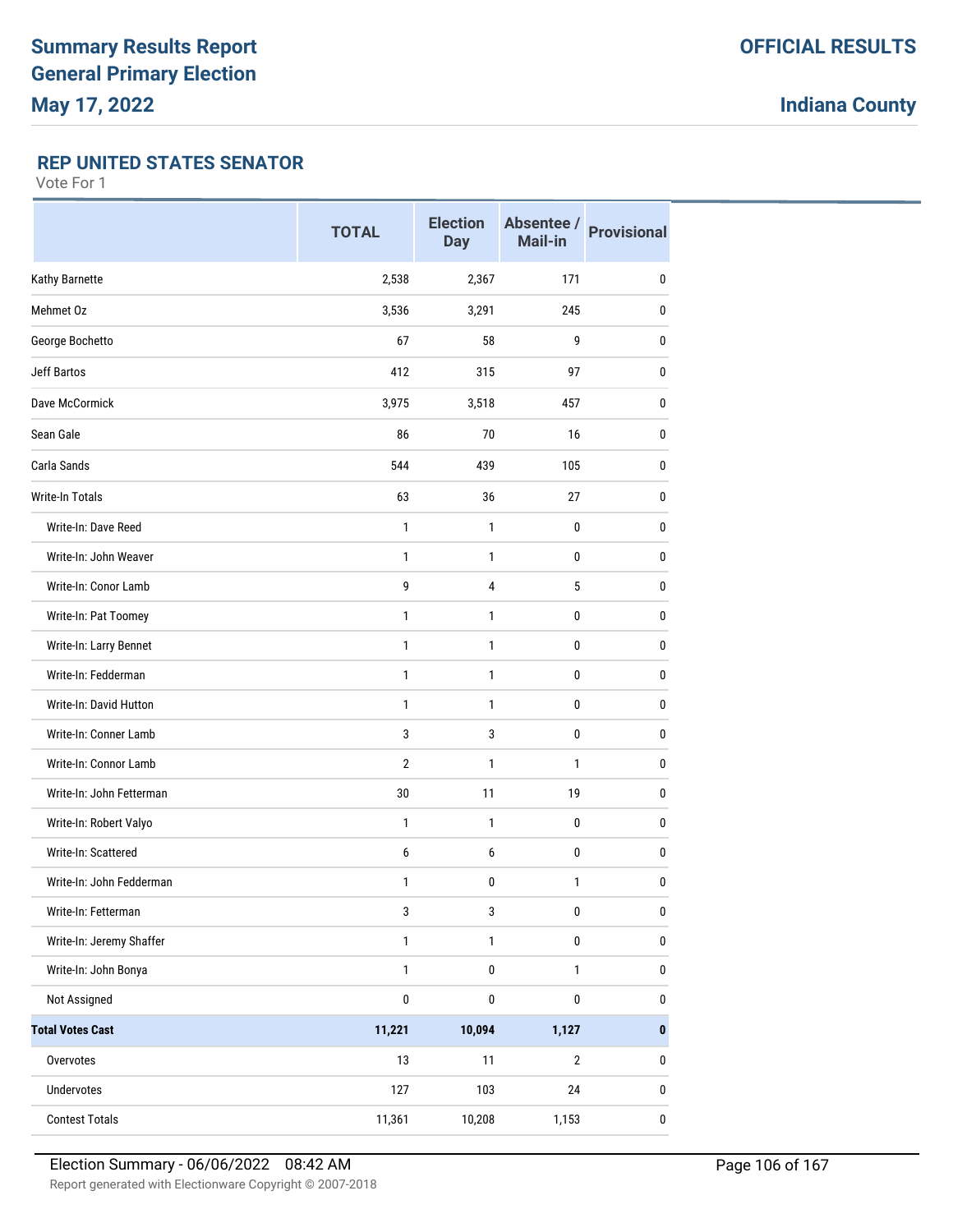### **REP UNITED STATES SENATOR**

|                            | <b>TOTAL</b> |  | Election Absentee / Provisional<br>Day Mail-in |  |
|----------------------------|--------------|--|------------------------------------------------|--|
| <b>Precincts Reporting</b> | 69 of 69     |  |                                                |  |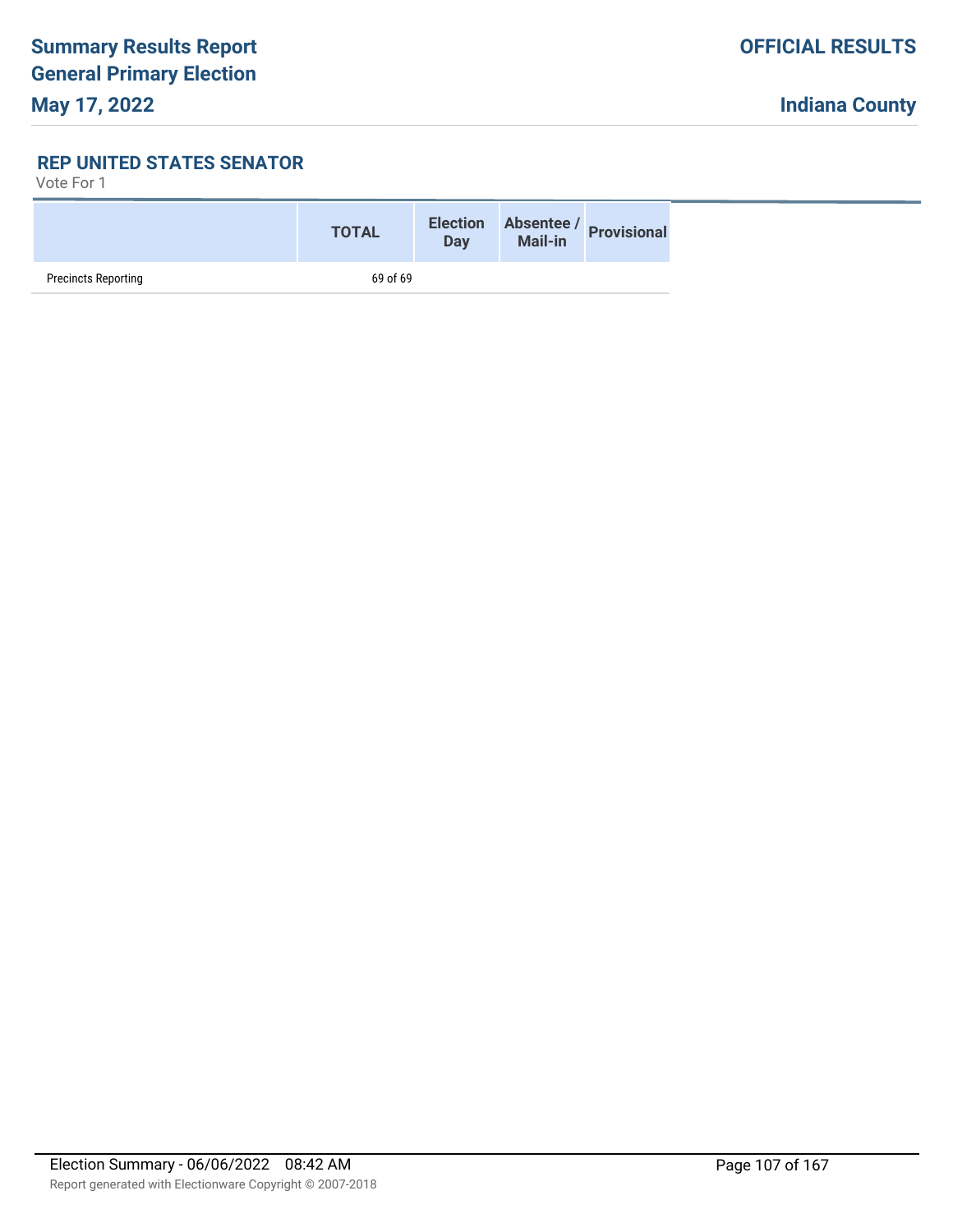### **REP GOVERNOR**

|                            | <b>TOTAL</b> | <b>Election</b><br><b>Day</b> | Mail-in      | Absentee / Provisional |
|----------------------------|--------------|-------------------------------|--------------|------------------------|
| Lou Barletta               | 1,174        | 1,047                         | 127          | $\pmb{0}$              |
| Douglas V. Mastriano       | 6,062        | 5,879                         | 183          | $\bf{0}$               |
| Nche Zama                  | 86           | 69                            | 17           | 0                      |
| Dave White                 | 986          | 805                           | 181          | $\pmb{0}$              |
| Melissa Hart               | 528          | 366                           | 162          | 0                      |
| <b>Bill McSwain</b>        | 1,867        | 1,587                         | 280          | 0                      |
| <b>Charlie Gerow</b>       | 54           | 44                            | 10           | $\pmb{0}$              |
| Joe Gale                   | 73           | 55                            | 18           | 0                      |
| Jake Corman                | 352          | 226                           | 126          | 0                      |
| Write-In Totals            | 64           | 39                            | 25           | $\pmb{0}$              |
| Write-In: Doug Mastrain    | 1            | $\mathbf{1}$                  | $\mathbf 0$  | $\pmb{0}$              |
| Write-In: Hunter Overdorff | 1            | 1                             | $\pmb{0}$    | 0                      |
| Write-In: Shaprio          | $\mathbf{1}$ | 1                             | 0            | 0                      |
| Write-In: Missie Lightner  | 1            | 1                             | 0            | $\pmb{0}$              |
| Write-In: Jim Smith        | $\mathbf{1}$ | 1                             | 0            | 0                      |
| Write-In: Dave Reed        | $\mathbf{1}$ | 1                             | 0            | 0                      |
| Write-In: Scattered        | $\mathbf{1}$ | $\mathbf{1}$                  | $\pmb{0}$    | $\pmb{0}$              |
| Write-In: Josh Shaperro    | $\mathbf{2}$ | $\overline{2}$                | $\pmb{0}$    | 0                      |
| Write-In: Fettermen        | 1            | 1                             | 0            | 0                      |
| Write-In: Josh Shapiro     | 49           | 24                            | 25           | $\pmb{0}$              |
| Write-In: Dr Oz            | 1            | $\mathbf{1}$                  | $\pmb{0}$    | 0                      |
| Write-In: Sawyer Baker     | $\mathbf{1}$ | 1                             | $\pmb{0}$    | 0                      |
| Write-In: Josh Shapro      | $\mathbf{1}$ | $\mathbf{1}$                  | $\pmb{0}$    | $\pmb{0}$              |
| Write-In: John Fetterman   | $\mathbf{1}$ | $\mathbf{1}$                  | $\pmb{0}$    | $\pmb{0}$              |
| Write-In: Carrie Delrosso  | $\mathbf{1}$ | $\mathbf{1}$                  | $\bf{0}$     | $\pmb{0}$              |
| Not Assigned               | $\pmb{0}$    | $\pmb{0}$                     | $\pmb{0}$    | $\pmb{0}$              |
| <b>Total Votes Cast</b>    | 11,246       | 10,117                        | 1,129        | $\pmb{0}$              |
| Overvotes                  | $\mathbf 5$  | $\overline{\mathbf{4}}$       | $\mathbf{1}$ | $\pmb{0}$              |
| Undervotes                 | 110          | ${\bf 87}$                    | 23           | 0                      |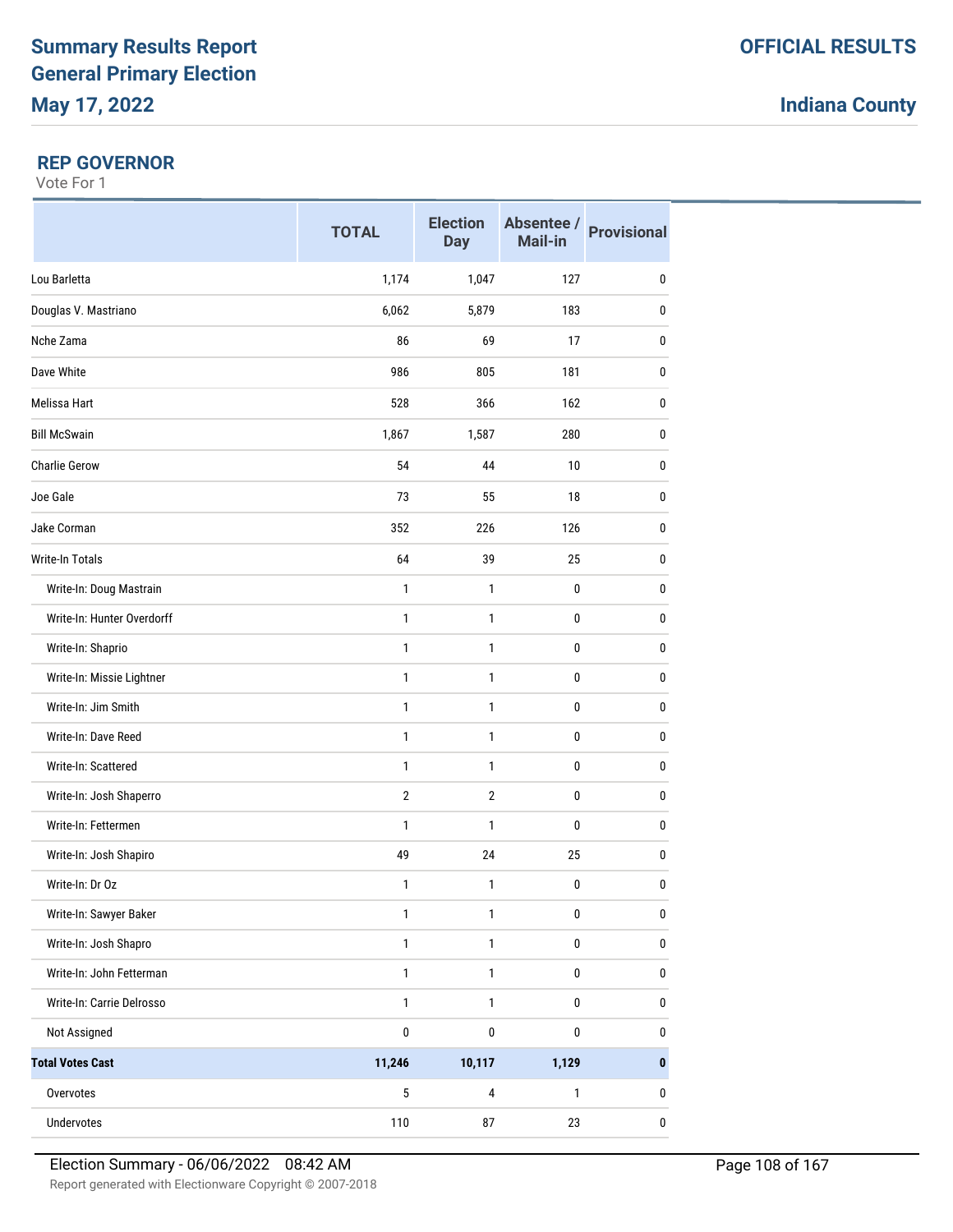### **REP GOVERNOR**

|                            | <b>TOTAL</b> | <b>Election</b><br>Day | Absentee /<br>Mail-in | <b>Provisional</b> |
|----------------------------|--------------|------------------------|-----------------------|--------------------|
| <b>Contest Totals</b>      | 11.361       | 10.208                 | 1.153                 |                    |
| <b>Precincts Reporting</b> | 69 of 69     |                        |                       |                    |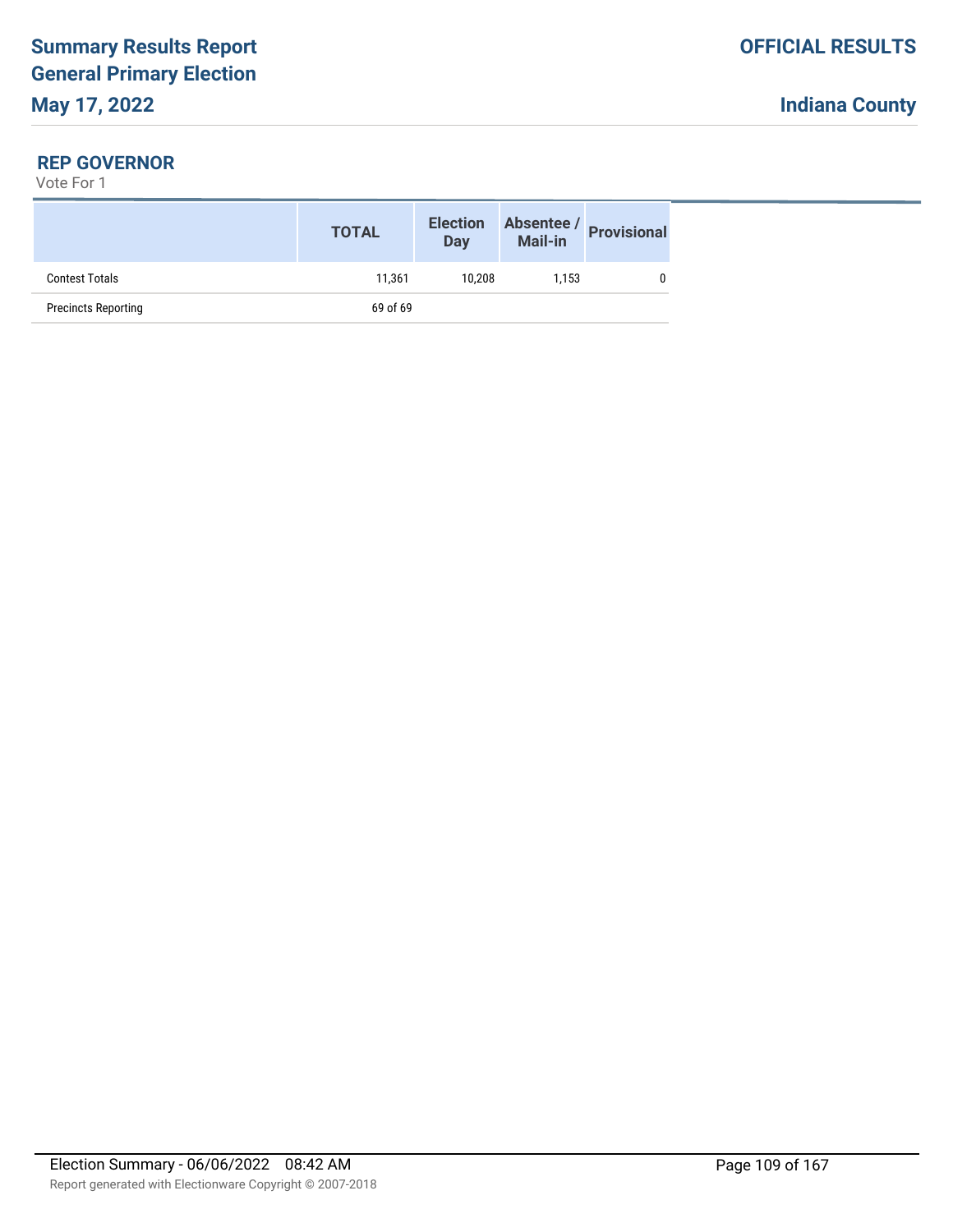### **REP LIEUTENANT GOVERNOR**

|                            | <b>TOTAL</b>   | <b>Election</b><br><b>Day</b> | Absentee /<br>Mail-in | <b>Provisional</b> |
|----------------------------|----------------|-------------------------------|-----------------------|--------------------|
| <b>Clarice Schillinger</b> | 384            | 345                           | 39                    | 0                  |
| James Earl Jones           | 542            | 498                           | 44                    | 0                  |
| <b>Rick Saccone</b>        | 1,910          | 1,689                         | 221                   | 0                  |
| John Brown                 | 154            | 135                           | 19                    | $\mathbf{0}$       |
| Chris Frye                 | 379            | 336                           | 43                    | $\mathbf{0}$       |
| Jeff Coleman               | 1,923          | 1,739                         | 184                   | 0                  |
| <b>Russ Diamond</b>        | 197            | 181                           | 16                    | $\mathbf{0}$       |
| Carrie Lewis DelRosso      | 3,944          | 3,501                         | 443                   | 0                  |
| <b>Teddy Daniels</b>       | 1,259          | 1,202                         | 57                    | 0                  |
| Write-In Totals            | 51             | 32                            | 19                    | $\mathbf{0}$       |
| Write-In: Fetterman        | 1              | 1                             | 0                     | $\mathbf{0}$       |
| Write-In: John Fetterman   | 3              | $\overline{2}$                | 1                     | 0                  |
| Write-In: Doug Mastriano   | $\mathbf{1}$   | $\mathbf{1}$                  | 0                     | $\pmb{0}$          |
| Write-In: Philip Barker    | 1              | 1                             | 0                     | 0                  |
| Write-In: Ray Sosa         | $\mathbf{1}$   | 0                             | 1                     | 0                  |
| Write-In: Chris Frye       | $\mathbf{1}$   | 1                             | 0                     | $\mathbf 0$        |
| Write-In: Lori Nace        | $\mathbf{1}$   | 1                             | 0                     | $\mathbf{0}$       |
| Write-In: James Jones      | $\mathbf{1}$   | 1                             | 0                     | $\mathbf{0}$       |
| Write-In: Nche Lama        | $\mathbf{1}$   | $\mathbf{1}$                  | 0                     | 0                  |
| Write-In: Jason Bowman     | 1              | 1                             | 0                     | 0                  |
| Write-In: Mary Davis       | 1              | 1                             | 0                     | 0                  |
| Write-In: Robert G. Smith  | $\mathbf{1}$   | 1                             | $\pmb{0}$             | $\pmb{0}$          |
| Write-In: Brian Sims       | $\sqrt{2}$     | $\mathbf{1}$                  | $\mathbf{1}$          | 0                  |
| Write-In: Kathy Barnette   | $\mathbf{1}$   | $\mathbf{1}$                  | 0                     | $\pmb{0}$          |
| Write-In: Jeremy Bernard   | $\mathbf{1}$   | $\mathbf{1}$                  | 0                     | $\pmb{0}$          |
| Write-In: Robert Weaver    | $\mathbf{1}$   | $\mathbf{1}$                  | 0                     | $\pmb{0}$          |
| Write-In: Del Rossi        | $\mathbf{1}$   | 1                             | 0                     | 0                  |
| Write-In: Scattered        | $\overline{7}$ | 6                             | $\mathbf{1}$          | $\pmb{0}$          |
| Write-In: Carla Sands      | $\mathbf{2}$   | $\overline{2}$                | $\pmb{0}$             | $\pmb{0}$          |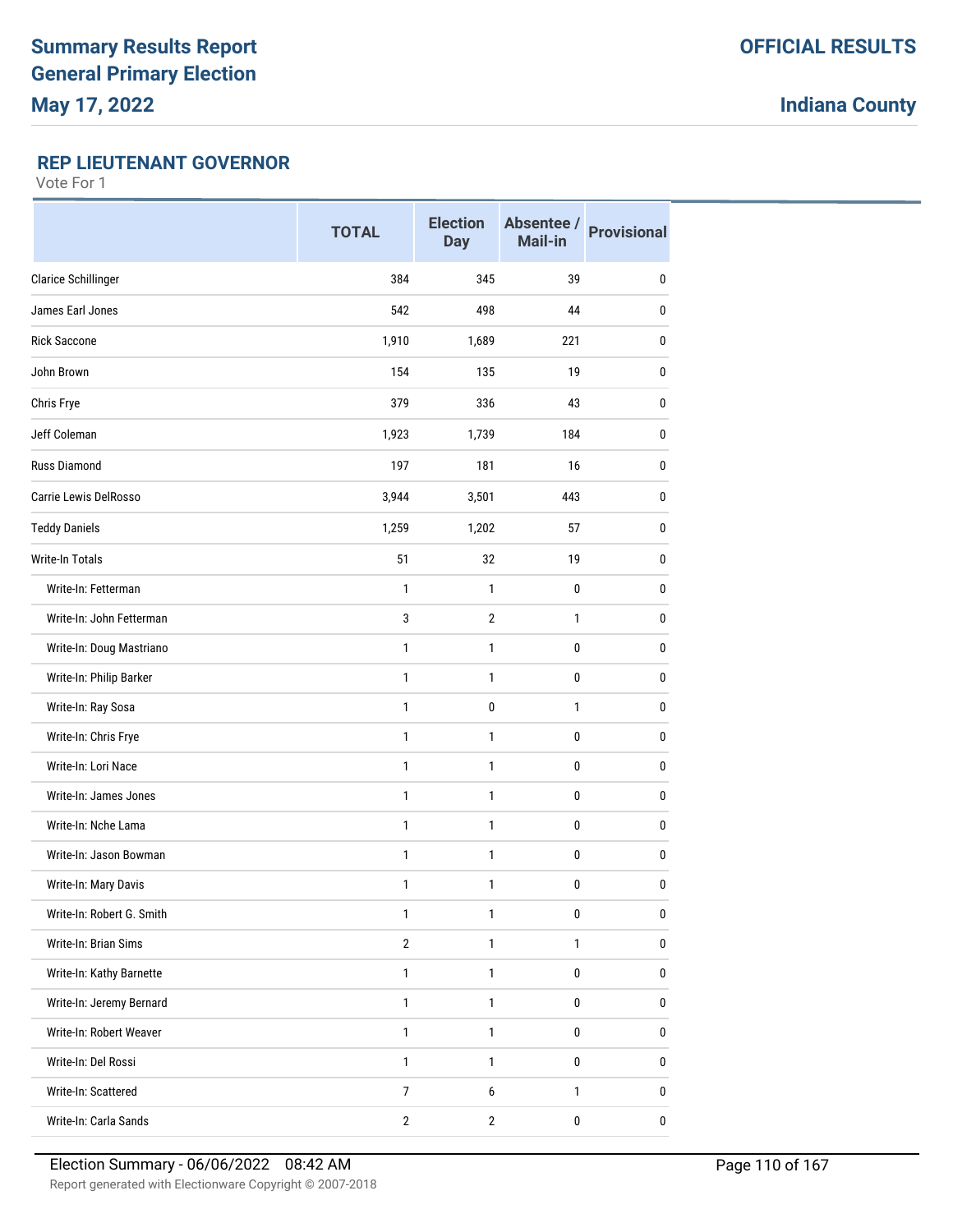### **REP LIEUTENANT GOVERNOR**

|                               | <b>TOTAL</b>   | <b>Election</b><br><b>Day</b> | Absentee /<br><b>Mail-in</b> | <b>Provisional</b> |
|-------------------------------|----------------|-------------------------------|------------------------------|--------------------|
| Write-In: Josh Shapiro        | 1              | $\mathbf 0$                   | $\mathbf{1}$                 | $\mathbf 0$        |
| Write-In: Tae Ayers           | $\overline{2}$ | $\overline{2}$                | $\mathbf{0}$                 | 0                  |
| <b>Write-In: Austin Davis</b> | 18             | $\overline{4}$                | 14                           | $\mathbf{0}$       |
| Write-In: Jim Struzzi         | 1              | 1                             | $\mathbf 0$                  | $\mathbf{0}$       |
| Not Assigned                  | $\mathbf{0}$   | $\mathbf{0}$                  | $\mathbf{0}$                 | $\mathbf{0}$       |
| <b>Total Votes Cast</b>       | 10,743         | 9,658                         | 1,085                        | $\bf{0}$           |
| Overvotes                     | 10             | 3                             | 7                            | $\mathbf{0}$       |
| <b>Undervotes</b>             | 608            | 547                           | 61                           | $\mathbf{0}$       |
| <b>Contest Totals</b>         | 11,361         | 10,208                        | 1,153                        | $\mathbf{0}$       |
| <b>Precincts Reporting</b>    | 69 of 69       |                               |                              |                    |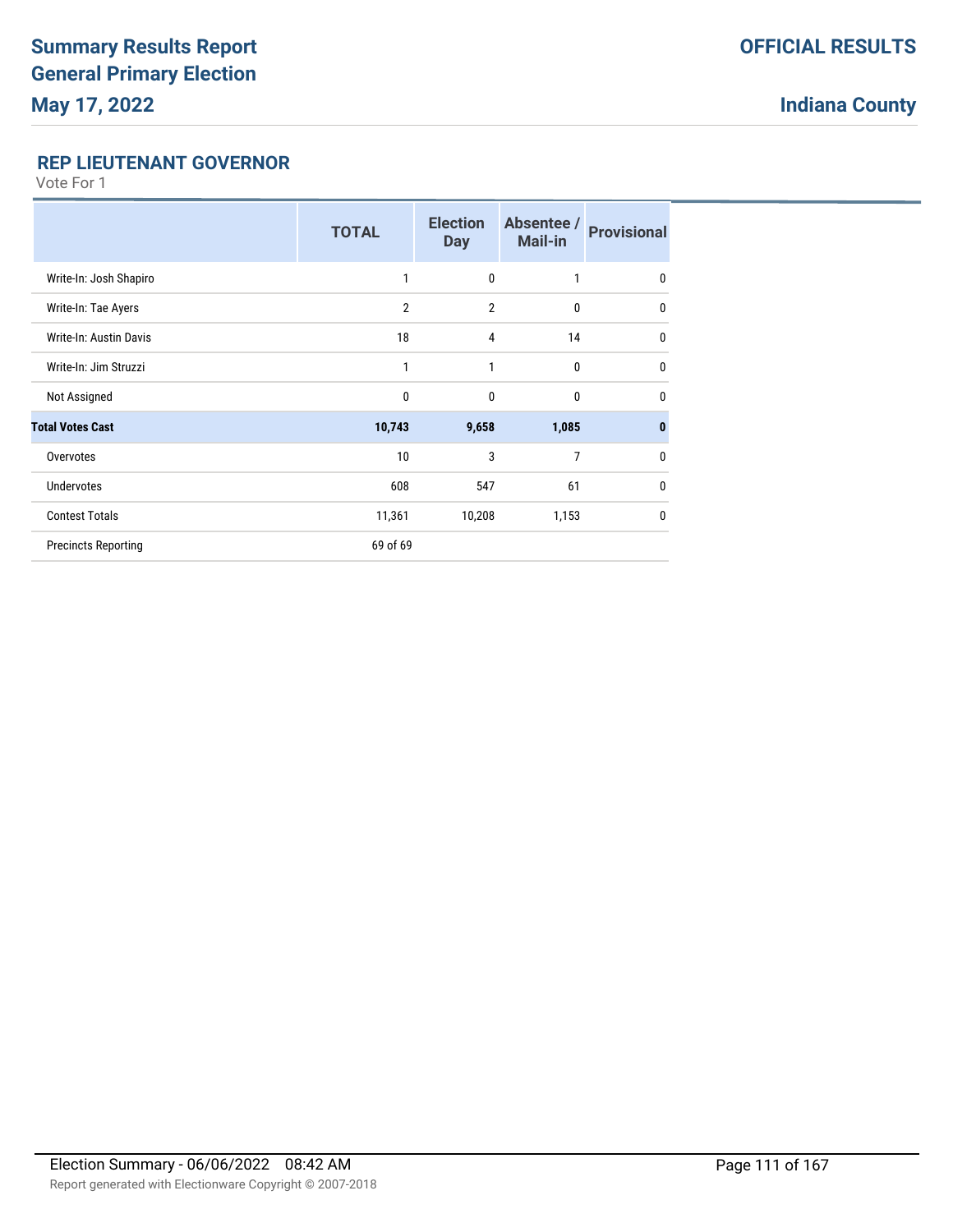### **REP REPRESENTATIVE IN CONGRESS 14TH DISTRICT**

|                             | <b>TOTAL</b>   | <b>Election</b><br><b>Day</b> | Absentee /<br><b>Mail-in</b> | <b>Provisional</b> |
|-----------------------------|----------------|-------------------------------|------------------------------|--------------------|
| <b>Guy Reschenthaler</b>    | 8,643          | 7,734                         | 909                          | $\mathbf{0}$       |
| <b>Write-In Totals</b>      | 83             | 69                            | 14                           | 0                  |
| Write-In: Wendy Bell        | 1              | 1                             | 0                            | 0                  |
| Write-In: Beverly Bonya     | $\mathbf{1}$   | 0                             | 1                            | 0                  |
| Write-In: Steven Medvide    | $\mathbf{1}$   | 1                             | 0                            | 0                  |
| Write-In: Ronald Greenawalt | $\mathbf{1}$   | 1                             | 0                            | $\mathbf{0}$       |
| Write-In: Don Walters       | $\mathbf{1}$   | $\mathbf{1}$                  | 0                            | 0                  |
| Write-In: Guy Reschenthaler | $\mathbf{1}$   | 1                             | 0                            | 0                  |
| Write-In: Brian Doyle       | $\mathbf{1}$   | $\mathbf{1}$                  | 0                            | 0                  |
| Write-In: Jeremy Bernard    | 1              | 1                             | 0                            | 0                  |
| Write-In: Robb Rhodes       | $\mathbf{1}$   | 1                             | 0                            | $\mathbf{0}$       |
| Write-In: Deborah Smiley    | 1              | 1                             | 0                            | 0                  |
| Write-In: Matt Gaudot       | 1              | 1                             | 0                            | 0                  |
| Write-In: Carrie Delrosso   | $\overline{2}$ | $\overline{2}$                | 0                            | $\mathbf{0}$       |
| Write-In: Glenn Thompson    | $\overline{2}$ | $\overline{2}$                | 0                            | 0                  |
| Write-In: Tricia Cunningham | 1              | 1                             | 0                            | 0                  |
| Write-In: Havey Diven       | $\mathbf{1}$   | 1                             | 0                            | 0                  |
| Write-In: Douglas W Smith   | $\mathbf{1}$   | 1                             | 0                            | 0                  |
| Write-In: Mark Hill         | $\mathbf{1}$   | $\mathbf{1}$                  | 0                            | $\mathbf{0}$       |
| Write-In: Melissa Joiner    | $\mathbf{1}$   | 1                             | 0                            | $\mathbf{0}$       |
| Write-In: Leslie Rossi      | $\mathbf{1}$   | 1                             | 0                            | 0                  |
| Write-In: Ralph McGee       | 1              | 1                             | 0                            | 0                  |
| Write-In: Jason Wolfgang    | $\mathbf{1}$   | $\mathbf{1}$                  | 0                            | 0                  |
| Write-In: Brett Braun       | $\overline{2}$ | $\overline{2}$                | 0                            | $\bf{0}$           |
| Write-In: Maria Jack        | $\mathbf{1}$   | $\mathbf{1}$                  | 0                            | $\pmb{0}$          |
| Write-In: Susanna Dejeet    | $\mathbf{1}$   | $\mathbf{1}$                  | 0                            | $\pmb{0}$          |
| Write-In: Lori Nace         | $\mathbf{1}$   | $\mathbf{1}$                  | 0                            | $\bf{0}$           |
| Write-In: Susanna DeJeets   | $\mathbf{1}$   | 1                             | 0                            | 0                  |
| Write-In: Paul Wass         | $\mathbf{1}$   | $\mathbf{1}$                  | 0                            | 0                  |
| Write-In: Joe Pittman       | $\mathbf{1}$   | $\mathbf{1}$                  | 0                            | $\pmb{0}$          |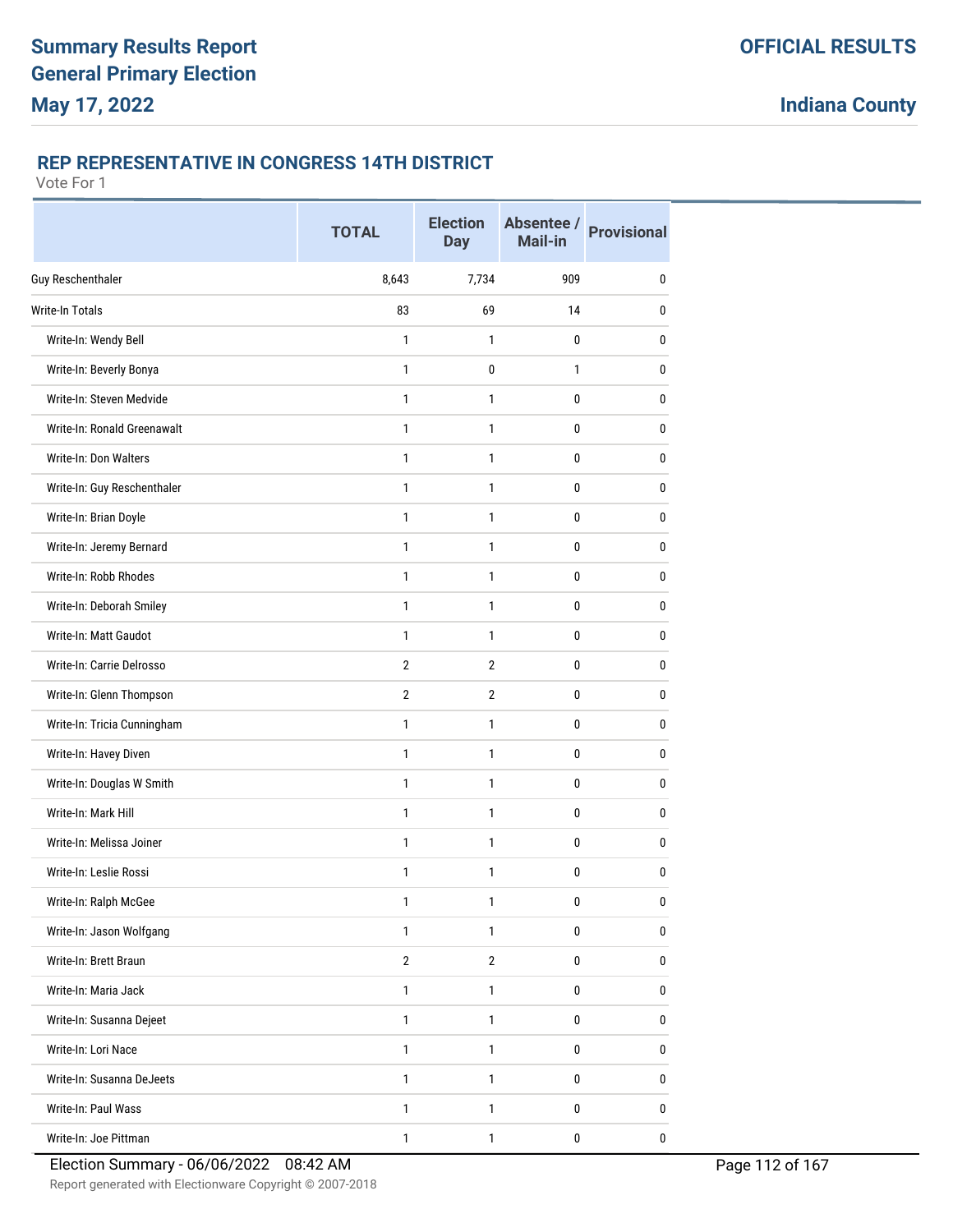### **REP REPRESENTATIVE IN CONGRESS 14TH DISTRICT**

|                             | <b>TOTAL</b>   | <b>Election</b><br><b>Day</b> | Absentee /<br><b>Mail-in</b> | <b>Provisional</b> |
|-----------------------------|----------------|-------------------------------|------------------------------|--------------------|
| Write-In: John Doak         | 1              | 1                             | 0                            | 0                  |
| Write-In: Dave Reed         | $\overline{2}$ | $\overline{2}$                | 0                            | 0                  |
| Write-In: Glenn GT Thompson | 1              | 1                             | 0                            | 0                  |
| Write-In: DJ Lindahl        | $\mathbf{1}$   | 1                             | 0                            | 0                  |
| Write-In: Ross Brickelmyer  | 1              | 1                             | 0                            | 0                  |
| Write-In: Ron Nocco         | $\mathbf{1}$   | 1                             | 0                            | 0                  |
| Write-In: James Gromley     | 1              | 1                             | 0                            | 0                  |
| Write-In: Rod Ruddock       | 1              | 1                             | 0                            | 0                  |
| Write-In: Robert Osterburgh | 1              | 1                             | 0                            | 0                  |
| Write-In: Jon Shapiro       | 1              | 1                             | 0                            | 0                  |
| Write-In: Tyler Jon Houck   | $\mathbf{1}$   | 1                             | 0                            | 0                  |
| Write-In: Jesse D. Daniel   | 1              | 0                             | 1                            | 0                  |
| Write-In: Sands             | 1              | 1                             | 0                            | 0                  |
| Write-In: Scattered         | 29             | 21                            | 8                            | 0                  |
| Write-In: Joseph Wecowski   | 1              | 1                             | 0                            | 0                  |
| Write-In: George Lenz       | $\mathbf{1}$   | 0                             | 1                            | 0                  |
| Write-In: James Marshall    | $\overline{2}$ | $\overline{2}$                | 0                            | 0                  |
| Write-In: Charlie Furguson  | $\mathbf{1}$   | 0                             | 1                            | 0                  |
| Write-In: David Vainey      | 1              | 1                             | 0                            | 0                  |
| Write-In: Jim Struzzi       | 1              | $\pmb{0}$                     | 1                            | 0                  |
| Write-In: Joseph Adkins     | 1              | 0                             | 1                            | 0                  |
| Write-In: George Rodlymell  | 1              | 1                             | 0                            | 0                  |
| Not Assigned                | $\pmb{0}$      | $\pmb{0}$                     | $\pmb{0}$                    | $\pmb{0}$          |
| <b>Total Votes Cast</b>     | 8,726          | 7,803                         | 923                          | $\pmb{0}$          |
| Overvotes                   | 3              | $\overline{2}$                | $\mathbf{1}$                 | $\bf{0}$           |
| Undervotes                  | 1,243          | 1,115                         | 128                          | $\pmb{0}$          |
| <b>Contest Totals</b>       | 9,972          | 8,920                         | 1,052                        | $\pmb{0}$          |
| <b>Precincts Reporting</b>  | 59 of 59       |                               |                              |                    |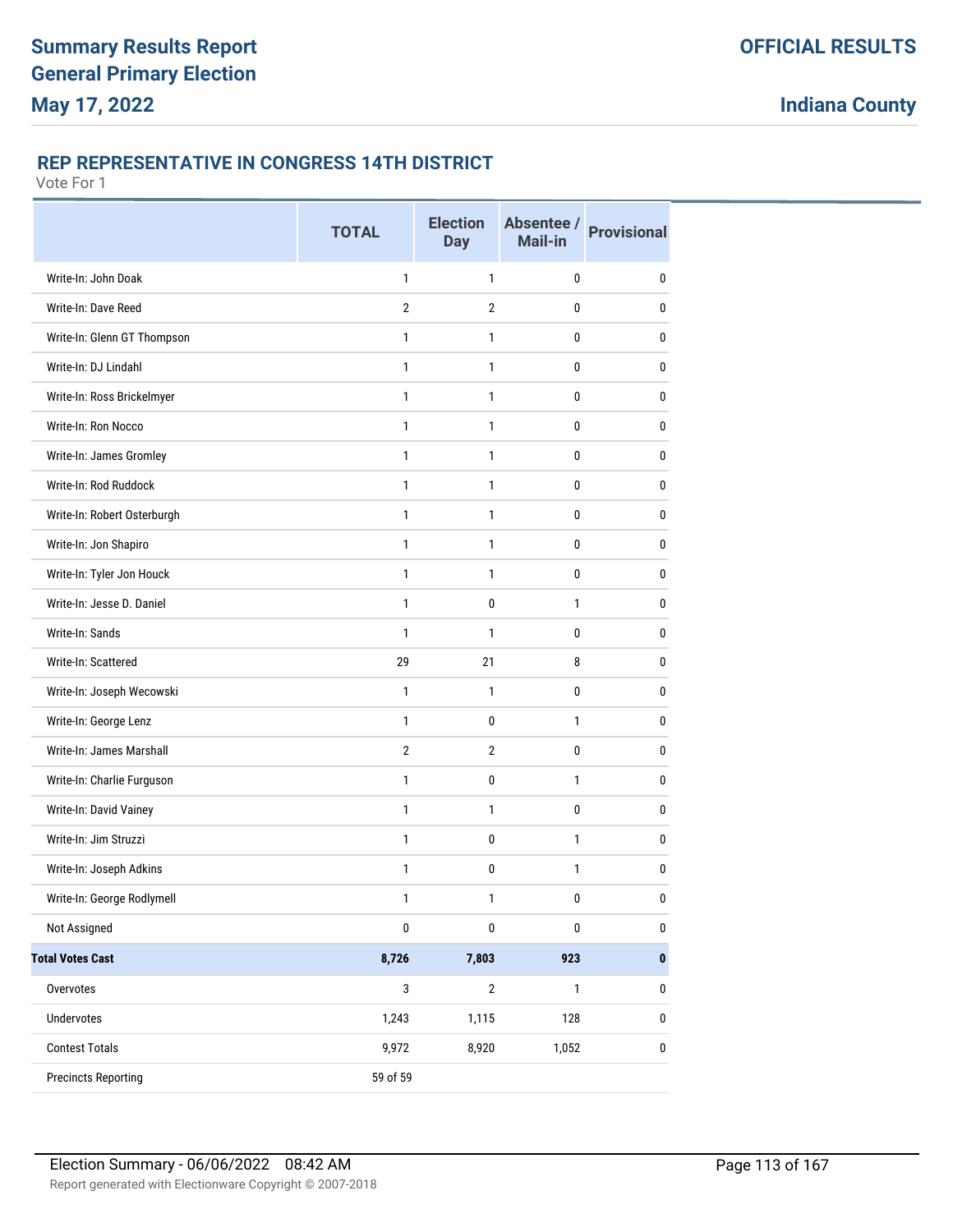### **REP REPRESENTATIVE IN CONGRESS 15TH DISTRICT**

|                            | <b>TOTAL</b> | <b>Election</b><br><b>Day</b> | Absentee /<br>Mail-in | <b>Provisional</b> |
|----------------------------|--------------|-------------------------------|-----------------------|--------------------|
| Glenn GT Thompson          | 1,231        | 1,138                         | 93                    | $\bf{0}$           |
| <b>Write-In Totals</b>     | 48           | 48                            | 0                     | 0                  |
| Write-In: George Rathmael  | 1            | 1                             | 0                     | 0                  |
| Write-In: George Rathmel   | 6            | 6                             | 0                     | 0                  |
| Write-In: Jim Mallory      | 1            | $\mathbf{1}$                  | 0                     | 0                  |
| Write-In: Rathmell         | 1            | 1                             | 0                     | 0                  |
| Write-In: George Rathmill  | 1            | $\mathbf{1}$                  | 0                     | 0                  |
| Write-In: George Rathmell  | 33           | 33                            | $\bf{0}$              | 0                  |
| Write-In: Bill McSwain     | $\mathbf{1}$ | $\mathbf{1}$                  | 0                     | 0                  |
| Write-In: George Rathmall  | 1            | 1                             | 0                     | 0                  |
| Write-In: George Hatewell  | $\mathbf{1}$ | $\mathbf{1}$                  | 0                     | 0                  |
| Write-In: Scattered        | 1            | $\mathbf{1}$                  | 0                     | 0                  |
| Write-In: George Rathmeel  | $\mathbf{1}$ | $\mathbf{1}$                  | 0                     | 0                  |
| Not Assigned               | 0            | $\mathbf{0}$                  | 0                     | 0                  |
| <b>Total Votes Cast</b>    | 1,279        | 1,186                         | 93                    | $\bf{0}$           |
| Overvotes                  | 0            | 0                             | 0                     | 0                  |
| <b>Undervotes</b>          | 110          | 102                           | 8                     | 0                  |
| <b>Contest Totals</b>      | 1,389        | 1,288                         | 101                   | 0                  |
| <b>Precincts Reporting</b> | 11 of 11     |                               |                       |                    |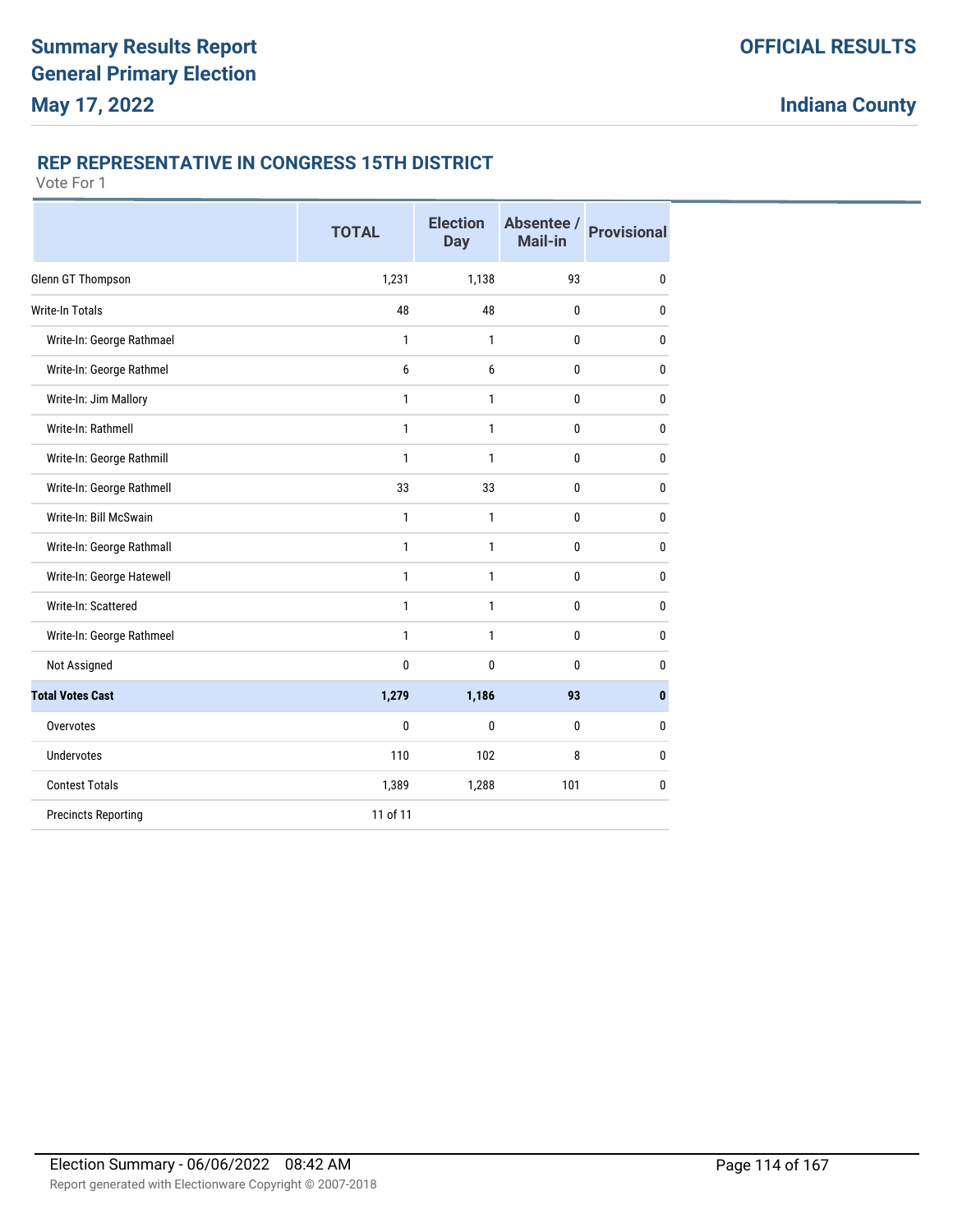# **REP REPRESENTATIVE IN THE GENERAL ASSEMBLY 62ND DISTRICT**

|                                    | <b>TOTAL</b>   | <b>Election</b><br><b>Day</b> | Absentee /<br><b>Mail-in</b> | <b>Provisional</b> |
|------------------------------------|----------------|-------------------------------|------------------------------|--------------------|
| Jim Struzzi                        | 7,736          | 6,885                         | 851                          | $\mathbf{0}$       |
| <b>Write-In Totals</b>             | 61             | 47                            | 14                           | 0                  |
| Write-In: Jeff Reed                | 1              | 1                             | 0                            | 0                  |
| Write-In: Matt Gaudet              | $\mathbf{1}$   | $\mathbf{1}$                  | 0                            | $\mathbf{0}$       |
| Write-In: Robert Rossman           | $\mathbf{1}$   | 1                             | 0                            | $\mathbf{0}$       |
| Write-In: Holly Ault               | $\mathbf{1}$   | 1                             | 0                            | $\mathbf{0}$       |
| Write-In: James Zerfoss            | $\mathbf{1}$   | $\mathbf{1}$                  | $\mathbf 0$                  | $\pmb{0}$          |
| Write-In: Robert Gahagan           | $\mathbf{1}$   | 1                             | 0                            | 0                  |
| Write-In: Jennifer Ailes           | $\mathbf{1}$   | 1                             | 0                            | $\mathbf{0}$       |
| Write-In: Randy Degenkolb          | $\mathbf{1}$   | $\mathbf{1}$                  | 0                            | 0                  |
| Write-In: Ronald J. Larch          | $\mathbf{1}$   | $\mathbf{1}$                  | 0                            | $\mathbf{0}$       |
| Write-In: Rod Ruddock              | $\mathbf{1}$   | $\mathbf{1}$                  | 0                            | 0                  |
| Write-In: Earl Hewitt III          | $\mathbf{1}$   | $\mathbf{1}$                  | 0                            | 0                  |
| Write-In: Dave Reed                | 3              | $\overline{2}$                | $\mathbf{1}$                 | $\mathbf{0}$       |
| Write-In: Brian Boyle              | 1              | 1                             | 0                            | 0                  |
| Write-In: Brian Doyle              | 8              | 3                             | 5                            | $\mathbf{0}$       |
| Write-In: Mike Popson              | $\mathbf{1}$   | $\mathbf{1}$                  | 0                            | $\mathbf{0}$       |
| Write-In: Lori Nace                | $\mathbf{1}$   | 1                             | 0                            | 0                  |
| Write-In: Ronald Greenawalt        | $\mathbf{1}$   | $\mathbf{1}$                  | $\mathbf 0$                  | $\mathbf 0$        |
| Write-In: David Reed               | $\mathbf{1}$   | $\mathbf{1}$                  | 0                            | $\mathbf{0}$       |
| Write-In: Dave Zellner             | 1              | 1                             | 0                            | $\mathbf{0}$       |
| Write-In: Jeff Coleman             | 1              | 1                             | $\pmb{0}$                    | $\pmb{0}$          |
| Write-In: Jason Bowman             | $\mathbf{1}$   | 1                             | $\mathbf 0$                  | 0                  |
| Write-In: Jim Struzzi              | $\mathbf{1}$   | $\mathbf{1}$                  | 0                            | 0                  |
| Write-In: Todd Larrimer            | $\mathbf{1}$   | $\mathbf{1}$                  | $\pmb{0}$                    | $\bf{0}$           |
| Write-In: Mike Baker               | $\mathbf{1}$   | 1                             | 0                            | 0                  |
| Write-In: Sarah Smith              | $\mathbf{1}$   | $\mathbf{1}$                  | 0                            | 0                  |
| Write-In: Thomas P. Mathe          | $\mathbf{1}$   | 0                             | 1                            | 0                  |
| Write-In: Patricia Streams- Warman | $\mathbf{1}$   | 0                             | $\mathbf{1}$                 | 0                  |
| Write-In: Brian Dole               | $\overline{2}$ | $\pmb{0}$                     | $\overline{2}$               | 0                  |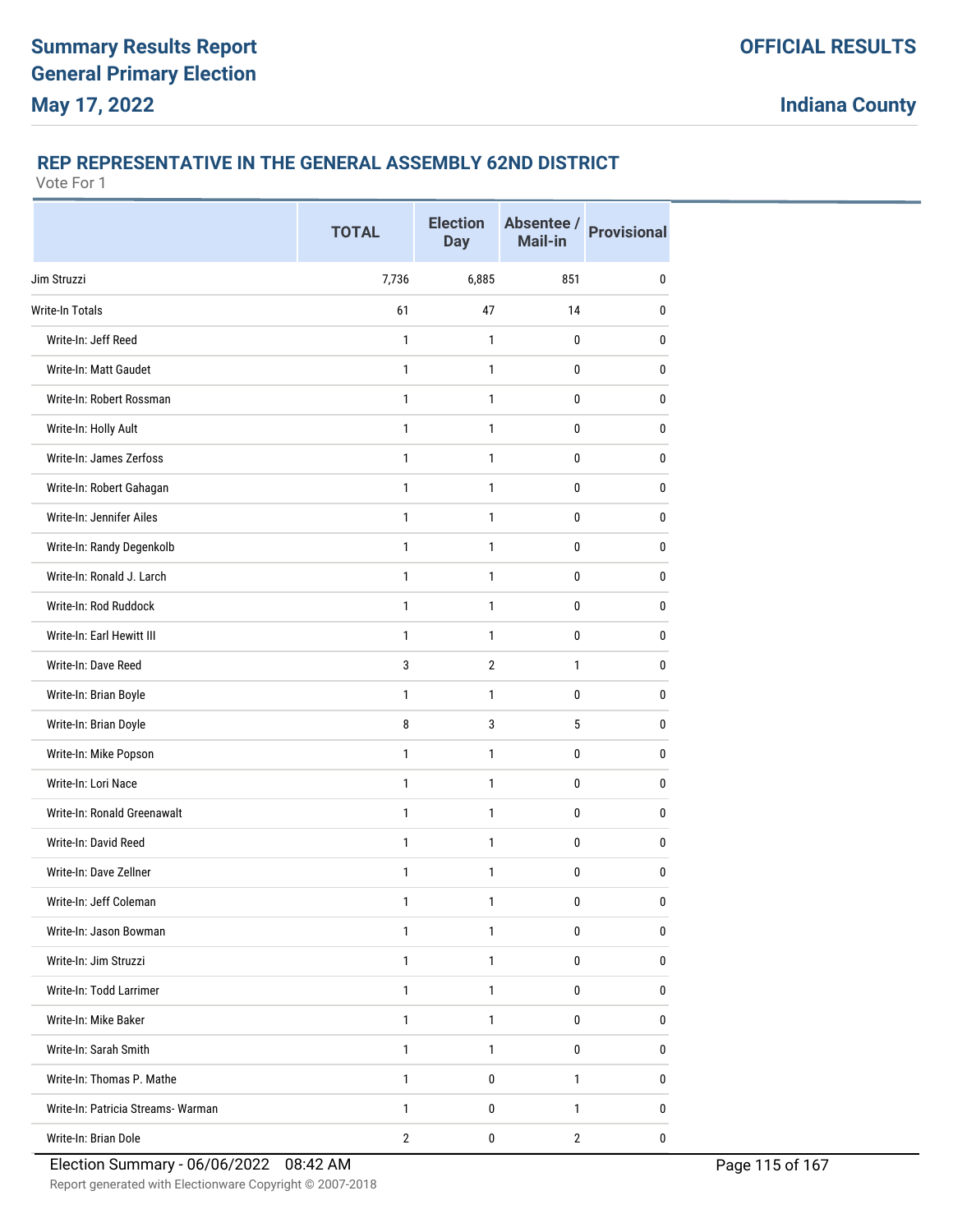### **REP REPRESENTATIVE IN THE GENERAL ASSEMBLY 62ND DISTRICT**

Vote For 1

|                            | <b>TOTAL</b> | <b>Election</b><br><b>Day</b> | Absentee /<br><b>Mail-in</b> | <b>Provisional</b> |
|----------------------------|--------------|-------------------------------|------------------------------|--------------------|
| Write-In: George Lenz      | 1            | $\mathbf 0$                   | 1                            | $\mathbf{0}$       |
| Write-In: Richard Morganti | 1            | $\mathbf{0}$                  | 1                            | 0                  |
| Write-In: Scattered        | 18           | 16                            | $\overline{2}$               | $\mathbf{0}$       |
| Write-In: Mike Doolin      | 1            | 1                             | $\mathbf 0$                  | $\mathbf{0}$       |
| Write-In: Ron Fairman      | 1            | 1                             | $\mathbf 0$                  | $\mathbf{0}$       |
| Write-In: Art Bennet       | 1            | 1                             | $\mathbf{0}$                 | 0                  |
| Not Assigned               | 0            | $\mathbf 0$                   | $\mathbf{0}$                 | $\mathbf{0}$       |
| <b>Total Votes Cast</b>    | 7,797        | 6,932                         | 865                          | $\bf{0}$           |
| Overvotes                  | 0            | $\mathbf{0}$                  | $\mathbf{0}$                 | $\mathbf{0}$       |
| <b>Undervotes</b>          | 709          | 655                           | 54                           | $\mathbf{0}$       |
| <b>Contest Totals</b>      | 8,506        | 7,587                         | 919                          | $\mathbf{0}$       |
| <b>Precincts Reporting</b> | 51 of 51     |                               |                              |                    |

# **REP REPRESENTATIVE IN THE GENERAL ASSEMBLY 66TH DISTRICT**

|                            | <b>TOTAL</b>   | <b>Election</b><br><b>Day</b> | Absentee /<br>Mail-in | <b>Provisional</b> |
|----------------------------|----------------|-------------------------------|-----------------------|--------------------|
| <b>Brian Smith</b>         | 2,548          | 2,338                         | 210                   | 0                  |
| Write-In Totals            | 7              | 7                             | 0                     | 0                  |
| Write-In: George Rathmell  | $\overline{2}$ | $\overline{2}$                | $\mathbf 0$           | 0                  |
| Write-In: William Hutinson | 1              | 1                             | 0                     | 0                  |
| Write-In: James Zerfoss    | $\mathbf{1}$   | 1                             | 0                     | 0                  |
| Write-In: Scattered        | 3              | 3                             | 0                     | 0                  |
| Not Assigned               | $\mathbf{0}$   | $\mathbf{0}$                  | 0                     | 0                  |
| <b>Total Votes Cast</b>    | 2,555          | 2,345                         | 210                   | $\bf{0}$           |
| Overvotes                  | 0              | $\mathbf 0$                   | 0                     | 0                  |
| <b>Undervotes</b>          | 300            | 276                           | 24                    | 0                  |
| <b>Contest Totals</b>      | 2,855          | 2,621                         | 234                   | 0                  |
| <b>Precincts Reporting</b> | 18 of 18       |                               |                       |                    |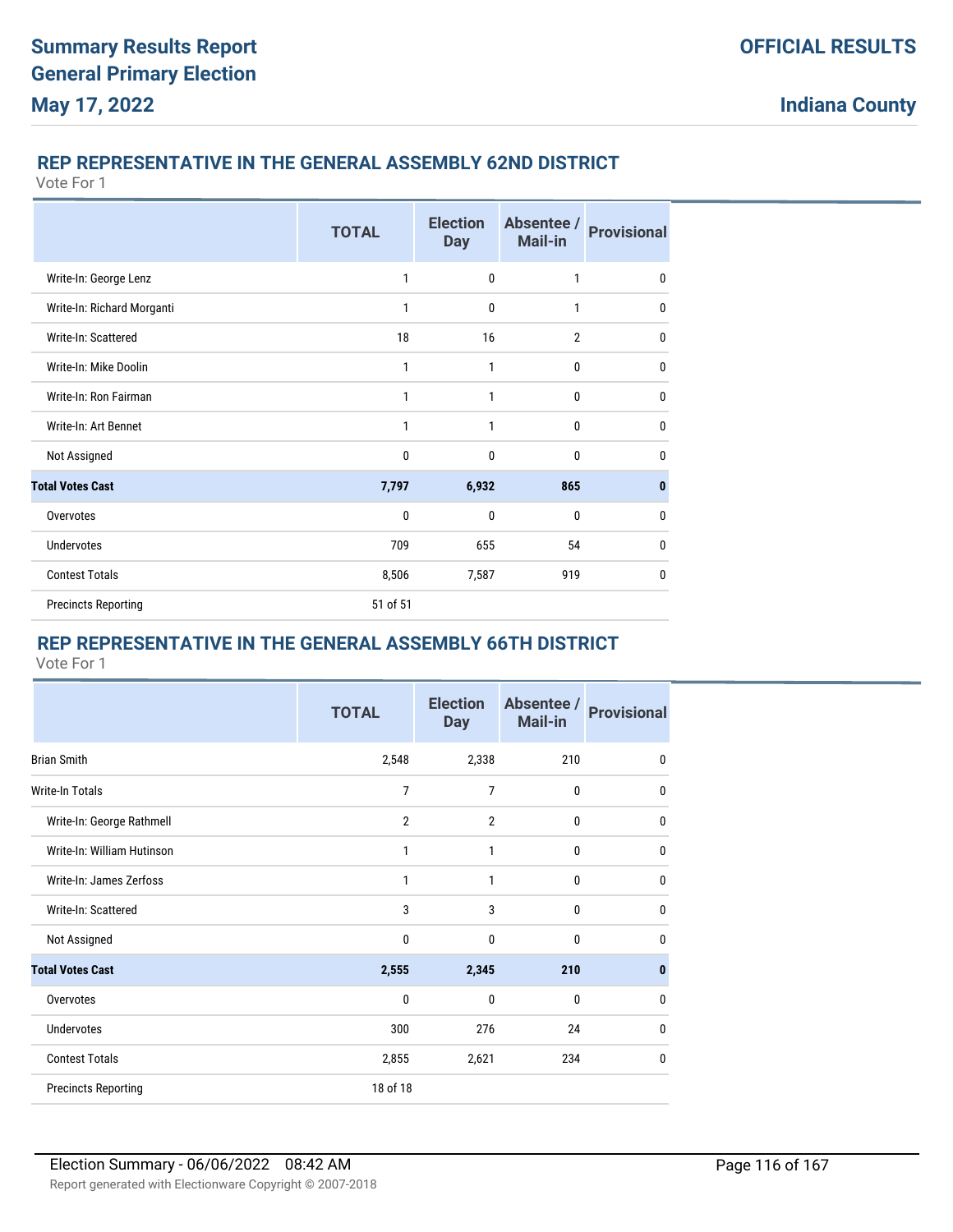### **REP MEMBER OF THE REPUBLICAN STATE COMMITTEE**

|                                | <b>TOTAL</b>   | <b>Election</b><br><b>Day</b> | Absentee /<br><b>Mail-in</b> | <b>Provisional</b> |
|--------------------------------|----------------|-------------------------------|------------------------------|--------------------|
| James Zerfoss                  | 4,756          | 4,313                         | 443                          | $\mathbf{0}$       |
| Patricia Streams-Warman        | 8,205          | 7,211                         | 994                          | 0                  |
| Jesse D. Daniel                | 4,176          | 3,740                         | 436                          | 0                  |
| Write-In Totals                | 70             | 59                            | 11                           | 0                  |
| Write-In: Ross Brickelmyer     | $\mathbf{1}$   | $\mathbf{1}$                  | $\mathbf{0}$                 | 0                  |
| Write-In: Lisa Syster          | $\mathbf{1}$   | $\mathbf{1}$                  | 0                            | 0                  |
| Write-In: Johnathan Baker      | $\mathbf{1}$   | 1                             | $\mathbf 0$                  | $\bf{0}$           |
| Write-In: Jessica Weaver       | 1              | 1                             | 0                            | 0                  |
| Write-In: Ronald J Fairman     | $\overline{2}$ | 0                             | $\overline{2}$               | 0                  |
| Write-In: Ann Rea              | 1              | 0                             | 1                            | 0                  |
| Write-In: Lou Scerbo           | $\mathbf{1}$   | 0                             | $\mathbf{1}$                 | 0                  |
| Write-In: Makenzie Smay        | $\mathbf{1}$   | 0                             | $\mathbf{1}$                 | 0                  |
| Write-In: William Doody        | 1              | 0                             | 1                            | 0                  |
| Write-In: Haiden Long          | $\mathbf{1}$   | $\mathbf{1}$                  | 0                            | 0                  |
| Write-In: Ronald Greenawalt    | $\mathbf{1}$   | 1                             | 0                            | 0                  |
| Write-In: Angela Greenawalt    | 1              | 1                             | 0                            | 0                  |
| Write-In: Alex Fefolt          | $\mathbf{1}$   | $\mathbf{1}$                  | $\mathbf{0}$                 | 0                  |
| Write-In: Carrie Pizer         | $\mathbf{1}$   | $\mathbf{1}$                  | 0                            | 0                  |
| Write-In: David Sheron II      | $\mathbf{1}$   | 1                             | $\mathbf 0$                  | $\bf{0}$           |
| Write-In: Christopher McBurney | 1              | 1                             | 0                            | 0                  |
| Write-In: Thomas Dessell       | 1              | 1                             | 0                            | 0                  |
| Write-In: James Zerfross       | 1              | 1                             | 0                            | $\pmb{0}$          |
| Write-In: Pat Warman           | $\mathbf{1}$   | $\mathbf{1}$                  | $\mathbf 0$                  | $\mathbf 0$        |
| Write-In: Ronald Fairman       | $\overline{2}$ | $\mathbf{1}$                  | $\mathbf{1}$                 | 0                  |
| Write-In: Jeremy Bernard       | $\mathbf{1}$   | 1                             | $\pmb{0}$                    | $\mathbf 0$        |
| Write-In: Robb Rhodes          | 1              | 1                             | 0                            | 0                  |
| Write-In: Donald Bennet        | $\mathbf{1}$   | $\mathbf{1}$                  | 0                            | 0                  |
| Write-In: Matt Gaudet          | 1              | 1                             | 0                            | 0                  |
| Write-In: James Pirto          | $\mathbf{1}$   | $\mathbf{1}$                  | $\pmb{0}$                    | 0                  |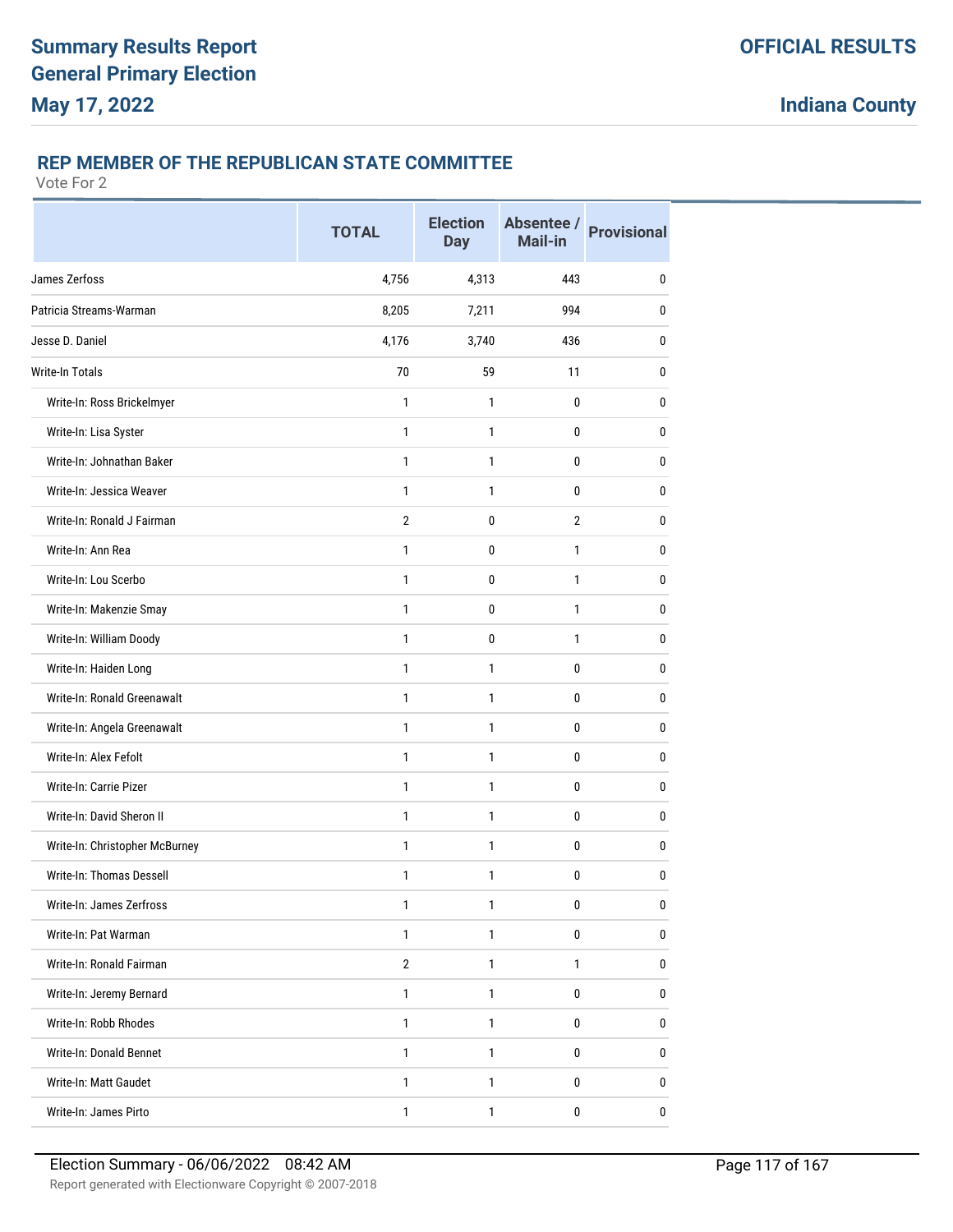### **REP MEMBER OF THE REPUBLICAN STATE COMMITTEE**

|                             | <b>TOTAL</b>   | <b>Election</b><br><b>Day</b> | Absentee /<br><b>Mail-in</b> | <b>Provisional</b> |
|-----------------------------|----------------|-------------------------------|------------------------------|--------------------|
| Write-In: Melissa Jower     | $\mathbf{1}$   | $\mathbf{1}$                  | 0                            | $\mathbf{0}$       |
| Write-In: Susanna N. DeJeet | 1              | 1                             | 0                            | 0                  |
| Write-In: Jason Wolfgang    | $\mathbf{1}$   | $\mathbf{1}$                  | 0                            | 0                  |
| Write-In: Dave Allen        | $\mathbf{1}$   | $\mathbf{1}$                  | $\mathbf{0}$                 | 0                  |
| Write-In: Brett Braun       | $\overline{2}$ | $\overline{2}$                | 0                            | 0                  |
| Write-In: Don White         | $\mathbf{1}$   | $\mathbf{1}$                  | 0                            | 0                  |
| Write-In: Sara Frank        | $\mathbf{1}$   | 1                             | 0                            | 0                  |
| Write-In: Janet Zerfoss     | $\mathbf{1}$   | 1                             | 0                            | $\mathbf{0}$       |
| Write-In: Douglas M Klug    | $\mathbf{1}$   | $\mathbf{1}$                  | 0                            | 0                  |
| Write-In: David Vainey (m)  | $\mathbf{1}$   | $\mathbf{1}$                  | 0                            | $\mathbf{0}$       |
| Write-In: Zach Scherer      | $\mathbf{1}$   | $\mathbf{1}$                  | $\mathbf 0$                  | $\mathbf 0$        |
| Write-In: Tawnya Vainey (f) | $\mathbf{1}$   | 1                             | 0                            | 0                  |
| Write-In: Donna Hensel      | $\mathbf{1}$   | $\mathbf{1}$                  | 0                            | 0                  |
| Write-In: Scattered         | 15             | 11                            | 4                            | 0                  |
| Write-In: Philip Barker     | $\mathbf{1}$   | $\mathbf{1}$                  | 0                            | 0                  |
| Write-In: Lori Nace         | $\mathbf{1}$   | $\mathbf{1}$                  | $\mathbf{0}$                 | $\mathbf{0}$       |
| Write-In: George Nace       | $\mathbf{1}$   | 1                             | 0                            | 0                  |
| Write-In: Liz Ferguson      | $\mathbf{1}$   | $\mathbf{1}$                  | 0                            | 0                  |
| Write-In: Van Smith         | 3              | 3                             | 0                            | 0                  |
| Write-In: Janette Arford    | $\mathbf{1}$   | 1                             | 0                            | $\mathbf{0}$       |
| Write-In: Judith Hollway    | $\mathbf{1}$   | $\mathbf{1}$                  | 0                            | 0                  |
| Write-In: Doris McAnulty    | 1              | 1                             | $\pmb{0}$                    | 0                  |
| Write-In: Jason Bowman      | $\mathbf{1}$   | $\mathbf{1}$                  | $\pmb{0}$                    | $\pmb{0}$          |
| Write-In: Michael Lamantia  | $\mathbf{1}$   | $\mathbf{1}$                  | $\pmb{0}$                    | $\pmb{0}$          |
| Write-In: Eric Shabbick     | $\mathbf{1}$   | $\mathbf{1}$                  | $\pmb{0}$                    | 0                  |
| Write-In: Todd Larrimer     | $\mathbf{1}$   | $\mathbf{1}$                  | $\pmb{0}$                    | $\pmb{0}$          |
| Not Assigned                | $\pmb{0}$      | $\pmb{0}$                     | $\pmb{0}$                    | $\pmb{0}$          |
| <b>Total Votes Cast</b>     | 17,207         | 15,323                        | 1,884                        | $\pmb{0}$          |
| Overvotes                   | 24             | 22                            | $\mathbf{2}$                 | 0                  |
| Undervotes                  | 5,491          | 5,071                         | 420                          | $\pmb{0}$          |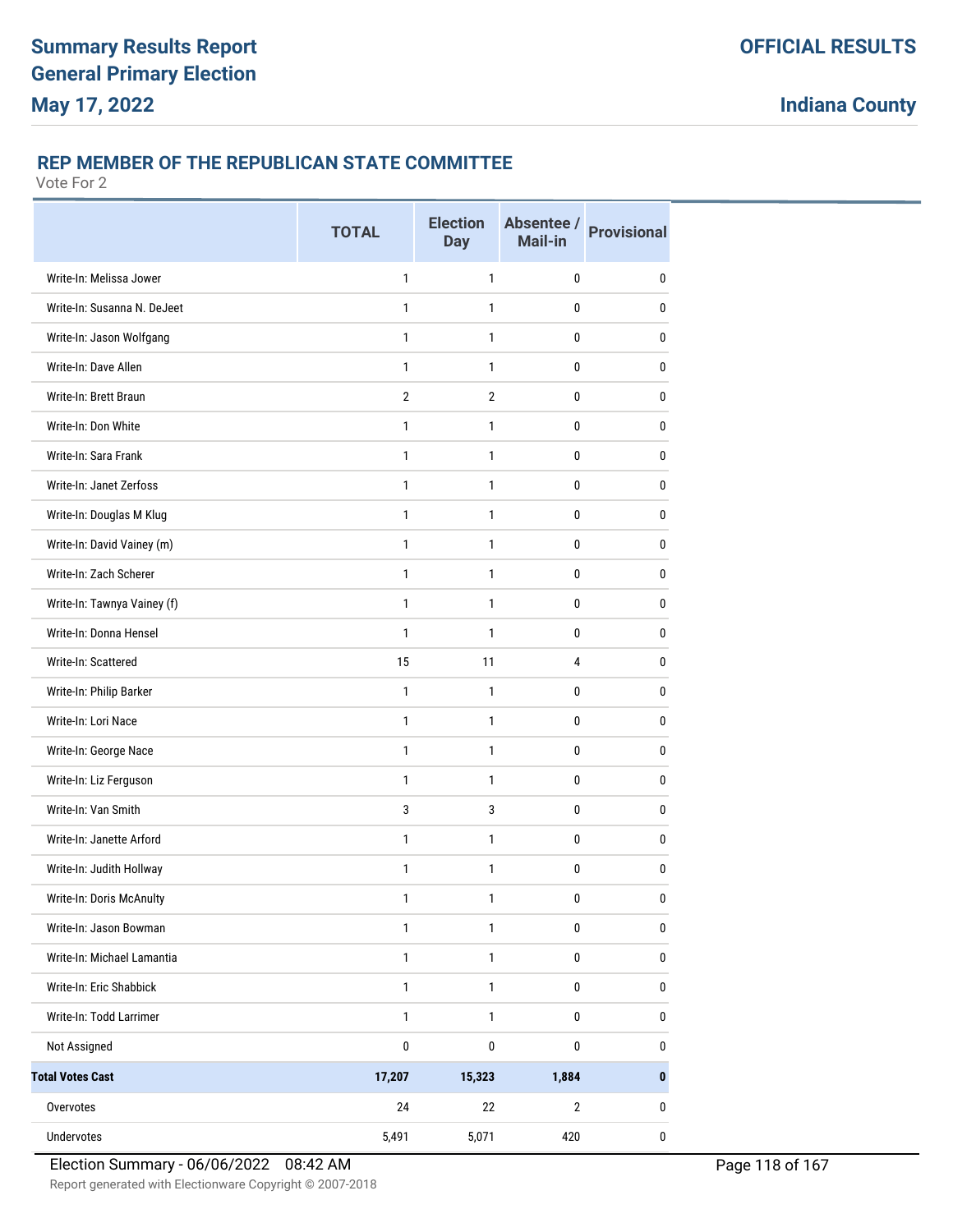### **REP MEMBER OF THE REPUBLICAN STATE COMMITTEE**

Vote For 2

|                            | <b>TOTAL</b> | <b>Election</b><br><b>Day</b> | Absentee /<br><b>Mail-in</b> | <b>Provisional</b> |
|----------------------------|--------------|-------------------------------|------------------------------|--------------------|
| <b>Contest Totals</b>      | 22.722       | 20.416                        | 2.306                        |                    |
| <b>Precincts Reporting</b> | 69 of 69     |                               |                              |                    |

### **REP REPUBLICAN COUNTY COMMITTEE ARMAGH**

Vote For 2

|                            | <b>TOTAL</b> | <b>Election</b><br><b>Day</b> | Absentee /<br>Mail-in | <b>Provisional</b> |
|----------------------------|--------------|-------------------------------|-----------------------|--------------------|
| Write-In Totals            | 0            | 0                             | $\mathbf 0$           | 0                  |
| Not Assigned               | 0            | 0                             | $\mathbf 0$           | $\mathbf 0$        |
| <b>Total Votes Cast</b>    | $\bf{0}$     | $\bf{0}$                      | $\bf{0}$              | $\bf{0}$           |
| Overvotes                  | 0            | $\mathbf{0}$                  | $\mathbf{0}$          | 0                  |
| Undervotes                 | 26           | 26                            | $\mathbf{0}$          | $\mathbf{0}$       |
| <b>Contest Totals</b>      | 26           | 26                            | $\mathbf{0}$          | 0                  |
| <b>Precincts Reporting</b> | $1$ of $1$   |                               |                       |                    |

# **REP REPUBLICAN COUNTY COMMITTEE ARMSTRONG #1**

|                            | <b>TOTAL</b>   | <b>Election</b><br><b>Day</b> | Absentee /<br><b>Mail-in</b> | <b>Provisional</b> |
|----------------------------|----------------|-------------------------------|------------------------------|--------------------|
| <b>Write-In Totals</b>     | 5              | 4                             | 1                            | 0                  |
| Write-In: Nathan Duchon    | $\overline{2}$ | $\overline{2}$                | 0                            | 0                  |
| Write-In: Scattered        | 1              | 1                             | 0                            | $\mathbf{0}$       |
| Write-In: Laura Rhodes     | 1              | 1                             | 0                            | 0                  |
| Write-In: Kevin Painter    | 1              | 0                             | 1                            | 0                  |
| Not Assigned               | $\mathbf{0}$   | 0                             | $\mathbf{0}$                 | 0                  |
| <b>Total Votes Cast</b>    | 5              | 4                             | 1                            | $\bf{0}$           |
| Overvotes                  | $\mathbf{0}$   | 0                             | $\mathbf{0}$                 | $\mathbf{0}$       |
| Undervotes                 | 291            | 258                           | 33                           | 0                  |
| <b>Contest Totals</b>      | 296            | 262                           | 34                           | 0                  |
| <b>Precincts Reporting</b> | 1 of 1         |                               |                              |                    |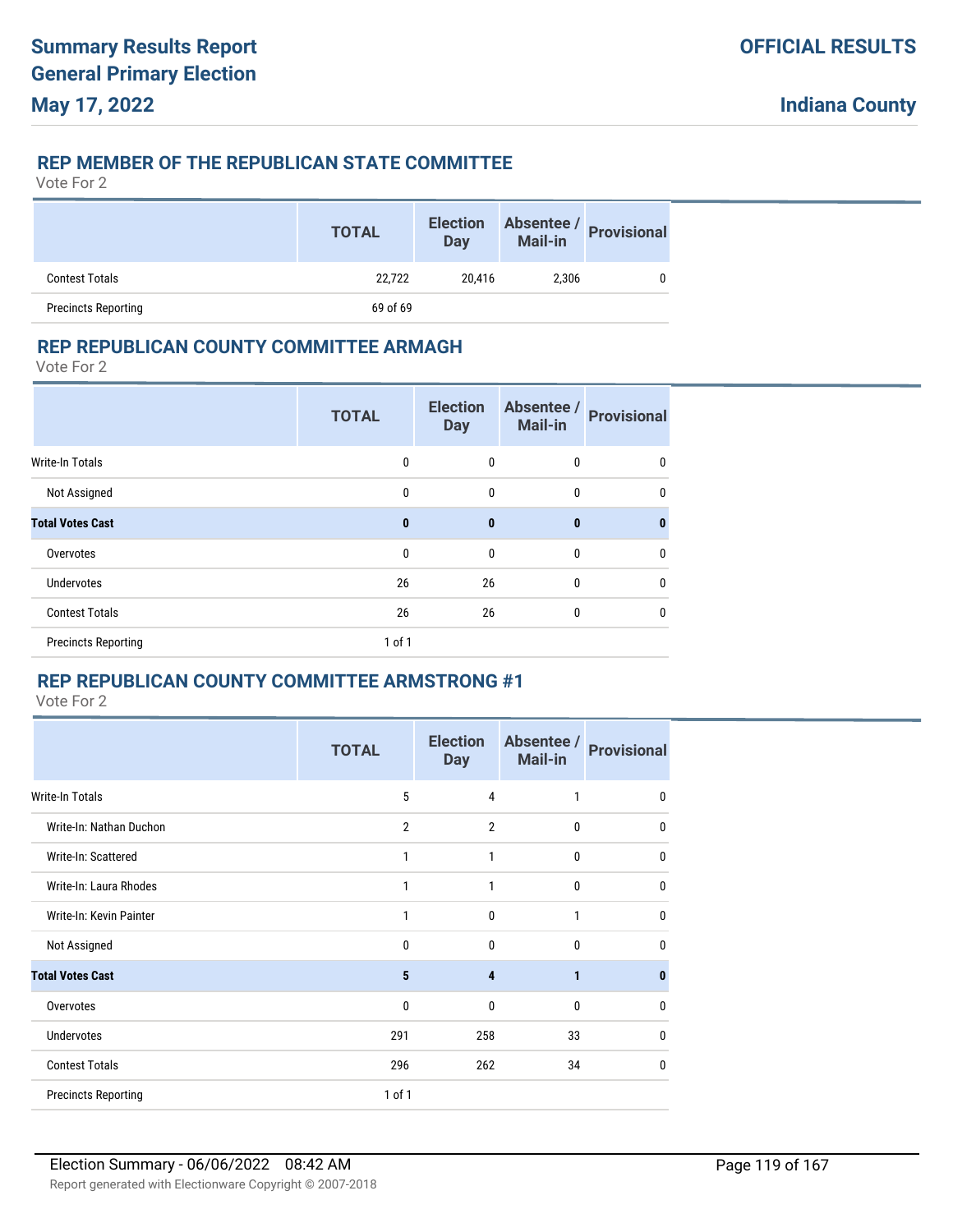### **REP REPUBLICAN COUNTY COMMITTEE ARMSTRONG #2**

|                               | <b>TOTAL</b> | <b>Election</b><br><b>Day</b> | Absentee /<br><b>Mail-in</b> | <b>Provisional</b> |
|-------------------------------|--------------|-------------------------------|------------------------------|--------------------|
| Write-In Totals               | 25           | 20                            | 5                            | 0                  |
| Write-In: Gale Edwards        | 1            | $\mathbf{1}$                  | 0                            | 0                  |
| Write-In: David Reed          | 1            | 1                             | 0                            | 0                  |
| Write-In: Paul Price          | $\mathbf{1}$ | $\mathbf{1}$                  | $\mathbf 0$                  | 0                  |
| Write-In: Carol Cermak        | 1            | 1                             | 0                            | 0                  |
| <b>Write-In: Rick Yarnick</b> | 1            | 1                             | 0                            | 0                  |
| Write-In: Scattered           | 6            | 6                             | 0                            | 0                  |
| Write-In: Cheryl Yarnick      | 1            | 1                             | $\bf{0}$                     | 0                  |
| Write-In: Pat Leach           | 1            | 1                             | 0                            | 0                  |
| Write-In: William Darr        | $\mathbf{1}$ | $\mathbf 0$                   | $\mathbf{1}$                 | 0                  |
| Write-In: Julie Anderson      | 1            | 1                             | $\bf{0}$                     | 0                  |
| Write-In: John Bonya          | 1            | 0                             | $\mathbf{1}$                 | 0                  |
| Write-In: James Lack          | $\mathbf{1}$ | 1                             | $\mathbf 0$                  | 0                  |
| Write-In: Beverly Bonya       | 1            | 0                             | $\mathbf{1}$                 | 0                  |
| Write-In: Angela Lack         | 1            | 1                             | 0                            | 0                  |
| Write-In: Jesse Daniel        | $\mathbf{1}$ | $\mathbf 0$                   | $\mathbf{1}$                 | $\pmb{0}$          |
| Write-In: William Nellis      | 1            | 1                             | 0                            | 0                  |
| Write-In: William E Cochran   | 1            | $\pmb{0}$                     | $\mathbf{1}$                 | 0                  |
| Write-In: John Fefolt         | 1            | 1                             | 0                            | 0                  |
| Write-In: Barbara Baran       | 1            | 1                             | $\bf{0}$                     | 0                  |
| Write-In: Robert Boyer        | 1            | 1                             | 0                            | 0                  |
| Not Assigned                  | $\pmb{0}$    | $\pmb{0}$                     | $\pmb{0}$                    | $\pmb{0}$          |
| <b>Total Votes Cast</b>       | 25           | ${\bf 20}$                    | $\overline{\mathbf{5}}$      | $\pmb{0}$          |
| Overvotes                     | $\pmb{0}$    | $\pmb{0}$                     | $\pmb{0}$                    | $\pmb{0}$          |
| Undervotes                    | 801          | 706                           | 95                           | $\pmb{0}$          |
| <b>Contest Totals</b>         | 826          | 726                           | 100                          | 0                  |
| <b>Precincts Reporting</b>    | 1 of 1       |                               |                              |                    |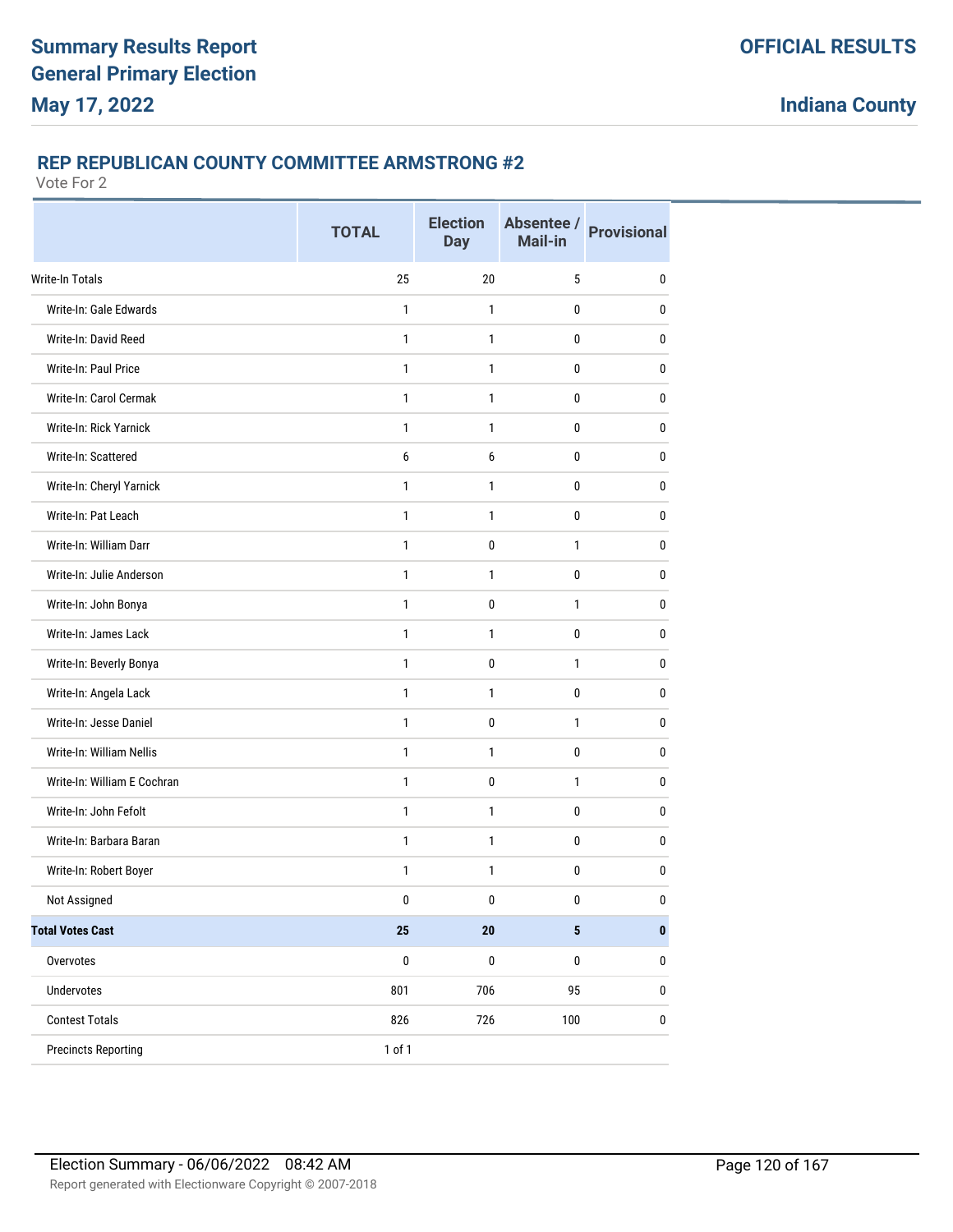### **REP REPUBLICAN COUNTY COMMITTEE BANKS**

|                            | <b>TOTAL</b> | <b>Election</b><br><b>Day</b> | Absentee /<br>Mail-in | <b>Provisional</b> |
|----------------------------|--------------|-------------------------------|-----------------------|--------------------|
| <b>Write-In Totals</b>     | 8            | 8                             | $\mathbf{0}$          | $\mathbf{0}$       |
| Write-In: Corey Farmery    | 1            | 1                             | $\mathbf{0}$          | $\mathbf{0}$       |
| Write-In: Robert Bianco    | 1            | 1                             | $\mathbf{0}$          | $\mathbf{0}$       |
| Write-In: Josh Westover    | 1            | 1                             | $\mathbf{0}$          | $\mathbf{0}$       |
| Write-In: Scattered        | 1            | 1                             | $\bf{0}$              | 0                  |
| Write-In: Randy Degenkolb  | 3            | 3                             | $\mathbf{0}$          | $\mathbf{0}$       |
| Write-In: Kevin Lucas      | 1            | 1                             | $\mathbf{0}$          | $\mathbf{0}$       |
| Not Assigned               | 0            | 0                             | 0                     | 0                  |
| <b>Total Votes Cast</b>    | 8            | 8                             | $\bf{0}$              | $\bf{0}$           |
| Overvotes                  | 0            | $\mathbf{0}$                  | $\mathbf{0}$          | 0                  |
| <b>Undervotes</b>          | 304          | 298                           | 6                     | 0                  |
| <b>Contest Totals</b>      | 312          | 306                           | 6                     | $\mathbf{0}$       |
| <b>Precincts Reporting</b> | $1$ of $1$   |                               |                       |                    |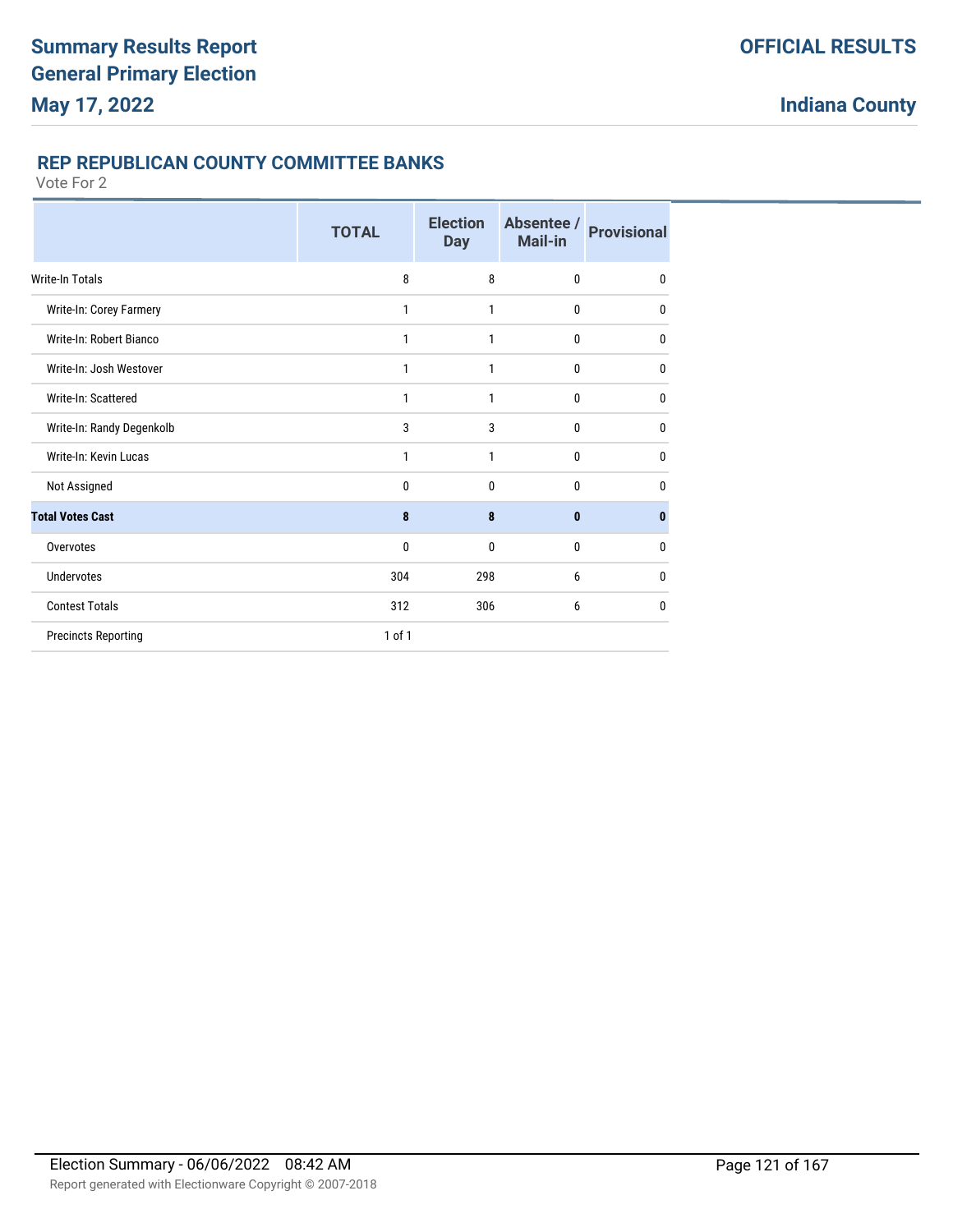### **REP REPUBLICAN COUNTY COMMITTEE BLACKLICK**

|                            | <b>TOTAL</b> | <b>Election</b><br><b>Day</b> | Absentee /<br><b>Mail-in</b> | <b>Provisional</b> |
|----------------------------|--------------|-------------------------------|------------------------------|--------------------|
| <b>Write-In Totals</b>     | 13           | 13                            | 0                            | $\pmb{0}$          |
| Write-In: Charles Sway     | 1            | 1                             | 0                            | 0                  |
| Write-In: George Boros     | 1            | 1                             | 0                            | $\mathbf{0}$       |
| Write-In: Janet Risinger   | 1            | 1                             | 0                            | $\mathbf{0}$       |
| Write-In: James Bush       | 1            | 1                             | 0                            | $\mathbf{0}$       |
| Write-In: Kathy Adams      | 1            | 1                             | 0                            | $\mathbf{0}$       |
| Write-In: Terry Stiles     | $\mathbf{1}$ | $\mathbf{1}$                  | 0                            | $\bf{0}$           |
| Write-In: Scattered        | 3            | 3                             | 0                            | $\mathbf{0}$       |
| Write-In: Debby Streams    | 1            | 1                             | 0                            | $\mathbf{0}$       |
| Write-In: Tony Zona        | 1            | 1                             | 0                            | $\mathbf{0}$       |
| Write-In: Scott Henry      | 1            | $\mathbf{1}$                  | 0                            | $\mathbf{0}$       |
| Write-In: Judy Swasy       | 1            | 1                             | 0                            | $\mathbf{0}$       |
| Not Assigned               | $\mathbf{0}$ | 0                             | 0                            | $\mathbf{0}$       |
| <b>Total Votes Cast</b>    | 13           | 13                            | $\mathbf{0}$                 | $\mathbf{0}$       |
| Overvotes                  | 0            | 0                             | 0                            | $\mathbf{0}$       |
| <b>Undervotes</b>          | 555          | 501                           | 54                           | 0                  |
| <b>Contest Totals</b>      | 568          | 514                           | 54                           | 0                  |
| <b>Precincts Reporting</b> | $1$ of $1$   |                               |                              |                    |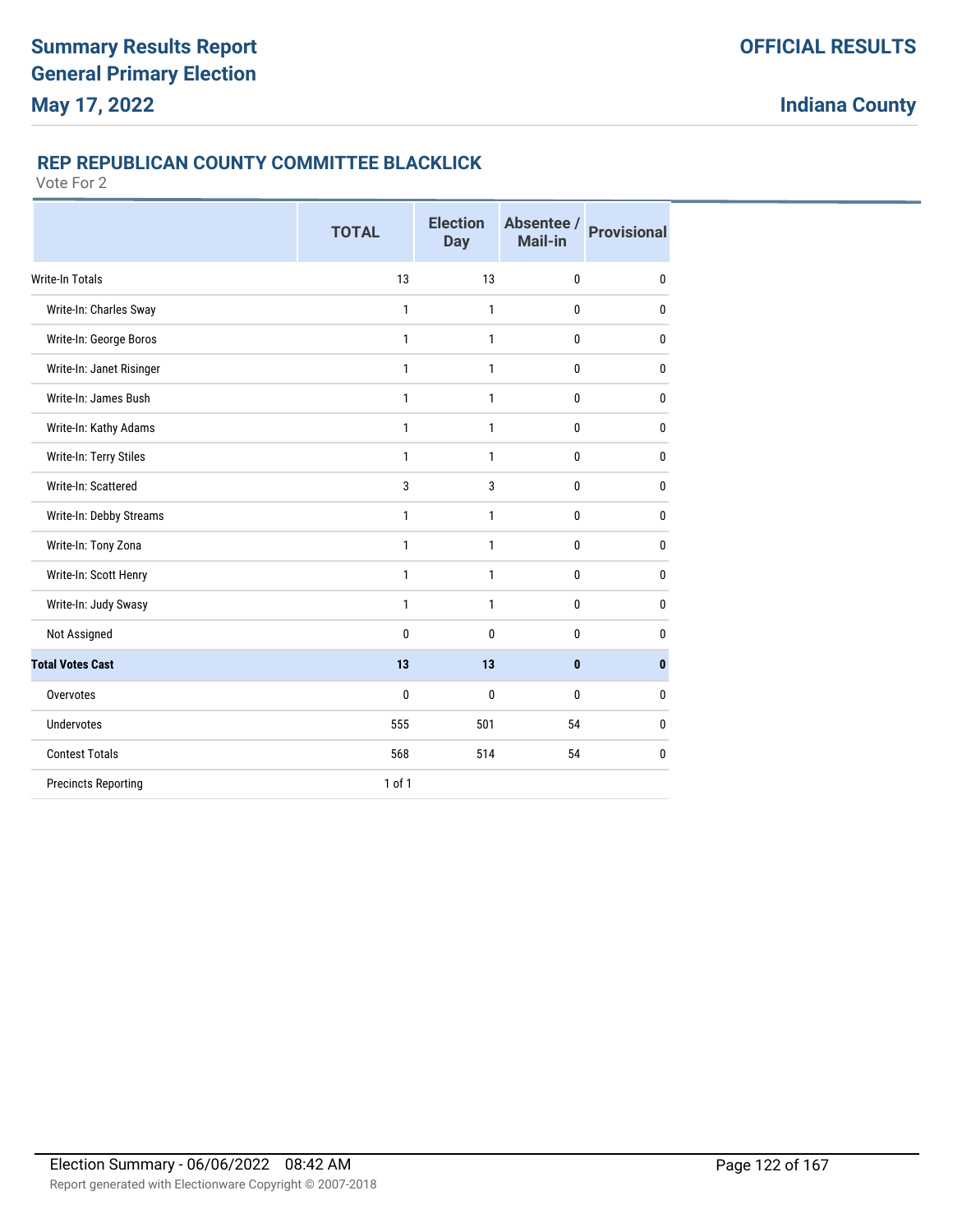### **REP REPUBLICAN COUNTY COMMITTEE BLAIRSVILLE #1**

|                             | <b>TOTAL</b> | <b>Election</b><br><b>Day</b> | Absentee /<br>Mail-in | <b>Provisional</b> |
|-----------------------------|--------------|-------------------------------|-----------------------|--------------------|
| <b>Write-In Totals</b>      | 15           | 13                            | $\overline{2}$        | $\mathbf 0$        |
| Write-In: Travis Bieda      | $\mathbf{1}$ | 1                             | 0                     | 0                  |
| Write-In: Mary Ann Clark    | $\mathbf{1}$ | $\mathbf{1}$                  | 0                     | 0                  |
| Write-In: George Sulkosky   | $\mathbf{1}$ | $\mathbf{1}$                  | 0                     | $\bf{0}$           |
| Write-In: Bill Swanson      | $\mathbf{1}$ | 1                             | 0                     | 0                  |
| Write-In: Jim Kissock       | $\mathbf{1}$ | $\mathbf{1}$                  | 0                     | $\bf{0}$           |
| Write-In: Dan Kelly         | $\mathbf{1}$ | $\mathbf{1}$                  | 0                     | 0                  |
| Write-In: Christopher Bortz | $\mathbf{1}$ | $\mathbf{1}$                  | 0                     | $\bf{0}$           |
| Write-In: Bill Lenhardt     | $\mathbf{1}$ | $\mathbf{1}$                  | 0                     | 0                  |
| Write-In: Leslie Rossi      | $\mathbf{1}$ | $\mathbf{1}$                  | 0                     | 0                  |
| Write-In: Sam Shutter       | $\mathbf{1}$ | $\mathbf{1}$                  | 0                     | 0                  |
| Write-In: Bob Moorehead     | $\mathbf{1}$ | 1                             | 0                     | 0                  |
| Write-In: Paul Fodor        | $\mathbf{1}$ | $\mathbf{1}$                  | 0                     | $\bf{0}$           |
| Write-In: Paul Cribbs       | $\mathbf{1}$ | 1                             | 0                     | $\mathbf{0}$       |
| Write-In: Robin Gorman      | $\mathbf{1}$ | 0                             | 1                     | $\mathbf{0}$       |
| Write-In: Joseph Adkins     | $\mathbf{1}$ | 0                             | 1                     | $\mathbf{0}$       |
| Not Assigned                | 0            | 0                             | 0                     | 0                  |
| <b>Total Votes Cast</b>     | 15           | 13                            | $\overline{2}$        | $\mathbf{0}$       |
| Overvotes                   | $\mathbf 0$  | $\mathbf{0}$                  | 0                     | $\mathbf{0}$       |
| <b>Undervotes</b>           | 297          | 259                           | 38                    | 0                  |
| <b>Contest Totals</b>       | 312          | 272                           | 40                    | 0                  |
| <b>Precincts Reporting</b>  | 1 of 1       |                               |                       |                    |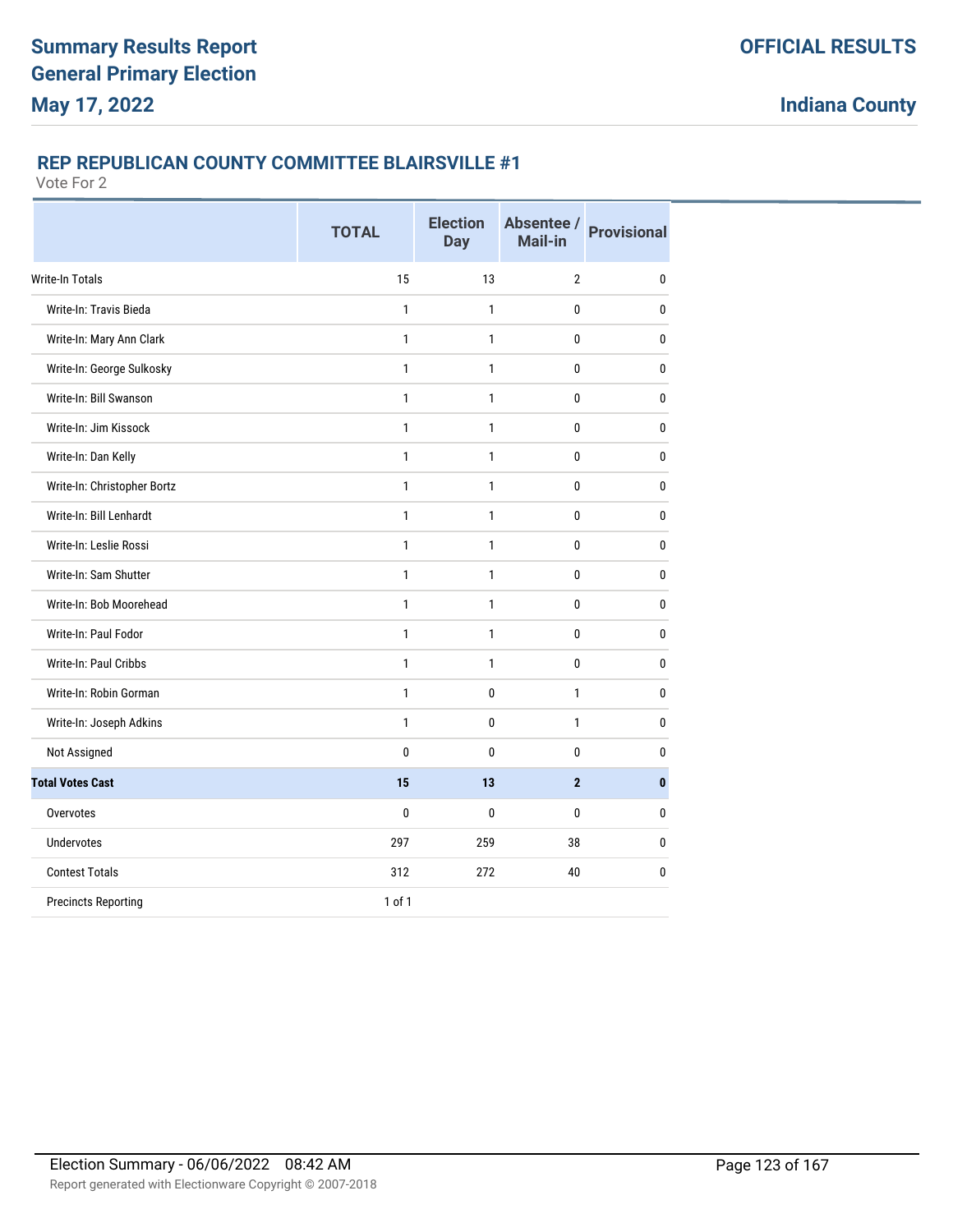### **REP REPUBLICAN COUNTY COMMITTEE BLAIRSVILLE #2**

|                                  | <b>TOTAL</b>   | <b>Election</b><br><b>Day</b> | Absentee /<br>Mail-in | <b>Provisional</b> |
|----------------------------------|----------------|-------------------------------|-----------------------|--------------------|
| <b>Write-In Totals</b>           | 19             | 19                            | $\mathbf{0}$          | 0                  |
| Write-In: Michael Lamantia       | 1              | 1                             | 0                     | $\mathbf{0}$       |
| Write-In: Marjorie Patz          | $\overline{2}$ | $\overline{2}$                | 0                     | $\mathbf{0}$       |
| Write-In: Gilbert Woodley        | $\mathbf{1}$   | 1                             | 0                     | $\mathbf{0}$       |
| Write-In: Jim Piper              | $\mathbf{1}$   | 1                             | 0                     | $\mathbf{0}$       |
| Write-In: Courtney Adams         | $\mathbf{1}$   | 1                             | 0                     | $\mathbf{0}$       |
| Write-In: Gregory Scott Cornman  | 1              | 1                             | 0                     | $\mathbf{0}$       |
| Write-In: Scattered              | 4              | 4                             | 0                     | $\mathbf{0}$       |
| Write-In: Deborah J Shreckengost | 1              | 1                             | 0                     | 0                  |
| Write-In: Jason Foust            | 1              | 1                             | 0                     | 0                  |
| Write-In: Patty Gamble           | 1              | 1                             | 0                     | $\mathbf{0}$       |
| Write-In: Frank Gamble           | 1              | 1                             | 0                     | $\mathbf{0}$       |
| Write-In: Deborah Shreckengost   | $\mathbf{1}$   | 1                             | 0                     | $\mathbf{0}$       |
| Write-In: Melanie Costello       | $\mathbf{1}$   | 1                             | 0                     | $\mathbf{0}$       |
| Write-In: Kimberly Shankle       | $\mathbf{1}$   | 1                             | 0                     | $\mathbf{0}$       |
| Write-In: Jesse D. Daniel        | 1              | 1                             | 0                     | $\mathbf{0}$       |
| Not Assigned                     | 0              | 0                             | 0                     | $\mathbf{0}$       |
| <b>Total Votes Cast</b>          | 19             | 19                            | 0                     | $\mathbf{0}$       |
| Overvotes                        | 0              | 0                             | 0                     | $\mathbf{0}$       |
| <b>Undervotes</b>                | 295            | 273                           | 22                    | $\mathbf{0}$       |
| <b>Contest Totals</b>            | 314            | 292                           | 22                    | $\mathbf{0}$       |
| <b>Precincts Reporting</b>       | $1$ of $1$     |                               |                       |                    |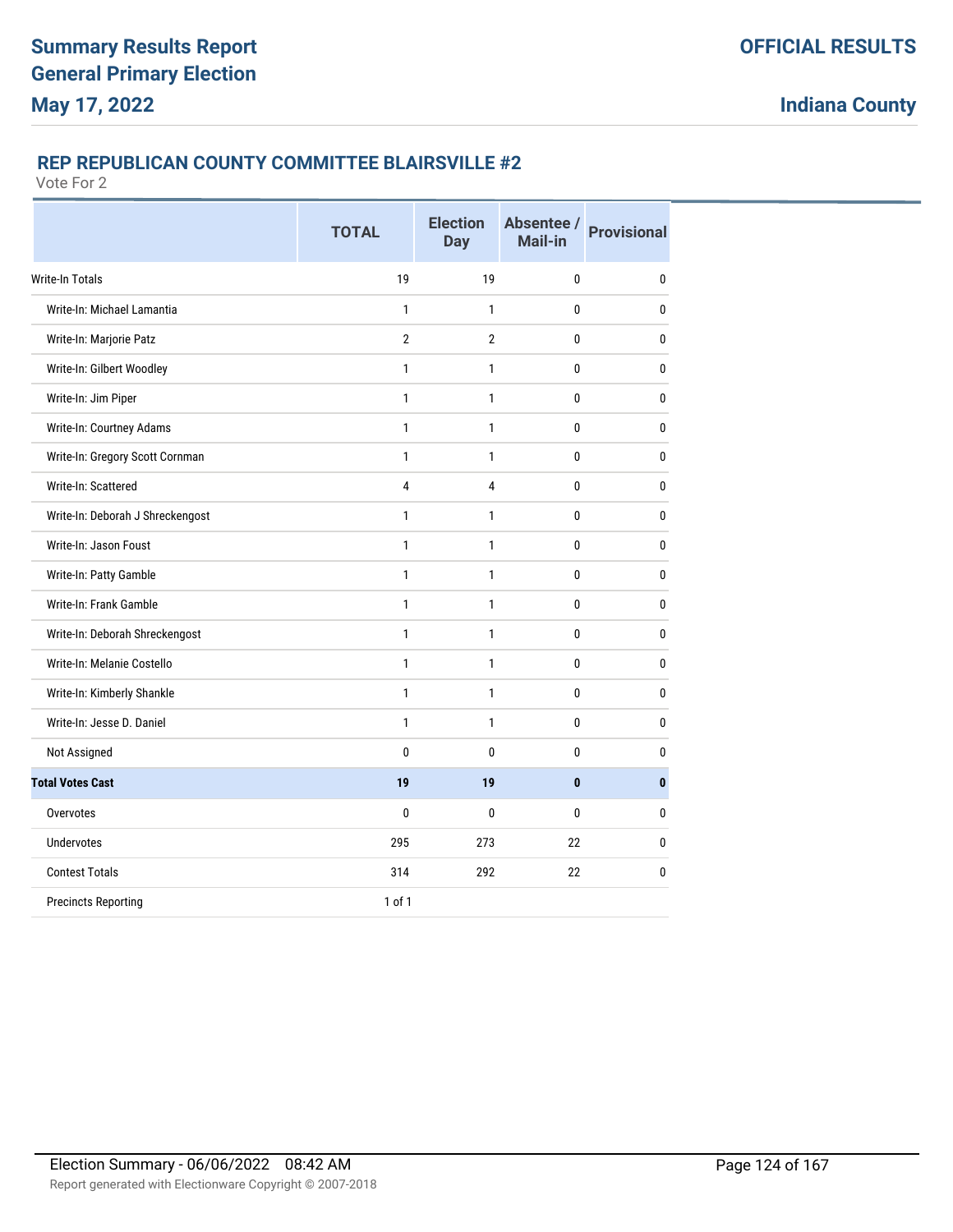#### **REP REPUBLICAN COUNTY COMMITTEE BLAIRSVILLE #3**

|                                    | <b>TOTAL</b> | <b>Election</b><br><b>Day</b> | Absentee /<br><b>Mail-in</b> | <b>Provisional</b> |
|------------------------------------|--------------|-------------------------------|------------------------------|--------------------|
| <b>Write-In Totals</b>             | 8            | 8                             | $\mathbf{0}$                 | $\mathbf{0}$       |
| Write-In: Dave Oswald              | 1            | $\mathbf{1}$                  | $\bf{0}$                     | $\mathbf{0}$       |
| Write-In: Margaret Patz            | 1            | 1                             | $\mathbf{0}$                 | $\mathbf{0}$       |
| Write-In: John Bertolino           | 1            | 1                             | $\bf{0}$                     | $\mathbf{0}$       |
| Write-In: Thomas C. Lawton         | 1            | 1                             | $\mathbf{0}$                 | $\mathbf{0}$       |
| Write-In: Mark Hauser              | 1            | 1                             | $\mathbf{0}$                 | $\mathbf{0}$       |
| Write-In: Patricia Streams- Warman | 1            | 1                             | $\bf{0}$                     | 0                  |
| Write-In: Richard Reifendifer Jr   | $\mathbf{1}$ | 1                             | $\mathbf 0$                  | 0                  |
| Write-In: Dave Reed                | 1            | 1                             | $\bf{0}$                     | $\mathbf{0}$       |
| Not Assigned                       | $\Omega$     | $\Omega$                      | $\mathbf{0}$                 | $\Omega$           |
| <b>Total Votes Cast</b>            | 8            | 8                             | $\mathbf{0}$                 | $\bf{0}$           |
| Overvotes                          | $\mathbf{0}$ | 0                             | $\mathbf{0}$                 | 0                  |
| Undervotes                         | 226          | 188                           | 38                           | $\mathbf{0}$       |
| <b>Contest Totals</b>              | 234          | 196                           | 38                           | 0                  |
| <b>Precincts Reporting</b>         | $1$ of $1$   |                               |                              |                    |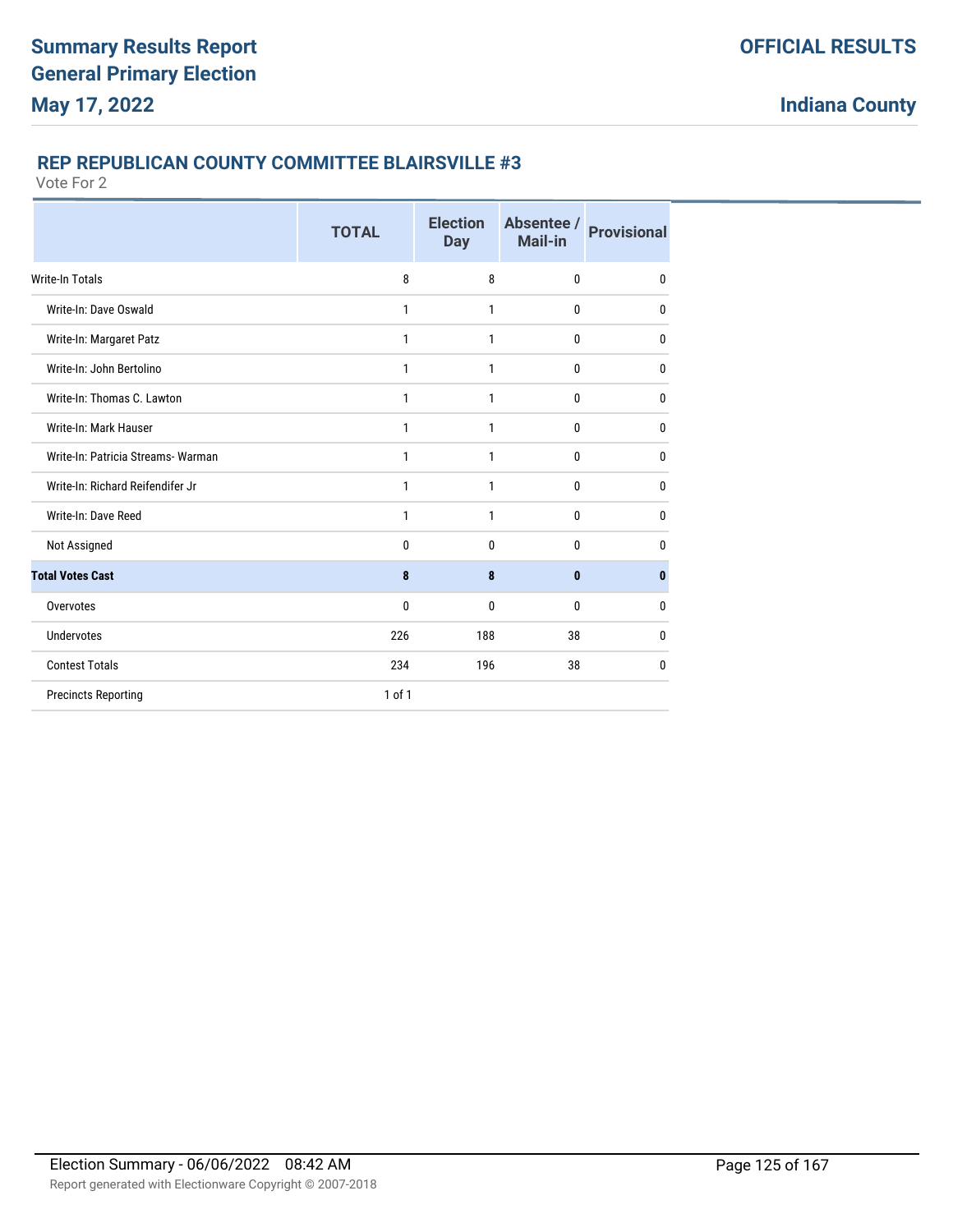### **REP REPUBLICAN COUNTY COMMITTEE BRUSHVALLEY**

|                               | <b>TOTAL</b>   | <b>Election</b><br><b>Day</b> | Absentee /<br>Mail-in | <b>Provisional</b> |
|-------------------------------|----------------|-------------------------------|-----------------------|--------------------|
| Hunter Overdorff              | 188            | 178                           | 10                    | 0                  |
| Robin A. Gorman               | 207            | 189                           | 18                    | $\mathbf{0}$       |
| <b>Write-In Totals</b>        | 11             | 11                            | 0                     | $\mathbf{0}$       |
| Write-In: Brian Kearney       | $\mathbf{1}$   | 1                             | 0                     | $\mathbf{0}$       |
| <b>Write-In: Nicole Davis</b> | $\overline{2}$ | $\overline{2}$                | 0                     | $\mathbf{0}$       |
| Write-In: Scattered           | 1              | 1                             | 0                     | $\mathbf{0}$       |
| Write-In: Paul Zamba          | 1              | 1                             | 0                     | $\mathbf{0}$       |
| Write-In: Douglas Matthews    | $\mathbf{1}$   | $\mathbf{1}$                  | 0                     | $\mathbf 0$        |
| Write-In: Greg Yaworski       | 1              | $\mathbf{1}$                  | 0                     | $\mathbf{0}$       |
| Write-In: John St. Clair      | $\overline{2}$ | $\overline{2}$                | 0                     | $\mathbf{0}$       |
| Write-In: Tony Pizarchick     | 1              | 1                             | 0                     | $\mathbf{0}$       |
| Write-In: Joy Pisarcik        | $\mathbf{1}$   | $\mathbf{1}$                  | 0                     | 0                  |
| Not Assigned                  | 0              | 0                             | 0                     | $\mathbf{0}$       |
| <b>Total Votes Cast</b>       | 406            | 378                           | 28                    | $\bf{0}$           |
| Overvotes                     | $\mathbf{0}$   | 0                             | $\mathbf{0}$          | $\bf{0}$           |
| <b>Undervotes</b>             | 204            | 190                           | 14                    | 0                  |
| <b>Contest Totals</b>         | 610            | 568                           | 42                    | 0                  |
| <b>Precincts Reporting</b>    | 1 of 1         |                               |                       |                    |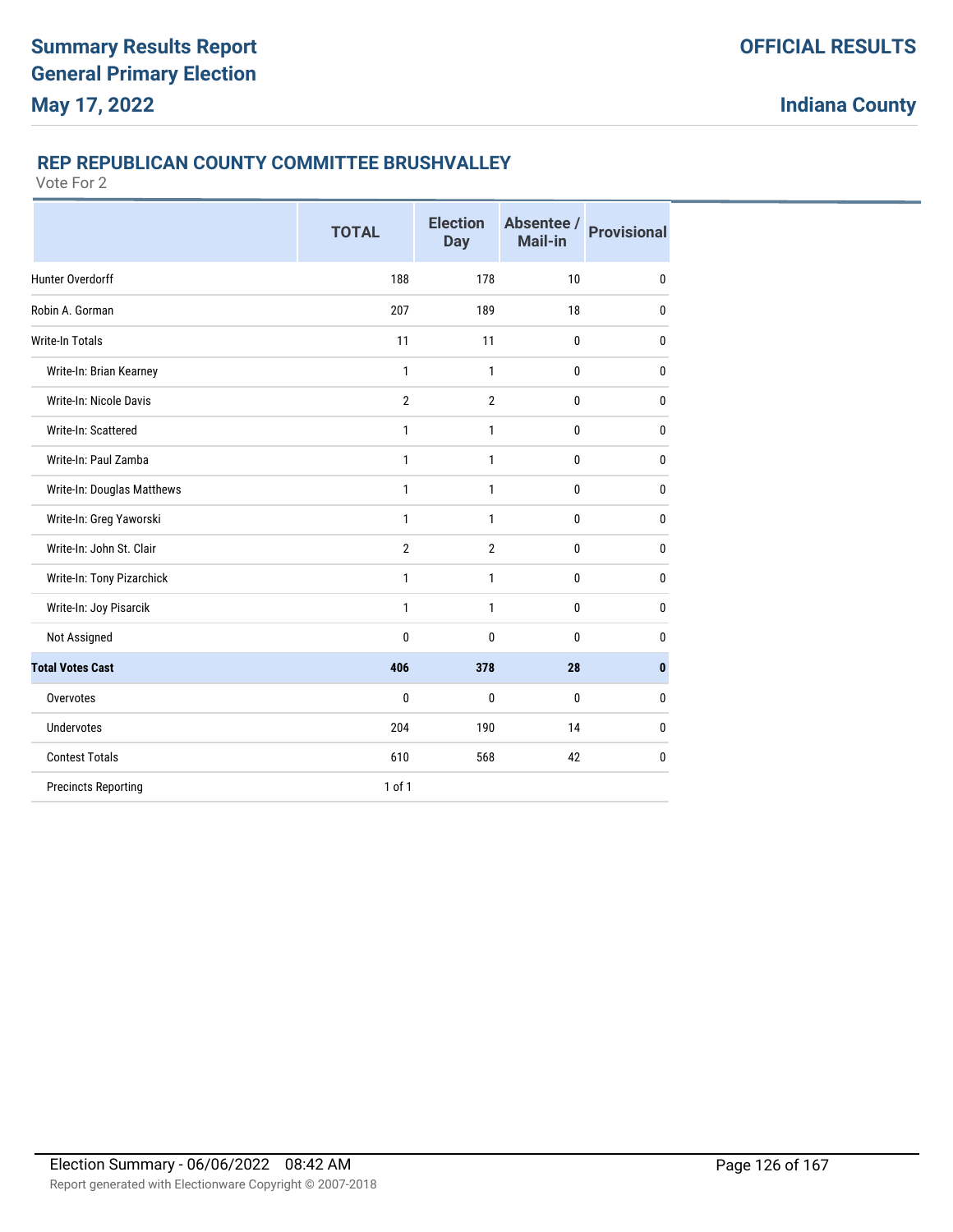#### **REP REPUBLICAN COUNTY COMMITTEE BUFFINGTON #1**

Vote For 2

|                            | <b>TOTAL</b> | <b>Election</b><br><b>Day</b> | Absentee /<br><b>Mail-in</b> | <b>Provisional</b> |
|----------------------------|--------------|-------------------------------|------------------------------|--------------------|
| Write-In Totals            | 3            | 3                             | 0                            | $\mathbf{0}$       |
| Write-In: Dean Hess        | 1            | 1                             | 0                            | 0                  |
| Write-In: Chris Horner     | 1            | 1                             | 0                            | $\mathbf{0}$       |
| Write-In: Melanie Costello | 1            | 1                             | 0                            | $\mathbf{0}$       |
| Not Assigned               | $\Omega$     | $\mathbf{0}$                  | $\mathbf{0}$                 | 0                  |
| <b>Total Votes Cast</b>    | 3            | 3                             | $\mathbf{0}$                 | $\mathbf{0}$       |
| Overvotes                  | 0            | $\mathbf{0}$                  | 0                            | 0                  |
| <b>Undervotes</b>          | 391          | 349                           | 42                           | $\mathbf{0}$       |
| <b>Contest Totals</b>      | 394          | 352                           | 42                           | $\mathbf{0}$       |
| <b>Precincts Reporting</b> | $1$ of $1$   |                               |                              |                    |

# **REP REPUBLICAN COUNTY COMMITTEE BUFFINGTON #2**

|                            | <b>TOTAL</b> | <b>Election</b><br><b>Day</b> | Absentee /<br><b>Mail-in</b> | <b>Provisional</b> |
|----------------------------|--------------|-------------------------------|------------------------------|--------------------|
| <b>Write-In Totals</b>     | 1            | 1                             | 0                            | 0                  |
| Write-In: Jodie L Hall     | 1            | 1                             | 0                            | 0                  |
| Not Assigned               | $\mathbf{0}$ | $\mathbf{0}$                  | $\mathbf{0}$                 | 0                  |
| <b>Total Votes Cast</b>    | 1            | 1                             | $\bf{0}$                     | $\bf{0}$           |
| Overvotes                  | $\mathbf{0}$ | $\mathbf{0}$                  | 0                            | 0                  |
| Undervotes                 | 91           | 87                            | 4                            | 0                  |
| <b>Contest Totals</b>      | 92           | 88                            | 4                            | 0                  |
| <b>Precincts Reporting</b> | $1$ of $1$   |                               |                              |                    |
|                            |              |                               |                              |                    |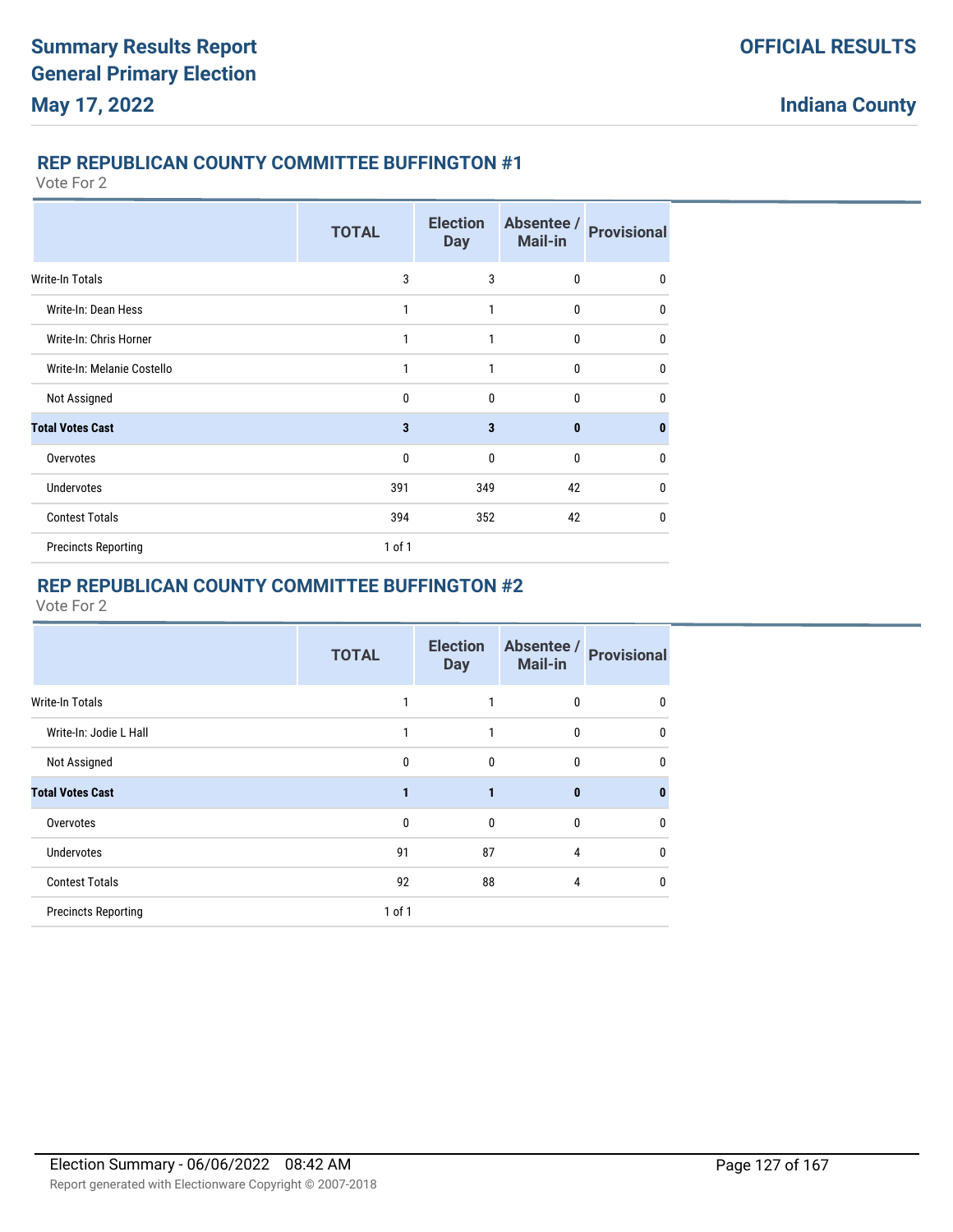### **REP REPUBLICAN COUNTY COMMITTEE BURRELL #1**

|                            | <b>TOTAL</b> | <b>Election</b><br><b>Day</b> | Absentee /<br><b>Mail-in</b> | <b>Provisional</b> |
|----------------------------|--------------|-------------------------------|------------------------------|--------------------|
| Darlene E. Bracken         | 166          | 145                           | 21                           | $\mathbf{0}$       |
| <b>Write-In Totals</b>     | 3            | 3                             | $\mathbf{0}$                 | 0                  |
| Write-In: Scattered        | 1            | 1                             | $\mathbf{0}$                 | $\mathbf{0}$       |
| Write-In: James E. Gromley | 1            | 1                             | $\mathbf{0}$                 | $\mathbf{0}$       |
| Write-In: Tony Zonk        | 1            | 1                             | $\bf{0}$                     | $\mathbf{0}$       |
| Not Assigned               | 0            | 0                             | $\mathbf{0}$                 | 0                  |
| <b>Total Votes Cast</b>    | 169          | 148                           | 21                           | $\bf{0}$           |
| Overvotes                  | 0            | 0                             | $\Omega$                     | $\mathbf{0}$       |
| <b>Undervotes</b>          | 207          | 182                           | 25                           | $\mathbf{0}$       |
| <b>Contest Totals</b>      | 376          | 330                           | 46                           | $\mathbf{0}$       |
| <b>Precincts Reporting</b> | $1$ of $1$   |                               |                              |                    |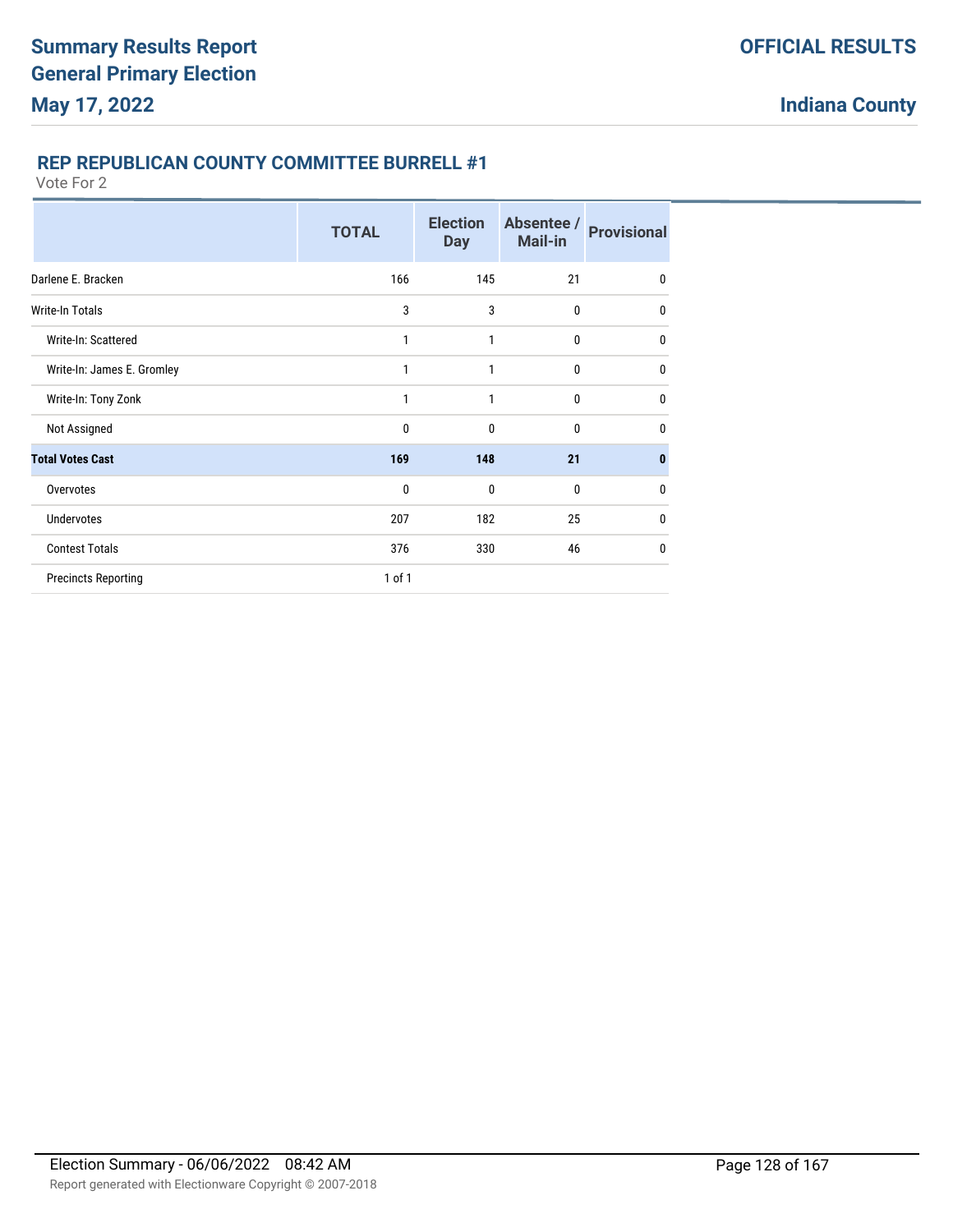### **REP REPUBLICAN COUNTY COMMITTEE BURRELL #2**

|                                 | <b>TOTAL</b>   | <b>Election</b><br><b>Day</b> | Absentee /<br><b>Mail-in</b> | <b>Provisional</b> |
|---------------------------------|----------------|-------------------------------|------------------------------|--------------------|
| <b>Courtney Adams</b>           | 175            | 150                           | 25                           | $\mathbf{0}$       |
| <b>Gregory Scott Cornman</b>    | 209            | 185                           | 24                           | $\mathbf{0}$       |
| Write-In Totals                 | $\overline{7}$ | 5                             | $\overline{2}$               | 0                  |
| Write-In: Harvey Diven          | 1              | 1                             | 0                            | 0                  |
| Write-In: Gary Perman           | 1              | 1                             | 0                            | 0                  |
| Write-In: Mark E Hill           | 1              | 1                             | $\bf{0}$                     | $\mathbf{0}$       |
| Write-In: Michael Bertig        | 1              | 0                             | $\mathbf{1}$                 | $\mathbf{0}$       |
| Write-In: William Doody         | 1              | 0                             | $\mathbf{1}$                 | $\mathbf{0}$       |
| Write-In: William C Rodgers Jr. | 1              | 1                             | $\bf{0}$                     | $\mathbf{0}$       |
| Write-In: Wayne Costello        | 1              | 1                             | $\bf{0}$                     | 0                  |
| Not Assigned                    | $\bf{0}$       | 0                             | $\bf{0}$                     | $\mathbf 0$        |
| <b>Total Votes Cast</b>         | 391            | 340                           | 51                           | $\bf{0}$           |
| Overvotes                       | 0              | 0                             | $\mathbf{0}$                 | $\mathbf{0}$       |
| <b>Undervotes</b>               | 205            | 192                           | 13                           | 0                  |
| <b>Contest Totals</b>           | 596            | 532                           | 64                           | 0                  |
| <b>Precincts Reporting</b>      | 1 of 1         |                               |                              |                    |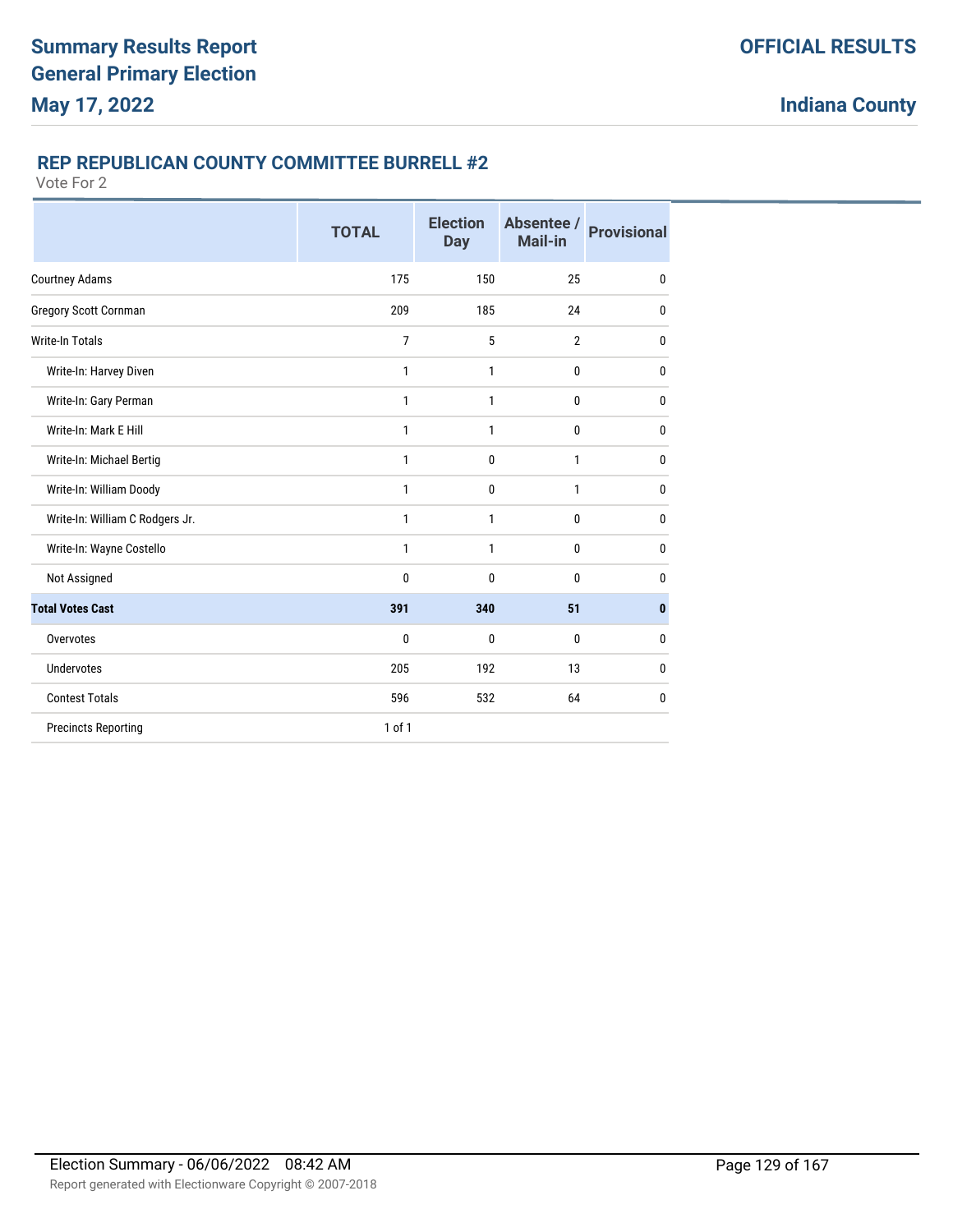# **REP REPUBLICAN COUNTY COMMITTEE CANOE**

#### Vote For 2

|                            | <b>TOTAL</b>   | <b>Election</b><br><b>Day</b> | Absentee /<br>Mail-in | <b>Provisional</b> |
|----------------------------|----------------|-------------------------------|-----------------------|--------------------|
| <b>Write-In Totals</b>     | 8              | 8                             | $\mathbf 0$           | $\mathbf{0}$       |
| Write-In: Scattered        | 1              | 1                             | $\mathbf{0}$          | $\mathbf{0}$       |
| Write-In: Gilbert Woodley  | 1              | $\mathbf{1}$                  | $\mathbf{0}$          | $\mathbf{0}$       |
| Write-In: Dave Walko       | 1              | 1                             | $\mathbf{0}$          | $\mathbf{0}$       |
| Write-In: Terry R. Orvosh  | 1              | 1                             | $\mathbf{0}$          | $\mathbf{0}$       |
| Write-In: Randy Degenkolb  | $\overline{2}$ | $\overline{2}$                | $\mathbf{0}$          | $\mathbf{0}$       |
| Write-In: Cathy Degenkolb  | $\overline{2}$ | $\overline{2}$                | $\mathbf{0}$          | $\mathbf{0}$       |
| Not Assigned               | 0              | 0                             | $\mathbf{0}$          | $\mathbf{0}$       |
| <b>Total Votes Cast</b>    | 8              | 8                             | $\mathbf{0}$          | $\mathbf{0}$       |
| Overvotes                  | 0              | $\mathbf{0}$                  | $\mathbf{0}$          | $\mathbf{0}$       |
| Undervotes                 | 394            | 368                           | 26                    | $\mathbf{0}$       |
| <b>Contest Totals</b>      | 402            | 376                           | 26                    | $\mathbf{0}$       |
| <b>Precincts Reporting</b> | $1$ of $1$     |                               |                       |                    |

#### **REP REPUBLICAN COUNTY COMMITTEE CENTER #1**

|                            | <b>TOTAL</b>   | <b>Election</b><br><b>Day</b> | Absentee /<br><b>Mail-in</b> | <b>Provisional</b> |
|----------------------------|----------------|-------------------------------|------------------------------|--------------------|
| Theodore Ted Predko        | 174            | 155                           | 19                           | $\mathbf 0$        |
| <b>Write-In Totals</b>     | $\overline{2}$ | $\overline{2}$                | 0                            | $\mathbf 0$        |
| Write-In: David Reed       | 1              | 1                             | 0                            | $\mathbf{0}$       |
| Write-In: Fuller           | 1              | 1                             | 0                            | $\mathbf{0}$       |
| Not Assigned               | 0              | $\mathbf{0}$                  | 0                            | $\mathbf{0}$       |
| <b>Total Votes Cast</b>    | 176            | 157                           | 19                           | $\mathbf{0}$       |
| Overvotes                  | 0              | 0                             | $\mathbf{0}$                 | $\mathbf 0$        |
| <b>Undervotes</b>          | 206            | 185                           | 21                           | $\mathbf{0}$       |
| <b>Contest Totals</b>      | 382            | 342                           | 40                           | $\mathbf{0}$       |
| <b>Precincts Reporting</b> | 1 of 1         |                               |                              |                    |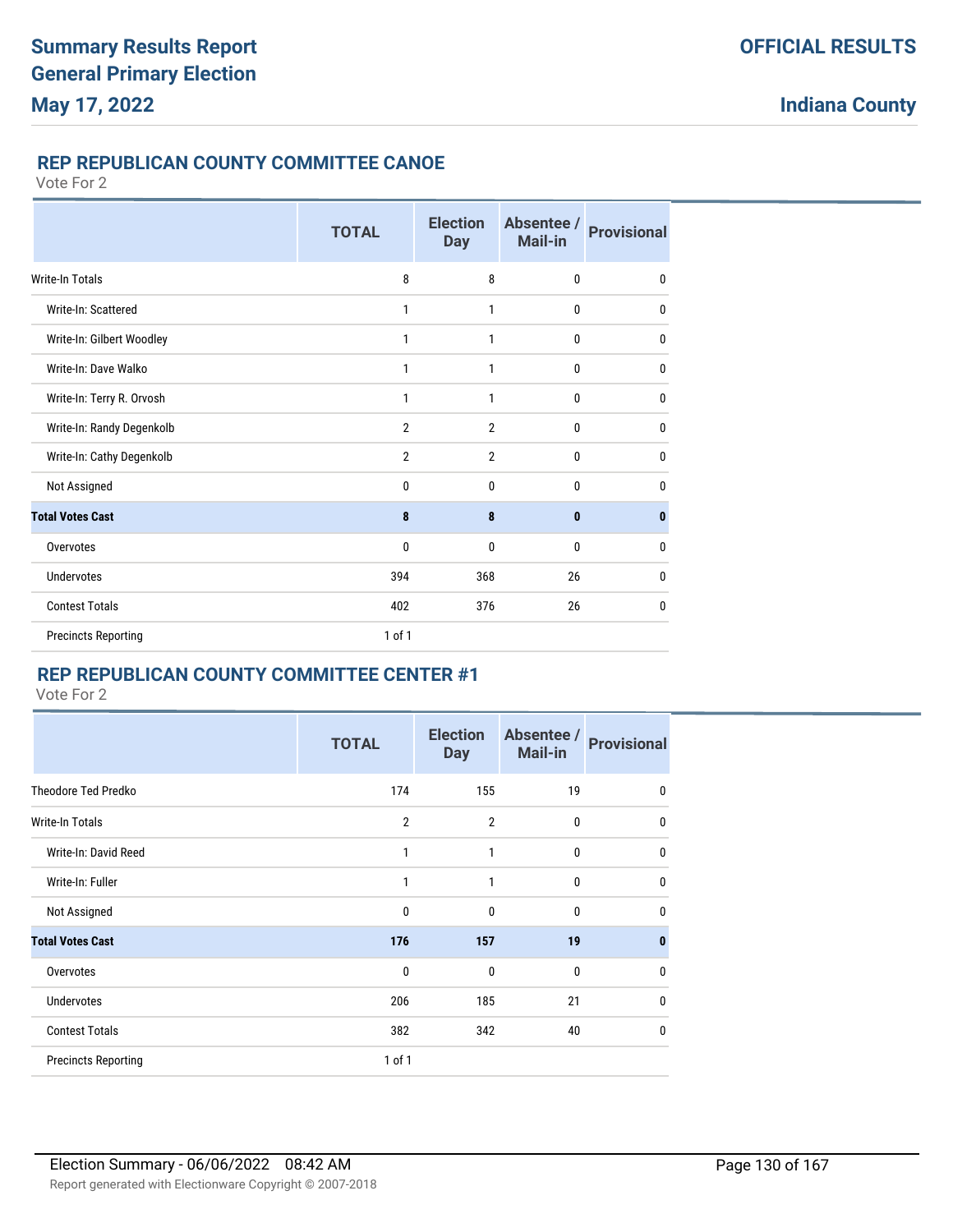### **REP REPUBLICAN COUNTY COMMITTEE CENTER #2**

|                            | <b>TOTAL</b> | <b>Election</b><br><b>Day</b> | Absentee /<br><b>Mail-in</b> | <b>Provisional</b> |
|----------------------------|--------------|-------------------------------|------------------------------|--------------------|
| <b>Write-In Totals</b>     | 4            | 4                             | $\mathbf{0}$                 | 0                  |
| Write-In: Bill Gasior      | 1            | 1                             | $\bf{0}$                     | 0                  |
| Write-In: Lloyd F Ripple   | 1            | 1                             | $\bf{0}$                     | 0                  |
| Write-In: Scattered        | 1            | 1                             | $\mathbf 0$                  | $\mathbf{0}$       |
| Write-In: Dan Rupert       | 1            | 1                             | $\mathbf{0}$                 | $\mathbf{0}$       |
| Not Assigned               | $\mathbf{0}$ | 0                             | $\mathbf{0}$                 | 0                  |
| <b>Total Votes Cast</b>    | 4            | 4                             | $\mathbf{0}$                 | 0                  |
| Overvotes                  | $\mathbf{0}$ | 0                             | $\mathbf{0}$                 | 0                  |
| <b>Undervotes</b>          | 232          | 218                           | 14                           | 0                  |
| <b>Contest Totals</b>      | 236          | 222                           | 14                           | 0                  |
| <b>Precincts Reporting</b> | 1 of 1       |                               |                              |                    |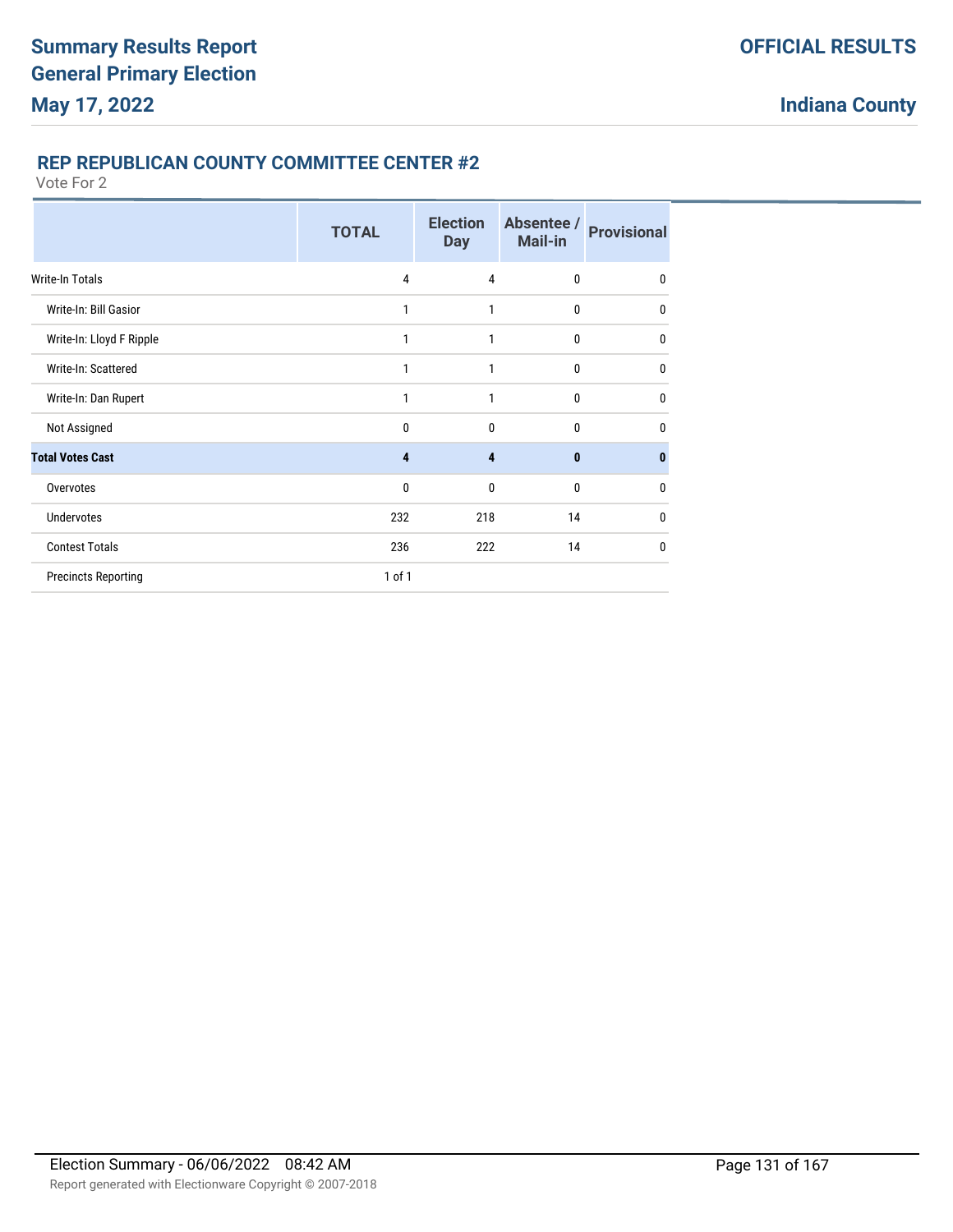### **REP REPUBLICAN COUNTY COMMITTEE CENTER #3**

|                                  | <b>TOTAL</b>   | <b>Election</b><br><b>Day</b> | Absentee /<br>Mail-in | <b>Provisional</b> |
|----------------------------------|----------------|-------------------------------|-----------------------|--------------------|
| <b>Write-In Totals</b>           | 12             | 9                             | 3                     | $\mathbf{0}$       |
| Write-In: Carrie Pizer           | 1              | 1                             | 0                     | $\mathbf{0}$       |
| Write-In: Scattered              | $\overline{2}$ | $\overline{2}$                | 0                     | $\mathbf{0}$       |
| Write-In: Brad T. Smith          | 1              | $\mathbf{1}$                  | 0                     | $\mathbf{0}$       |
| Write-In: James Zerfoss          | 1              | 0                             | 1                     | 0                  |
| Write-In: Keith Fry              | 1              | 1                             | 0                     | 0                  |
| Write-In: Patricia Steams-Warman | $\mathbf{1}$   | 0                             | 1                     | $\mathbf{0}$       |
| Write-In: Christopher McBurney   | $\mathbf{1}$   | 1                             | $\bf{0}$              | $\mathbf{0}$       |
| Write-In: John A Perfetti        | $\mathbf{1}$   | 0                             | 1                     | $\mathbf{0}$       |
| Write-In: Michael Sieminski      | 1              | 1                             | 0                     | $\mathbf{0}$       |
| Write-In: Don Brown              | 1              | $\mathbf{1}$                  | 0                     | $\mathbf{0}$       |
| Write-In: Maria Lawer            | 1              | $\mathbf{1}$                  | 0                     | $\mathbf{0}$       |
| Not Assigned                     | 0              | 0                             | 0                     | 0                  |
| <b>Total Votes Cast</b>          | 12             | 9                             | 3                     | $\mathbf{0}$       |
| Overvotes                        | 0              | 0                             | 0                     | 0                  |
| <b>Undervotes</b>                | 458            | 431                           | 27                    | 0                  |
| <b>Contest Totals</b>            | 470            | 440                           | 30                    | 0                  |
| <b>Precincts Reporting</b>       | $1$ of $1$     |                               |                       |                    |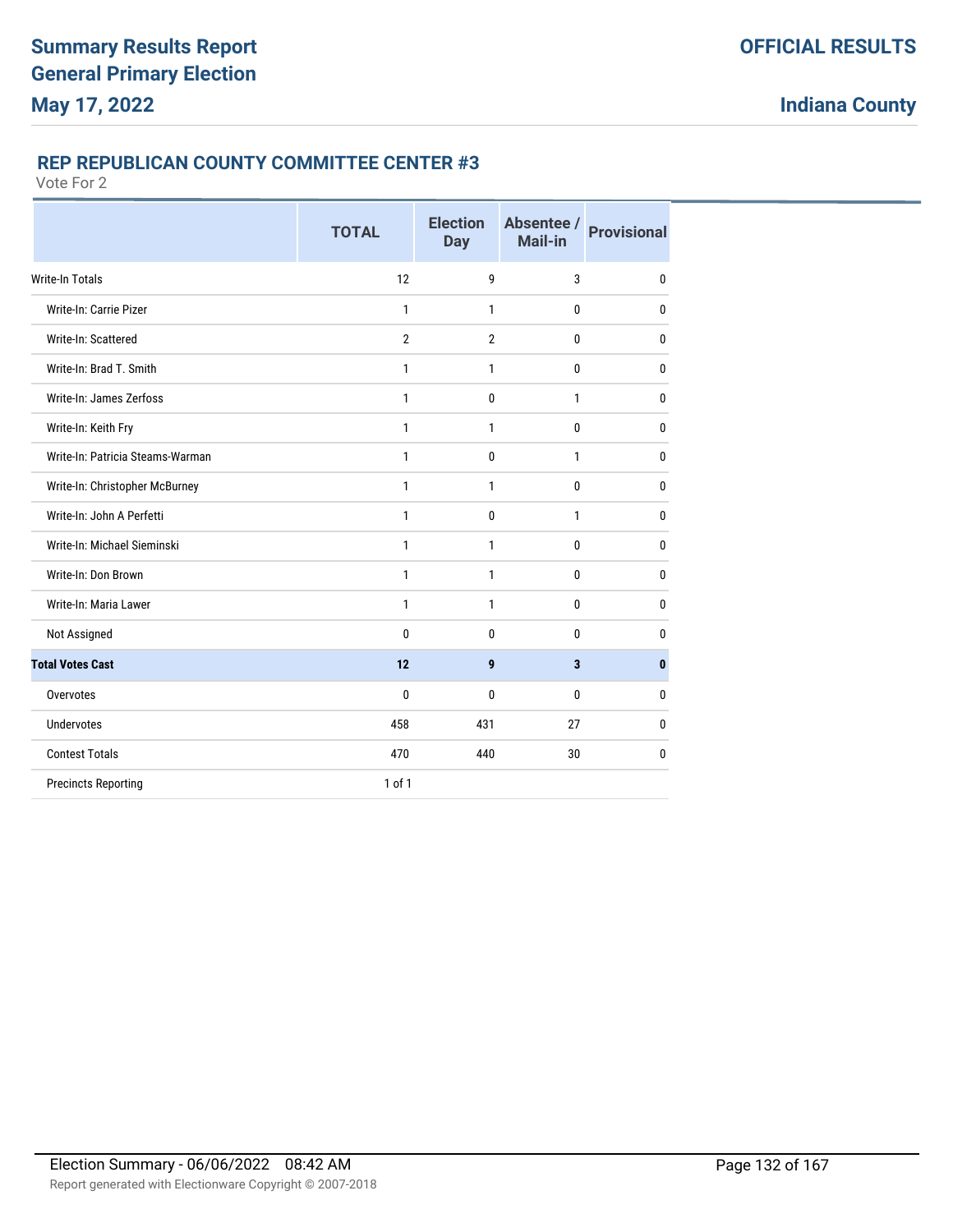#### **REP REPUBLICAN COUNTY COMMITTEE CHERRYHILL #1**

|                            | <b>TOTAL</b>   | <b>Election</b><br><b>Day</b> | Mail-in      | Absentee / Provisional |
|----------------------------|----------------|-------------------------------|--------------|------------------------|
| Write-In Totals            | 18             | 18                            | 0            | $\pmb{0}$              |
| Write-In: Patricia Leach   | $\mathbf{1}$   | $\mathbf{1}$                  | 0            | $\pmb{0}$              |
| Write-In: Jesse D Daniel   | $\mathbf{1}$   | 1                             | 0            | $\bf{0}$               |
| Write-In: Matthew Hilliard | $\mathbf{1}$   | $\mathbf{1}$                  | 0            | $\pmb{0}$              |
| Write-In: Joanna B Smith   | $\mathbf{1}$   | 1                             | 0            | $\bf{0}$               |
| Write-In: John Wanchisn    | $\mathbf{1}$   | $\mathbf{1}$                  | 0            | $\bf{0}$               |
| Write-In: Dave Lavan       | $\mathbf{1}$   | $\mathbf{1}$                  | 0            | $\bf{0}$               |
| Write-In: Tom Short        | $\mathbf{1}$   | $\mathbf{1}$                  | 0            | 0                      |
| Write-In: Jason Bowman     | $\mathbf{1}$   | $\mathbf{1}$                  | 0            | $\mathbf{0}$           |
| Write-In: Randy D.         | $\mathbf{1}$   | 1                             | 0            | 0                      |
| Write-In: Joe Packer       | $\mathbf{1}$   | 1                             | 0            | 0                      |
| Write-In: Tom Lieb         | $\mathbf{1}$   | $\mathbf{1}$                  | 0            | 0                      |
| Write-In: Ted Lieb Jr.     | $\mathbf{1}$   | 1                             | 0            | 0                      |
| Write-In: James Zerfoss    | $\overline{2}$ | $\overline{2}$                | 0            | 0                      |
| Write-In: William Cochran  | $\mathbf{1}$   | $\mathbf{1}$                  | 0            | 0                      |
| Write-In: Chris Zayachak   | $\mathbf{1}$   | 1                             | 0            | 0                      |
| Write-In: Scattered        | $\mathbf{1}$   | $\mathbf{1}$                  | 0            | 0                      |
| Write-In: Jody Rainey      | $\mathbf{1}$   | 1                             | 0            | $\pmb{0}$              |
| Not Assigned               | 0              | 0                             | 0            | $\mathbf{0}$           |
| <b>Total Votes Cast</b>    | 18             | 18                            | $\mathbf{0}$ | $\bf{0}$               |
| Overvotes                  | 0              | 0                             | 0            | $\mathbf{0}$           |
| <b>Undervotes</b>          | 614            | 562                           | 52           | $\mathbf{0}$           |
| <b>Contest Totals</b>      | 632            | 580                           | 52           | $\mathbf{0}$           |
| <b>Precincts Reporting</b> | 1 of 1         |                               |              |                        |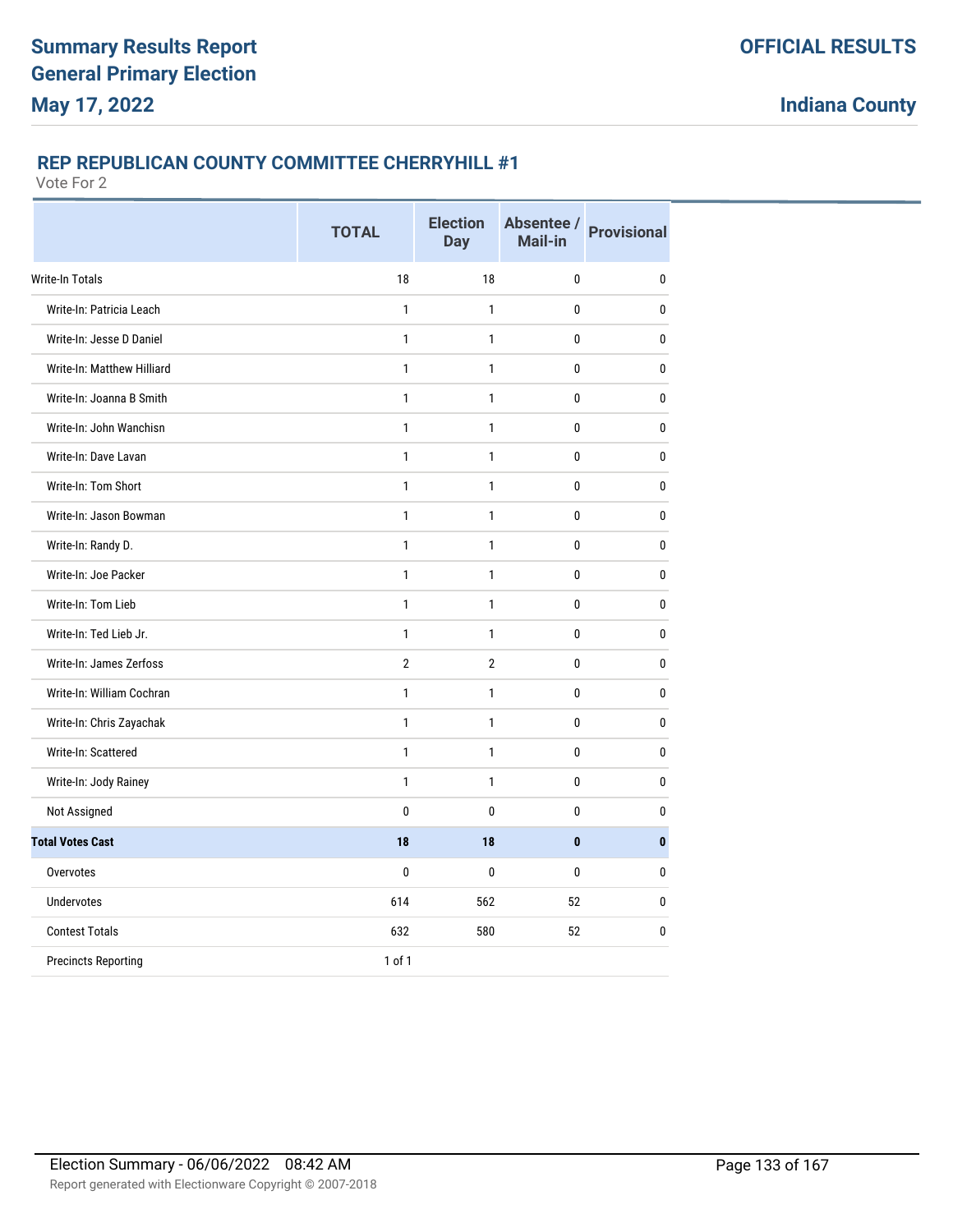#### **REP REPUBLICAN COUNTY COMMITTEE CHERRYHILL #2**

|                            | <b>TOTAL</b>   | <b>Election</b><br><b>Day</b> | Absentee /<br><b>Mail-in</b> | <b>Provisional</b> |
|----------------------------|----------------|-------------------------------|------------------------------|--------------------|
| Jennifer Ailes             | 135            | 126                           | 9                            | 0                  |
| <b>Write-In Totals</b>     | 10             | 10                            | $\bf{0}$                     | 0                  |
| Write-In: Tawnya Vainey    | 1              | 1                             | $\bf{0}$                     | 0                  |
| Write-In: Jesse Daniel     | $\mathbf{1}$   | 1                             | $\bf{0}$                     | $\mathbf{0}$       |
| Write-In: Ron Larch        | 1              | 1                             | $\bf{0}$                     | $\mathbf{0}$       |
| Write-In: John Smith       | $\mathbf{1}$   | $\mathbf{1}$                  | $\bf{0}$                     | $\mathbf{0}$       |
| Write-In: Ronald J Larch   | $\overline{2}$ | $\overline{2}$                | $\bf{0}$                     | 0                  |
| Write-In: Zoltan Sabo JR   | 1              | 1                             | $\bf{0}$                     | $\mathbf{0}$       |
| Write-In: Tawnya Varney    | 1              | 1                             | $\mathbf{0}$                 | 0                  |
| Write-In: David Vainey     | 1              | 1                             | 0                            | $\mathbf{0}$       |
| Write-In: David Varney     | 1              | 1                             | $\mathbf{0}$                 | $\mathbf{0}$       |
| Not Assigned               | 0              | $\mathbf{0}$                  | 0                            | $\mathbf{0}$       |
| <b>Total Votes Cast</b>    | 145            | 136                           | $\boldsymbol{9}$             | $\bf{0}$           |
| Overvotes                  | $\bf{0}$       | 0                             | $\mathbf{0}$                 | $\mathbf{0}$       |
| <b>Undervotes</b>          | 171            | 162                           | 9                            | $\mathbf{0}$       |
| <b>Contest Totals</b>      | 316            | 298                           | 18                           | $\mathbf 0$        |
| <b>Precincts Reporting</b> | 1 of 1         |                               |                              |                    |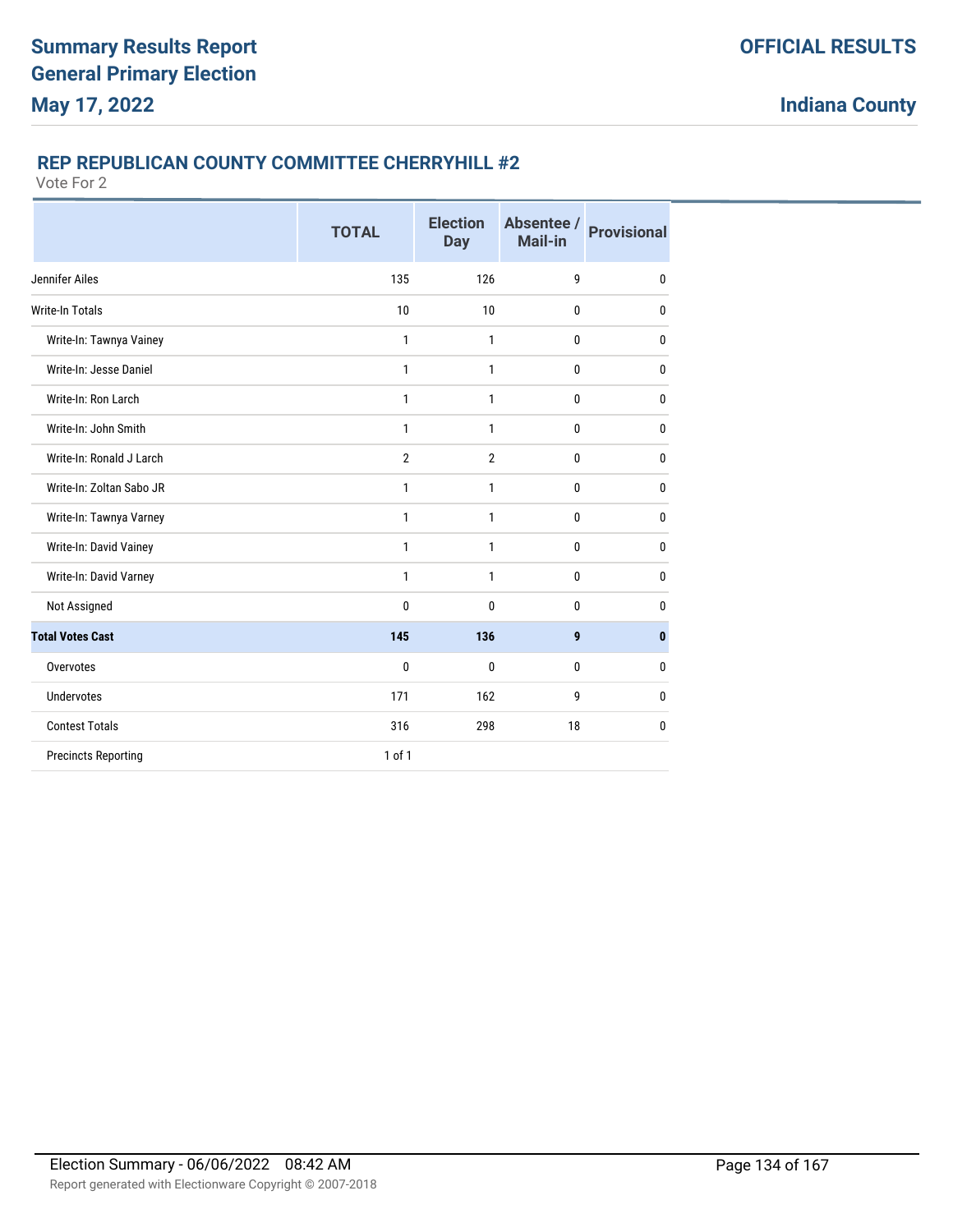### **REP REPUBLICAN COUNTY COMMITTEE CHERRY TREE**

Vote For 2

|                            | <b>TOTAL</b>   | <b>Election</b><br><b>Day</b> | Absentee /<br>Mail-in | <b>Provisional</b> |
|----------------------------|----------------|-------------------------------|-----------------------|--------------------|
| <b>Write-In Totals</b>     | $\overline{2}$ | $\overline{2}$                | 0                     | 0                  |
| Write-In: Neil Stuchell    | 1              | 1                             | 0                     | 0                  |
| Write-In: James Zerfoss    | 1              | $\mathbf{1}$                  | $\mathbf{0}$          | 0                  |
| Not Assigned               | 0              | $\mathbf{0}$                  | $\mathbf{0}$          | 0                  |
| <b>Total Votes Cast</b>    | $\overline{2}$ | $\overline{2}$                | $\bf{0}$              | $\bf{0}$           |
| Overvotes                  | $\mathbf{0}$   | $\mathbf{0}$                  | $\mathbf{0}$          | $\mathbf 0$        |
| <b>Undervotes</b>          | 90             | 88                            | $\overline{2}$        | $\mathbf{0}$       |
| <b>Contest Totals</b>      | 92             | 90                            | $\overline{2}$        | $\mathbf{0}$       |
| <b>Precincts Reporting</b> | 1 of 1         |                               |                       |                    |

### **REP REPUBLICAN COUNTY COMMITTEE CLYMER**

|                               | <b>TOTAL</b> | <b>Election</b><br><b>Day</b> | Absentee /<br>Mail-in | <b>Provisional</b> |
|-------------------------------|--------------|-------------------------------|-----------------------|--------------------|
| <b>Write-In Totals</b>        | 8            | 6                             | $\overline{2}$        | 0                  |
| Write-In: William Houseknecht | 1            | 0                             | 1                     | 0                  |
| Write-In: Mike Keith          | 1            | 1                             | 0                     | 0                  |
| Write-In: Chris King          | 1            | 1                             | 0                     | $\mathbf 0$        |
| Write-In: Samuel R Keefer     | 1            | 1                             | 0                     | $\mathbf 0$        |
| Write-In: Mary Bateman        | 1            | 1                             | 0                     | $\mathbf 0$        |
| Write-In: Kevin Brobson       | 1            | 1                             | $\mathbf{0}$          | $\bf{0}$           |
| Write-In: Denny Philips       | 1            | 1                             | 0                     | $\mathbf 0$        |
| Write-In: Randy Degenkolb     | 1            | 0                             | 1                     | $\mathbf 0$        |
| Not Assigned                  | 0            | $\mathbf{0}$                  | $\mathbf{0}$          | 0                  |
| <b>Total Votes Cast</b>       | 8            | 6                             | $\overline{2}$        | $\bf{0}$           |
| Overvotes                     | 0            | $\mathbf{0}$                  | 0                     | $\mathbf 0$        |
| <b>Undervotes</b>             | 272          | 234                           | 38                    | 0                  |
| <b>Contest Totals</b>         | 280          | 240                           | 40                    | 0                  |
| <b>Precincts Reporting</b>    | 1 of 1       |                               |                       |                    |
|                               |              |                               |                       |                    |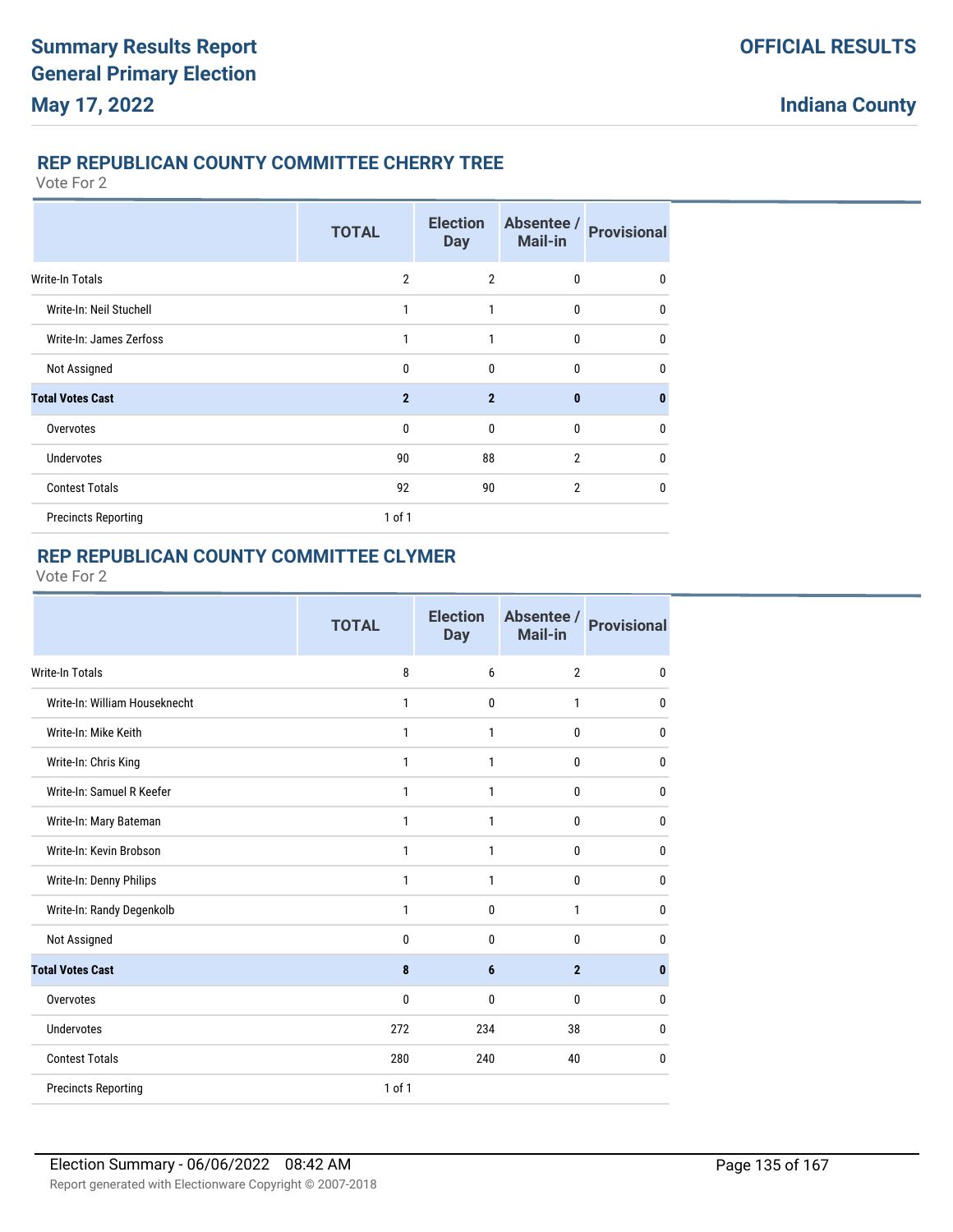### **REP REPUBLICAN COUNTY COMMITTEE CONEMAUGH #1**

Vote For 2

|                            | <b>TOTAL</b> | <b>Election</b><br><b>Day</b> | Absentee /<br>Mail-in | <b>Provisional</b> |
|----------------------------|--------------|-------------------------------|-----------------------|--------------------|
| <b>Write-In Totals</b>     | $\mathbf{0}$ | $\mathbf{0}$                  | $\mathbf{0}$          | 0                  |
| Not Assigned               | $\mathbf{0}$ | $\mathbf{0}$                  | $\mathbf{0}$          | $\mathbf{0}$       |
| <b>Total Votes Cast</b>    | $\mathbf{0}$ | $\mathbf{0}$                  | $\bf{0}$              | $\bf{0}$           |
| Overvotes                  | $\mathbf{0}$ | $\mathbf{0}$                  | $\mathbf{0}$          | 0                  |
| <b>Undervotes</b>          | 90           | 88                            | $\mathfrak{p}$        | $\mathbf 0$        |
| <b>Contest Totals</b>      | 90           | 88                            | $\overline{2}$        | $\mathbf{0}$       |
| <b>Precincts Reporting</b> | $1$ of $1$   |                               |                       |                    |

### **REP REPUBLICAN COUNTY COMMITTEE CONEMAUGH #2**

|                              | <b>TOTAL</b> | <b>Election</b><br><b>Day</b> | Absentee /<br><b>Mail-in</b> | <b>Provisional</b> |
|------------------------------|--------------|-------------------------------|------------------------------|--------------------|
| <b>Write-In Totals</b>       | 11           | 10                            | $\mathbf{1}$                 | $\mathbf 0$        |
| Write-In: Joe Gibson         | $\mathbf{1}$ | $\mathbf{1}$                  | 0                            | $\mathbf 0$        |
| Write-In: Travis Bieda       | 3            | 3                             | $\mathbf{0}$                 | $\mathbf 0$        |
| Write-In: Neil Clawson       | $\mathbf{1}$ | 1                             | 0                            | $\mathbf 0$        |
| Write-In: Lori Nace          | $\mathbf{1}$ | $\mathbf{1}$                  | $\mathbf{0}$                 | $\mathbf 0$        |
| Write-In: Bob McConnell      | $\mathbf{1}$ | $\mathbf{0}$                  | $\mathbf{1}$                 | $\mathbf 0$        |
| Write-In: Kim Schwartzmiller | 1            | 1                             | 0                            | $\mathbf 0$        |
| Write-In: Doug Bieda         | 1            | 1                             | 0                            | $\mathbf 0$        |
| Write-In: Julie Davis        | 1            | 1                             | 0                            | $\mathbf 0$        |
| Write-In: Scattered          | $\mathbf{1}$ | $\mathbf{1}$                  | 0                            | $\mathbf 0$        |
| Not Assigned                 | $\mathbf 0$  | $\mathbf{0}$                  | $\mathbf{0}$                 | $\mathbf 0$        |
| <b>Total Votes Cast</b>      | 11           | 10                            | $\mathbf{1}$                 | $\pmb{0}$          |
| Overvotes                    | $\mathbf{0}$ | $\mathbf{0}$                  | $\mathbf{0}$                 | $\mathbf 0$        |
| <b>Undervotes</b>            | 353          | 336                           | 17                           | $\mathbf 0$        |
| <b>Contest Totals</b>        | 364          | 346                           | 18                           | $\mathbf 0$        |
| <b>Precincts Reporting</b>   | 1 of 1       |                               |                              |                    |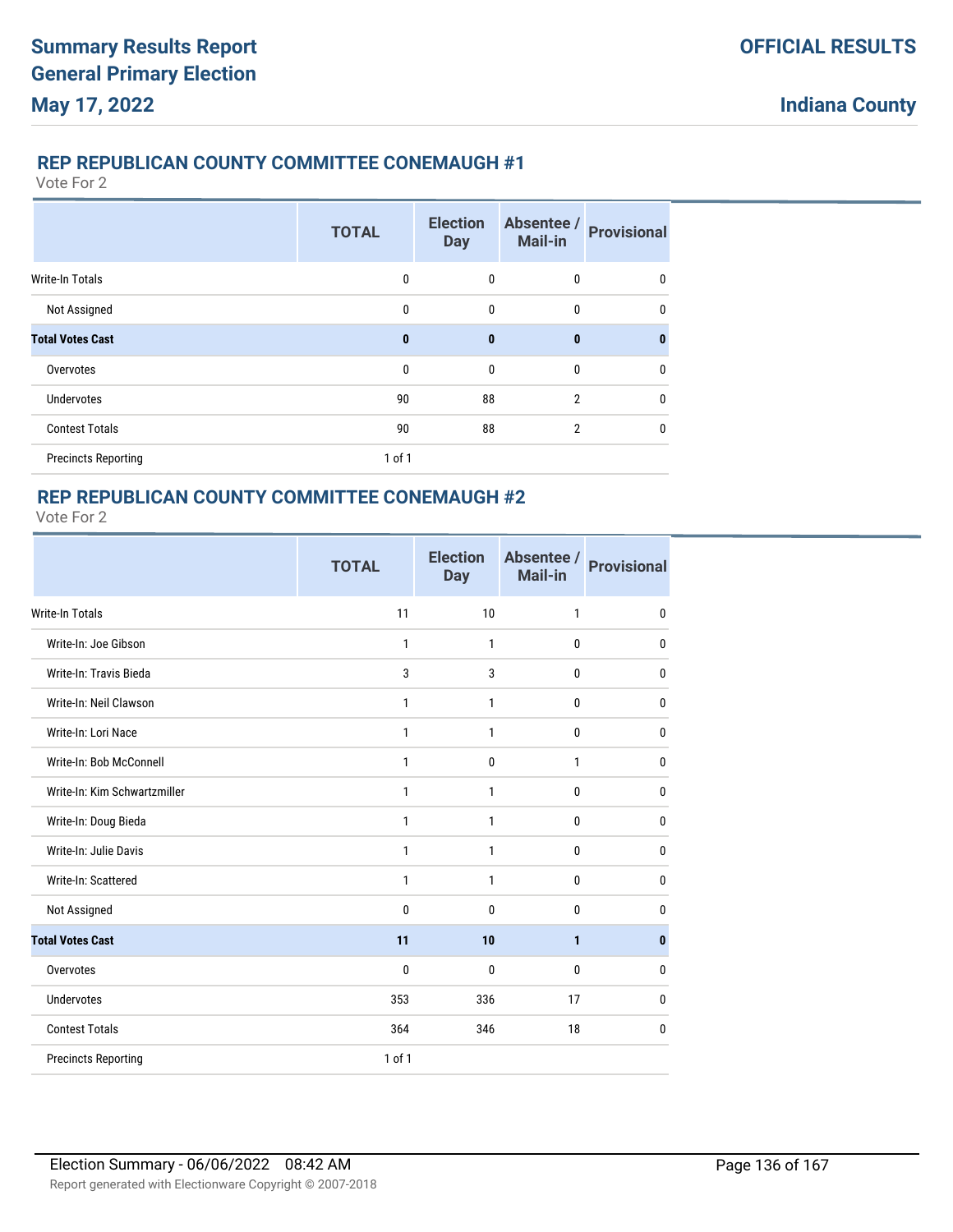#### **REP REPUBLICAN COUNTY COMMITTEE CONEMAUGH #3**

Vote For 2

|                                | <b>TOTAL</b> | <b>Election</b><br><b>Day</b> | Absentee /<br><b>Mail-in</b> | <b>Provisional</b> |
|--------------------------------|--------------|-------------------------------|------------------------------|--------------------|
| Write-In Totals                | 4            | 4                             | $\mathbf{0}$                 | 0                  |
| Write-In: John William Shirley | 1            | 1                             | $\mathbf{0}$                 | 0                  |
| Write-In: Jesse D. Daniel      | 1            | 1                             | $\mathbf 0$                  | 0                  |
| Write-In: Frank Pistininzi     | 1            | 1                             | $\mathbf{0}$                 | 0                  |
| Write-In: Carl Durand          | 1            | 1                             | $\mathbf{0}$                 | 0                  |
| Not Assigned                   | 0            | $\mathbf{0}$                  | $\mathbf{0}$                 | 0                  |
| <b>Total Votes Cast</b>        | 4            | $\overline{4}$                | $\bf{0}$                     | $\bf{0}$           |
| Overvotes                      | $\mathbf{0}$ | $\mathbf{0}$                  | $\mathbf{0}$                 | 0                  |
| <b>Undervotes</b>              | 160          | 148                           | 12                           | 0                  |
| <b>Contest Totals</b>          | 164          | 152                           | 12                           | 0                  |
| <b>Precincts Reporting</b>     | 1 of 1       |                               |                              |                    |

# **REP REPUBLICAN COUNTY COMMITTEE CREEKSIDE**

|                            | <b>TOTAL</b> | <b>Election</b><br><b>Day</b> | Absentee /<br>Mail-in | <b>Provisional</b> |
|----------------------------|--------------|-------------------------------|-----------------------|--------------------|
| Write-In Totals            | 0            | 0                             | 0                     | 0                  |
| Not Assigned               | $\mathbf{0}$ | $\mathbf 0$                   | 0                     | $\mathbf 0$        |
| <b>Total Votes Cast</b>    | $\bf{0}$     | $\mathbf{0}$                  | $\bf{0}$              | 0                  |
| Overvotes                  | $\mathbf 0$  | $\mathbf 0$                   | $\mathbf{0}$          | $\mathbf 0$        |
| <b>Undervotes</b>          | 54           | 46                            | 8                     | $\mathbf 0$        |
| <b>Contest Totals</b>      | 54           | 46                            | 8                     | $\mathbf 0$        |
| <b>Precincts Reporting</b> | $1$ of $1$   |                               |                       |                    |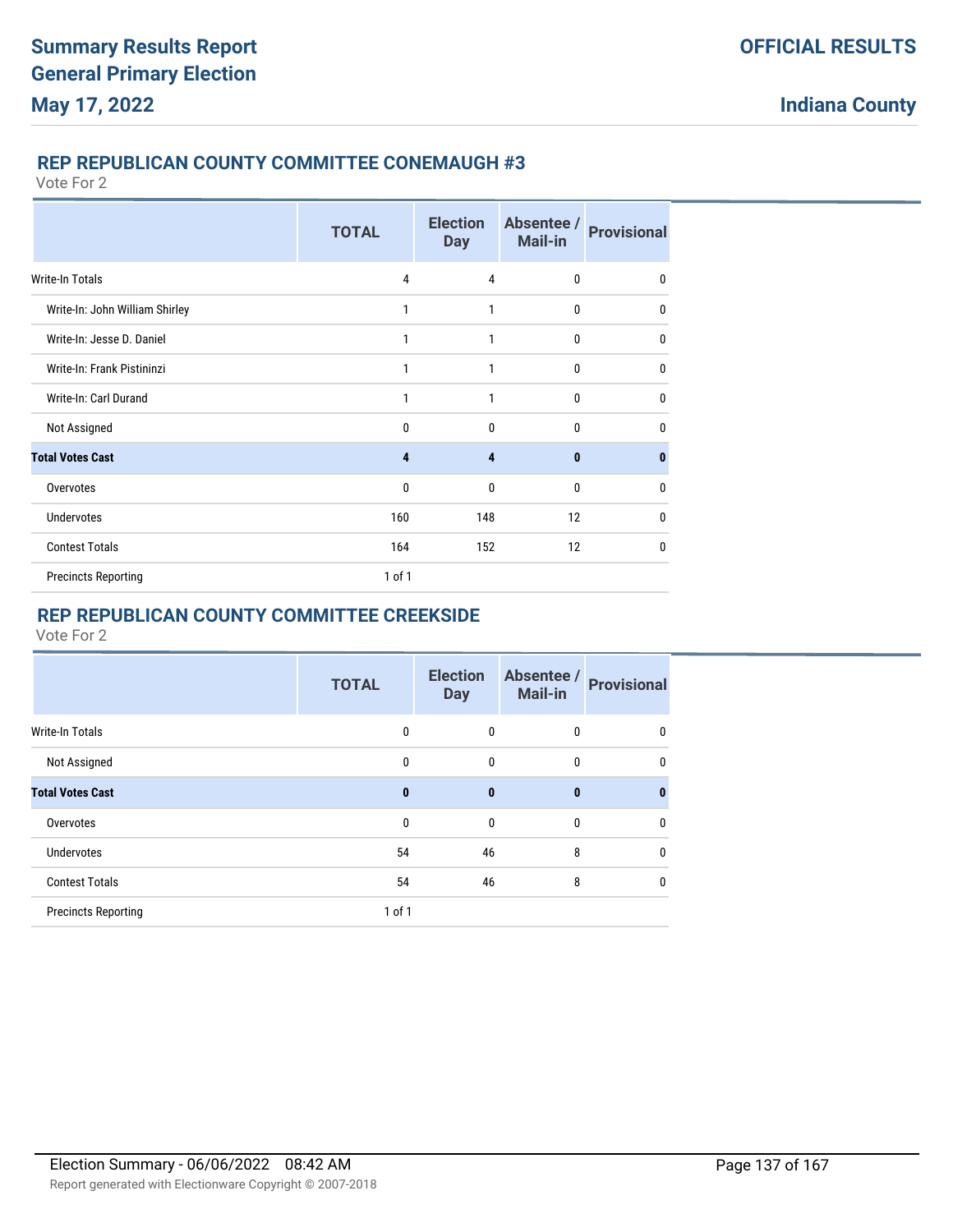### **REP REPUBLICAN COUNTY COMMITTEE ERNEST**

Vote For 2

|                               | <b>TOTAL</b>   | <b>Election</b><br><b>Day</b> | Absentee /<br><b>Mail-in</b> | <b>Provisional</b> |
|-------------------------------|----------------|-------------------------------|------------------------------|--------------------|
| Write-In Totals               | $\overline{4}$ | 3                             | 1                            | $\mathbf{0}$       |
| Write-In: Randy Degenkolb     | 1              | 1                             | 0                            | 0                  |
| Write-In: Sandra Waldenville  | $\overline{2}$ | $\overline{2}$                | 0                            | 0                  |
| Write-In: Sandra Waldenviller | 1              | $\mathbf{0}$                  | 1                            | $\mathbf{0}$       |
| Not Assigned                  | 0              | 0                             | $\mathbf{0}$                 | 0                  |
| <b>Total Votes Cast</b>       | 4              | 3                             | 1                            | $\bf{0}$           |
| Overvotes                     | 0              | $\mathbf{0}$                  | 0                            | 0                  |
| <b>Undervotes</b>             | 76             | 71                            | 5                            | $\mathbf{0}$       |
| <b>Contest Totals</b>         | 80             | 74                            | 6                            | 0                  |
| <b>Precincts Reporting</b>    | $1$ of $1$     |                               |                              |                    |

# **REP REPUBLICAN COUNTY COMMITTEE GLEN CAMPBELL**

|                            | <b>TOTAL</b>   | <b>Election</b><br><b>Day</b> | Absentee /<br><b>Mail-in</b> | <b>Provisional</b> |
|----------------------------|----------------|-------------------------------|------------------------------|--------------------|
| <b>Write-In Totals</b>     | 8              | 8                             | $\mathbf{0}$                 | 0                  |
| Write-In: Dave White       | $\overline{2}$ | $\overline{2}$                | $\mathbf{0}$                 | 0                  |
| Write-In: Eric Rising      | 1              | 1                             | $\mathbf 0$                  | 0                  |
| Write-In: Chistiana White  | 1              | 1                             | $\mathbf{0}$                 | $\mathbf{0}$       |
| Write-In: David A White    | 1              | 1                             | $\mathbf 0$                  | 0                  |
| Write-In: Scattered        | $\mathbf{1}$   | $\mathbf{1}$                  | $\mathbf{0}$                 | 0                  |
| Write-In: Chris White      | $\overline{2}$ | $\overline{2}$                | $\mathbf{0}$                 | 0                  |
| Not Assigned               | $\mathbf 0$    | $\mathbf{0}$                  | $\mathbf{0}$                 | 0                  |
| <b>Total Votes Cast</b>    | 8              | 8                             | $\mathbf{0}$                 | 0                  |
| Overvotes                  | $\mathbf{0}$   | $\mathbf{0}$                  | $\mathbf{0}$                 | $\mathbf{0}$       |
| <b>Undervotes</b>          | 52             | 48                            | 4                            | $\mathbf{0}$       |
| <b>Contest Totals</b>      | 60             | 56                            | 4                            | 0                  |
| <b>Precincts Reporting</b> | 1 of 1         |                               |                              |                    |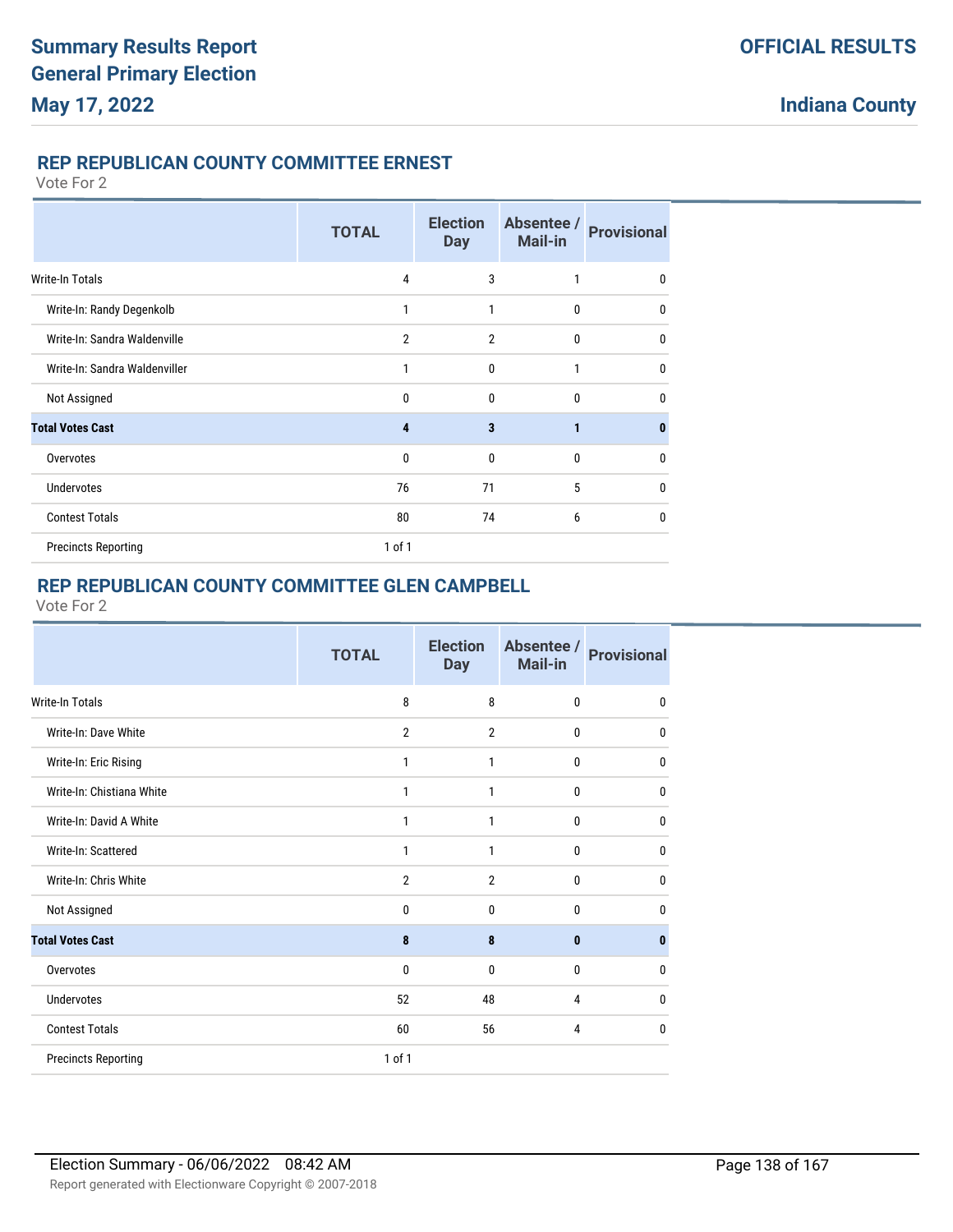### **REP REPUBLICAN COUNTY COMMITTEE GRANT**

|                            | <b>TOTAL</b> | <b>Election</b><br><b>Day</b> | Absentee /<br><b>Mail-in</b> | <b>Provisional</b> |
|----------------------------|--------------|-------------------------------|------------------------------|--------------------|
| Cathy A. Degenkolb         | 101          | 94                            | 7                            | $\mathbf 0$        |
| Randy Degenkolb            | 95           | 87                            | 8                            | $\mathbf 0$        |
| Write-In Totals            | $\mathbf 0$  | $\mathbf 0$                   | $\mathbf{0}$                 | $\mathbf 0$        |
| Not Assigned               | 0            | $\mathbf 0$                   | $\mathbf 0$                  | $\mathbf 0$        |
| <b>Total Votes Cast</b>    | 196          | 181                           | 15                           | $\bf{0}$           |
| Overvotes                  | $\mathbf 0$  | $\mathbf 0$                   | $\mathbf{0}$                 | $\mathbf{0}$       |
| <b>Undervotes</b>          | 52           | 47                            | 5                            | $\mathbf 0$        |
| <b>Contest Totals</b>      | 248          | 228                           | 20                           | $\mathbf 0$        |
| <b>Precincts Reporting</b> | 1 of 1       |                               |                              |                    |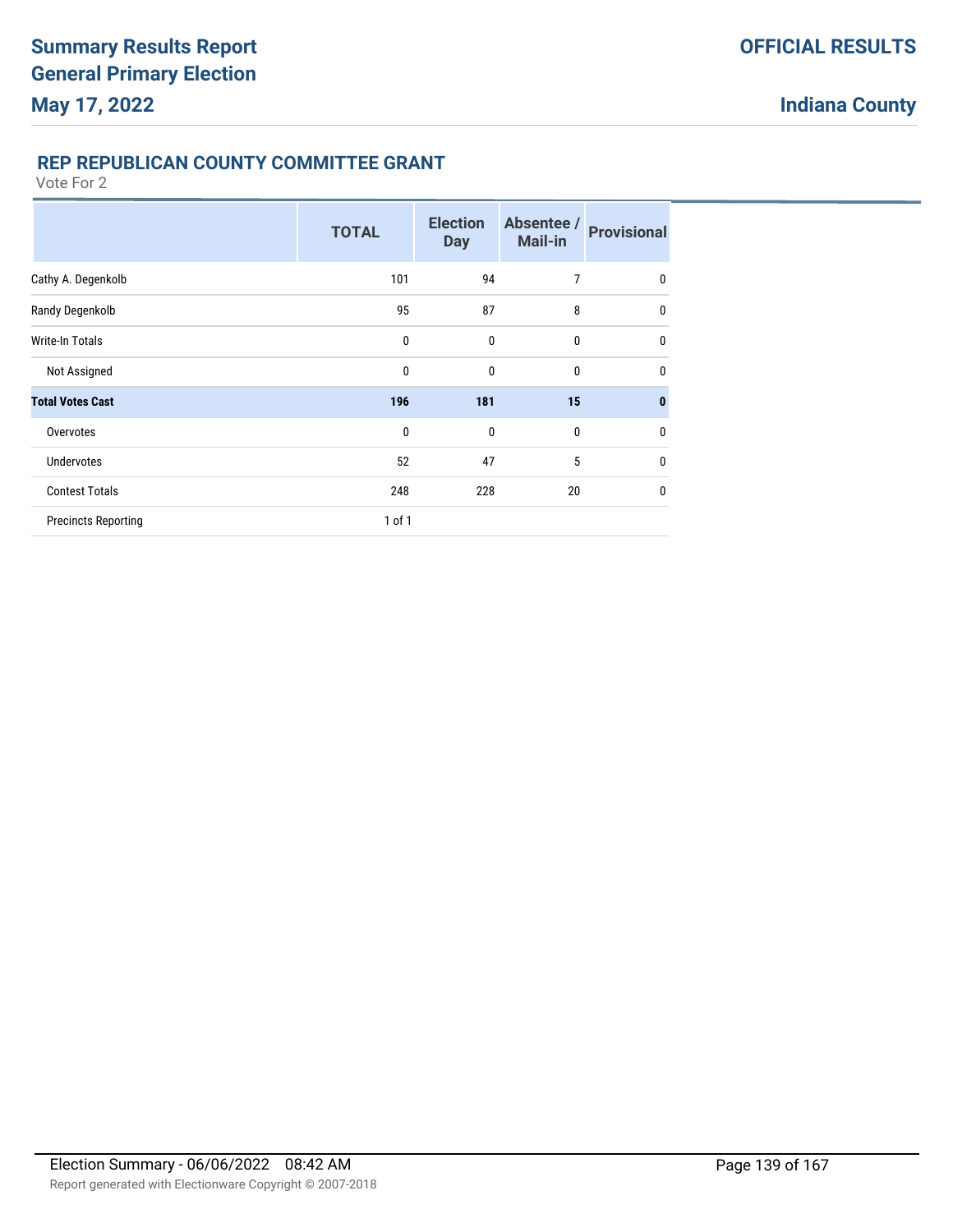### **REP REPUBLICAN COUNTY COMMITTEE GREEN #1**

|                            | <b>TOTAL</b> | <b>Election</b><br><b>Day</b> | Absentee /<br>Mail-in   | <b>Provisional</b> |
|----------------------------|--------------|-------------------------------|-------------------------|--------------------|
| <b>Write-In Totals</b>     | 12           | 9                             | 3                       | $\mathbf 0$        |
| Write-In: Susan Belford    | 1            | $\mathbf{1}$                  | 0                       | 0                  |
| Write-In: Patricia Leach   | 1            | 0                             | 1                       | 0                  |
| Write-In: James Zerfoss    | $\mathbf{1}$ | 1                             | 0                       | $\mathbf{0}$       |
| Write-In: Michael Keith    | 1            | 0                             | $\mathbf{1}$            | 0                  |
| Write-In: Joe Pittman      | $\mathbf{1}$ | 1                             | 0                       | $\mathbf{0}$       |
| Write-In: Pat Leach        | 1            | 1                             | 0                       | $\mathbf{0}$       |
| Write-In: Scattered        | $\mathbf{1}$ | $\mathbf{1}$                  | 0                       | $\mathbf 0$        |
| Write-In: Terry Stiffler   | $\mathbf{1}$ | 1                             | 0                       | $\mathbf{0}$       |
| Write-In: Joshua Hopkins   | $\mathbf{1}$ | 1                             | 0                       | $\mathbf{0}$       |
| Write-In: Rhonda Walls     | $\mathbf{1}$ | 1                             | 0                       | $\mathbf{0}$       |
| Write-In: Diann Overman    | 1            | 1                             | 0                       | $\mathbf{0}$       |
| Write-In: James Klyap      | $\mathbf{1}$ | 0                             | $\mathbf{1}$            | $\mathbf{0}$       |
| Not Assigned               | 0            | 0                             | 0                       | 0                  |
| <b>Total Votes Cast</b>    | 12           | 9                             | $\overline{\mathbf{3}}$ | $\mathbf{0}$       |
| Overvotes                  | 0            | 0                             | 0                       | $\mathbf{0}$       |
| Undervotes                 | 512          | 481                           | 31                      | 0                  |
| <b>Contest Totals</b>      | 524          | 490                           | 34                      | 0                  |
| <b>Precincts Reporting</b> | $1$ of $1$   |                               |                         |                    |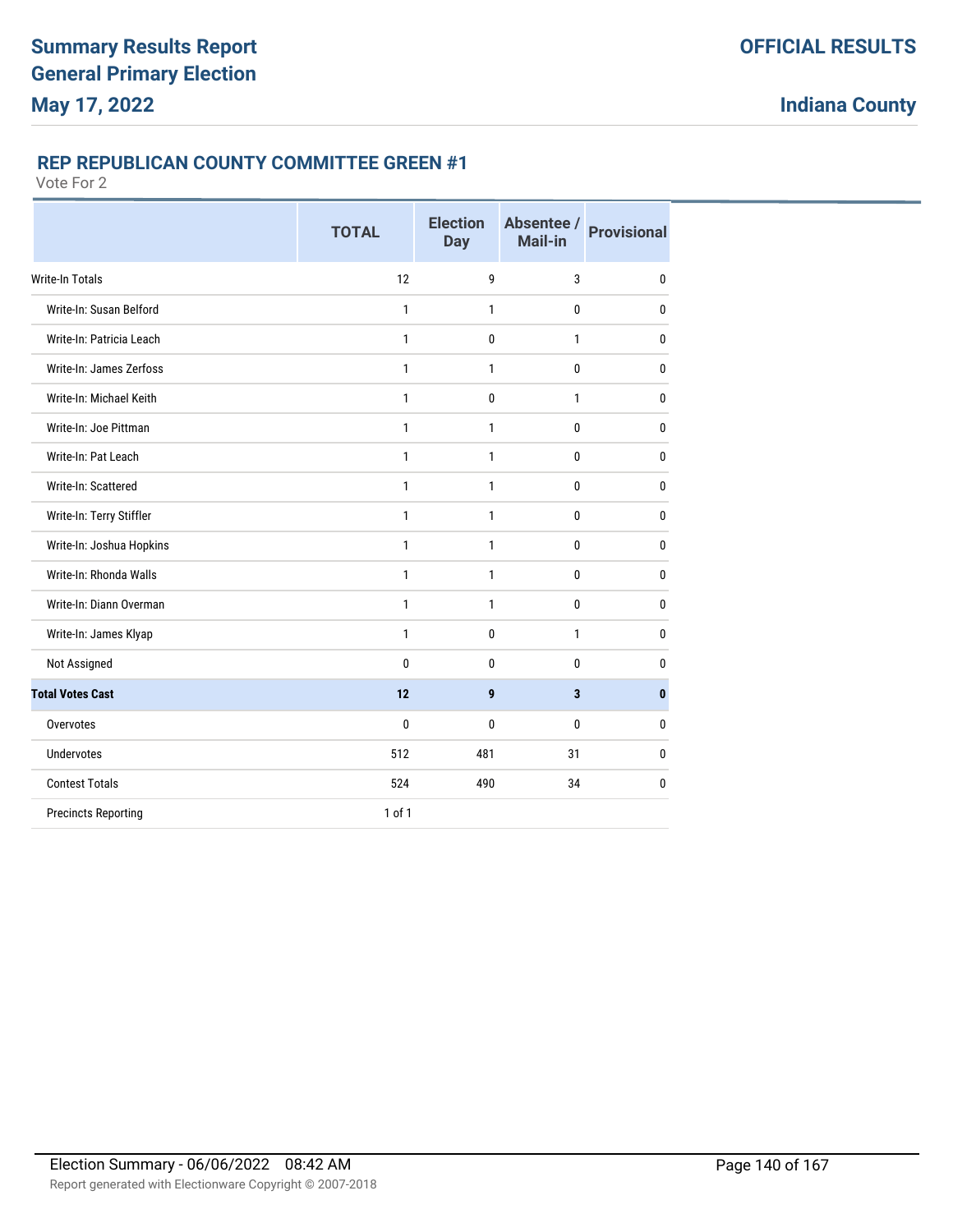### **REP REPUBLICAN COUNTY COMMITTEE GREEN #2**

|                              | <b>TOTAL</b>   | <b>Election</b><br><b>Day</b> | Absentee /<br>Mail-in | <b>Provisional</b> |
|------------------------------|----------------|-------------------------------|-----------------------|--------------------|
| <b>Write-In Totals</b>       | 15             | 14                            | 1                     | $\mathbf 0$        |
| Write-In: Duane Lydic        | $\mathbf{1}$   | 0                             | $\mathbf{1}$          | $\mathbf{0}$       |
| Write-In: Sandra Mae Alabran | 1              | 1                             | 0                     | $\mathbf{0}$       |
| Write-In: Glen L. Alabran    | $\mathbf{1}$   | $\mathbf{1}$                  | 0                     | $\mathbf 0$        |
| Write-In: Robert McCullough  | 1              | 1                             | 0                     | $\mathbf{0}$       |
| Write-In: Dennis Kough       | $\mathbf{1}$   | 1                             | 0                     | $\bf{0}$           |
| Write-In: Debra L Meyer      | $\overline{2}$ | $\overline{2}$                | 0                     | $\mathbf{0}$       |
| Write-In: Robert Weaver      | $\mathbf{1}$   | 1                             | 0                     | 0                  |
| Write-In: John Weaver        | $\mathbf{1}$   | 1                             | 0                     | 0                  |
| Write-In: Scattered          | $\mathbf{1}$   | 1                             | 0                     | $\bf{0}$           |
| Write-In: Eugene T. Scott    | $\mathbf{1}$   | 1                             | 0                     | $\mathbf{0}$       |
| Write-In: Joy L. Scott       | $\mathbf{1}$   | 1                             | 0                     | $\mathbf 0$        |
| Write-In: Jason James Smith  | 1              | 1                             | 0                     | $\mathbf{0}$       |
| Write-In: Russ Diamond       | 1              | 1                             | 0                     | $\mathbf{0}$       |
| Write-In: Mehmet Oz          | $\mathbf{1}$   | 1                             | 0                     | $\mathbf{0}$       |
| Not Assigned                 | 0              | 0                             | 0                     | 0                  |
| <b>Total Votes Cast</b>      | 15             | 14                            | 1                     | $\mathbf{0}$       |
| Overvotes                    | 0              | 0                             | 0                     | $\mathbf{0}$       |
| <b>Undervotes</b>            | 443            | 410                           | 33                    | $\mathbf{0}$       |
| <b>Contest Totals</b>        | 458            | 424                           | 34                    | $\mathbf{0}$       |
| <b>Precincts Reporting</b>   | 1 of 1         |                               |                       |                    |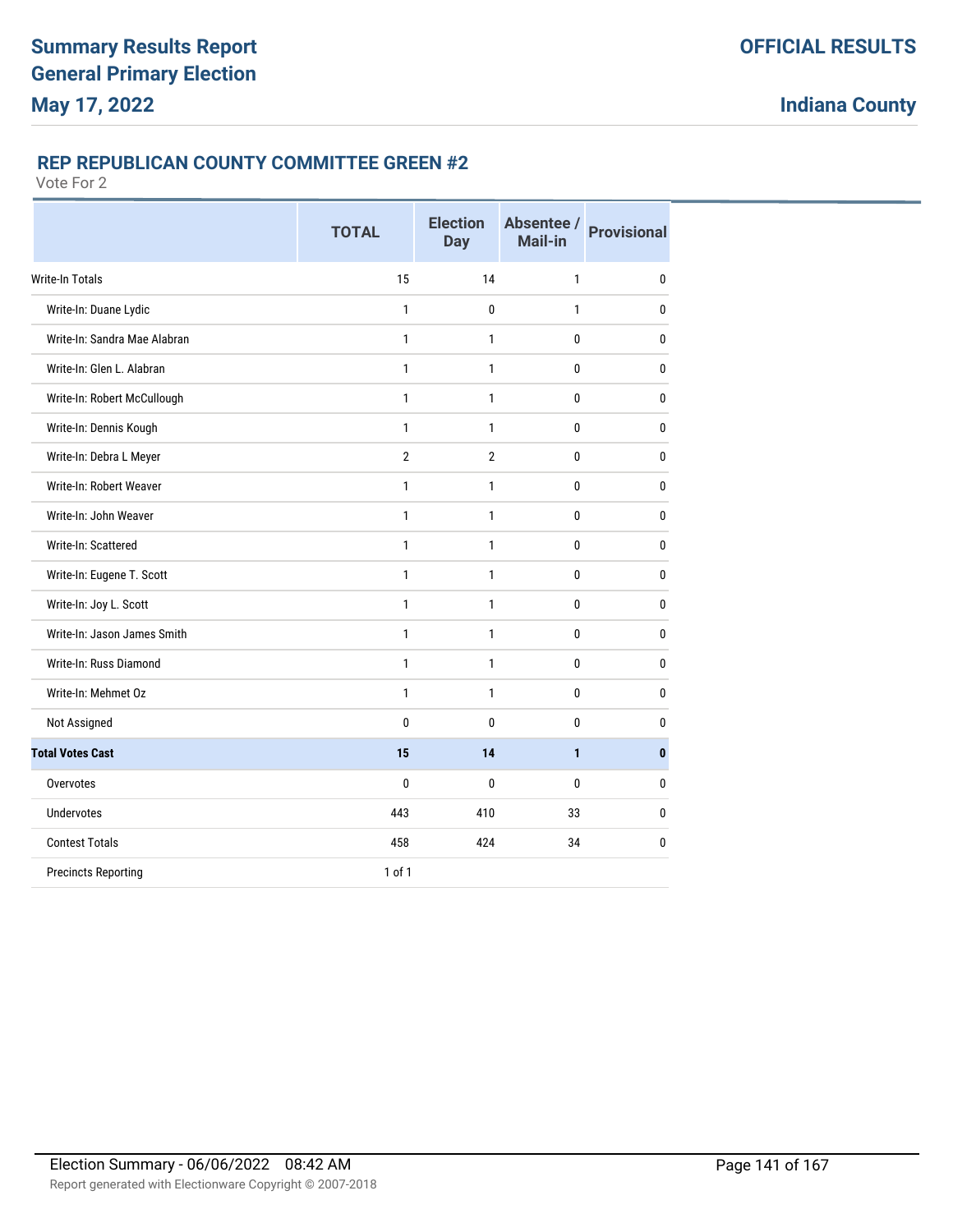### **REP REPUBLICAN COUNTY COMMITTEE GREEN #3**

|                             | <b>TOTAL</b> | <b>Election</b><br><b>Day</b> | Absentee /<br>Mail-in | <b>Provisional</b> |
|-----------------------------|--------------|-------------------------------|-----------------------|--------------------|
| <b>Write-In Totals</b>      | 10           | 9                             | $\mathbf{1}$          | $\mathbf 0$        |
| Write-In: Rebecca Wallace   | $\mathbf{1}$ | 1                             | $\bf{0}$              | $\mathbf 0$        |
| Write-In: Lori Wilson       | $\mathbf{1}$ | 1                             | $\bf{0}$              | $\mathbf{0}$       |
| Write-In: Kristin Henry     | 1            | $\mathbf{1}$                  | $\mathbf 0$           | $\mathbf 0$        |
| Write-In: Scattered         | $\mathbf{1}$ | $\mathbf{1}$                  | $\mathbf 0$           | $\mathbf{0}$       |
| Write-In: Jeff Syster       | 1            | 0                             | $\mathbf{1}$          | $\mathbf{0}$       |
| Write-In: Debbie Friday     | 1            | 1                             | 0                     | $\mathbf{0}$       |
| Write-In: Gregory Fetterman | 1            | 1                             | $\bf{0}$              | 0                  |
| Write-In: Murray King       | 1            | 1                             | 0                     | 0                  |
| Write-In: Dave White        | 1            | 1                             | $\mathbf{0}$          | $\mathbf{0}$       |
| Write-In: Jeff Bartos       | $\mathbf{1}$ | 1                             | $\mathbf{0}$          | $\mathbf{0}$       |
| Not Assigned                | $\mathbf{0}$ | 0                             | $\mathbf{0}$          | $\mathbf{0}$       |
| <b>Total Votes Cast</b>     | 10           | 9                             | 1                     | $\bf{0}$           |
| Overvotes                   | $\mathbf{0}$ | 0                             | $\mathbf{0}$          | $\mathbf{0}$       |
| <b>Undervotes</b>           | 160          | 143                           | 17                    | $\mathbf{0}$       |
| <b>Contest Totals</b>       | 170          | 152                           | 18                    | $\mathbf{0}$       |
| <b>Precincts Reporting</b>  | $1$ of $1$   |                               |                       |                    |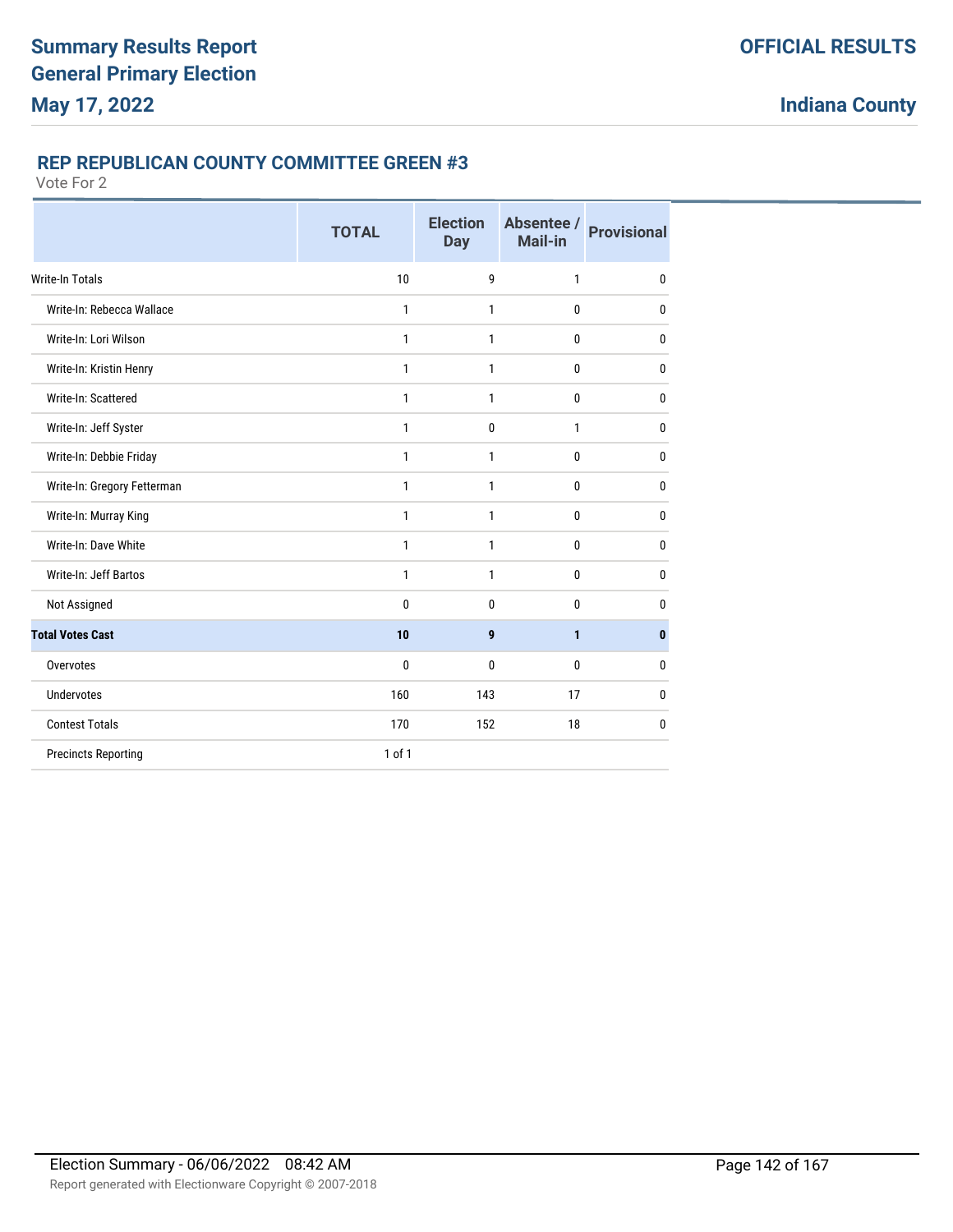#### **REP REPUBLICAN COUNTY COMMITTEE HOMER CITY #1**

Vote For 2

|                                   | <b>TOTAL</b> | <b>Election</b><br><b>Day</b> | Absentee /<br>Mail-in | <b>Provisional</b> |
|-----------------------------------|--------------|-------------------------------|-----------------------|--------------------|
| <b>Write-In Totals</b>            | 6            | 6                             | $\mathbf{0}$          | $\mathbf{0}$       |
| Write-In: Patricia Streams-Warman | 1            | 1                             | 0                     | 0                  |
| Write-In: Greg Hartnett           | 1            | 1                             | 0                     | 0                  |
| Write-In: Jesse D Daniel          | 1            | 1                             | 0                     | $\mathbf{0}$       |
| Write-In: James Zerfoss           | 1            | 1                             | 0                     | 0                  |
| Write-In: Scattered               | 1            | 1                             | 0                     | $\mathbf{0}$       |
| Write-In: Jeremy Bernard          | 1            | 1                             | $\mathbf{0}$          | $\mathbf{0}$       |
| Not Assigned                      | 0            | $\mathbf{0}$                  | $\mathbf{0}$          | 0                  |
| <b>Total Votes Cast</b>           | 6            | 6                             | $\mathbf{0}$          | $\bf{0}$           |
| Overvotes                         | 0            | 0                             | 0                     | 0                  |
| <b>Undervotes</b>                 | 220          | 206                           | 14                    | 0                  |
| <b>Contest Totals</b>             | 226          | 212                           | 14                    | 0                  |
| <b>Precincts Reporting</b>        | 1 of 1       |                               |                       |                    |

### **REP REPUBLICAN COUNTY COMMITTEE HOMER CITY #2**

|                             | TOTAL        | <b>Election</b><br><b>Day</b> | Absentee /<br>Mail-in | <b>Provisional</b> |
|-----------------------------|--------------|-------------------------------|-----------------------|--------------------|
| Write-In Totals             | 3            | 3                             | $\mathbf 0$           | 0                  |
| Write-In: Jesse Yackuboskey | 1            | 1                             | $\mathbf 0$           | $\mathbf 0$        |
| Write-In: Denise Liggett    | 1            | 1                             | 0                     | $\mathbf{0}$       |
| Write-In: Darlene Bracken   | 1            | 1                             | 0                     | $\mathbf{0}$       |
| Not Assigned                | 0            | 0                             | 0                     | $\mathbf{0}$       |
| <b>Total Votes Cast</b>     | 3            | 3                             | $\bf{0}$              | $\mathbf{0}$       |
| Overvotes                   | $\mathbf{0}$ | 0                             | $\mathbf{0}$          | $\mathbf{0}$       |
| <b>Undervotes</b>           | 145          | 137                           | 8                     | $\mathbf{0}$       |
| <b>Contest Totals</b>       | 148          | 140                           | 8                     | $\mathbf{0}$       |
| <b>Precincts Reporting</b>  | $1$ of $1$   |                               |                       |                    |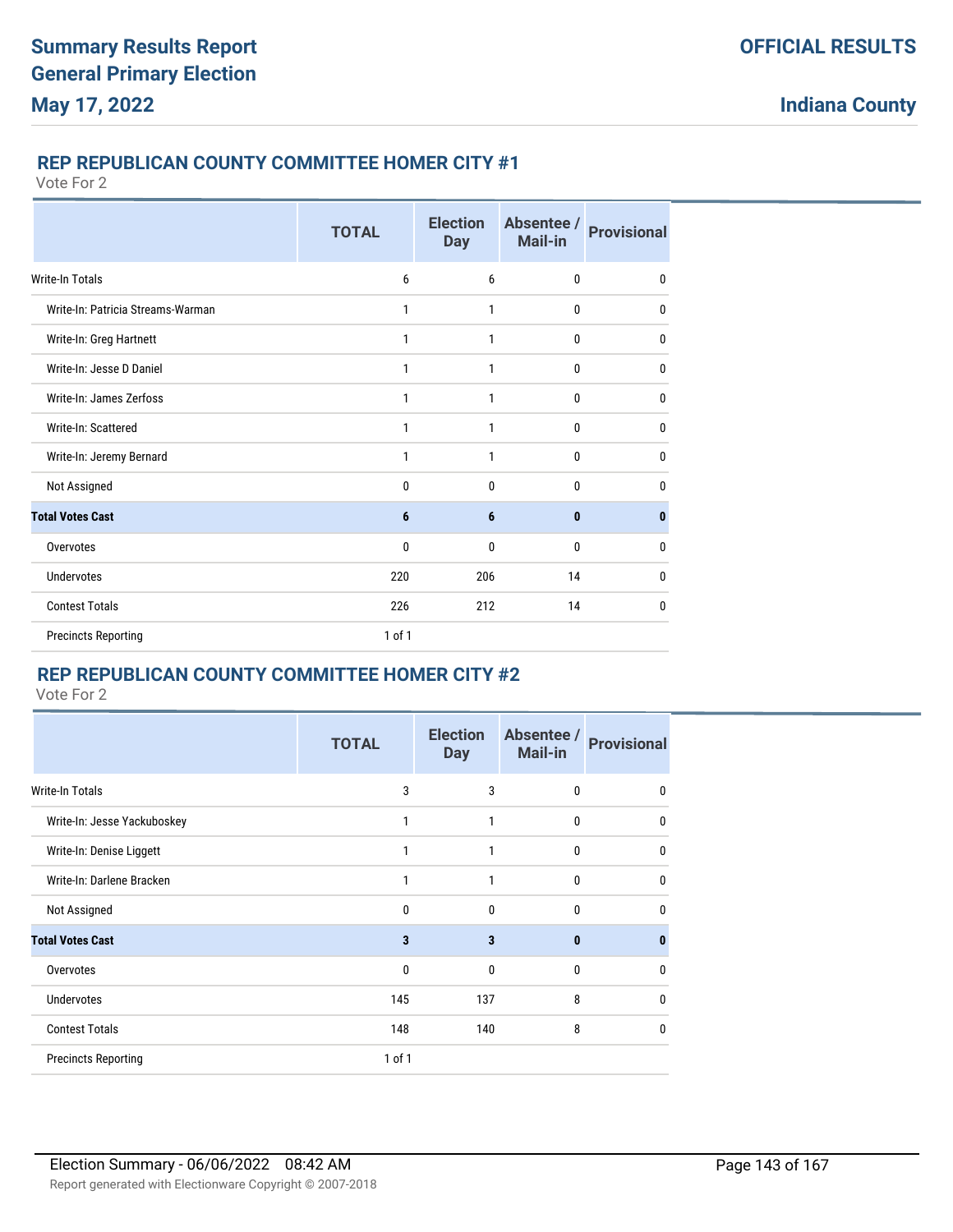### **REP REPUBLICAN COUNTY COMMITTEE INDIANA #1**

|                            | <b>TOTAL</b> | <b>Election</b><br><b>Day</b> | Absentee /<br>Mail-in | <b>Provisional</b> |
|----------------------------|--------------|-------------------------------|-----------------------|--------------------|
| Margaret A. Fuller         | 137          | 117                           | 20                    | $\mathbf 0$        |
| Write-In Totals            | 8            | 3                             | 5                     | $\mathbf{0}$       |
| Write-In: Tammy Weaver     | 1            | 1                             | 0                     | $\mathbf{0}$       |
| Write-In: Kimberly Dodds   | 3            | $\mathbf{0}$                  | 3                     | $\mathbf 0$        |
| Write-In: Peter Broad      | 1            | $\mathbf{0}$                  | $\mathbf{1}$          | $\mathbf{0}$       |
| Write-In: Barbara Barker   | 1            | $\mathbf 0$                   | 1                     | $\mathbf{0}$       |
| Write-In: Tae Ayers        | 1            | $\mathbf{1}$                  | $\mathbf{0}$          | 0                  |
| Write-In: Jim Struzzi      | 1            | 1                             | 0                     | $\mathbf{0}$       |
| Not Assigned               | 0            | $\mathbf{0}$                  | $\mathbf{0}$          | $\mathbf{0}$       |
| <b>Total Votes Cast</b>    | 145          | 120                           | 25                    | $\mathbf{0}$       |
| Overvotes                  | 0            | $\mathbf{0}$                  | $\mathbf{0}$          | $\mathbf{0}$       |
| <b>Undervotes</b>          | 187          | 158                           | 29                    | $\mathbf 0$        |
| <b>Contest Totals</b>      | 332          | 278                           | 54                    | 0                  |
| <b>Precincts Reporting</b> | 1 of 1       |                               |                       |                    |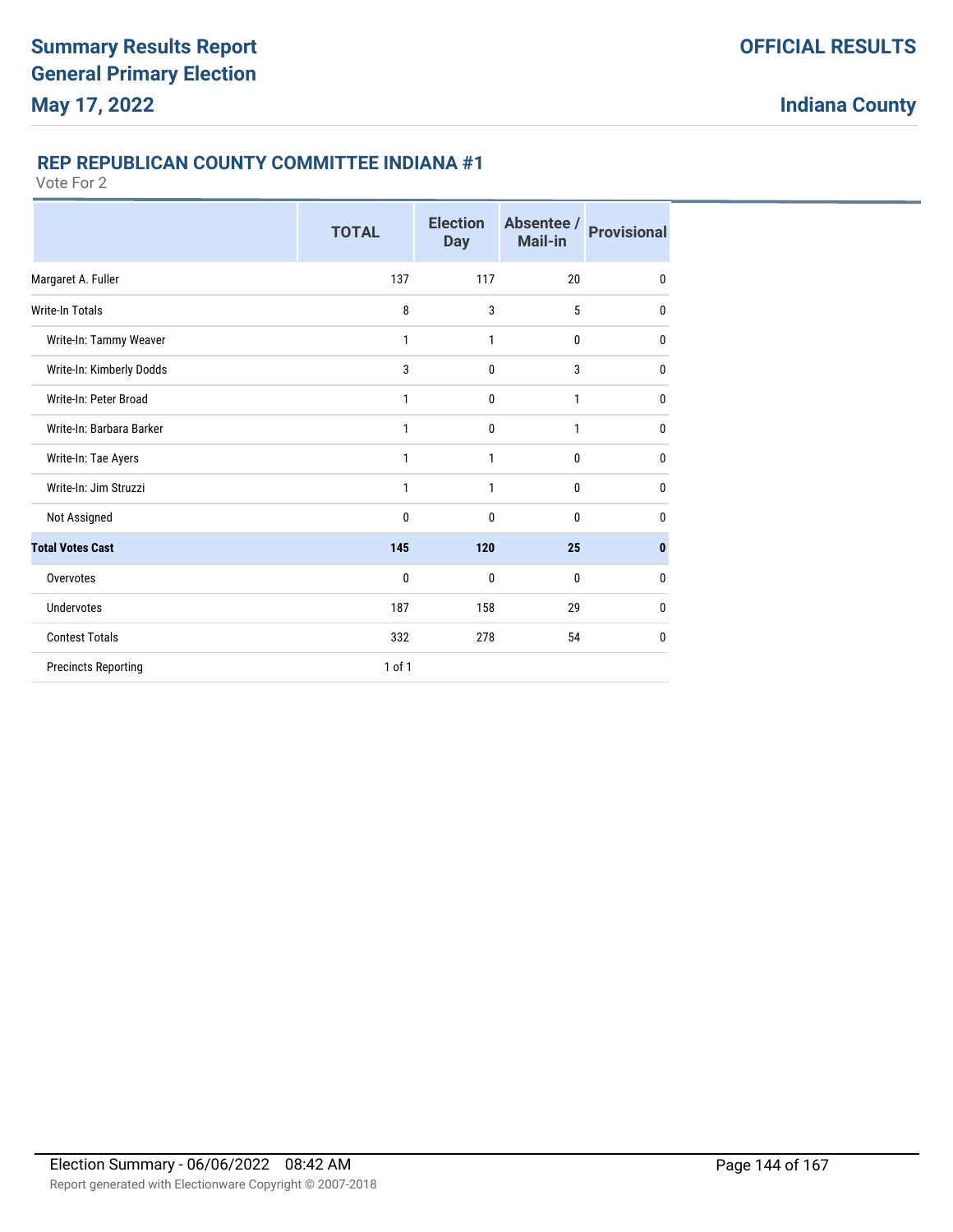### **REP REPUBLICAN COUNTY COMMITTEE INDIANA #2/1**

Vote For 2

|                            | <b>TOTAL</b> | <b>Election</b><br><b>Day</b> | Absentee /<br><b>Mail-in</b> | <b>Provisional</b> |
|----------------------------|--------------|-------------------------------|------------------------------|--------------------|
| Write-In Totals            | 5            | 5                             | $\mathbf 0$                  | $\mathbf 0$        |
| Write-In: C. Scott Warman  | 1            | 1                             | $\bf{0}$                     | 0                  |
| Write-In: Robert Lotinsky  | 1            | 1                             | $\mathbf{0}$                 | $\mathbf{0}$       |
| Write-In: Heather Reed     | 1            | 1                             | $\bf{0}$                     | $\mathbf{0}$       |
| Write-In: John Fefolt      | 1            | 1                             | $\bf{0}$                     | 0                  |
| Write-In: Jason Stiteler   | 1            | 1                             | $\mathbf{0}$                 | $\mathbf{0}$       |
| Not Assigned               | 0            | $\mathbf{0}$                  | $\bf{0}$                     | $\mathbf{0}$       |
| <b>Total Votes Cast</b>    | 5            | 5                             | $\mathbf{0}$                 | $\bf{0}$           |
| Overvotes                  | 0            | $\mathbf{0}$                  | $\mathbf{0}$                 | $\mathbf{0}$       |
| <b>Undervotes</b>          | 149          | 133                           | 16                           | $\mathbf{0}$       |
| <b>Contest Totals</b>      | 154          | 138                           | 16                           | $\mathbf{0}$       |
| <b>Precincts Reporting</b> | 1 of 1       |                               |                              |                    |

# **REP REPUBLICAN COUNTY COMMITTEE INDIANA #2/2**

|                              | <b>TOTAL</b> | <b>Election</b><br><b>Day</b> | Absentee /<br><b>Mail-in</b> | <b>Provisional</b> |
|------------------------------|--------------|-------------------------------|------------------------------|--------------------|
| Mary Stauffer                | 124          | 112                           | 12                           | $\mathbf 0$        |
| <b>Write-In Totals</b>       | 8            | 8                             | $\bf{0}$                     | $\mathbf 0$        |
| Write-In: Donna Cupp         | 1            | 1                             | $\mathbf 0$                  | $\mathbf{0}$       |
| Write-In: Catherine Stauffer | 7            | 7                             | $\bf{0}$                     | $\mathbf 0$        |
| Not Assigned                 | 0            | 0                             | $\mathbf 0$                  | $\mathbf{0}$       |
| <b>Total Votes Cast</b>      | 132          | 120                           | 12                           | $\bf{0}$           |
| Overvotes                    | 0            | $\mathbf 0$                   | $\mathbf 0$                  | $\mathbf{0}$       |
| <b>Undervotes</b>            | 152          | 138                           | 14                           | $\mathbf{0}$       |
| <b>Contest Totals</b>        | 284          | 258                           | 26                           | $\mathbf 0$        |
| <b>Precincts Reporting</b>   | 1 of 1       |                               |                              |                    |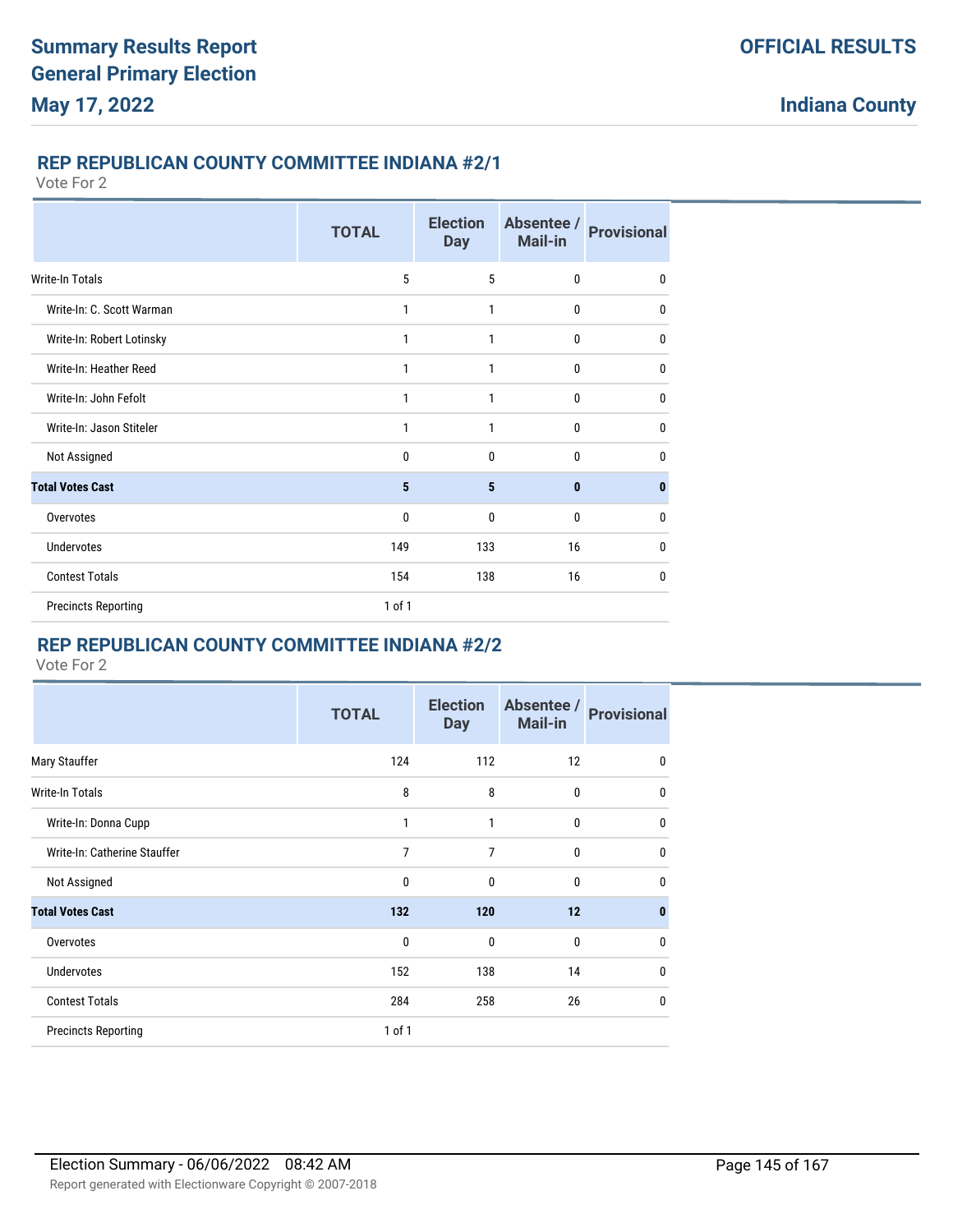## **REP REPUBLICAN COUNTY COMMITTEE INDIANA #3/1**

Vote For 2

|                            | <b>TOTAL</b> | <b>Election</b><br><b>Day</b> | Absentee /<br><b>Mail-in</b> | <b>Provisional</b> |
|----------------------------|--------------|-------------------------------|------------------------------|--------------------|
| <b>Write-In Totals</b>     | $\mathbf{0}$ | $\mathbf 0$                   | 0                            | 0                  |
| Not Assigned               | $\mathbf{0}$ | $\mathbf{0}$                  | 0                            | 0                  |
| <b>Total Votes Cast</b>    | $\mathbf{0}$ | $\bf{0}$                      | $\bf{0}$                     | $\mathbf{0}$       |
| Overvotes                  | $\mathbf{0}$ | $\mathbf{0}$                  | 0                            | 0                  |
| <b>Undervotes</b>          | 24           | 22                            | 2                            | 0                  |
| <b>Contest Totals</b>      | 24           | 22                            | $\overline{2}$               | 0                  |
| <b>Precincts Reporting</b> | $1$ of $1$   |                               |                              |                    |

## **REP REPUBLICAN COUNTY COMMITTEE INDIANA #3/2**

|                            | <b>TOTAL</b> | <b>Election</b><br><b>Day</b> | Absentee /<br>Mail-in | <b>Provisional</b> |
|----------------------------|--------------|-------------------------------|-----------------------|--------------------|
| <b>Richard Thorell</b>     | 45           | 35                            | 10                    | 0                  |
| Kay Thorell                | 37           | 27                            | 10                    | 0                  |
| <b>Write-In Totals</b>     | 4            | 4                             | $\mathbf{0}$          | 0                  |
| Write-In: Greg Harnett     | 1            | 1                             | 0                     | 0                  |
| Write-In: Matt Gaudet      | $\mathbf{1}$ | 1                             | $\mathbf{0}$          | 0                  |
| Write-In: Tempo Ru         | 1            | 1                             | 0                     | 0                  |
| Write-In: Carrie Delrosso  | $\mathbf{1}$ | 1                             | $\mathbf{0}$          | 0                  |
| Not Assigned               | $\mathbf{0}$ | $\mathbf{0}$                  | $\mathbf{0}$          | 0                  |
| <b>Total Votes Cast</b>    | 86           | 66                            | 20                    | $\bf{0}$           |
| Overvotes                  | $\mathbf 0$  | 0                             | 0                     | 0                  |
| <b>Undervotes</b>          | 12           | 12                            | $\mathbf{0}$          | 0                  |
| <b>Contest Totals</b>      | 98           | 78                            | 20                    | 0                  |
| <b>Precincts Reporting</b> | 1 of 1       |                               |                       |                    |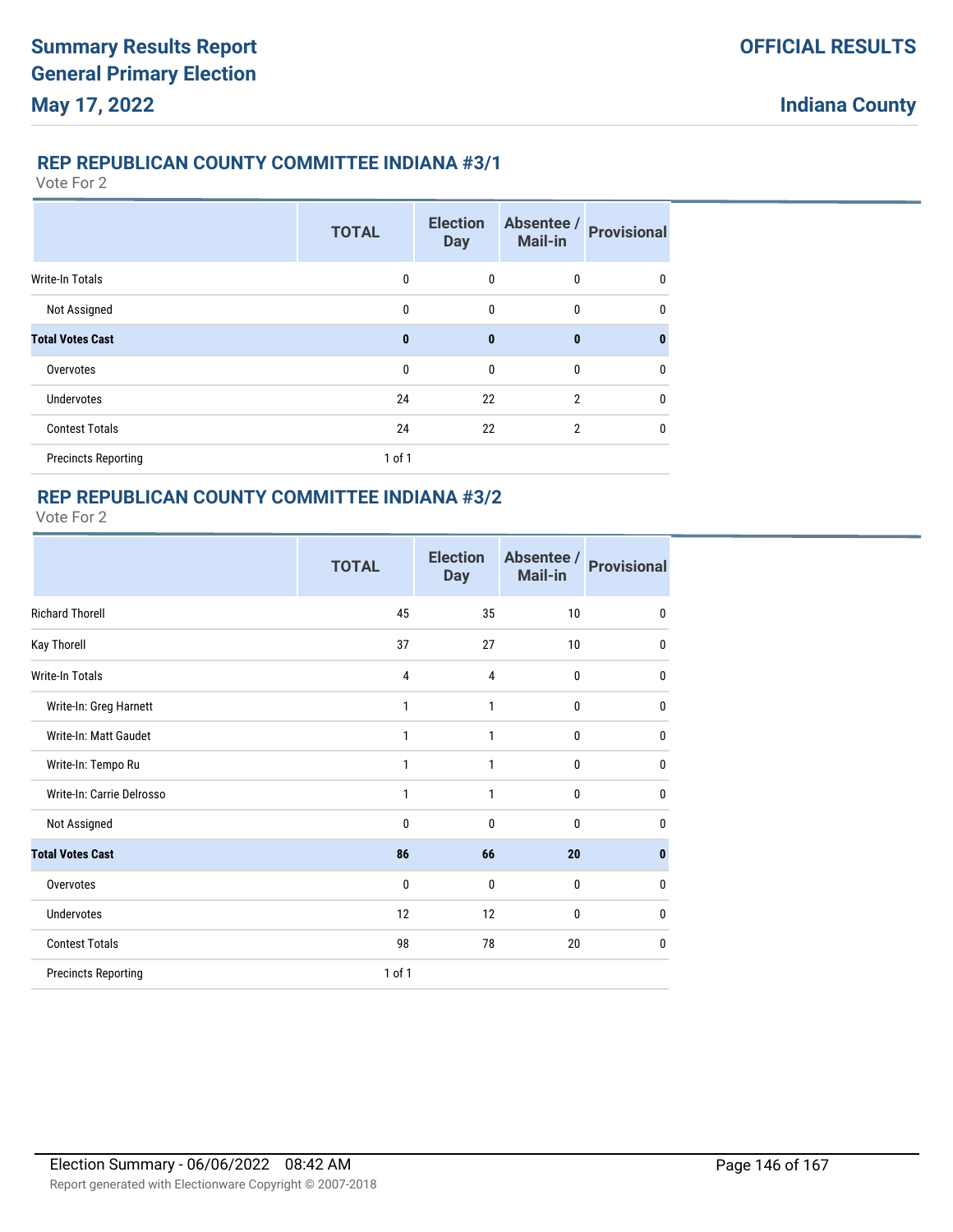### **REP REPUBLICAN COUNTY COMMITTEE INDIANA #3/4**

Vote For 2

|                            | <b>TOTAL</b>   | <b>Election</b><br><b>Day</b> | Absentee /<br><b>Mail-in</b> | <b>Provisional</b> |
|----------------------------|----------------|-------------------------------|------------------------------|--------------------|
| <b>Write-In Totals</b>     | $\overline{4}$ | 3                             | 1                            | 0                  |
| Write-In: Regan Houser     | 1              | 1                             | 0                            | 0                  |
| Write-In: Susan Deemer     | $\overline{2}$ | 1                             | 1                            | 0                  |
| Write-In: Charles Houser   | 1              | 1                             | $\mathbf{0}$                 | 0                  |
| Not Assigned               | $\mathbf{0}$   | 0                             | $\mathbf{0}$                 | 0                  |
| <b>Total Votes Cast</b>    | 4              | 3                             | 1                            | $\bf{0}$           |
| Overvotes                  | $\mathbf{0}$   | 0                             | $\theta$                     | 0                  |
| <b>Undervotes</b>          | 162            | 133                           | 29                           | 0                  |
| <b>Contest Totals</b>      | 166            | 136                           | 30                           | $\mathbf{0}$       |
| <b>Precincts Reporting</b> | $1$ of $1$     |                               |                              |                    |

# **REP REPUBLICAN COUNTY COMMITTEE INDIANA #4**

|                              | <b>TOTAL</b>   | <b>Election</b><br><b>Day</b> | Absentee /<br>Mail-in | <b>Provisional</b> |
|------------------------------|----------------|-------------------------------|-----------------------|--------------------|
| Laura S. Terihay             | 103            | 89                            | 14                    | $\mathbf{0}$       |
| Ross J. Bricklemyer          | 108            | 95                            | 13                    | 0                  |
| Write-In Totals              | $\overline{4}$ | 4                             | 0                     | 0                  |
| Write-In: Mary Stauffer      | 1              | 1                             | 0                     | 0                  |
| Write-In: Katherine Stauffer | 1              | 1                             | 0                     | 0                  |
| Write-In: Don White          | 1              | 1                             | 0                     | 0                  |
| Write-In: Anthony Greenawalt | 1              | 1                             | 0                     | $\mathbf{0}$       |
| Not Assigned                 | $\mathbf{0}$   | $\mathbf{0}$                  | 0                     | 0                  |
| <b>Total Votes Cast</b>      | 215            | 188                           | 27                    | $\mathbf{0}$       |
| Overvotes                    | $\mathbf{0}$   | $\mathbf{0}$                  | 0                     | $\mathbf{0}$       |
| <b>Undervotes</b>            | 69             | 64                            | 5                     | 0                  |
| <b>Contest Totals</b>        | 284            | 252                           | 32                    | $\mathbf 0$        |
| <b>Precincts Reporting</b>   | 1 of 1         |                               |                       |                    |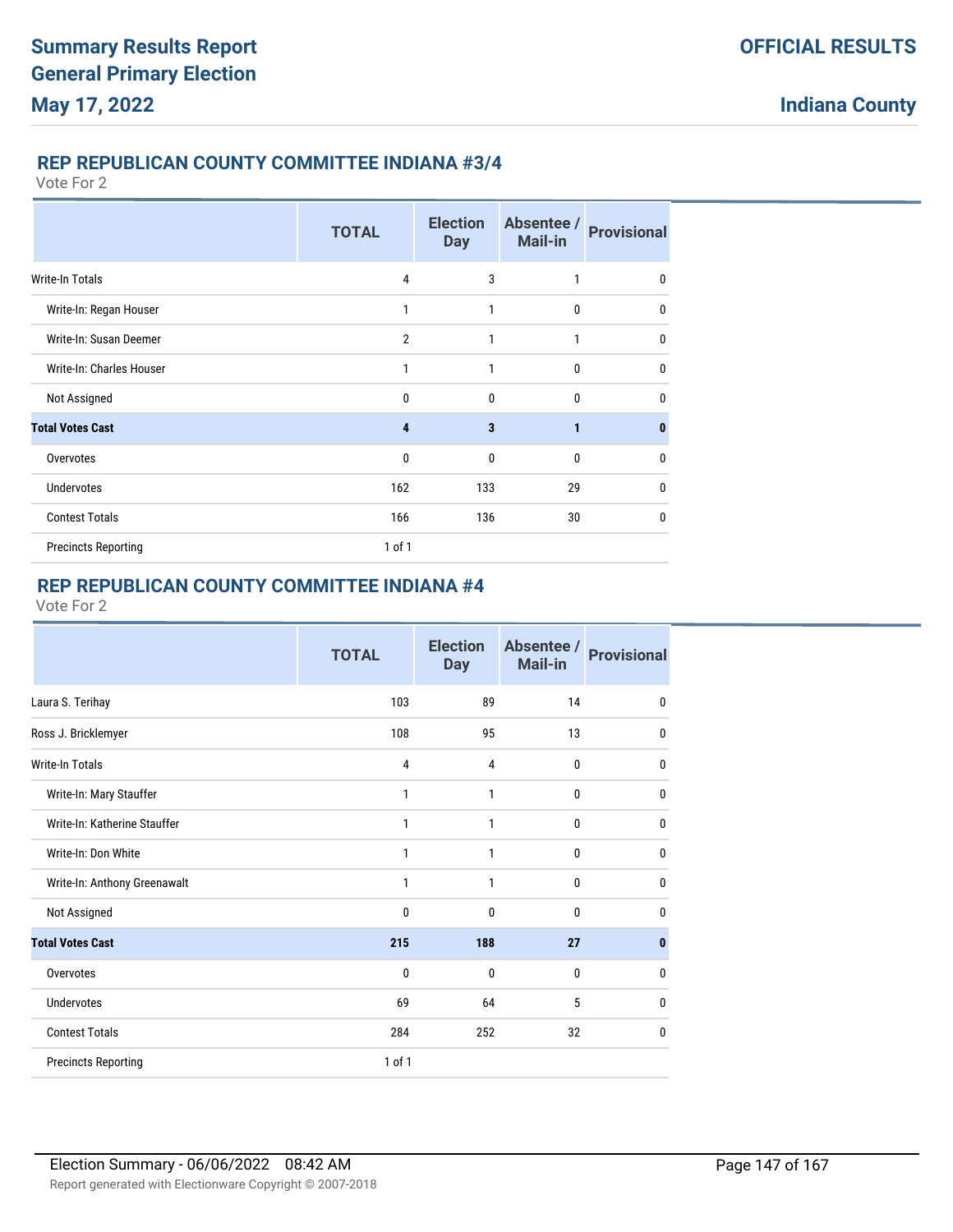## **REP REPUBLICAN COUNTY COMMITTEE EAST MAHONING**

|                                   | <b>TOTAL</b> | <b>Election</b><br><b>Day</b> | Absentee /<br>Mail-in | <b>Provisional</b> |
|-----------------------------------|--------------|-------------------------------|-----------------------|--------------------|
| Write-In Totals                   | 17           | 15                            | $\overline{2}$        | 0                  |
| Write-In: Sandra Mae Alabran      | $\mathbf{1}$ | $\mathbf{1}$                  | 0                     | $\bf{0}$           |
| Write-In: Glen L. Alabran         | $\mathbf{1}$ | $\mathbf{1}$                  | 0                     | $\bf{0}$           |
| Write-In: Marvin Beatty           | $\mathbf{1}$ | $\mathbf{1}$                  | 0                     | $\bf{0}$           |
| Write-In: Gavin Stewart           | 1            | 1                             | 0                     | $\bf{0}$           |
| Write-In: Charles Beatty          | $\mathbf{1}$ | $\mathbf{1}$                  | 0                     | $\bf{0}$           |
| Write-In: Mark Pollock            | $\mathbf{1}$ | $\mathbf{1}$                  | 0                     | $\bf{0}$           |
| Write-In: Scott Stutzman          | $\mathbf{1}$ | $\mathbf{1}$                  | 0                     | $\bf{0}$           |
| Write-In: Dannie Potts            | $\mathbf{1}$ | $\mathbf{1}$                  | $\mathbf{0}$          | 0                  |
| Write-In: Savanna Dombrosky       | 1            | 1                             | $\mathbf{0}$          | 0                  |
| Write-In: Dan Fleming             | $\mathbf{1}$ | $\mathbf{1}$                  | $\mathbf{0}$          | 0                  |
| Write-In: Donald C. Greb          | $\mathbf{1}$ | $\mathbf{1}$                  | 0                     | $\pmb{0}$          |
| Write-In: Eric Cook               | $\mathbf{1}$ | $\mathbf{1}$                  | $\mathbf{0}$          | 0                  |
| Write-In: Arlene E Weaver         | $\mathbf{1}$ | $\mathbf{1}$                  | 0                     | $\bf{0}$           |
| Write-In: Scattered               | $\mathbf{1}$ | 1                             | 0                     | $\pmb{0}$          |
| Write-In: Janice Baun             | $\mathbf{1}$ | 0                             | $\mathbf{1}$          | 0                  |
| Write-In: Kim E Lyttle            | $\mathbf{1}$ | $\mathbf{1}$                  | 0                     | $\bf{0}$           |
| Write-In: Patricia Streams-Warman | $\mathbf{1}$ | 0                             | 1                     | $\bf{0}$           |
| Not Assigned                      | $\bf{0}$     | $\mathbf{0}$                  | 0                     | $\bf{0}$           |
| <b>Total Votes Cast</b>           | 17           | 15                            | $\overline{2}$        | $\bf{0}$           |
| Overvotes                         | $\mathbf{0}$ | $\mathbf{0}$                  | 0                     | 0                  |
| <b>Undervotes</b>                 | 417          | 375                           | 42                    | 0                  |
| <b>Contest Totals</b>             | 434          | 390                           | 44                    | 0                  |
| <b>Precincts Reporting</b>        | 1 of 1       |                               |                       |                    |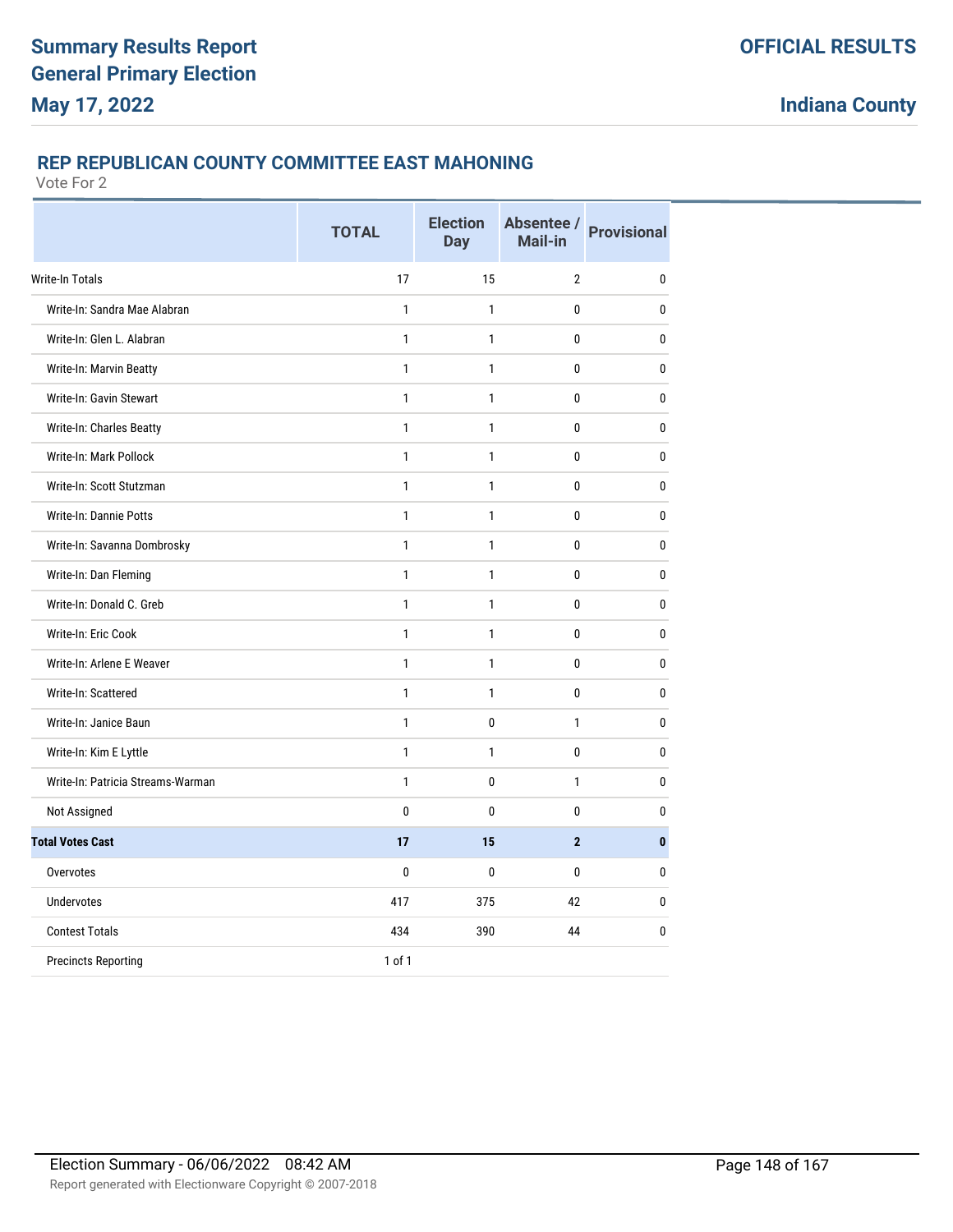## **REP REPUBLICAN COUNTY COMMITTEE NORTH MAHONING**

Vote For 2

|                            | <b>TOTAL</b> | <b>Election</b><br><b>Day</b> | Absentee /<br><b>Mail-in</b> | <b>Provisional</b> |
|----------------------------|--------------|-------------------------------|------------------------------|--------------------|
| Sandra Mae Alabran         | 189          | 169                           | 20                           | 0                  |
| Glen L. Alabran            | 182          | 160                           | 22                           | $\mathbf{0}$       |
| <b>Write-In Totals</b>     | $\mathbf{0}$ | 0                             | $\mathbf 0$                  | $\mathbf{0}$       |
| Not Assigned               | $\mathbf{0}$ | 0                             | $\mathbf{0}$                 | $\mathbf{0}$       |
| <b>Total Votes Cast</b>    | 371          | 329                           | 42                           | $\mathbf{0}$       |
| Overvotes                  | 0            | 0                             | $\mathbf 0$                  | $\mathbf{0}$       |
| <b>Undervotes</b>          | 81           | 77                            | $\overline{4}$               | $\mathbf{0}$       |
| <b>Contest Totals</b>      | 452          | 406                           | 46                           | $\mathbf{0}$       |
| <b>Precincts Reporting</b> | 1 of 1       |                               |                              |                    |

# **REP REPUBLICAN COUNTY COMMITTEE SOUTH MAHONING**

|                            | <b>TOTAL</b>   | <b>Election</b><br><b>Day</b> | Absentee /<br>Mail-in | <b>Provisional</b> |
|----------------------------|----------------|-------------------------------|-----------------------|--------------------|
| <b>Write-In Totals</b>     | 6              | 5                             | 1                     | $\bf{0}$           |
| Write-In: Joe Slovinsky    | 1              | 1                             | 0                     | $\mathbf{0}$       |
| Write-In: Tracy L. Colgan  | 1              | 1                             | 0                     | 0                  |
| Write-In: Don Whiton       | 1              | 1                             | 0                     | 0                  |
| Write-In: Celeste Irwin    | 1              | 1                             | 0                     | 0                  |
| Write-In: Raymon Irwin     | 1              | 1                             | 0                     | 0                  |
| Write-In: Doug Busch       | 1              | $\mathbf 0$                   | $\mathbf{1}$          | $\bf{0}$           |
| Not Assigned               | $\mathbf{0}$   | $\mathbf{0}$                  | $\mathbf{0}$          | $\mathbf{0}$       |
| <b>Total Votes Cast</b>    | $6\phantom{1}$ | 5                             | 1                     | 0                  |
| Overvotes                  | $\mathbf{0}$   | $\mathbf{0}$                  | $\mathbf{0}$          | $\mathbf{0}$       |
| <b>Undervotes</b>          | 470            | 433                           | 37                    | $\bf{0}$           |
| <b>Contest Totals</b>      | 476            | 438                           | 38                    | $\mathbf{0}$       |
| <b>Precincts Reporting</b> | 1 of 1         |                               |                       |                    |
|                            |                |                               |                       |                    |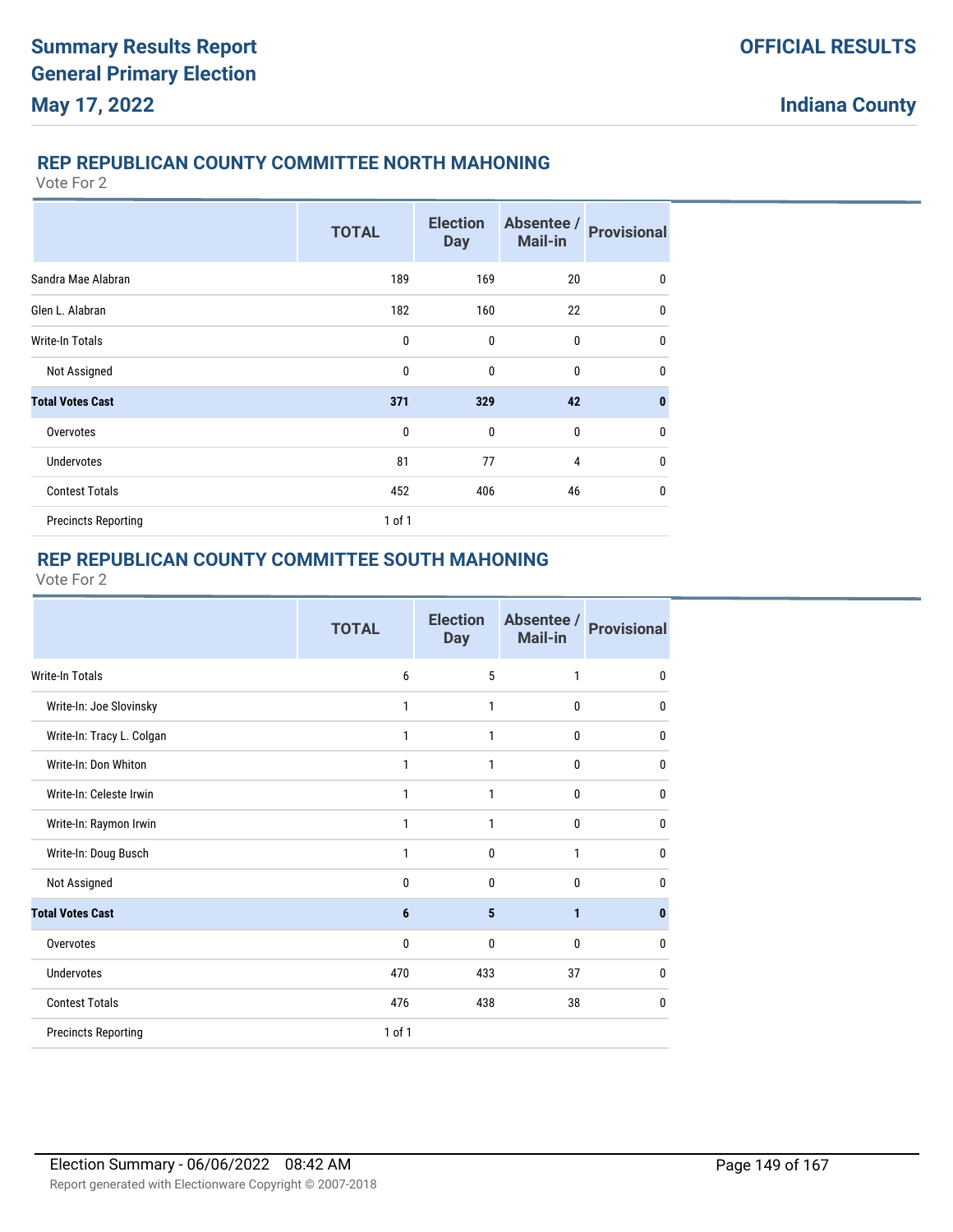### **REP REPUBLICAN COUNTY COMMITTEE WEST MAHONING**

Vote For 2

|                            | <b>TOTAL</b>   | <b>Election</b><br><b>Day</b> | Absentee /<br><b>Mail-in</b> | <b>Provisional</b> |
|----------------------------|----------------|-------------------------------|------------------------------|--------------------|
| Write-In Totals            | 7              | $\overline{7}$                | $\mathbf{0}$                 | $\mathbf{0}$       |
| Write-In: Scattered        | 3              | 3                             | 0                            | 0                  |
| Write-In: Patricia Streams | 1              | 1                             | $\mathbf{0}$                 | $\mathbf{0}$       |
| Write-In: Jason Elkin      | 1              | 1                             | 0                            | $\mathbf{0}$       |
| Write-In: Brian Myers      | 1              | 1                             | 0                            | $\mathbf{0}$       |
| Write-In: Ronald Crytzer   | 1              | 1                             | $\mathbf{0}$                 | $\mathbf{0}$       |
| Not Assigned               | 0              | $\mathbf{0}$                  | 0                            | $\mathbf{0}$       |
| <b>Total Votes Cast</b>    | $\overline{7}$ | $\overline{7}$                | 0                            | $\mathbf{0}$       |
| Overvotes                  | $\mathbf{0}$   | $\mathbf{0}$                  | $\mathbf{0}$                 | $\mathbf{0}$       |
| Undervotes                 | 155            | 141                           | 14                           | $\mathbf{0}$       |
| <b>Contest Totals</b>      | 162            | 148                           | 14                           | $\mathbf 0$        |
| <b>Precincts Reporting</b> | 1 of 1         |                               |                              |                    |

# **REP REPUBLICAN COUNTY COMMITTEE MARION CENTER**

|                            | <b>TOTAL</b> | <b>Election</b><br><b>Day</b> | Absentee /<br><b>Mail-in</b> | <b>Provisional</b> |
|----------------------------|--------------|-------------------------------|------------------------------|--------------------|
| <b>Write-In Totals</b>     | 0            | $\mathbf{0}$                  | 0                            | $\mathbf{0}$       |
| Not Assigned               | 0            | $\mathbf 0$                   | 0                            | 0                  |
| <b>Total Votes Cast</b>    | $\bf{0}$     | $\bf{0}$                      | $\bf{0}$                     | $\bf{0}$           |
| Overvotes                  | 0            | $\mathbf 0$                   | $\mathbf{0}$                 | $\mathbf 0$        |
| <b>Undervotes</b>          | 138          | 136                           | $\overline{2}$               | $\mathbf{0}$       |
| <b>Contest Totals</b>      | 138          | 136                           | $\overline{2}$               | $\mathbf 0$        |
| <b>Precincts Reporting</b> | $1$ of $1$   |                               |                              |                    |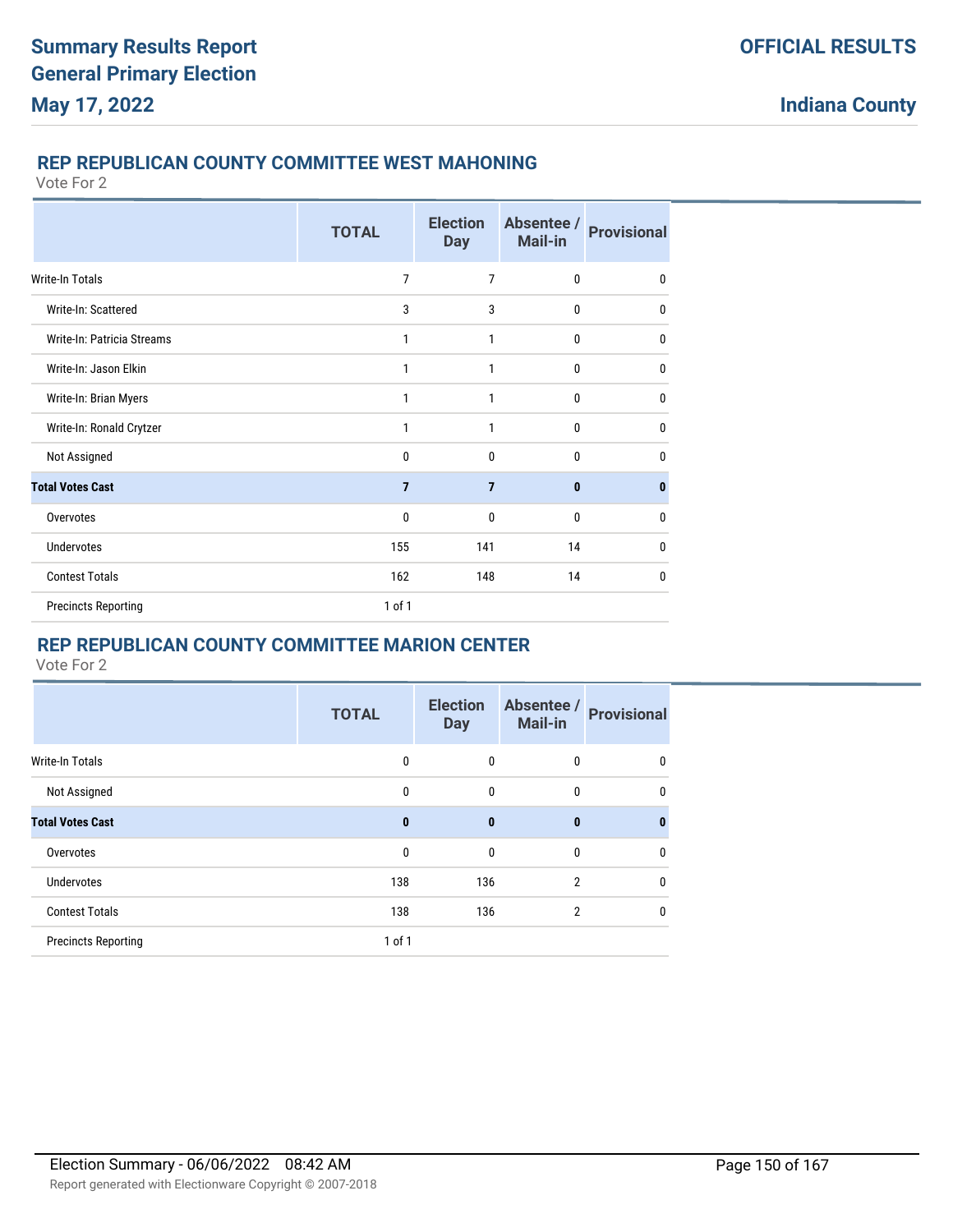#### **REP REPUBLICAN COUNTY COMMITTEE MONTGOMERY**

Vote For 2

|                            | <b>TOTAL</b> | <b>Election</b><br><b>Day</b> | Absentee /<br>Mail-in | <b>Provisional</b> |
|----------------------------|--------------|-------------------------------|-----------------------|--------------------|
| John O. Pittman            | 158          | 145                           | 13                    | $\mathbf{0}$       |
| Mary Ann Pittman           | 122          | 106                           | 16                    | $\mathbf 0$        |
| <b>Write-In Totals</b>     | 44           | 44                            | 0                     | $\mathbf{0}$       |
| Write-In: Gretta Moyers    | 1            | 1                             | 0                     | $\mathbf 0$        |
| Write-In: Paul Moyer       | $\mathbf{1}$ | $\mathbf{1}$                  | 0                     | $\mathbf 0$        |
| Write-In: Liz Ferguson     | $\mathbf{1}$ | $\mathbf{1}$                  | 0                     | $\mathbf{0}$       |
| Write-In: Janette Arford   | $\mathbf{1}$ | $\mathbf{1}$                  | 0                     | $\mathbf{0}$       |
| Write-In: Robert Arford    | $\mathbf{1}$ | $\mathbf{1}$                  | 0                     | $\mathbf{0}$       |
| Write-In: Van Smith        | 37           | 37                            | 0                     | $\mathbf{0}$       |
| Write-In: Dan Smith        | 1            | 1                             | 0                     | $\mathbf 0$        |
| Write-In: Van W. Smith     | 1            | 1                             | 0                     | $\mathbf 0$        |
| Not Assigned               | $\mathbf{0}$ | $\mathbf{0}$                  | 0                     | $\mathbf{0}$       |
| <b>Total Votes Cast</b>    | 324          | 295                           | 29                    | $\mathbf{0}$       |
| Overvotes                  | $\mathbf{0}$ | $\mathbf{0}$                  | 0                     | $\mathbf{0}$       |
| <b>Undervotes</b>          | 128          | 119                           | 9                     | 0                  |
| <b>Contest Totals</b>      | 452          | 414                           | 38                    | $\mathbf{0}$       |
| <b>Precincts Reporting</b> | $1$ of $1$   |                               |                       |                    |

## **REP REPUBLICAN COUNTY COMMITTEE PINE #1**

|                            | <b>TOTAL</b> | <b>Election</b><br><b>Day</b> | Absentee /<br><b>Mail-in</b> | <b>Provisional</b> |
|----------------------------|--------------|-------------------------------|------------------------------|--------------------|
| Melanie Costello           | 162          | 155                           | 7                            | 0                  |
| <b>Write-In Totals</b>     | $\mathbf 0$  | $\mathbf{0}$                  | $\mathbf 0$                  | $\mathbf 0$        |
| Not Assigned               | $\mathbf 0$  | $\mathbf{0}$                  | $\mathbf 0$                  | $\mathbf{0}$       |
| <b>Total Votes Cast</b>    | 162          | 155                           | $\overline{7}$               | $\mathbf{0}$       |
| Overvotes                  | $\mathbf 0$  | $\mathbf{0}$                  | $\mathbf 0$                  | $\mathbf{0}$       |
| <b>Undervotes</b>          | 176          | 169                           | 7                            | $\mathbf 0$        |
| <b>Contest Totals</b>      | 338          | 324                           | 14                           | $\mathbf 0$        |
| <b>Precincts Reporting</b> | 1 of 1       |                               |                              |                    |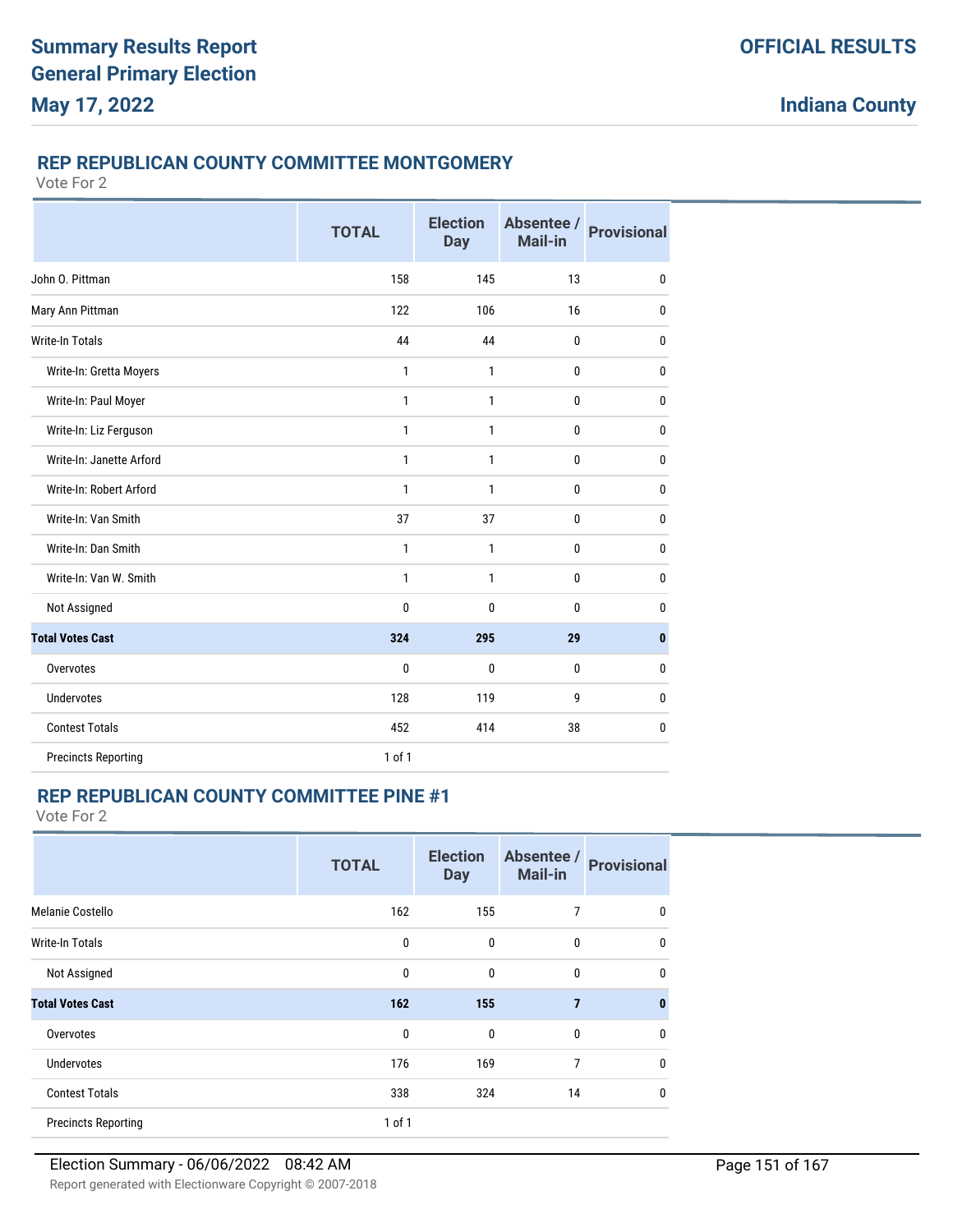# **REP REPUBLICAN COUNTY COMMITTEE PINE #2**

Vote For 2

|                               | <b>TOTAL</b> | <b>Election</b><br><b>Day</b> | Absentee /<br>Mail-in | <b>Provisional</b> |
|-------------------------------|--------------|-------------------------------|-----------------------|--------------------|
| <b>Write-In Totals</b>        | 4            | 3                             | $\mathbf{1}$          | 0                  |
| Write-In: Christian Eckenrode | 1            | 1                             | $\bf{0}$              | 0                  |
| Write-In: Chris Camron        | 1            | 1                             | $\bf{0}$              | 0                  |
| Write-In: Scattered           | 1            | $\mathbf{0}$                  | 1                     | 0                  |
| Write-In: James Gunter        | 1            | 1                             | $\mathbf{0}$          | 0                  |
| Not Assigned                  | 0            | $\mathbf{0}$                  | $\mathbf{0}$          | 0                  |
| <b>Total Votes Cast</b>       | 4            | $\overline{\mathbf{3}}$       | $\mathbf{1}$          | 0                  |
| Overvotes                     | $\mathbf{0}$ | 0                             | $\mathbf{0}$          | 0                  |
| <b>Undervotes</b>             | 114          | 103                           | 11                    | 0                  |
| <b>Contest Totals</b>         | 118          | 106                           | 12                    | $\mathbf{0}$       |
| <b>Precincts Reporting</b>    | $1$ of $1$   |                               |                       |                    |

# **REP REPUBLICAN COUNTY COMMITTEE PINE #3**

|                            | <b>TOTAL</b> | <b>Election</b><br><b>Day</b> | Absentee /<br><b>Mail-in</b> | <b>Provisional</b> |
|----------------------------|--------------|-------------------------------|------------------------------|--------------------|
| <b>Write-In Totals</b>     |              |                               | 0                            | $\mathbf{0}$       |
| Write-In: Melissa Jower    | 1            | 1                             | $\mathbf{0}$                 | $\mathbf 0$        |
| Not Assigned               | $\mathbf 0$  | $\mathbf 0$                   | $\mathbf{0}$                 | $\mathbf{0}$       |
| <b>Total Votes Cast</b>    |              | 1                             | $\mathbf{0}$                 | $\bf{0}$           |
| Overvotes                  | $\mathbf{0}$ | $\mathbf{0}$                  | $\mathbf{0}$                 | $\mathbf{0}$       |
| <b>Undervotes</b>          | 107          | 99                            | 8                            | $\mathbf{0}$       |
| <b>Contest Totals</b>      | 108          | 100                           | 8                            | $\mathbf{0}$       |
| <b>Precincts Reporting</b> | 1 of 1       |                               |                              |                    |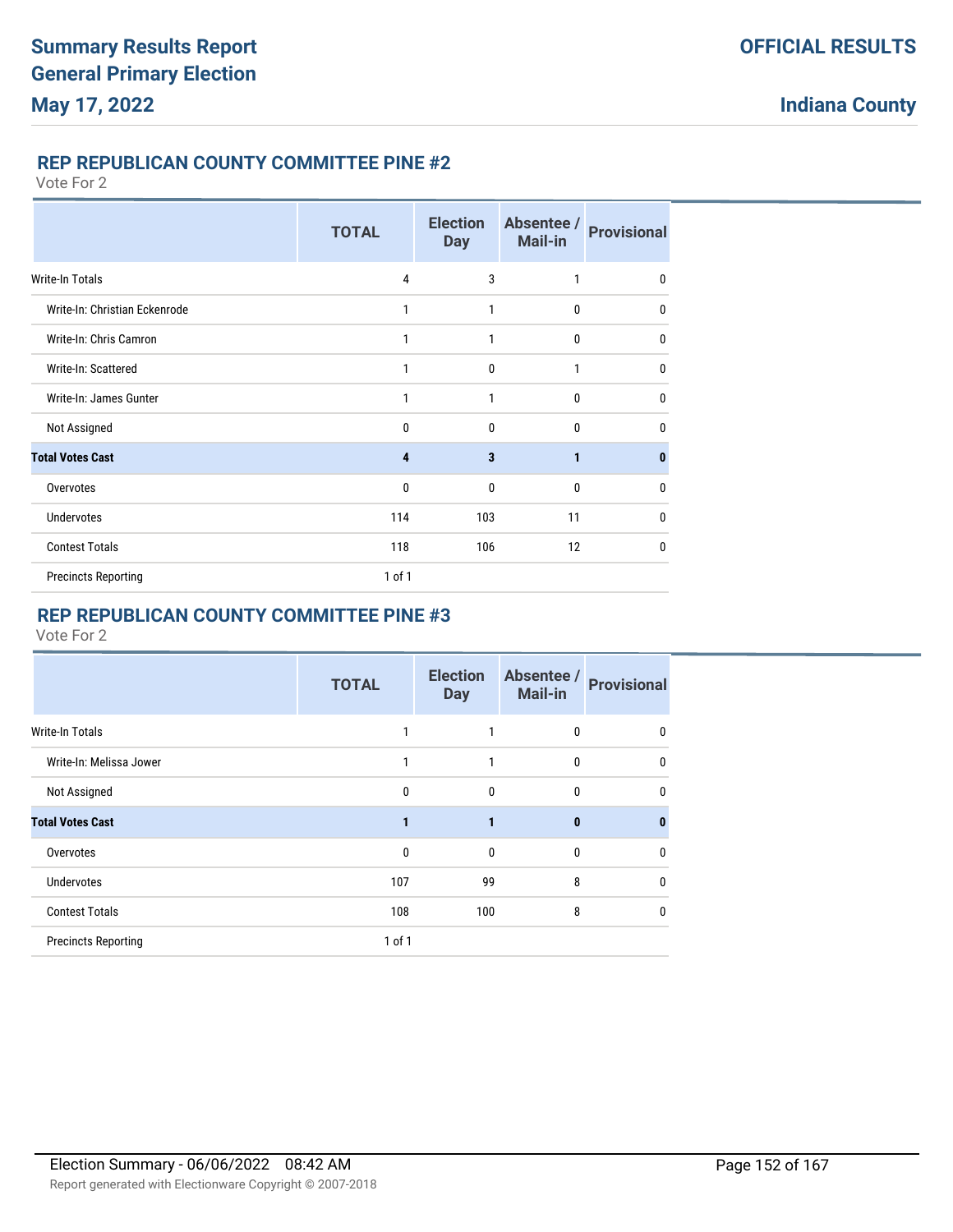## **REP REPUBLICAN COUNTY COMMITTEE PLUMVILLE**

|                            | <b>TOTAL</b>   | <b>Election</b><br><b>Day</b> | Absentee /<br><b>Mail-in</b> | <b>Provisional</b> |
|----------------------------|----------------|-------------------------------|------------------------------|--------------------|
| <b>Write-In Totals</b>     | 4              | 4                             | $\bf{0}$                     | 0                  |
| Write-In: Scattered        | $\overline{2}$ | 2                             | 0                            | $\mathbf{0}$       |
| Write-In: Joe Brendlel     |                | 1                             | $\mathbf{0}$                 | $\mathbf{0}$       |
| Write-In: Carmen Gett      |                | 1                             | $\mathbf{0}$                 | $\mathbf{0}$       |
| Not Assigned               | $\mathbf{0}$   | $\mathbf{0}$                  | $\mathbf{0}$                 | $\mathbf{0}$       |
| <b>Total Votes Cast</b>    | 4              | 4                             | $\mathbf{0}$                 | $\bf{0}$           |
| Overvotes                  | $\mathbf{0}$   | 0                             | $\mathbf{0}$                 | $\mathbf{0}$       |
| <b>Undervotes</b>          | 84             | 82                            | $\overline{2}$               | $\mathbf{0}$       |
| <b>Contest Totals</b>      | 88             | 86                            | $\overline{2}$               | $\mathbf{0}$       |
| <b>Precincts Reporting</b> | $1$ of $1$     |                               |                              |                    |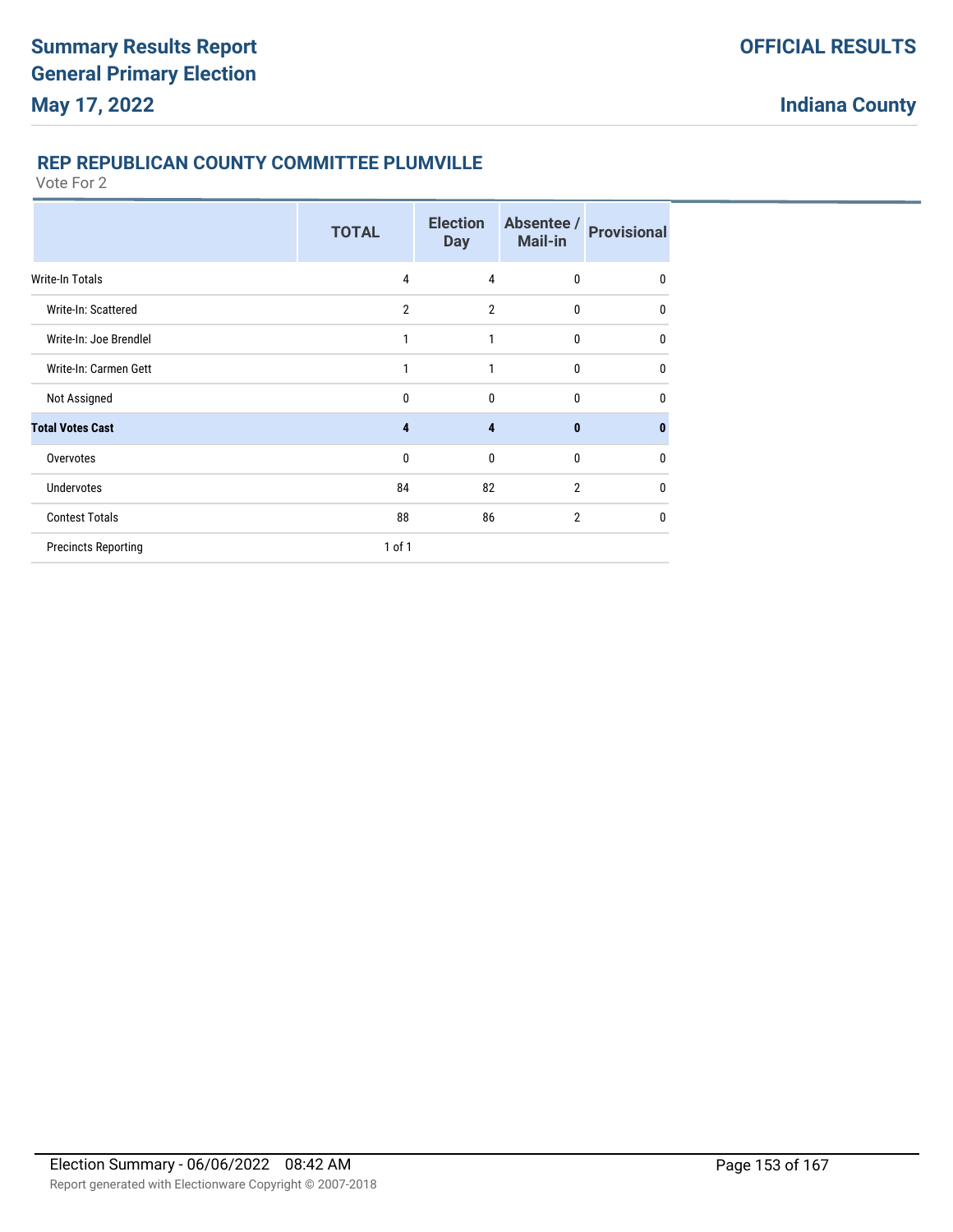# **REP REPUBLICAN COUNTY COMMITTEE RAYNE**

|                            | <b>TOTAL</b>   | <b>Election</b><br><b>Day</b> | Absentee /<br>Mail-in | <b>Provisional</b> |
|----------------------------|----------------|-------------------------------|-----------------------|--------------------|
| Mike Keith                 | 475            | 423                           | 52                    | $\pmb{0}$          |
| Lori Keith                 | 391            | 340                           | 51                    | $\bf{0}$           |
| Write-In Totals            | 17             | 17                            | $\pmb{0}$             | $\bf{0}$           |
| Write-In: John Rising      | $\overline{2}$ | $\overline{2}$                | $\bf{0}$              | 0                  |
| Write-In: William Ondo     | $\mathbf{1}$   | 1                             | $\mathbf 0$           | 0                  |
| Write-In: Jennifer Rising  | 1              | 1                             | $\bf{0}$              | 0                  |
| Write-In: James Frampton   | $\mathbf{1}$   | $\mathbf{1}$                  | $\mathbf 0$           | $\mathbf 0$        |
| Write-In: Scattered        | 5              | 5                             | $\bf{0}$              | 0                  |
| Write-In: Amanda Frampton  | $\mathbf{1}$   | 1                             | $\mathbf 0$           | 0                  |
| Write-In: Shawn Dussault   | 1              | 1                             | 0                     | $\mathbf{0}$       |
| Write-In: Jack Sparrow     | 1              | $\mathbf{1}$                  | $\bf{0}$              | 0                  |
| Write-In: Joe LaVan        | 1              | 1                             | 0                     | 0                  |
| Write-In: Harry Waltemire  | 1              | 1                             | $\bf{0}$              | 0                  |
| Write-In: Barbara LaVan    | $\mathbf{1}$   | $\mathbf{1}$                  | 0                     | $\mathbf{0}$       |
| Write-In: Bob Colgan       | $\mathbf{1}$   | $\mathbf{1}$                  | $\mathbf{0}$          | $\mathbf 0$        |
| Not Assigned               | 0              | $\mathbf{0}$                  | 0                     | $\mathbf{0}$       |
| <b>Total Votes Cast</b>    | 883            | 780                           | 103                   | $\mathbf{0}$       |
| Overvotes                  | 0              | $\mathbf{0}$                  | $\mathbf 0$           | $\bf{0}$           |
| Undervotes                 | 263            | 232                           | 31                    | 0                  |
| <b>Contest Totals</b>      | 1,146          | 1,012                         | 134                   | 0                  |
| <b>Precincts Reporting</b> | 1 of 1         |                               |                       |                    |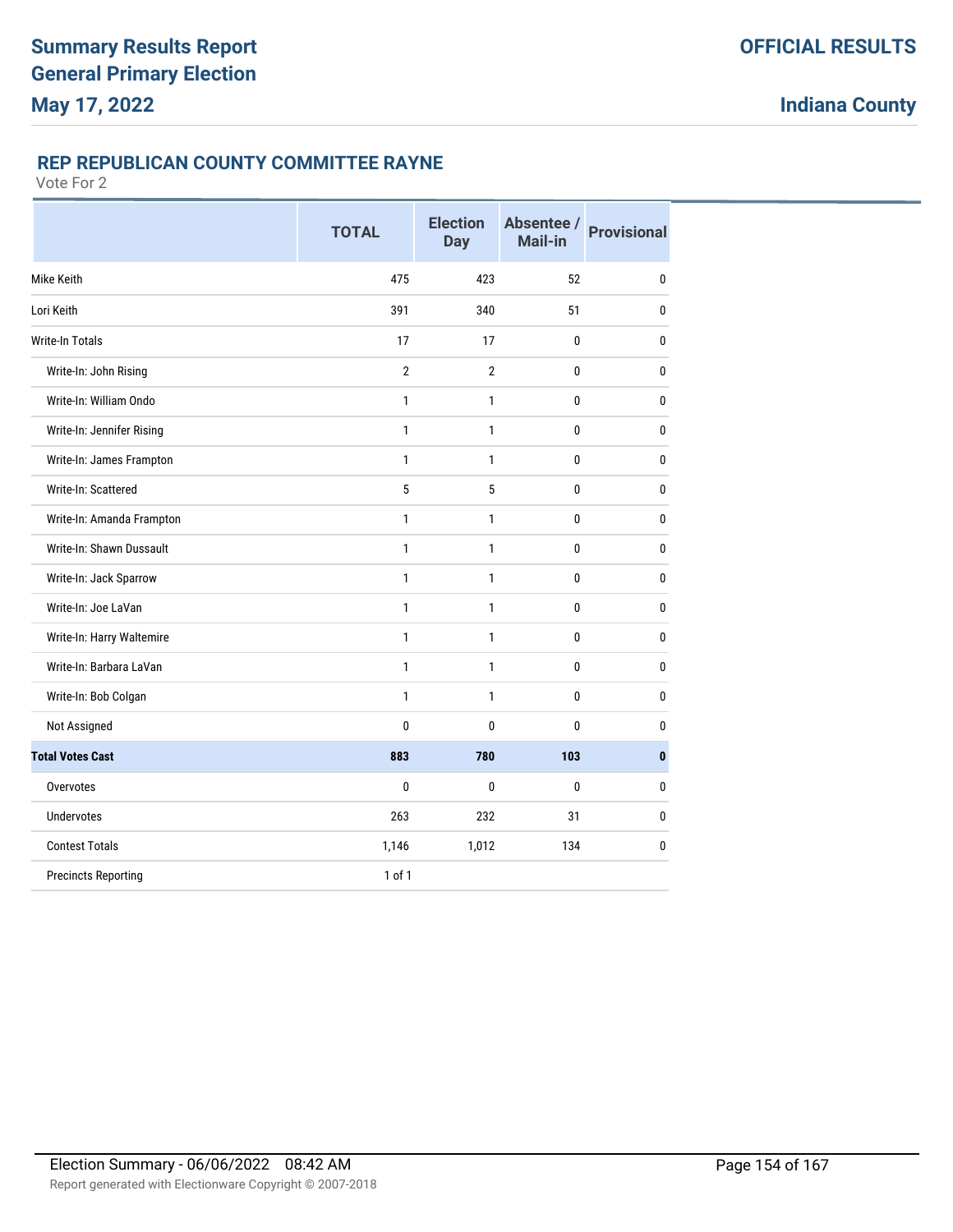## **REP REPUBLICAN COUNTY COMMITTEE SALTSBURG**

Vote For 2

|                            | <b>TOTAL</b> | <b>Election</b><br><b>Day</b> | Absentee /<br><b>Mail-in</b> | <b>Provisional</b> |
|----------------------------|--------------|-------------------------------|------------------------------|--------------------|
| Write-In Totals            | 5            | 5                             | $\mathbf 0$                  | $\mathbf{0}$       |
| Write-In: Abaraham Kline   | 1            | 1                             | $\bf{0}$                     | 0                  |
| Write-In: Patti Jo Carr    | 1            | 1                             | $\mathbf 0$                  | $\mathbf{0}$       |
| Write-In: Scattered        | 1            | 1                             | $\mathbf 0$                  | $\mathbf{0}$       |
| Write-In: James Zerfoss    | 1            | 1                             | $\mathbf 0$                  | $\mathbf 0$        |
| Write-In: Dan Rose         | 1            | 1                             | $\mathbf{0}$                 | $\mathbf{0}$       |
| Not Assigned               | 0            | $\mathbf{0}$                  | $\mathbf 0$                  | $\mathbf{0}$       |
| <b>Total Votes Cast</b>    | 5            | 5                             | $\mathbf{0}$                 | 0                  |
| Overvotes                  | 0            | $\mathbf{0}$                  | $\mathbf{0}$                 | $\mathbf{0}$       |
| <b>Undervotes</b>          | 191          | 185                           | 6                            | $\mathbf{0}$       |
| <b>Contest Totals</b>      | 196          | 190                           | 6                            | $\mathbf{0}$       |
| <b>Precincts Reporting</b> | 1 of 1       |                               |                              |                    |

# **REP REPUBLICAN COUNTY COMMITTEE SHELOCTA**

|                                 | <b>TOTAL</b> | <b>Election</b><br><b>Day</b> | Absentee /<br>Mail-in | <b>Provisional</b> |
|---------------------------------|--------------|-------------------------------|-----------------------|--------------------|
| <b>Write-In Totals</b>          | 5            | 5                             | 0                     | $\mathbf{0}$       |
| Write-In: James Zerfoss         | 1            | 1                             | 0                     | 0                  |
| Write-In: Matthew Schreckengost | 1            | 1                             | 0                     | $\mathbf{0}$       |
| Write-In: Cheryl Thomas         | 1            | 1                             | 0                     | $\mathbf{0}$       |
| Write-In: William Jack          | 1            | 1                             | 0                     | $\mathbf{0}$       |
| Write-In: Joe Killeen           | 1            | 1                             | 0                     | $\mathbf{0}$       |
| Not Assigned                    | 0            | $\Omega$                      | 0                     | $\Omega$           |
| <b>Total Votes Cast</b>         | 5            | 5                             | $\bf{0}$              | 0                  |
| Overvotes                       | 0            | $\mathbf{0}$                  | 0                     | $\mathbf{0}$       |
| <b>Undervotes</b>               | 31           | 31                            | 0                     | $\mathbf{0}$       |
| <b>Contest Totals</b>           | 36           | 36                            | 0                     | $\mathbf{0}$       |
| <b>Precincts Reporting</b>      | 1 of 1       |                               |                       |                    |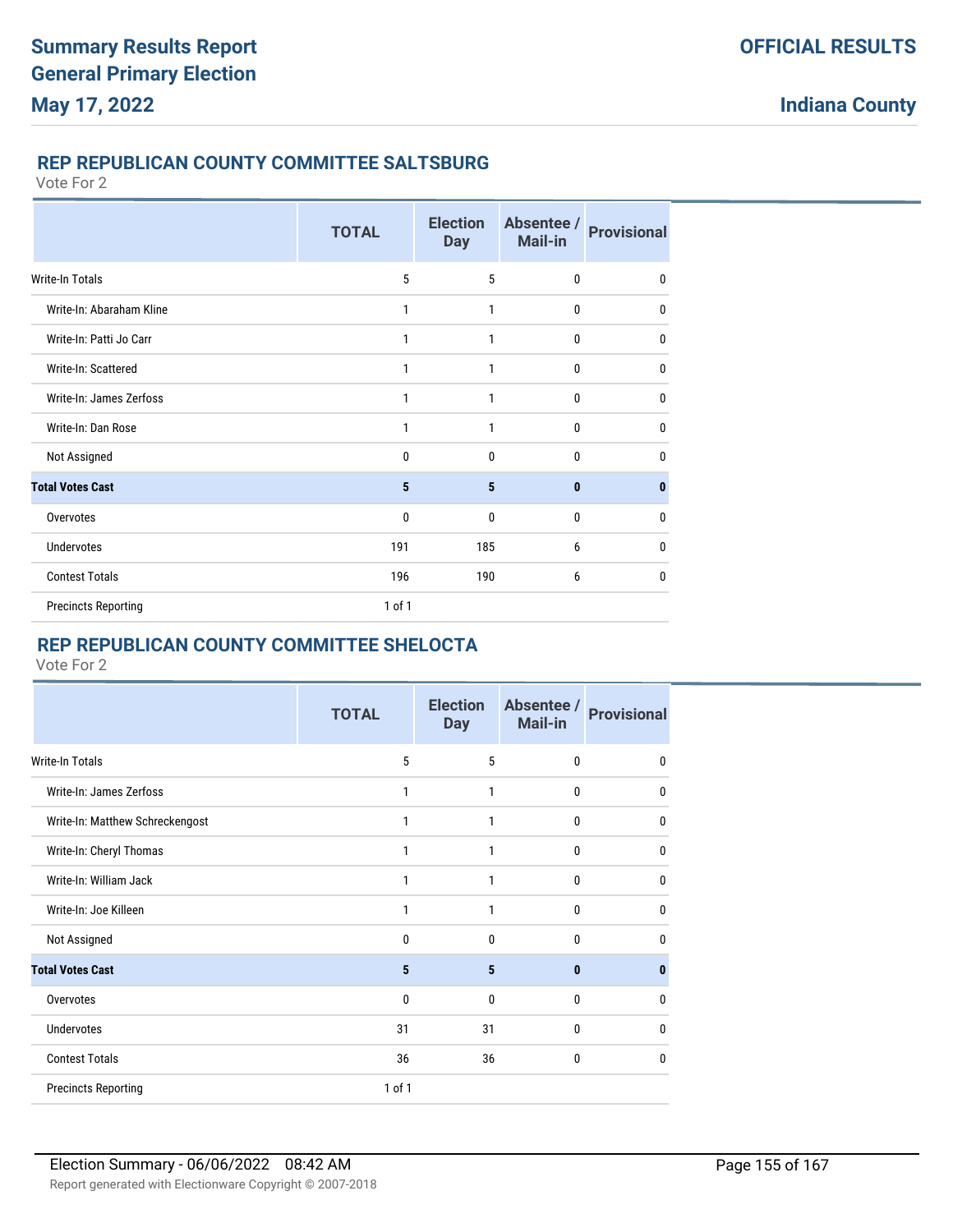## **REP REPUBLICAN COUNTY COMMITTEE SMICKSBURG**

Vote For 2

|                            | <b>TOTAL</b> | <b>Election</b><br><b>Day</b> | Absentee /<br>Mail-in | <b>Provisional</b> |
|----------------------------|--------------|-------------------------------|-----------------------|--------------------|
| Write-In Totals            | $\mathbf{0}$ | $\mathbf{0}$                  | 0                     | $\mathbf{0}$       |
| Not Assigned               | $\mathbf{0}$ | $\mathbf{0}$                  | $\mathbf{0}$          | $\mathbf{0}$       |
| <b>Total Votes Cast</b>    | $\mathbf{0}$ | $\mathbf{0}$                  | $\bf{0}$              | $\bf{0}$           |
| Overvotes                  | $\mathbf{0}$ | $\mathbf{0}$                  | $\mathbf{0}$          | $\mathbf{0}$       |
| <b>Undervotes</b>          | 16           | 16                            | $\mathbf{0}$          | $\mathbf{0}$       |
| <b>Contest Totals</b>      | 16           | 16                            | $\mathbf{0}$          | $\mathbf{0}$       |
| <b>Precincts Reporting</b> | $1$ of $1$   |                               |                       |                    |

## **REP REPUBLICAN COUNTY COMMITTEE WASHINGTON**

|                            | <b>TOTAL</b> | <b>Election</b><br><b>Day</b> | Absentee /<br><b>Mail-in</b> | <b>Provisional</b> |
|----------------------------|--------------|-------------------------------|------------------------------|--------------------|
| Gregg A. Van Horn          | 267          | 246                           | 21                           | 0                  |
| Kathie Van Horn            | 257          | 236                           | 21                           | 0                  |
| <b>Write-In Totals</b>     | 4            | $\overline{2}$                | $\overline{2}$               | 0                  |
| Write-In: Jonathan Jack    | 1            | $\mathbf 0$                   | 1                            | 0                  |
| Write-In: Scattered        | $\mathbf{1}$ | 0                             | 1                            | $\mathbf 0$        |
| Write-In: Bonnie Brewer    | 1            | 1                             | $\mathbf{0}$                 | 0                  |
| Write-In: Kathy Lafevure   | 1            | 1                             | $\mathbf{0}$                 | $\mathbf 0$        |
| Not Assigned               | $\mathbf{0}$ | $\mathbf{0}$                  | $\mathbf{0}$                 | 0                  |
| <b>Total Votes Cast</b>    | 528          | 484                           | 44                           | $\mathbf{0}$       |
| Overvotes                  | $\mathbf{0}$ | $\mathbf{0}$                  | 0                            | 0                  |
| <b>Undervotes</b>          | 98           | 92                            | 6                            | $\mathbf 0$        |
| <b>Contest Totals</b>      | 626          | 576                           | 50                           | 0                  |
| <b>Precincts Reporting</b> | 1 of 1       |                               |                              |                    |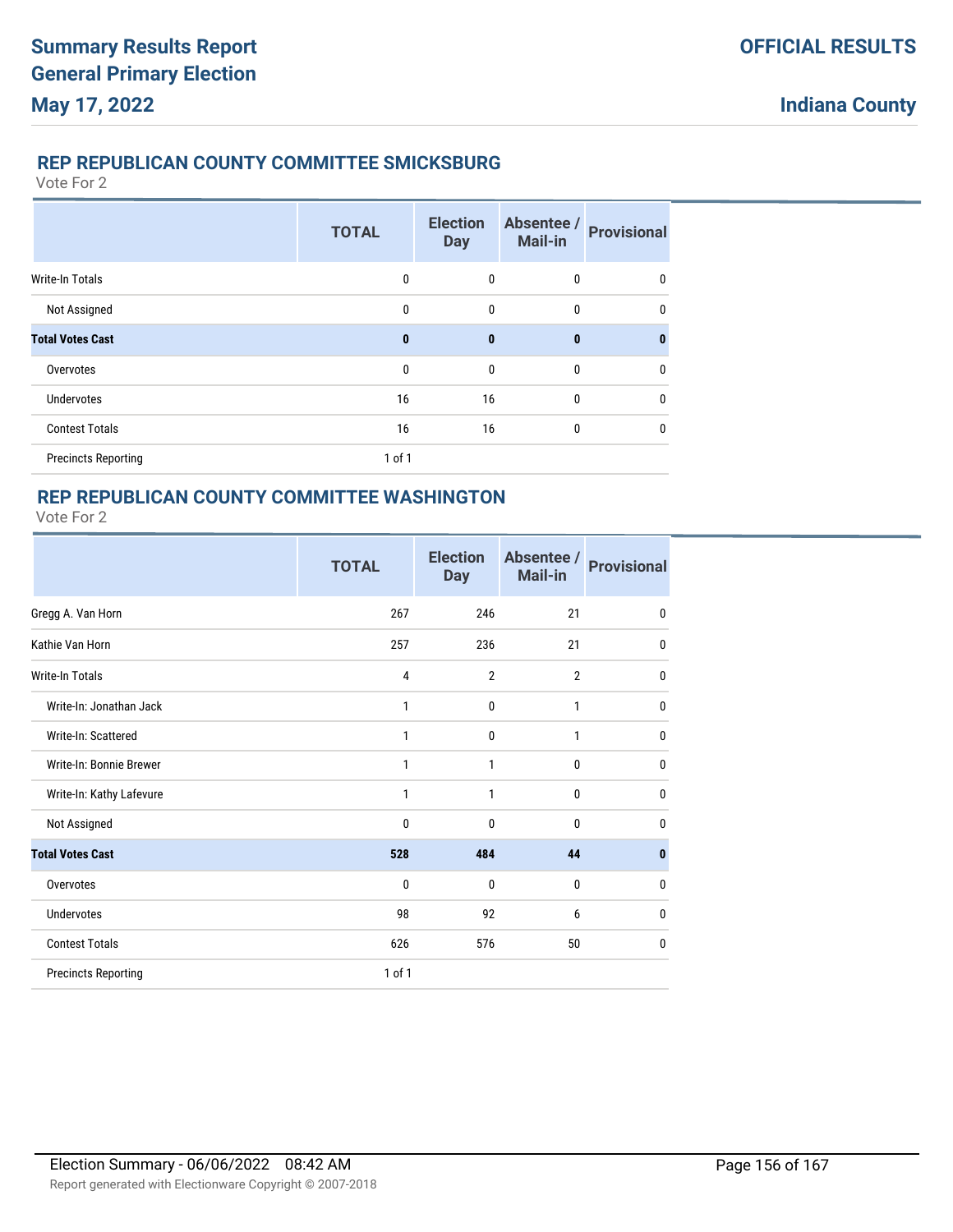# **REP REPUBLICAN COUNTY COMMITTEE EAST WHEATFIELD #1**

|                                | <b>TOTAL</b>   | <b>Election</b><br><b>Day</b> | Absentee /<br>Mail-in | <b>Provisional</b> |
|--------------------------------|----------------|-------------------------------|-----------------------|--------------------|
| Sam Girolami                   | 176            | 166                           | 10                    | $\mathbf{0}$       |
| <b>Write-In Totals</b>         | 7              | $\overline{2}$                | 5                     | $\mathbf{0}$       |
| Write-In: Barbara Stewart      | 1              | 1                             | 0                     | $\mathbf{0}$       |
| Write-In: John McMullen Jr     | 1              | 1                             | $\mathbf{0}$          | $\mathbf{0}$       |
| Write-In: Dee F. Bennett       | $\overline{2}$ | $\mathbf{0}$                  | $\overline{2}$        | 0                  |
| Write-In: Charlotte S. Bennett | $\mathbf{2}$   | $\mathbf{0}$                  | $\overline{2}$        | $\mathbf{0}$       |
| Write-In: John McMullen        | 1              | $\mathbf{0}$                  | 1                     | $\mathbf{0}$       |
| Not Assigned                   | 0              | 0                             | $\mathbf{0}$          | 0                  |
| <b>Total Votes Cast</b>        | 183            | 168                           | 15                    | $\bf{0}$           |
| Overvotes                      | 0              | $\mathbf{0}$                  | $\mathbf{0}$          | $\mathbf{0}$       |
| Undervotes                     | 247            | 234                           | 13                    | $\mathbf{0}$       |
| <b>Contest Totals</b>          | 430            | 402                           | 28                    | 0                  |
| <b>Precincts Reporting</b>     | 1 of 1         |                               |                       |                    |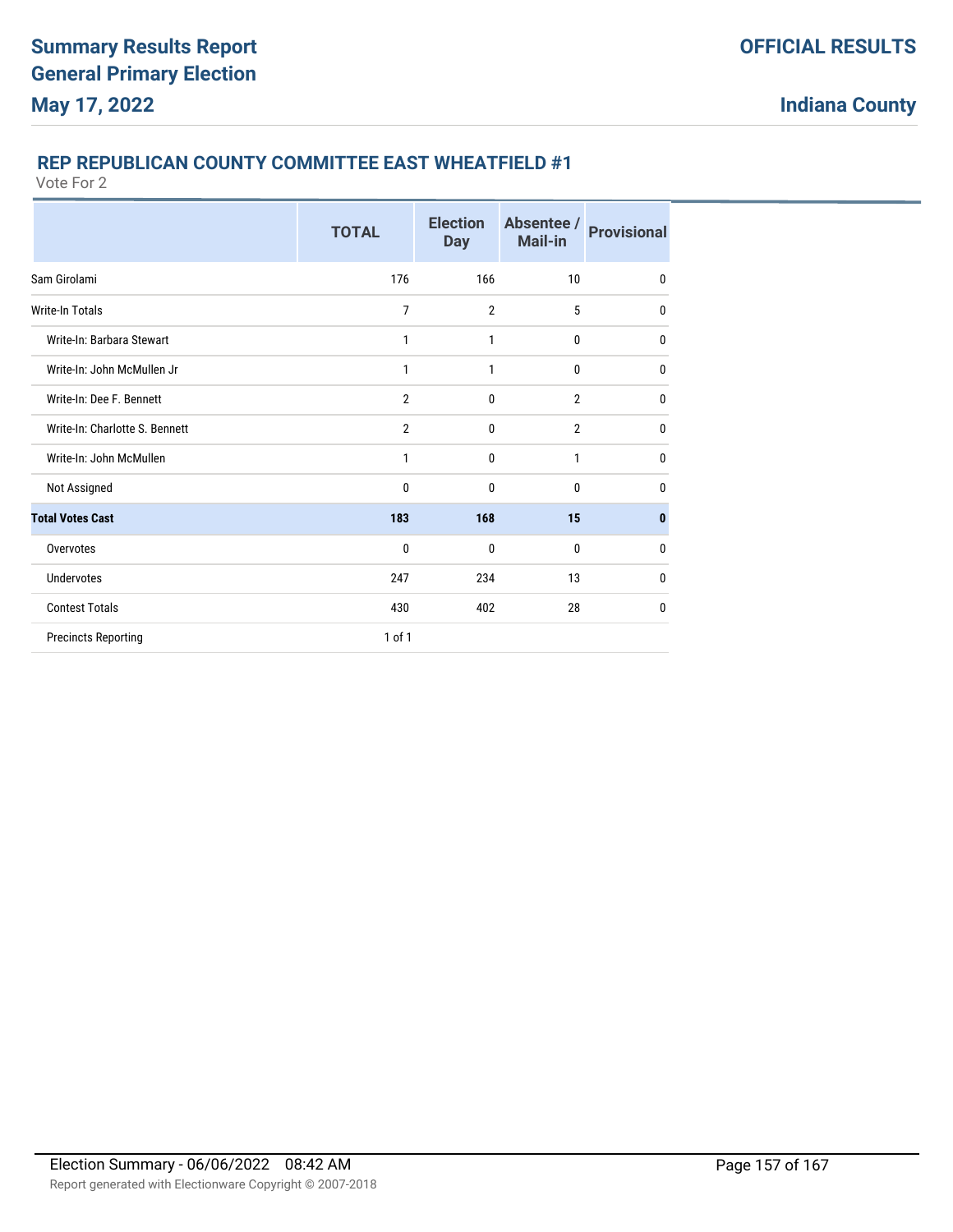# **REP REPUBLICAN COUNTY COMMITTEE EAST WHEATFIELD #2**

Vote For 2

|                               | <b>TOTAL</b> | <b>Election</b><br><b>Day</b> | Absentee /<br>Mail-in | <b>Provisional</b> |
|-------------------------------|--------------|-------------------------------|-----------------------|--------------------|
| <b>Write-In Totals</b>        | 8            | 8                             | $\mathbf{0}$          | 0                  |
| Write-In: Barletta            | 1            | $\mathbf{1}$                  | $\mathbf{0}$          | 0                  |
| Write-In: Doug Rudnik         | 1            | $\mathbf{1}$                  | 0                     | $\mathbf 0$        |
| Write-In: Colleen Rudnik      | 1            | 1                             | 0                     | $\mathbf 0$        |
| Write-In: Daniel Cramer-Nagle | 1            | 1                             | 0                     | 0                  |
| Write-In: Ron Luker           | 1            | 1                             | 0                     | $\mathbf 0$        |
| Write-In: Melissa Luker       | 1            | $\mathbf{1}$                  | 0                     | 0                  |
| Write-In: Jesse D Daniel      | 1            | $\mathbf{1}$                  | $\mathbf{0}$          | $\mathbf{0}$       |
| Write-In: Sands               | 1            | $\mathbf{1}$                  | 0                     | $\mathbf 0$        |
| Not Assigned                  | 0            | $\mathbf{0}$                  | $\mathbf{0}$          | 0                  |
| <b>Total Votes Cast</b>       | 8            | 8                             | $\bf{0}$              | 0                  |
| Overvotes                     | 0            | $\mathbf 0$                   | 0                     | 0                  |
| <b>Undervotes</b>             | 244          | 222                           | 22                    | 0                  |
| <b>Contest Totals</b>         | 252          | 230                           | 22                    | $\mathbf 0$        |
| <b>Precincts Reporting</b>    | 1 of 1       |                               |                       |                    |

## **REP REPUBLICAN COUNTY COMMITTEE WEST WHEATFIELD #1**

|                            | <b>TOTAL</b>   | <b>Election</b><br><b>Day</b> | Absentee /<br><b>Mail-in</b> | <b>Provisional</b> |
|----------------------------|----------------|-------------------------------|------------------------------|--------------------|
| Write-In Totals            | 4              | $\overline{4}$                | 0                            | 0                  |
| Write-In: James Frye       | $\mathbf{1}$   | 1                             | 0                            | 0                  |
| Write-In: Scattered        | $\overline{2}$ | $\overline{2}$                | 0                            | $\mathbf 0$        |
| Write-In: Mick Magalich    | $\mathbf{1}$   | 1                             | 0                            | $\mathbf 0$        |
| Not Assigned               | 0              | $\mathbf{0}$                  | $\mathbf{0}$                 | 0                  |
| <b>Total Votes Cast</b>    | 4              | 4                             | $\bf{0}$                     | $\bf{0}$           |
| Overvotes                  | 0              | $\mathbf{0}$                  | $\mathbf{0}$                 | $\mathbf{0}$       |
| <b>Undervotes</b>          | 282            | 264                           | 18                           | $\mathbf{0}$       |
| <b>Contest Totals</b>      | 286            | 268                           | 18                           | 0                  |
| <b>Precincts Reporting</b> | $1$ of $1$     |                               |                              |                    |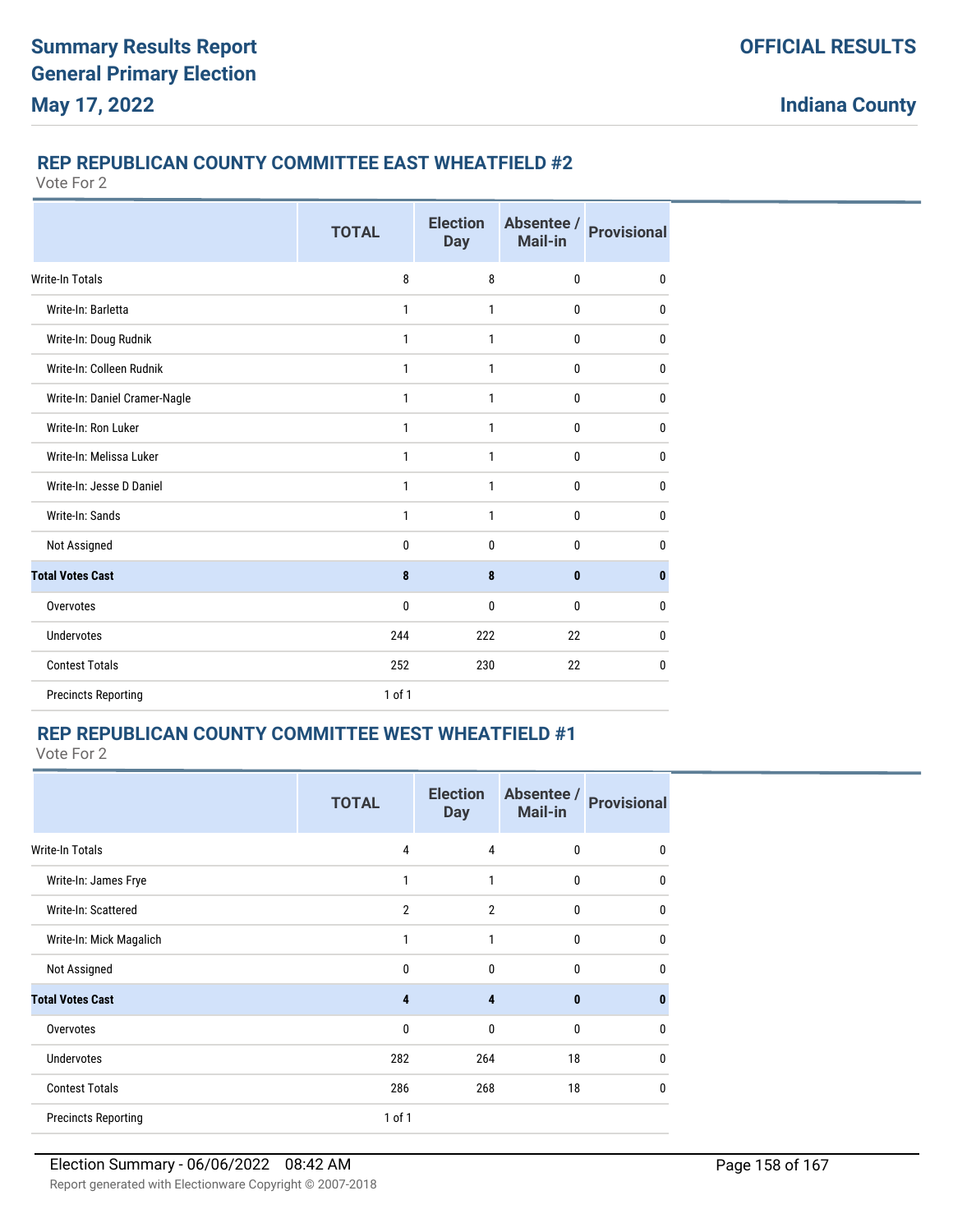## **REP REPUBLICAN COUNTY COMMITTEE WEST WHEATFIELD #2**

|                             | <b>TOTAL</b>   | <b>Election</b><br><b>Day</b> | Absentee /<br>Mail-in | <b>Provisional</b> |
|-----------------------------|----------------|-------------------------------|-----------------------|--------------------|
| <b>Write-In Totals</b>      | 15             | 15                            | $\bf{0}$              | $\bf{0}$           |
| Write-In: Anne Polenik      | $\overline{2}$ | $\overline{2}$                | 0                     | 0                  |
| Write-In: Jake Corman       | 1              | 1                             | 0                     | 0                  |
| Write-In: Kevin Smith       | 1              | 1                             | 0                     | $\bf{0}$           |
| Write-In: Blaise Kordell    | 1              | 1                             | $\mathbf{0}$          | $\mathbf{0}$       |
| Write-In: Denny J. Blanan   | 1              | 1                             | 0                     | $\bf{0}$           |
| Write-In: Margaret E. Allen | $\mathbf{1}$   | 1                             | 0                     | $\mathbf 0$        |
| Write-In: Jerry M. Allen    | 1              | 1                             | 0                     | 0                  |
| Write-In: Richard Hixson    | $\mathbf{1}$   | 1                             | 0                     | $\mathbf{0}$       |
| Write-In: Julie Boring      | 1              | 1                             | 0                     | $\mathbf{0}$       |
| Write-In: Nancy Kwisnek     | 1              | 1                             | 0                     | 0                  |
| Write-In: Deb Borin         | 1              | 1                             | 0                     | $\mathbf 0$        |
| Write-In: John Bonya        | 1              | 1                             | 0                     | 0                  |
| Write-In: Scattered         | $\mathbf{1}$   | 1                             | $\mathbf{0}$          | $\mathbf{0}$       |
| Write-In: Bryan Force       | $\mathbf{1}$   | 1                             | 0                     | $\bf{0}$           |
| Not Assigned                | 0              | 0                             | 0                     | 0                  |
| <b>Total Votes Cast</b>     | 15             | 15                            | $\bf{0}$              | $\mathbf{0}$       |
| Overvotes                   | 0              | 0                             | $\mathbf{0}$          | $\mathbf{0}$       |
| <b>Undervotes</b>           | 307            | 281                           | 26                    | 0                  |
| <b>Contest Totals</b>       | 322            | 296                           | 26                    | $\mathbf{0}$       |
| <b>Precincts Reporting</b>  | 1 of 1         |                               |                       |                    |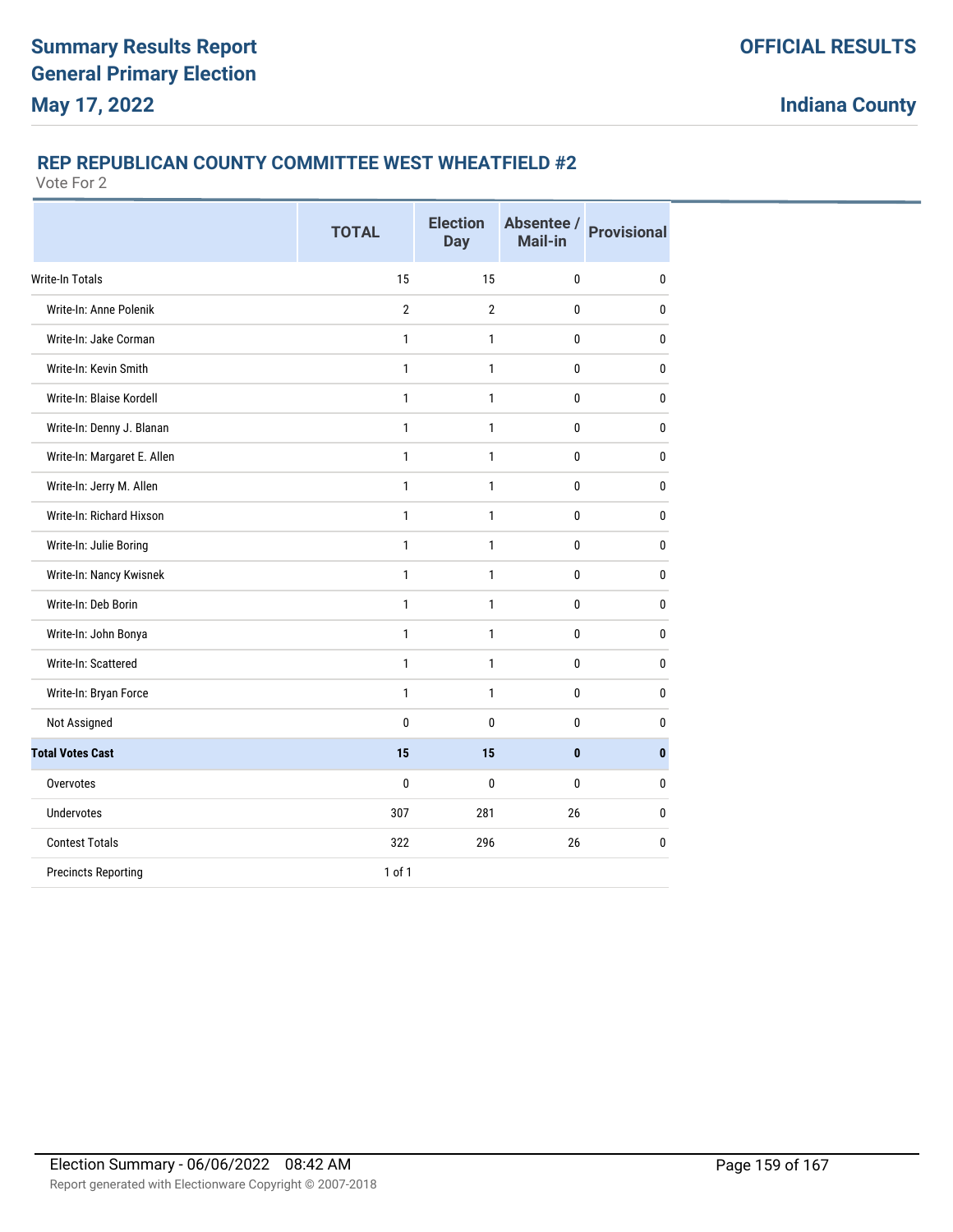## **REP REPUBLICAN COUNTY COMMITTEE WHITE #1**

|                            | <b>TOTAL</b> | <b>Election</b><br><b>Day</b> | Mail-in | Absentee / Provisional |
|----------------------------|--------------|-------------------------------|---------|------------------------|
| C. Scott Warman            | 316          | 259                           | 57      | $\mathbf{0}$           |
| <b>Write-In Totals</b>     | 26           | 26                            | 0       | $\mathbf{0}$           |
| Write-In: Dennis Bray      | $\mathbf{1}$ | 1                             | 0       | 0                      |
| Write-In: Steven J. Kelly  | $\mathbf{1}$ | $\mathbf{1}$                  | 0       | $\pmb{0}$              |
| Write-In: Sally McCombie   | $\mathbf{1}$ | 1                             | 0       | $\mathbf{0}$           |
| Write-In: Malcolm Palley   | $\mathbf{1}$ | 1                             | 0       | $\mathbf{0}$           |
| Write-In: Tyler Jon Houck  | $\mathbf{1}$ | $\mathbf{1}$                  | 0       | $\mathbf{0}$           |
| Write-In: Sally M McCombie | $\mathbf{1}$ | $\mathbf{1}$                  | 0       | 0                      |
| Write-In: Scattered        | $\mathbf{1}$ | $\mathbf{1}$                  | 0       | $\bf{0}$               |
| Write-In: Greg Hartnett    | $\mathbf{1}$ | 1                             | 0       | 0                      |
| Write-In: Sam Wiseman      | $\mathbf{1}$ | $\mathbf{1}$                  | 0       | 0                      |
| Write-In: Dave Reed        | $\mathbf{1}$ | 1                             | 0       | $\mathbf{0}$           |
| Write-In: Randolph Cornman | $\mathbf{1}$ | $\mathbf{1}$                  | 0       | $\mathbf{0}$           |
| Write-In: Anita Dushac     | $\mathbf{1}$ | 1                             | 0       | $\mathbf{0}$           |
| Write-In: Don White        | 11           | 11                            | 0       | 0                      |
| Write-In: Randy W Sell     | $\mathbf{1}$ | $\mathbf{1}$                  | 0       | 0                      |
| Write-In: Michael Bennet   | $\mathbf{1}$ | $\mathbf{1}$                  | 0       | 0                      |
| Write-In: Douglas M Klug   | $\mathbf{1}$ | $\mathbf{1}$                  | 0       | 0                      |
| Not Assigned               | 0            | 0                             | 0       | 0                      |
| <b>Total Votes Cast</b>    | 342          | 285                           | 57      | $\mathbf{0}$           |
| Overvotes                  | 0            | $\mathbf{0}$                  | 0       | $\mathbf{0}$           |
| <b>Undervotes</b>          | 408          | 337                           | 71      | $\bf{0}$               |
| <b>Contest Totals</b>      | 750          | 622                           | 128     | $\bf{0}$               |
| <b>Precincts Reporting</b> | 1 of 1       |                               |         |                        |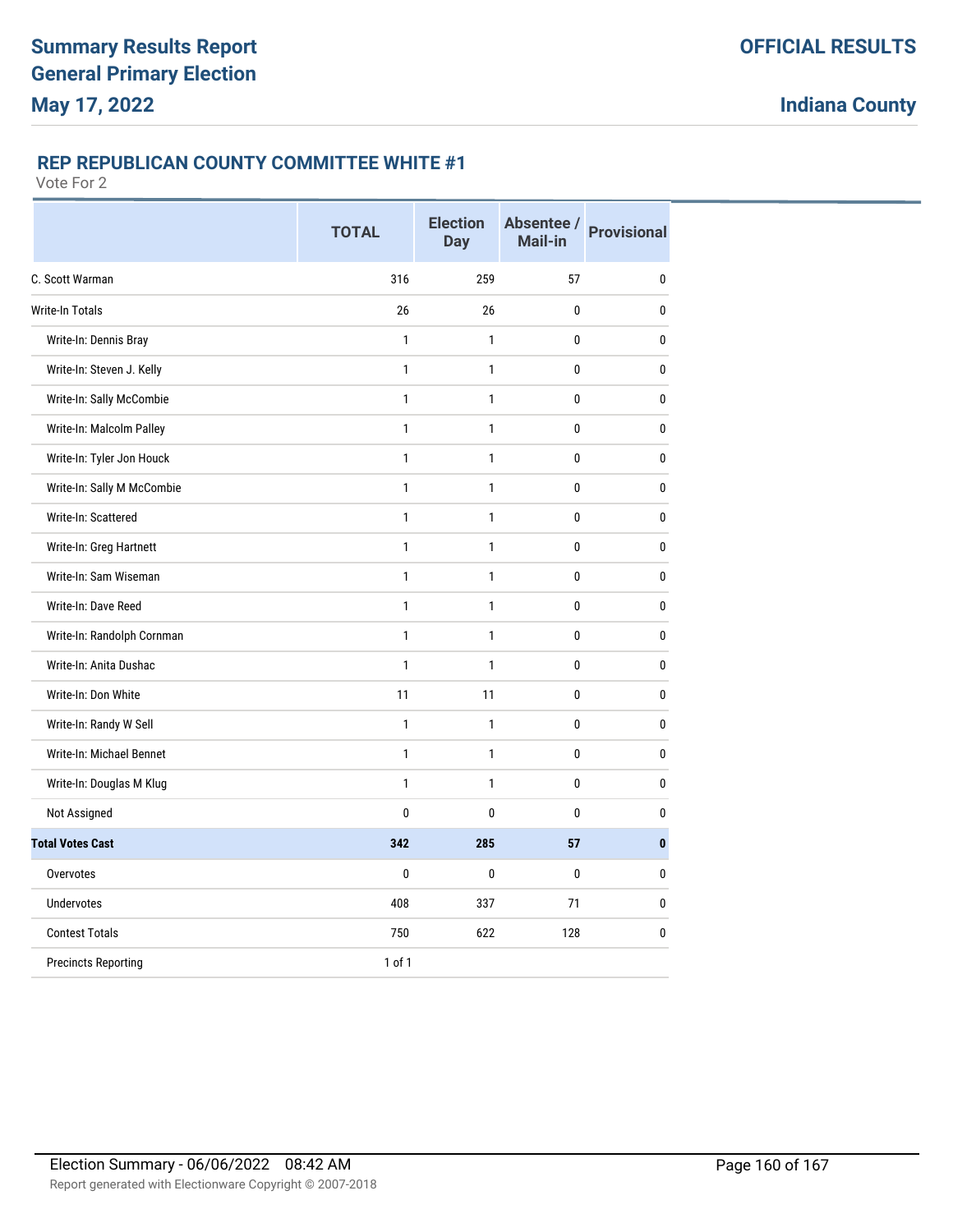# **REP REPUBLICAN COUNTY COMMITTEE WHITE #2**

|                            | <b>TOTAL</b> | <b>Election</b><br><b>Day</b> | Absentee /<br><b>Mail-in</b> | <b>Provisional</b> |
|----------------------------|--------------|-------------------------------|------------------------------|--------------------|
| Sam L. Wiseman             | 244          | 200                           | 44                           | $\mathbf{0}$       |
| Dave Reed                  | 432          | 372                           | 60                           | $\mathbf{0}$       |
| <b>Write-In Totals</b>     | 9            | $\overline{7}$                | $\overline{2}$               | $\mathbf{0}$       |
| Write-In: David Hoff       | 1            | 1                             | $\mathbf 0$                  | $\mathbf 0$        |
| Write-In: Robin Haines     | $\mathbf{1}$ | 0                             | 1                            | $\mathbf{0}$       |
| Write-In: Lou Scerbo       | $\mathbf{1}$ | 0                             | $\mathbf{1}$                 | $\mathbf{0}$       |
| Write-In: Jim Struzzi      | 1            | 1                             | $\mathbf 0$                  | $\mathbf{0}$       |
| Write-In: Dan Antonacci    | $\mathbf{1}$ | $\mathbf{1}$                  | $\mathbf 0$                  | $\bf{0}$           |
| Write-In: Scattered        | $\mathbf{2}$ | $\overline{2}$                | 0                            | $\mathbf 0$        |
| Write-In: Cheryl Stewart   | 1            | 1                             | 0                            | 0                  |
| Write-In: Mark Lauver      | 1            | 1                             | 0                            | $\mathbf{0}$       |
| Not Assigned               | 0            | 0                             | 0                            | 0                  |
| <b>Total Votes Cast</b>    | 685          | 579                           | 106                          | $\bf{0}$           |
| Overvotes                  | 0            | 0                             | $\mathbf{0}$                 | 0                  |
| <b>Undervotes</b>          | 313          | 277                           | 36                           | 0                  |
| <b>Contest Totals</b>      | 998          | 856                           | 142                          | 0                  |
| <b>Precincts Reporting</b> | 1 of 1       |                               |                              |                    |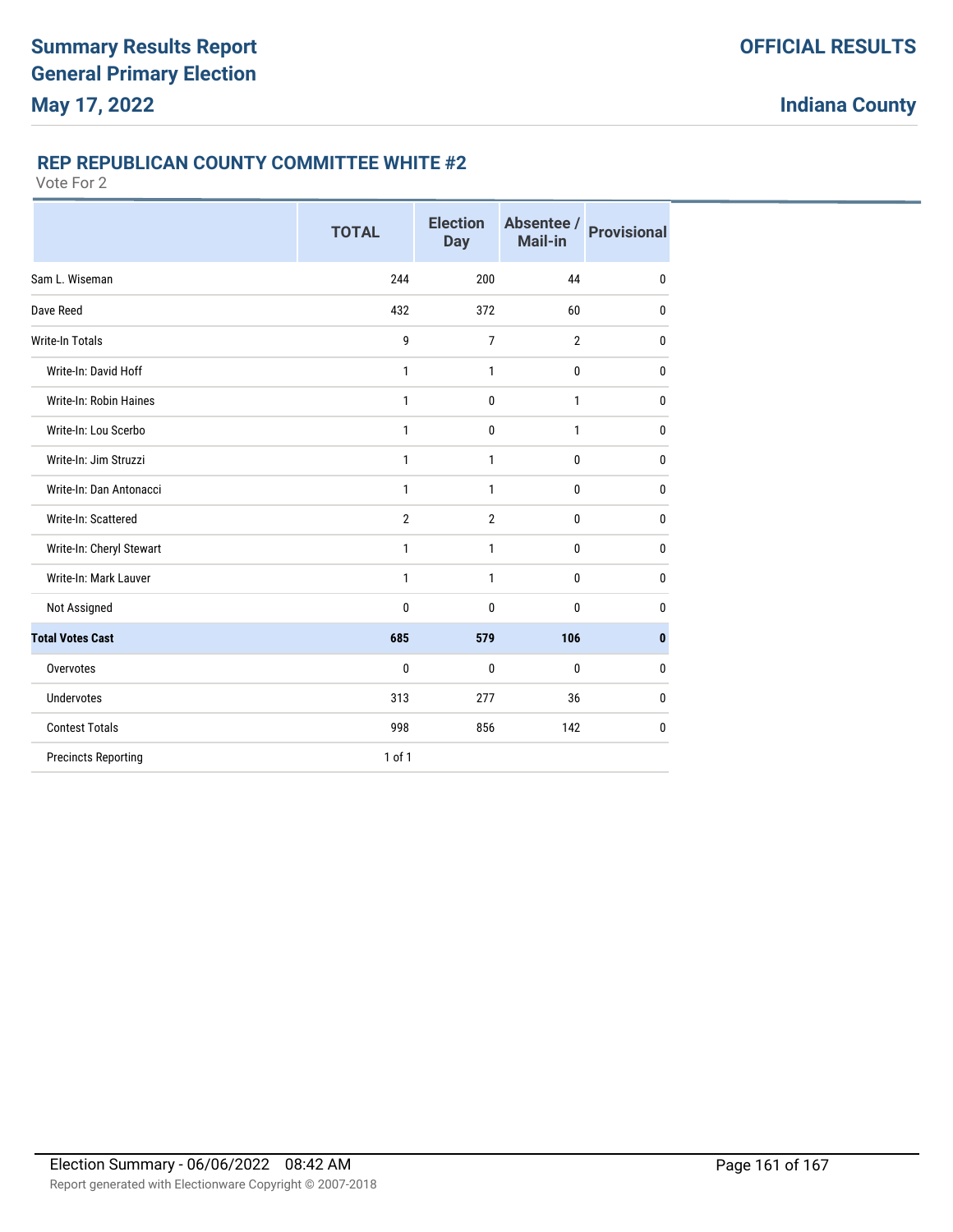## **REP REPUBLICAN COUNTY COMMITTEE WHITE #3/1**

|                            | <b>TOTAL</b>   | <b>Election</b><br><b>Day</b> | Absentee /<br>Mail-in | <b>Provisional</b> |
|----------------------------|----------------|-------------------------------|-----------------------|--------------------|
| Write-In Totals            | 24             | 20                            | 4                     | $\mathbf{0}$       |
| Write-In: Robert Sheesley  | $\mathbf{1}$   | 1                             | 0                     | $\bf{0}$           |
| Write-In: Carson Greene    | $\mathbf{1}$   | 1                             | 0                     | $\bf{0}$           |
| Write-In: Gloria Shepler   | $\mathbf{1}$   | 1                             | 0                     | $\mathbf{0}$       |
| Write-In: Dave Smith       | 1              | 1                             | 0                     | $\mathbf{0}$       |
| Write-In: Jesse D. Daniel  | $\mathbf{1}$   | 1                             | 0                     | $\bf{0}$           |
| Write-In: James Cupp       | $\overline{2}$ | $\overline{2}$                | 0                     | $\bf{0}$           |
| Write-In: Donna Cupp       | 3              | $\overline{2}$                | 1                     | $\mathbf{0}$       |
| Write-In: James Zerfoss    | 3              | 3                             | 0                     | $\mathbf{0}$       |
| Write-In: Scattered        | 5              | $\overline{2}$                | 3                     | $\mathbf{0}$       |
| Write-In: Sandra Gillette  | $\overline{2}$ | $\overline{2}$                | 0                     | $\bf{0}$           |
| Write-In: Thomas P McCombs | $\mathbf{1}$   | 1                             | 0                     | $\mathbf{0}$       |
| Write-In: Jake Paul        | 1              | 1                             | 0                     | 0                  |
| Write-In: Jesse Daniel     | 1              | 1                             | 0                     | $\mathbf{0}$       |
| Write-In: Christine Evans  | 1              | 1                             | 0                     | $\mathbf{0}$       |
| Not Assigned               | 0              | $\mathbf{0}$                  | 0                     | $\mathbf{0}$       |
| <b>Total Votes Cast</b>    | 24             | 20                            | 4                     | $\mathbf{0}$       |
| Overvotes                  | 0              | $\mathbf{0}$                  | 0                     | $\mathbf{0}$       |
| <b>Undervotes</b>          | 598            | 502                           | 96                    | $\mathbf{0}$       |
| <b>Contest Totals</b>      | 622            | 522                           | 100                   | 0                  |
| <b>Precincts Reporting</b> | 1 of 1         |                               |                       |                    |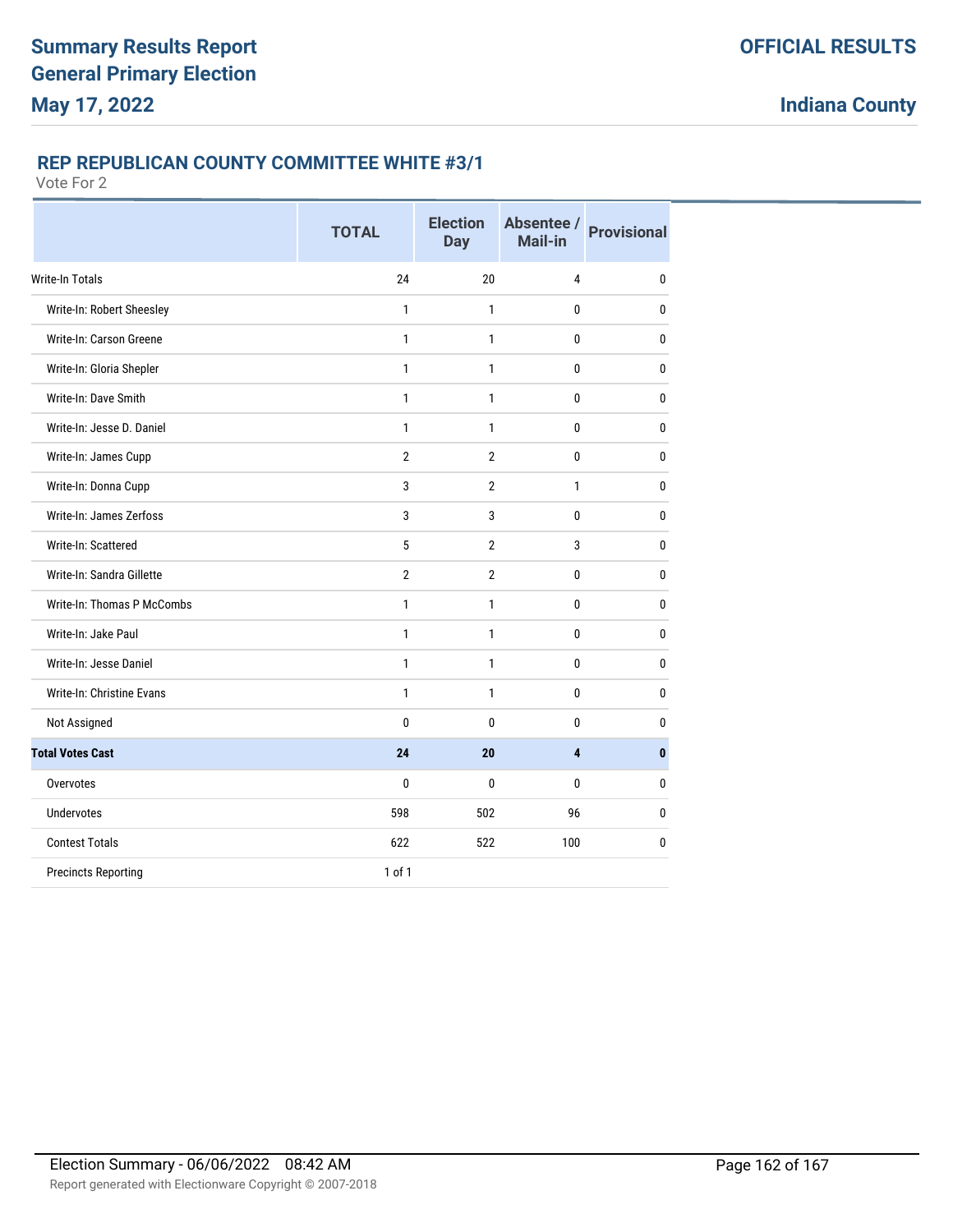# **REP REPUBLICAN COUNTY COMMITTEE WHITE #3/2**

#### Vote For 2

|                            | <b>TOTAL</b> | <b>Election</b><br><b>Day</b> | Absentee /<br>Mail-in | <b>Provisional</b> |
|----------------------------|--------------|-------------------------------|-----------------------|--------------------|
| Sandra L. Gillette         | 274          | 230                           | 44                    | 0                  |
| <b>Write-In Totals</b>     | 6            | 4                             | $\overline{2}$        | $\mathbf{0}$       |
| Write-In: George Lenz      | 1            | 1                             | 0                     | 0                  |
| Write-In: Kevin Lazor      | $\mathbf{1}$ | $\mathbf{0}$                  | 1                     | $\mathbf{0}$       |
| Write-In: Scattered        | $\mathbf{1}$ | $\mathbf{0}$                  | 1                     | 0                  |
| Write-In: Les Pearce       | 1            | 1                             | 0                     | 0                  |
| Write-In: Jesse D. Daniel  | $\mathbf{1}$ | $\mathbf{1}$                  | 0                     | $\mathbf{0}$       |
| Write-In: Isaac Evans      | $\mathbf{1}$ | $\mathbf{1}$                  | 0                     | $\mathbf{0}$       |
| Not Assigned               | $\mathbf{0}$ | $\mathbf{0}$                  | 0                     | 0                  |
| <b>Total Votes Cast</b>    | 280          | 234                           | 46                    | $\mathbf{0}$       |
| Overvotes                  | $\mathbf{0}$ | $\mathbf{0}$                  | 0                     | $\mathbf{0}$       |
| <b>Undervotes</b>          | 328          | 278                           | 50                    | 0                  |
| <b>Contest Totals</b>      | 608          | 512                           | 96                    | $\mathbf{0}$       |
| <b>Precincts Reporting</b> | 1 of 1       |                               |                       |                    |

# **REP REPUBLICAN COUNTY COMMITTEE WHITE #3/3**

Vote For 2

|                            | <b>TOTAL</b> | <b>Election</b><br><b>Day</b> | Absentee /<br><b>Mail-in</b> | <b>Provisional</b> |
|----------------------------|--------------|-------------------------------|------------------------------|--------------------|
| Sally M. McCombie          | 146          | 133                           | 13                           | 0                  |
| John Jack W. Nelson, III   | 136          | 118                           | 18                           | $\mathbf{0}$       |
| <b>Write-In Totals</b>     | 1            | $\mathbf{0}$                  | 1                            | $\mathbf 0$        |
| Write-In: John Fefolt      | 1            | $\mathbf{0}$                  | 1                            | $\mathbf 0$        |
| Not Assigned               | 0            | 0                             | 0                            | $\mathbf{0}$       |
| <b>Total Votes Cast</b>    | 283          | 251                           | 32                           | $\mathbf{0}$       |
| Overvotes                  | 0            | $\mathbf{0}$                  | 0                            | $\mathbf{0}$       |
| <b>Undervotes</b>          | 113          | 97                            | 16                           | $\mathbf{0}$       |
| <b>Contest Totals</b>      | 396          | 348                           | 48                           | $\mathbf{0}$       |
| <b>Precincts Reporting</b> | 1 of 1       |                               |                              |                    |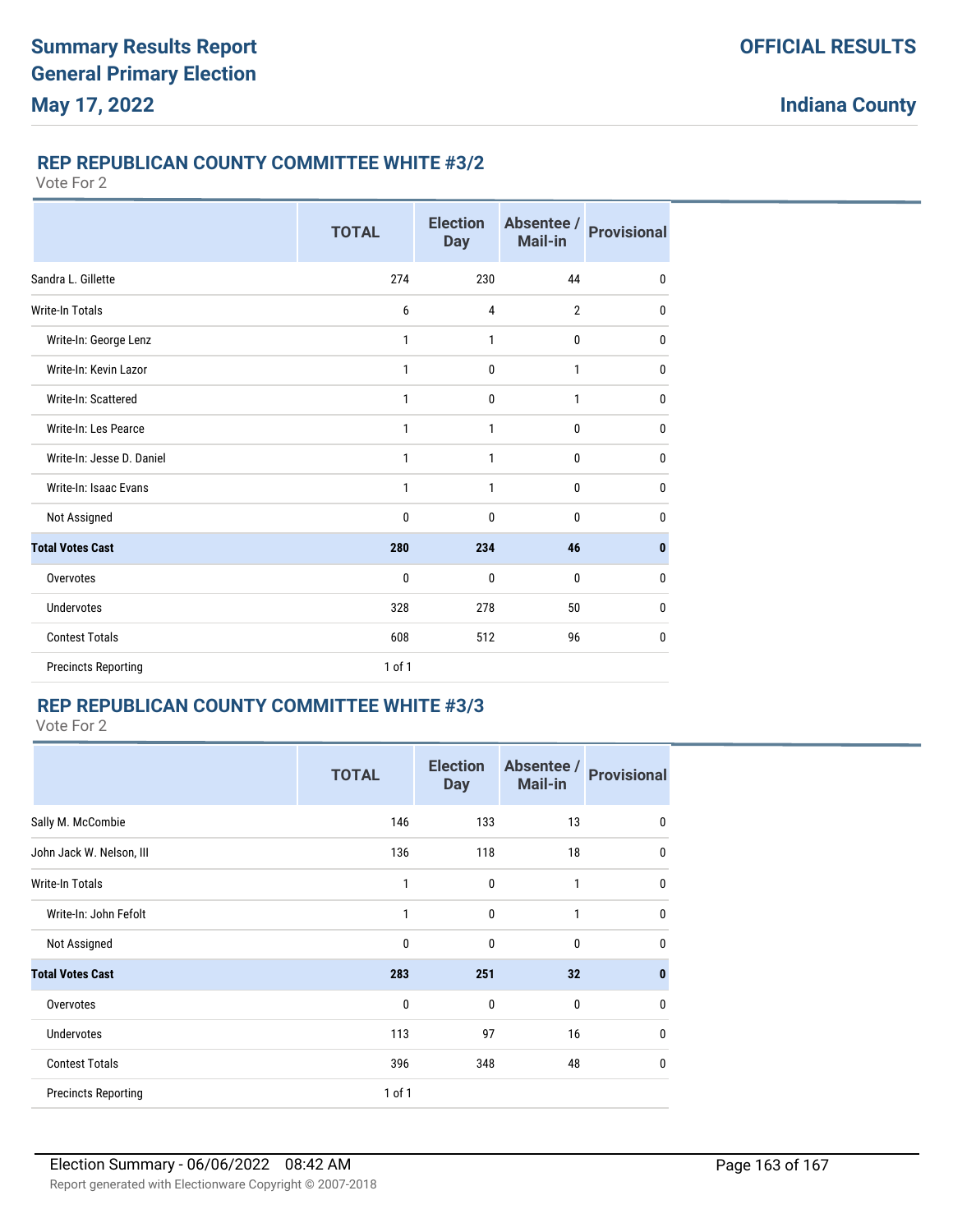## **REP REPUBLICAN COUNTY COMMITTEE WHITE #4-5**

|                                   | <b>TOTAL</b>   | <b>Election</b><br><b>Day</b> | Absentee /<br><b>Mail-in</b> | <b>Provisional</b> |
|-----------------------------------|----------------|-------------------------------|------------------------------|--------------------|
| William M. Darr                   | 280            | 243                           | 37                           | $\mathbf 0$        |
| Write-In Totals                   | 5              | 5                             | $\mathbf{0}$                 | $\mathbf{0}$       |
| Write-In: John Dolan              | $\overline{2}$ | $\overline{2}$                | $\bf{0}$                     | $\mathbf{0}$       |
| Write-In: Matt Keith              | 1              | 1                             | $\bf{0}$                     | $\mathbf{0}$       |
| Write-In: Patricia Streams Warman | 1              | 1                             | $\mathbf 0$                  | $\mathbf{0}$       |
| Write-In: Don White               | 1              | 1                             | $\mathbf{0}$                 | $\mathbf{0}$       |
| Not Assigned                      | 0              | $\mathbf{0}$                  | $\mathbf{0}$                 | $\mathbf{0}$       |
| <b>Total Votes Cast</b>           | 285            | 248                           | 37                           | $\bf{0}$           |
| Overvotes                         | 0              | 0                             | $\mathbf{0}$                 | $\mathbf{0}$       |
| <b>Undervotes</b>                 | 375            | 318                           | 57                           | $\mathbf{0}$       |
| <b>Contest Totals</b>             | 660            | 566                           | 94                           | $\mathbf{0}$       |
| <b>Precincts Reporting</b>        | 1 of 1         |                               |                              |                    |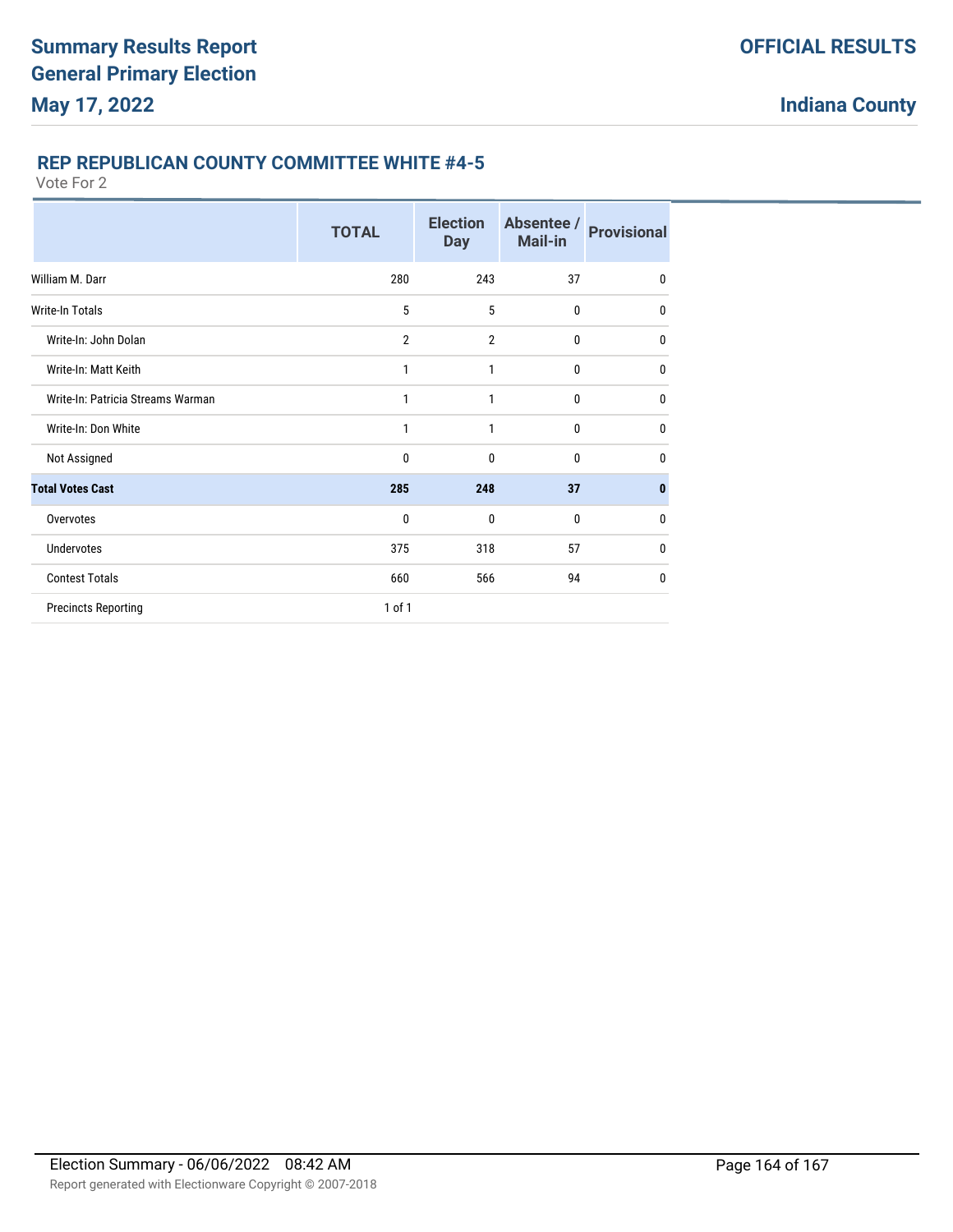# **REP REPUBLICAN COUNTY COMMITTEE WHITE #6**

|                                 | <b>TOTAL</b>   | <b>Election</b><br><b>Day</b> | Absentee / Provisional<br>Mail-in |              |
|---------------------------------|----------------|-------------------------------|-----------------------------------|--------------|
| <b>Write-In Totals</b>          | 18             | 14                            | 4                                 | 0            |
| Write-In: Douglas Smith         | 1              | 1                             | 0                                 | 0            |
| Write-In: Bradley Smith         | $\mathbf{1}$   | 1                             | 0                                 | 0            |
| Write-In: Mike Baker            | $\mathbf{1}$   | 1                             | 0                                 | 0            |
| Write-In: Brad Smith            | $\mathbf{1}$   | 1                             | 0                                 | 0            |
| Write-In: Jason Miloser         | $\mathbf{1}$   | $\mathbf{1}$                  | 0                                 | 0            |
| Write-In: Laura Heimlich Rhodes | $\mathbf{1}$   | 0                             | $\mathbf{1}$                      | 0            |
| Write-In: Donna K Cupp          | $\overline{2}$ | 0                             | $\overline{2}$                    | 0            |
| Write-In: Lynn Alvine           | $\mathbf{1}$   | 0                             | $\mathbf{1}$                      | 0            |
| Write-In: Jessee D. Daniel      | $\mathbf{1}$   | $\mathbf{1}$                  | 0                                 | 0            |
| Write-In: Todd Larrimer         | $\mathbf{1}$   | $\mathbf{1}$                  | 0                                 | 0            |
| Write-In: Vincent Hanig         | $\mathbf{1}$   | $\mathbf{1}$                  | 0                                 | 0            |
| Write-In: Chris Evans           | $\mathbf{1}$   | 1                             | 0                                 | $\mathbf{0}$ |
| Write-In: James Zerfoss         | $\overline{2}$ | $\overline{2}$                | 0                                 | 0            |
| Write-In: Jesse Daniel          | $\mathbf{1}$   | $\mathbf{1}$                  | 0                                 | 0            |
| Write-In: Byron Stauffer        | $\mathbf{1}$   | $\mathbf{1}$                  | 0                                 | 0            |
| Write-In: Joe Renosky           | $\mathbf{1}$   | 1                             | 0                                 | 0            |
| Not Assigned                    | 0              | $\mathbf{0}$                  | 0                                 | 0            |
| <b>Total Votes Cast</b>         | 18             | 14                            | 4                                 | $\mathbf{0}$ |
| Overvotes                       | 0              | $\mathbf{0}$                  | 0                                 | $\mathbf{0}$ |
| <b>Undervotes</b>               | 456            | 364                           | 92                                | $\mathbf{0}$ |
| <b>Contest Totals</b>           | 474            | 378                           | 96                                | 0            |
| <b>Precincts Reporting</b>      | 1 of 1         |                               |                                   |              |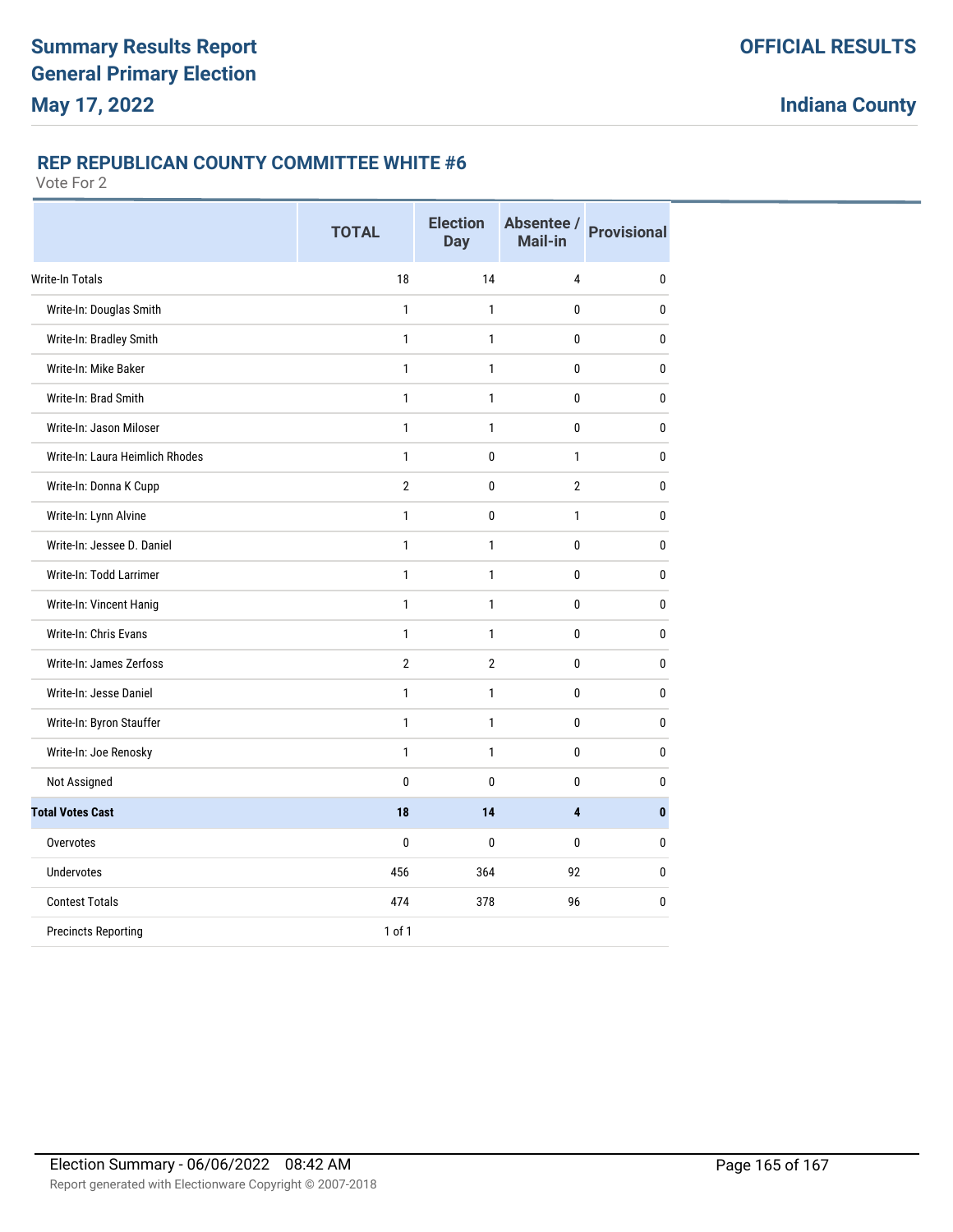## **REP REPUBLICAN COUNTY COMMITTEE YOUNG #1**

Vote For 2

|                             | <b>TOTAL</b>   | <b>Election</b><br><b>Day</b> | Absentee /<br>Mail-in | <b>Provisional</b> |
|-----------------------------|----------------|-------------------------------|-----------------------|--------------------|
| <b>Write-In Totals</b>      | 8              | $\overline{7}$                | $\mathbf{1}$          | $\mathbf{0}$       |
| Write-In: Donna M. Syster   | 1              | $\mathbf{0}$                  | $\mathbf{1}$          | 0                  |
| Write-In: Joseph Dunmire    | 1              | 1                             | 0                     | $\mathbf{0}$       |
| Write-In: Michael Lassick   | 1              | $\mathbf{1}$                  | 0                     | $\mathbf{0}$       |
| Write-In: Ronald Greenawalt | $\overline{2}$ | $\overline{2}$                | $\mathbf{0}$          | 0                  |
| Write-In: Joe Thompson      | 1              | 1                             | 0                     | $\mathbf{0}$       |
| Write-In: Joe Endres        | 1              | $\mathbf{1}$                  | 0                     | $\mathbf{0}$       |
| Write-In: Scattered         | 1              | 1                             | $\mathbf{0}$          | 0                  |
| Not Assigned                | 0              | $\mathbf{0}$                  | 0                     | $\mathbf{0}$       |
| <b>Total Votes Cast</b>     | 8              | $\overline{7}$                | 1                     | $\mathbf{0}$       |
| Overvotes                   | 0              | 0                             | 0                     | $\mathbf{0}$       |
| <b>Undervotes</b>           | 208            | 191                           | 17                    | $\mathbf{0}$       |
| <b>Contest Totals</b>       | 216            | 198                           | 18                    | $\mathbf{0}$       |
| <b>Precincts Reporting</b>  | 1 of 1         |                               |                       |                    |

# **REP REPUBLICAN COUNTY COMMITTEE YOUNG #2**

Vote For 2

|                            | <b>TOTAL</b> | <b>Election</b><br><b>Day</b> | Absentee /<br><b>Mail-in</b> | <b>Provisional</b> |
|----------------------------|--------------|-------------------------------|------------------------------|--------------------|
| <b>Write-In Totals</b>     |              |                               | 0                            | 0                  |
| Write-In: Mary Elwood      | $\mathbf{1}$ | 1                             | 0                            | 0                  |
| Not Assigned               | $\mathbf{0}$ | $\mathbf 0$                   | 0                            | $\mathbf{0}$       |
| <b>Total Votes Cast</b>    |              | 1                             | $\bf{0}$                     | 0                  |
| Overvotes                  | $\Omega$     | $\mathbf{0}$                  | 0                            | $\mathbf{0}$       |
| <b>Undervotes</b>          | 83           | 81                            | $\overline{2}$               | $\mathbf{0}$       |
| <b>Contest Totals</b>      | 84           | 82                            | $\overline{2}$               | 0                  |
| <b>Precincts Reporting</b> | $1$ of $1$   |                               |                              |                    |